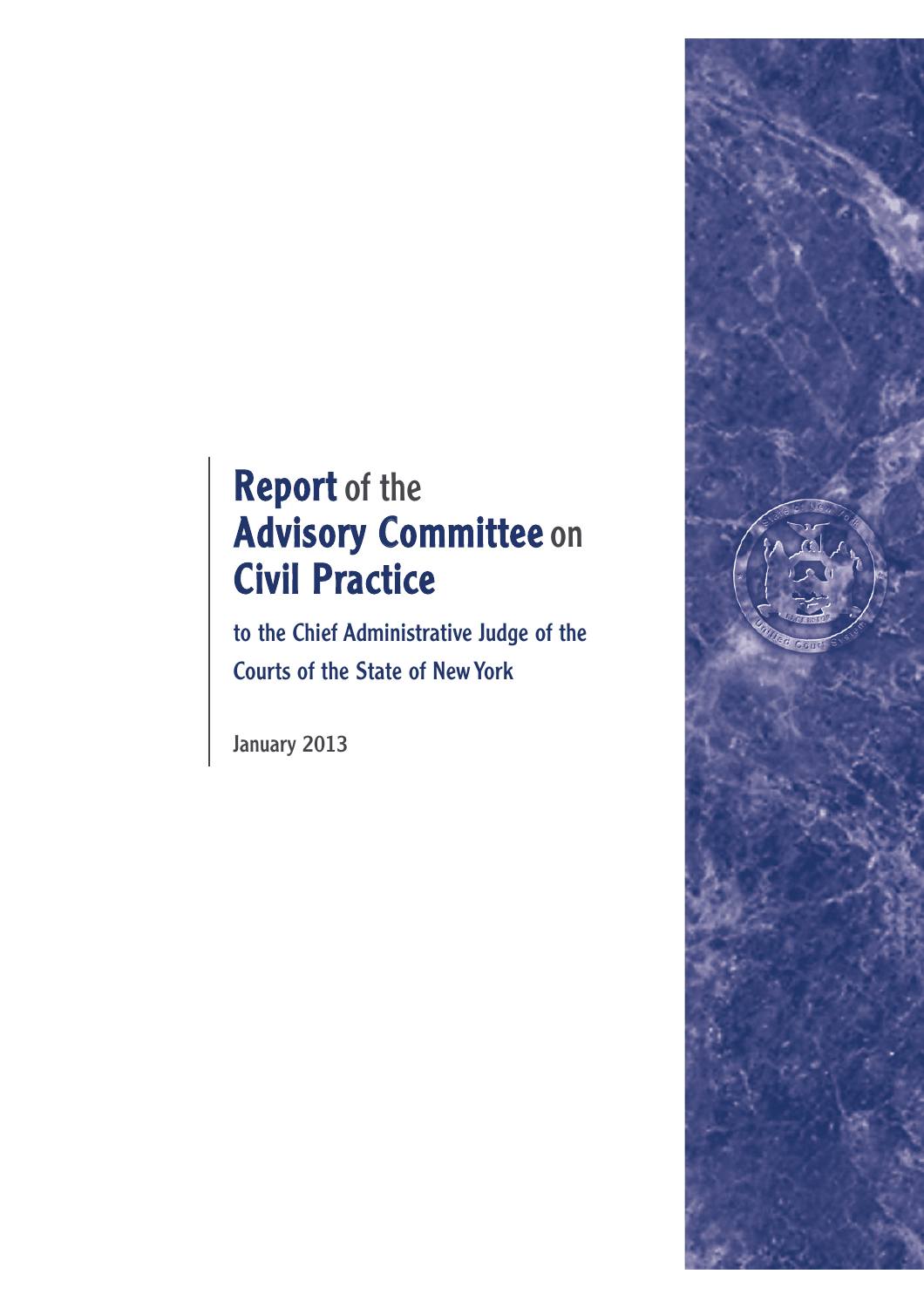## **Table of Contents**

|    |    | Page                                                                                                                              |
|----|----|-----------------------------------------------------------------------------------------------------------------------------------|
| I. |    |                                                                                                                                   |
|    |    |                                                                                                                                   |
|    | 1. | Requiring a Certificate of Merit in Certain Residential Mortgage<br><b>Foreclosure Actions</b>                                    |
|    | 2. | Allowing Persons About Whom Discovery is Sought to Move for<br>an Order of Protection During Discovery                            |
|    | 3. | Requiring the Pleading of an Affirmative Defense and a Motion<br>to Dismiss for Objections Regarding Certain Notices of Claim     |
|    | 4. | Conforming the Statutes on the Timing of a Motion Seeking<br>Leave to Appeal, the Automatic Stay and the 5-Day Rule               |
|    | 5. | Requiring Notice to the Parties and a Statement of Conduct<br>Constituting Neglect Regarding Dismissal for Want of<br>Prosecution |
|    | 6. | Enacting a Waiver of Privileged Confidential Information<br>for Exclusive Use in a Civil Action                                   |
| Ш. |    |                                                                                                                                   |
|    | 1. | Eliminating the Distinction Between a Party and a Non-Party When<br>Seeking Disclosure from a Non-Party                           |
|    | 2. | Setting a Time Frame for Expert Witness Disclosure                                                                                |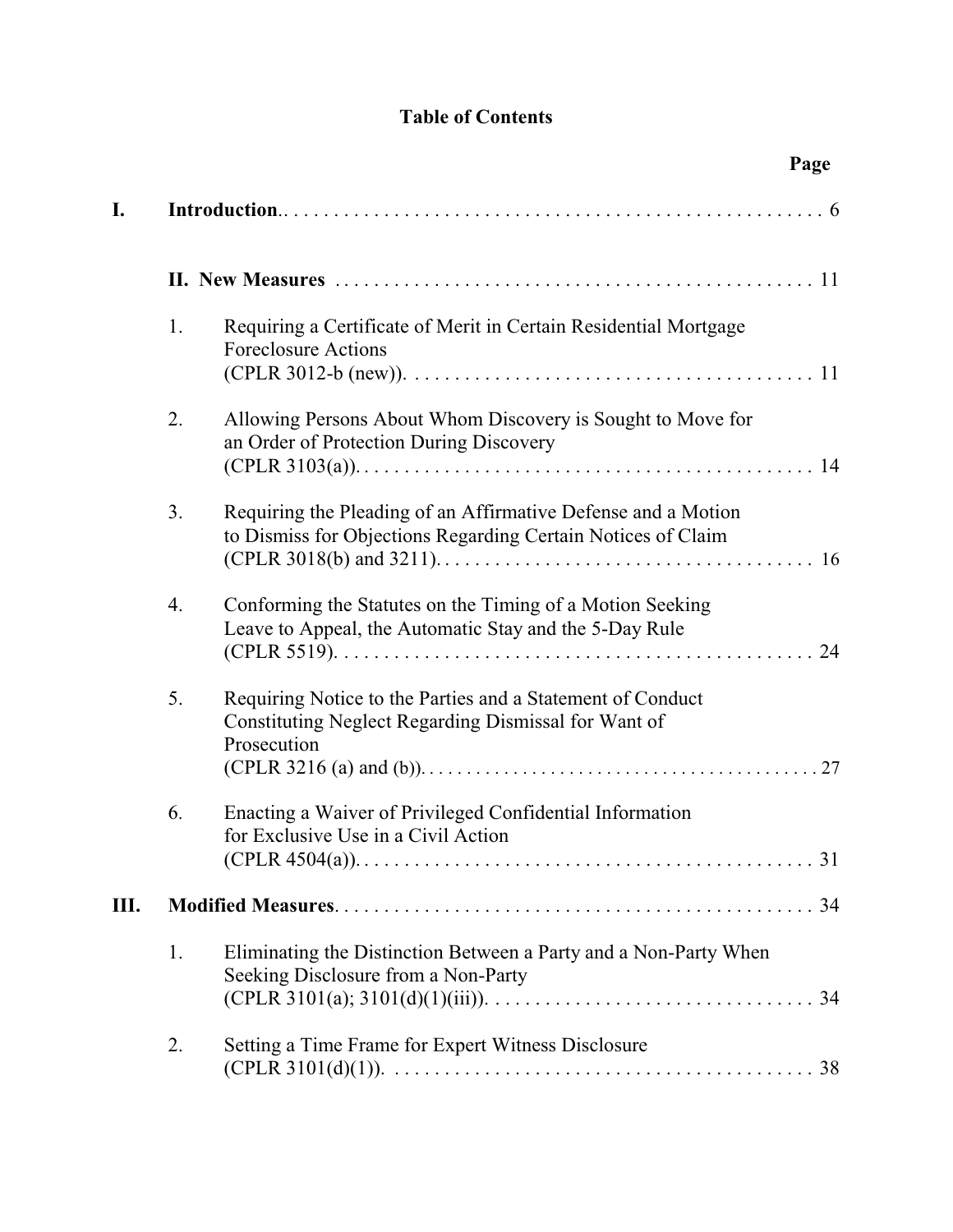|     | 3. | Allowing the Use of an Affirmation in a Civil Action by Any Person                                                                                                          |
|-----|----|-----------------------------------------------------------------------------------------------------------------------------------------------------------------------------|
|     | 4. | Allowing the Non-party Witness to Make Objections at a Deposition                                                                                                           |
|     | 5. | Permitting Appellate Review of a Non-final Judgment or Order in Certain<br>Circumstances                                                                                    |
|     | 6. | Extending Discretion to the Court to Retain Alternate Jurors after Final<br>Submission                                                                                      |
| IV. |    |                                                                                                                                                                             |
|     | 1. | Extending to 30 days the Rule on Notice of Intention to Arbitrate                                                                                                           |
|     | 2. | Addressing CPLR Article 16 Issues in Relation to Apportionment<br>of Liability for Non-economic Loss in Personal Injury Actions                                             |
|     | 3. | Amending the General Obligations Law in Relation to the Limitation<br>of Non-statutory Reimbursement and Subrogation                                                        |
|     | 4. | Permitting Service of a Levy upon any Branch of a Financial<br>Institution to be Effective as to any Account as to Which the<br>Institution is a Garnishee                  |
|     | 5. | Clarifying a Motion to Replead or Amend and Setting the Time<br>for Motions to Dismiss for Failure to State a Cause of Action<br>and for Summary Judgment                   |
|     | 6. | Allowing Service by Publication, in a Matrimonial Matter, in a<br>Non-English Newspaper, and Requiring Publication, Generally,<br>Within 30 days after the Order is Entered |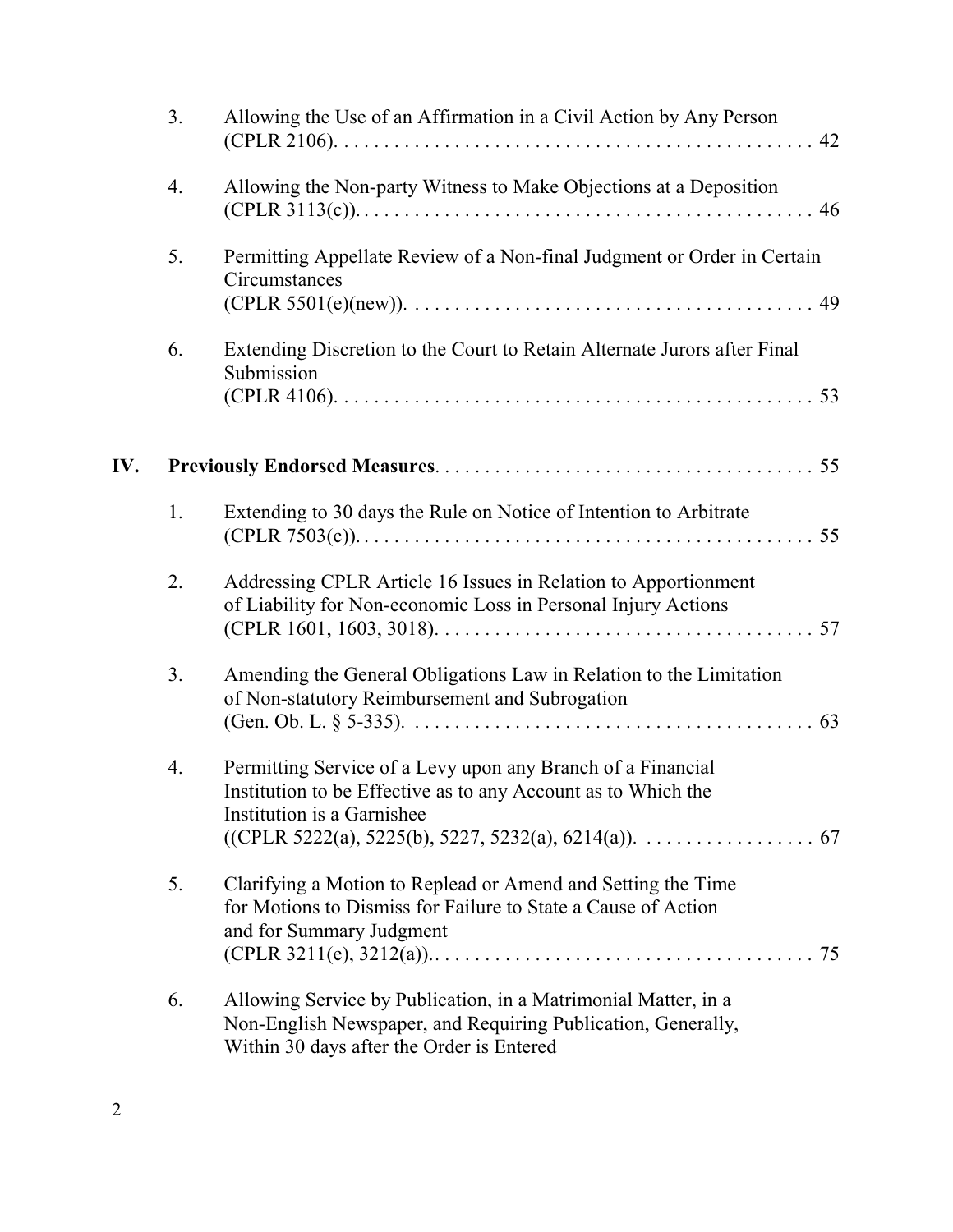| 7.  | Modifying the Manner of Service of Papers when Service is by<br>Facsimile                                                                                   |
|-----|-------------------------------------------------------------------------------------------------------------------------------------------------------------|
| 8.  | Removing the Requirement that Papers Served by Mail be Mailed<br>within the State                                                                           |
| 9.  | Eliminating the Notice of Medical Malpractice Action                                                                                                        |
| 10. | Extending the Judgment Lien on Real Property in an Action Upon<br>a Money Judgment and Repealing the Notice of Levy upon<br><b>Real Property</b>            |
| 11. | Modifying the Contents of a Bill of Particulars to Expand the<br>Categories of Information That May be Required                                             |
| 12. | Adopting the Uniform Mediation Act of 2001 (as amended in 2003),<br>to Address Confidentiality and Privileges in Mediation Proceedings<br>in New York State |
| 13. | Eliminating the Uncertainty as to the Determination of Finality<br>for the Purposes of Certain Appeals to the Court of Appeals                              |
| 14. | Clarifying the Uncertainty in the Context of an Appeal of Either an<br>Ex Parte Temporary Restraining Order or an Uncontested Application<br>to the Court   |
| 15. | <b>Expanding Expert Disclosure in Commercial Cases</b>                                                                                                      |
| 16. | Amending the Rate of Interest                                                                                                                               |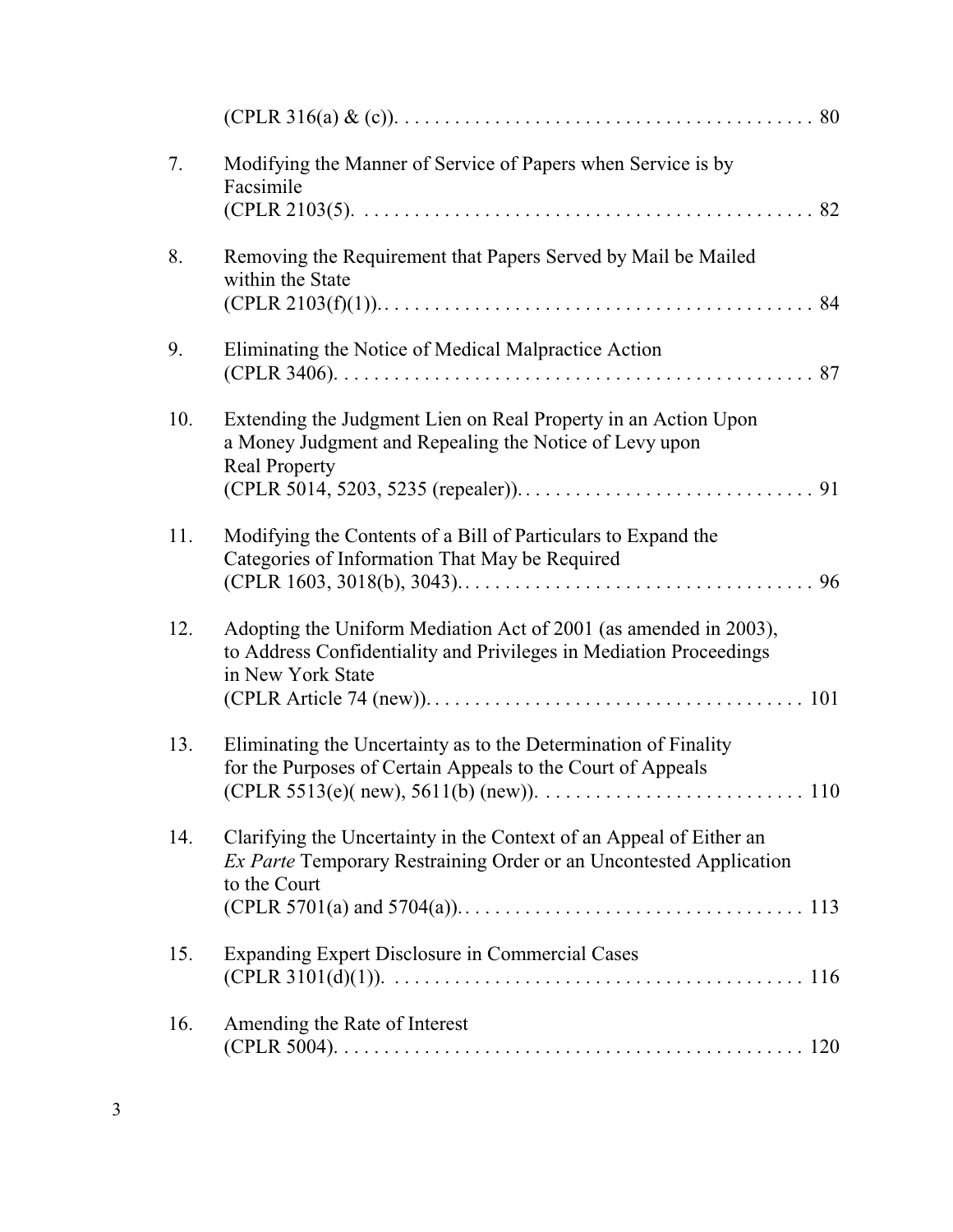|    | 17. | Pre-judgment Interest After Offers to Compromise and in<br>Personal Injury Actions                                                                                    |
|----|-----|-----------------------------------------------------------------------------------------------------------------------------------------------------------------------|
|    | 18. | Allowing a Notary Public to Compare and Certify Copies of<br>Papers that Will Comprise a Record on Appeal                                                             |
| V. |     | Recommendations for Amendment to Certain Regulations 132                                                                                                              |
|    | 1.  | Requiring Redaction of Certain Personal Identifying Information in<br>Papers filed in Court in a Civil Action                                                         |
|    | 2.  | Providing Greater Flexibility for the Court to Address Confidentiality<br>in the Submission of Court Papers in the Commercial Division of the<br>Supreme Court        |
|    | 3.  | Giving the Court Discretion to Accept an Untimely Submission<br>for Good Cause Shown or in the Interest of Justice                                                    |
|    | 4.  | Requiring Parties to Give the Court Notice of Discontinuance,<br>Settlement, Mootness of a Motion or Death or Bankruptcy<br>of a Party                                |
|    | 5.  | Encouraging the Court to Grant Requests to Appear at<br>Conference via Telephonic or Other Electronic Means                                                           |
|    | 6.  | Eliminating the Notice of Medical, Dental and Podiatric Malpractice<br>Action and Tailoring the Special Rules for Medical, Dental and<br>Podiatric Malpractice Action |
|    | 7.  | Allowing Proof of Service by Mail under CPLR 2103(b)(2) by<br>Affirmation that the Attorney Caused the Paper to be Mailed                                             |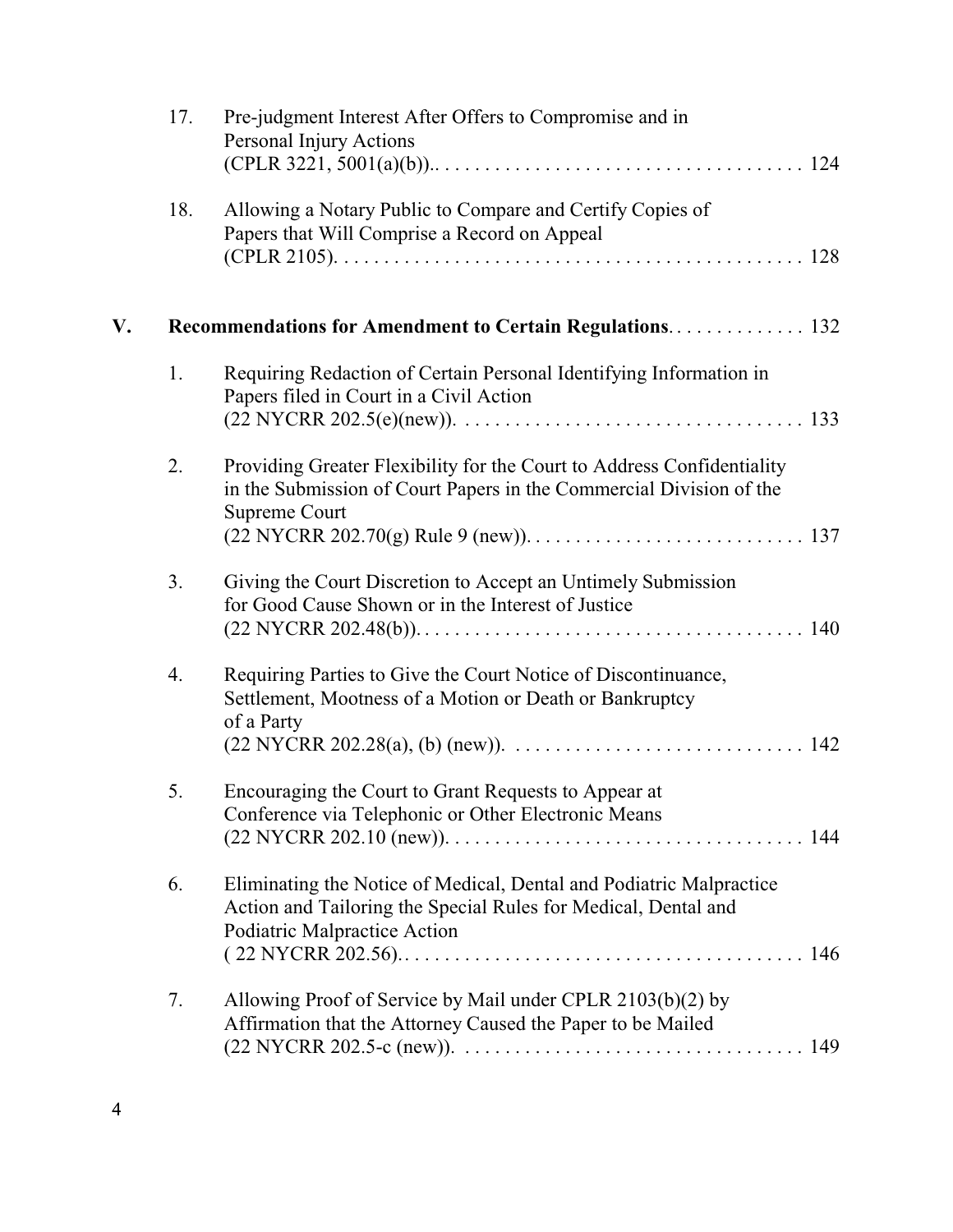| VI. | <b>Table of Contents and Summary of Other Previously Endorsed</b> |
|-----|-------------------------------------------------------------------|
|     |                                                                   |
|     |                                                                   |
|     |                                                                   |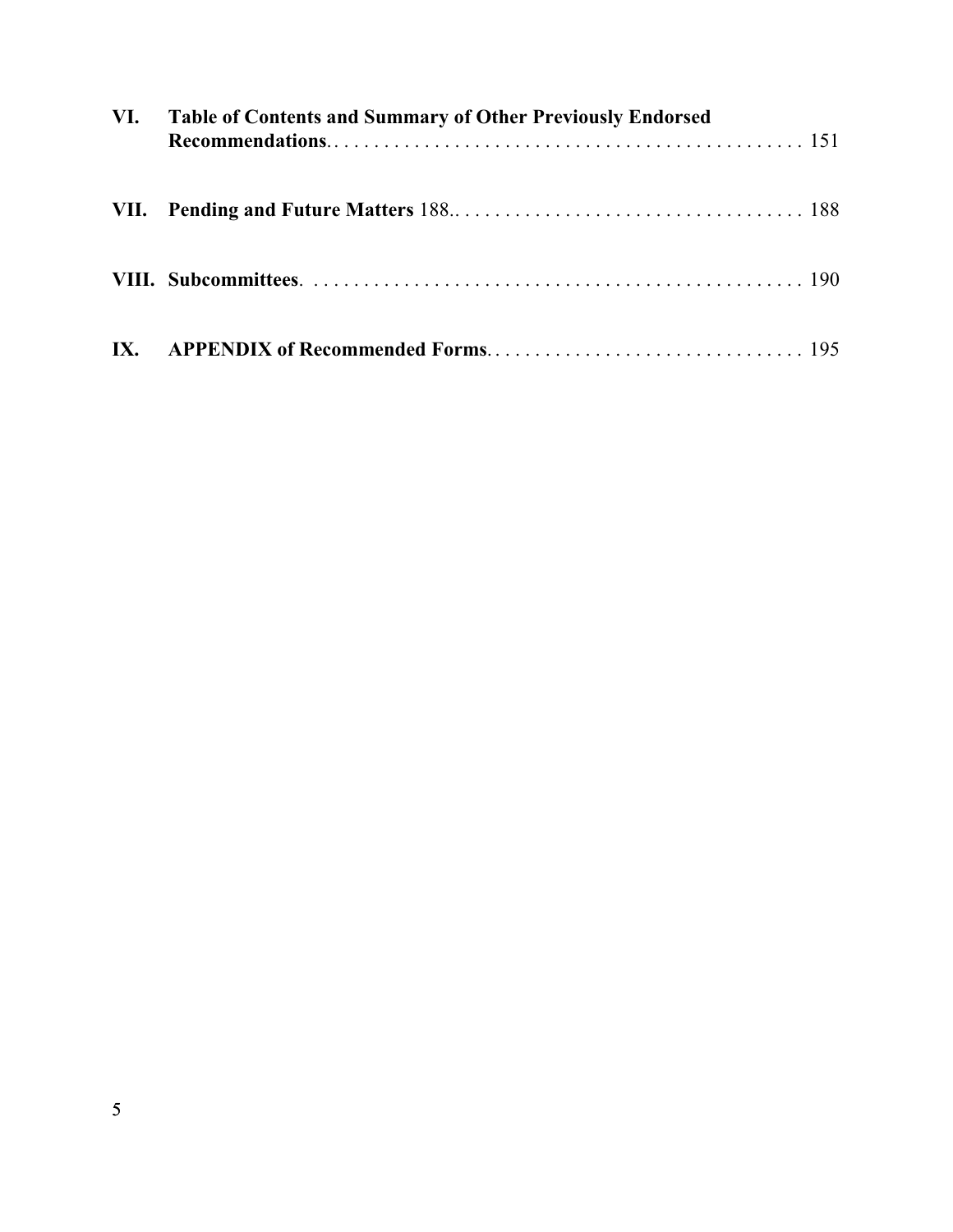## **I. Introduction**

The Advisory Committee on Civil Practice, one of the standing advisory committees established by the Chief Administrative Judge of the Courts pursuant to sections 212(1)(g) and 212(1)(q) of the Judiciary Law, annually recommends to the Chief Administrative Judge legislative proposals in the area of civil procedure that may be incorporated in the Chief Administrative Judge's legislative program. The Committee makes its recommendations on the basis of its own studies, examination of decisional law, and recommendations received from bench and bar. The Committee maintains a liaison with the New York State Judicial Conference, committees of judges and committees of bar associations, legislative committees, and such agencies as the Law Revision Commission. In addition to recommending measures for inclusion in the Chief Administrative Judge's legislative program, the Committee reviews and comments on other pending legislative measures concerning civil procedure.

In this 2013 Report, the Advisory Committee recommends a total of 30 measures for enactment by the 2013 Legislature. Of these, eighteen measures previously have been endorsed in substantially the same form, six are modified measures, and six are new measures. In Parts II, III and IV, individual summaries of the proposals are followed by drafts of legislation.

Part II sets forth and summarizes the six new measures proposed for 2013. They are designed to: (1) require a certificate of merit in certain residential mortgage foreclosure actions (CPLR 3012-b(new)); (2) allow persons about whom discovery is sought to move for an order of protection during discovery (CPLR3103(a)); (3) require the pleading of an affirmative defense and a motion to dismiss for objections regarding certain notices of claim (CPLR 3018(b) & 3211)); (4) conform the statutes on the timing of a motion seeking leave to appeal, the automatic stay and the 5-day rule (CPLR 5519)); (5) require notice to the parties and a statement of conduct constituting neglect regarding dismissal for want of prosecution (CPLR 3216(a) and (b)) and (6)enact a waiver of Privileged Confidential Information for Exclusive Use in a Civil Action (CPLR 4504(a)).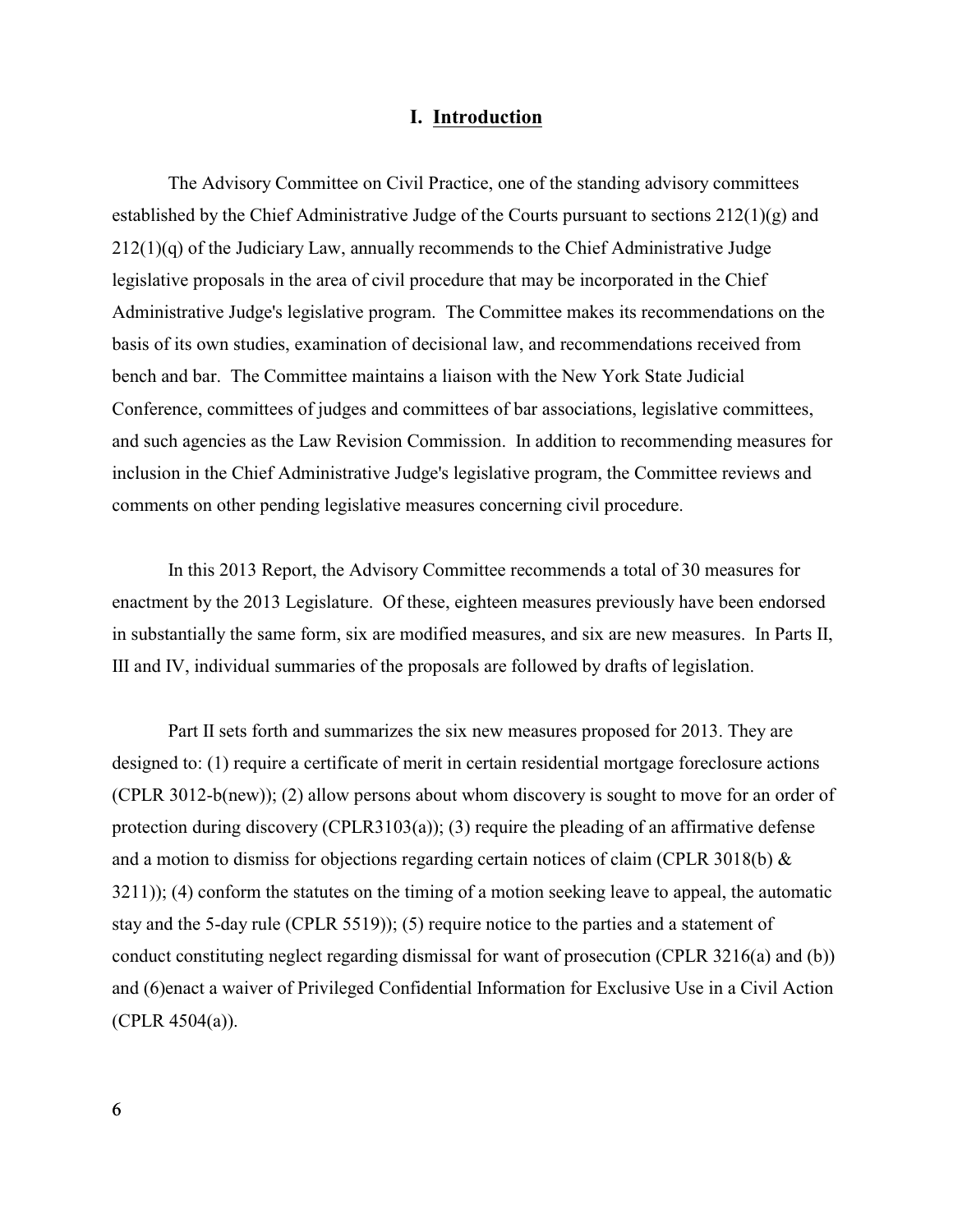Part III sets forth and summarizes the six modified measures proposed for 2013. These measures would (1) eliminate the distinction between a party and a non-party when seeking disclosure from a non-party (CPLR 3101(a)  $\&$  (d) (1)(iii)); (2) set a time for expert witness disclosure (CPLR 3101(d)(1)); (3) allow the use of an affirmation in a civil action by any person (CPLR 2106); (4) allow the non-party witness to make objections at a deposition (CPLR 3113(c)); (5) permit appellate review of a non-final judgment or order in certain circumstances (CPLR 5501(e)(new)) and (6) extend discretion to the court to retain alternate jurors after final submission (CPLR 4106).

Part IV summarizes the previously endorsed measures not enacted through 2013, but once again recommended by the Committee in substantially the same form. These measures: (1) extend the 20-day rule on the notice of intention to arbitrate (CPLR 7503(c)); 2) address certain CPLR Article 16 issues in relation to apportionment of liability for non-economic loss in personal injury actions (CPLR 1601, 1603, 3018); (3) amend the General Obligations Law in relation to the limitation of non-statutory reimbursement and subrogation (Gen. Ob. L. § 5-335); (4) permit service of a levy upon any branch of a financial institution to be effective as to any account as to which the institution is a garnishee ((CPLR  $5222(a)$ ,  $5225(b)$ ,  $5227$ ,  $5232(a)$ ,  $6214(a)$ ; (5) clarify the procedure for a motion to replead or amend and set the time for motions to dismiss for failure to state a cause of action and for summary judgment (CPLR  $3211(e)$ , 3212(a)); (6) allow service by publication, in a matrimonial matter, in a non-English newspaper and to require publication, generally, within 30 days after the order is entered (CPLR 316(a)  $\&$ (c)); (7) modify the manner of service of papers when service is by facsimile (CPLR 2103); (8) remove the requirement that papers served by mail be mailed within the state CPLR 2103(f)(1); (9) eliminate the notice of medical malpractice action (CPLR 3406) (recommendation is made in conjunction with the Committee's recommendation for an amendment of Uniform Rule 202.56 (see, Part V. (3)); (10) extend the judgment lien on real property and repeal the notice of levy upon real property (CPLR 5014, 5203  $\&$  5235 (repealer)); (11) modify the contents of a bill of particulars to expand the categories of information that may be required(CPLR 1603), 3018(b), 3043); (12) adopt the Uniform Mediation Act of 2001 (as amended in 2003), to address confidentiality and privileges in mediation proceedings in New York State (CPLR Article 74

7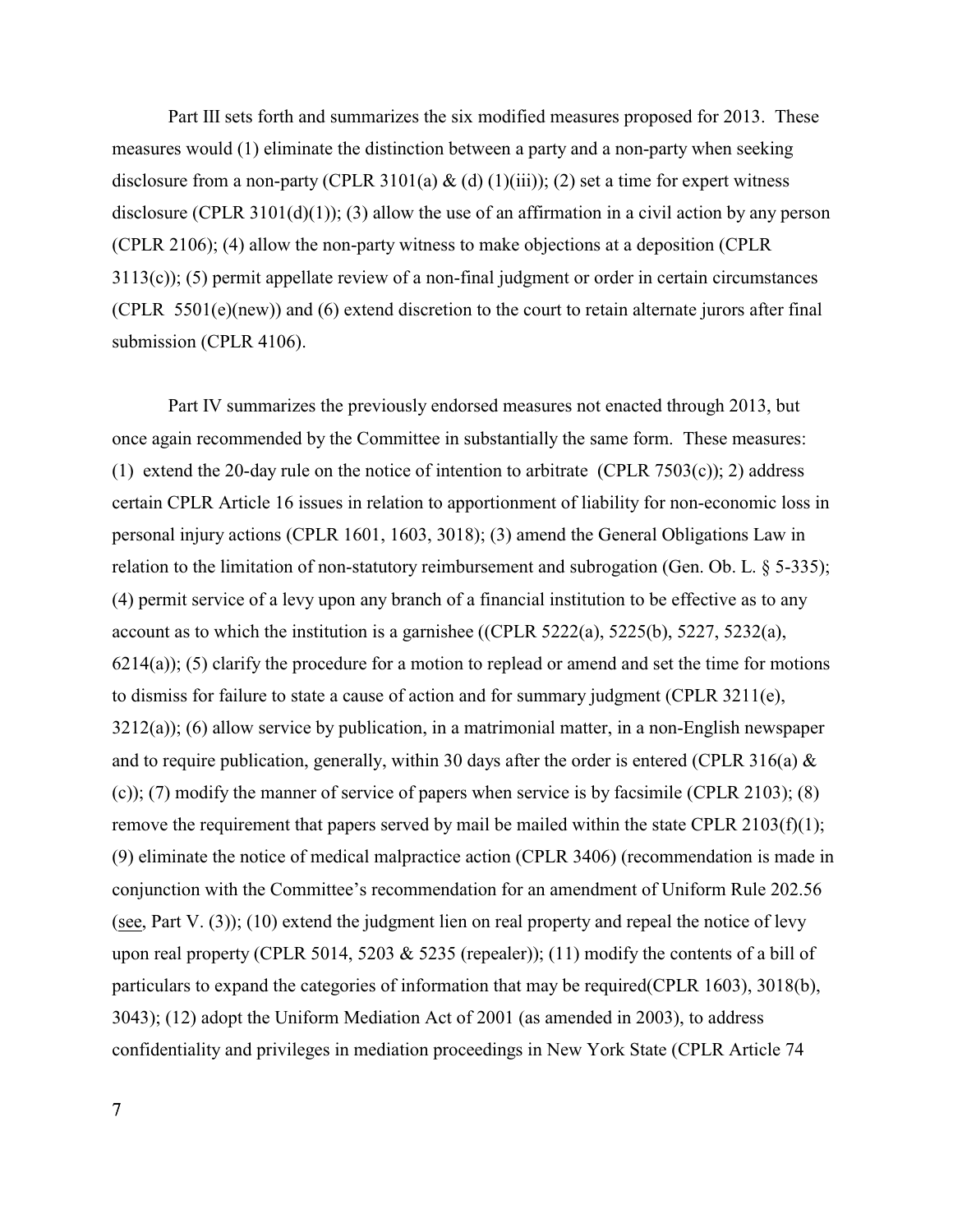(new)); (13) eliminate the uncertainty as to the determination of finality for the purposes of certain appeals to the Court of Appeals (CPLR 5513(e) (new), 5611(b) (new)); (14) clarify the uncertainty in the context of an appeal of either an *ex parte* temporary restraining order or an uncontested application to the court (CPLR 5701(a) and 5704(a)); (15) expand expert disclosure in commercial cases (CPLR  $3101(d)(1)$ ); (16) amend the rate of interest (CPLR 5004); (17) provide for pre-judgment interest after offers to compromise in personal injury actions (CPLR  $3221, 5001(a)(b)$  and  $(18)$  allow a notary public to compare and certify copies of papers that will comprise a record on appeal (CPLR 2105).

Part V sets forth the Committee's regulatory proposals. The Committee seeks approval of seven regulatory measures in 2013: (1) requiring the redaction of certain personal identifying information in papers filed in court in a civil action (22 NYCRR 202.5(e)(new)); (2) providing greater flexibility for the court to address confidentiality in the submission of court papers in the Commercial Division of the Supreme Court (22 NYCRR 202.70(g) Rule 9 (new)(see Appendix for Recommended Form of Stipulation and Order)); (3) an amendment of 22 NYCRR 202.48(b) giving the court discretion to accept an untimely submission for good cause shown or in the interest of justice; (4) a proposal requiring parties to give the court notice of discontinuance, settlement, mootness of a motion or death or bankruptcy (22 NYCRR 202.28(a), (b) (new)); (5) a recommendation encouraging the court to grant requests to appear at conference via telephonic or other electronic means (22 NYCRR 202.10 (new)); (6) a proposal eliminating the notice of medical, dental and podiatric malpractice action and tailoring the special rules for medical, dental and podiatric malpractice action (22 NYCRR 202.56) and (7) a proposal for a new 22 NYCRR 202.5-c allowing proof of service by mail under CPLR 2103(b)(2) by affirmation that the attorney caused the paper to be mailed.

Part VI of the report sets forth a set of statewide guidelines to assist the bench and bar practice for the State Courts regarding electronic discovery conducted pursuant to Article 31 of the CPLR.

Part VII of the report lists and summarizes previously endorsed legislative and regulatory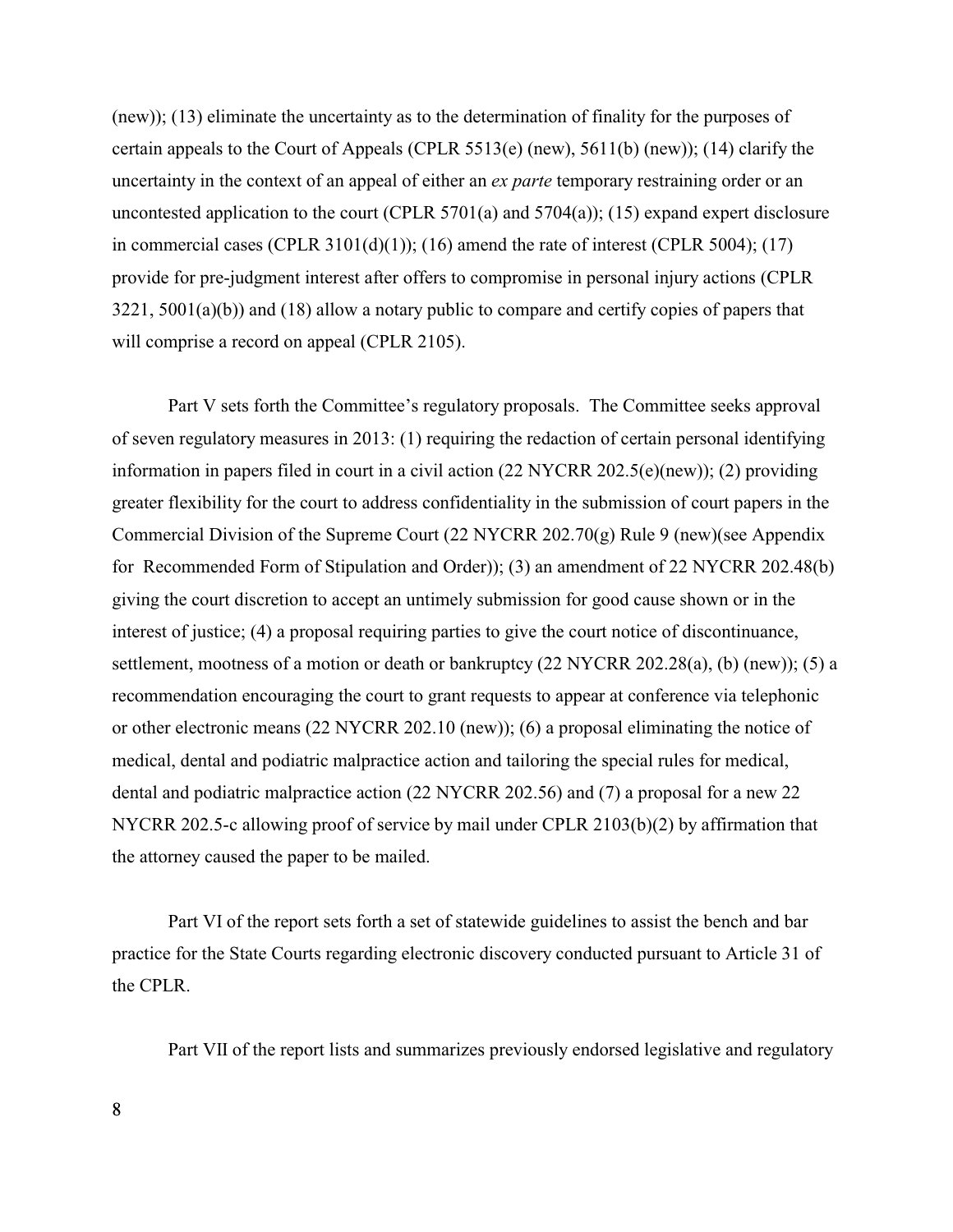proposals that the Committee still feels are important, but have a lesser likelihood of legislative success and are of lower priority than those recommended for enactment. They may be resurrected if the opportune time arises.

Part VIII of the Report briefly discusses important pending and future projects under Committee consideration.

Part IX of the Report lists the current Subcommittees that are operational within the Committee.

Part X of the Report in an Appendix containing recommended forms.

On the basis of long experience in drafting and reviewing legislation, the Committee would like to emphasize three general principles to the Legislature with respect to the enactment of civil procedural bills:

(1) The Committee recommends that bills be drafted, insofar as practicable, to avoid the renumbering and relettering of sections and subdivisions that are the subject of numerous judicial citations. Extensive, unnecessary renumbering and relettering of often-cited provisions are confusing to the bar and diminish the accessibility of judicial citations of those provisions.

(2) The Committee recommends that, aside from corrective or remedial bills, which become effective immediately, the effective date of bills should be deferred a sufficient time after enactment to publicize them. For example, this Committee sets the effective date of most of its legislative proposals as "the first day of January next succeeding the date on which it shall have become a law." Further, because mere designation of an effective date is often insufficient to resolve ambiguities as to when actions or claims come within its ambit (see e.g., Majewski v. Broadalbin-Perth Central School District, 91 NY2d 577 [1998], affg 231 AD2d 102 [3d Dept 1997]; Morales v. Gross, 230 AD2d 7 [2d Dept 1997] [interpreting Omnibus Workers' Compensation Reform Act of 1996]), bills that alter substantive rights or shorten statutes of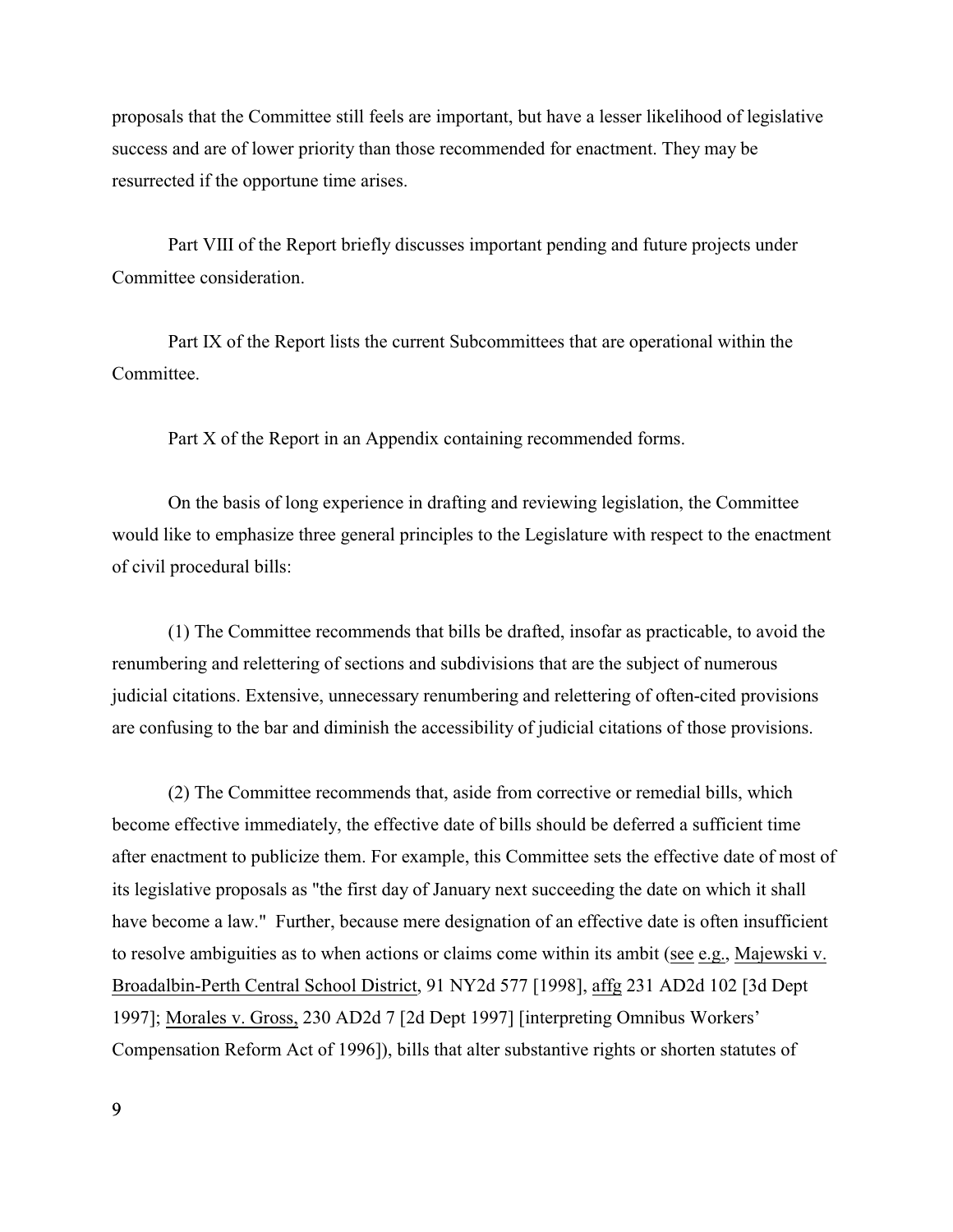limitations should specify by stating, for example, that they apply to injuries occurring, actions commenced or trials commenced after a certain date.

(3) The Committee recommends that each time a revision of an existing provision or the addition of a new provision is proposed, attention should be given to ensuring that the bill is in gender-neutral terms.

The Committee continues to solicit the comments and suggestions of bench, bar, academic community and public, and invites the sending of all observations, suggestions and inquiries to:

> George F. Carpinello, Esq., Chair Advisory Committee on Civil Practice c/o Office of Court Administration Counsel's Office 25 Beaver Street New York, NY 10004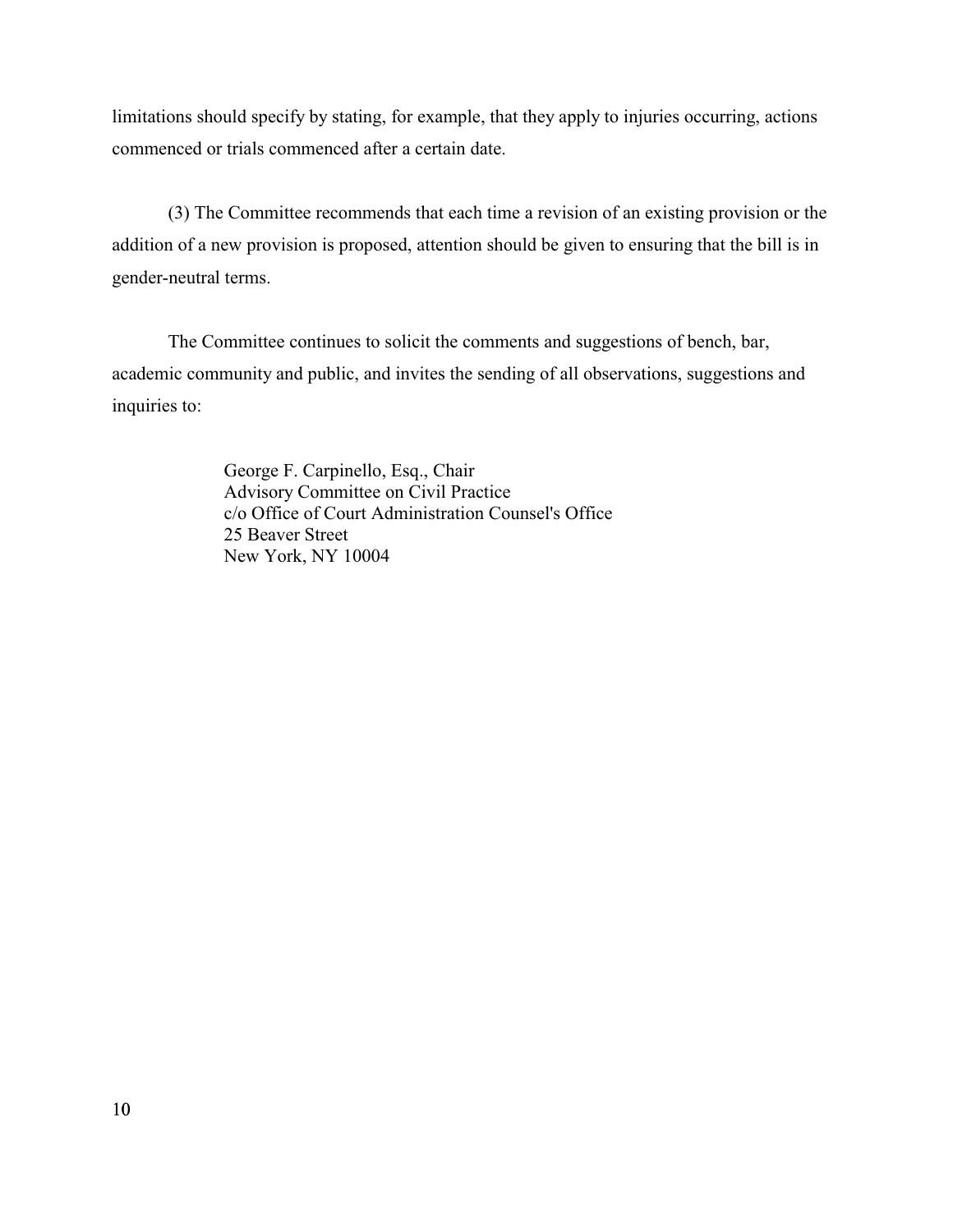#### **II. New Measures**

## 1. Requiring a Certificate of Merit in Certain Residential Mortgage Foreclosure Actions (CPLR 3012-b (new))

The Committee proposes a new CPLR 3012-b to create a procedure whereby the plaintiff lender's attorney must take certain steps to ascertain that his or her client has standing to maintain the action. Specifically, before commencing such an action, he or she must be assured that the plaintiff he or she represents holds the instrument of indebtedness in the action. To evidence that the plaintiff's attorney has received such assurance, the complaint he or she files in the action must be accompanied by a certificate, executed by the plaintiff's attorney, declaring that the attorney has reviewed the merits of the action and that, based upon consultation with authorized representatives of the plaintiff or the attorney's review of pertinent documents, the attorney has concluded on the basis of that consultation or review that there is reasonable basis for the commencement of the action. Also, the plaintiff's attorney must attach to the complaint copies of the relevant instruments of indebtedness and any instruments of assignment. This measure would also amend CPLR 3408 to required a plaintiff to file proof of service within 20 days of service. This amendment will supply the necessary ingredient to ensure participation by the parties in the mandatory foreclosure conference with the court.

The Committee believes that, in addition to helping the bar by clarifying in statute the plaintiff's attorney's obligation to the court in a residential foreclosure action, this measure is an appropriate public policy response to the crisis in foreclosure cases. The Committee believes that statutory reform is needed to ensure the integrity of the mortgage foreclosure process and eliminate the cases brought without standing or merit. This proposal seeks to prevent completely the problem of "shadow dockets" in the residential foreclosure cases which was unforeseen at the time the recent affirmations rule was promulgated by administrative order. The trial court would have reasonable assurance that all of the instruments of indebtedness underpinning these actions, including any UCC Article 9 document evidencing a security interest in the note, and all instruments of assignment, if any, are in place at the commencement of the action.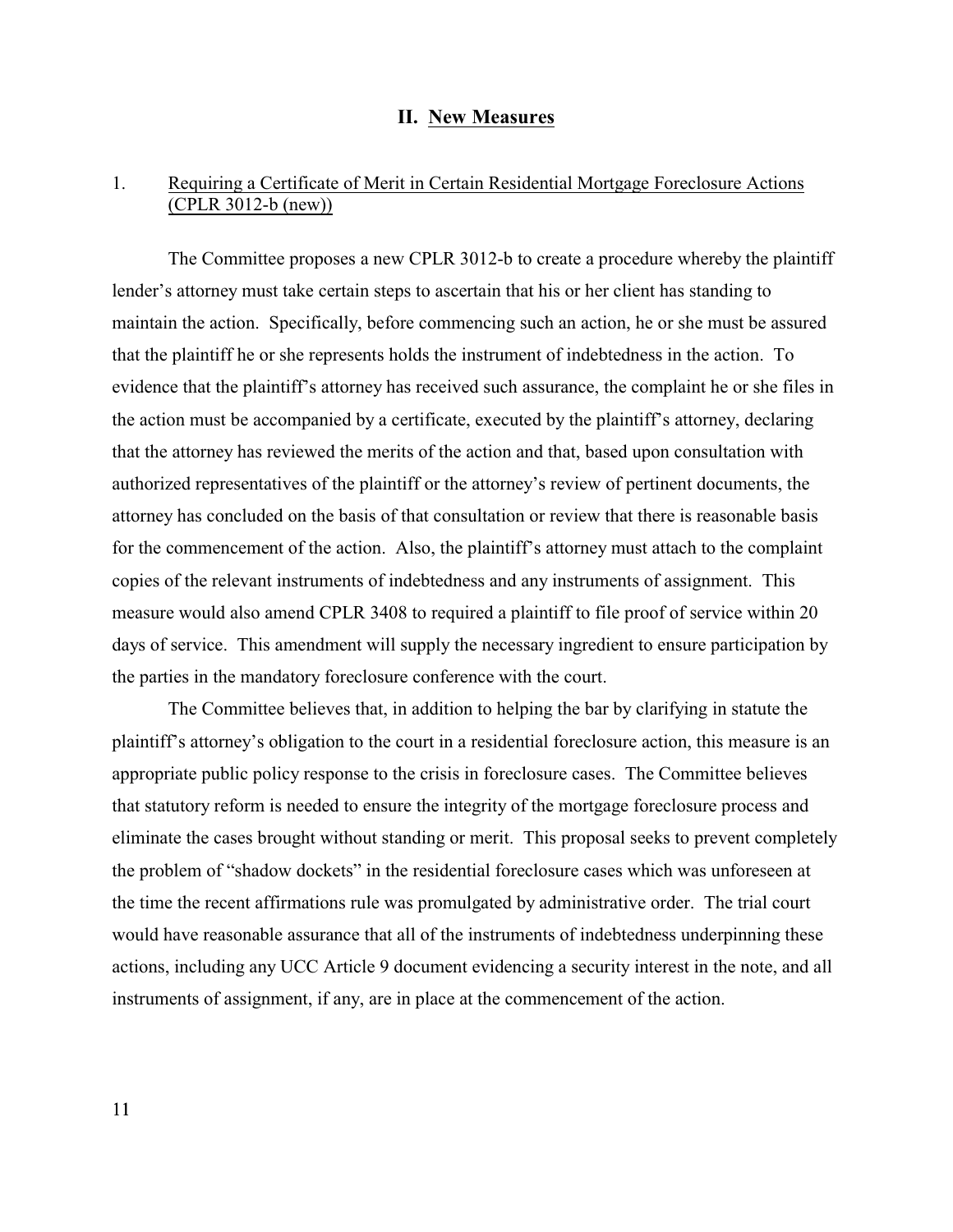## Proposal

AN ACT to amend the civil practice law and rules, in relation to residential foreclosure actions

The People of the State of New York, represented in Senate and Assembly, do enact as follows:

Section 1. The civil practice law and rules is amended by adding a new section 3012-b to read as follows:

§ 3012-b. Certificate of merit in certain residential foreclosure actions. (a) In any residential foreclosure action involving a home loan as such term is defined in section thirteen hundred four of the real property actions and proceedings law, in which the defendant is a resident of the property subject to foreclosure, the complaint shall be accompanied by a certificate, executed by the attorney for the plaintiff, certifying that the attorney has reviewed the facts of the case and that, based on consultation with authorized representatives of the plaintiff and the attorney's review of pertinent documents, including the mortgage, security agreement and note or bond underlying the mortgage executed by the residential defendant and all instruments of assignment, if any, or any other instrument of indebtedness there is reasonable basis for the commencement of such action and that plaintiff is currently the creditor entitled to enforce rights under such documents. Such certificate shall attach a copy of the mortgage, security agreement and note or bond underlying the mortgage executed by the residential defendant and all instruments of assignment.

(b) Where a certificate is required pursuant to this section, a single certificate shall be filed for each action, even if more than one defendant has been named in the complaint or is subsequently named.

(c) The provisions of rule 3015(d) shall not be applicable to a defendant resident of the property subject to foreclosure who is not represented by an attorney.

(d) If a plaintiff willfully fails to provide the copy of the papers as required by subdivision (a) of this section and the court finds, upon the motion of any party or on its own motion on notice to the parties, such mortgage and security agreement or note or bond or other instrument ought to have been provided, the court may (i) dismiss the complaint or (ii) make such final or conditional order with regard to such failure as is just, including but not limited to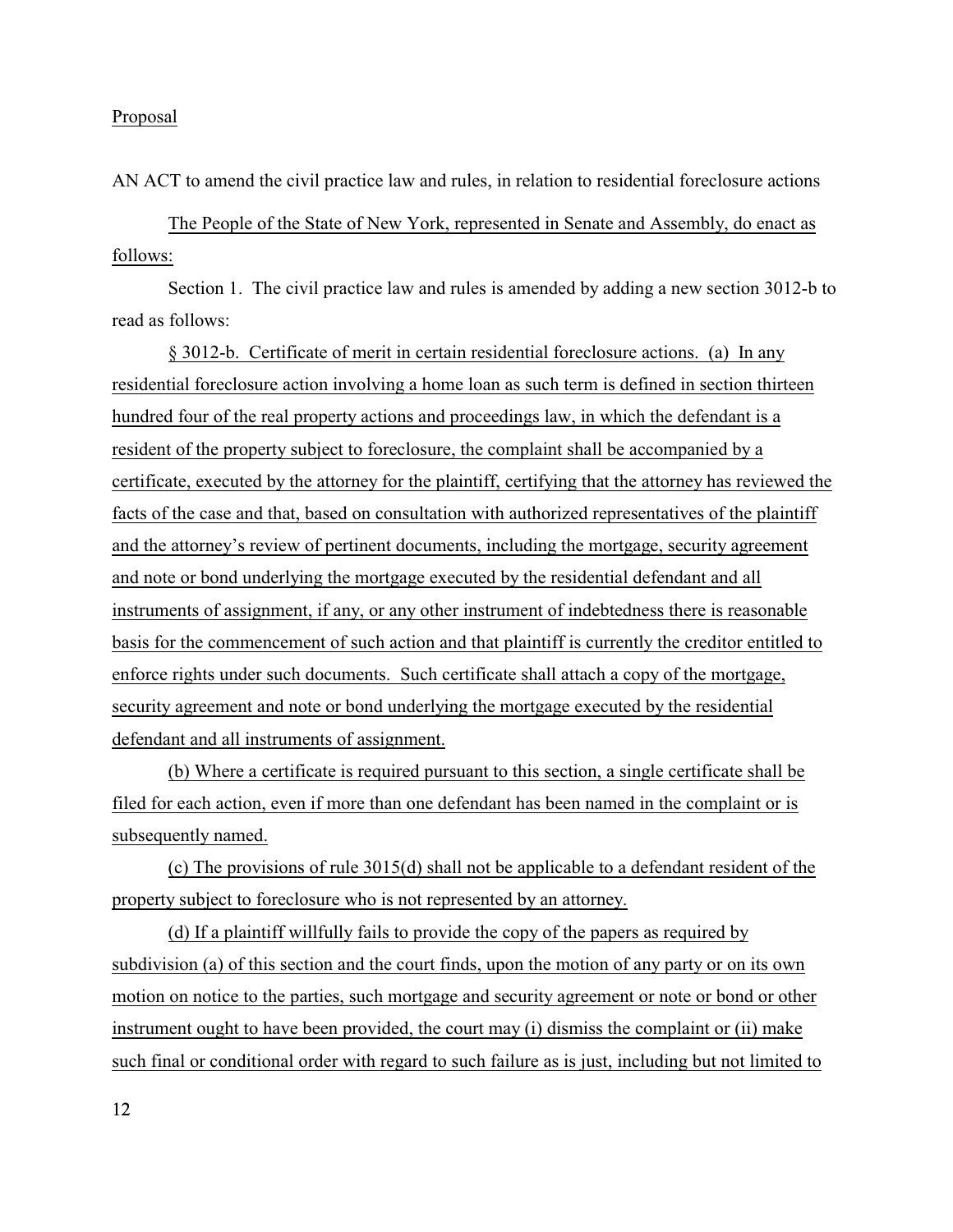denial of the accrual of any interest, costs, attorneys' fees and other fees, relating to the underlying mortgage debt. Any such dismissal shall not be on the merits.

§2. Subdivision (a) of rule 3408 of the civil practice law and rules, as amended by section 9 of chapter 507 of the laws of 2009, is amended to read as follows:

(a) In any residential foreclosure action involving a home loan as such term is defined in section thirteen hundred four of the real property actions and proceedings law, in which the defendant is a resident of the property subject to foreclosure, plaintiff shall file proof of service within twenty days of such service, however service is made, and the court shall hold a mandatory conference within sixty days after the date when proof of service upon such defendant resident is filed with the county clerk, or on such adjourned date as has been agreed to by the parties, for the purpose of holding settlement discussions pertaining to the relative rights and obligations of the parties under the mortgage loan documents, including, but not limited to, determining whether the parties can reach a mutually agreeable solution to help the defendant avoid losing his or her home, and evaluating the potential for a resolution in which payment schedules or amounts may be modified or other workout options may be agreed to, and for whatever other purposes the court deems appropriate.

§3. This act shall take effect immediately and shall apply to actions commenced on or after such effective date; provided, however that the amendments to subdivision (a) of rule 3408 of the civil practice law and rules made by section two of this act shall not affect the expiration of such subdivision and shall be deemed to expire therewith.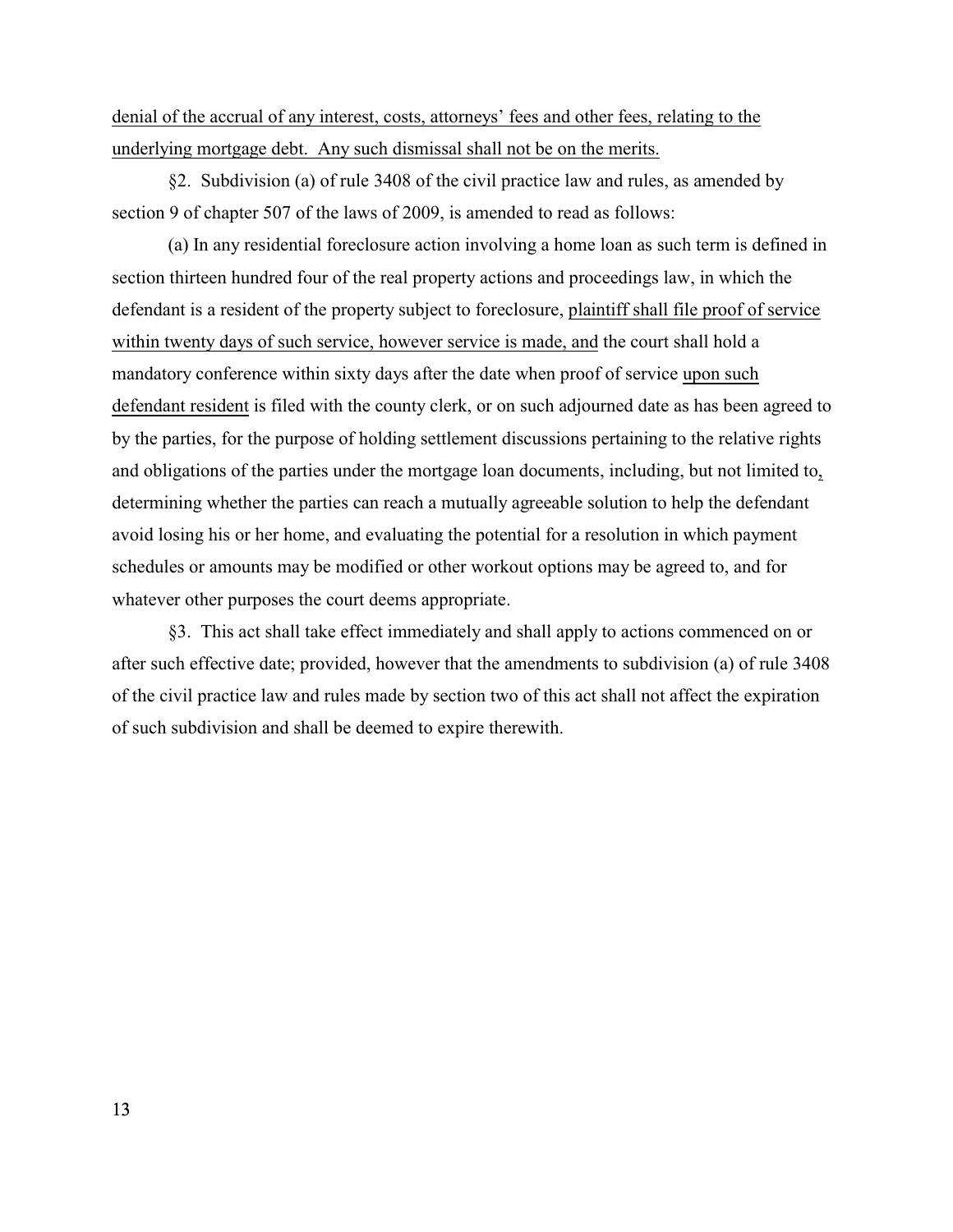## 2. Allowing Persons About Whom Discovery is Sought to Move for an Order of Protection During Discovery (CPLR 3103(a))

The Committee recommends an amendment to the language of CPLR §3103(a) to expand the delineated persons who may seek the remedy of a protective order in regard to the use of discovery devices such as a subpoena for records.

Presently the statute contemplates protective orders made by the court on its own motion or on motion of a party or a person from whom discovery is sought. Not addressed is a person about whom records are being subpoenaed from either a party or another non-party. By way of example, if an accountant is subpoenaed to produce the records of clients who are not parties to the litigation, it is unclear under the present statute whether the non-party clients would have standing to object to the production of their records.

It would be an unwarranted anomaly for such non-parties to have less of a right to protect their records than those persons presently delineated in the statute.

It should be noted that it is not the purpose of this amendment to change existing case law as to whether or not a third party has a protectable interest in certain records. See, Norkin v. Hoey, 181 A.D.2d 248, 252 ( $1<sup>st</sup>$  Dept., 1992) (bank records); People v. DiRaffaele, 55 N.Y.2d 234 (1982) (telephone records). This measure would solely provide a procedural mechanism by which a person, whose information is contained in the records sought, may object to the subpoena.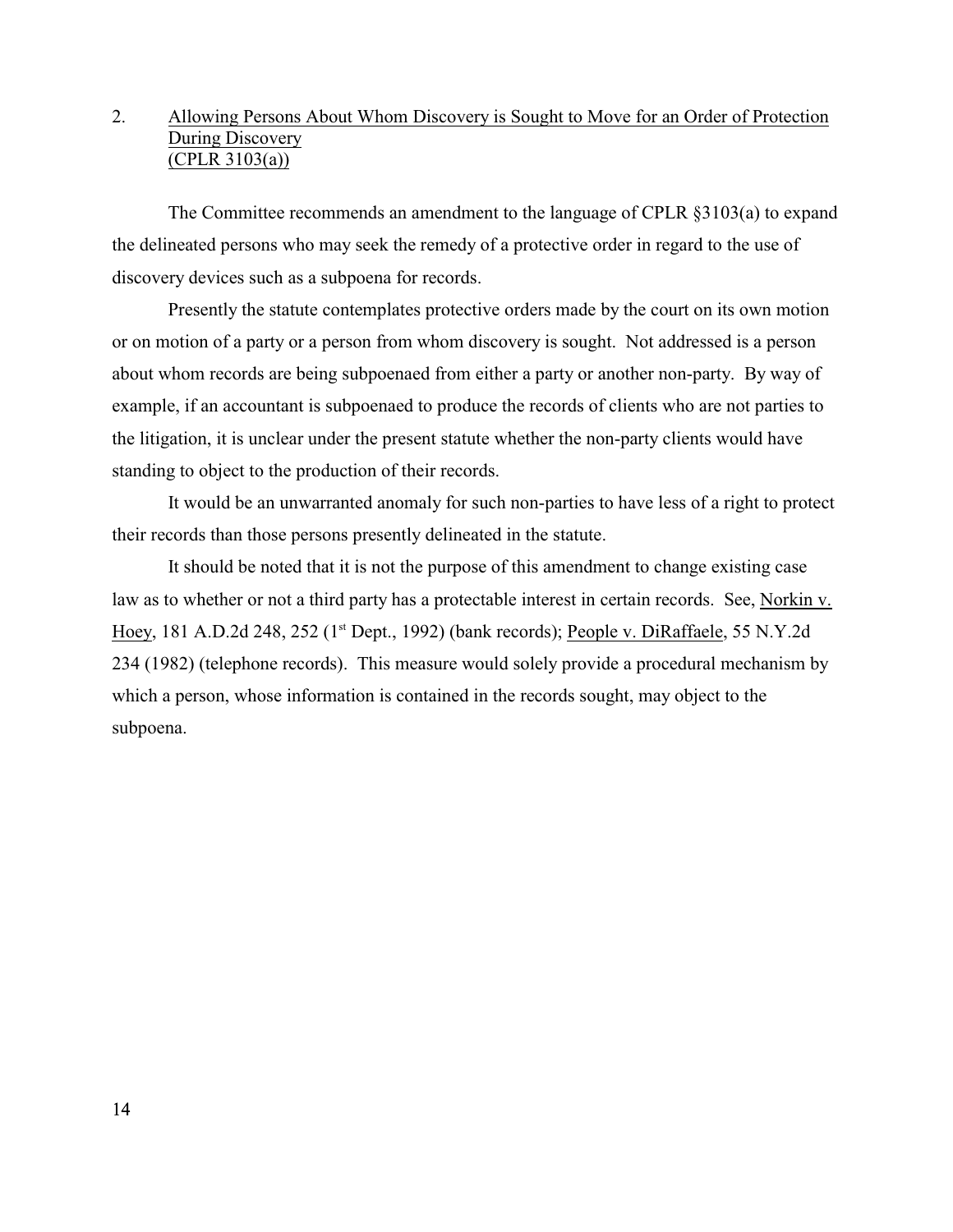## Proposal

AN ACT to amend the civil practice law and rules, in relation to prevention of abuse during discovery

The People of the State of New York, represented in Senate and Assembly, do enact as follows:

Section 1. Subdivision (a) of section 3103 of the civil practice law and rules is amended to read as follows:

(a) Prevention of Abuse. The court may at any time on its own initiative, or on motion of any party or of any person from whom or about whom discovery is sought, make a protective order denying, limiting, conditioning or regulating the use of any disclosure device. Such order shall be designed to prevent unreasonable annoyance, expense, embarrassment, disadvantage, or other prejudice to any person or the courts.

§2. This act shall take effect immediately and shall apply to all actions pending on such effective date or commenced on or after such effective date.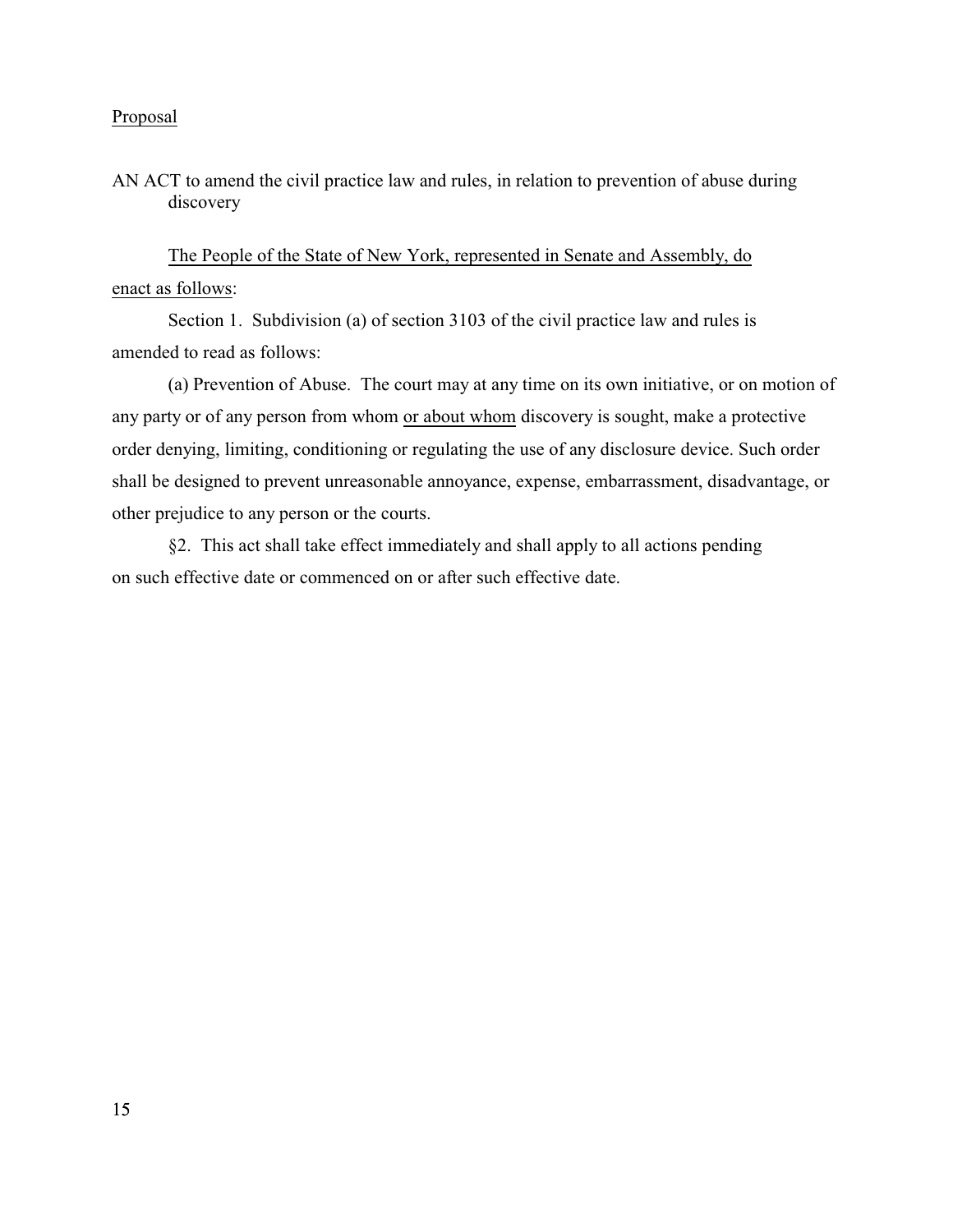3. Requiring the Pleading of an Affirmative Defense and a Motion to Dismiss for Objections regarding Certain Notices of Claim (CPLR 3018(b) and 3211

The Committee recommends the amendment of CPLR 3018 and 3211 governing the practice requirements for responses to certain notices of claim as set forth below.

#### **The Provisions, in a Nutshell**

The proposed measure would (1) require objections relating to the timeliness or manner of service or filing of a notice of claim to be pleaded as an affirmative defense, and (2) provide that any such objection is waived unless the party asserting the objection moves for dismissal within 90 days of serving his or her answer or other responsive pleading.

In other words, the same "Use It or Lose It" rule that now applies to objections based upon alleged lack of personal jurisdiction and to alleged defects in service of process would be extended to procedural objections concerning the notice of claim, but with the difference that the movant will have 90 days rather than 60 days to make the motion. Just as is now true of motions that allege defects in personal jurisdiction or service of process, a court could extend the deadline "upon the ground of hardship."

The provisions would not address or alter the circumstances in which a notice of claim is required. Nor would the provisions alter the required content of such notices. The provisions would not alter proceedings in the Court of Claims and would therefore not affect the State of New York.

Completely apart from the amendments concerning notice of claim objections, the measure would fill an apparently unintended gap in CPLR 3211(e) so as to specify that dismissal motions premised upon CPLR  $3211(a)(11)$  — that is, that the allegedly liable party is immune from liability under the Not-For-Profit Corporation Law — may be made at any time.

#### **The Amendments Concerning Notice of Claim Objections**

The amendments concerning notice of claim objections would (1) promote dispositions of actions on their merits, (2) curtail dismissals that are obtained by delayed objections to the alleged failure to serve a notice of claim, and, (3) reduce waste of precious judicial resources.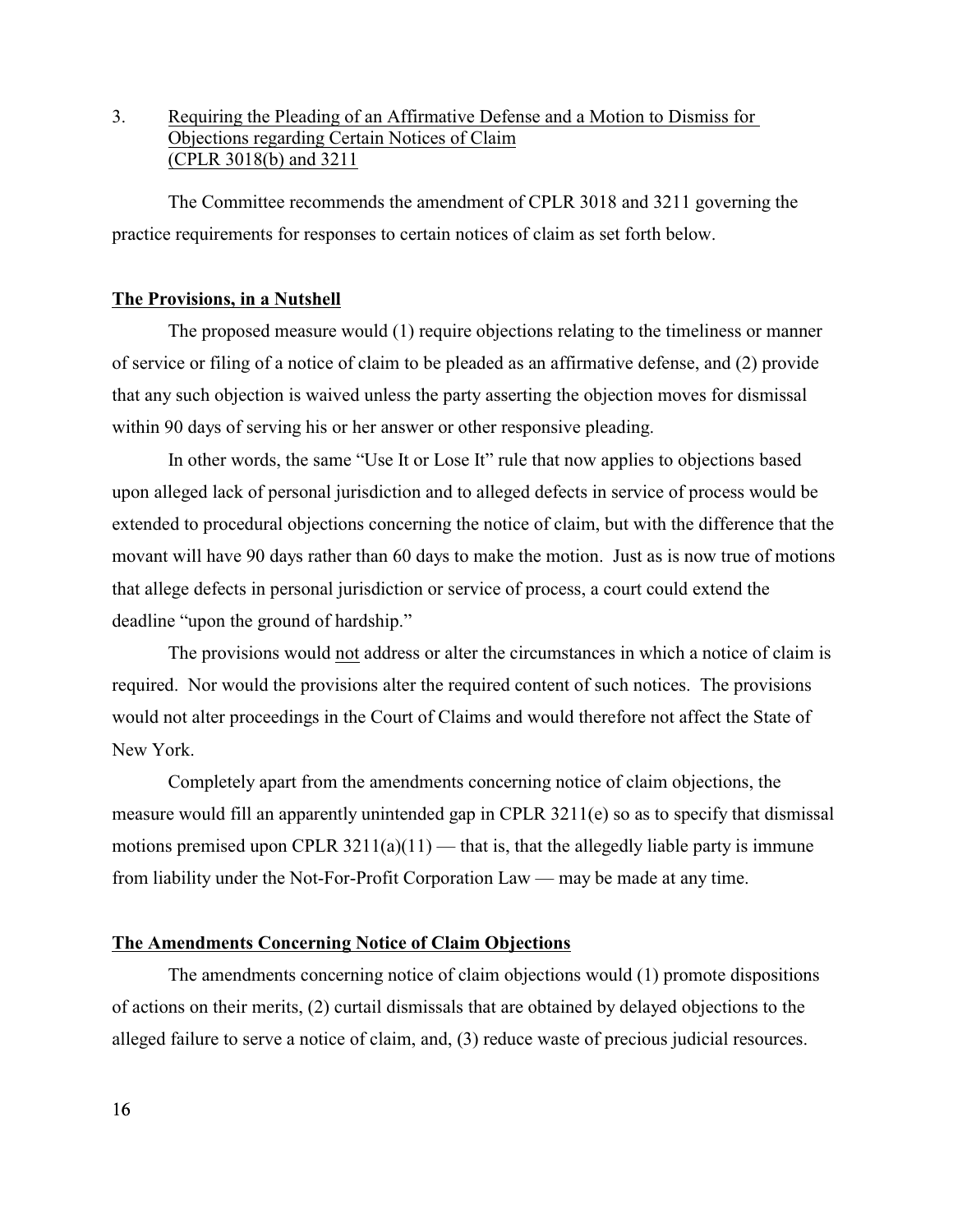Currently, every or virtually every village, town, municipal corporation, and public authority enjoys the benefit of some notice of claim provision. Typically, as is the case with those municipal entities that enjoy the protection of General Municipal Law § 50-e, the would-be plaintiff is not permitted to bring suit with respect to a given claim unless the plaintiff (1) timely served a notice of claim detailing the basic facts of the claim, and (2) afforded the municipal entity an opportunity to question the plaintiff concerning the claim.

Generally, the notice of claim must be served within 90 days of the events on which the claim is premised. However, there are literally hundreds of such notice of claim statutes and they can vary regarding which individuals should be served, the information that must be provided, the time by which the notice must be served, and the time within which an application to permit late notice must be made.

Under current law, a municipal defendant that knows that service of the notice of claim was defective has no obligation to raise the objection in timely fashion and may literally wait years to do so. This problem is most dramatically illustrated in the ruling in Scantlebury v. NYCHHC, 4 N.Y.3d 606 (2005). In Scantlebury, plaintiff Janet Scantlebury claimed that the defendant's Kings County Hospital committed medical malpractice and had thus injured her. She served a notice of claim on November 3, 1999, which was while she was still in the hospital. Unfortunately, she served the Comptroller of the City of New York, who was not authorized to receive service of the notice of claim.

Far from raising any objection at that time, the Comptroller demanded a  $\S$  50-h hearing, which was held on July 19, 2000. Plaintiff next commenced her action in August of 2000. The parties began and eventually completed discovery. It was not until February of 2003, right after plaintiff filed a note of issue, that HHC moved for dismissal based upon the defective service of the notice of claim. In moving for dismissal, HHC did not advance any excuse for its delay. However, it argued that none of that mattered; and the Court of Appeals agreed with that position and dismissed plaintiff's action.

The purpose of the notice of claim provisions is to provide municipalities with the opportunity to timely investigate claims, not to provide them with the means to obtain dismissals. If there was a service error of some sort and the time to correct the error has not passed, there is no reason why the plaintiff should not be given the opportunity to correct the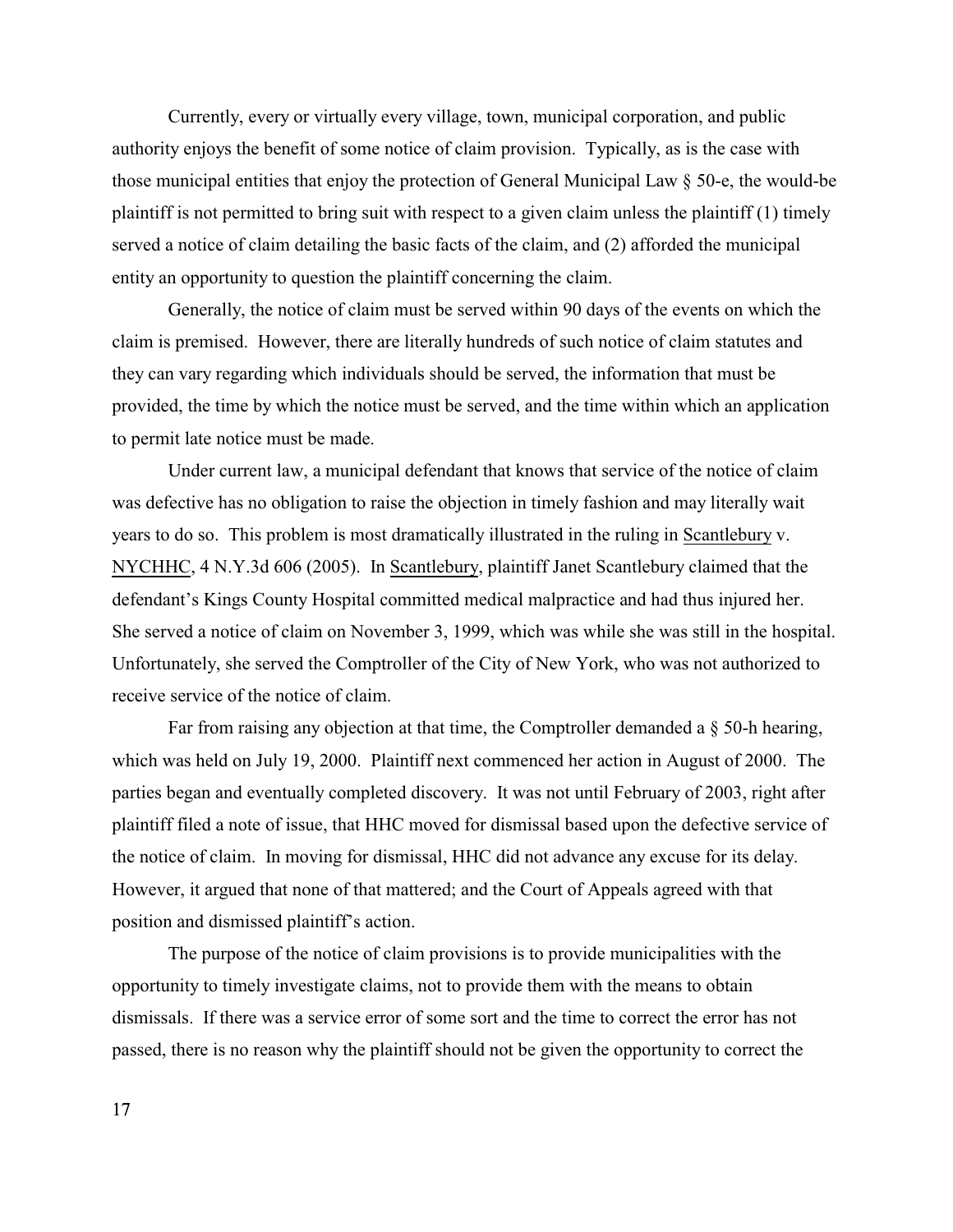error. Nor is there any reason why a municipality cannot be fairly expected to "use or lose" its notice of claim objections. Nor is there any reason why a municipality should be allowed to sit silently through years of litigation — including conferences attended by judges or their staff, motions read and resolved by judges and their staffs, appeals consuming court time and resources, and even trials — before raising a dispositive objection that could have been raised years earlier.

#### **The Amendment Concerning CPLR 3211(a)(11) Motions**

CPLR 3211(a) specifies the grounds on which a party may move to dismiss a claim. Currently, it contains eleven numbered paragraphs, each of which sets forth one or more bases on which a motion to dismiss may be made. This measure would add a twelfth paragraph, for motions premised upon notice of claim objections.

CPLR 3211(e) specifies the times in which each of the various 3211(a) motions may or must be made. The deadlines vary greatly. At one extreme, certain motions, such as alleged lack of personal jurisdiction, can be waived even prior to filing of the party's initial pleading. At the other extreme, certain objections, including alleged failure to state a cause of action, may be raised at any time.

The problem is that, for no discernable reason, CPLR 3211(e) expressly addresses only ten of the eleven paragraphs in CPLR 3211(a). It says nothing at all about paragraph eleven. That paragraph authorizes a motion to dismiss on the ground that "the party is immune from liability pursuant to section seven hundred twenty-a of the not-for-profit corporation law."

In the absence of any specific directive, the Appellate Division has ruled (1) that the general language of the first sentence of CPLR 3211(e) dictates that a motion premised upon CPLR  $3211(a)(11)$  must be made even before the would-be movant's filing of its initial pleading, but (2) the would-be movant can still move for summary judgment under CPLR 3212 if it misses the 3211(e) deadline. Woodford v. Benedict Community Center, 176 A.D.2d 1115 (3rd Dep't 1991). While the latter half of the ruling makes the first half more palatable, the easily waivable nature of the 3211(a)(11) option largely defeats the Legislature's purpose in enacting the provision in the first place.

This measure would amend CPLR 3211(e) so as to expressly address motions premised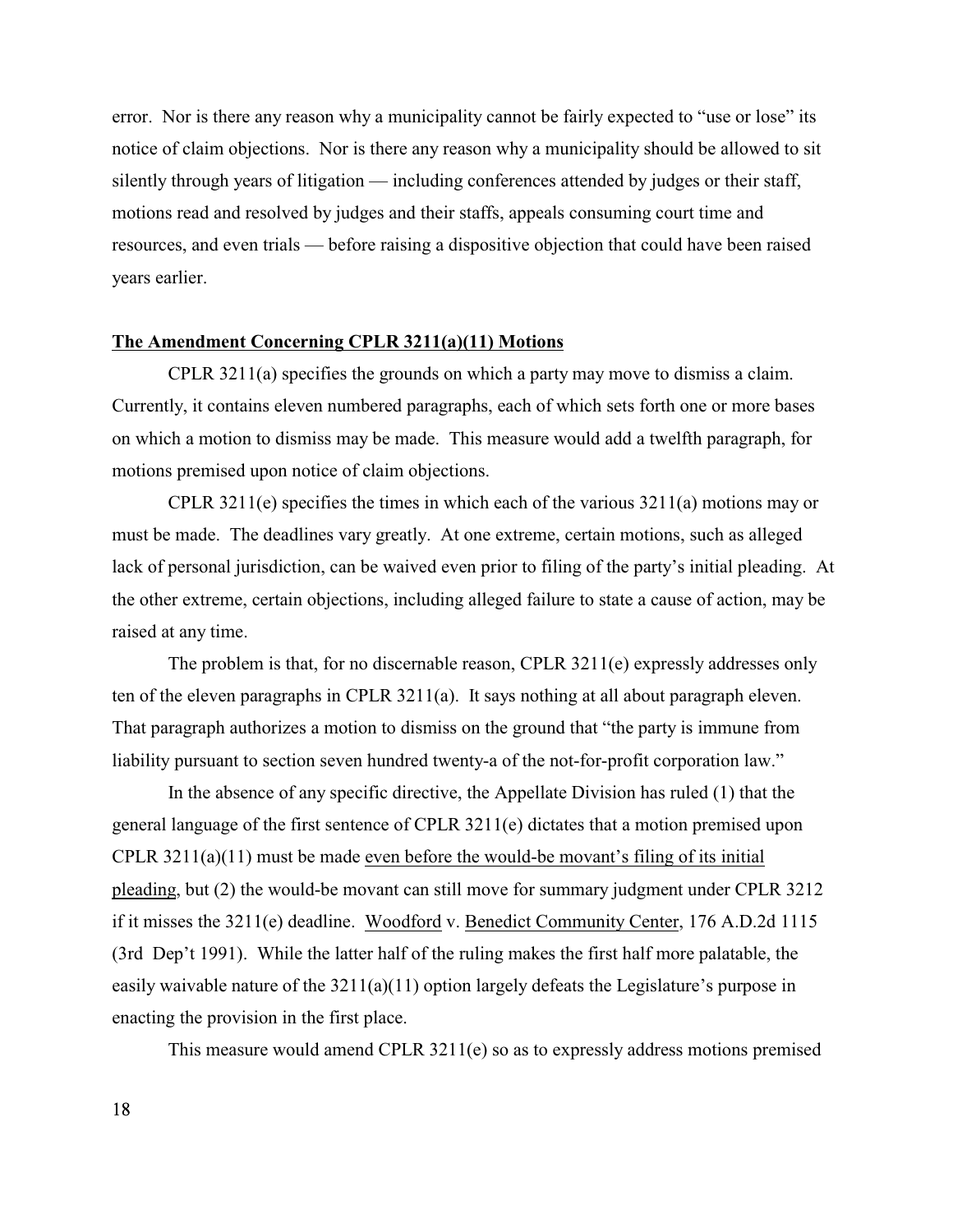upon CPLR 3211(a)(11). Such motions could now be made at any time, as with a motion premised upon alleged failure to state a cause of action.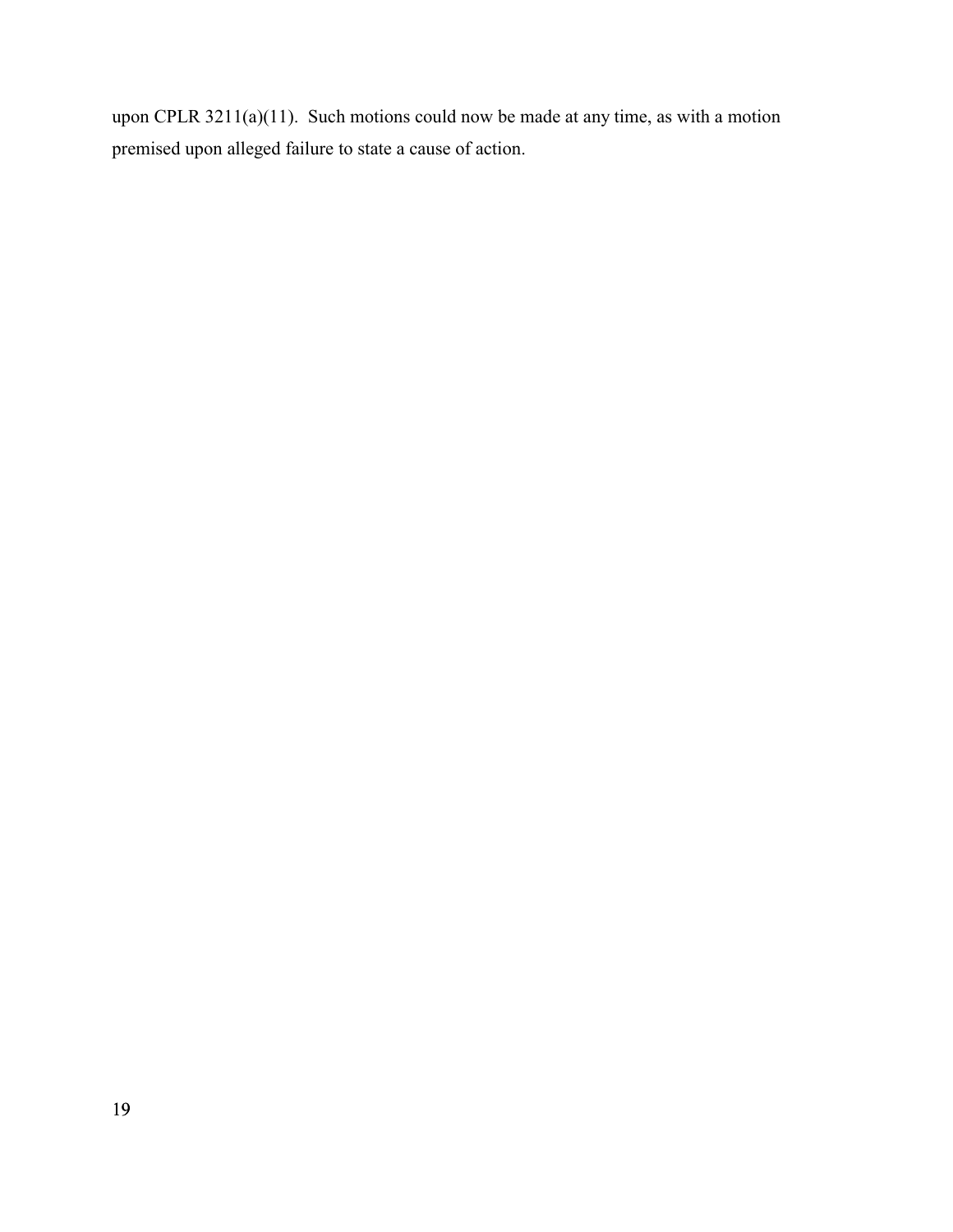## Proposal

AN ACT to amend the civil practice law and rules, in relation to certain notices of claim, pleading an affirmative defense and making a motion to dismiss

The People of the State of New York, represented in Senate and Assembly, do enact as follows:

Section 1. Subdivision (b) of section 3018 of the civil practice law and rules is amended to read as follows:

(b) Affirmative defenses. A party shall plead all matters which if not pleaded would be likely to take the adverse party by surprise or would raise issues of fact not appearing on the face of a prior pleading such as arbitration and award, collateral estoppel, culpable conduct claimed in diminution of damages as set forth in article fourteen-A, discharge in bankruptcy, facts showing illegality either by statute or common law, fraud, infancy or other disability of the party defending, payment, release, res judicata, statute of frauds, [or] statute of limitation, or failure to serve a notice of claim or failure to properly or timely serve a notice of claim.

§2. Rule 3211 of the civil practice law and rules is amended to read as follows:

 Rule 3211. Motion to dismiss. (a) Motion to dismiss cause of action. A party may move for judgment dismissing one or more causes of action asserted against him or her on the ground that:

1. a defense is founded upon documentary evidence; or

- 2. the court has not jurisdiction of the subject matter of the cause of action; or
- 3. the party asserting the cause of action has not legal capacity to sue; or

4. there is another action pending between the same parties for the same cause of action in a court of any state or the United States; the court need not dismiss upon this ground but may make such order as justice requires; or

5. the cause of action may not be maintained because of arbitration and award, collateral estoppel, discharge in bankruptcy, infancy or other disability of the moving party, payment, release, res judicata, statute of limitations, or statute of frauds; or

6. with respect to a counterclaim, it may not properly be interposed in the action; or

7. the pleading fails to state a cause of action; or

20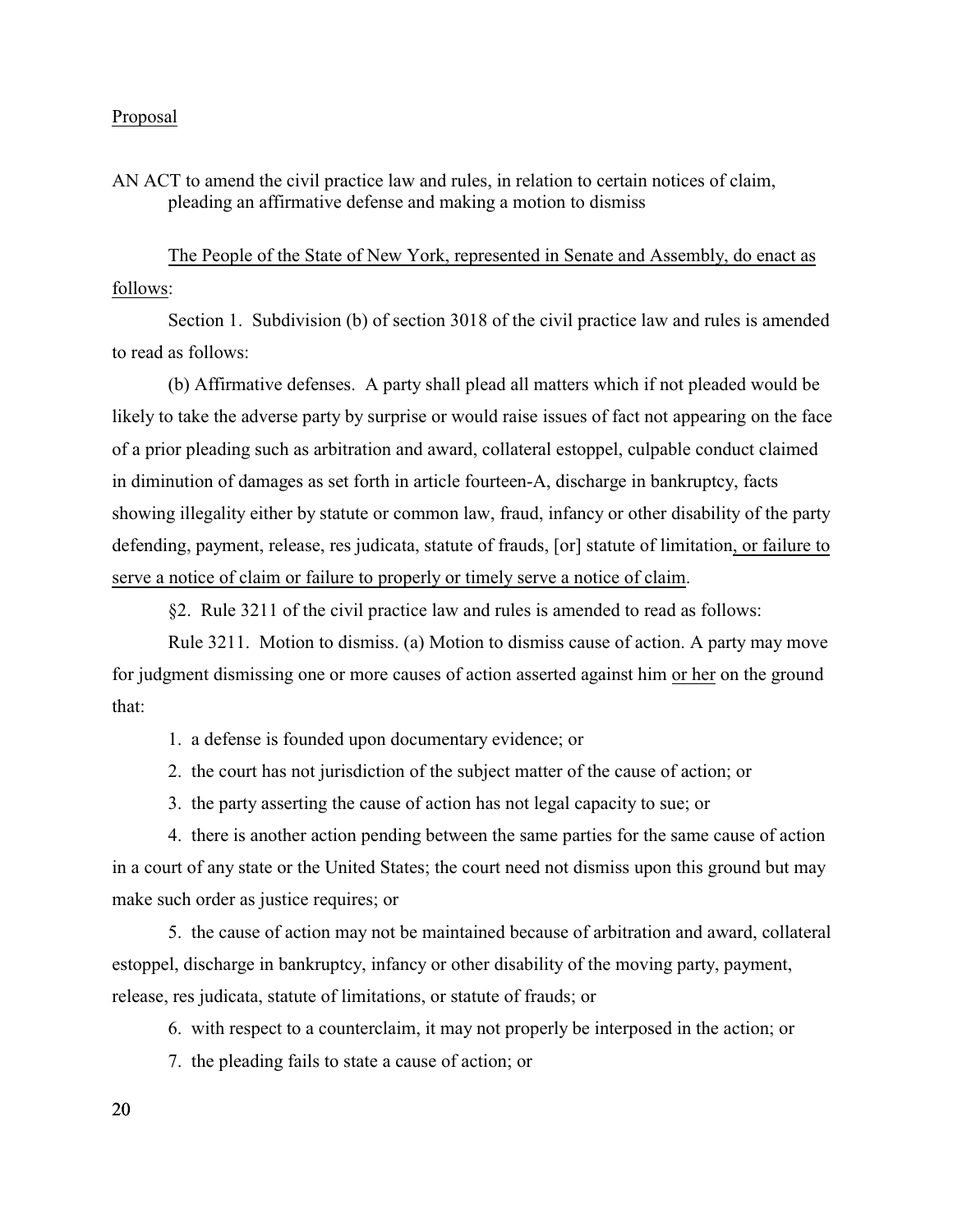8. the court has not jurisdiction of the person of the defendant; or

9. the court has not jurisdiction in an action where service was made under[314] section three hundred fourteen or [315] section three hundred fifteen of this chapter; or

10. the court should not proceed in the absence of a person who should be a party[.] or

11. the party is immune from liability pursuant to section seven hundred twenty-a of the not-for-profit corporation law. Presumptive evidence of the status of the corporation, association, organization or trust under section  $501(c)(3)$  of the internal revenue code may consist of production of a letter from the United States internal revenue service reciting such determination on a preliminary or final basis or production of an official publication of the internal revenue service listing the corporation, association, organization or trust as an organization described in such section, and presumptive evidence of uncompensated status of the defendant may consist of an affidavit of the chief financial officer of the corporation, association, organization or trust. On a motion by a defendant based upon this paragraph the court shall determine whether such defendant is entitled to the benefit of section seven hundred twenty-a of the not-for-profit corporation law or subdivision six of section 20.09 of the arts and cultural affairs law and, if it so finds, whether there is a reasonable probability that the specific conduct of such defendant alleged constitutes gross negligence or was intended to cause the resulting harm. If the court finds that the defendant is entitled to the benefits of that section and does not find reasonable probability of gross negligence or intentional harm, it shall dismiss the cause of action as to such defendant; or

12. in an action in which service of a notice of claim is a condition precedent to the commencement of the action, the notice of claim was not served or was not properly or timely served.

(b) Motion to dismiss defense. A party may move for judgment dismissing one or more defenses, on the ground that a defense is not stated or has no merit.

(c) Evidence permitted; immediate trial; motion treated as one for summary judgment. Upon the hearing of a motion made under subdivision (a) or (b), either party may submit any evidence that could properly be considered on a motion for summary judgment. Whether or not issue has been joined, the court, after adequate notice to the parties, may treat the motion as a motion for summary judgment. The court may, when appropriate for the expeditious disposition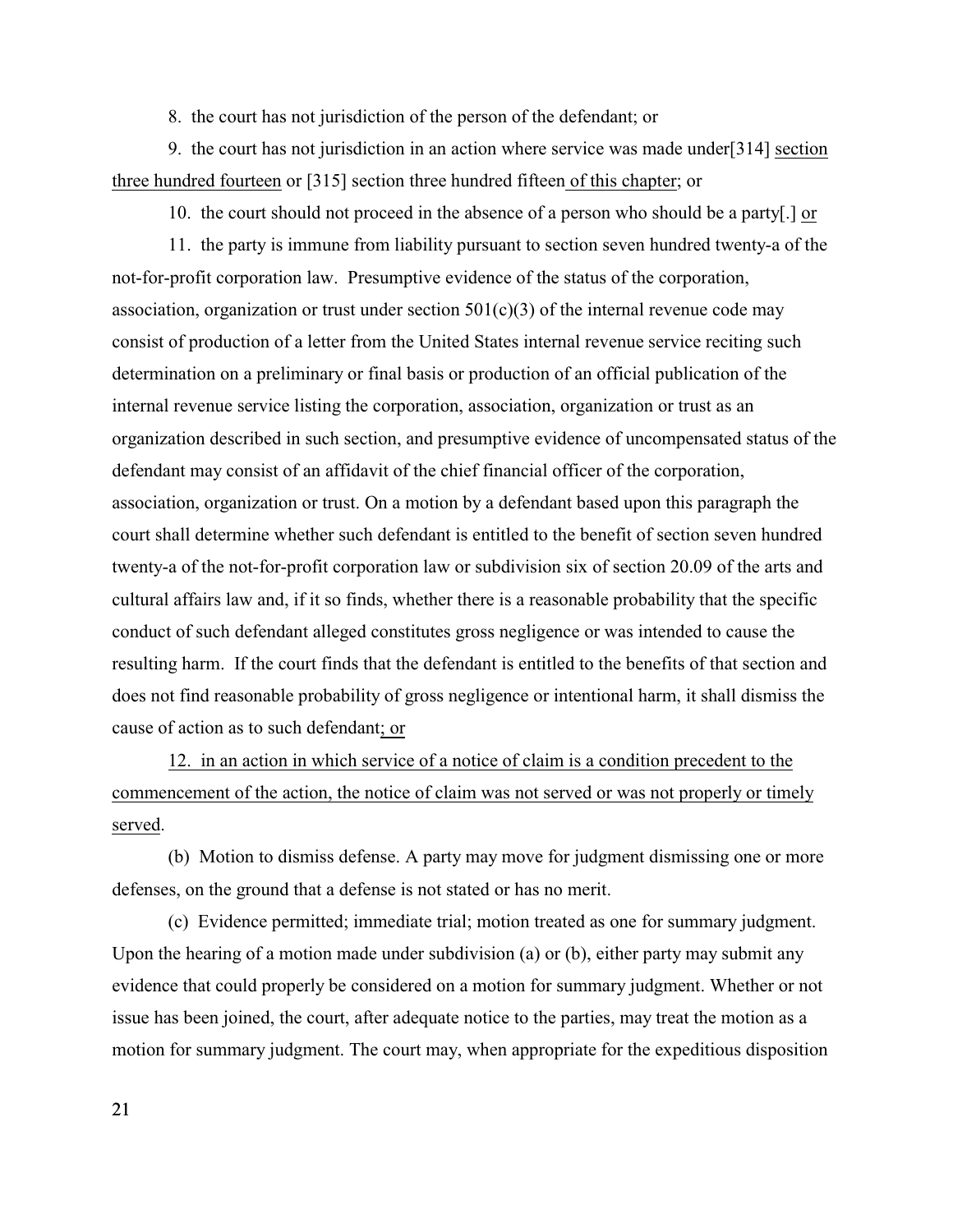of the controversy, order immediate trial of the issues raised on the motion.

(d) Facts unavailable to opposing party. Should it appear from affidavits submitted in opposition to a motion made under subdivision (a) or (b) that facts essential to justify opposition may exist but cannot then be stated, the court may deny the motion, allowing the moving party to assert the objection in his or her responsive pleading, if any, or may order a continuance to permit further affidavits to be obtained or disclosure to be had and may make such other order as may be just.

(e) Number, time and waiver of objections; motion to plead over. At any time before service of the responsive pleading is required, a party may move on one or more of the grounds set forth in subdivision (a), and no more than one such motion shall be permitted. Any objection or defense based upon a ground set forth in paragraphs one, three, four, five and six of subdivision (a) is waived unless raised either by such motion or in the responsive pleading. A motion based upon a ground specified in paragraph two, seven [or], ten or eleven of subdivision (a) may be made at any subsequent time or in a later pleading, if one is permitted; an objection that the summons and complaint, summons with notice, or notice of petition and petition was not properly served is waived if, having raised such an objection in a pleading, the objecting party does not move for judgment on that ground within sixty days after serving the pleading, unless the court extends the time upon the ground of undue hardship. The foregoing sentence shall not apply in any proceeding under subdivision one or two of section seven hundred eleven of the real property actions and proceedings law. The papers in opposition to a motion based on improper service shall contain a copy of the proof of service, whether or not previously filed. An objection based upon a ground specified in paragraph eight [or], nine or twelve of subdivision (a) is waived if a party moves on any of the grounds set forth in subdivision (a) without raising such objection or if, having made no objection under subdivision (a), he or she does not raise such objection in the responsive pleading. An objection based upon a ground specified in paragraph twelve of subdivision (a) is also waived if the objecting party fails to move for judgment on that ground within ninety days after serving the pleading, unless the court extends the time upon the ground of undue hardship.

(f) Extension of time to plead. Service of a notice of motion under subdivision (a) or (b) before service of a pleading responsive to the cause of action or defense sought to be dismissed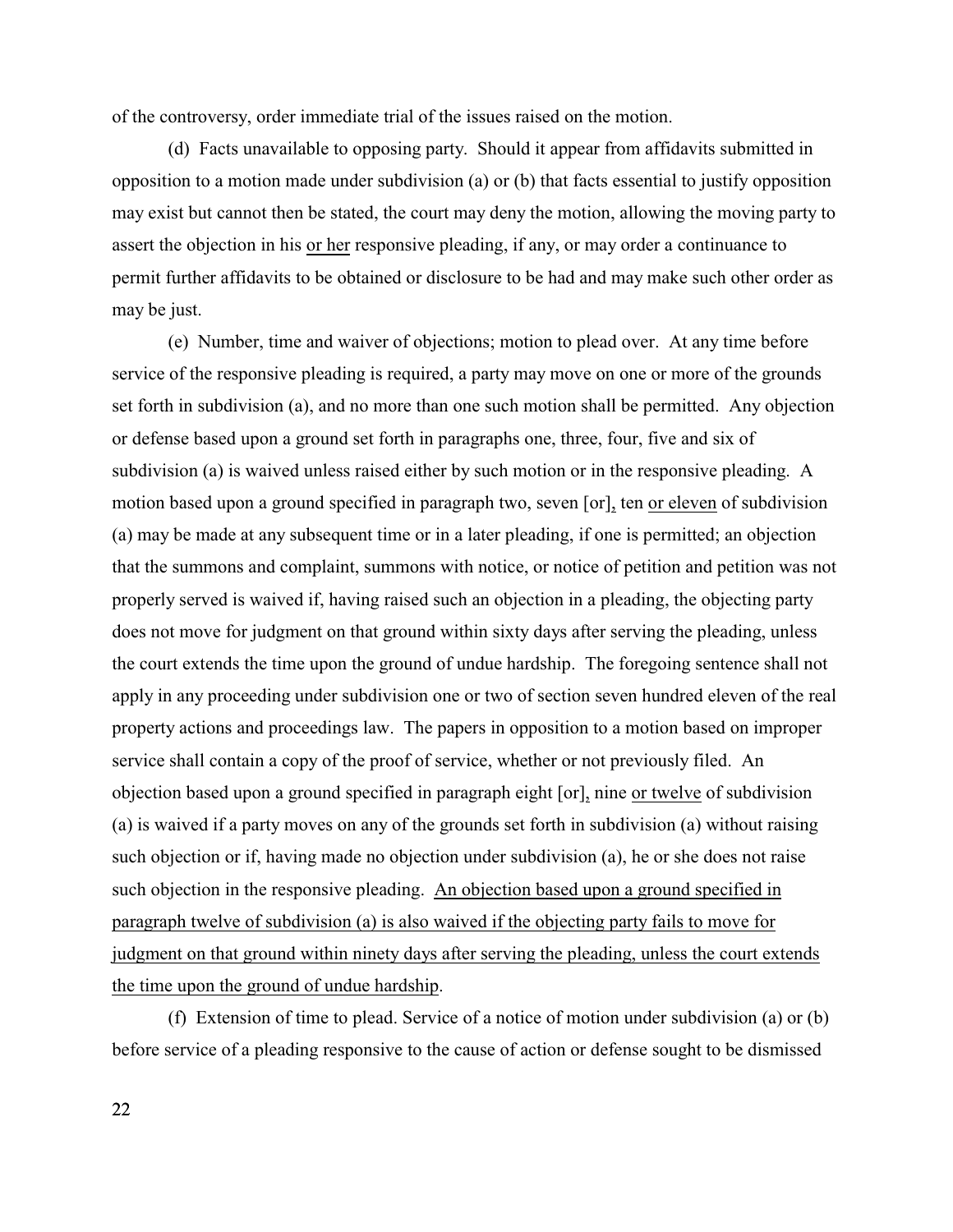extends the time to serve the pleading until ten days after service of notice of entry of the order.

(g) Standards for motions to dismiss in certain cases involving public petition and participation. A motion to dismiss based on paragraph seven of subdivision (a) of this section, in which the moving party has demonstrated that the action, claim, cross claim or counterclaim subject to the motion is an action involving public petition and participation as defined in paragraph (a) of subdivision one of section seventy-six-a of the civil rights law, shall be granted unless the party responding to the motion demonstrates that the cause of action has a substantial basis in law or is supported by a substantial argument for an extension, modification or reversal of existing law. The court shall grant preference in the hearing of such motion.

(h) Standards for motions to dismiss in certain cases involving licensed architects, engineers, land surveyors or landscape architects. A motion to dismiss based on paragraph seven of subdivision (a) of this rule, in which the moving party has demonstrated that the action, claim, cross claim or counterclaim subject to the motion is an action in which a notice of claim must be served on a licensed architect, engineer, land surveyor or landscape architect pursuant to the provisions of subdivision one of section two hundred fourteen of this chapter, shall be granted unless the party responding to the motion demonstrates that a substantial basis in law exists to believe that the performance, conduct or omission complained of such licensed architect, engineer, land surveyor or landscape architect or such firm as set forth in the notice of claim was negligent and that such performance, conduct or omission was a proximate cause of personal injury, wrongful death or property damage complained of by the claimant or is supported by a substantial argument for an extension, modification or reversal of existing law. The court shall grant a preference in the hearing of such motion.

§3. This act shall take on the first day of January next succeeding the date on which it shall have become law and shall apply to all actions commenced on or after that date.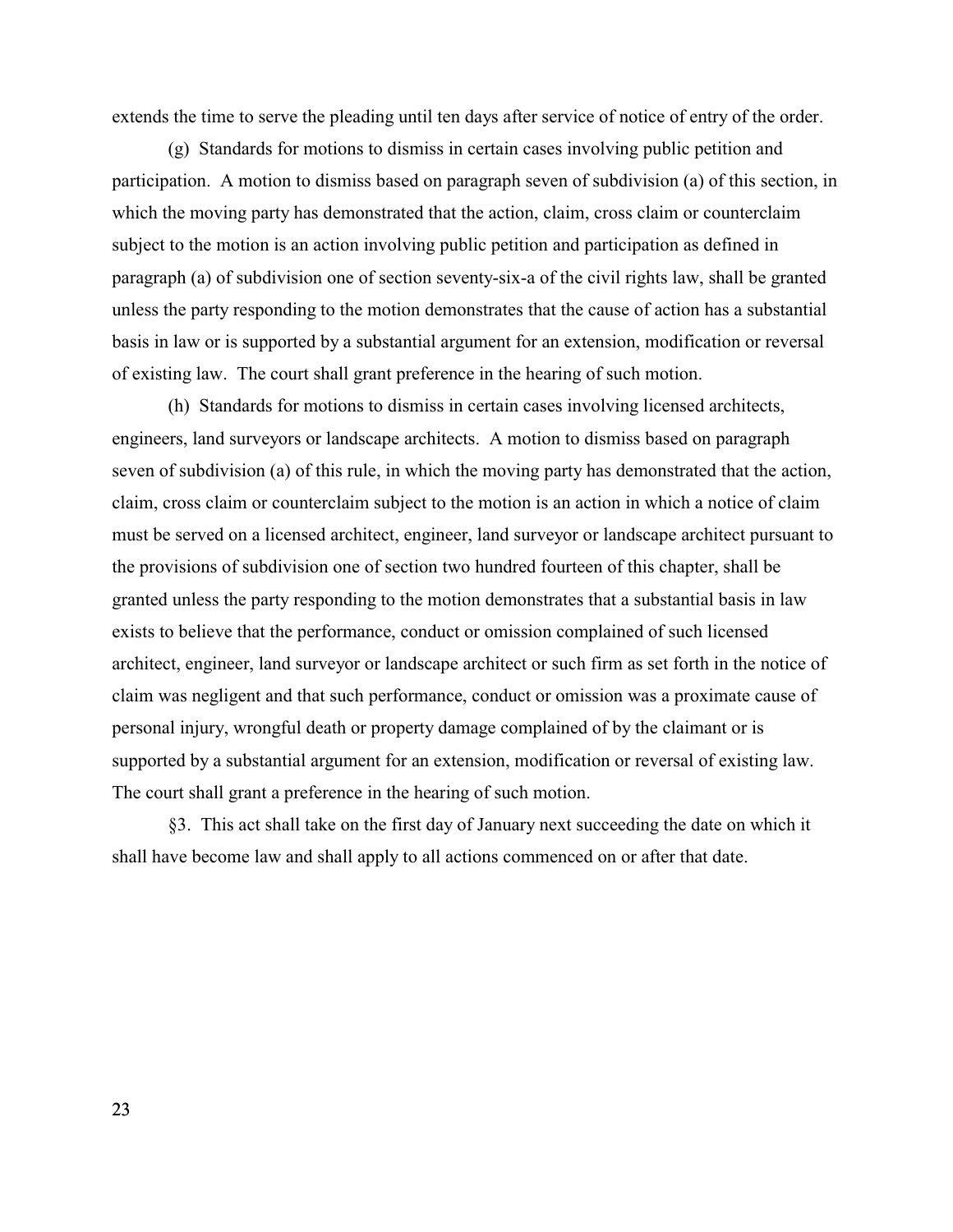## 4. Conforming the Statutes on the Timing of a Motion Seeking Leave to Appeal, the Automatic Stay and the 5-Day Rule (CPLR 5519)

The Committee recommends that  $\S$  5519 (e) of the CPLR be amended to provide that, upon an appeal from an order affirming or modifying an order or judgment, any existing stay pending appeal continues if an appeal is taken, a motion is made for permission to appeal or an affidavit of intention to file a motion for permission to appeal is served within five (5) days of the order of appealed from.

Under current law, the automatic five (5)-day stay continues until final determination of the appeal if the appellant takes an appeal or makes a *motion for permission to appeal* within the five (5) days. In contrast, under § 5519(a), which deals with initial appeals, taking an appeal or serving *an affidavit of intention to move for permission to appeal* is sufficient to invoke the stay. It seems apparent to the Committee that the original legislative intent in allowing a stay to be invoked upon the filing of an affidavit of intention to move for permission to appeal was to give the appellant the benefit of an immediate stay of execution of the judgment without having to prepare the papers in support of a motion for permission to appeal. It appears to have been an oversight on the Legislature's part that, upon a subsequent appeal, the appellant must actually prepare the papers on the motion for permission to appeal within five (5) days in order to invoke the continuation of the stay.

Commentators are divided as to how the current  $\S 5519$  (e) is to be interpreted, and as to whether a party that files an affidavit of intention receives the benefit of the continuation of the stay. *Compare* A. Karger*, The Powers of the New York Court of Appeals*, (3d ed. 2005) at 648, n.3 (opining that where an appellant does not have sufficient time to prepare a motion for leave to appeal, the appellant may serve a notice of intention to move for permission to appeal and thereby secure a stay); and T. Newman, *New York Appellate Practice* (3d. 1997) at § 6.06 (suggesting that, so long as an undertaking is still in effect, the service of an affidavit of intention to move for leave to appeal results in the continuation of the stay) with 36 *Siegel's Prac. Rev.* 2 (1995) (opining that, under  $\S 5519(e)$  the appellant must actually make a motion for leave to appeal and that an affidavit of intention to move for permission is not effective to continue the stay).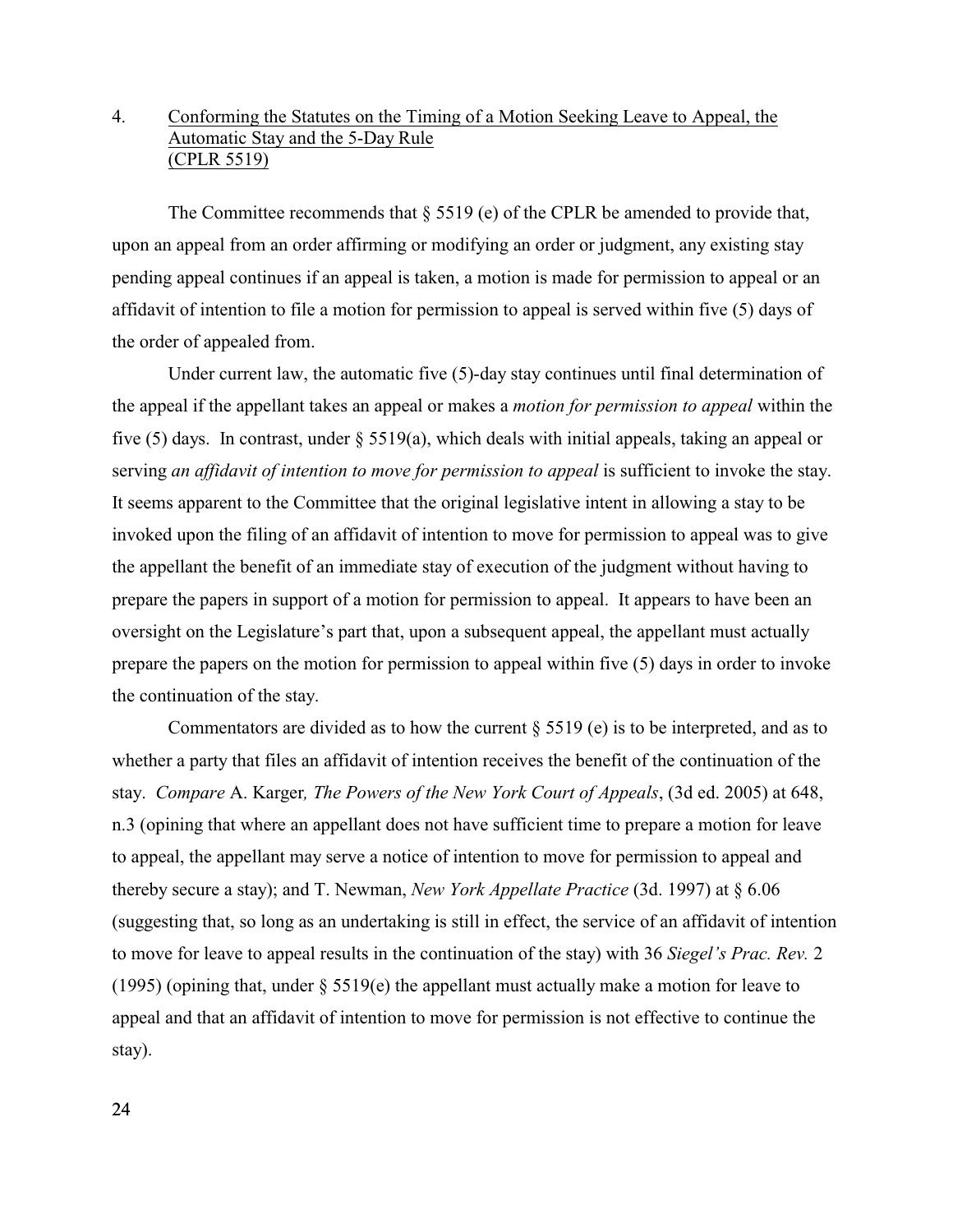This amendment would resolve any existing ambiguity and would make it clear that the appellant, upon serving a notice of appeal or an affidavit of intention to seek permission to appeal, will receive the immediate benefit of the continuation of the stay already in existence on the appeal.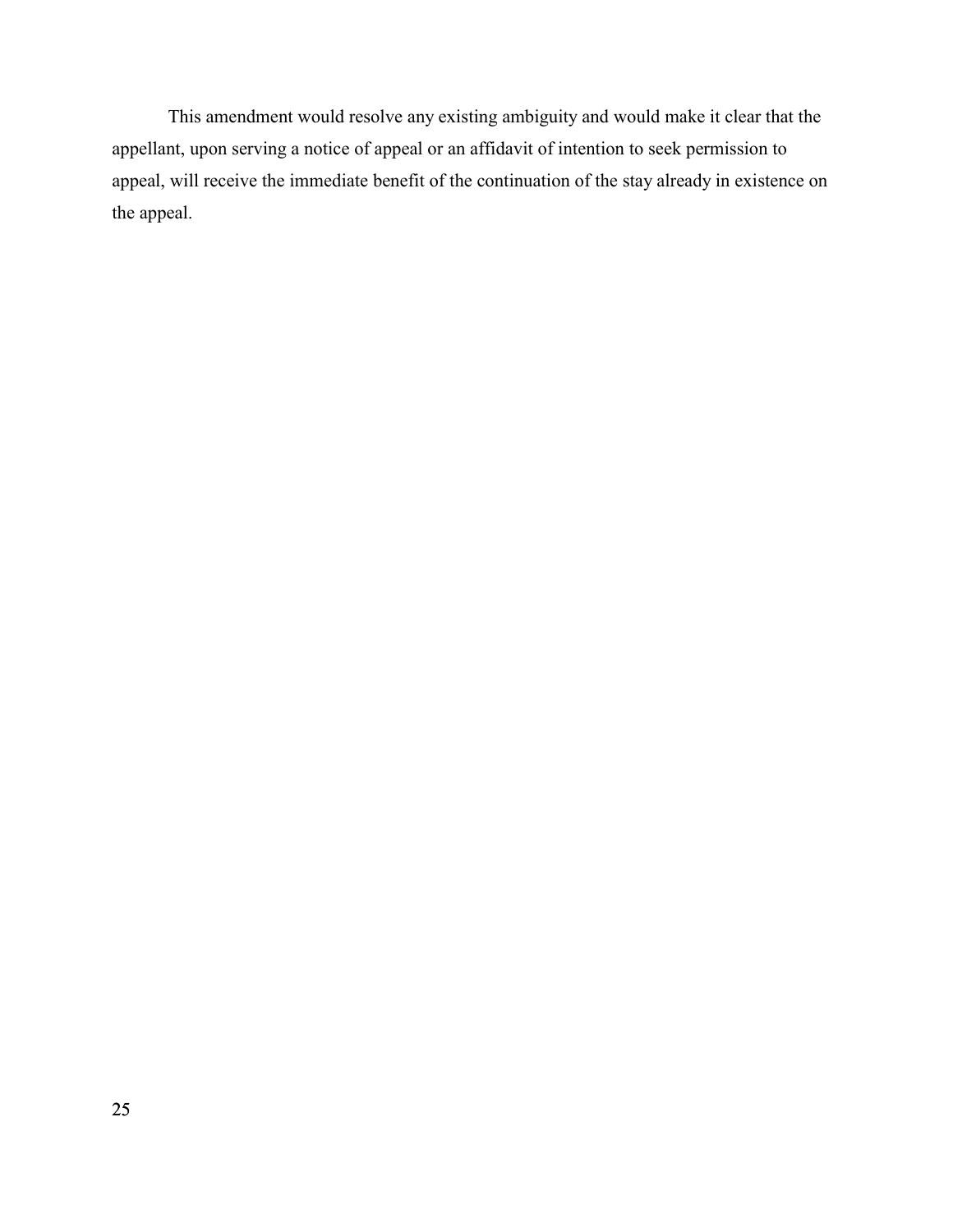## Proposal

## AN ACT to amend the civil practice law and rules, in relation to the continuation of the stay pending appeal

The People of the State of New York, represented in Senate and Assembly, do enact as follows:

Section 1. Subdivision (e) of section 5519 of the civil practice law and rules is amended to read as follows:

(e) Continuation of stay. If the judgment or order appealed from is affirmed or modified, the stay shall continue for five days after service upon the appellant of the order of affirmance or modification with notice of its entry in the court to which the appeal was taken. If an appeal is taken or a motion [is made] for permission to appeal or an affidavit of an intention to move for permission to appeal[,] from such an order is served before the expiration of the five days, the stay shall continue until five days after service of notice of the entry of the order determining such appeal or motion. When a motion for permission to appeal is involved, the stay, or any other stay granted pending determination of the motion for permission to appeal, shall:

(i) if the motion is granted, continue until five days after the appeal is determined; or

(ii) if the motion is denied, continue until five days after the movant is served with the order of denial with notice of its entry.

§2. This act shall take effect immediately and shall apply to judgments or orders appealed from on or after that date.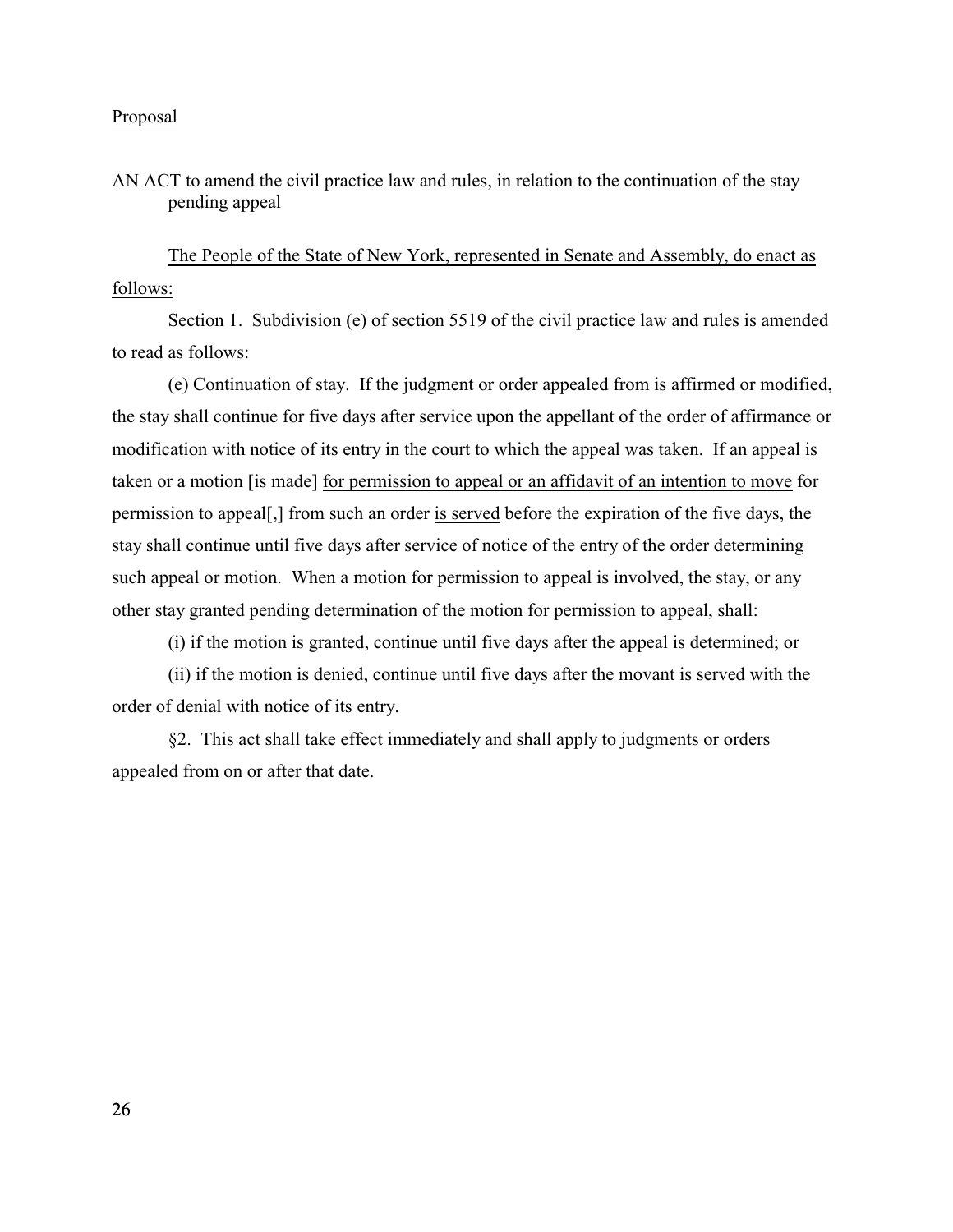## 5. Requiring Notice to the Parties and a Statement of Conduct Constituting Neglect Regarding Dismissal for Want of Prosecution (CPLR 3216 (a) and (b))

In this measure the Committee responds to widespread complaints from the bar concerning CPLR 3216, which governs want of prosecution in a civil matter. Section 3216 has not been amended since 1978 and those amendments preceded the current IAS system, preliminary conferences, compliance conferences and certification orders. Simply put, the language of 3216 is out-of-sync with current, well-established facets of civil practice.

The Committee has undertaken an extensive analysis of the practice pursuant to 3216 and considered possible amendments. Since 2004 the Committee has recommended a measure which would amend both 3216 and 3404. As detailed in the Court of Appeals' recent decision in Cadichon v. Facelle, 18 N.Y.3d 230, 938 N.Y.S.2d 232 (2011), many courts automatically include a 90-day notice in a generic preliminary conference order the execution of which may result in an administrative dismissal of a civil action with no further notice to the parties. In addition, the practice under 3216 is further complicated by the confusion that erupts from the interplay between a 90-day demand, statutory disclosure requirements and the filing of a note of issue. The Committee believes, consistent with the decision in Cadichon, that the bench and bar would benefit from a statutory amendment which codifies a specific, simple roadmap and includes a red flag, formal notice to the parties of the threat of a dismissal. In many cases the parties are actively prosecuting or defending the matter and, given an opportunity to do so, would be prepared to establish that fact to the court, a result infinitely more beneficial to the litigants than an outright dismissal by the court clerk's office.

This measure would add to 3216(a) the requirement that a dismissal order from the court may only be "with notice to the parties." It would amend 3216(b)(2) to clarify the time line by requiring that no dismissal shall be directed unless [o]ne year must have elapsed since the joinder of issue or six months must have elapsed since the issuance of the preliminary court conference order where such an order has been issued, whichever is later." Finally, the measure would amend 3216(b) (3) to add that [w]here the written demand is served by the court, the demand shall set forth the specific conduct constituting the neglect, which conduct shall demonstrate a general pattern of delay in proceeding with the litigation."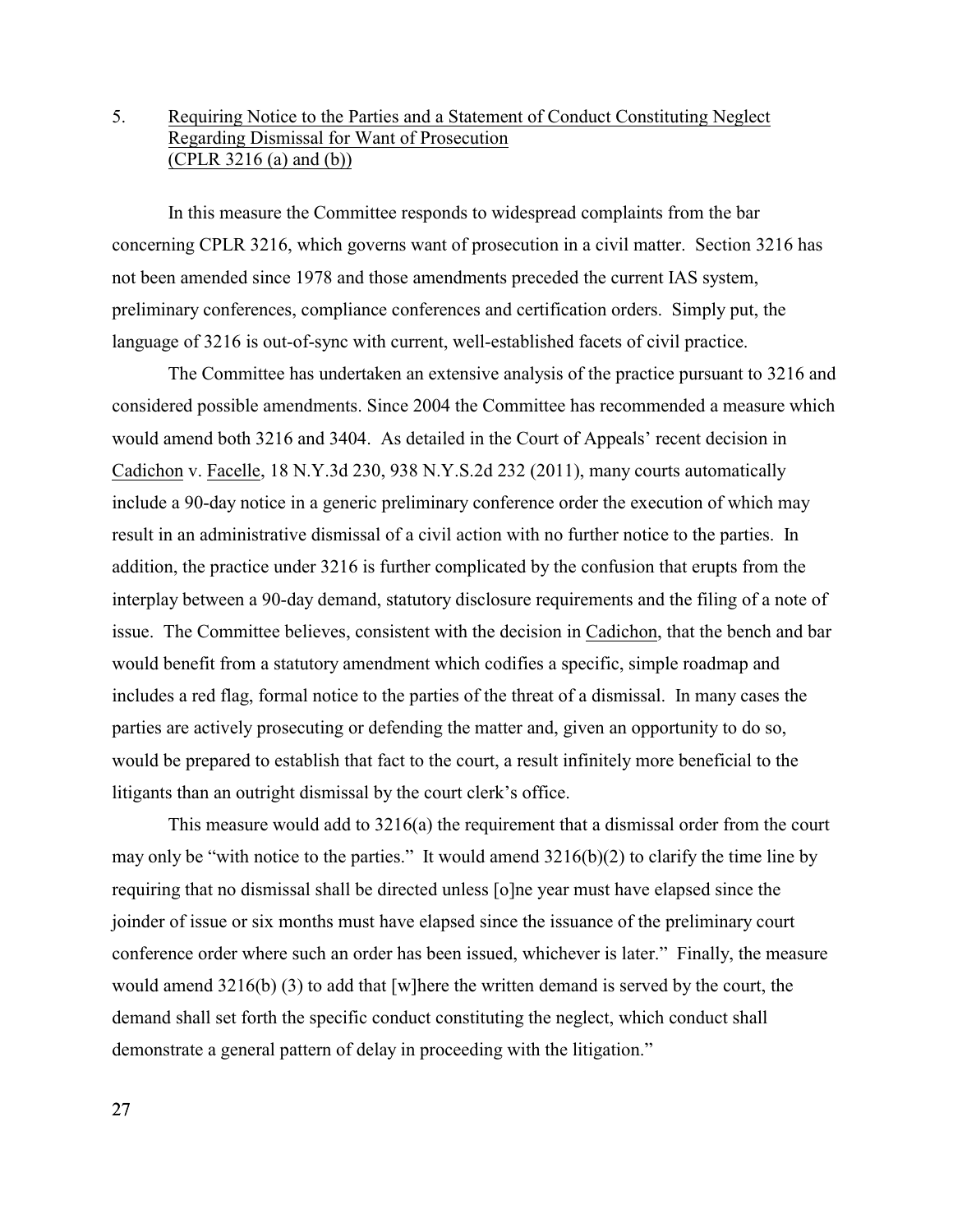Importantly, the Committee believes that the balance encompassed in the original statute should remain intact. Further, the it believes that the court's ability to *sua sponte* order dismissal should be preserved, with the addition of this amendment requiring that such order may only be made upon notice to the parties and not as an automatic dismissal because a pre-set deadline has passed.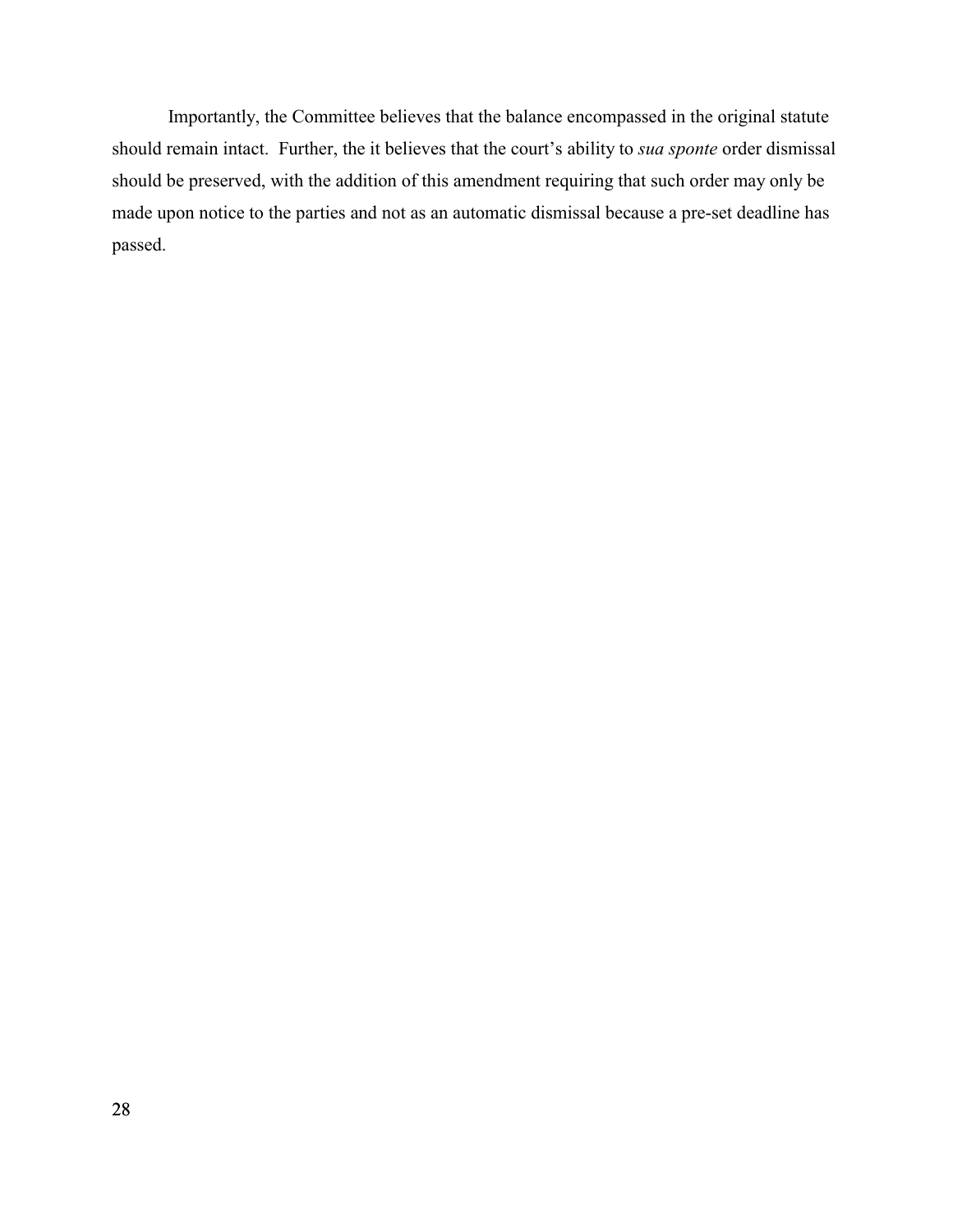## Proposal

AN ACT to amend the civil practice law and rules, in relation to want of prosecution

The People of the State of New York, represented in Senate and Assembly, do enact as follows:

Section one. Paragraphs (a) and (b) of rule 3216 of the civil practice law and rules, as amended by chapter 4 of the laws of 1978, are amended to read as follows:

(a) Where a party unreasonably neglects to proceed generally in an action or otherwise delays in the prosecution thereof against any party who may be liable to a separate judgment, or unreasonably fails to serve and file a note of issue, the court, on its own initiative or upon motion, with notice to the parties*,* may dismiss the party's pleading on terms. Unless the order specifies otherwise, the dismissal is not on the merits.

(b) No dismissal shall be directed under any portion of subdivision (a) of this rule and no court initiative shall be taken or motion made thereunder unless the following conditions precedent have been complied with:

(1) Issue must have been joined in the action;

(2) One year must have elapsed since the joinder of issue or six months must have elapsed since the issuance of the preliminary court conference order where such an order has been issued, whichever is later;

(3) The court or party seeking such relief, as the case may be, shall have served a written demand by registered or certified mail requiring the party against whom such relief is sought to resume prosecution of the action and to serve and file a note of issue within ninety days after receipt of such demand, and further stating that the default by the party upon whom such notice is serve in complying with such demand within said day period will serve as a basis for a motion by the party serving said demand for dismissal as against him or her for unreasonably neglecting to proceed. Where the written demand is served by the court, the demand shall set forth the specific conduct constituting the neglect, which conduct shall demonstrate a general pattern of delay in proceeding with the litigation.

§2. This act shall take effect on the first day of January next succeeding the date on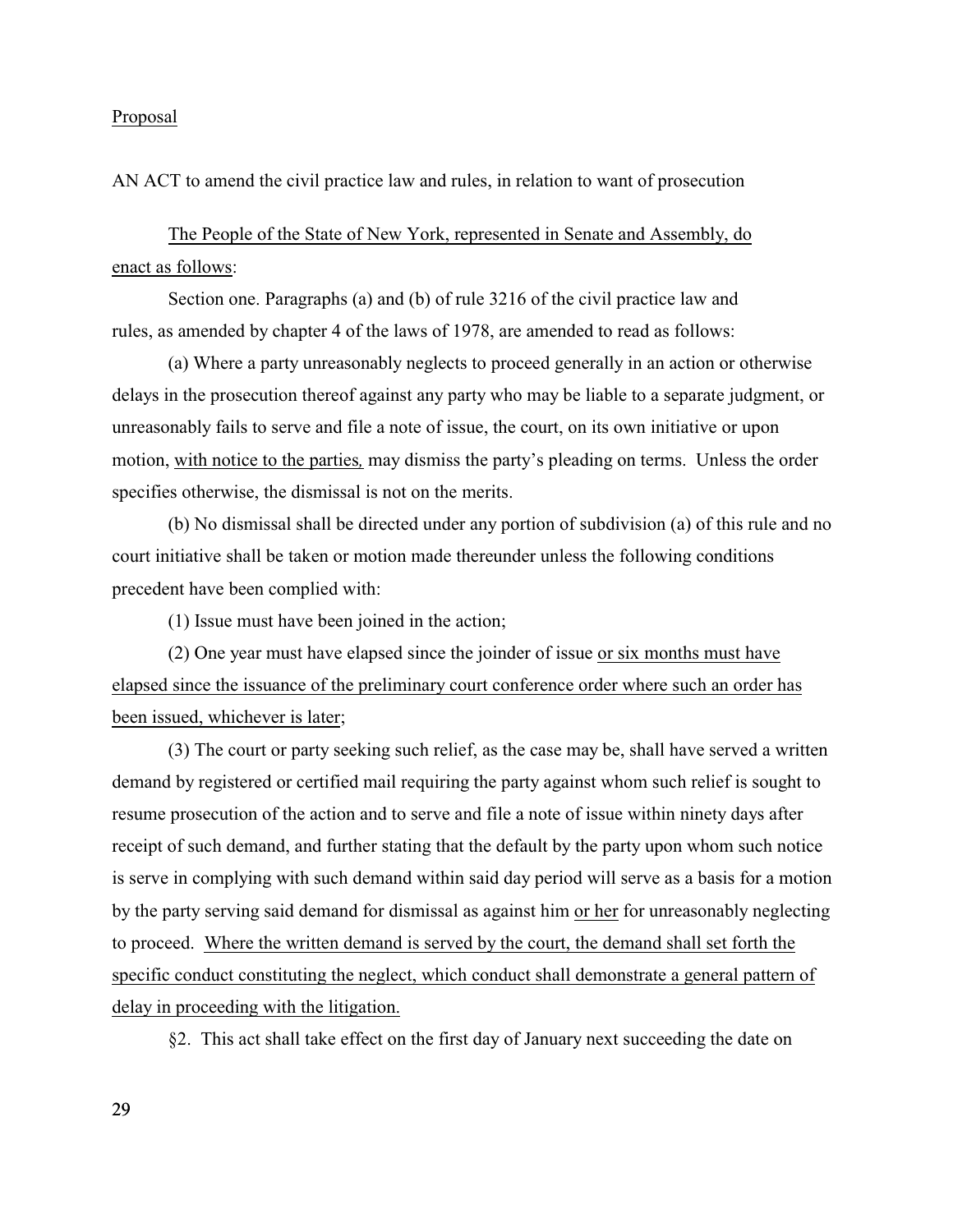which it shall become law.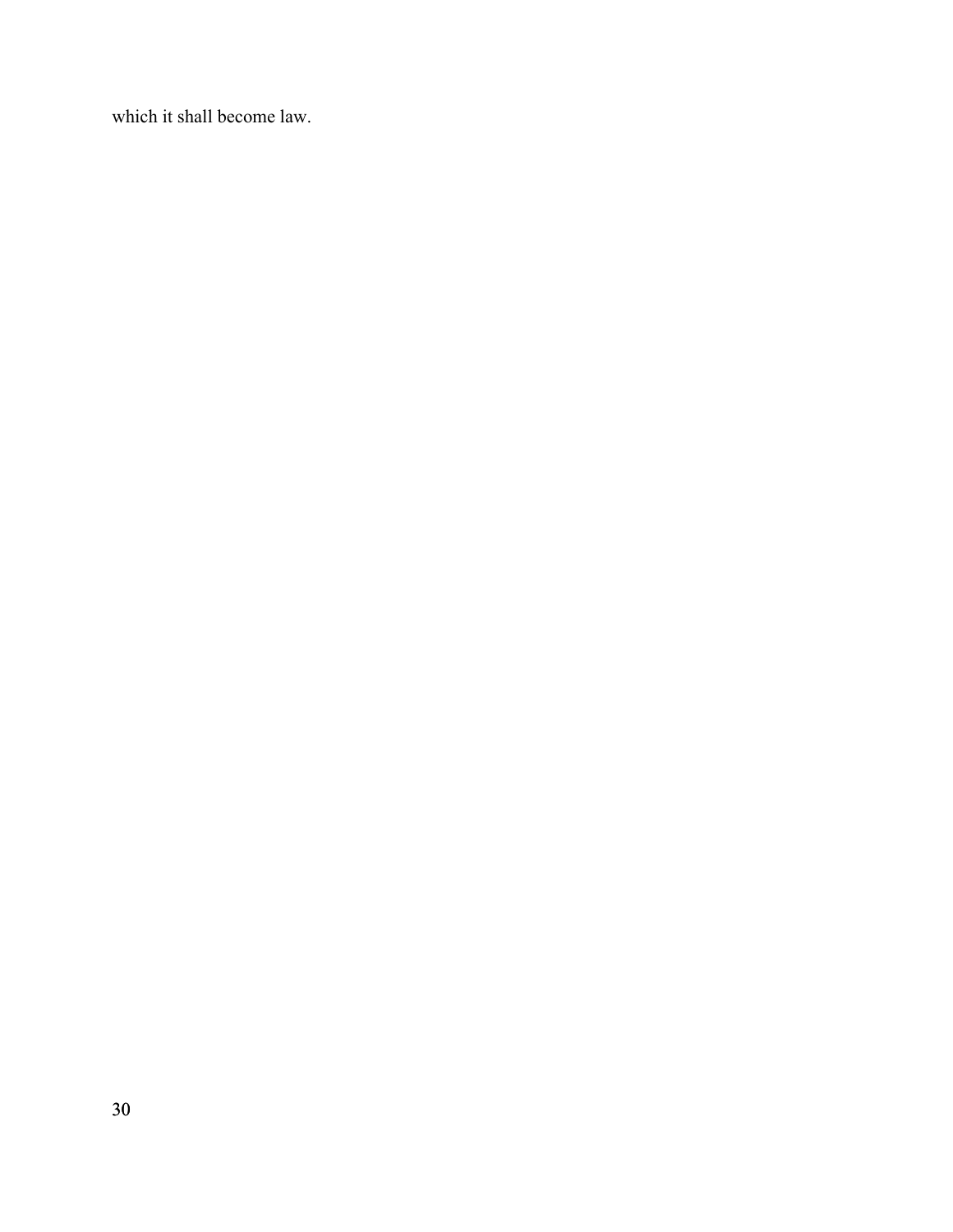## 6. Enacting a Waiver of Privileged Confidential Information for Exclusive Use in a Civil Action (CPLR 4504(a))

CPLR 4504 creates an evidentiary privilege governing communications between a patient and his or her physician, as well as other named persons attending a patient in a professional capacity, regarding information necessary to enable that physician or other named person to act in that professional capacity. In recent years, court decisions have made clear that, under this statute, the results of any tests administered following a motor vehicle accident which reveal the alcohol or drug contents in the body of the operator of a motor vehicle are not to be discoverable nor admitted into evidence in a civil action unless the test is administered at the direction of a public officer or by court order. (See, Dillenbeck v. Hess, 73 N.Y.2d 278 (1989); Neferis v. DeStefano, 265 A.D.2d (2d Dept. 1999); Fox v. Marshall, 2012 NY Slip Op. 00328 (2d Dept., Jan. 2012); NYS Vehicle and Traffic Law §1194).

We believe that the Legislature must address the evidentiary problem unforeseen at the time the privilege was enacted. This measure would do this. It would enact a waiver of the privilege by an operator of a motor vehicle in this state who has been in a motor vehicle accident upon whom medical tests were administered following the accident, *solely* as to the results of the tests administered where the tests reveal the contents of alcohol or drugs in the driver's body and for the *exclusive* purpose of use in a civil action.

In this regard, we agree with the views expressed by the dissent in Dillenbeck that such an amendment would further the strong public policy of this State to prevent the driving of a motor vehicle while impaired by alcohol or drugs.

This measure is intentionally narrow and does not infringe upon the confidentiality between a patient and his or her health care provider. The waiver does not include notes or observations made or recorded in a patient's chart nor a patient's statements made in the emergency room or elsewhere nor any other test results nor any written or verbal communication between the patient and his or her healthcare professional. This permits the trial court to allow the discovery of and admission into evidence the results of a test taken after a motor vehicle accident revealing the alcohol or drug contents in the motor vehicle operator's body.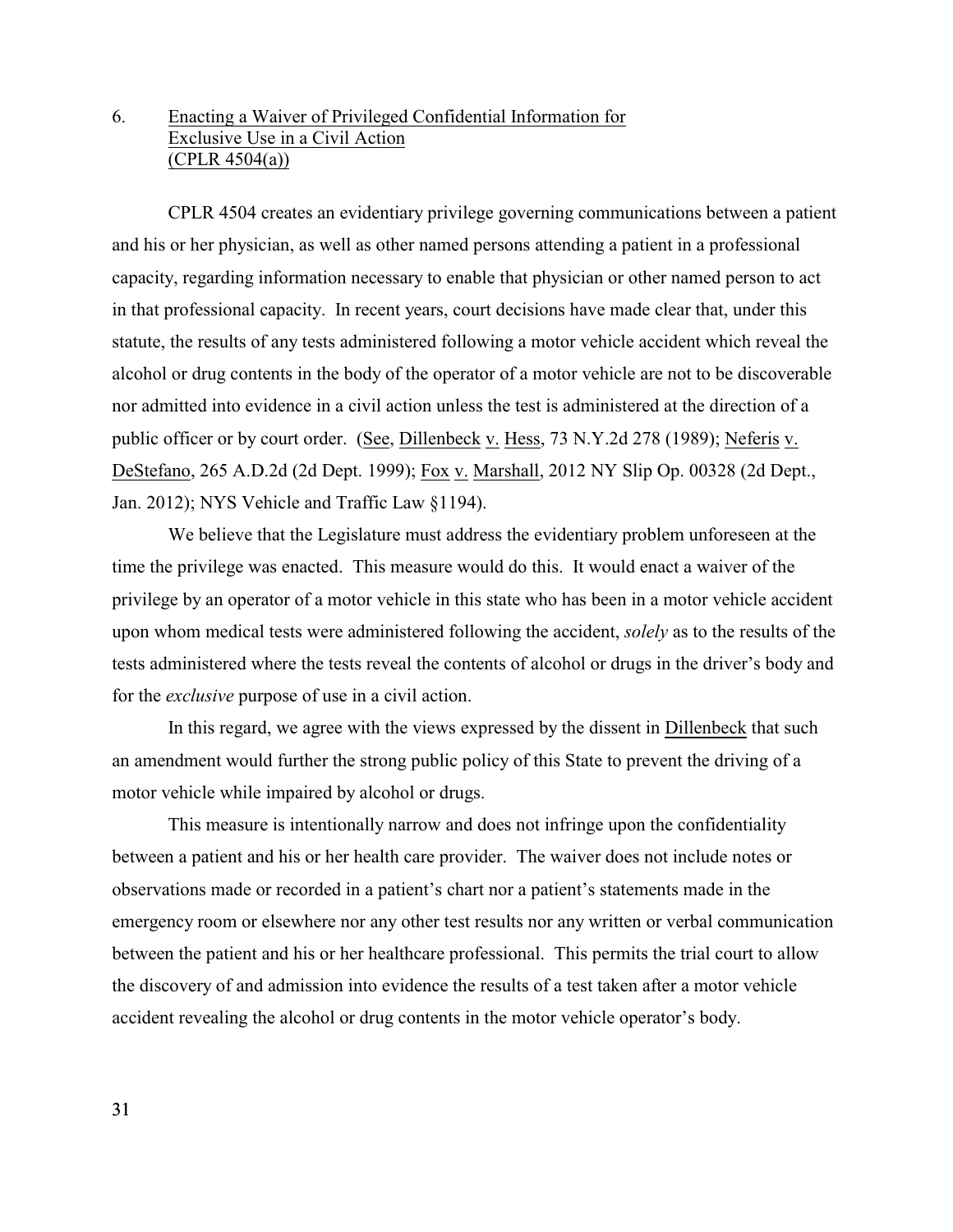### Proposal

## AN ACT to amend the civil practice law and rules, in relation to waiver of privileged confidential information

The People of the State of New York, represented in Senate and Assembly, do enact as follows:

Section 1. Subdivision (a) of section 4504 of the civil practice law and rules, as amended by chapter 555 of the laws of 1993, is amended to read as follows:

(a) Confidential information privileged. Unless the patient waives the privilege, a person authorized to practice medicine, registered professional nursing, licensed practical nursing, dentistry, podiatry or chiropractic shall not be allowed to disclose any information which he or she acquired in attending a patient in a professional capacity, and which was necessary to enable him or her to act in that capacity. The relationship of a physician and patient shall exist between a medical corporation, as defined in article forty-four of the public health law, a professional service corporation organized under article fifteen of the business corporation law to practice medicine, a university faculty practice corporation organized under section fourteen hundred twelve of the not-for-profit corporation law to practice medicine or dentistry, and the patients to whom they respectively render professional medical services.

An operator of a motor vehicle in this state shall be deemed to have waived this privilege in regard to the results of any tests administered following a motor vehicle accident which reveal the alcohol or drug contents in such operator's body. A patient who, for the purpose of obtaining insurance benefits, authorizes the disclosure of any such privileged communication to any person shall not be deemed to have waived the privilege created by this subdivision. For the purposes of this subdivision:

1. "person" shall mean any individual, insurer or agent thereof, peer review committee, public or private corporation, political subdivision, government agency, department or bureau of the state, municipality, industry, co-partnership, association, firm, trust, estate or any other legal entity whatsoever; and

2. "Insurance benefits" shall include payments under a self-insured plan.

§2. This act shall take effect on the first day of January next succeeding the date on

32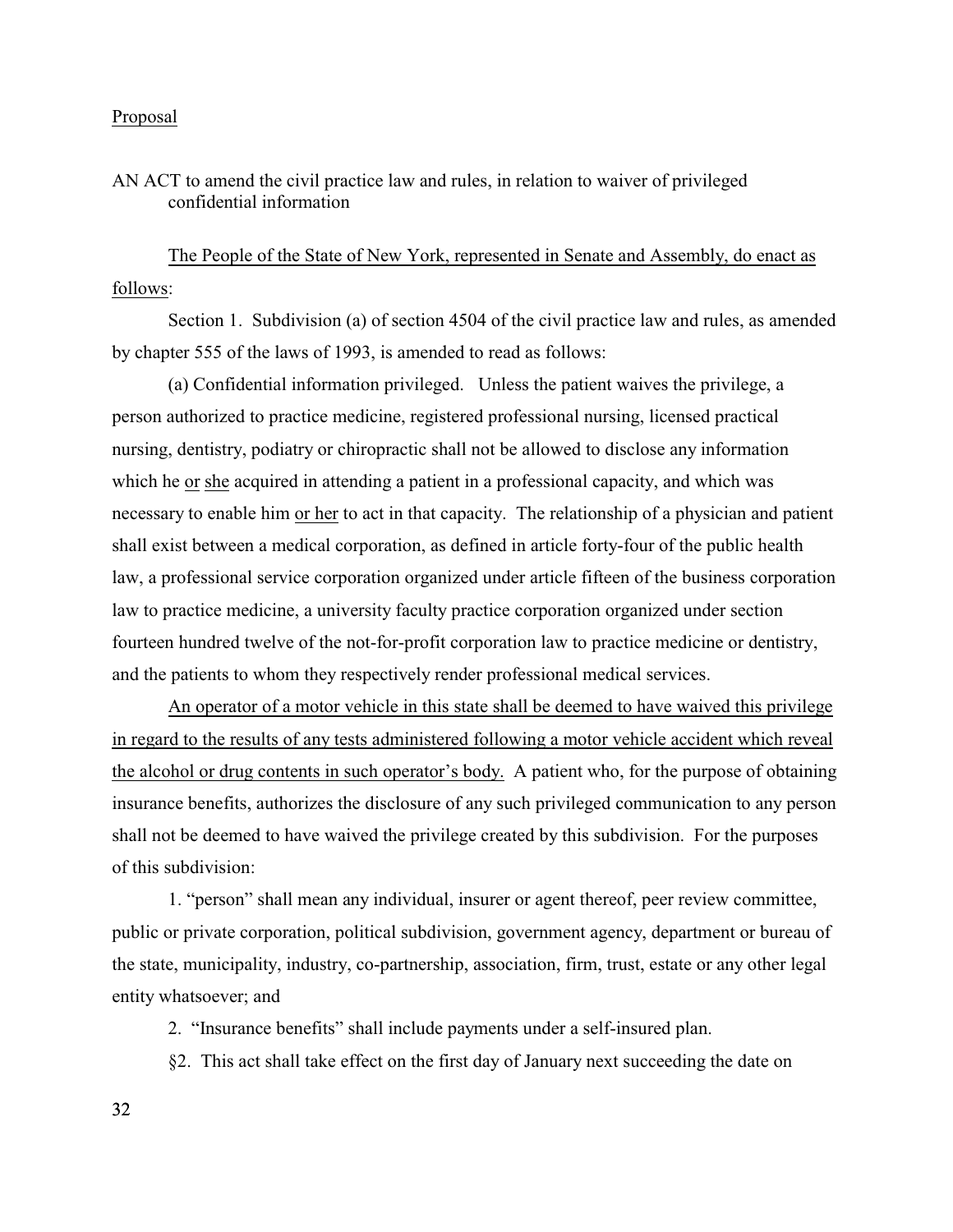which it shall have become law and it shall apply to any action commenced on or after that date.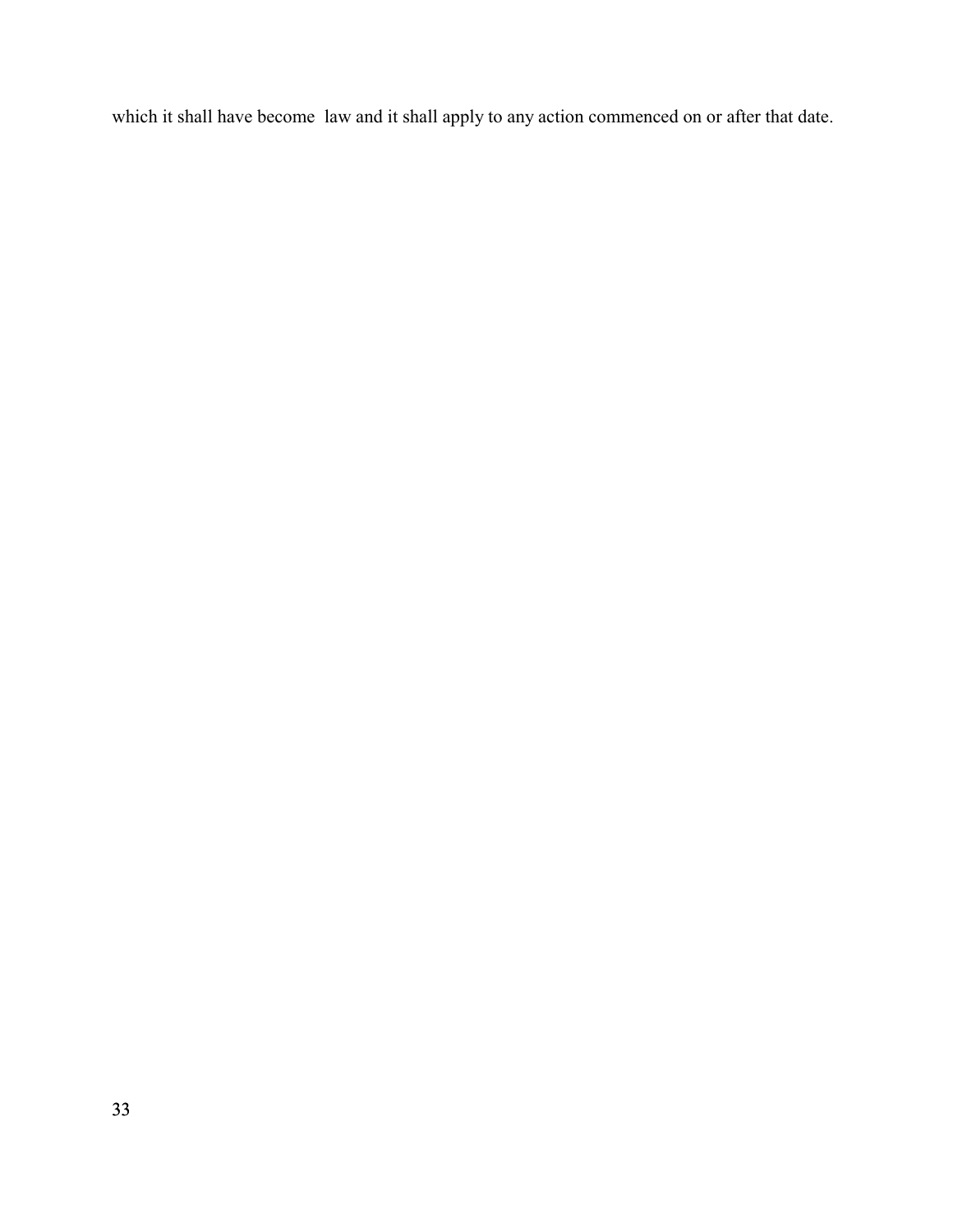## **III. Modified Measures**

## 1. Eliminating the Distinction Between a Party and a Non-Party When Seekfirogn DisNobel Party (CPLR 3101(a); 3101(d)(1)(iii))

The purpose of this measure is to clarify the scope of disclosure available with respect to non-parties to an action, and to resolve a split among the various Departments of the Appellate Division. The measure has been modified in this 2013 Report to clarify that the language of CPLR  $3101(d)(1)(iii)$  is specifically meant to preserve existing law under  $3101(a)(3)(\text{deleted by})$ this measure) to allow disclosure of the person authorized to practice medicine, dentistry or podiatry who has provided medical, dental or podiatric care or diagnosis to that party demanding disclosure or who has been retained by that party as an expert witness.

Prior to 1984, CPLR 3101 provided that non-party disclosure would be available only upon a motion showing "special circumstances" warranting disclosure by a non-party. In 1984, CPLR 3101(a) was amended. First, the amendment permitted the party seeking a deposition to serve a subpoena upon the non-party, without the need to first obtain permission of the court. Second, the amendment rejected the "special circumstances" test. Instead, the current statute simply requires that the subpoena, and the notice served on all other parties, state "the circumstances or reasons such disclosure is sought or required" (CPLR 3101(a)(4)).

Despite the 1984 amendment, the Appellate Division, Second Department, continued to apply the "special circumstances" test whenever a non-party sought to challenge a disclosure subpoena [see, Dioguardi v. St. John's Riverside Hospital, 144 AD2d 333 (2d Dept. 1988); Matter of Cavallo, 66 AD3d 675 (2d Dept. 2009)]. The First and Fourth Departments, however, disagreed, holding that the purpose of the amendment was to eliminate that test, and treat nonparties equally with parties with respect to disclosure [see, Matter of New York County DES Litigation, 171 AD2d 119 ( $1<sup>st</sup>$  Dept. 1991)(the test is "usefulness and reason," and the barrier is "truly a nominal one"); Cavaretta v. George,  $270$  AD2d  $862$  ( $4<sup>th</sup>$  Dept. 2000)].

Recently, the Second Department has revisited the issue, and, while conceding that the "special circumstances" test no longer appears in the statute, held that "a motion to quash is, thus, properly granted where the party issuing the subpoena has failed to show that the disclosure sought cannot be obtained from sources other than the nonparty" [Kooper v. Kooper, 74 AD3d 6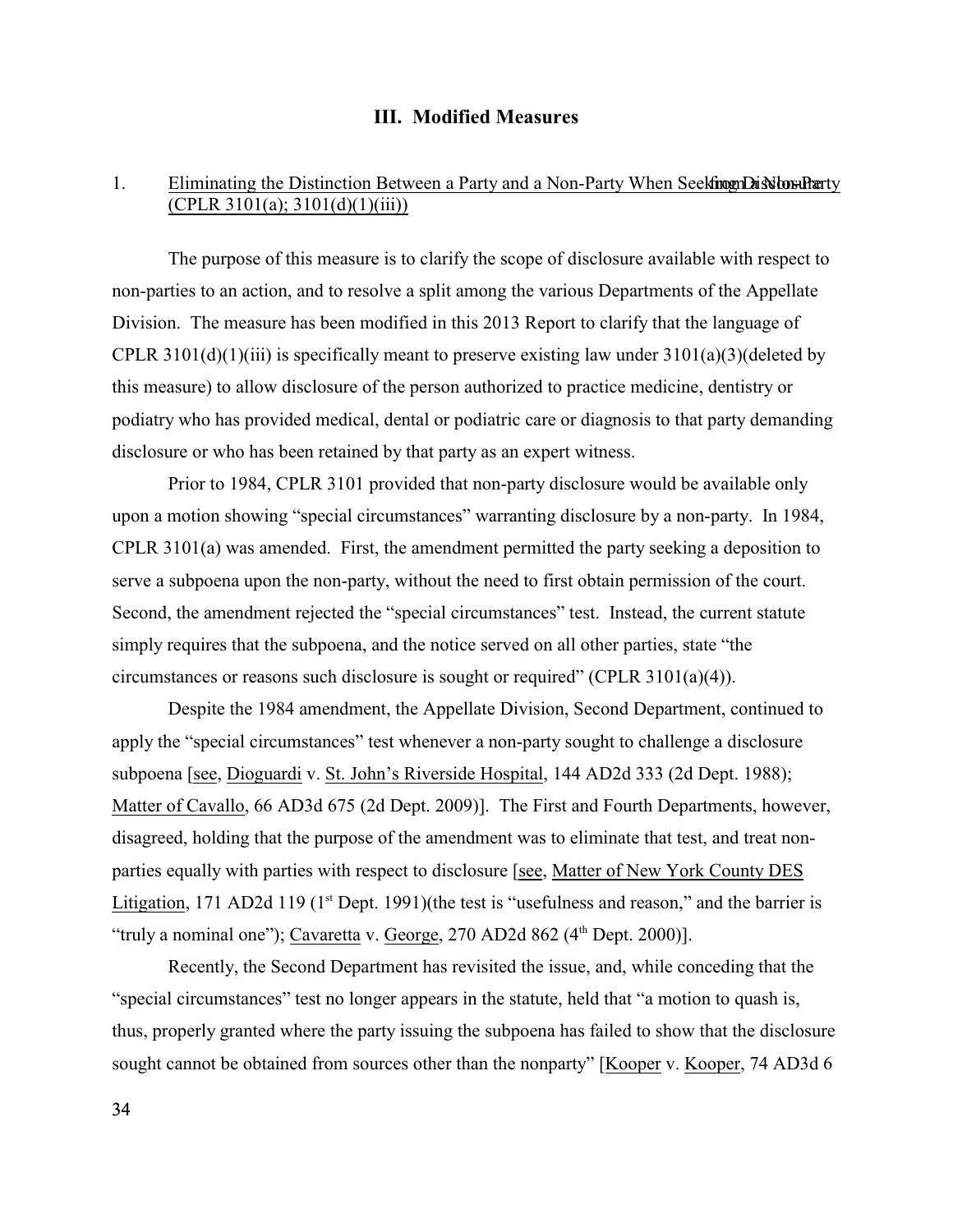(2d Dept. 2010)]. The Third Department has agreed with that conclusion, noting that, by contrast, "the Appellate Division, Fourth Department has evidently adopted" the "material and necessary" standard for non-party disclosure [Matter of Troy Sand & Gravel Company, Inc. v. Town of Nassau, 80 AD3d 199 (3d Dept. 2010)].

The First Department has recently reiterated its view that the statute mandates "full disclosure of all matter material and necessary in the prosecution of defense of an action," and that "the person seeking to quash a subpoena bears "'the burden of establishing that the requested documents and records are utterly irrelevant'" [Ledonne v. Orsid Realty Corp., 83 AD3d 598 ( $1<sup>st</sup>$  Dept. 2011)].

In this Committee's view, the First and Fourth Departments are correct, and the statute should be amended in order to make clear that no statutory barrier prevents disclosure of all matter "material and necessary" to an action, whether possessed by a party or a non-party. The Committee believes that the fact that information held by a non-party may also be within the knowledge of a party should not, in and of itself, be a basis for precluding discovery of that nonparty. A party's right to discovery of all the material and necessary facts, and its right to seek confirmation, or to test the veracity of, a party's version of the facts should be liberally construed.

Of course, in any individual instance, the court retains the discretionary authority to "make a protective order denying, limiting, conditioning or regulating the use of any discosure device" to "prevent unreasonable annoyance, expense, embarrassment, disadvantage or other prejudice to any person or the courts" [CPLR 3103(a)]. Moreover, the non-party will not have to bear the expense of any production. CPLR 3122(d) provides, in relevant part, that "the reasonable production expenses of a non-party witness shall be defrayed by the party seeking discovery."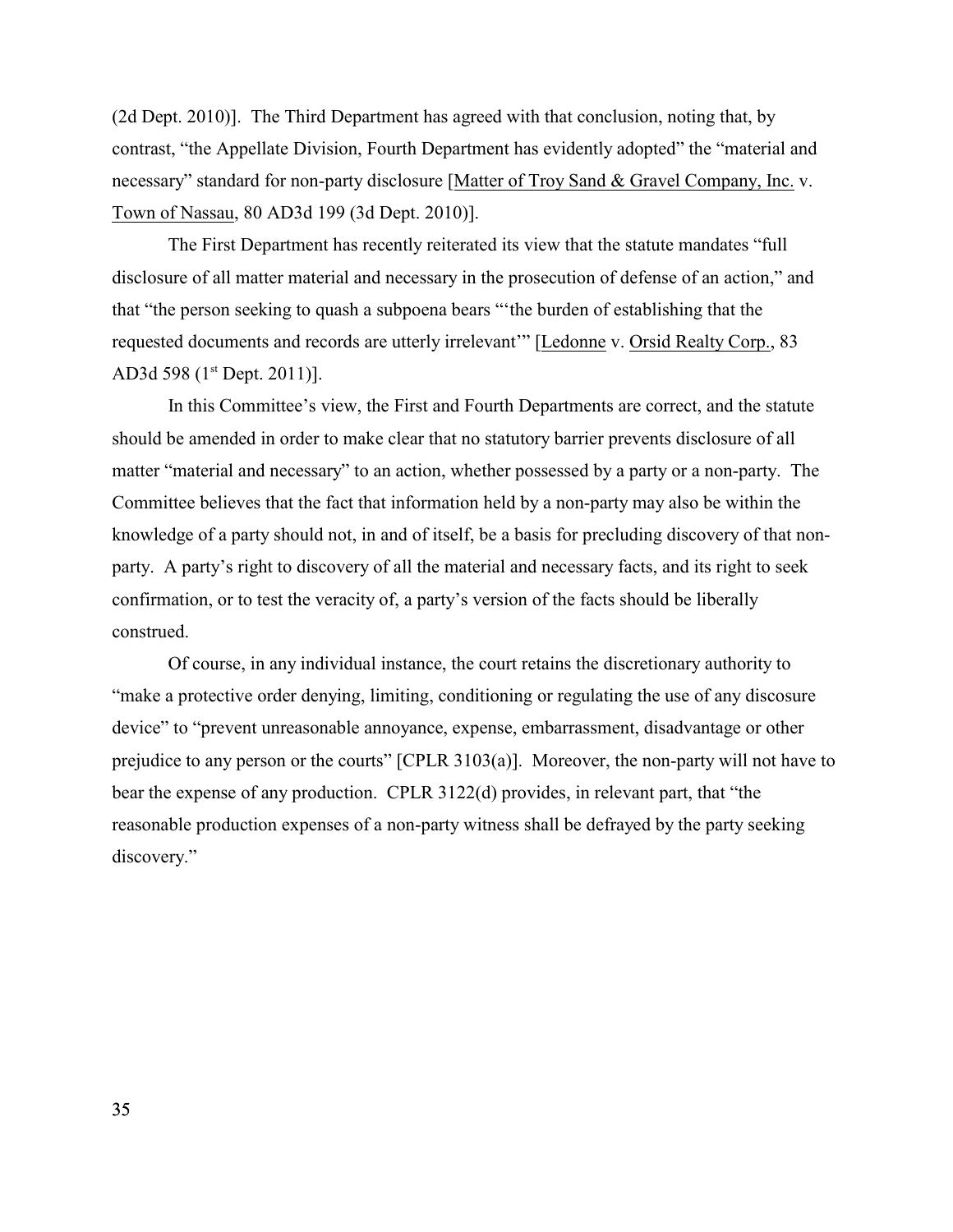AN ACT to amend the civil practice law and rules, in relation to the scope of disclosure by a non-party

The People of the State of New York, represented in Senate and Assembly, do enact as follows:

Section 1. Subdivision (a) of section 3101 of the civil practice law and rules, as amended by chapter 98 of the laws of 1993, is amended to read as follows:

(a) Generally. There shall be full disclosure of all matter material and necessary in the prosecution or defense of an action, regardless of the burden of proof, by [:

(1) a party, or the officer, director, member, agent or employee of a party;

(2) a person who possessed a cause of action or defense asserted in the action;

(3) a person about to depart from the state, or without the state, or residing at a greater distance from the place of trial than one hundred miles, or so sick or infirm as to afford reasonable grounds of belief that he or she will not be able to attend the trial, or a person authorized to practice medicine, dentistry or podiatry who has provided medical, dental or podiatric care or diagnosis to the party demanding disclosure, or who has been retained by such party as an expert witness; and

(4) any other person, upon notice stating the circumstances or reasons such disclosure is sought or required] any person. A subpoena served upon a non-party shall state the nature of the action.

§2. Subparagraph (iii) of paragraph (1) of subdivision (d) of section 3101 of the civil practice law and rules, as amended by chapter 184 of the laws of 1988, is amended to read as follows:

(iii) Further disclosure concerning the expected testimony of any expert may be obtained only by court order upon a showing of special circumstances and subject to restrictions as to scope and provision concerning fees and expenses as the court may deem appropriate. However, a party, without court order, may take the testimony of a person authorized to practice medicine, dentistry or podiatry who [is the party's treating or retained expert, as described in paragraph three of subdivision (a) of this section,] has provided medical, dental or podiatric care or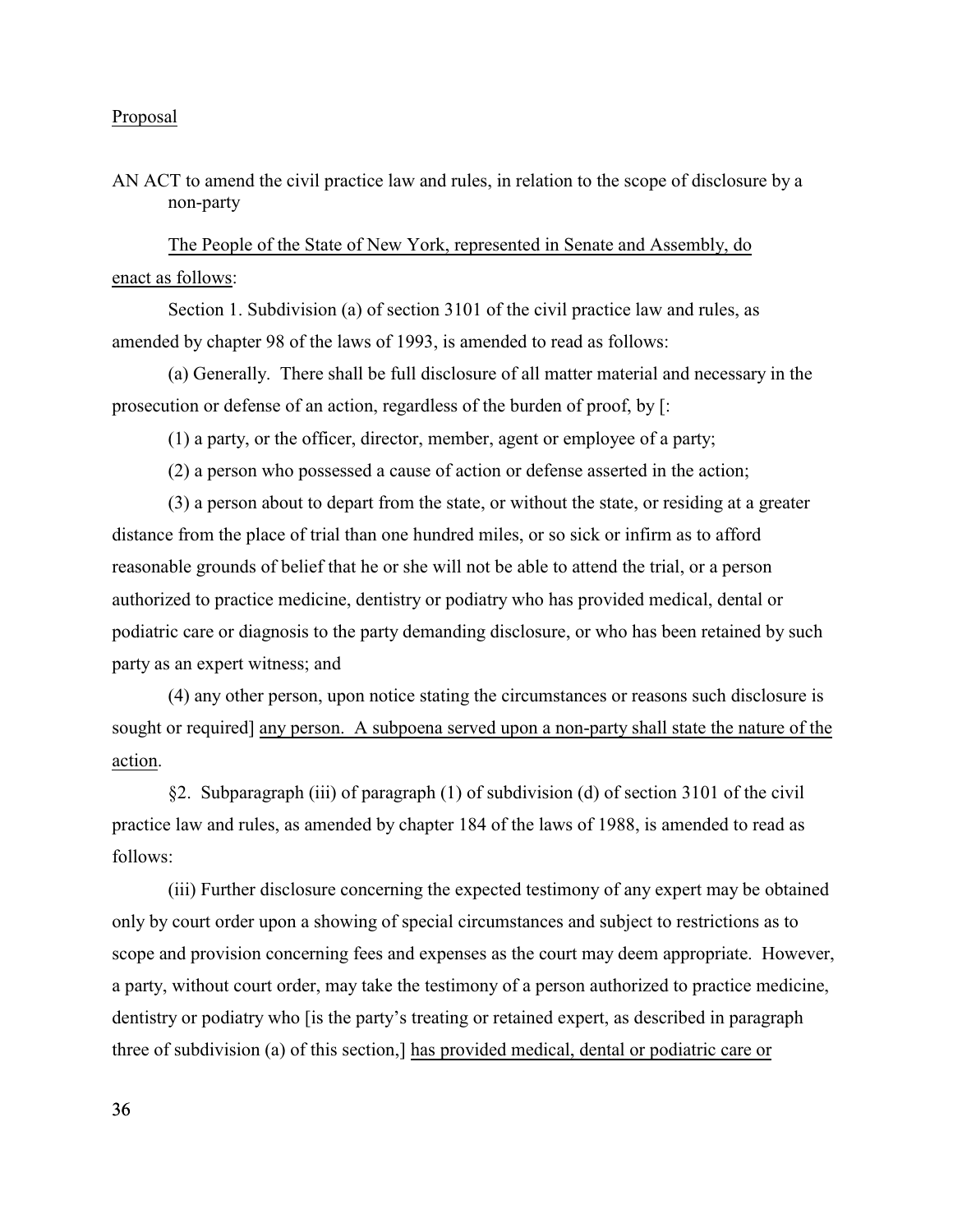diagnosis to the party demanding disclosure or who has been retained by that party as an expert witness in which event any other party shall be entitled to the full disclosure authorized by this article with respect to that expert without court order.

§3. This act shall take effect immediately and shall apply to all actions pending on such effective date or commenced on or after such effective date.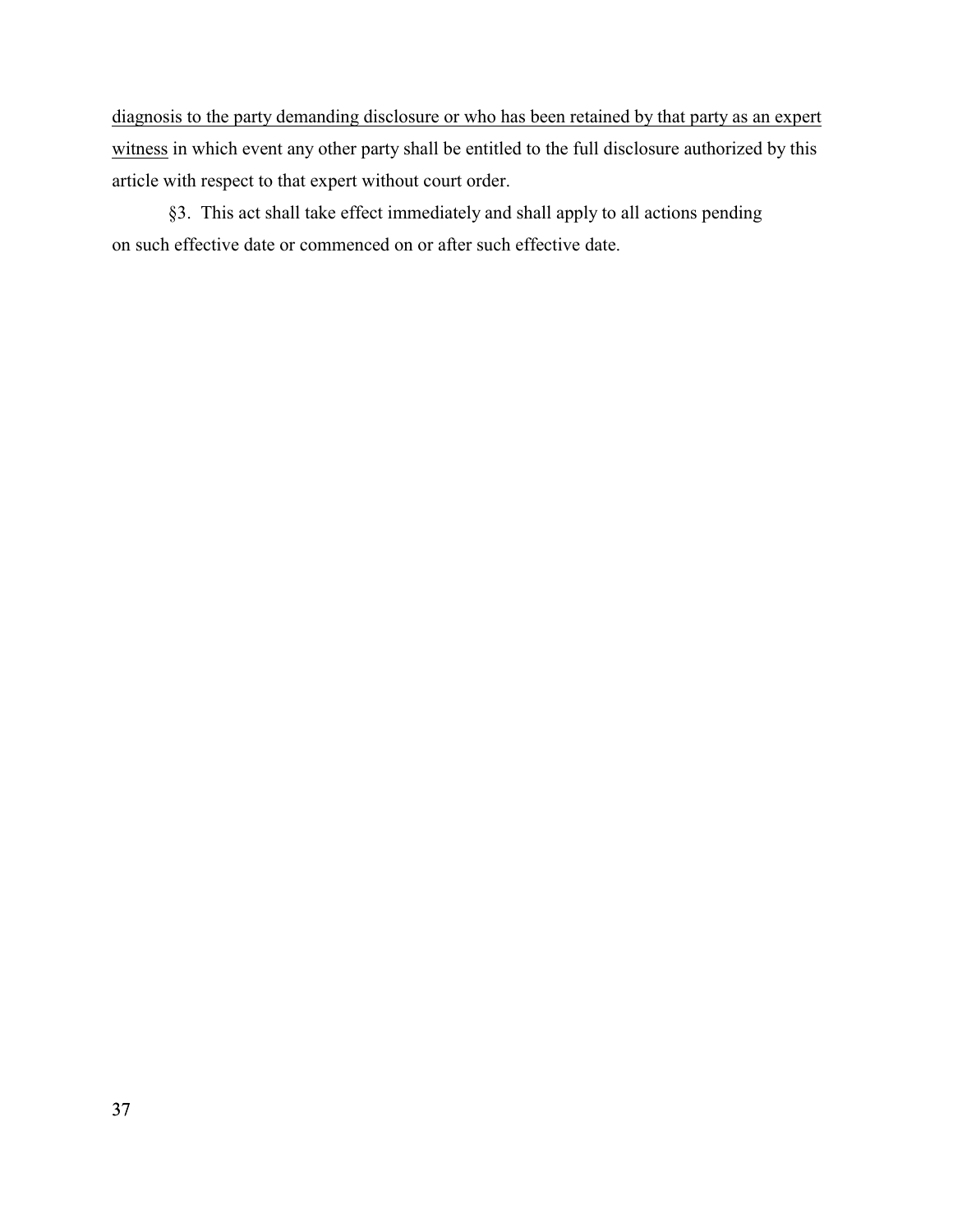## 2. Setting a Time for Expert Witness Disclosure  $(CPLR 3101(d)(1))$

The measure recommends that CPLR  $3101(d)(1)$  be amended to provide a minimal deadline for expert disclosure, which could be modified by the court to give earlier or later expert disclosure depending on the needs of the case.

### **Current Law**

Current CPLR  $\S 3101(d)(1)$  requires that each party must, "[u]pon request, identify each person whom the party expects to call as an expert witness." The disclosing party must also provide certain other information, including "the substance of the facts and opinions on which each expert is expected to testify." (The names of the experts may be withheld in medical, dental and podiatric malpractice actions.)

The problem with the current statute is that it does not say (a) *when* such disclosure must be made, or (b) whether the affidavit of a previously undisclosed expert may be used *to support or oppose a motion for summary judgment*. As a result, courts have rendered inconsistent decisions as to when expert disclosure is due, and parties have found it difficult to gauge what they must do to assure that they can rely upon their experts at trial or within the context of summary judgment motions.

The most recent appellate ruling of note, Rivers v. Birnbaum, 953 N.Y.S.2d 232, 2012 WL 4901445 (2d Dep't October 27, 2012), nicely underscores the uncertainties inherent in the current statute. The Court there noted that the current statute "does not specify when a party must disclose its expected trial experts upon receiving a demand." The Court concluded that, by failing to provide any deadline for disclosure, "the statute itself specifically vests a trial court with the discretion to allow the testimony of an expert who was disclosed near the commencement of trial," and that courts also have the "discretion" to "consider an affidavit or affirmation from that expert submitted in the context of a motion for summary judgment."

In other words, virtually every question connected to the timeliness of the disclosure is now a function of the court's "discretion." Yet, if virtually all determinations regarding expert disclosure are discretionary, that means that two judges can render very different rulings on much the same facts. It also means that a party will not know in advance what will occur if he or she delays hiring and disclosing an expert, perhaps in the hope that the case may settle without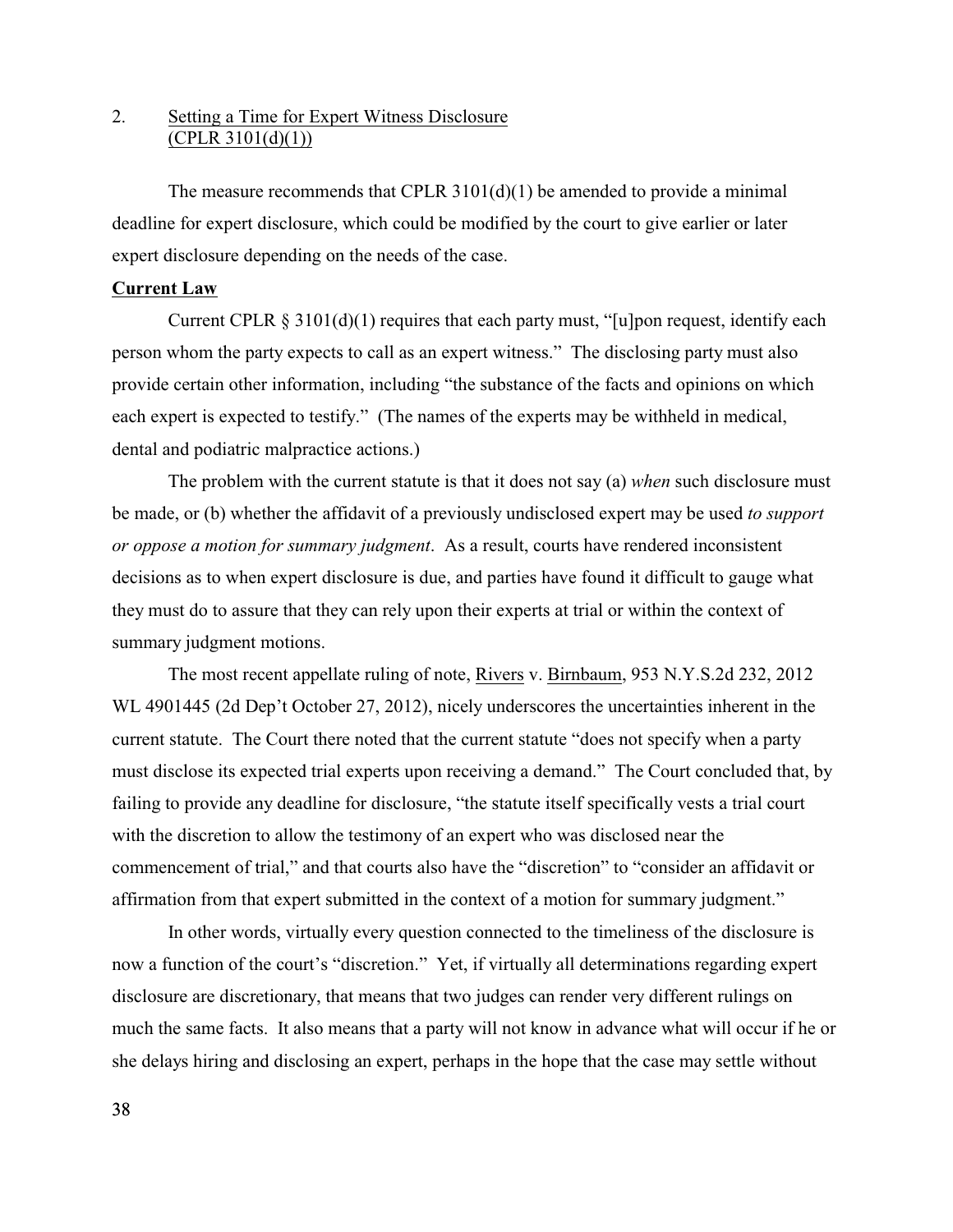incurring the costs of retaining an expert.

## **The Proposal**

The proposal sets forth specific deadlines for disclosure of experts. The party with the burden of proof on a claim, cause of action, damage or defense must disclose his or her experts "at least sixty days before the date on which the trial is scheduled to commence." The opposing party then has thirty days to disclose his or her responsive experts. These deadlines can be modified by a court order in the case or by a rule of the Chief Administrator of the Courts.

The Committee feels that specific time frames for expert disclosure would (1) avoid "trial by ambush," (2) promote consistency, and (3) permit more efficient preparation for trial and management of cases.

The amendment would also make clear that expert disclosure, while a prerequisite for trial, is not required for purposes of summary judgment motions.

The Committee recognizes that trial dates are fluid and such dates are often adjourned. When the trial is adjourned, the deadline to serve expert information will also shift. Yet until the trial date is adjourned, counsel should assume that the trial date is fixed and act accordingly in making expert disclosure.

Moreover, this amendment would not affect the trial court's ability to set a specific date for expert disclosure, apart from the deadlines set forth in the proposal, so long as such dates are set forth in the scheduling order and the parties are apprised of the specific date. The Committee believes that such active case management and the setting of deadlines will promote efficient case management.

#### **What The Proposal Would Not Change**

The amendment would not alter what must be provided, and would not alter the current law regarding deposition of experts. It would merely set forth when the disclosure must occur.

The amendment also would not apply to any "treating physician or other treating health care provider for whose records a patient authorization is given to the opposing party." This would codify the current, judge-made rule that  $3101(d)(1)$  disclosure need not be made of a treating physician for whose records a patient authorization is given to the opposing party. See Jiang v. Dollar Rent A Car, Inc., 91 A.D.3d 603 (2d Dep't 2012); Casey v. Tan, 255 A.D.2d 900, 900 (4<sup>th</sup> Dep't 1998); Rosati v. Brigham Park Co-Op. Apartments, 37 Misc.3d 1206(A), Slip Op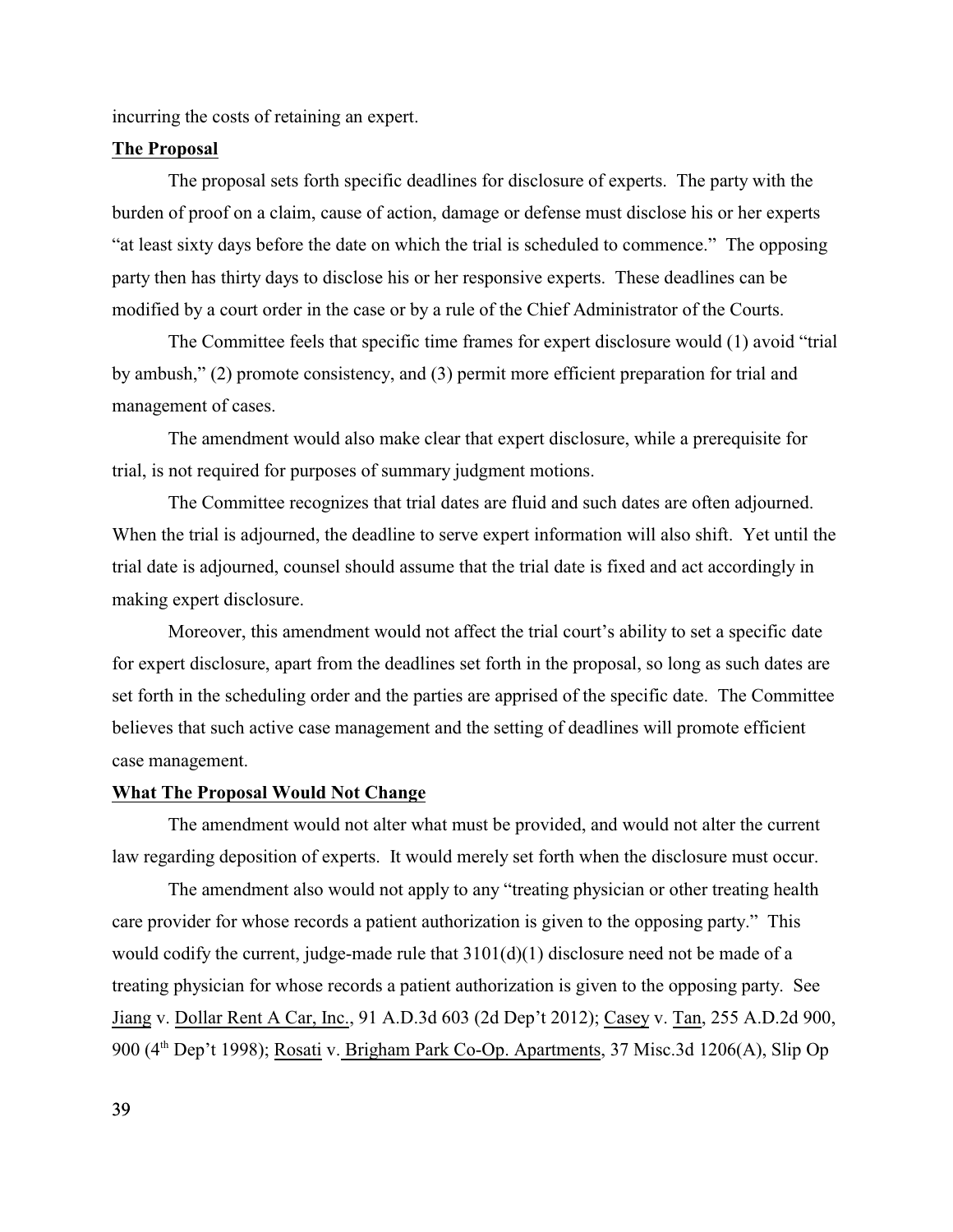2012 WL 4748396.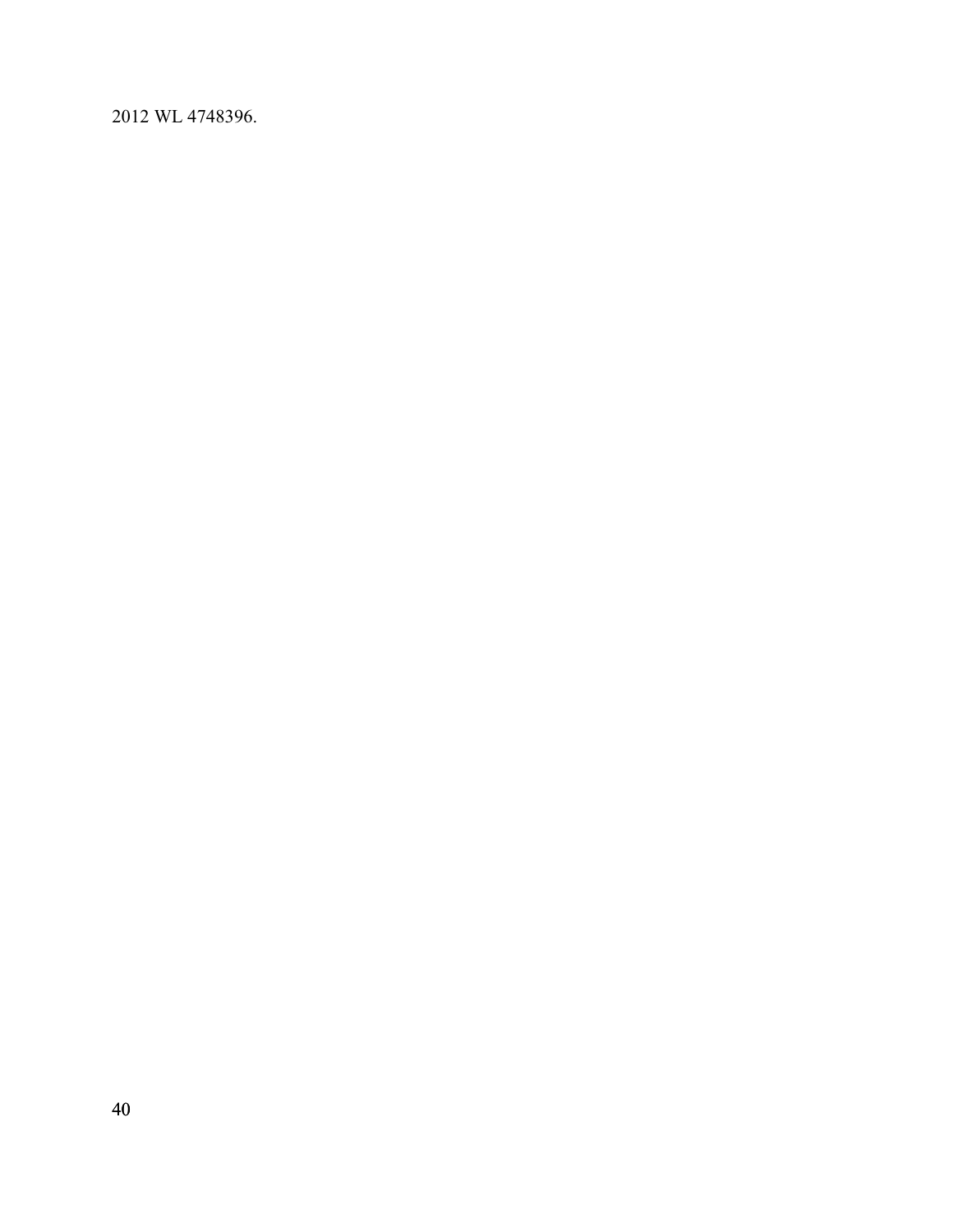AN ACT to amend the civil practice law and rules, in relation to the time of disclosure of expert witness information

The People of the State of New York, represented in Senate and Assembly, do enact as follows:

Section 1. Paragraph 1 of subdivision (d) of section 3101 of the civil practice law and rules is amended by adding two new subparagraphs (iv) and (v) to read as follows:

(iv) Unless otherwise provided by a rule of the chief administrator of the courts or by order of the court, disclosure of expert information shall be made as follows: the party who has the burden of proof on a claim, cause of action, damage or defense shall serve its response to an expert demand served pursuant to this subdivision at least sixty days before the date on which the trial is scheduled to commence; within thirty days after service of such response, any opposing party shall serve its answering response pursuant to this subdivision; within fifteen days after service of such response, any party may serve an amended or supplemental response limited to issues raised in the answering response. If the trial is adjourned, the deadlines in this subparagraph shall shift accordingly. Unless the court orders otherwise, a party who fails to comply with this subparagraph shall be precluded from offering the testimony and opinions of the expert for whom a timely response has not been given.

(v) This subparagraph shall not apply to a treating physician or other treating health care provider for whose records a patient authorization is given to the opposing party.

§2. This act shall take effect immediately, and shall apply to all rules or orders requiring the service of expert responses issued prior to, on or after such effective date.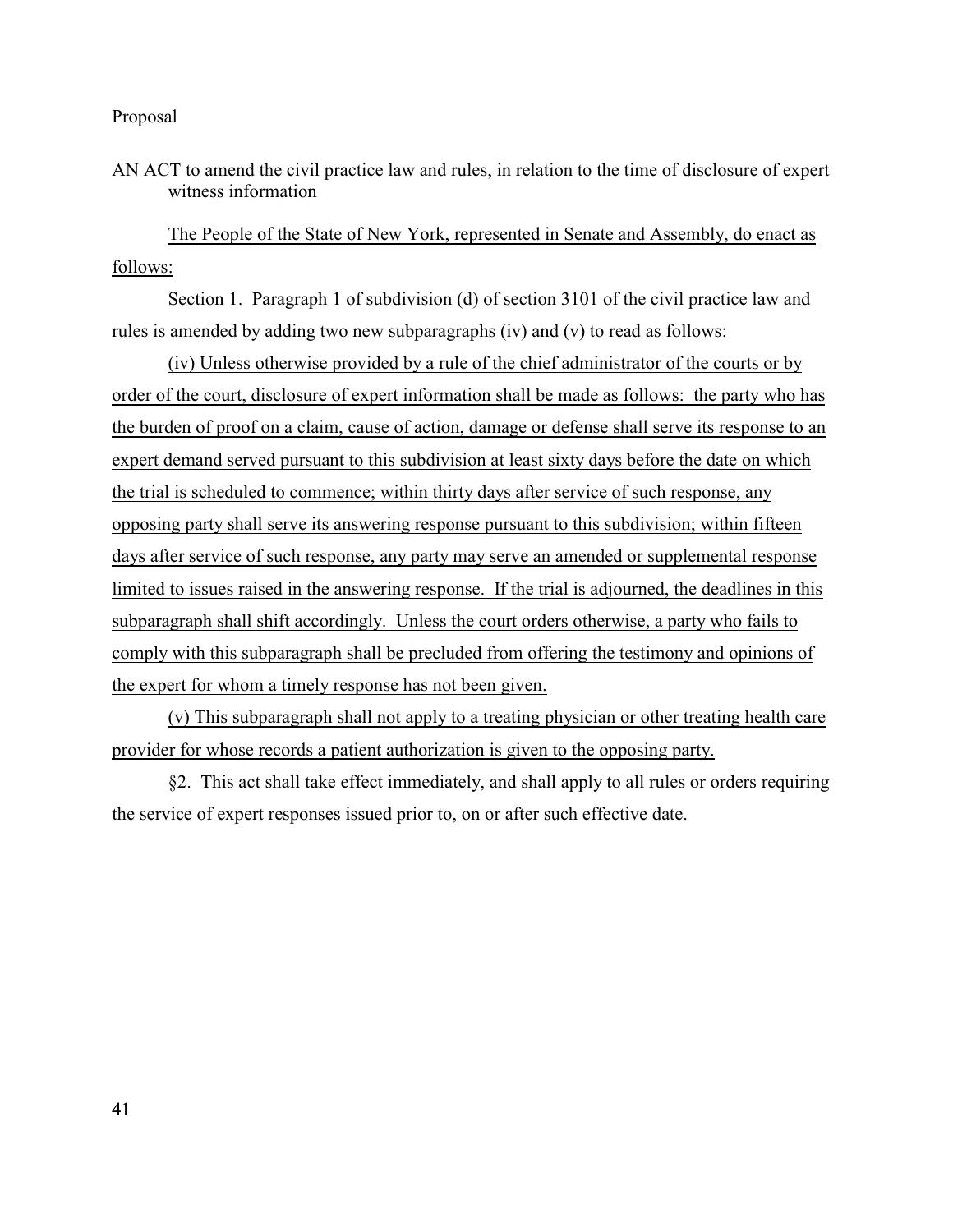# 3. Allowing the Use of an Affirmation in a Civil Action by Any Person (CPLR 2106)

The Committee recommends the amendment of CPLR 2106 to permit the use of an affirmation in place of an affidavit for all purposes in a civil action, a procedure modeled upon the Federal declaration procedure (*see* 28 USCA 1746; unsworn declarations under penalty of perjury). This proposal has been amended to add the words "under the laws of New York" in the affirmation.

Currently, under New York law, an affidavit must be sworn to before a person authorized to take acknowledgments of deeds by the Real Property Law (CPLR 2309(a)). However, specified professional persons (attorney, physician, osteopath or dentist) may substitute an affirmation for an affidavit in judicial proceedings in which they are not a party. This measure would broaden the statute to permit the use of an affirmation in place of an affidavit for all purposes in a civil action with no restriction to non-parties.

The current law has created two significant problems in New York practice. First, the requirement for notarization places a major burden on unrepresented litigants who have difficulty locating a notary. Second, the requirement has made it extremely burdensome to obtain equivalent notarization in foreign countries, which is a common occurrence in major commercial litigation.

Within the state, it is increasingly difficult to find a notary outside of central business districts, and when found, usually in banks, they often refuse to notarize for anyone not known to a branch officer. The significant needs of pro se litigants for notary services has resulted in heavy demand upon the county and court clerks' offices, particularly in the City of New York, resulting in an untenable burden upon an unrepresented party. For the poor, especially, this often results in unnecessary cost and delay. Frequently, notary services may be necessary outside business hours. In the era of electronic filing, there should be no impediment caused by lack of a notary. In addition, the Committee is advised that some persons have religious objections to swearing, but no such objections to affirming. This change would offer an alternative to swearing to the truth of a paper submission that is presently available to live witnesses giving testimony. [See, CPLR 2309 (a), (b)].

It is even more burdensome to execute an affidavit abroad. Questions often arise as to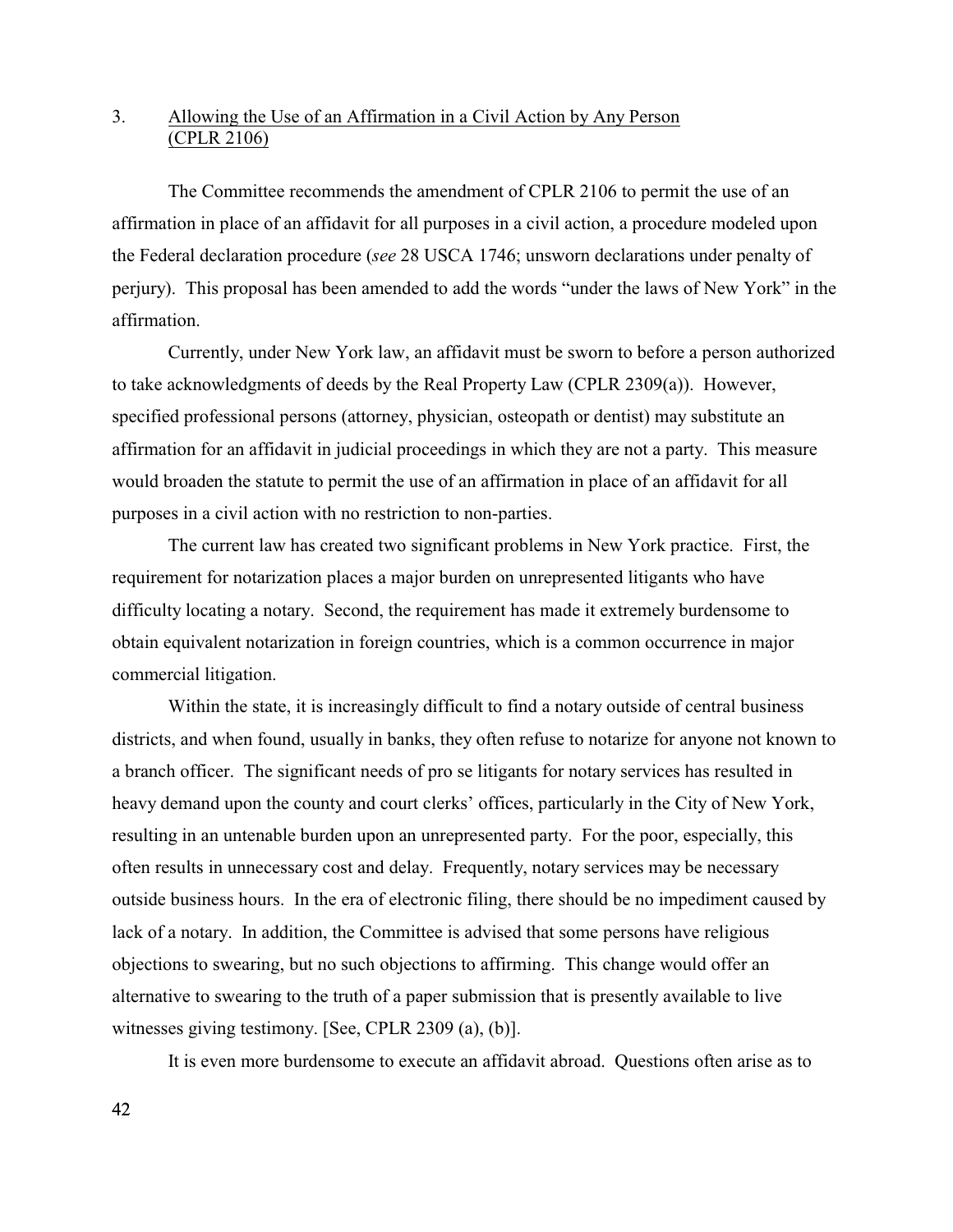who would be the appropriate official that would be equivalent to a New York notary and whether the affidavit obtained in a foreign country may be unusable in New York litigation. See Green v. Fairway Operating Corp., 72 A.D. 3d 613, 898 N.Y.S. 2d 848 (1st Dept. 2010); Matter of Eggers, 122 Misc.2d 793, 471 N.Y.S.2d 570 (Surr. Ct., Nassau Co. 1984). Commercial litigants with international cases in the Commercial Division of State Supreme Court increasingly must go to extraordinary lengths to obtain affidavits notarized overseas. This in turn detracts from the desirability of New York as a forum for international commercial disputes, which desirability is important for maintaining New York as an international commercial center. These concerns have led to the proposed adoption of the Uniform Unsworn Foreign Declarations Act as promulgated by the Uniform Law Commission which would allow declarations to be executed abroad without the need for a notary's attestation. The Committee believes, however, that a statute allowing affirmations in all litigation circumstances by all persons is more appropriate for inclusion in the CPLR.

Current case law suggests that, to be considered the equivalent of an oath, an affirmation should "be administered in a form calculated to awaken the conscience and impress the mind." CPLR 2309(b); see People v. Coles, 141 Misc.2d 965, 535 N.Y.S.2d 897 (N.Y. Sup. Ct., Kings Co. 1988) (waiver of immunity held to be under "oath" if defendant testified to grand jury that signature on it was his); People v. Lennox, 94 Misc.2d 730, 405 N.Y.S.2d 581 (N.Y. Sup. Ct., Westchester Co. 1978) (signature above words to the effect that document signed under penalties for perjury would satisfy requirement for sworn traffic information). Because the affirmation authorized by the amendment would be used by a much larger group than the limited classes of professionals now permitted, and such may not be familiar with the particulars of the law of perjury, the amendment requires that the signer affirm the facts stated in this form:

> I affirm this \_\_\_\_\_day of \_\_\_\_\_, \_\_\_\_, under the penalties of perjury under the laws of New York, which may include a fine or imprisonment, that the forgoing is true, and I understand that this document may be filed in an action or proceeding in a court of law. (Signature)

The proposed amendment will result in greatly expanded use of the CPLR 2106 affirmation, and it is likely to supplant the use of making affidavits in almost all circumstances.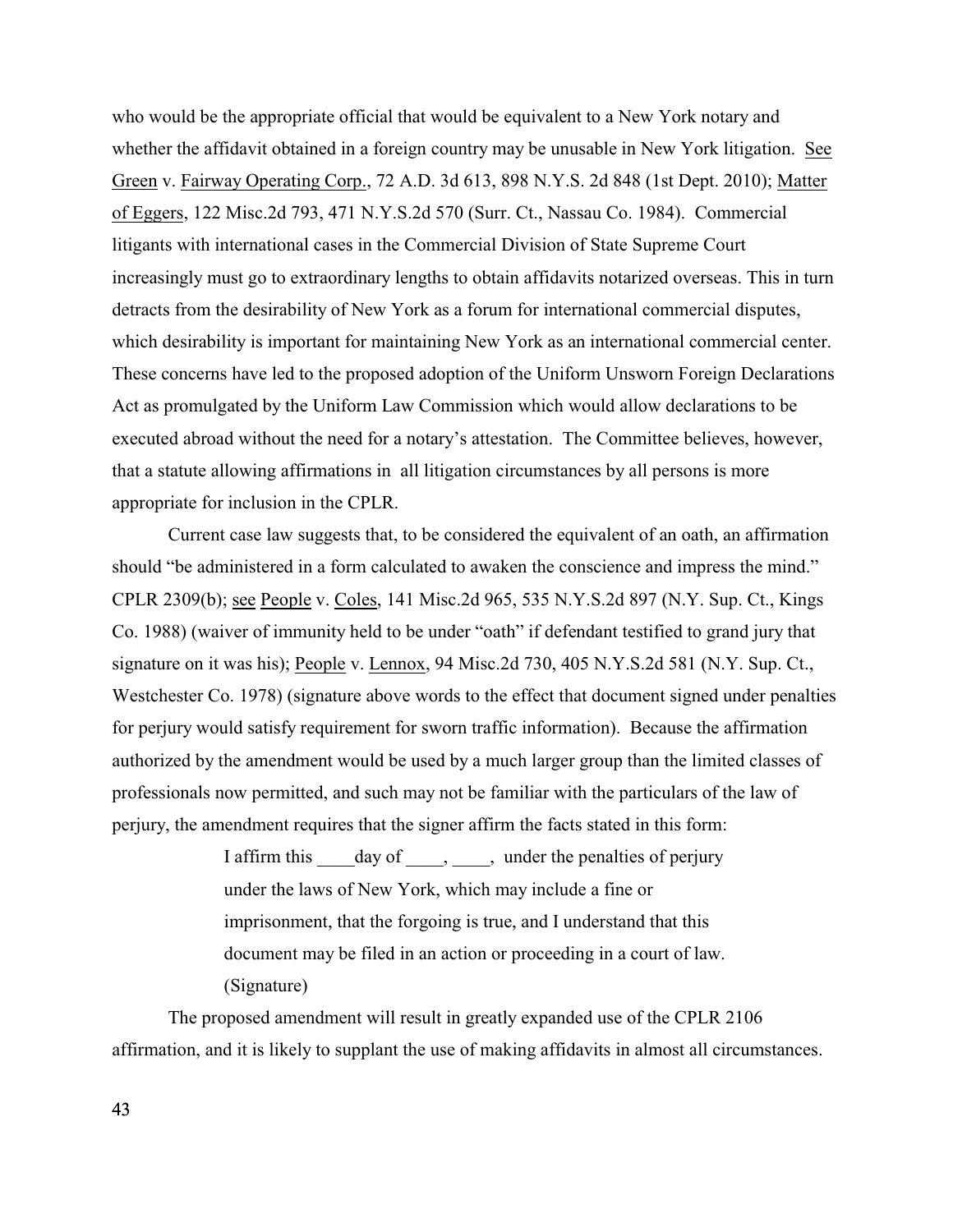Accordingly, the Committee considered whether there is any difference in the charges or punishment between perjury by affidavit or affirmation. The Committee concluded that, whether made in an affidavit or in the form of an affirmation as proposed in amended CPLR 2106, a false statement made with the intention of misleading the court will constitute perjury in the second degree, a Class E felony punishable by up to four years imprisonment. Penal Law §§ 70.00(2)(b), 210.00 (1) and (5), 210.10.

The Committee considered the widespread concern about misleading or inaccurate affidavits and affirmations by attorneys submitted in foreclosure proceedings, as reflected in Rule 202.12-A(f) of the Uniform Rules of the New York State Trial Courts permitting the Chief Administrative Judge to require counsel to file "affidavits or affirmations confirming the scope of inquiry and the accuracy of papers filed in residential mortgage foreclosure actions." However, the Committee concluded that, because this proposed amendment makes no change to the use of affirmations by attorneys, it will have no impact on the filing of affidavits and affirmations by attorneys in foreclosure actions.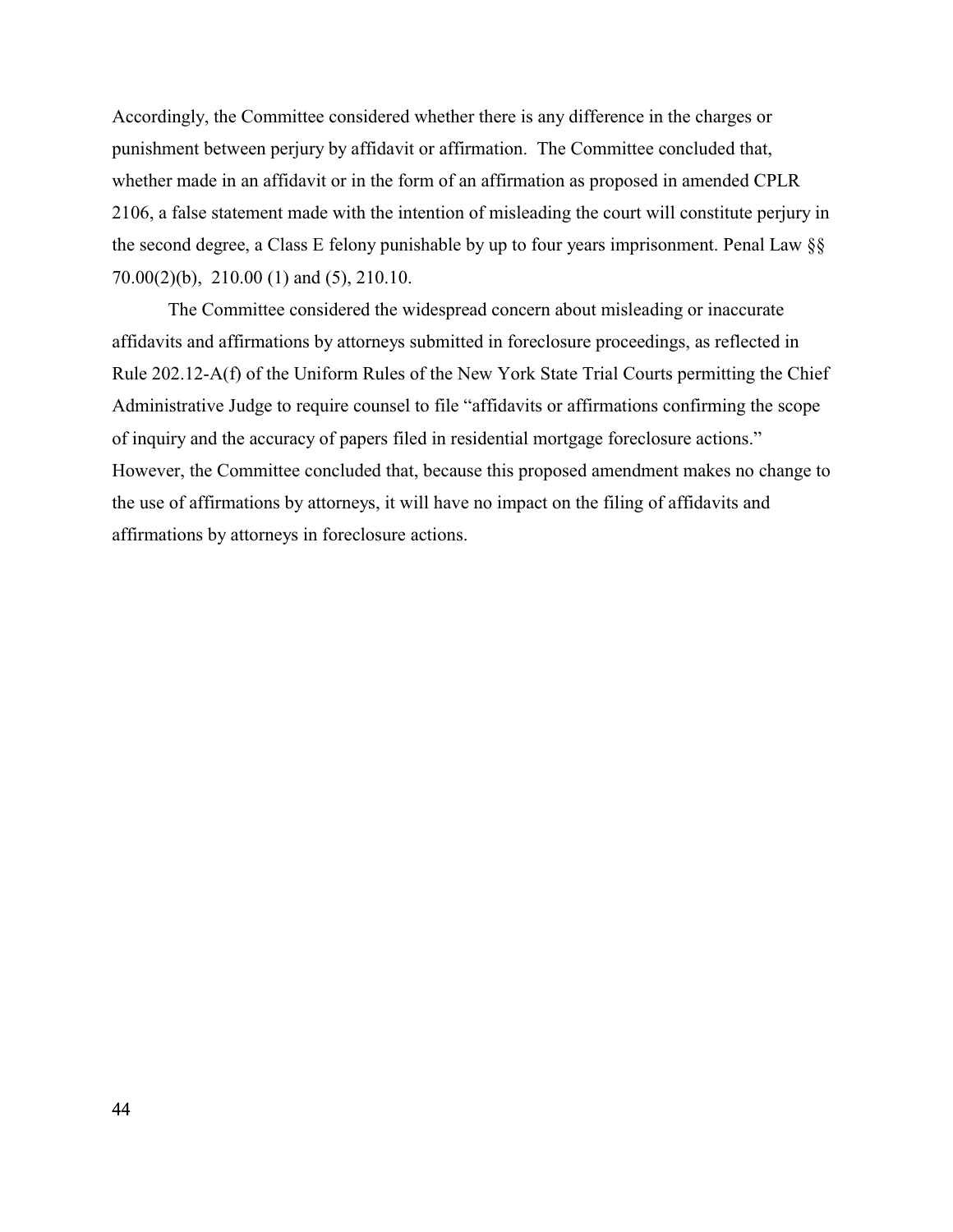AN ACT to amend the civil practice law and rules, in relation to n affirmation by any person in a civil action

The People of the State of New York, represented in Senate and Assembly, do enact as follows:

Section 1. Rule 2106 of the civil practice law and rules, as amended by judicial conference proposal number 3 for the year 1973, is amended to read as follows:

Rule 2106. Affirmation of truth of statement [by attorney, physician, osteopath or dentist]. The statement of [an attorney admitted to practice in the courts of the state, or of a physician, osteopath or dentist, authorized by law to practice in the state, who is not a party to an action] any person, when subscribed and affirmed by [him] that person to be true under the penalties of perjury, may be [served or filed] used in [the] an action in lieu of and with the same force and effect as an affidavit. Such affirmation shall be in substantially the following form:

> I affirm this day of , under the penalties of perjury under the laws of New York, which may include a fine or imprisonment, that the forgoing is true, and I understand that this document may be filed in an action or proceeding in a court of law. (Signature)

§2. This act shall take effect on the first day of January next succeeding the date on which it shall have become a law.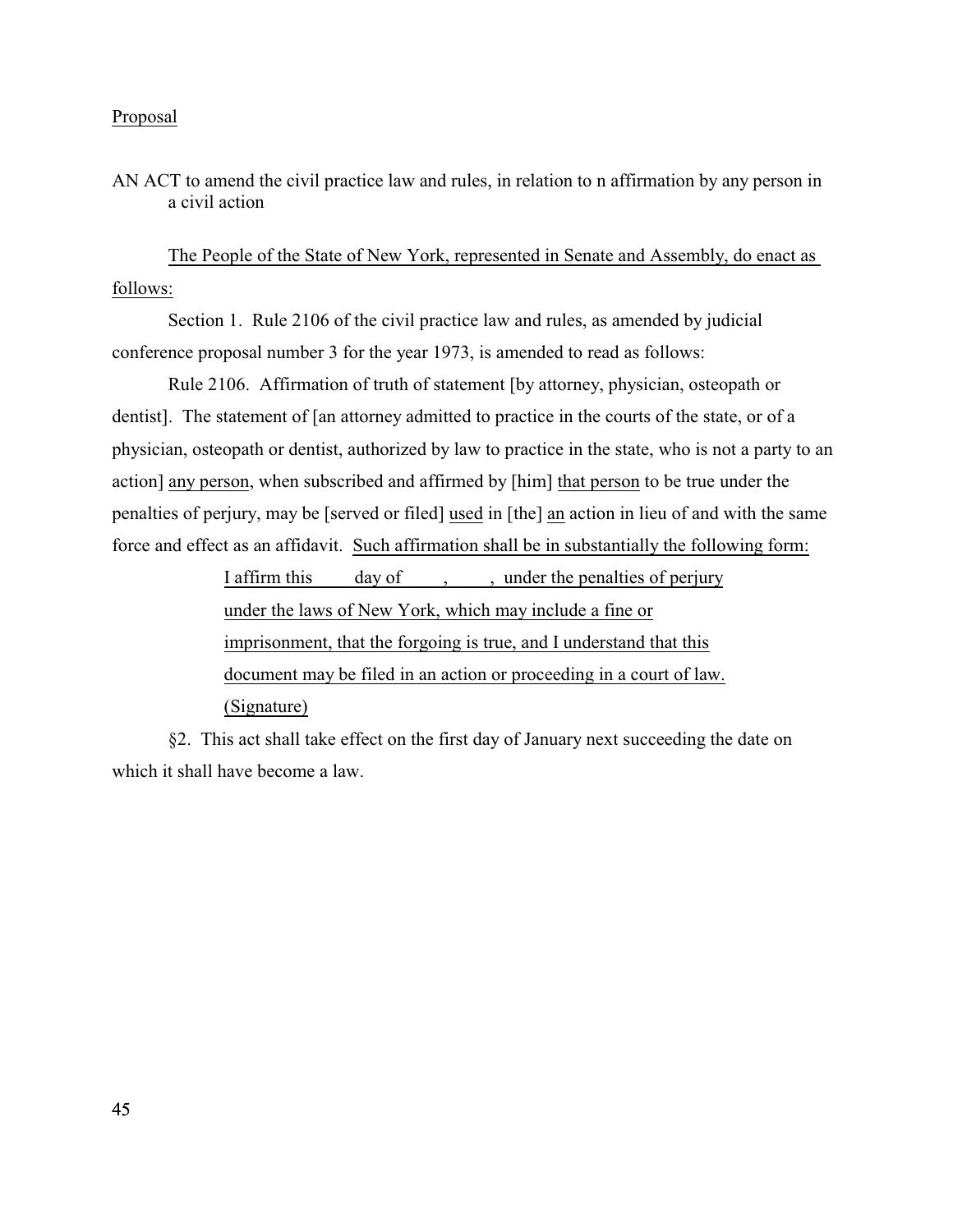# 4. Allowing the Non-party Witness to Make Objections at a Deposition (CPLR 3113(c))

The purpose of this measure is to legislatively overrule the decision of the Appellate Division, Fourth Department, in Thompson v. Mather, 70 AD3d 1436 (4th Dept 2010). The measure has been amended in 2013 to provide an appropriate limit on the participation of the non-party's counsel.

In Thompson, a medical malpractice action, arrangements were made for the videotaped depositions - for use at trial (22 NYCRR 202.15) - of plaintiff's treating physicians. During the course of those depositions, the attorney for a witness objected to the form and relevance of certain questions. The Appellate Division ultimately ruled that "counsel for a nonparty witness does not have a right to object during or otherwise to participate in a pretrial deposition." The Court principally relied upon the language of CPLR 3113(c), which provides that the examination of witnesses at a deposition "shall proceed as permitted in the trial of actions in open court." And, reasoned the Court, since a non-party's attorney has no right to interpose objections to questions asked of the witness at trial, no such right exists at deposition.

While the Thompson Court may have correctly interpreted the literal language of the statute, it has, in the Committee's view, reached the wrong result. In reducing counsel for a deposition witness to a "potted plant" [Sciara v. Surgical Associates of Western New York, P.C., 32 Misc.3d 904, 927 N Y S 2d 770 (Sup. Ct. Erie Co.2011)], the Thompson decision leaves a non-party witness essentially unprotected during a deposition. A lay witness may not, for example, know when to decline to answer a question because it invades a privilege, or is plainly improper and would, if answered, cause significant prejudice to any person. Moreover, a likely result of application of the Thompson ruling is that a party will be encouraged to depose a potential adverse party before joining that person as a party to the action, in order to be able to avoid the objections that a party's lawyer would be able to make at a post-joinder deposition. The Committee believes that this strategy ought not be promoted.

In the Sciara decision cited above, Supreme Court interpreted Thompson's restrictions as being limited to objections to form or relevance. That interpretation, if upheld, would ameliorate the deleterious effects of Thompson. But this Committee believes that a witness's attorney should be able to protect all of the witness's interests, and have the same right to object at a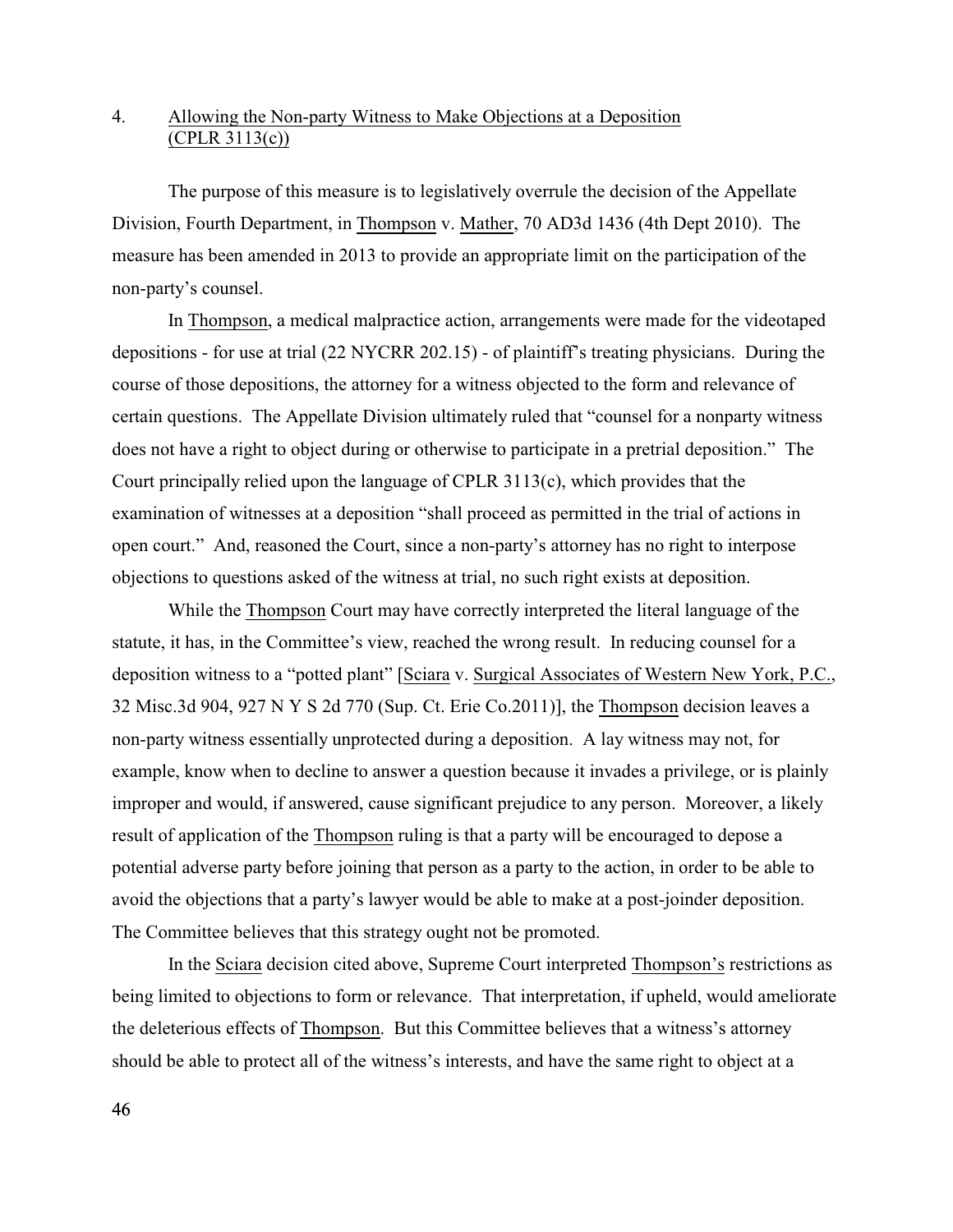deposition as does an attorney for a party.

Accordingly, we have recommended an amendment to CPLR 3113(c) to specifically provide that a non-party's counsel "may participate in the deposition and make objections *on behalf of his or her client* in the same manner as counsel for a party."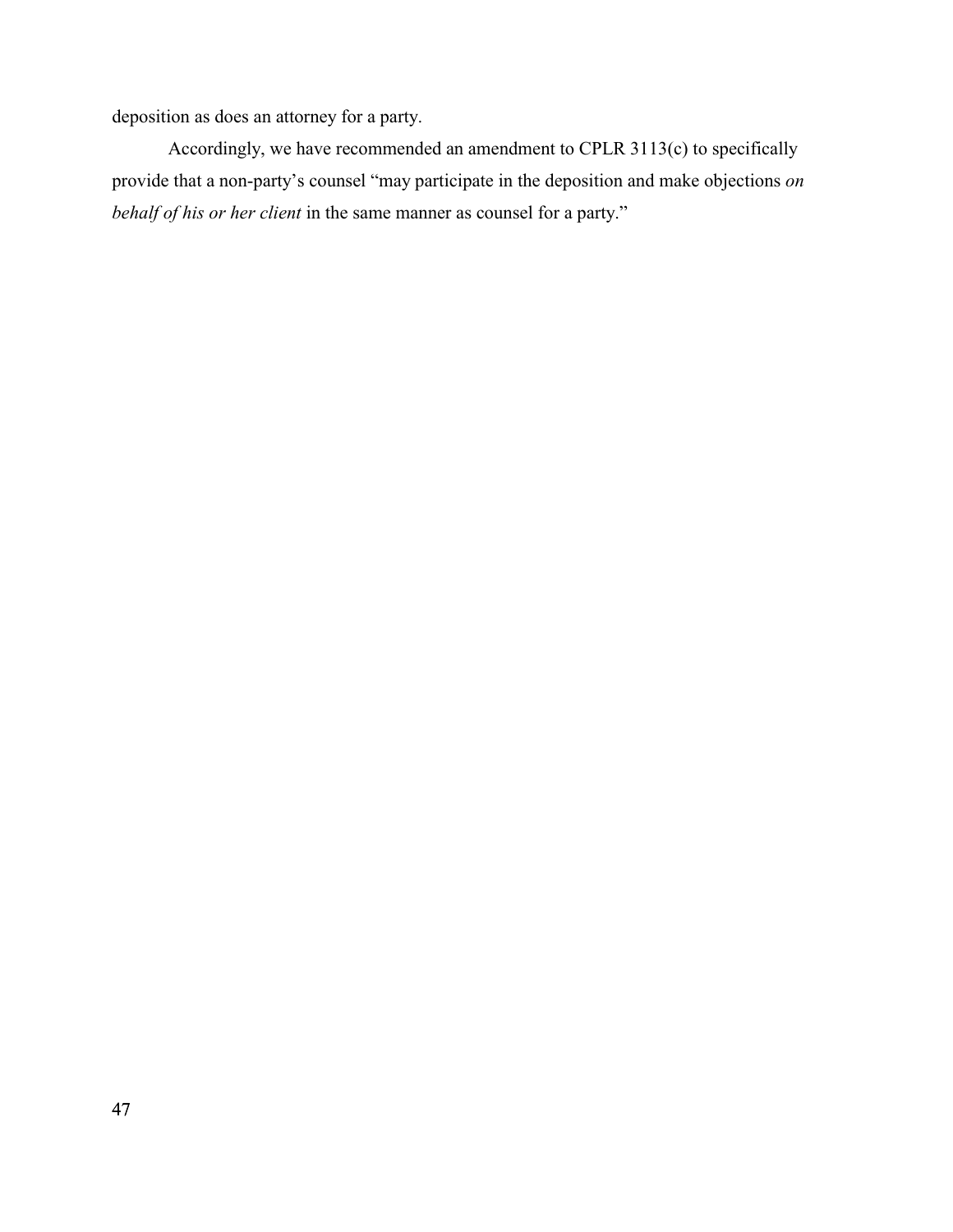AN ACT to amend the civil practice law and rules, in relation to conduct of the examination before trial

The People of the State of New York, represented in Senate and Assembly, do enact as follows:

§1. Subdivision (c) of section 3113 of the civil practice law and rules, is amended to read as follows:

(c) Examination and cross-examination. Examination and cross-examination of deponents shall proceed as permitted in the trial of actions in open court, except that a non-party deponent's counsel may participate in the deposition and make objections on behalf of his or her client in the same manner as counsel for a party. When the deposition of a party is taken at the instance of an adverse party, the deponent may be cross examined by his or her own attorney. Cross-examination need not be limited to the subject matter of the examination in chief.

§2. This act shall take effect immediately and shall apply to all actions pending on such effective date or commenced on or after such effective date.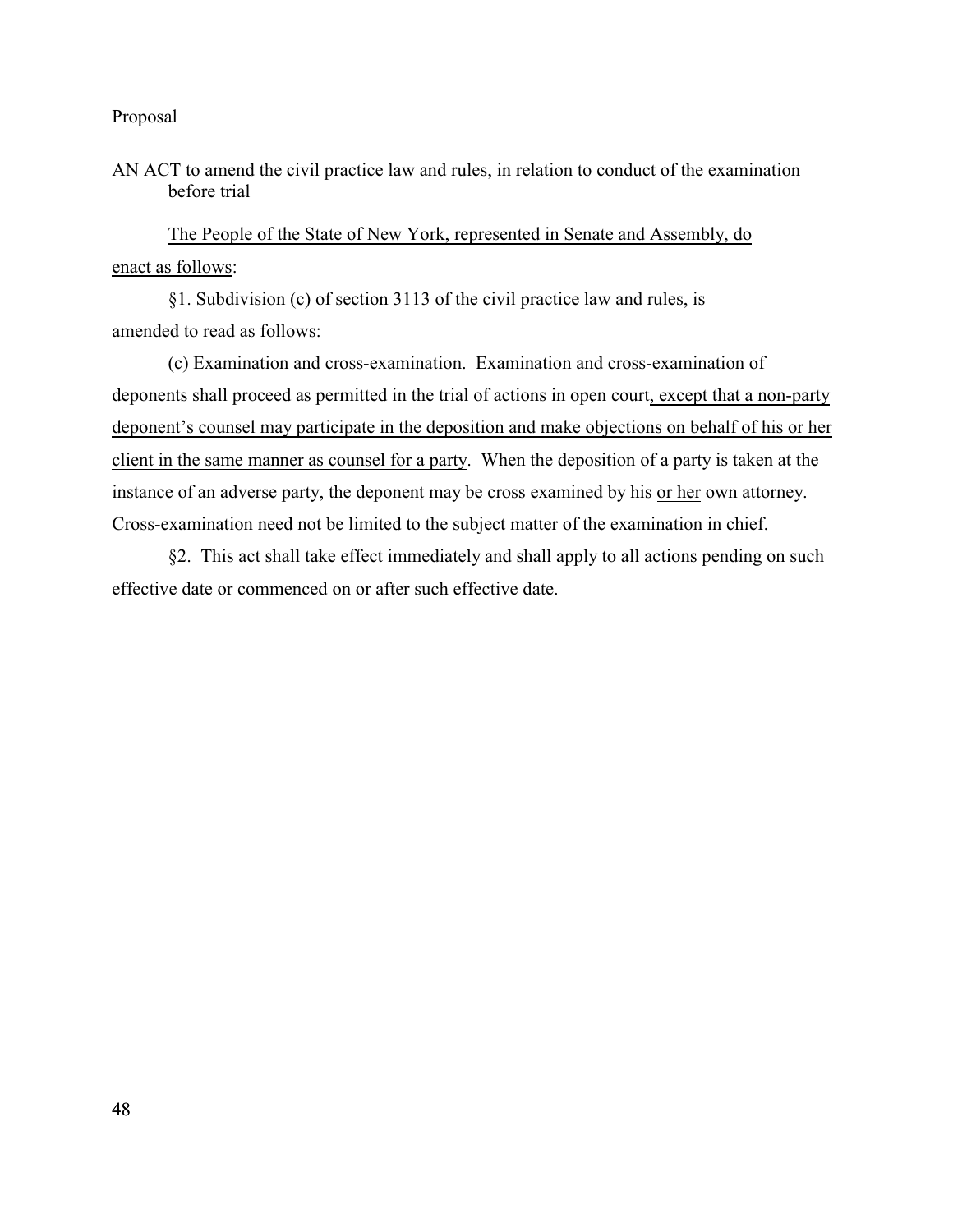## 5. Permitting Review of a Non-Final Judgment or Order In Certain Circumstances (CPLR 5501(e) (new))

This proposal would add a new subdivision (e) to CPLR § 5501 in relation to the scope of review of non-final judgment and orders. It would also permit appellate review of a non-final judgment or order that does not "necessarily affect" a final judgment.

This proposal is designed to address two problems that arise under the current law. First, there is substantial confusion in the case law as to what non-final judgments "necessarily affect" a final judgment. This matter was most recently illustrated by the Court of Appeals decision in Siegmund Strauss, Inc. v. East 149th Realty Corp*.*, 20 N.Y.3 37, 2012 WL. 5199393 *reversing* Siegmund Strauss, Inc. v. East 149th Realty Corp., 181 A.D.3d 260 (1st Dep't 2010). This uncertainty in the case law is amply illustrated by two recent articles in the New York Law Journal [see, Thomas R. Newman and Steven J. Ahmuty, Jr., The 'Necessarily Affects' Requirement of CPLR 5501 (NYLJ, Nov. 8, 2012); Thomas F. Gleason, Dangerous Interactions: Interlocutory Appeals and Judgments (NYLJ, Nov. 19, 2012)].

Under the current law, a careful litigant will take an interlocutory appeal of any decision where there is a question as to whether that decision necessarily affects the final judgment. This is true even in cases where it might be more prudent to await the final judgment before taking the appeal, either because the matter will ultimately become moot or because the issue will be more fully developed and would be better understood by the appellate court when the appeal is taken into context of a final decision. Nonetheless, the uncertainty underlying what necessarily affects the final judgment prevents the careful litigant from waiting with regard to any such appeal. With this change, parties would preserve the right to appeal all interlocutory orders until appeal from the final judgment.

Eliminating the requirement that an appeal necessarily affect the final judgment would not increase the work load of the appellate court. Indeed, it may well reduce the number of interlocutory appeals since litigants will not be compelled to file an interlocutory appeal on matters that do not or may not affect the final judgment. Once the final judgment is entered, that appeal could become moot or of little consequence and therefore would no longer require the involvement of the appellate court.

The second problem is the *result* of the Court of Appeals decision in Matter of Aho, 39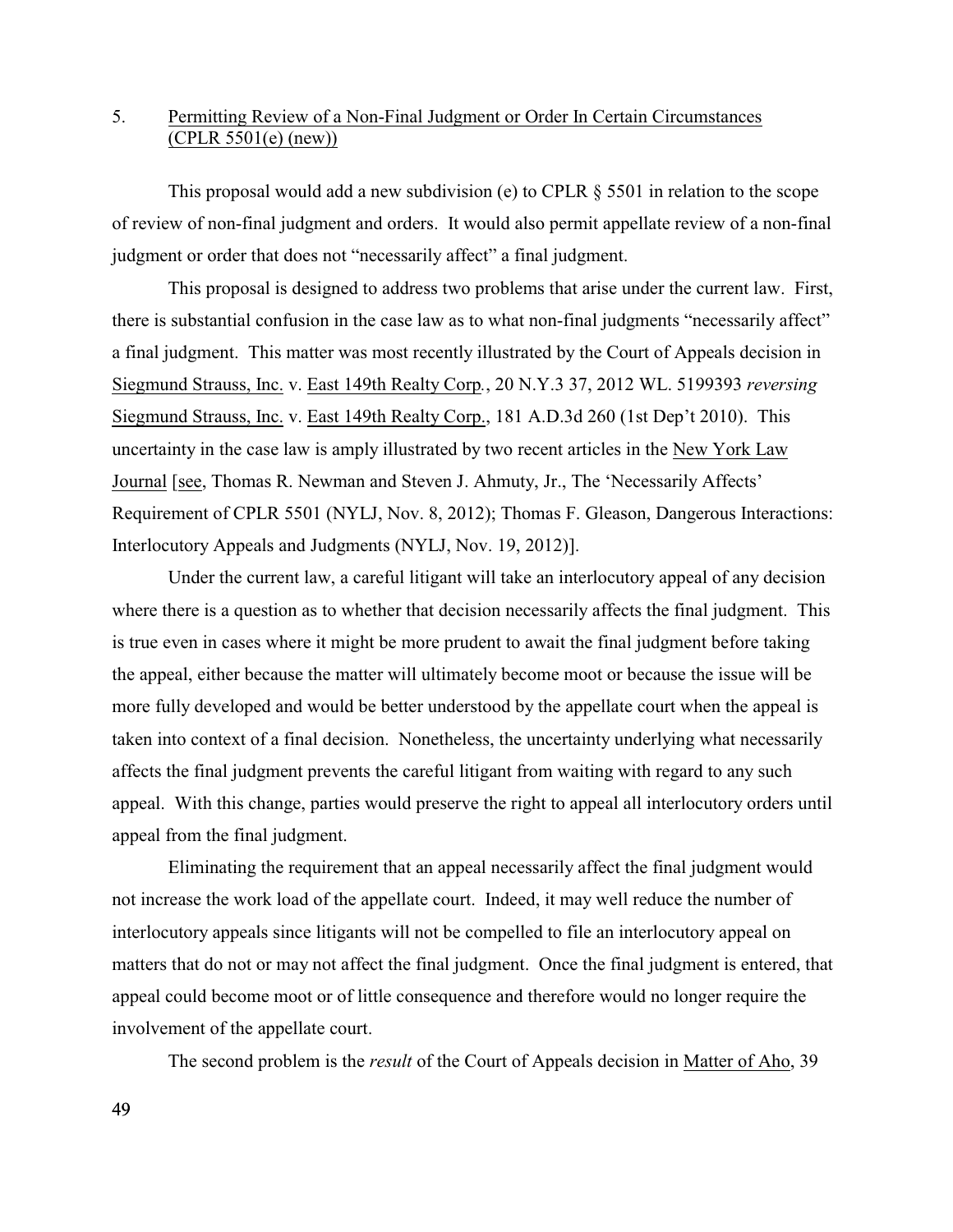N.Y.2d 241 (1976), in which the court held that an appeal from an interlocutory order immediately terminates with the entry of a final judgment. In certain circumstances, this can eliminate a party's right to appellate review where the non-final order does not "necessarily affect" the final judgment. For example, an order imposing sanctions on an attorney or litigant would not necessarily affect the final judgment, so it would not be subject to review in the context of an appeal from the final judgment. Likewise, an order dismissing a cross-claim or third-party claim for indemnification may not necessarily affect the final judgment and such an appeal would terminate upon final judgment in favor of the plaintiff. Thus, even if an appeal from such an order had been fully briefed and argued, but not decided, at the time of the entry of judgment, appellate review would be foreclosed. Even in the case where the order appealed from necessarily affects the final judgment, the party's appeal would terminate upon entry of judgment, resulting in a tremendous waste of the party's and the court's resources.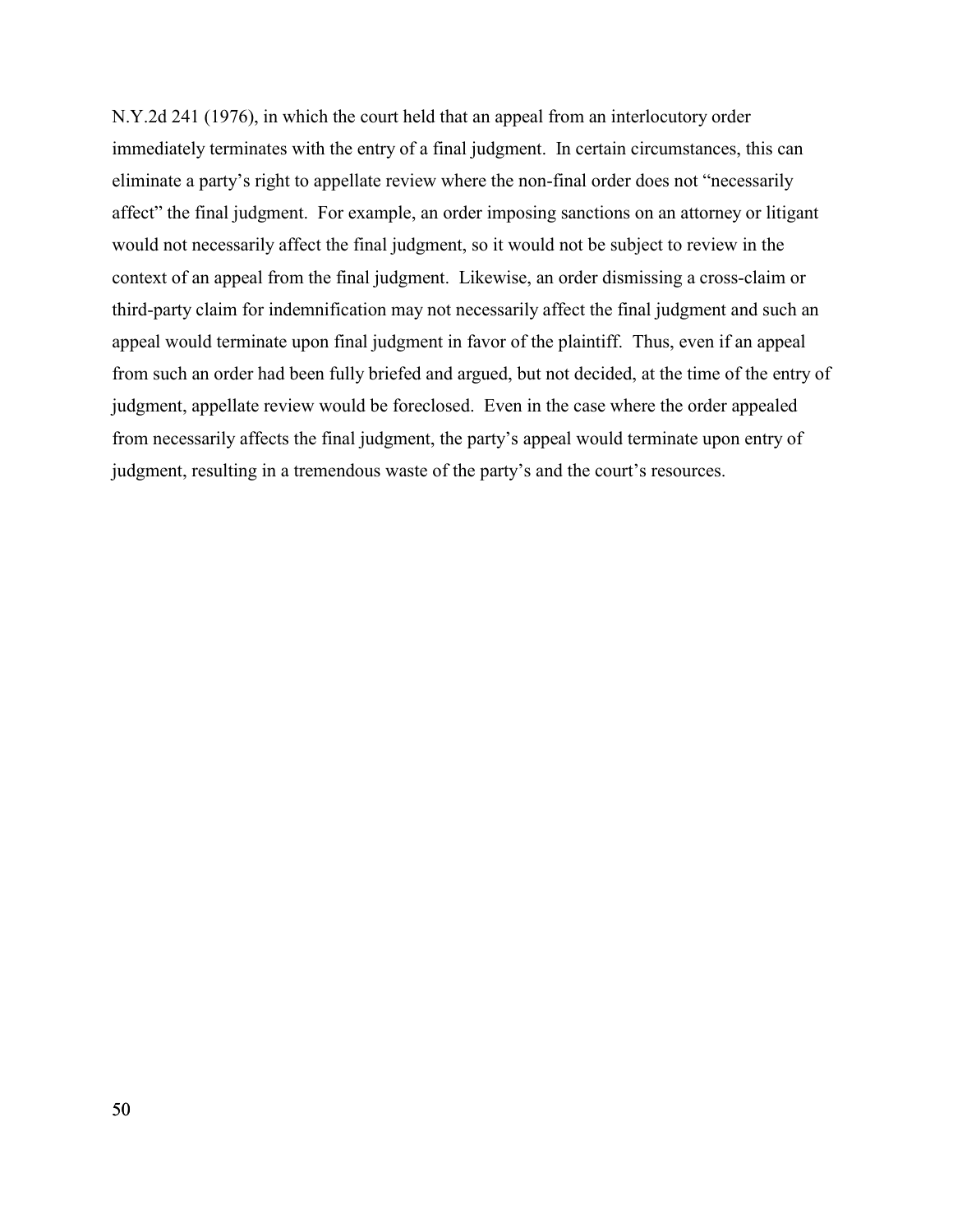AN ACT to amend the civil practice law and rules, in relation to the scope of review of non-final judgments and orders

The People of the State of New York, represented in Senate and Assembly, do enact as follows:

Section 1. Section 5501 of the civil practice law and rules is amended to read as follows: § 5501. Scope of Review. (a) Generally, from final judgment. An appeal from a final judgment brings up for review:

1. any non-final judgment or order [which necessarily affects the final judgment], including any which was adverse to the respondent on the appeal from the final judgment and which, if reversed, would entitle the respondent to prevail in whole or in part on that appeal, provided that such non-final judgment or order has not previously been reviewed by the court to which the appeal is taken;

2. any order denying a new trial or hearing which has not previously been reviewed by the court to which the appeal is taken;

3. any ruling to which the appellant objected or had no opportunity to object or which was a refusal or failure to act as requested by the appellant, and any charge to the jury, or failure or refusal to charge as requested by the appellant, to which he objected;

4. any remark made by the judge to which the appellant objected; and

5. a verdict after a trial by jury as of right, when the final judgment was entered in a different amount pursuant to the respondent's stipulation on a motion to set aside the verdict as excessive or inadequate; the appellate court may increase such judgment to a sum not exceeding the verdict or reduce it to a sum not less than the verdict.

(b) Court of appeals. The court of appeals shall review questions of law only, except that it shall also review questions of fact where the appellate division, on reversing or modifying a final or interlocutory judgment, has expressly or impliedly found new facts and a final judgment pursuant thereto is entered. On an appeal pursuant to subdivision (d) of section fifty-six hundred one, or subparagraph (ii) of paragraph one of subdivision (a) of section fifty-six hundred two, or subparagraph (ii) of paragraph two of subdivision (b) of section fifty-six hundred two, only the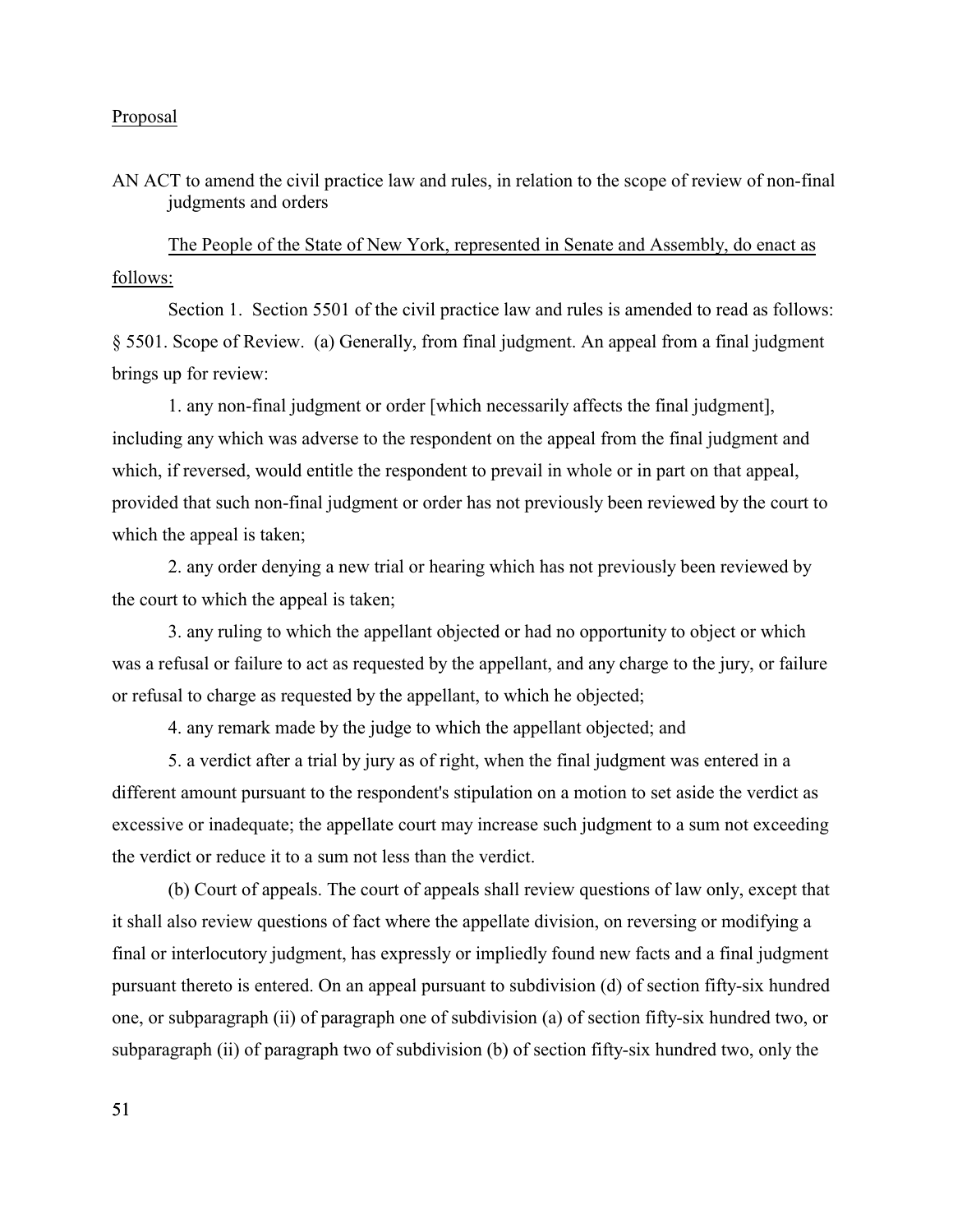non-final determination of the appellate division shall be reviewed.

(c) Appellate division. The appellate division shall review questions of law and questions of fact on an appeal from a judgment or order of a court of original instance and on an appeal from an order of the supreme court, a county court or an appellate term determining an appeal. The notice of appeal from an order directing summary judgment, or directing judgment on a motion addressed to the pleadings, shall be deemed to specify a judgment upon said order entered after service of the notice of appeal and before entry of the order of the appellate court upon such appeal, without however affecting the taxation of costs upon the appeal. In reviewing a money judgment in an action in which an itemized verdict is required by rule forty-one hundred eleven of this chapter in which it is contended that the award is excessive or inadequate and that a new trial should have been granted unless a stipulation is entered to a different award, the appellate division shall determine that an award is excessive or inadequate if it deviates materially from what would be reasonable compensation.

(d) Appellate term. The appellate term shall review questions of law and questions of fact.

(e) Non-final judgments and orders. The entry of a final judgment shall not affect the appealability of a party's pending appeal of any non-final judgment or order.

§2. This act shall take effect on the first of January next succeeding the date on which it shall have become law and apply to all actions commenced on or after such effective date.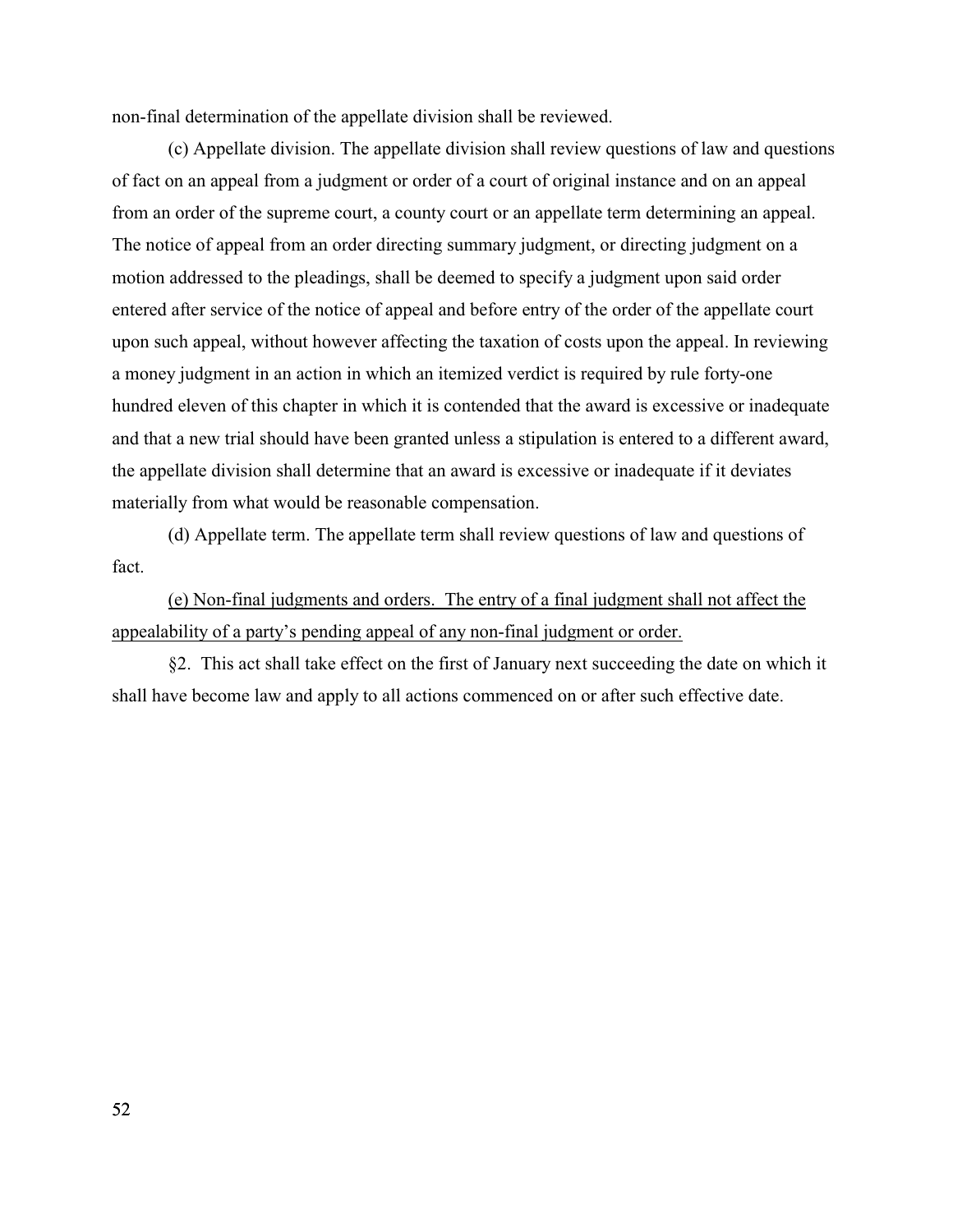## 6. Extending Discretion to the Court to Retain Alternate Jurors After Final Submission (CPLR 4106)

The Committee recommends the revision of CPLR section 4106 to permit the court in its discretion to retain one or more alternate jurors after final submission of the case to ensure availability if needed during deliberation. The proposed amendment of 4106 also addresses the manner in which the retained alternate jurors may be utilized.

Current 4106 provides that after final submission of the case, "the court shall discharge the alternate jurors". As a consequence, in the event that a juror becomes disabled during deliberations, the court must declare a mistrial unless all parties consent to proceed with a five person jury, which consent is rarely obtained. In cases of several weeks duration, classically commercial, medical malpractice or products liability cases, a mistrial results in a tremendous waste of time and money for the litigants, the attorneys, and the court, and frustration for the remaining jurors who have served throughout a prolonged trial in an effort to render a verdict. There is a continuing disparity among many courts statewide as to the practice regarding alternate jurors.

The Committee also recommends amendment of 4106 to address the manner in which the retained alternate jurors may be utilized by providing that once deliberations have begun, the court may allow an alternate juror to participate in such deliberations only if a regular juror becomes unable to perform the duties of a juror.

The proposed amendment also makes gender-neutral changes. The Committee appreciates the recommendations of Honorable Philip G. Minardo, former Administrative Judge, Richmond County, regarding the amendment of 4106. Judge Minardo made his recommendations on behalf of and with the support of the New York State Association of Supreme Court Justices and the New York City Association of Supreme Court Justices.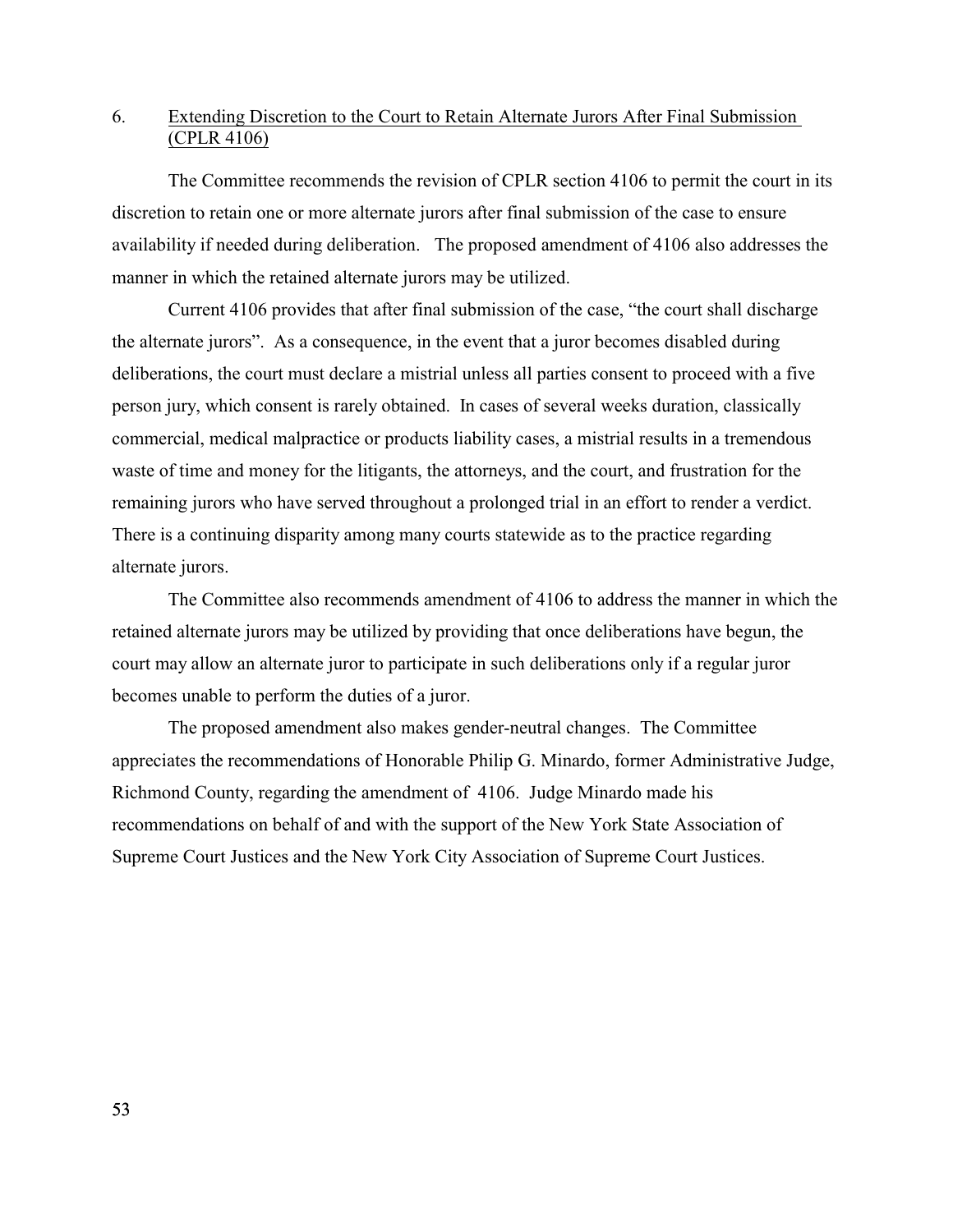AN ACT to amend the civil practice law and rules, in relation to the discretionary retention of alternate jurors after final submission of the case

The People of the State of New York, represented in Senate and Assembly, do enact as follows:

Section 1. Section 4106 of the civil practice law and rules, as amended by chapter 336 of the laws of 1972, is amended to read as follows:

4106. Alternate jurors. [Unless the court, in its discretion, orders otherwise, one] One or [two] more additional jurors, to be known as "alternate jurors", may be drawn upon request of a party and consent of the court. Such alternate jurors shall be drawn at the same time, from the same source, in the same manner, and have the same qualifications as [the] regular jurors, and be subject to the same examinations and challenges. They shall be seated with, take the oath with, and be treated in the same manner as the regular jurors [, except that after]. After final submission of the case, the court [shall discharge the] may, in its discretion, retain such alternate jurors [. If] to ensure availability if needed. At any time before or after the final submission of the case, if a regular juror dies, or becomes ill, or [for any other reason] unable to perform [his duty] the duties of a juror, the court may order [him to be] that juror discharged and draw the name of an alternate, or retained alternate, if any, who shall replace the discharged juror [in the jury box] and be treated as if [he] that juror had been selected as one of the regular jurors. Once deliberations have begun, the court may allow an alternate juror to participate in such deliberations only if a regular juror becomes unable to perform the duties of a juror.

§2. This act shall take effect on the first day of January next succeeding the date on which it shall become law and shall apply to all actions commenced on or after such date and to all pending actions on such date in which a jury has not yet been selected.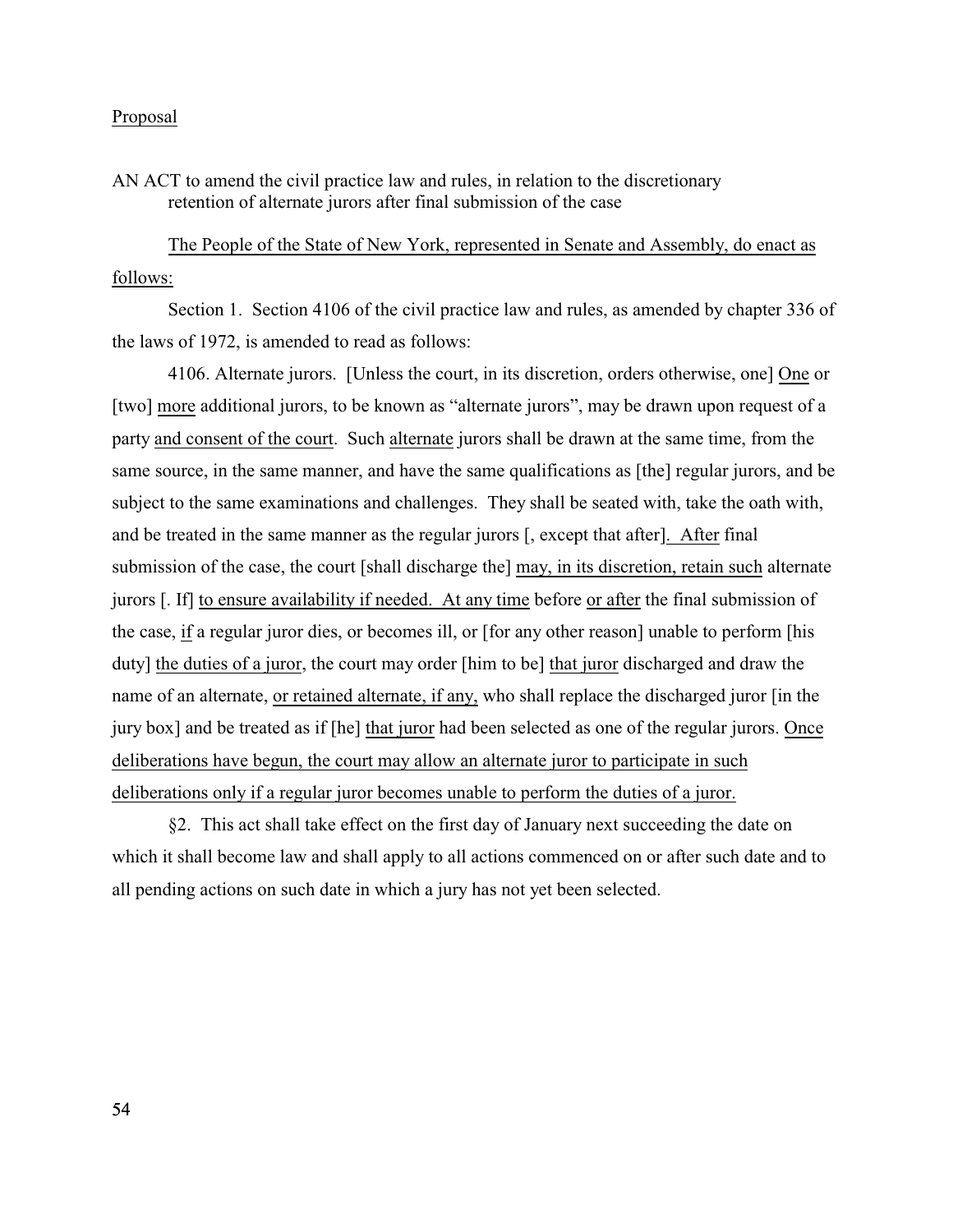## **IV. Previously Endorsed Measures**

## 1. Extending to 30 Days the Rule on Notice of Intention to Arbitrate CPLR 7503(c))

The Committee recommends an amendment to subdivision (c) of CPLR 7503, which presently provides for the service of a demand for arbitration or notice of intention to arbitrate, and the time in which to object to arbitrability. The notice requirement includes specificity regarding the agreement to arbitrate and a statement that unless the party served with a demand applies to stay the arbitration within twenty days after service, they shall thereafter be precluded from challenging the agreement to arbitrate or from asserting in court the bar of the statute of limitations.

The service of a demand for arbitration may be done in the manner of a summons, but also by registered or certified mail, return receipt requested. The requirement under 7503(c) that the application must be made "within twenty days after service" has been interpreted to mean receipt by the respondent in the arbitration. (Knickerbocker Insurance Co. v. Gilbert, 28 NY2d 57, 66 [1971]; Prudential Securities Inc. v. Warsh, 214 AD2d [2d Dept 1995]). Nevertheless, particularly in cases where there may be a genuine dispute regarding the existence or scope of the agreement to arbitrate, or where documentary evidence of same must be obtained, the twenty day time period can be unreasonably short, and raise difficulties for a party with a legitimate objection to arbitration.

The public policy in favor of arbitration is strong, and the twenty day period advances the objective of a swift and sure resolution of the arbitrability question. However, the Committee believes that on balance, extending the period of time from twenty to thirty days will ameliorate some legitimate difficulties of a party with a valid objection to arbitration, and at the same time not unreasonably affect the policy in favor of swift resolution of arbitration disputes.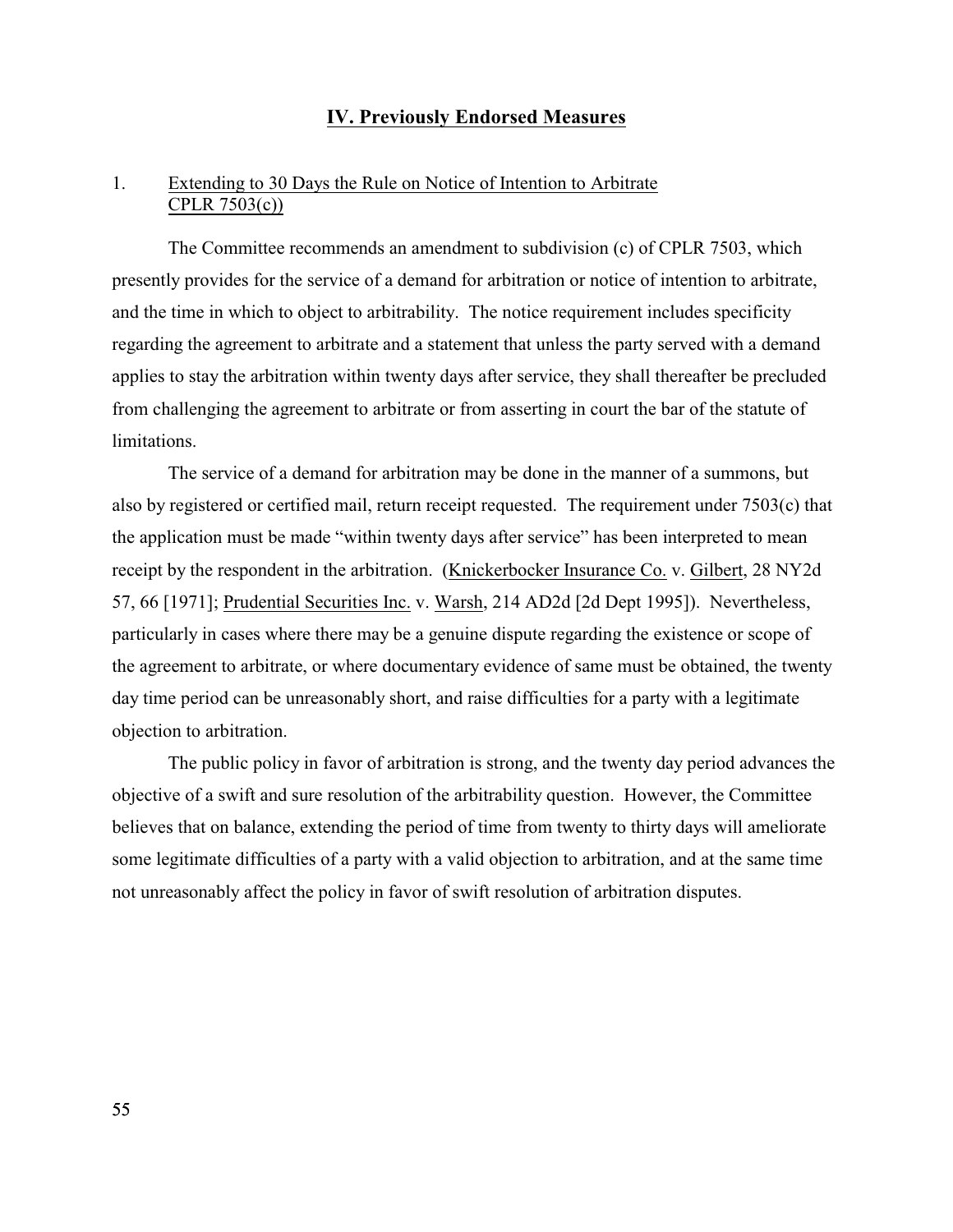AN ACT to amend the civil practice law and rules, in relation to the notice of intention to arbitrate

The People of the State of New York, represented in Senate and Assembly, do enact as follows:

§1. Subdivision (c) of section 7503 of the civil practice law and rules, is amended to read as follows:

(c) Notice of intention to arbitrate. A party may serve upon another party a demand for arbitration or a notice of intention to arbitrate, specifying the agreement pursuant to which arbitration is sought and the name and address of the party serving the notice, or of an officer or agent thereof if such party is an association or corporation, and stating that unless the party served applies to stay the arbitration within [twenty] thirty days after such service he shall thereafter be precluded from objecting that a valid agreement was not made or has not been complied with and from asserting in court the bar of a limitation of time. Such notice or demand shall be served in the same manner as a summons or by registered or certified mail, return receipt requested. An application to stay arbitration must be made by the party served within [twenty] thirty days after service upon him of the notice or demand, or [he] the party shall be so precluded. Notice of such application shall be served in the same manner as a summons or by registered or certified mail, return receipt requested. Service of the application may be made upon the adverse party, or upon his attorney if the attorney's name appears on the demand for arbitration or the notice of intention to arbitrate. Service of the application by mail shall be timely if such application is posted within the prescribed period. Any provision in an arbitration agreement or arbitration rules which waives the right to apply for a stay of arbitration is hereby declared null and void.

§2. This act shall take effect on the first of January next succeeding the date on which it shall become law and shall apply to all actions pending on such effective date or commenced on or after such effective date.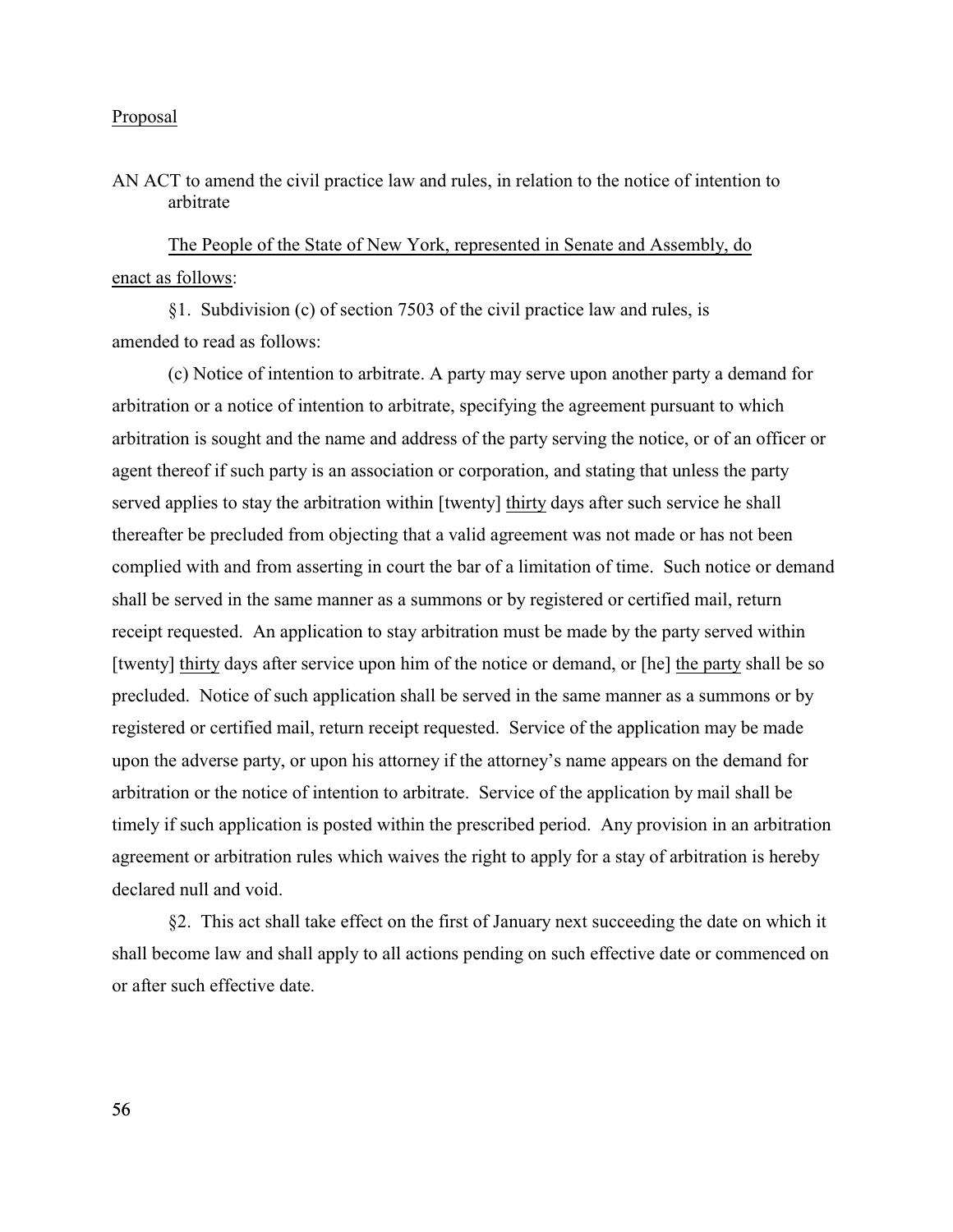## 2. Addressing CPLR Article 16 Issues in Relation to Apportionment of Liability for Non-economic Loss in Personal Injury Actions (CPLR 1601, 1603, 3018)

The Committee recommends amendments of CPLR §§ 1601, 1603 and 3018(b) that would (1) correct an anomaly that arises from the current wording of CPLR § 1601, and (2) resolve a continuing disagreement between the Departments of the Appellate Division concerning whether a plaintiff is entitled to discover what claims, if any, the defendant intends to make at trial concerning the culpability of non-parties.

#### **CPLR Article 16**

Both of the proposed changes concern the workings of CPLR Article 16. Article 16, which was enacted in 1986 and applies solely to personal injury actions, provides that, except in those instances detailed in CPLR § 1602, a defendant who is assigned "fifty percent or less of the total liability" can limit his or her liability to that percentage share of the plaintiff's noneconomic loss. Thus, a defendant assigned 30% of the fault is responsible for only 30% of plaintiff's pain and suffering damages, but is still jointly and severally responsible for the plaintiff's economic loss.

Prior to the article's enactment, a joint tortfeasor was responsible to the plaintiff for the entire judgment, regardless of its share of the fault. Rangolan v. County of Nassau, 96 N.Y.2d 42, 46, 725 N.Y.S.2d 611, 614-615 (2001). Although the tortfeasor might then seek contribution or indemnification from any others who contributed to causing the plaintiff's injury, such right could well be academic in the event that the others were bankrupt, judgment-proof, or were otherwise not subject to liability.

The statute was intended to modify the common law so as to assure that a defendant assigned a minor share of the fault would bear that same share of the liability for the plaintiff's non-economic loss. Rangolan, *supra*.

## **Correction Of The Anomaly Concerning The Plaintiff's Own Culpability**

The proposed amendment of CPLR § 1601 would correct an anomaly that may occur when the plaintiff is found partially at fault for the subject injuries. As Justice Mark C. Dillon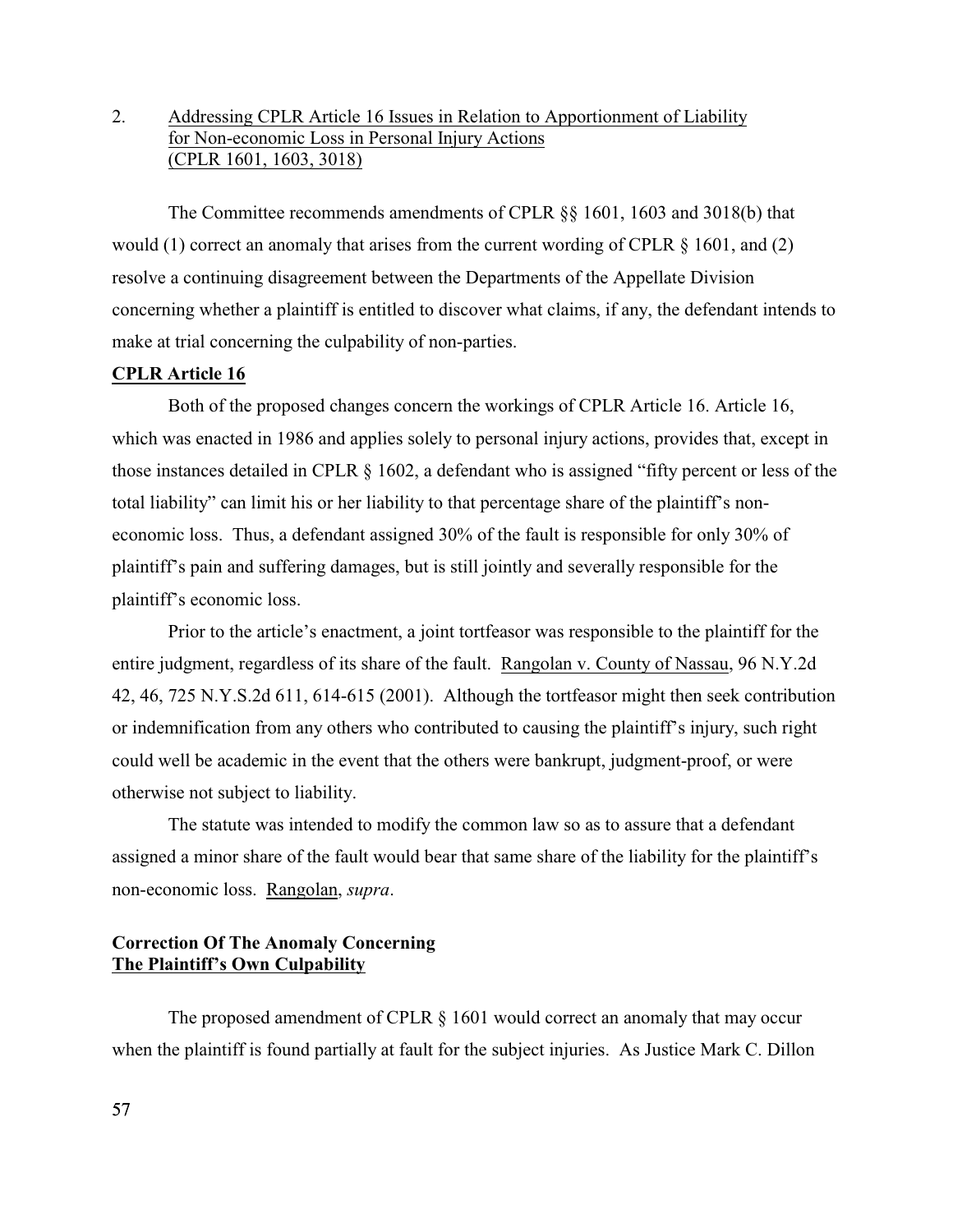recently noted in the Albany Law Review (73 Alb.L.Rev. 79 [2009]), there is an instance in which a defendant assigned 50% or less of the total culpability can nonetheless derive no benefit under CPLR § 1601.

As presently worded, the benefits of CPLR § 1601 go to a defendant who is assigned "fifty percent or less of the total liability assigned to all persons liable." While that may seem a long-winded way of saying "fifty percent or less of the total culpability," it is not. The difference arises when one of the culpable persons is the plaintiff.

Since the plaintiff is not "liable" for his or her own injury and is therefore not a "person liable," the plaintiff's culpability will not "count" for purposes of the statutory computation. This leads to the bizarre result that the defendant's rights could be *reduced* by virtue of the plaintiff's negligence.

If, for example, plaintiff is assigned 60% of the fault while defendants Smith and Jones are respectively assigned 30% and 10% of the fault, Smith's share of the "total culpability" is 30% but his or her share of the "total liability assigned to all persons liable" is 75%. Smith is thus wholly denied any benefits of Article 16 simply because the 60% share of the fault was assigned to the plaintiff rather than to another defendant or a non-party.

 The problem noted by Justice Dillon is not merely theoretical. Those decisions that have addressed the issue have held that the "fifty percent or less" tortfeasor obtains no benefit under the statute in the circumstance in which it is the plaintiff's culpability that keeps the defendant below the 51% mark. Risko v. Alliance Builders Corp., 40 A.D.3d 345, 835 N.Y.S.2d 551 (1st Dep't 2007); Robinson v. June, 167 Misc.2d 483, 637 N.Y.S.2d 1018 (Sup. Ct. Tompkins Co. 1996).

The Committee believes that the Legislature could not have intended the consequences noted above, and, in any event, that apportionment in terms of "culpability" rather than "liability" would better effectuate the policies that the Legislature sought to promote. The Committee recommends that the statute be amended accordingly.

## **Amendment Of CPLR § 1603 To Resolve The** *Marsala***/***Ryan* **Discovery Issue**

The proposed amendments of CPLR §§ 1603 and 3018(b) would not alter the defendant's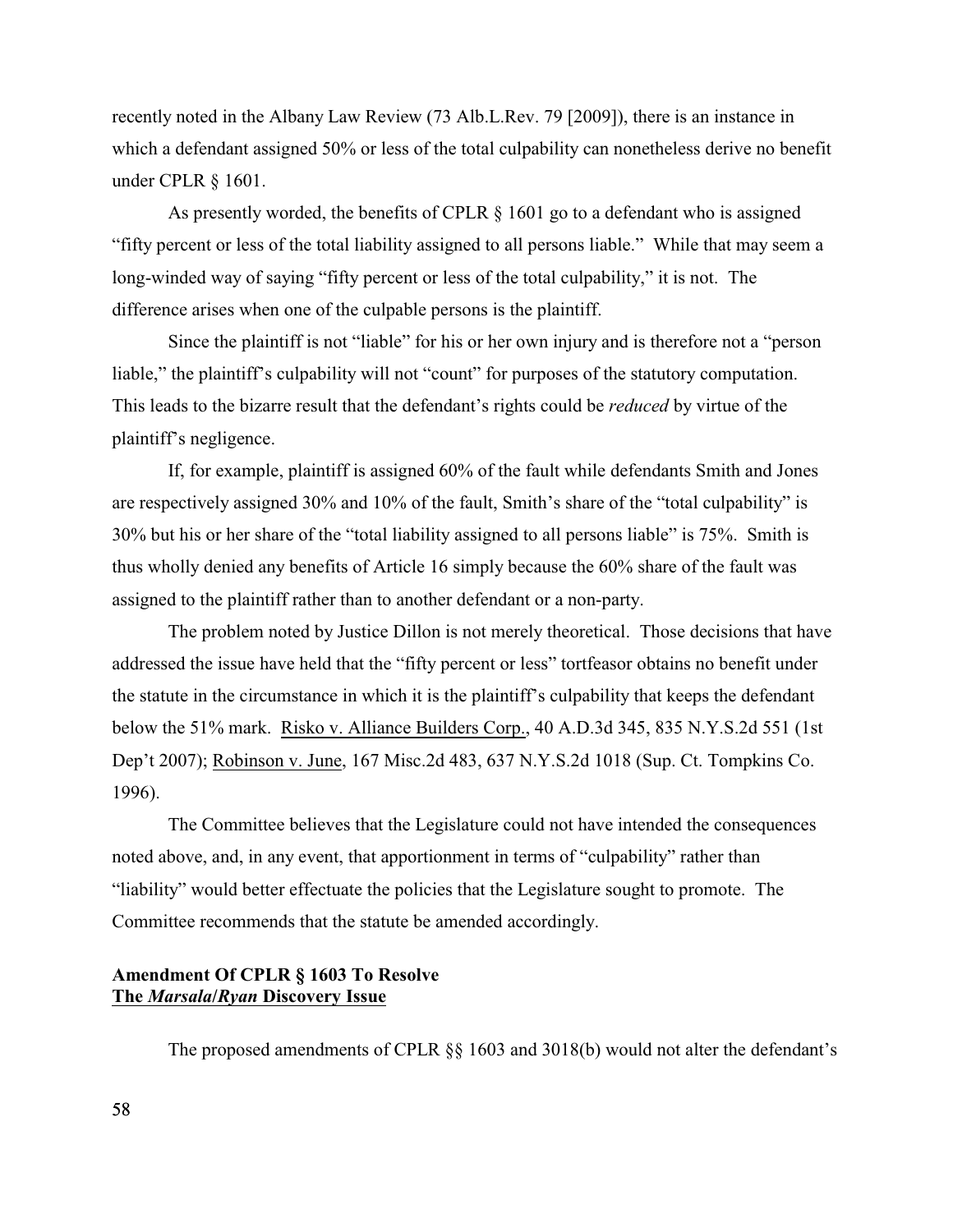current rights to limit liability under CPLR Article 16, but would resolve whether the plaintiff is entitled to notice and discovery concerning the claims that the defendant intends to advance at trial. The issue has been the subject of conflicting rulings by the Second and Fourth Departments of the Appellate Division.

In Ryan v. Beavers, 170 A.D.2d 1045, 566 N.Y.S.2d 112 (1991), the Appellate Division for the Fourth Department noted that, under the terms of CPLR § 1603, a defendant seeking to limit its liability under Article 16 bears the burden of proving that some other or others were also at fault in causing the subject injuries. For that reason, the Court ruled that the plaintiff was entitled to demand a bill of particulars specifying which persons were alleged to have negligently caused plaintiff's injury, and in what respects they were alleged to have acted negligently.

In Marsala v. Weinraub, 208 A.D.2d 689, 617 N.Y.S.2d 809 (1994), the majority of a divided Second Department panel reached the opposite conclusion. Noting that CPLR Article 16 did not characterize the claim to limit liability as an "affirmative defense," the majority ruled that it logically followed that the plaintiff was not entitled to demand any particulars regarding the claims that the defendant intended to assert at trial regarding Article 16 limitation of liability.

Since the ruling in Marsala more than a decade ago, the lower courts in the Second Department have, not surprisingly, continued to adhere to the binding ruling in Marsala. The contrary ruling in Ryan remains good law in the Fourth Department. Neither the First Department nor the Third Department has addressed the issue. Nor is it likely that the Court of Appeals will ever pass on the matter inasmuch as discovery disputes rarely reach that Court. Meanwhile, courts in the First and Third Departments must struggle with conflicting precedents. Maria E. v. 599 West Associates, 188 Misc.2d 119, 726 N.Y.S.2d 237 (Sup. Ct. Bronx Co. 2001).

As a result of the ruling in Marsala, a plaintiff in the Second Department may not discover until the trial itself which non-parties are claimed to be responsible for the subject injuries or in what respect they are claimed to have negligently caused the injuries. When that information becomes evident during the trial itself, it may not be possible to depose witnesses or otherwise seek to conduct discovery regarding the merits of the allegations. Further, while it is possible that the issue concerning the non-party's alleged negligence was directly or indirectly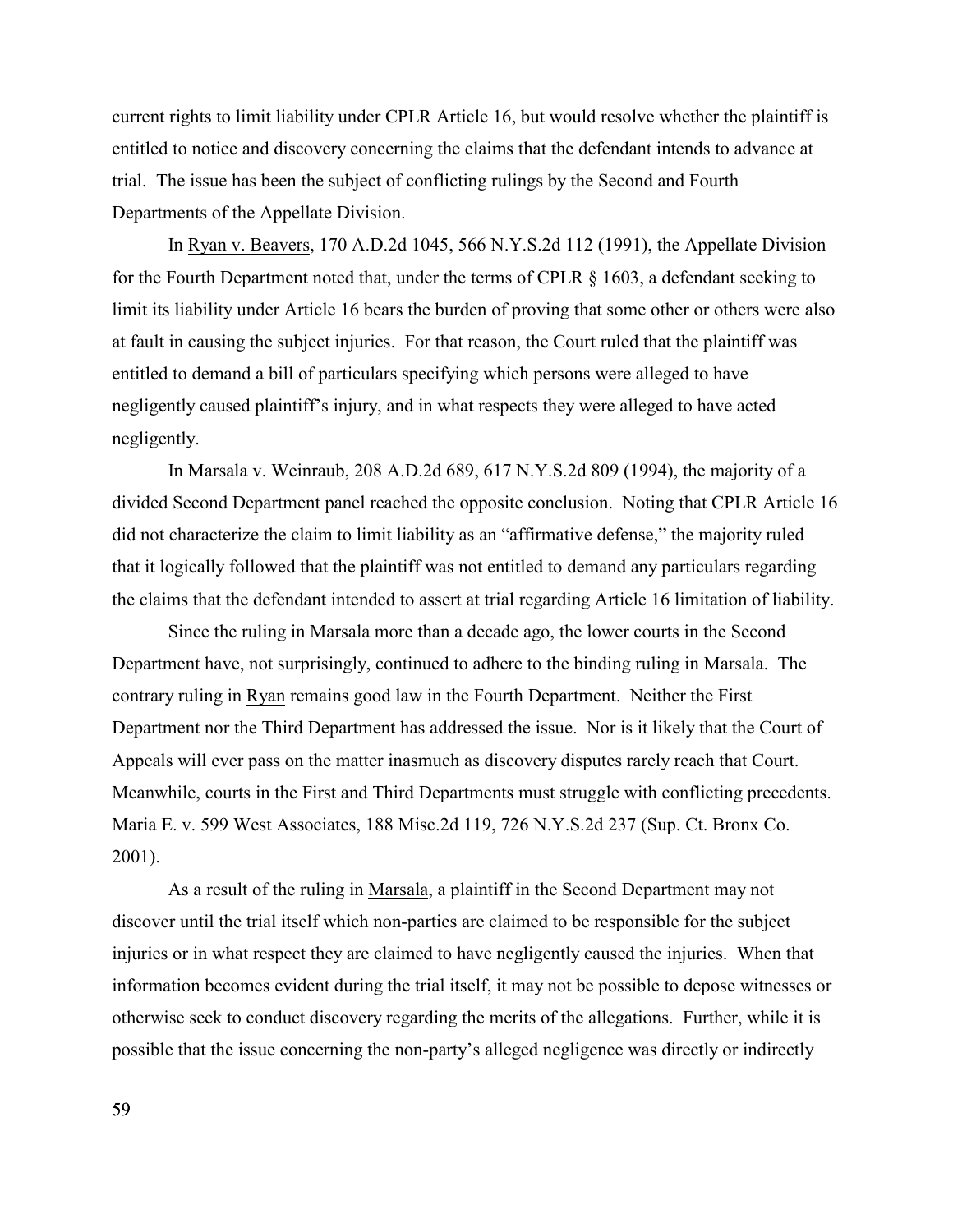referenced in a deposition, document, or expert disclosure notice, such will not necessarily have occurred and it is even possible that the non-party's very existence and role in causing the injury was known only to the defendant.

The Committee believes that the rule espoused in Marsala can result in the kind of "trial by ambush" that has long been deemed unacceptable in modern jurisprudence. Aside from the obvious problem with fairness, such practice can lead to situations in which a defense that would have failed if the operative facts were known instead succeeds.

The amendment would alter CPLR 3018(b) so as to list the Article 16 defense along with other affirmative defenses. This would have the practical effect of statutorily endorsing Ryan and rejecting Marsala.

Notably, the proposed amendments relate solely to limitation of liability arising under CPLR Article 16. As such, the amendments do not affect in any way the defendant's ability to defeat the claim entirely on the ground that it is not liable at all. The amendments are intended to confirm that the defendant has the burden of proof in establishing an Article 16 defense.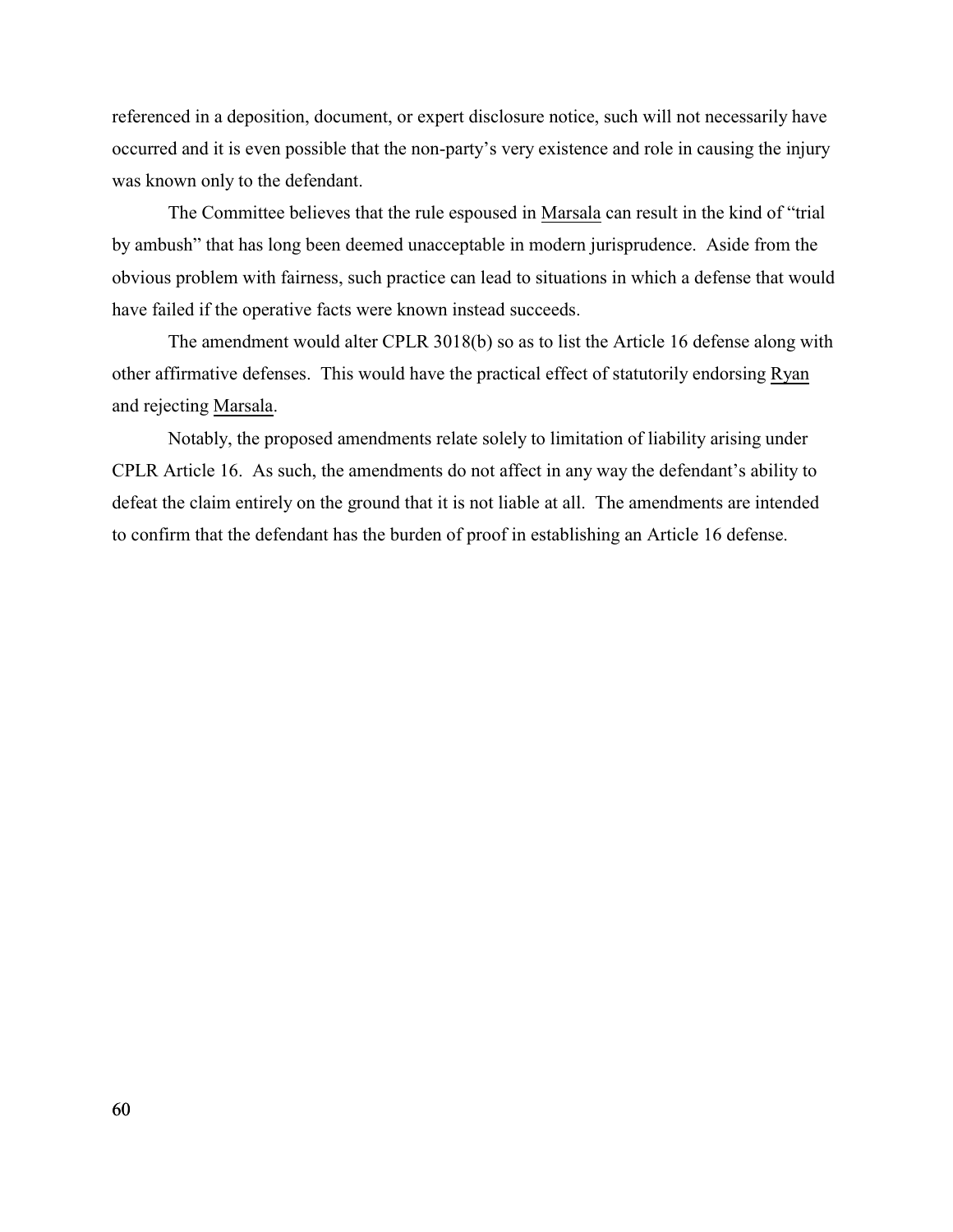AN ACT to amend the civil practice law and rules, in relation to apportionment of liability for non-economic loss in personal injury actions

The People of the State of New York, represented in Senate and Assembly, do enact as follows:

Section 1. Subdivision 1 of section 1601 of the civil practice law and rules, as amended by chapter 635 of the laws of 1996, is amended to read as follows:

1. Notwithstanding any other provision of law, when a verdict or decision in an action or claim for personal injury is determined in favor of a claimant in an action involving two or more tortfeasors jointly liable or in a claim against the state and the liability of a defendant is found to be fifty percent or less of the total [liability assigned to all persons liable] culpability of all persons deemed culpable, the liability of such defendant to the claimant for non-economic loss shall not exceed that defendant's equitable share determined in accordance with the relative culpability of each person causing or contributing to the total [liability] culpability for noneconomic loss; provided, however that the culpable conduct of any person not a party to the action shall not be considered in determining any equitable share herein if the claimant proves that with due diligence he or she was unable to obtain jurisdiction over such person in said action (or in a claim against the state, in a court of this state); and further provided that the culpable conduct of any person shall not be considered in determining any equitable share herein to the extent that action against such person is barred because the claimant has not sustained a "grave injury" as defined in section eleven of the workers' compensation law.

§2. Section 1603 of the civil practice law and rules, as amended by chapter 635 of the Laws of 1996, is amended to read as follows:

§1603. Burdens of proof. In any action or claim for damages for personal injury a party asserting that the limitations on liability set forth in this article do not apply shall allege and prove by a preponderance of the evidence that one or more of the exemptions set forth in subdivision one of section sixteen hundred one or section sixteen hundred two applies. A party seeking limited liability pursuant to this article shall have the burden of alleging and proving by a preponderance of the evidence that its equitable share of the total [liability] culpability is fifty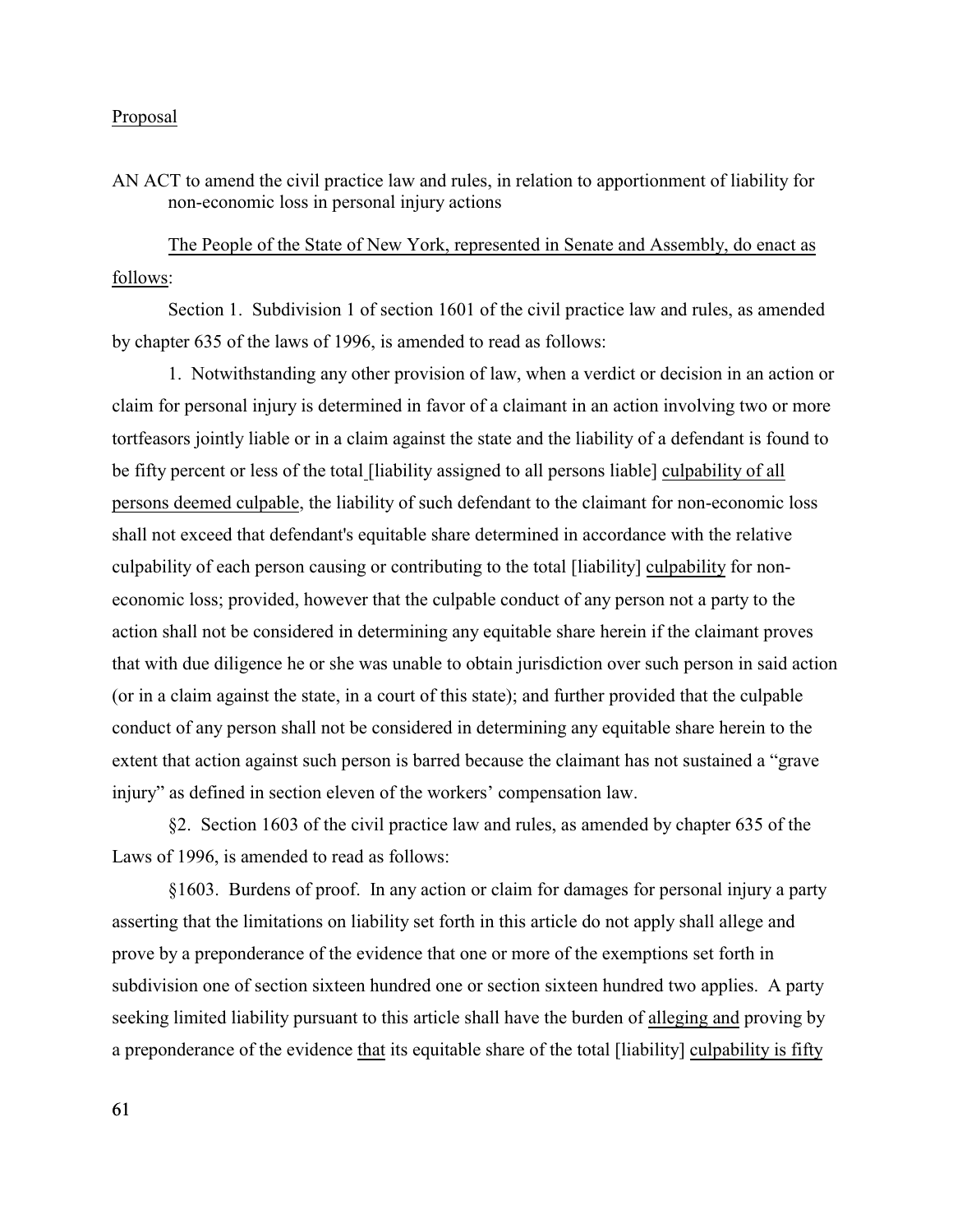#### percent or less of the total culpability.

§3. Subdivision (b) of section 3018 of the civil practice law and rules, as amended by chapter 504 of the laws of 1980, is amended to read as follows:

(b) Affirmative defenses. A party shall plead all matters which if not pleaded would be likely to take the adverse party by surprise or would raise issues of fact not appearing on the face of a prior pleading such as arbitration and award, collateral estoppel, culpable conduct claimed in diminution of damages as set forth in article fourteen-A, limitation of liability pursuant to article sixteen, discharge in bankruptcy, facts showing illegality either by statute or common law, fraud, infancy or other disability of the party defending, payment, release, res judicata, statute of frauds, or statute of limitation. The application of this subdivision shall not be confined to the instances enumerated.

§4. This act shall take effect on the first day of January next succeeding the date on which it shall become law and shall apply to all actions commenced on or after such effective date and to all pending actions on such effective date in which trial has not yet commenced.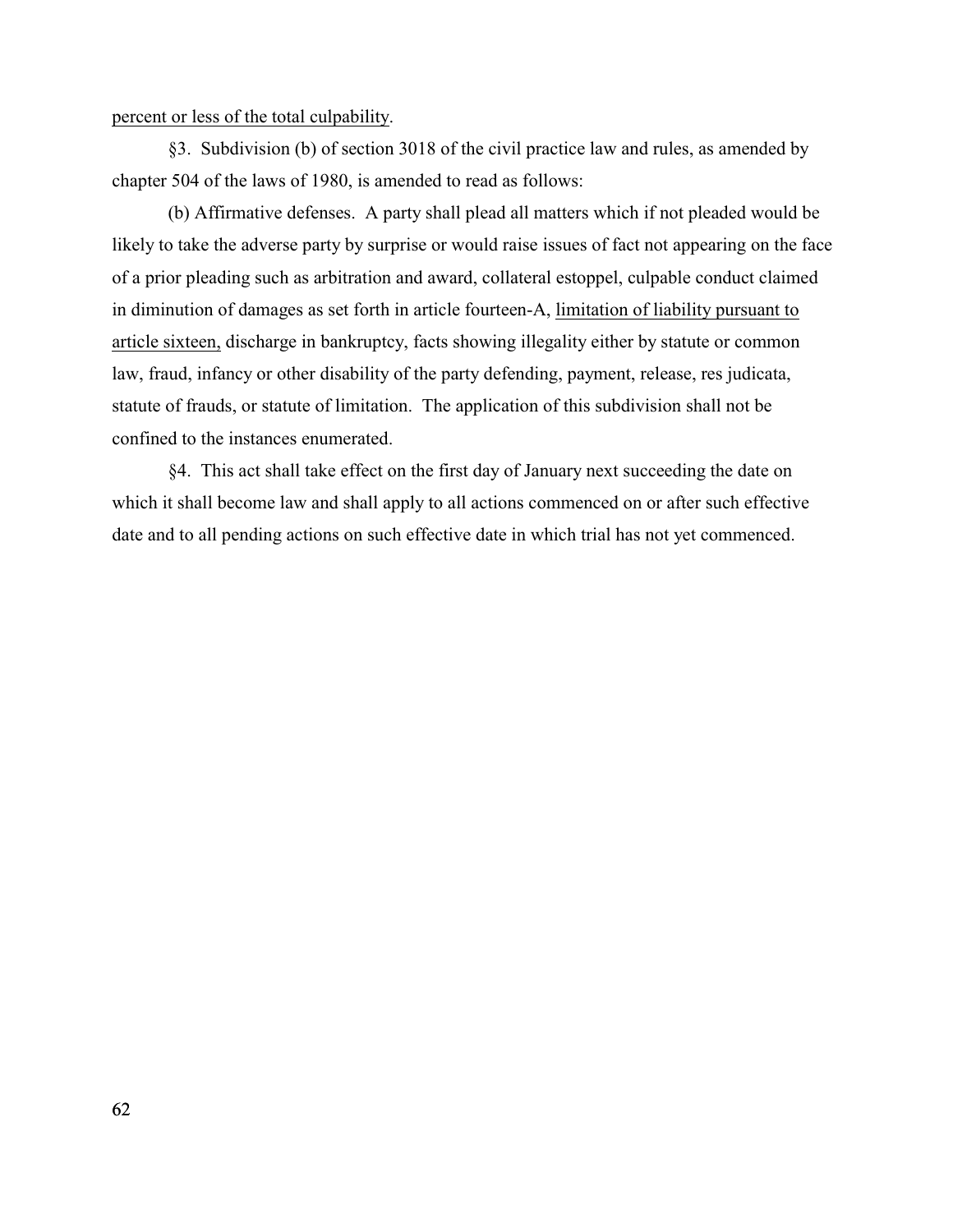3. Amending the General Obligations Law in Relation to the Limitation of Non-statutory Reimbursement and Subrogation (Gen. Ob. L. § 5-335)

This measure would amend General Obligations Law §5-335, which was enacted in 2009 (L. 2009, c. 494, pt. F, § 8, eff. Nov. 12, 2009) to further facilitate resolution of personal injury lawsuits.

Section 5-335 was enacted in response to the Court of Appeals' decision in Fasso v. Doerr, 12 NY3d 80 (2009). The Fasso Court held that the parties to a personal injury lawsuit could not enter into a settlement without the consent of a health insurer that had intervened in the action, thereby upholding the right of the health benefit provider to pursue a subrogation claim. Consistent with CPLR §4545, which bars plaintiffs in personal injury actions from recovering expenses that have been paid for by collateral sources, the recently enacted GOL §5-335 creates a conclusive presumption that a personal injury settlement does not include compensation for health care costs and other expenses paid by a benefit provider. It further states that unless there is a statutory right of reimbursement, no party entering into a settlement shall be subject to a subrogation or reimbursement claim by a benefit provider with respect to the losses or expenses paid by the provider.

However, the recent decision in Rink v. State of New York, 27 Misc.3d 1159 (Ct. Claims 2009), demonstrates that further clarification is necessary so that the goals underlying GOL §5- 335 can be accomplished. The Rink court granted a health insurer's motion to intervene in a pending medical malpractice action, holding that GOL §5-335 addresses only situations in which the insured and tortfeasor have settled an action and not those in which litigation is still pending. The Committee believes that such intervention is impliedly precluded by current law except where intervention is sought to enforce a statutory right of reimbursement or subrogation. The measure would make that explicit. It would also provide that unless there is a statutory right of reimbursement, a benefit provider may not intervene in a personal injury or wrongful death action, in order to assert a subrogation claim or claim for reimbursement with respect to those losses or expenses.

The proposed amendment adopts the predominant view in the Appellate Divisions, under which intervention by health insurers is precluded (see Fasso, 12 NY3d at 89). Moreover, the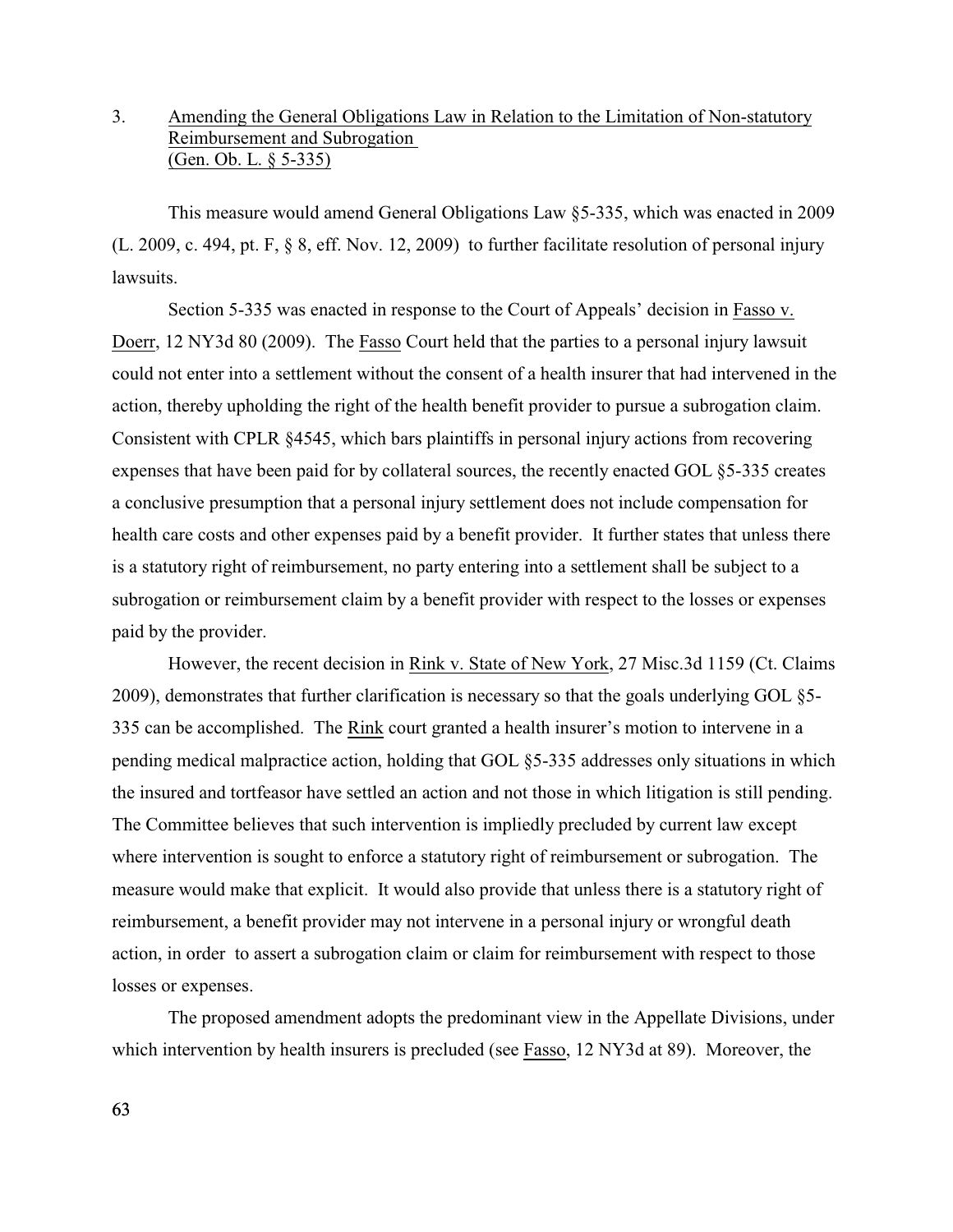proposal is fully consistent with the purposes underlying the collateral source provisions of CPLR §4545 as well as other 1980s legislation enacted in response to the liability crisis in that it would provide savings to parties to personal injury litigation and liability insurers, simplify and reduce the cost of litigation, and facilitate settlement.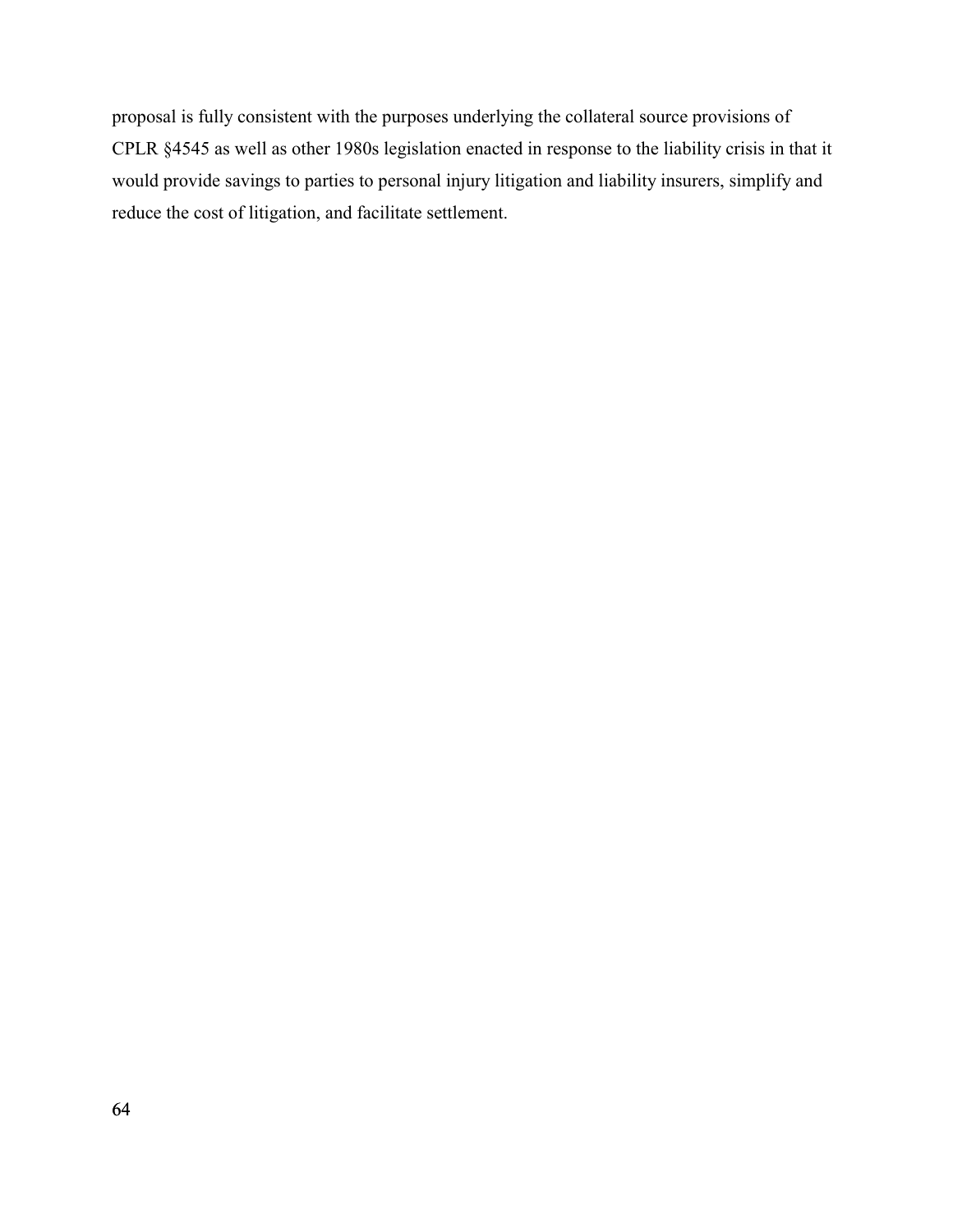AN ACT to amend the general obligations law, in relation to the limitation of non-statutory reimbursement and subrogation

The People of the State of New York, represented in Senate and Assembly, do enact as follows:

Section 1. Section 5-335 of the general obligations law, as added by chapter 494 of the laws of 2009, is amended to read as follows:

§5-335. Limitation of non-statutory reimbursement and subrogation claims in personal injury and wrongful death actions. (a) When a plaintiff settles with, or obtains judgment against, one or more defendants in an action for personal injuries, medical, dental, or podiatric malpractice, or wrongful death, it shall be conclusively presumed that the settlement or judgment does not include any compensation for the cost of health care services, loss of earnings or other economic loss to the extent those losses or expenses have been or are obligated to be paid or reimbursed by a benefit provider, except for those payments as to which there is a statutory right of reimbursement. By entering into any such settlement or by seeking or obtaining such judgment, a plaintiff shall not be deemed to have taken an action in derogation of any nonstatutory right of any benefit provider that paid or is obligated to pay those losses or expenses; nor shall a plaintiff's entry into such settlement or recovery of such judgment constitute a violation of any contract between the plaintiff and such benefit provider.

Except where there is a statutory right of reimbursement, no party entering into such a settlement or obtaining such a judgment shall be subject to a subrogation claim or claim for reimbursement by a benefit provider and a benefit provider shall have no lien or right of subrogation or reimbursement against any such [settling] party, with respect to those losses or expenses that have been or are obligated to be paid or reimbursed by said benefit provider. Except where there is a statutory right of reimbursement, a benefit provider shall not be permitted to intervene in an action for personal injury, medical, dental, or podiatric malpractice, or wrongful death, for the purpose of asserting a subrogation claim or claim for reimbursement with respect to such losses or expenses.

(b) This section shall not apply to a subrogation claim for recovery of additional firstparty benefits provided pursuant to article fifty-one of the insurance law. The term "additional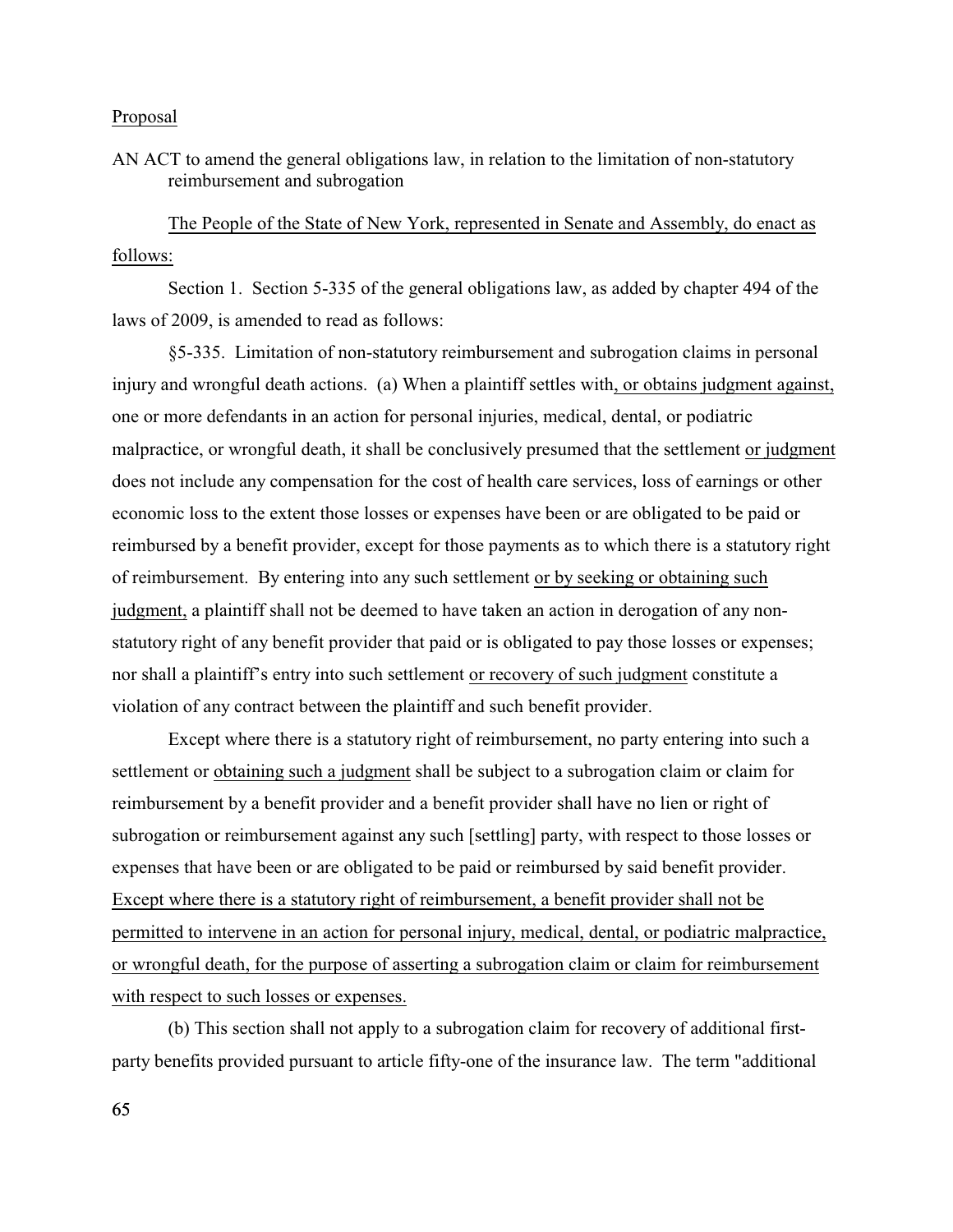first-party benefits", as used in this subdivision, shall have the same meaning given it in section 65-1.3 of title 11 of the codes, rules and regulations of the state of New York as of the effective date of this statute.

§2. This act shall take effect immediately and apply to all actions commenced on or after such effective date and all actions pending on such effective date.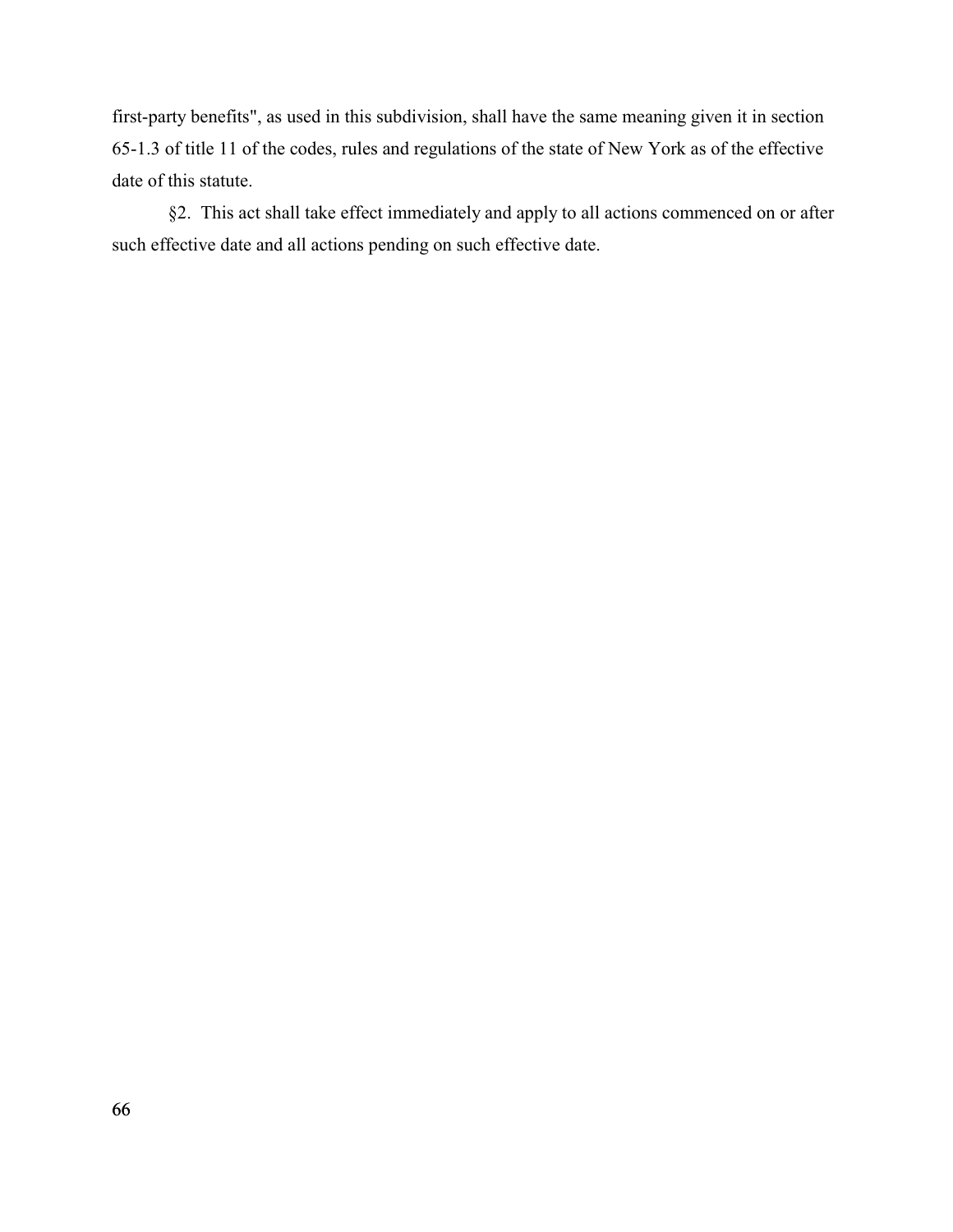# 4. Permitting Service of a Levy upon any Branch of a Financial Institution to be Effective as to any Account as to Which the Institution is a Garnishee (CPLR §§ 5222(a), 5225(b), 5227, 5232(a) and 6214(a)

The Committee recommends that the "separate entity rule," which limits the effect of levies, restraining notices and orders of attachment served upon financial institutions as garnishees to accounts maintained at the branch served, be legislatively repealed so that service of such levies and orders upon any office of the institution will be effective as to any account held by the institution as garnishee, regardless of any nominal identification of the account with a particular office. While the separate entity rule made sense when considerable time might be required for one branch office to alert others and the main office of service of a levy, when in the current era all offices of every financial institution are in instant communication with each other by computer networks this rule has outlived any usefulness and should be eliminated. The separate entity rule of long standing is that "[I]n order to reach a particular bank account the judgment creditor must serve the office of the bank where the account is maintained…." Therm-X-Chemical & Oil Corp. v. EXTEBANK, 84 A.D. 2d 787, 444 N.Y.S. 2d 26 (2d Dept. 1981) (Restraining notice served on main office of bank ineffective as to branch which did not receive actual notice); McCloskey v. Chase Manhattan Bank, 11 N.Y. 2d 936 (1962) (Warrant of attachment and sheriff's levy in New York ineffective to reach balance of accounts in New York bank's branch in Germany). The original purpose of the rule was to avoid undue interference with ordinary banking transactions and the possibility of a bank suffering multiple liabilities because of the inability for one branch served with a restraining notice or other order to instantaneously notify all other branches.

In recent decades, some decisions have relaxed the rule. In 1980, in an action to enforce a foreign judgment, the Southern District found that service of a restraining notice on the main office of Manufacturer's Hanover Bank was effective to restrain funds in accounts of a branch office, at least in the case of a bank like Manufacturer's Hanover which was largely computerized and had centralized many functions, including imposition of a hold on a depositor's account. DIGITREX, INC., v. Johnson, 491 F. Supp. 66, 69 (U.S.D.C., S.D.N.Y. 1980). In Therm-X-Chemical & Oil Corp., *supra,* the Second Department implicitly endorsed this relaxing of the separate entity rule, but only in the circumstances found by the DIGITREX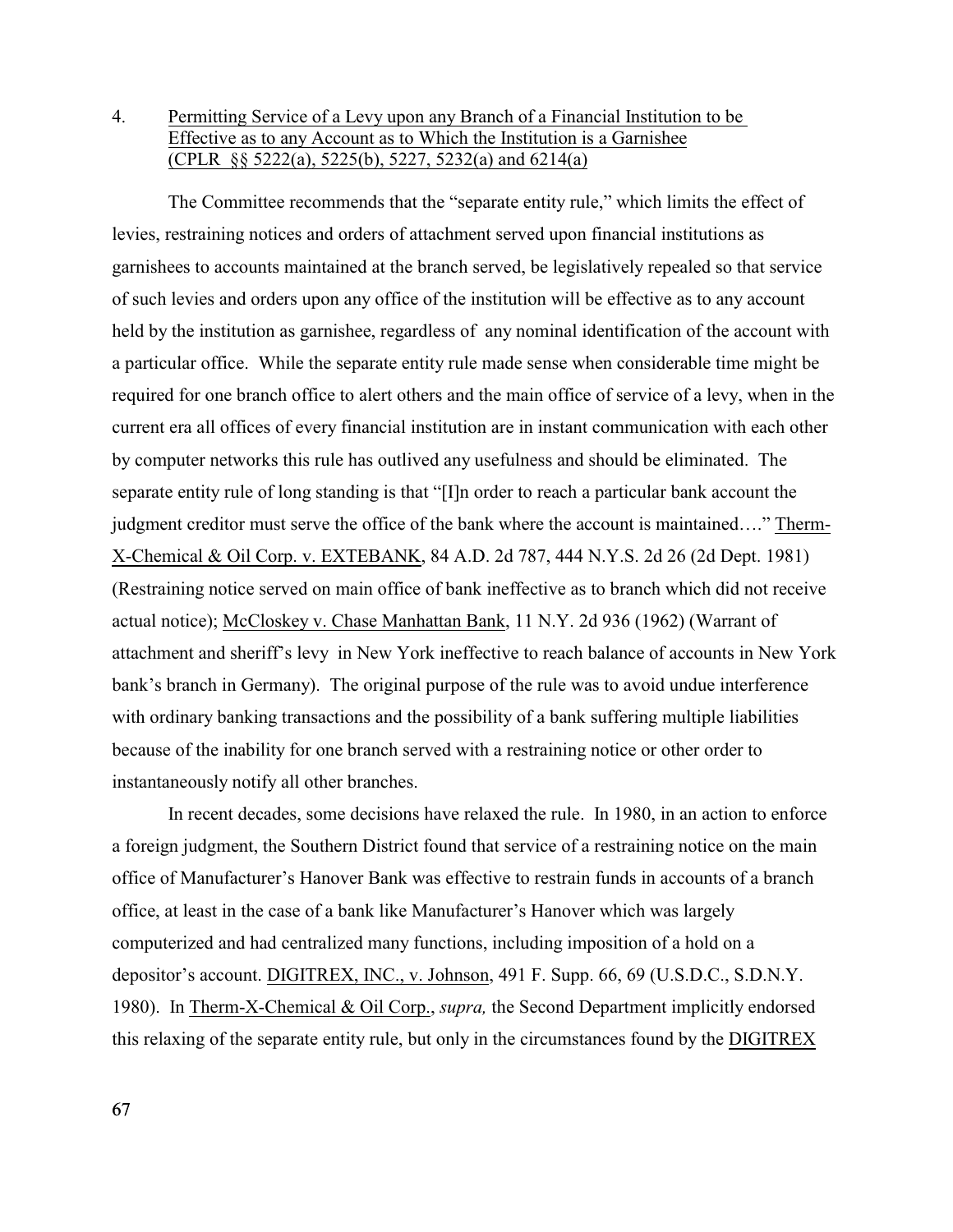court.

It remains the case that the DIGITREX exception is applicable only if (1) the restraining notice is served on the bank's main office, (2) the main office and branch with funds on deposit are in the same jurisdiction and (3) the branches are connected to the main office by high speed computers and are under the centralized control of the main office, all of which elements must be established by the party seeking to exploit the exception. Limonium Maritime, S.A. v. Mizshima Marinera, S.A., 961 F. Supp. 600, 607 (U.S.D.C., S.D.N.Y. 1997) (Denying order of attachment under Federal Supplemental Rule B; citing Therm X. Chemical & Oil Corp., *supra*); National Union Fire Insurance Co. v. Advanced Employment Concepts, Inc., 269 A.D.2d 101, 703 N.Y.S. 2d 3 ( $1<sup>st</sup>$  Dept. 2000). (Holdings of DIGITREX and Limonium Maritime endorsed in decision rejecting attachment of bank account in Florida because beyond the New York court's jurisdiction).

A recent example of the continuing vitality of the separate entity rule occurred in John Wiley & Sons v. Kirtsaeng, 2009 WL 3003242 (SDNY 9/15/2009). In that case plaintiff was seeking an order holding Bank of America ("BOA") in contempt for failing to obey a temporary order of attachment on funds of defendant in an account at a BOA branch in California. The order was served on a branch of BOA in Manhattan and the funds were subsequently paid to the defendant by the California Branch. The Southern District denied the plaintiff's motion because service on BOA did not comply with New York's separate entity rule and the funds as to which attachment was sought were not located in the district of the court issuing the process. The separate entity rule has been applied with equal vigor to enforcement of judgments (Therm-X-Chemical & Oil Corp*, supra*) and attachments (John Wiley*, supra*).

The Committee believes that the now ubiquitous use of computer networks that give all branch offices of a financial institution instantaneous access to central data banks makes the limitation of the separate entity rule obsolete, and its continued existence unnecessarily complicates and limits enforcement of judgments and attachments without any mitigating benefit to concepts of fairness or the functioning of the civil justice system. Accordingly it recommends that the operative language in the CPLR concerning restraining notices (CPLR 5222(a)), turnover orders for property of the debtor (CPLR 5225(b)) or debts owed to the debtor (CPLR 5227), levy upon personal property (CPLR 5232) and orders of attachment (CPLR 6214) be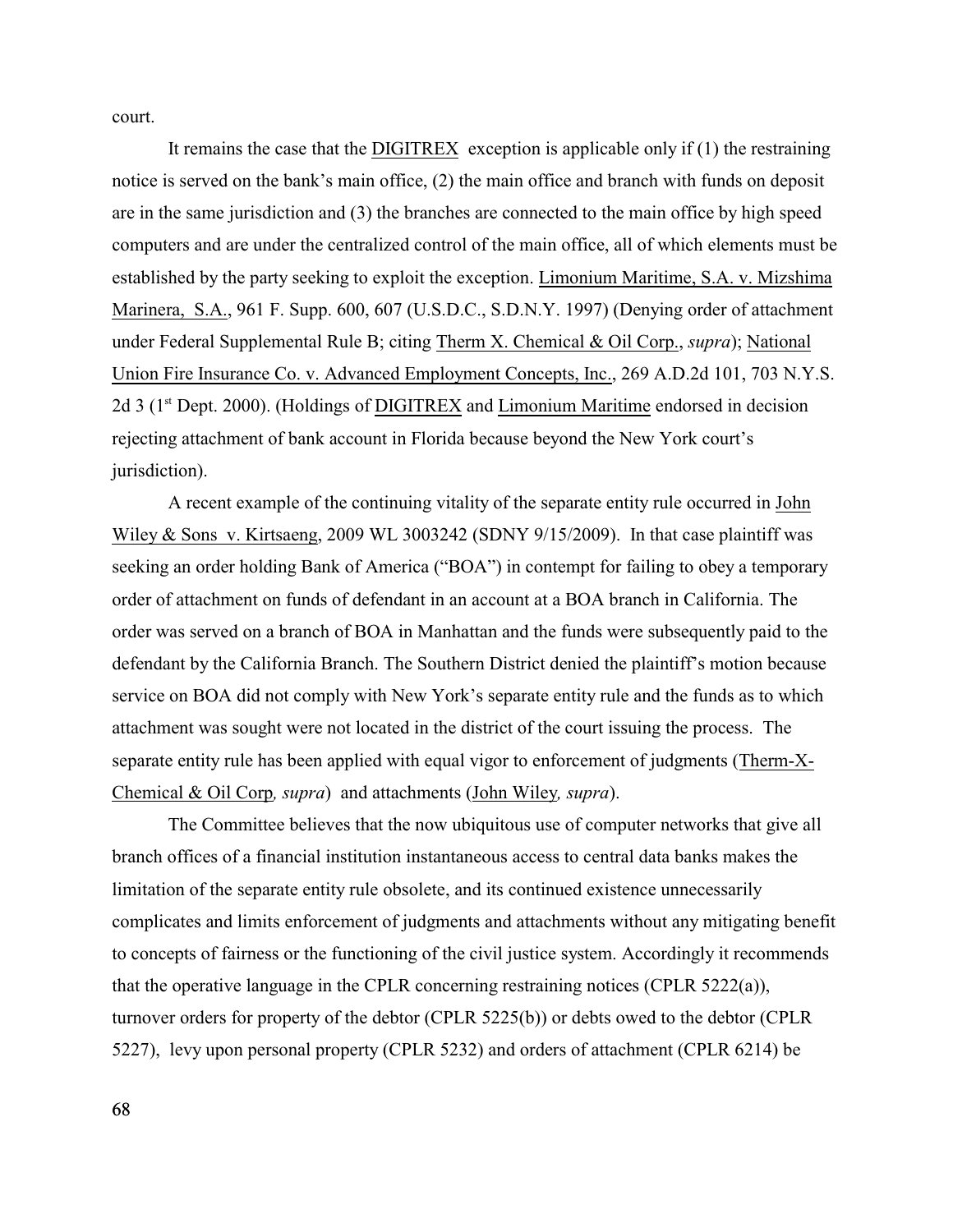amended by providing that service upon a financial institution may be made by "serving the institution's main office or any branch office of the financial institution."

The proposed amendments do not directly address another issue raised by service on an office of a garnishee other than that in which the account is nominally maintained, whether or not such service would be effective with respect to property held outside of the state. Two recent opinions of the Court of Appeals have considered the levy and attachment of out-of-state assets.

In Koehler v. Bank of Bermuda, 12 N.Y. 3d 533, 883 N.Y.S. 2d 763 (June 4, 2009), the issue was whether a judgment creditor could compel a bank to turn over stock certificates held in Bermuda by a bank not a party to the action by means of a proceeding commenced pursuant to CPLR 5225(b) in New York where the court had personal jurisdiction over the Bermuda bank. The District Court denied the petition upon the ground that a New York court cannot order turnover of property not within the state. The Second Circuit certified the issue to the New York Court of Appeals, which found that the turn over order should have been granted, because the court had personal jurisdiction over the garnishee, the Bermuda bank.

In Hotel 71 Metz Lender LLC v. Falor, 14 N.Y.3d 30, 926 N.E.2d 303 (2010), the Court of Appeals addressed the same question with respect to attachments. The Court held that because the court below had personal jurisdiction (through his physical presence in New York) over the non-resident garnishee of the property being attached, interests in 23 out-of-state business entities controlled by the garnishee, the attachment was valid notwithstanding the location of the property being attached outside the state.

These decisions address levy and attachment of out of state assets after service has been made and jurisdiction obtained. The amendment proposed by the Committee addresses only how service is made upon a financial institution. The constitutional limits on the execution or garnishment of assets should be determined by case development.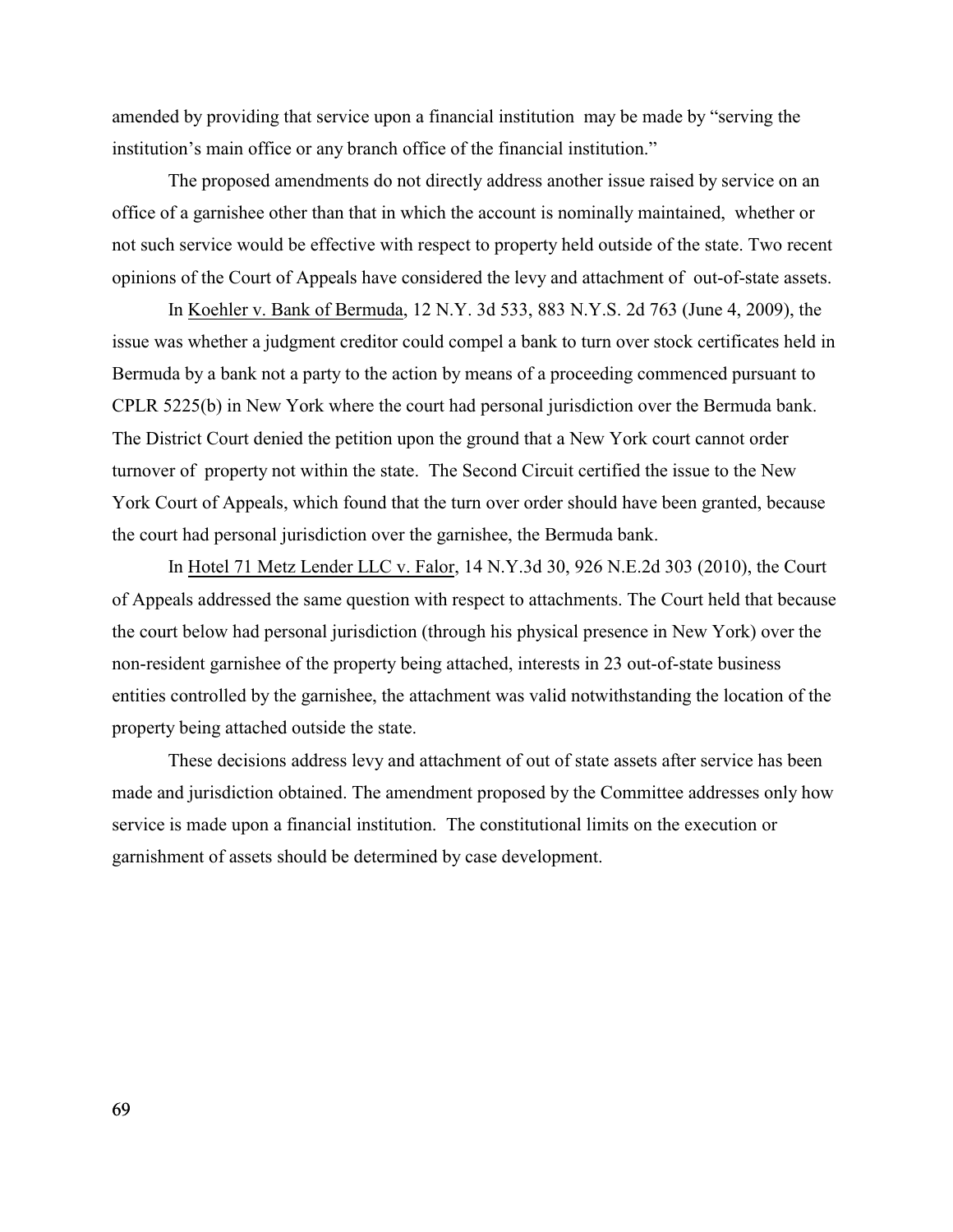AN ACT to amend the civil practice law and rules, in relation to making service upon a financial institution of orders of attachment and notices and orders in aid of enforcement of judgments effective upon any account as to which the institution is a garnishee

The People of the State of New York, represented in Senate and Assembly, do enact as follows:

Section 1. Subdivision (a) of section 5222 of the civil practice law and rules, as amended by chapter 409 of the laws of 2000, is amended to read as follows:

(a) Issuance; on whom served; form; service. A restraining notice may be issued by the clerk of the court or the attorney for the judgment creditor as officer of the court, or by the support collection unit designated by the appropriate social services district. It may be served upon any person, except the employer of a judgment debtor or obligor where the property sought to be restrained consists of wages or salary due or to become due to the judgment debtor or obligor. It shall be served personally in the same manner as a summons or by registered or certified mail, return receipt requested or if issued by the support collection unit, by regular mail, or by electronic means as set forth in subdivision (g) of this section. It shall specify all of the parties to the action, the date that the judgment or order was entered, the court in which it was entered, the amount of the judgment or order and the amount then due thereon, the names of all parties in whose favor and against whom the judgment or order was entered, it shall set forth subdivision (b) and shall state that disobedience is punishable as a contempt of court, and it shall contain an original signature or copy of the original signature of the clerk of the court or attorney or the name of the support collection unit which issued it. Service of a restraining notice upon a department or agency of the state or upon an institution under its direction shall be made by serving a copy upon the head of the department, or the person designated by him or her and upon the state department of audit and control at its office in Albany; a restraining notice served upon a state board, commission, body or agency which is not within any department of the state shall be made by serving the restraining notice upon the state department of audit and control at its office in Albany. Service at the office of a department of the state in Albany may be made by the sheriff of any county by registered or certified mail, return receipt requested, or if issued by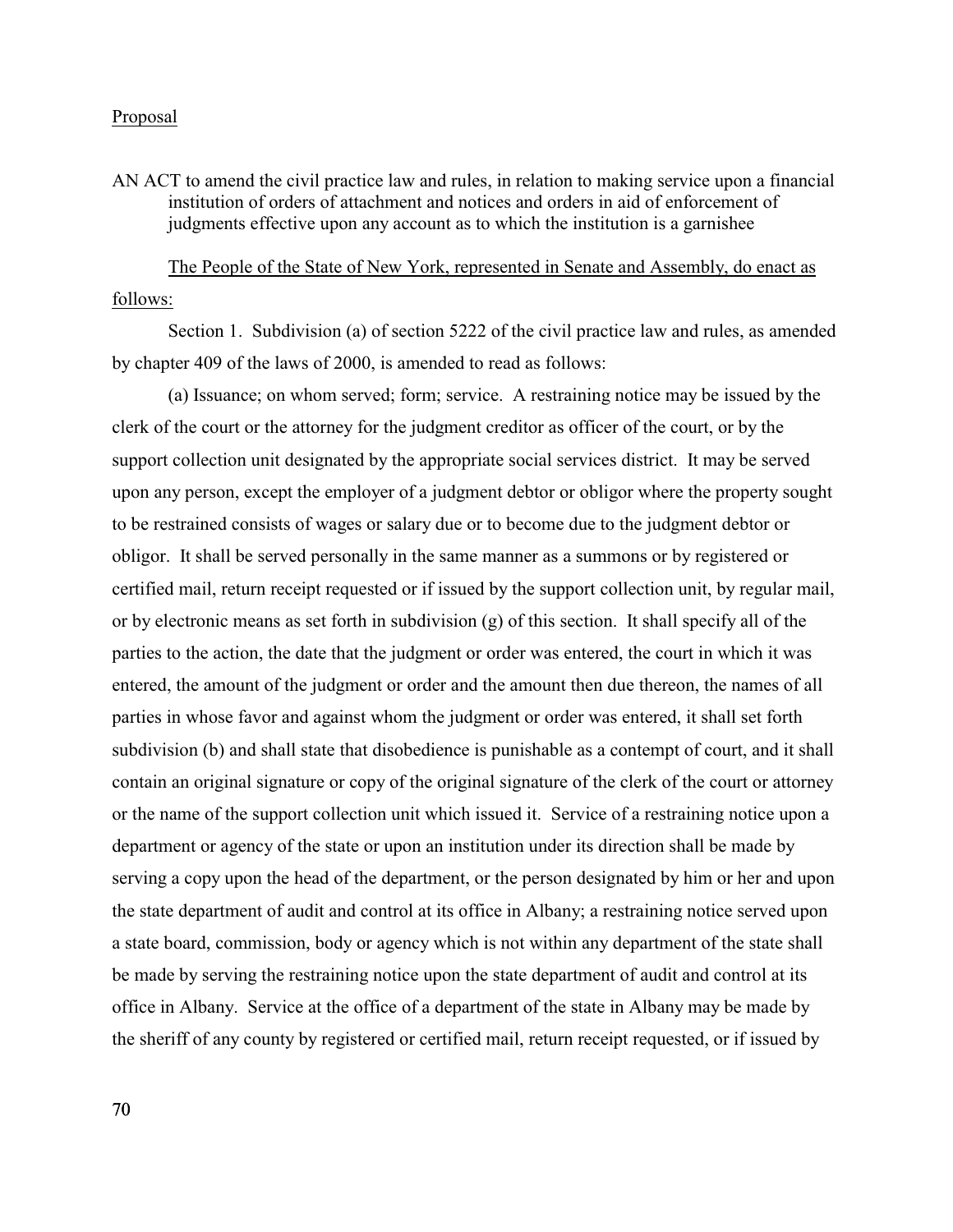the support collection unit, by regular mail. Service of a restraining notice upon a financial institution shall be made by serving the institution's main office, the branch office at which defendant's account was maintained, or any branch office of the financial institution.

§2. Subdivision (b) of section 5225 of the civil practice law and rules, as amended by chapter 388 of the laws of 1964, is amended to read as follows:

(b) Property not in the possession of judgment debtor. Upon a special proceeding commenced by the judgment creditor, against a person in possession or custody of money or other personal property in which the judgment debtor has an interest, or against a person who is a transferee of money or other personal property from the judgment debtor, where it is shown that the judgment debtor is entitled to the possession of such property or that the judgment creditor's rights to the property are superior to those of the transferee, the court shall require such person to pay the money, or so much of it as is sufficient to satisfy the judgment, to the judgment creditor and, if the amount to be so paid is insufficient to satisfy the judgment, to deliver any other personal property, or so much of it as is of sufficient value to satisfy the judgment, to a designated sheriff. Costs of the proceeding shall not be awarded against a person who did not dispute the judgment debtor's interest or right to possession. Notice of the proceeding shall also be served upon the judgment debtor in the same manner as a summons or by registered or certified mail, return receipt requested. The court may permit the judgment debtor to intervene in the proceeding. The court may permit any adverse claimant to intervene in the proceeding and may determine his rights in accordance with section 5239. Service of an order to show cause and petition or notice of petition and petition commencing a special proceeding pursuant to this subdivision upon a financial institution shall be made by serving the institution's main office, the branch office at which defendant's account was maintained, or any branch office of the financial institution.

§3. Section 5227 of the civil practice law and rules, as amended by chapter 532 of the laws of 1963, is amended to read as follows:

§ 5227. Payment of debts owed to judgment debtor. Upon a special proceeding commenced by the judgment creditor, against any person who it is shown is or will become indebted to the judgment debtor, the court may require such person to pay to the judgment creditor the debt upon maturity, or so much of it as is sufficient to satisfy the judgment, and to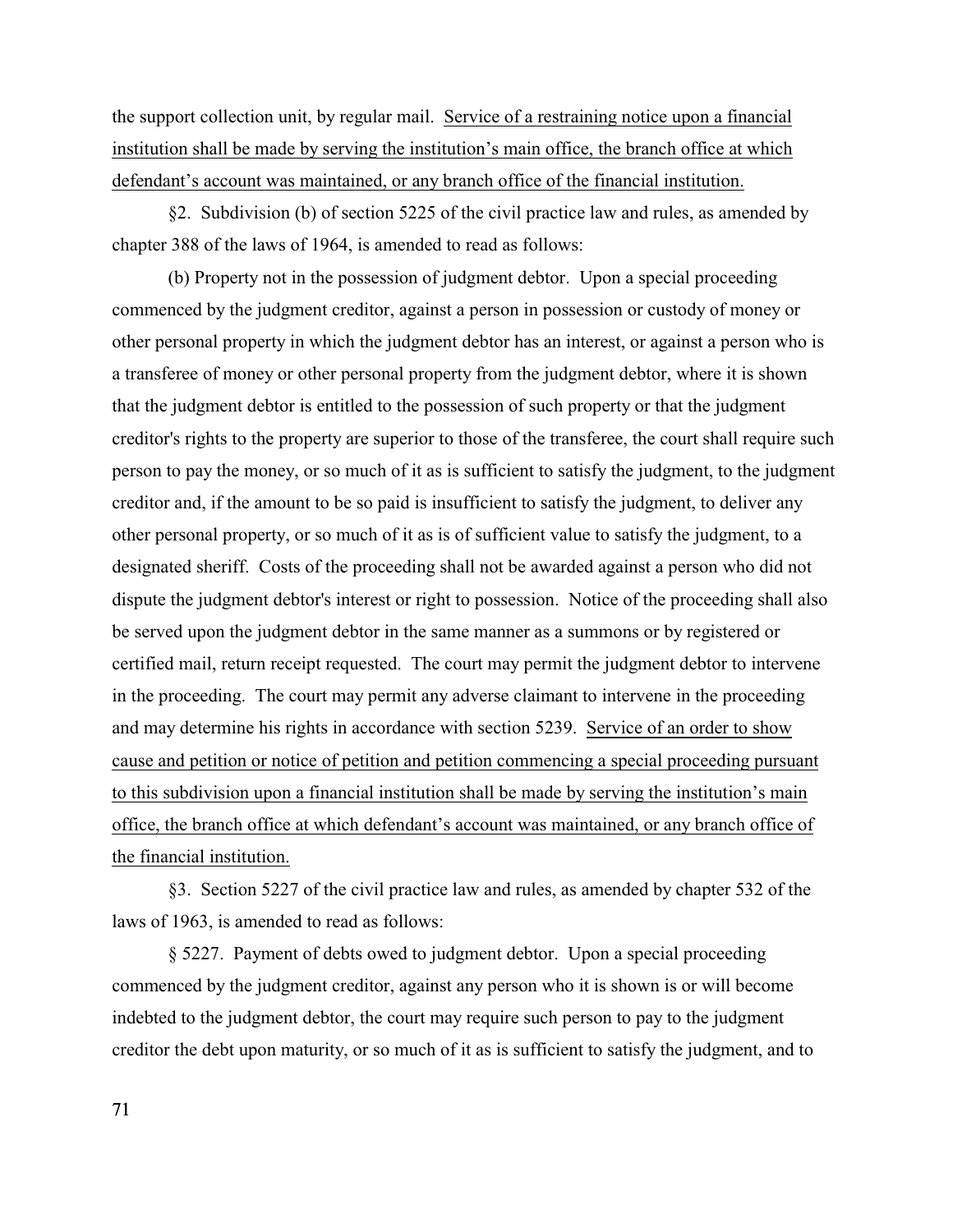execute and deliver any document necessary to effect payment; or it may direct that a judgment be entered against such person in favor of the judgment creditor. Costs of the proceeding shall not be awarded against a person who did not dispute the indebtedness. Notice of the proceeding shall also be served upon the judgment debtor in the same manner as a summons or by registered or certified mail, return receipt requested. The court may permit the judgment debtor to intervene in the proceeding. The court may permit any adverse claimant to intervene in the proceeding and may determine his or her rights in accordance with section 5239. Service of an order to show cause and petition or notice of petition and petition commencing a special proceeding pursuant to this section upon a financial institution shall be made by serving the institution's main office, the branch office at which defendant's account was maintained, or any branch office of the financial institution.

§4. Subdivision (a) of section 5232 of the civil practice law and rules is amended to read as follows:

(a) Levy by service of execution. The sheriff or support collection unit designated by the appropriate social services district shall levy upon any interest of the judgment debtor or obligor in personal property not capable of delivery, or upon any debt owed to the judgment debtor or obligor, by serving a copy of the execution upon the garnishee, in the same manner as a summons, except that such service shall not be made by delivery to a person authorized to receive service of summons solely by a designation filed pursuant to a provision of law other than rule 318. Service upon a financial institution shall be made by serving the institution's main office, the branch office at which defendant's account was maintained, or any branch office of the financial institution. In the event the garnishee is the state of New York, such levy shall be made in the same manner as an income execution pursuant to section 5231 of this article. A levy by service of the execution is effective only if, at the time of service, the person served owes a debt to the judgment debtor or obligor or he or she is in the possession or custody of property not capable of delivery in which he or she knows or has reason to believe the judgment debtor or obligor has an interest, or if the judgment creditor or support collection unit has stated in a notice which shall be served with the execution that a specified debt is owed by the person served to the judgment debtor or obligor or that the judgment debtor or obligor has an interest in specified property not capable of delivery in the possession or custody of the person served. All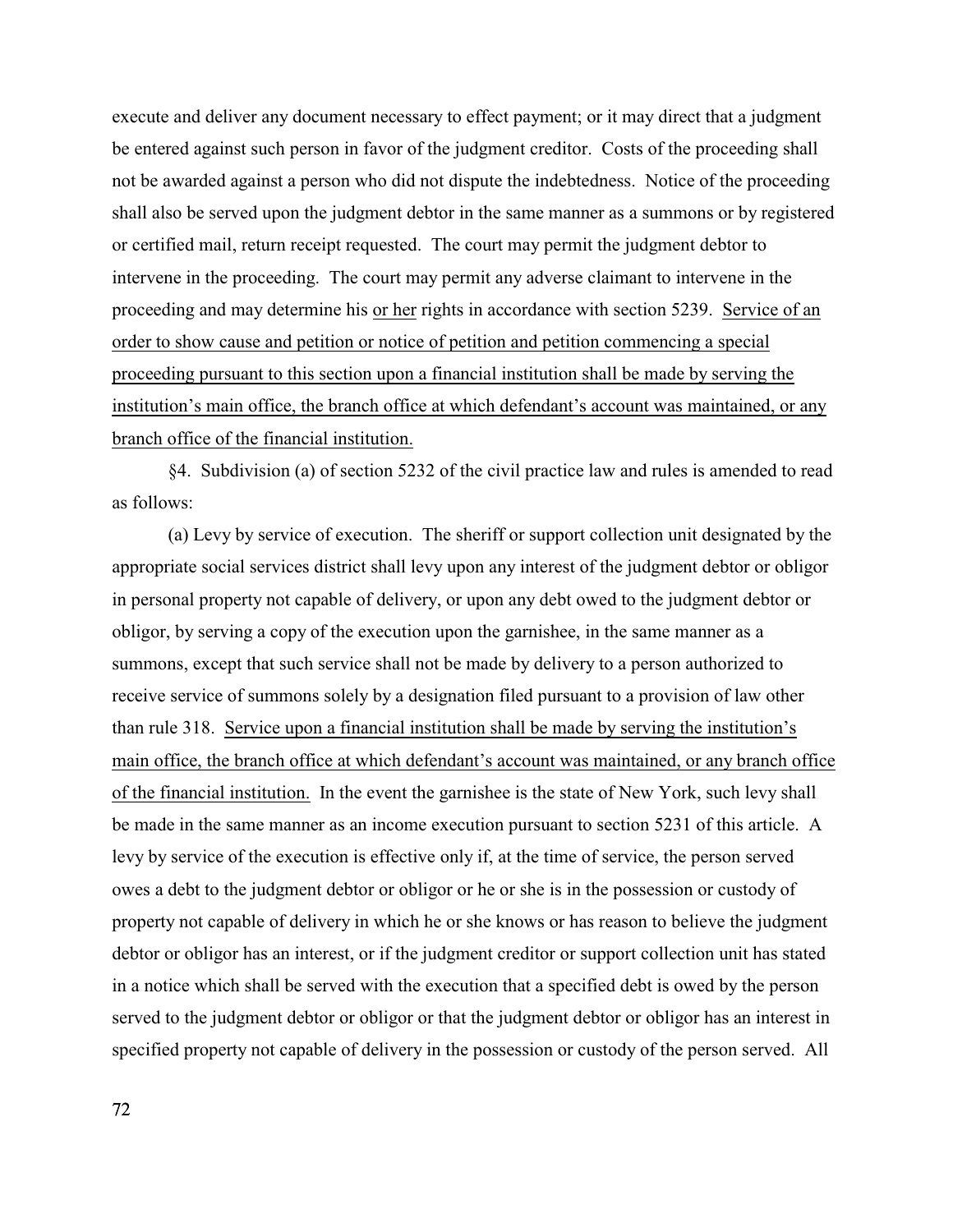property not capable of delivery in which the judgment debtor or obligor is known or believed to have an interest then in or thereafter coming into the possession or custody of such a person, including any specified in the notice, and all debts of such a person, including any specified in the notice, then due or thereafter coming due to the judgment debtor or obligor, shall be subject to the levy. The person served with the execution shall forthwith transfer all such property, and pay all such debts upon maturity, to the sheriff or to the support collection unit and execute any document necessary to effect the transfer or payment. After such transfer or payment, property coming into the possession or custody of the garnishee, or debt incurred by him, or her shall not be subject to the levy. Until such transfer or payment is made, or until the expiration of ninety days after the service of the execution upon him or her, or of such further time as is provided by any order of the court served upon him or her, whichever event first occurs, the garnishee is forbidden to make or suffer any sale, assignment or transfer of, or any interference with, any such property, or pay over or otherwise dispose of any such debt, to any person other than the sheriff or the support collection unit, except upon direction of the sheriff or the support collection unit or pursuant to an order of the court. At the expiration of ninety days after a levy is made by service of the execution, or of such further time as the court, upon motion of the judgment creditor or support collection unit has provided, the levy shall be void except as to property or debts which have been transferred or paid to the sheriff or to the support collection unit or as to which a proceeding under sections 5225 or 5227 has been brought. A judgment creditor who, or support collection unit which, has specified personal property or debt to be levied upon in a notice served with an execution shall be liable to the owner of the property or the person to whom the debt is owed, if other than the judgment debtor or obligor, for any damages sustained by reason of the levy.

§ 5. Subdivision (a) of section 6214 of the civil practice law and rules is amended to read as follows:

(a) Method of levy. The sheriff shall levy upon any interest of the defendant in personal property, or upon any debt owed to the defendant, by serving a copy of the order of attachment upon the garnishee, or upon the defendant if property to be levied upon is in the defendant's possession or custody, in the same manner as a summons except that such service shall not be made by delivery of a copy to a person authorized to receive service of summons solely by a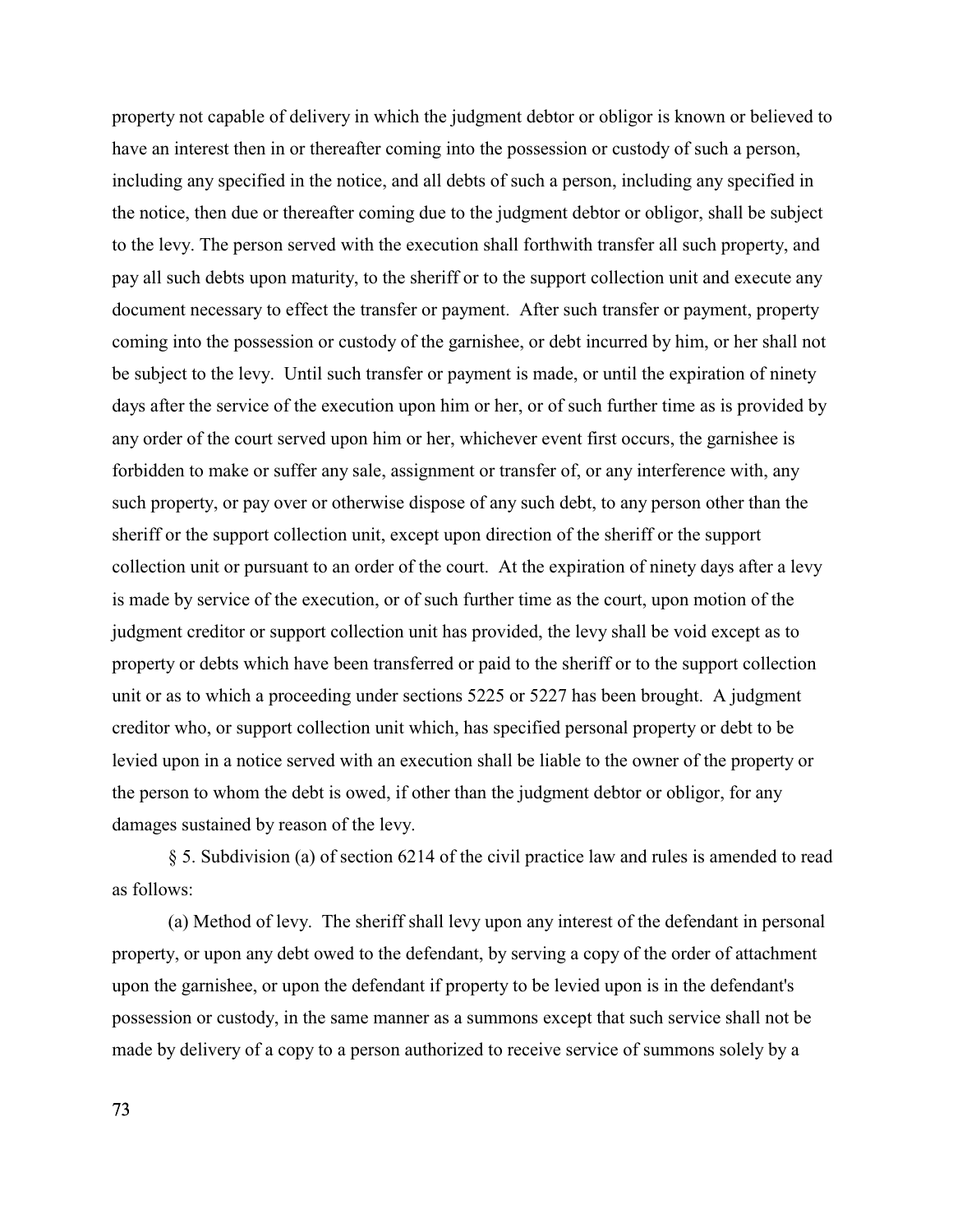designation filed pursuant to a provision of law other than rule 318. Service upon a financial institution shall be made by serving the institution's main office, the branch office at which defendant's account was maintained, or any branch office of the financial institution.

§6. This act shall take effect on the first day of January next succeeding the date on which it shall become law.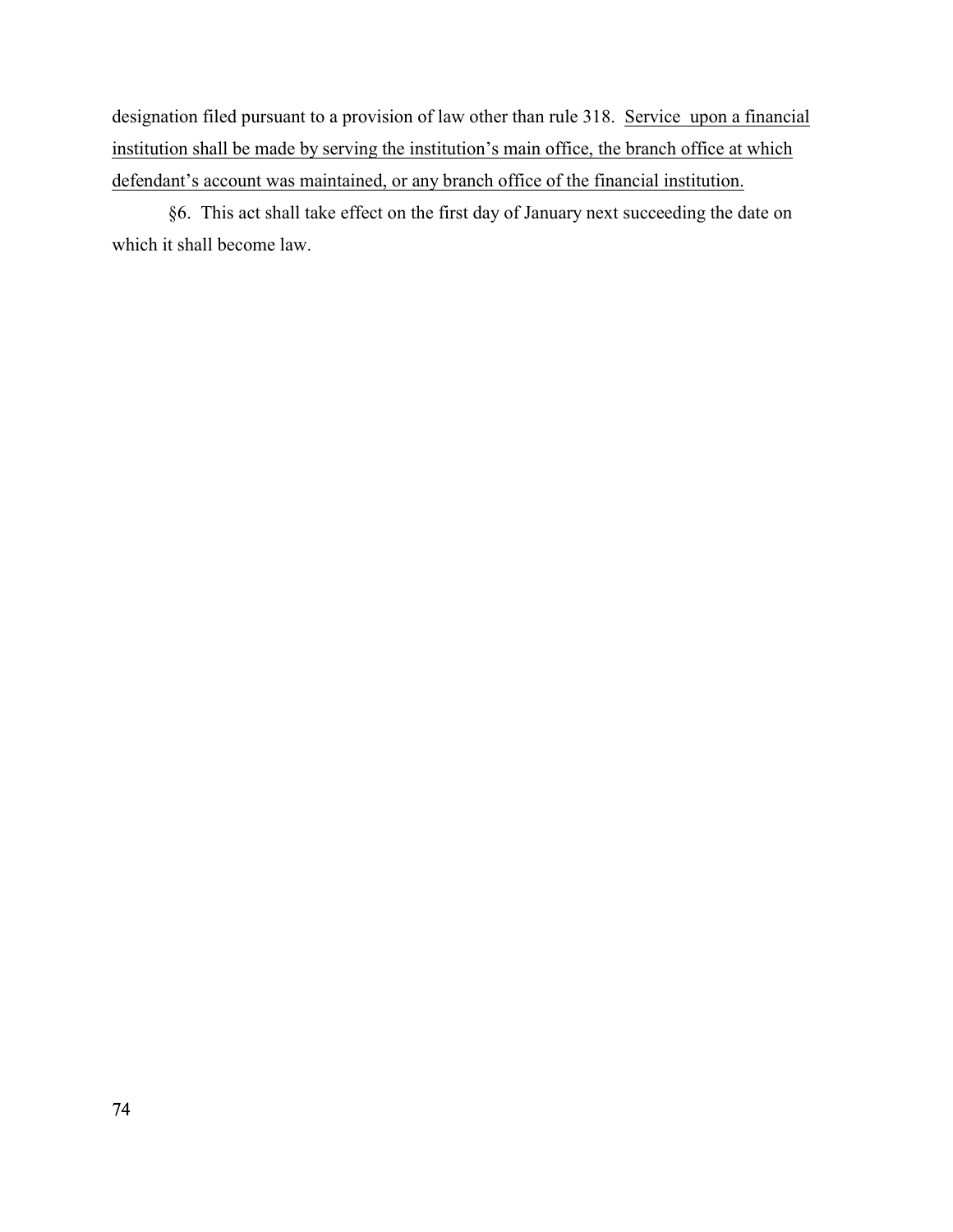# 5. Clarifying a Motion to Replead or Amend and Setting the Time for Motions to Dismiss for Failure to State a Cause of Action and for Summary Judgment (CPLR 3211(e), 3212(a)

A motion to dismiss, authorized by CPLR rule 3211, and a motion for summary judgment, authorized by rule 3212, are two of the most important mechanisms in civil practice for resolving those cases where a trial is not necessary or for narrowing the issues that need to be tried. They are intended to serve the important purpose of avoiding unnecessary trials, thereby benefitting both the litigants and the courts. By chapter 492 of the Laws of 1996, the Legislature amended CPLR 3212(a) to provide that a motion for summary judgment shall be made within the time set by the court or, if no such time is set, "no later than one hundred twenty days after the filing of the note of issue, except with leave of court on good cause shown." The purpose of this amendment was to prevent the late filing of motions for summary judgment, often made on the eve of trial and resulting in a delay of the scheduled trial. By chapter 616 of the Laws of 2005, the Legislature enacted an amendment to 3211(e) to eliminate highly technical provisions that could serve as a trap for a party responding to certain motions to dismiss, causing that party to lose his or her right to replead if the motion was granted.

In recent years, several court decisions, as well as the practices of some judges and courts, have demonstrated that further statutory reform, addressing problems unforeseen at the time the amendments were made, is needed to insure that motion practice does not produce unnecessary trial delays. Motion practice has been subject to abuse; some motions are being initiated for the sole purpose of seeking delay, often just prior to trial. This measure would supply the needed reform.

First, as a threshold matter, this measure addresses a motion to replead or amend under CPLR 3211(e) to respond to the recent opinion of the Second Department in Janssen v. Incorporated Village of Rockville Ctr., 59 A.D.3d 15, in which the Court considered some of the questions left open by the 2005 amendment. The Court concluded its opinion by saying, "We urge the Legislature to act without delay in addressing the matters and concerns raised herein." This measure would amend rule 3211(e) to make clear that a motion to replead or amend is not barred by the granting of a motion to dismiss for failure to state a cause of action unless the court orders otherwise. This language fills the void noted by the Second Department in that the 2005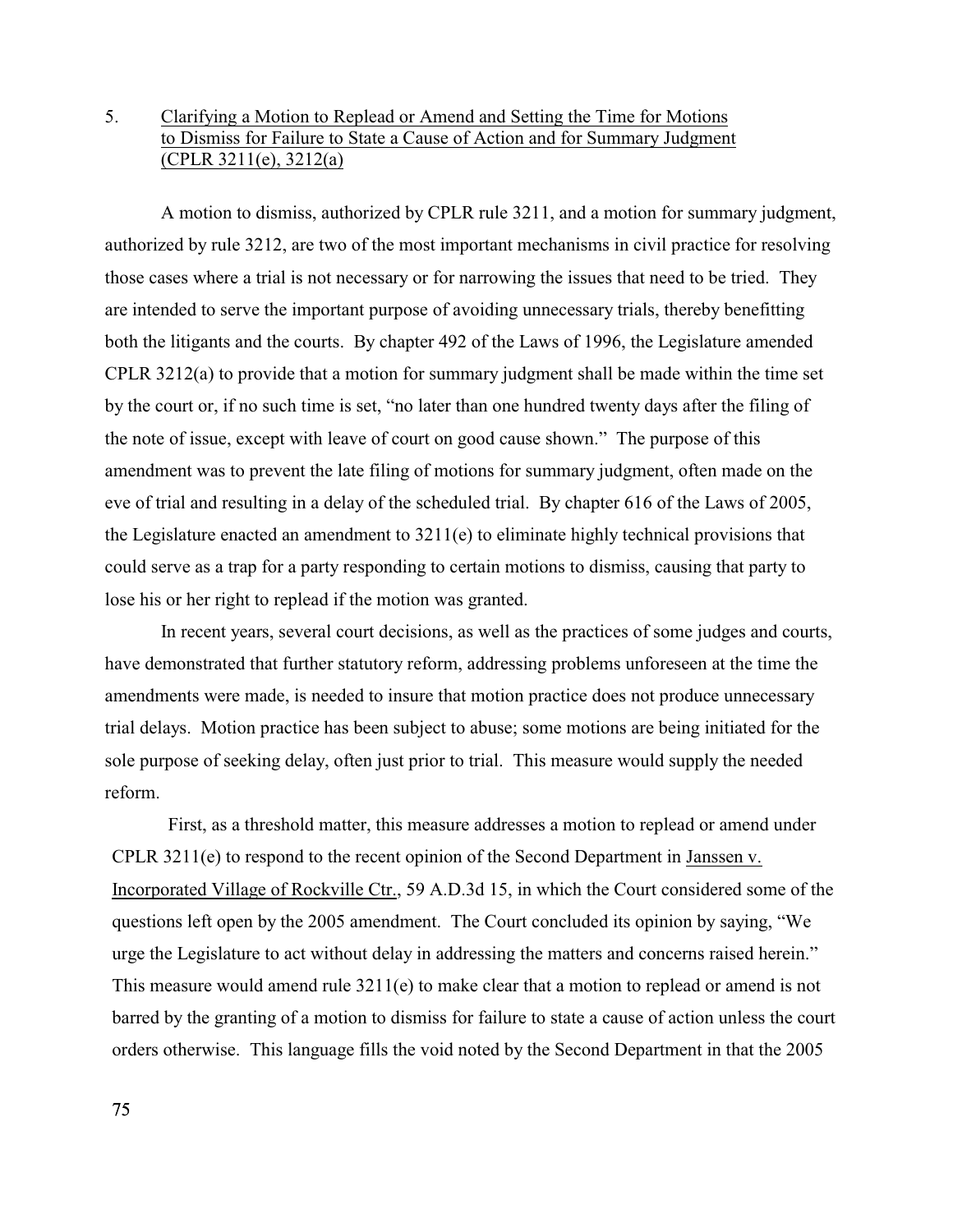amendment left no specific statutory authorization for a motion to replead or amend.

This measure intentionally does not include a specific time limit for making a motion to replead or amend made after dismissal, as we agree with the Court that such a motion "should be freely granted absent prejudice or surprise to the opposing party, unless the proposed amendment is devoid of merit or palpably insufficient." The measure thus offers a reasonableness standard applicable to the facts and circumstances presented on a case-by-case basis in the court's discretion. Where the entire complaint is dismissed, there is an end date and the motion there is to vacate the judgment or refile, if the statute of limitations has not run under all available rules.

The remaining proposed amendments relate to timing under rules 3211(e) and 3212. Our Committee advises that practice problems have arisen because no time limitation was imposed on motions to dismiss for failure to state a cause of action authorized by rule  $3211(a)(7)$ . In Santana v. City of New York, 6 Misc. 3d 642 (Civ. Ct., N.Y. Co. 2004), the court allowed such a motion after the time permitted for a motion for summary judgment. Currently, rule 3211(e) allows such a motion to dismiss to be made at any time, thereby authorizing motions delaying trials. In this measure, we offer this amendment to rule 3211(e) to impose a time limitation identical to that provided in rule 3212(a). This will preclude a party from making a motion to dismiss for failure to state a cause of action beyond the time a motion for summary judgment can be made. Since a party should be aware of the basis for such a motion at the pleading stage, there would be no prejudice from the timing requirement. The benefit would be eliminating such motions on the "eve of trial."

In Brill v. City of New York, 2 N.Y.3d 648 (2004)) the Court of Appeals considered whether the necessary consequence of the 1996 amendment is that a trial must be held even if there are no disputed issues of fact where a meritorious summary judgment motion is submitted, but after the time permitted. The Court noted the quandary:

> "If this practice is tolerated and condoned, the ameliorative statute is, for all intents and purposes, obliterated. If, on the other hand, the statute is applied as written and intended, an anomaly may result, in that a meritorious summary judgment motion may be denied, burdening the litigants and trial calendar with a case that in fact leaves nothing to try."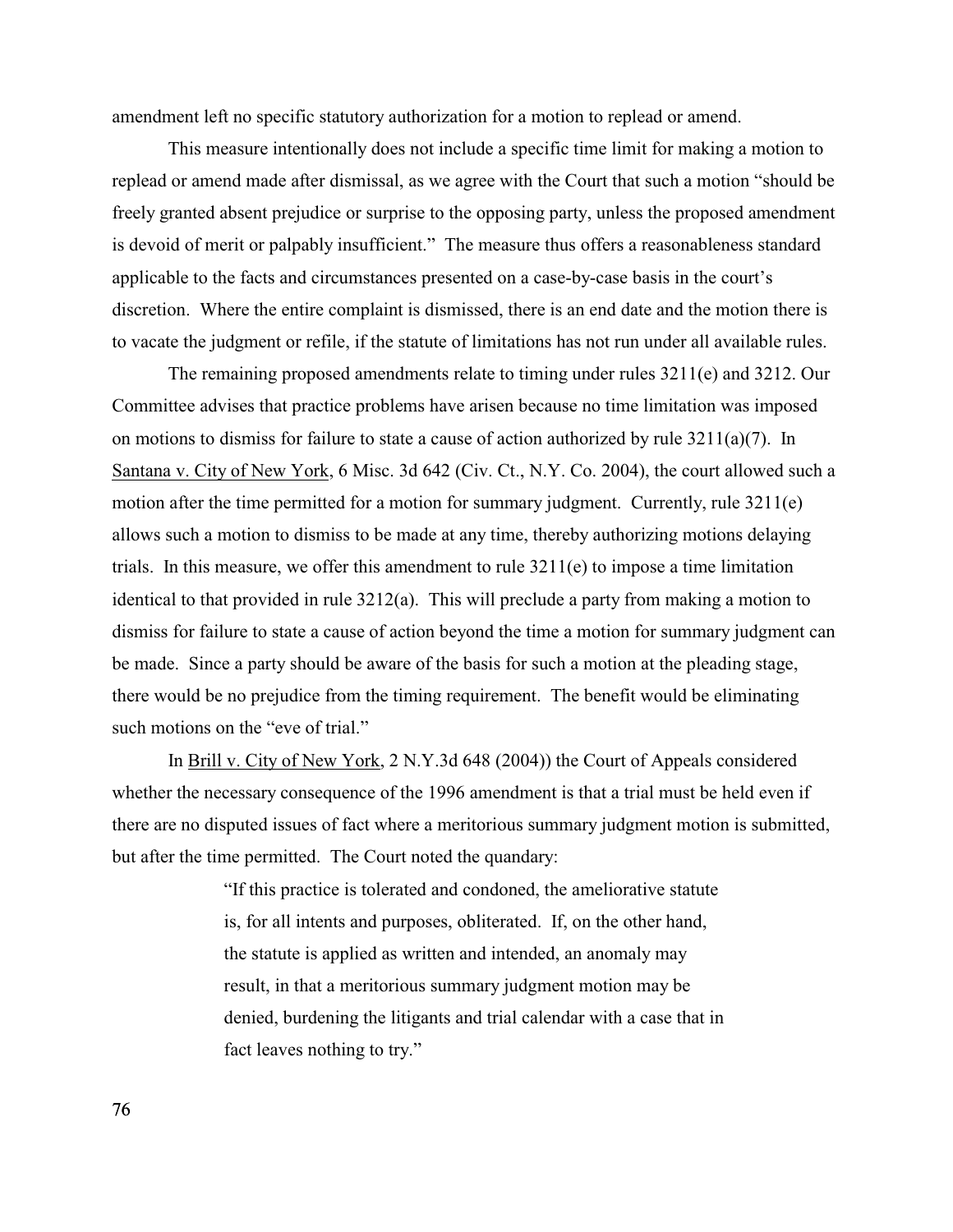The Brill majority opted to require a trial, while the dissent would have chosen to permit the motion to be heard. As the Court recognized, neither result is satisfactory. Guided by our Committee, we have, therefore, attempted to develop a procedure that would continue to discourage late summary judgment motions, but not necessarily require a trial where there are no disputed factual issues.

We have modeled our proposal after CPLR 306-b, where the court can excuse the late service of a summons and complaint. The critical new language authorizes a court, in its discretion, to consider a late summary judgment motion for "good cause shown" or "in the interests of justice." (see Mead v. Singleman, 24 A.D.3d 1142 ( 3d Dept., 2005), for a good description of the differences between the two standards.) This permits the trial court to grant a motion – even a late motion – in order to avoid the time, burden and expense of a trial where none is needed. At the same time, it will significantly discourage late motions because a party cannot be assured that a court will even consider such a motion. Since the authority given to the trial court is completely discretionary, a party will have no right to have the motion heard if it is made late. We believe that this measure continues the policy that strongly supports an end to dilatory practice while providing an alternative other than the two that the Court of Appeals found unsatisfactory in Brill.

Importantly, this measure clarifies that the 120-day deadline can be varied by "an order made in the action," providing judges with discretion to vary the statutory deadline in particular cases where it is appropriate. This would reverse a recent trend toward the setting of alternative deadlines by local rule or practice, thus avoiding substantial practice confusion and modification of the time period set by the Legislature. This amendment would also make clear that any deadline, whether set by previous court order made in the action or the statutory deadline, could be modified where all parties and the court agree. This language allows the court and the parties flexibility to effectively use summary judgment motions to their benefit without giving rise to abuses or questions as to whether deadlines, however set, can be varied.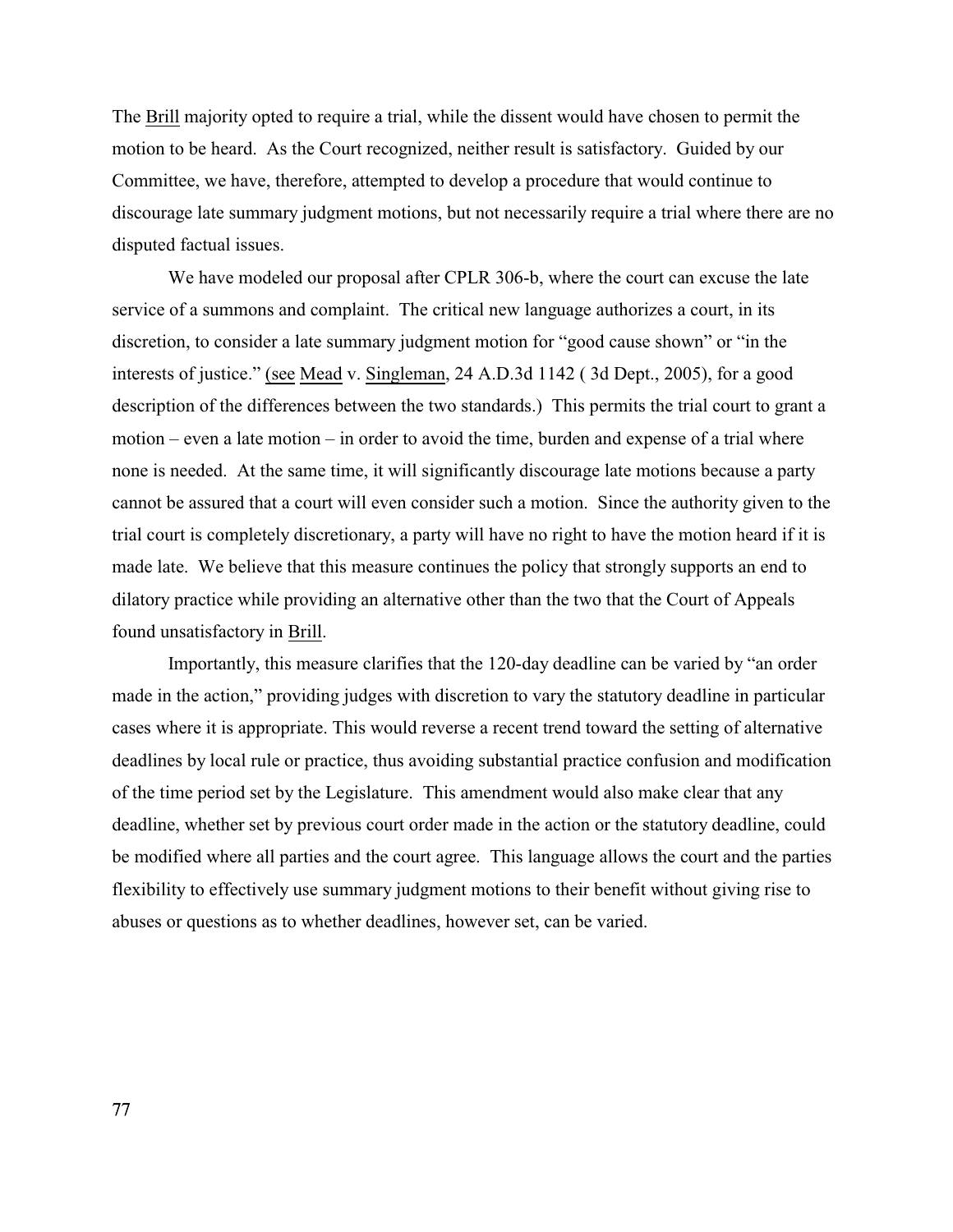#### Proposal

AN ACT to amend the civil practice law and rules, in relation to the time for the making of motion to dismiss for failure to state a cause of action and motion for summary judgment

The People of the State of New York, represented in Senate and Assembly, do enact as follows:

Section 1. Subdivision (e) of rule 3211 of the civil practice law and rules, as amended by chapter 616 of the laws of 2005, is amended to read as follows:

(e) Number, time and waiver of objections; motion to [plead over] replead or amend. At any time before service of the responsive pleading is required, a party may move on one or more of the grounds set forth in subdivision (a), and no more than one such motion shall be permitted. Any objection or defense based upon a ground set forth in paragraphs one, three, four, five and six of subdivision (a) is waived unless raised either by such motion or in the responsive pleading. A motion based upon a ground specified in paragraph two[, seven] or ten of subdivision (a) may be made at any subsequent time or in a later pleading, if one is permitted[; an]. A ground specified in paragraph seven of subdivision (a) may be asserted in a later pleading, or by motion if permitted, or by a date set by the court by an order made in the action, or, if no such date is set, no later than one hundred twenty days after the filing of the note of issue; provided, however, that the deadline for making such motion may be extended by the court, upon good cause shown, in the interest of justice or with the consent of all of the parties. Unless the court orders otherwise, the granting of a motion under paragraph seven of subdivision (a) shall not bar a motion to replead or amend. An objection that the summons and complaint, summons with notice, or notice of petition and petition was not properly served is waived if, having raised such an objection in a pleading, the objecting party does not move for judgment on that ground within sixty days after serving the pleading, unless the court extends the time upon the ground of undue hardship. The foregoing sentence shall not apply in any proceeding under subdivision one or two of section seven hundred eleven of the real property actions and proceedings law. The papers in opposition to a motion based on improper service shall contain a copy of the proof of service, whether or not previously filed. An objection based upon a ground specified in paragraph eight or nine of subdivision (a) is waived if a party moves on any of the grounds set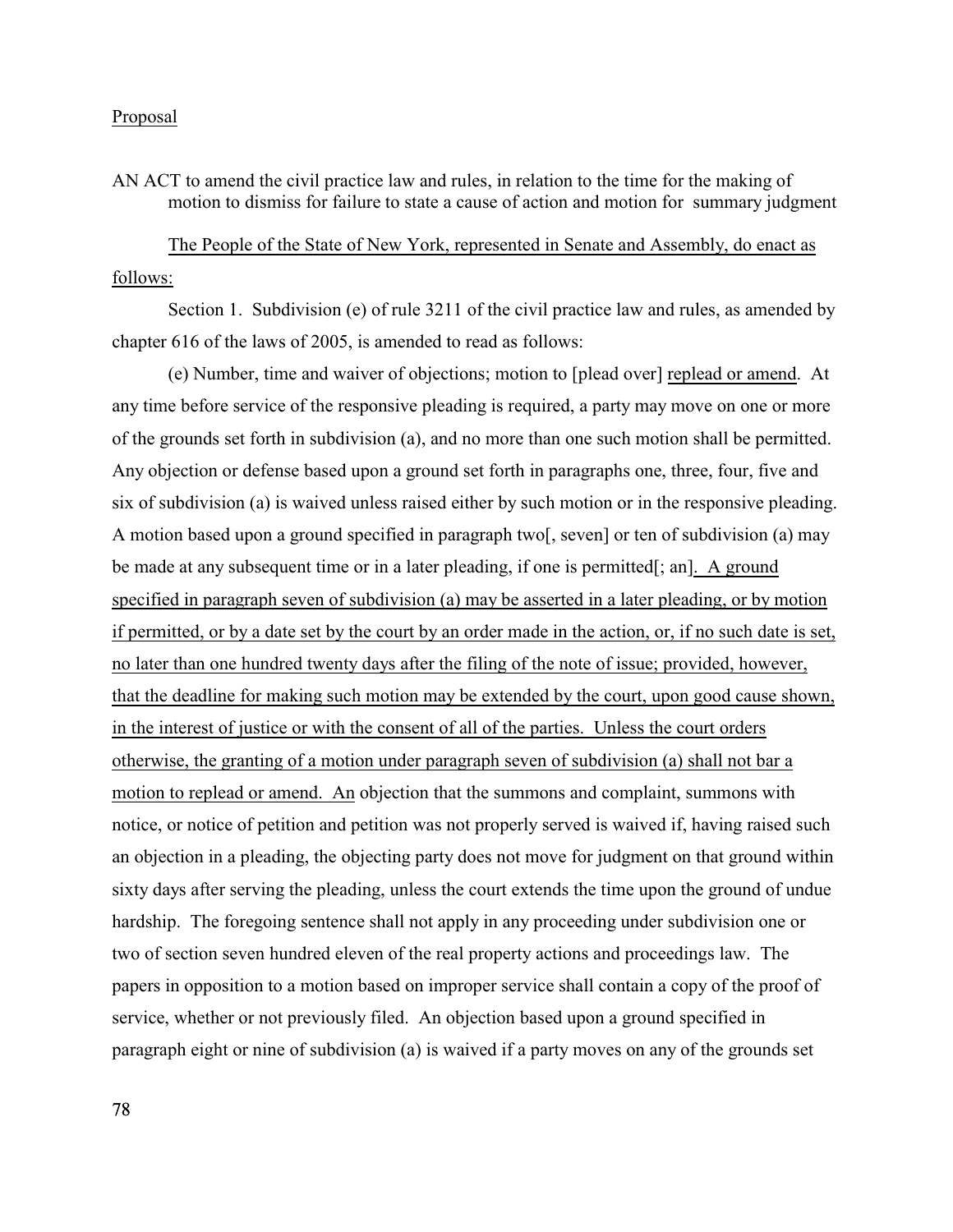forth in subdivision (a) without raising such objection or if, having made no objection under subdivision (a), he or she does not raise such objection in the responsive pleading.

§2. Subdivision (a) of rule 3212 of the civil practice law and rules, as amended by chapter 492 of the laws of 1996, is amended to read as follows:

(a) Time; kind of action. Any party may move for summary judgment in any action, after issue has been joined; provided however, that the court may set a date by an order made in the action after which no such motion may be made, such date being no earlier than thirty days after the filing of the note of issue. If no such date is set by the court by an order made in the action, such motion shall be made no later than one hundred twenty days after the filing of the note of issue[, except with leave of court on]. The deadline for making such motion set by order of the court or pursuant to this subdivision may be extended by the court upon good cause shown, in the interest of justice or with the consent of all of the parties.

§3. This act shall take effect immediately and apply to all actions pending on or after such effective date.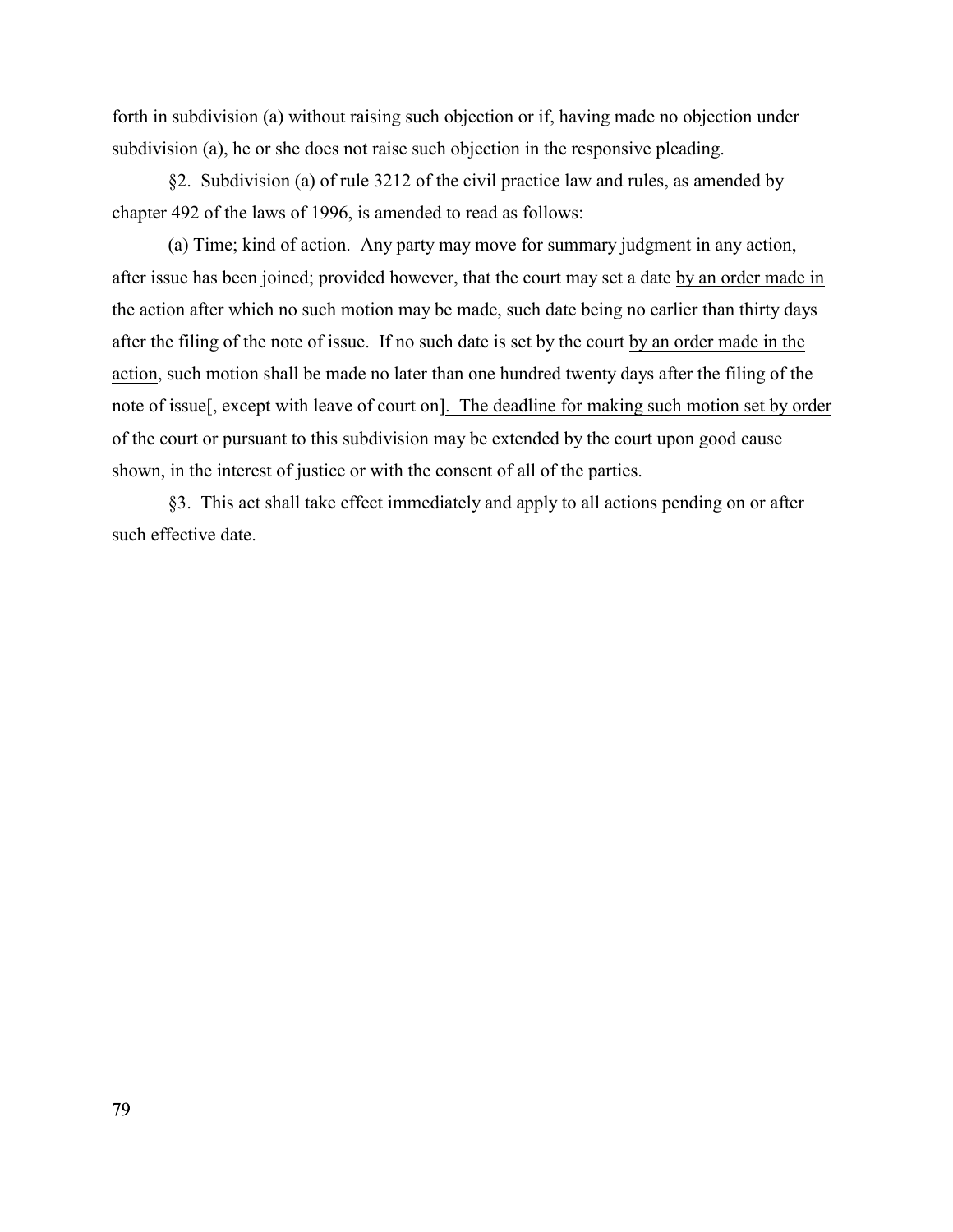# 6. Allowing Service by Publication in a Matrimonial Matter in a non-English Newspaper, and Requiring Publication, Generally, within 30 days after the Order is Entered  $(CPLR 316(a) & (c))$

This proposal seeks to amend the publication statute in CPLR 316(a), which requires service of a summons by publication in the form of publication most likely to give notice to the defendant. It has come to the attention of the Committee that publication in a matrimonial action in one newspaper in the English language, which is now the rule in New York, does not provide notice to a defendant in many matrimonial cases in the State, particularly in those counties where there is a large volume of uncontested divorces or in cases where more consideration should be given to language issues. The existing publication law with respect to matrimonial cases limits the court unnecessarily when ordering service by publication. Rather than add an amendment adding a second notice in a non-English paper, which would increase in costs for the plaintiff, the Committee recommends elimination of the restriction for publication in one newspaper in the English language. This amendment would allow the court to determine that publication in a non-English newspaper is most likely to give notice to the person to be served and order publication accordingly.

The Committee also considered the 30 day rule under CPLR 316(c) and concluded that there is a problem in all cases, not just matrimonial matters, with ensuring first publication within the 30 days from the date the order is granted. The Committee recommends an amendment amending the law to require first publication in all matters within 30 days after the order requiring publication is entered. Current law requires first publication of the summons within 30 days after the order is granted. The Committee believes this modest amendment will remedy the existing problem.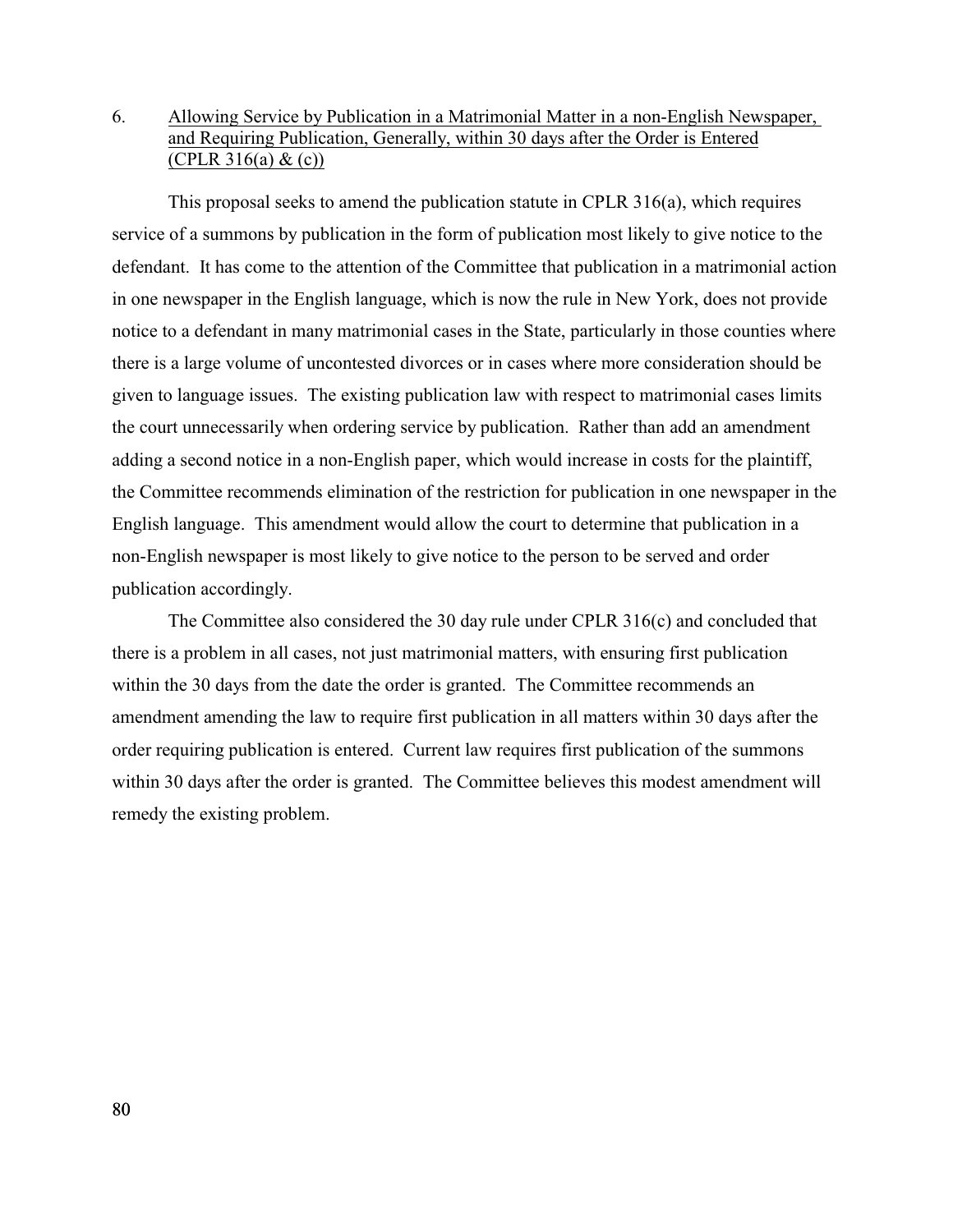#### Proposal

AN ACT to amend the civil practice law and rules, in relation to service by publication

The People of the State of New York, represented in Senate and Assembly, do enact as follows:

Section 1. Subdivisions (a) and (c) of rule 316 of the civil practice law and rules, subdivision (a) as amended by chapter 528 of the laws of 1978 and subdivision (c) as amended by chapter 191 of the laws of 1979, are amended as follows:

(a) Contents of order; form of publication; filing. An order for service of a summons by publication shall direct that the summons be published together with the notice to the defendant, a brief statement of the nature of the action and the relief sought, and, except in an action for medical malpractice, the sum of money for which judgment may be taken in case of default and, if the action is brought to recover a judgment affecting the title to, or the possession, use or enjoyment of, real property, a brief description of the property, in two newspapers, at least one in the English language, designated in the order as most likely to give notice to the person to be served, for a specified time, at least once in each of four successive weeks, except that in the matrimonial action publication in one newspaper [in the English language,] designated in the order as most likely to give notice to the person to be served, at least once in each of three successive weeks shall be sufficient. The summons, complaint, or summons and notice in an action for divorce or separation order and papers on which the order was based shall be filed on or before the first day of publication.

(c) Time of publication; when service complete. The first publication of the summons shall be made within thirty days after the order is [granted] entered. Service by publication is complete on the twenty-eighth day after the day of first publication, except that in a matrimonial action it is complete on the twenty-first day after the day of first publication.

§2. This act shall take effect on the first of January next succeeding the date on which it shall have become law.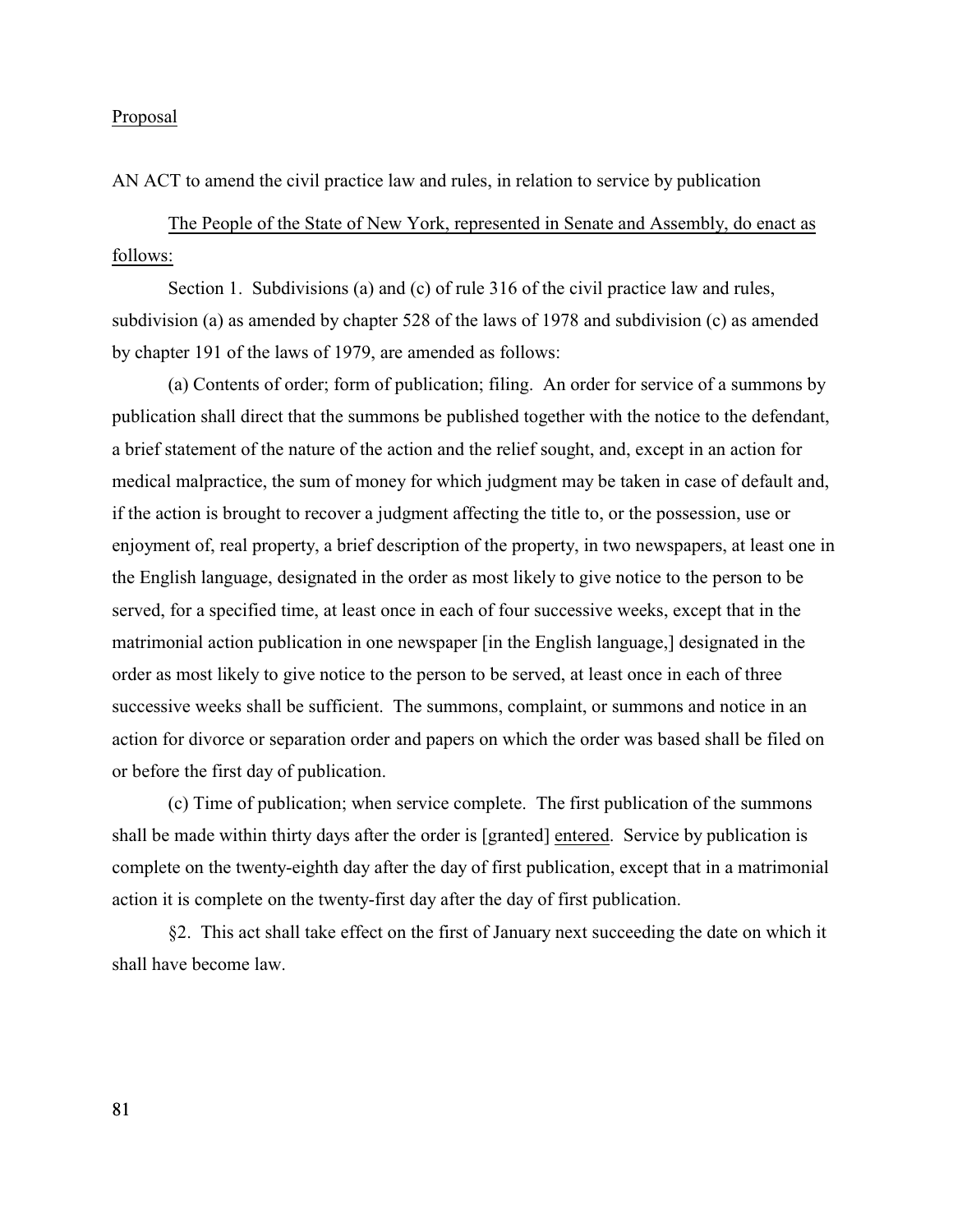# 7. Modifying the Manner of Service of Papers When Service is by Facsimile  $(CPLR 2103(5))$

The Committee recommends a modification of CPLR 2103(b)(5) to allow an "opt in" for fax service whereby a party must affirmatively stipulate to accept service by fax. Currently, merely designating the fax number on an attorney's letterhead is sufficient under the CPLR to signify the attorney's consent to receive service by fax. The Committee believes that this measure will improve upon the existing practice, whereby the statutory language authorizes and has resulted in myriad abuses where a party unfairly seeks tactical advantage over another unsuspecting party in civil proceedings.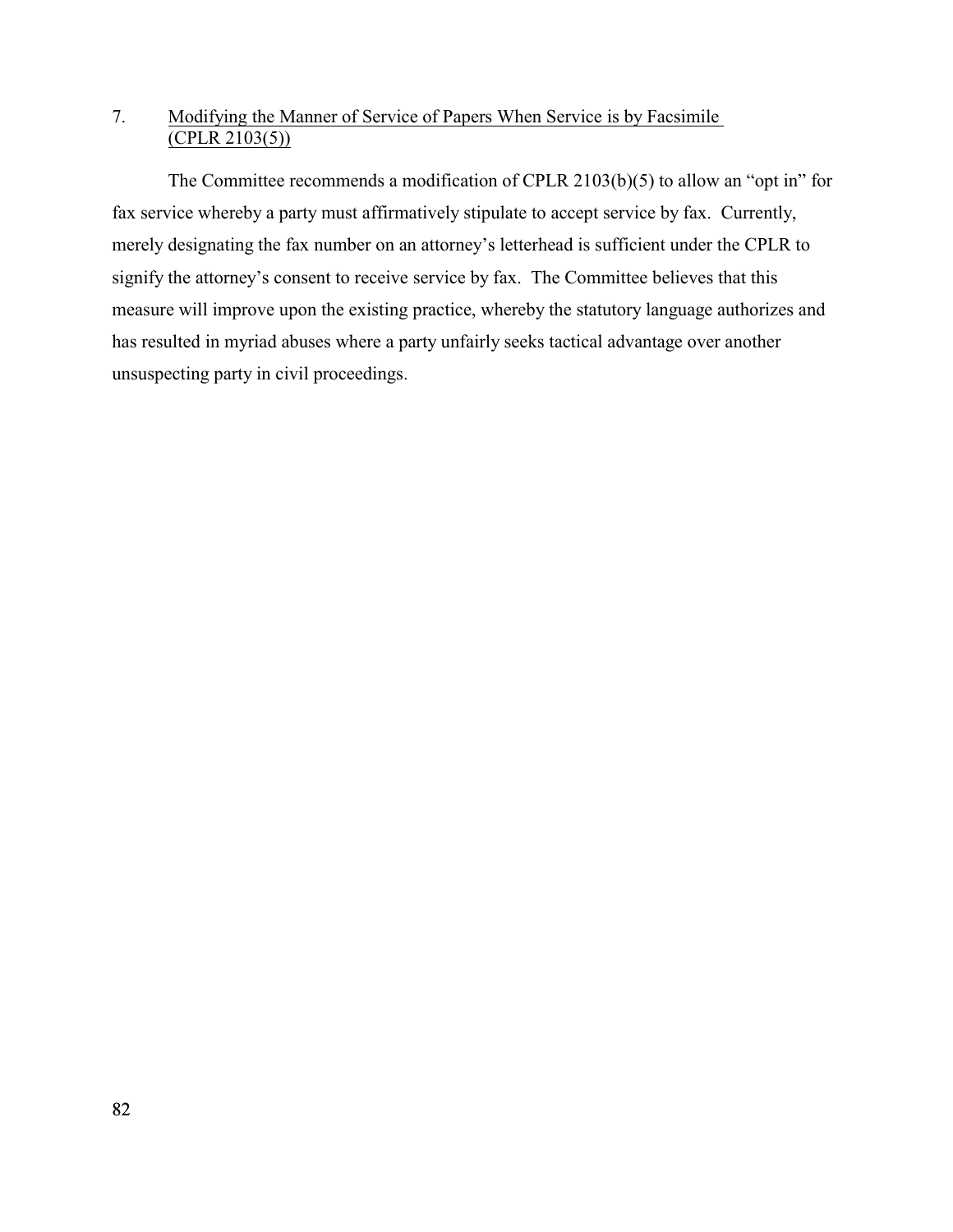#### Proposal

AN ACT to amend the civil practice law and rules, in relation to the service of papers when service is by facsimile

The People of the State of New York, represented in Senate and Assembly, do enact as follows:

Section 1. Paragraph 5 of subdivision (b) of rule 2103 of the civil practice law and rules, as amended by chapter 244 of the laws of 1990 is amended as to read as follows:

5. by transmitting the paper to the attorney by facsimile transmission, provided that a facsimile telephone number is designated by the attorney for that purpose by a stipulation in the action in which the facsimile service is to occur. Service by facsimile transmission shall be complete upon the receipt by the sender of a signal from the equipment of the attorney served indicating that the transmission was received, and the mailing of a copy of the paper to that attorney. [The designation of a facsimile telephone number in the address block subscribed on a paper served or filed in the course of an action or proceeding shall constitute consent to service by facsimile transmission in accordance with this subdivision.] An attorney may change [or rescind] a facsimile telephone number by serving a notice on the other parties; or

§2. This act shall take effect on the first day of January next succeeding the date on which it shall have become law.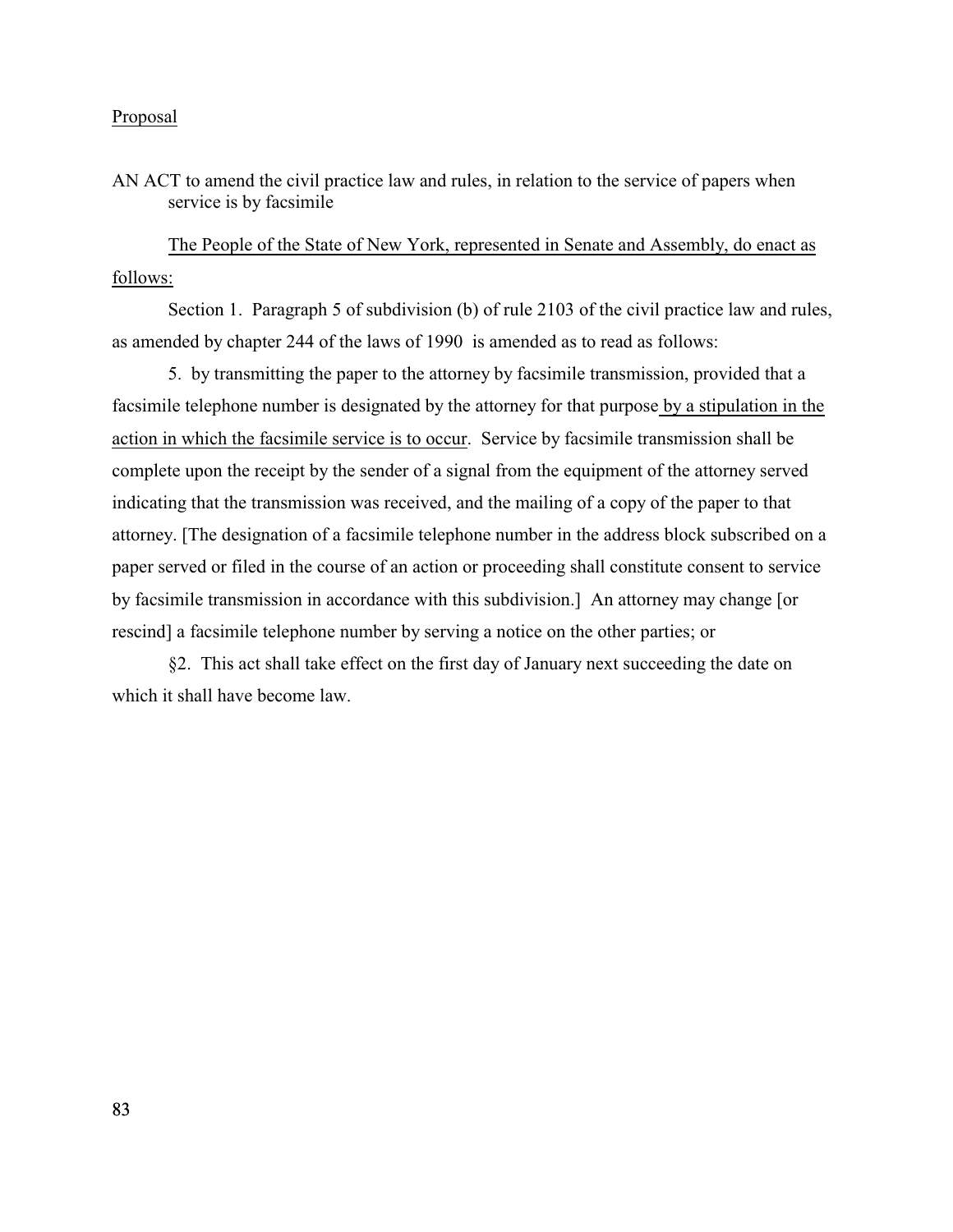# 8. Removing the Requirement that Papers Served by Mail be Mailed within the State (CPLR 2103(f)(1))

This measure would repeal the language in CPLR 2103(f)(1) that requires papers served by mail be mailed within the State of New York. Subdivision (f) of rule 2103 defines "mailing" for purposes of service of papers in a pending action upon the party's attorney. This proposal also extends by one day to six days the prescribed period of time for response to a paper when service under this section by mail is made by depositing papers with the Postal Service from outside the state.

The Committee takes particular note of a recent decision by the Appellate Division, First Department, holding insufficient service by mail made *outside* the State but in every other aspect made correctly with the United States Postal Service (M. Entertainment, Inc. v. Leydier (2009 NY Slip Op 04169)(May 28, 2009)(*reversed on other grounds*, 2009 NY Slip Op 07671 (October 27, 2009)). Notably, the dissent points out that the relevant notice of appeal was served by mail by depositing it with the Postal Service in New Jersey, instead of New York.

The Committee notes that CPLR 2103(b)(6), the rule regarding service upon an attorney via dispatch by overnight delivery service (CPLR 2103(b)), does not require such dispatch to be made within the State, only that the service regularly accept items for overnight delivery within the State, as follows:

 (b) Upon an attorney. Except where otherwise prescribed by law or by order of court, papers to be served upon a party in a pending action shall be served upon the party's attorney. Where the same attorney appears for two or more parties, only one copy need be served upon the attorney. Such service upon an attorney shall be made:

\* \* \*

 6. by dispatching the paper to the attorney by overnight delivery service at the address designated by the attorney for that purpose or, if none is designated, at the attorney's last known address. Service by overnight delivery service shall be complete upon deposit of the paper enclosed in a properly addressed wrapper into the custody of the overnight delivery service for overnight delivery, prior to the latest time designated by the overnight delivery service for overnight delivery. Where a period of time prescribed by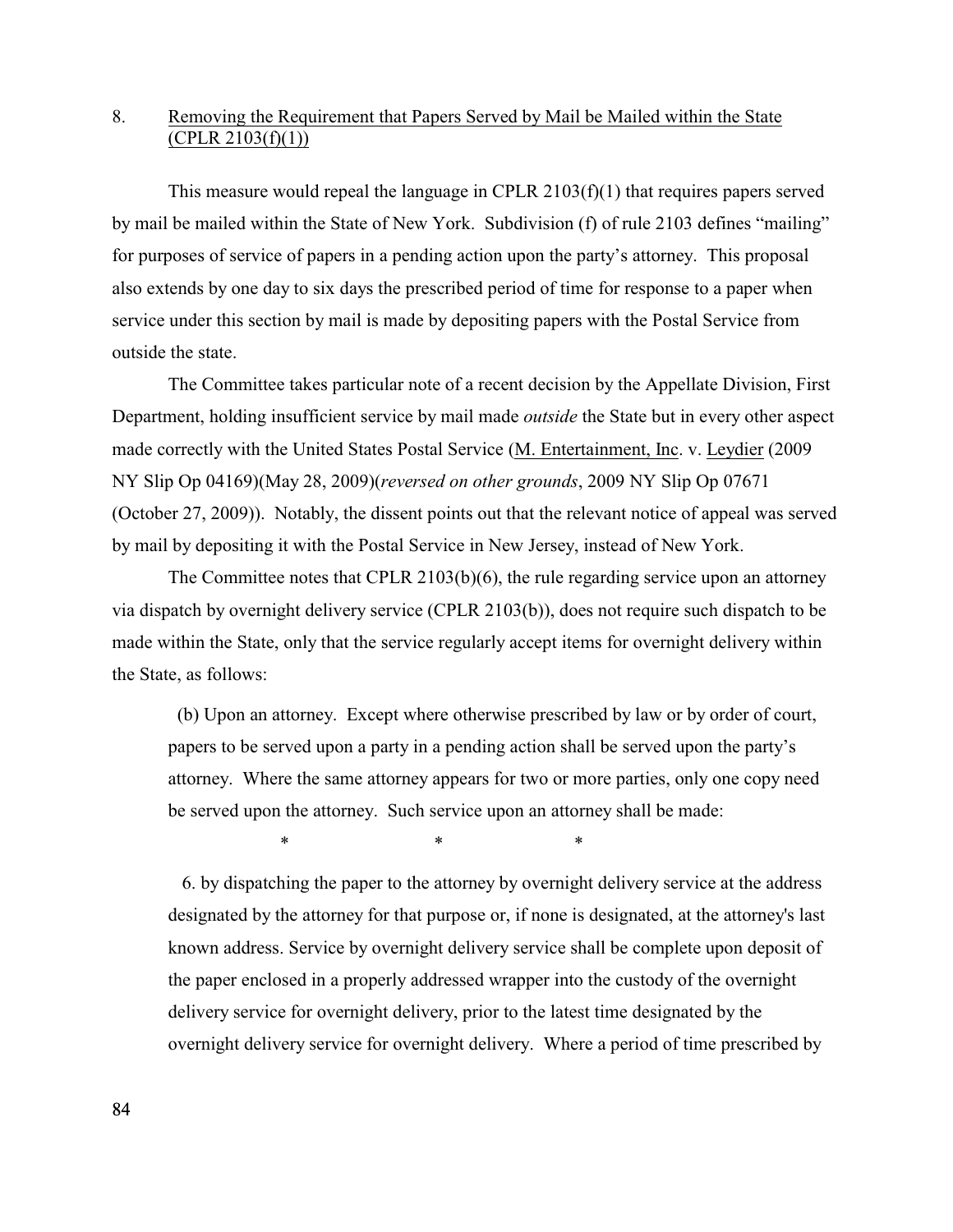law is measured from the service of a paper and service is by overnight delivery, one business day shall be added to the prescribed period. "**Overnight delivery service" means any delivery service which regularly accepts items for overnight delivery to any address in the state;** or..."(emphasis added).

The Committee believes the rule for mailing should correspond with that for a delivery service. The Committee also believes that allowing service by mail from outside the State will remove an artificial barrier to service and encourage litigation to be brought in New York. Finally, the act of removing this requirement recognizes the current realities of multi-state practice and the increased mobility of litigants and litigation.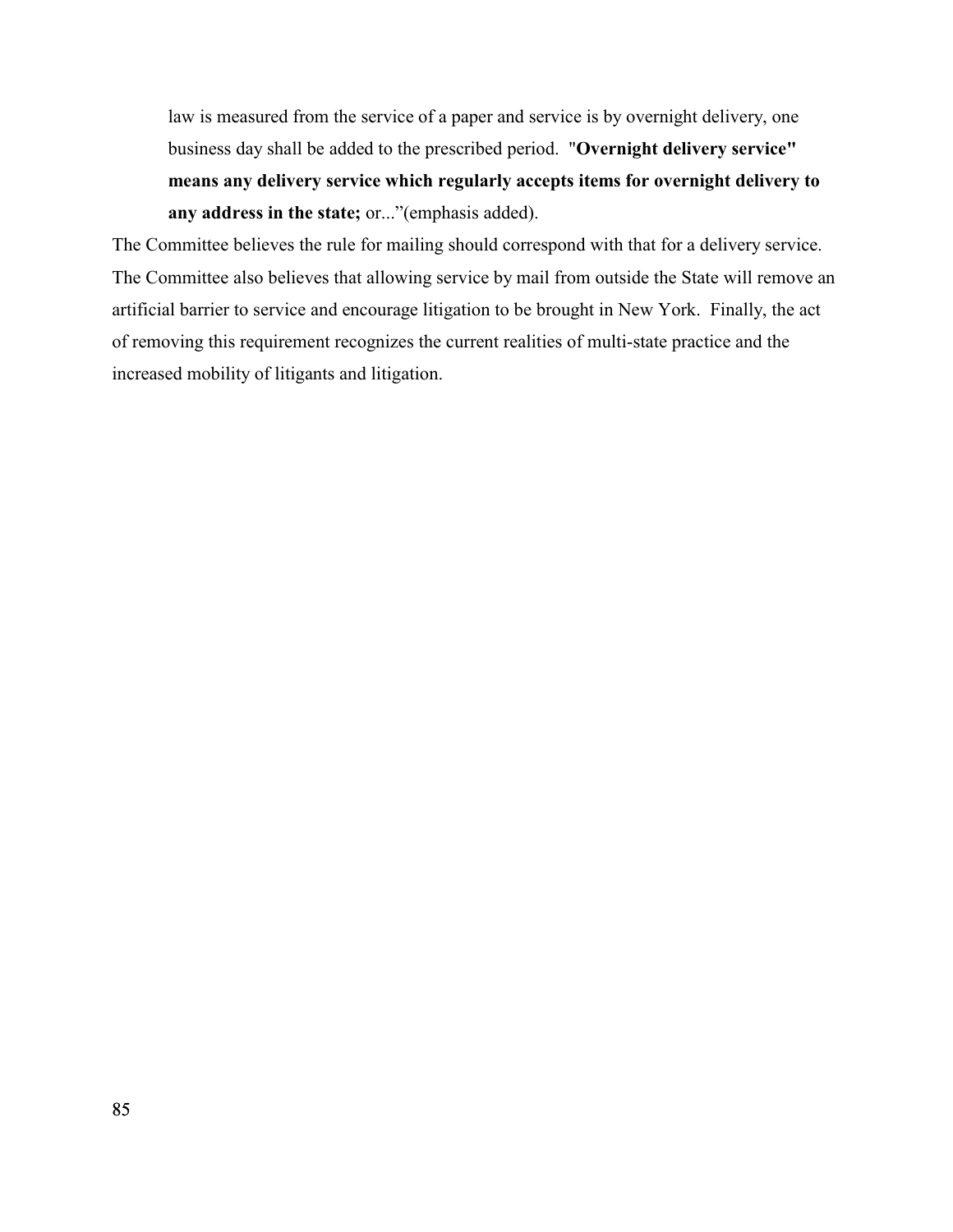#### Proposal

AN ACT to amend the civil practice law and rules, in relation to the definition of mailing for the purposes of the rule on service of papers

The People of the State of New York, represented in Senate and Assembly, do enact as follows:

Section 1. Paragraph 2 of subdivision (b) of rule 2103 of the civil practice law and rules is amended to read as follows:

2. by mailing the paper to the attorney at the address designated by that attorney for that purpose or, if none is designated, at that attorney's last known address; service by mail shall be complete upon mailing; where a period of time prescribed by law is measured from the service of a paper and service is by mail, five days shall be added to the prescribed period [; or] if the mailing is made within the state and six days if made from outside the state; or

§2. Paragraph 1 of subdivision (f) of rule 2203 of such act is amended as follows:

1. "Mailing" means the deposit of a paper enclosed in a first class postpaid wrapper, addressed to the address designated by a person for that purpose or, if none is designated, at that person's last known address, in a post office or official depository under the exclusive care and custody of the United States Postal Service [within the state];

§3. This act shall take effect on the first day of January next succeeding the date on which it shall have become law.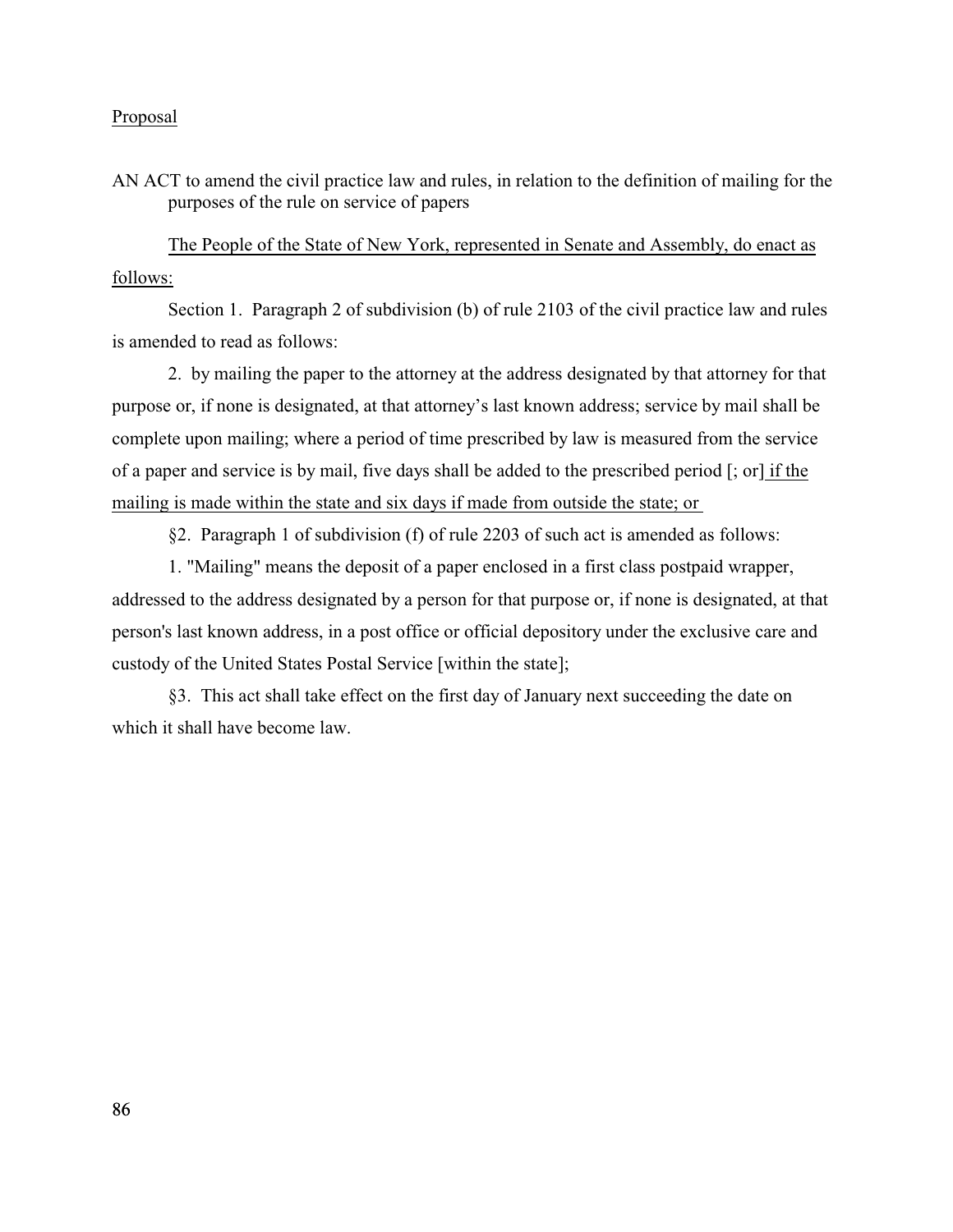### 9. Eliminating the Notice of Medical Malpractice Action (CPLR 3406)

The Committee recommends eliminating the "notice of medical malpractice action", now required by CPLR 3406 and Uniform Rule 202.56 (22 NYCRR §202.56), but retaining the current requirement that, in medical malpractice and similar actions, the Request for Judicial Intervention be filed within 60 days of joinder of issue. It proposes amending both the statute and the rule to achieve this objective.

CPLR 3406 was enacted in 1985 (L. 1985, c. 294) as part of a series of reforms applicable to tort and medical malpractice actions. As subsequently amended, it requires the filing of a "notice of dental, medical or podiatric malpractice action" in those types of actions and authorizes the Chief Administrator to adopt special calendar rules for such actions. Following this mandate, the Chief Administrator has adopted Uniform Rule 202.56, which contains detailed provisions setting forth the requirements of the notice and attachments to the notice, as well as a requirement that in such cases a Request for Judicial Intervention be filed within sixty days of joinder of issue. The rule also sets forth detailed requirements for a preliminary conference to be held shortly after the filing, and provides for penalties for failure to comply.

The notice of medical malpractice action is an anachronism, serving no discernible purpose today. Its elimination will end an unnecessary burden upon attorneys without in any way affecting this type of litigation. However, requiring the early filing of a Request for Judicial Intervention assures that courts will begin to oversee and supervise these cases at an early stage. The Committee believes that this is useful, and, in fact, would like to see this early supervision extended to other cases at such time as the courts have the resources to increase their workload.

To achieve these objectives, the Committee proposes to amend CPLR 3406 to eliminate all of the provisions of that section except those that authorize that Chief Administrator to adopt special calendar rules for dental, medical or podiatric malpractice actions, to prescribe the time for filing a Request for Judicial Intervention and to provide for a preliminary conference as soon as practical following such filing. The Committee also proposes to amend the statute to grant the same authority for such other actions as the Chief Administrator may deem appropriate, thereby giving her the discretion to expand the requirements beyond the cases now covered.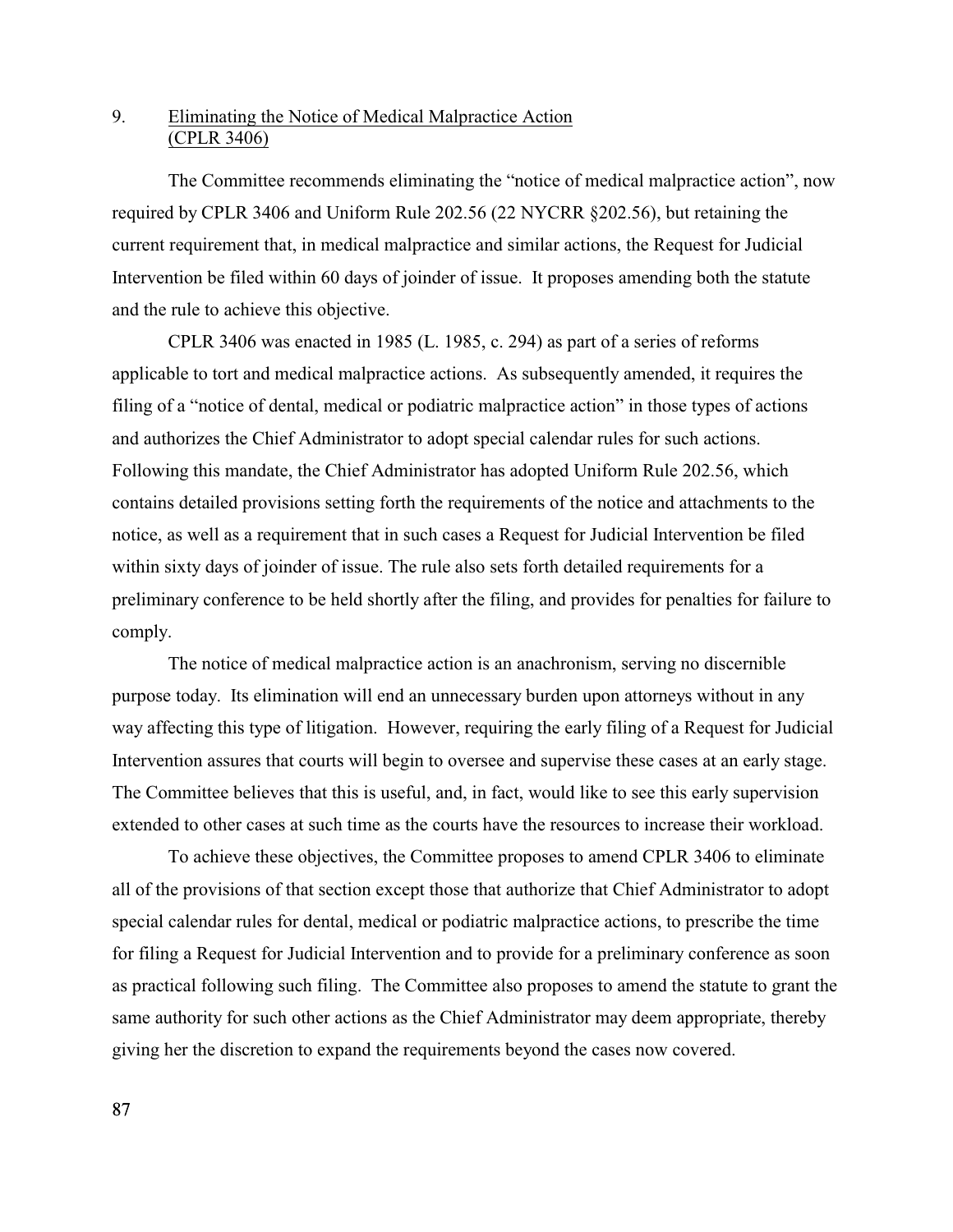Should its proposal to amend CPLR 3406 be enacted, the Committee proposes that Uniform Rule 202.56 be amended to eliminate all of the requirements for a notice of medical malpractice action and all of the rules governing the preliminary conference, leaving those rules to the more general rules contained in Rule 202.6. The amended rule would be substantially narrowed so as to provide only that, in dental, medical or podiatric malpractice actions, the Request for Judicial Intervention must be filed, as it is now, within sixty days of joinder of issue, and that this filing results in assignment to a judge. Current provisions dealing with the need for motions on missing the deadline and sanctions for late filing would be eliminated, as the Committee believes that this causes unnecessary side issues to be brought into the litigation.

In sum, the Committee proposes that the essentials of current calendar practice in dental, medical and podiatric malpractice actions be retained while those requirements that are burdensome and unnecessary be eliminated.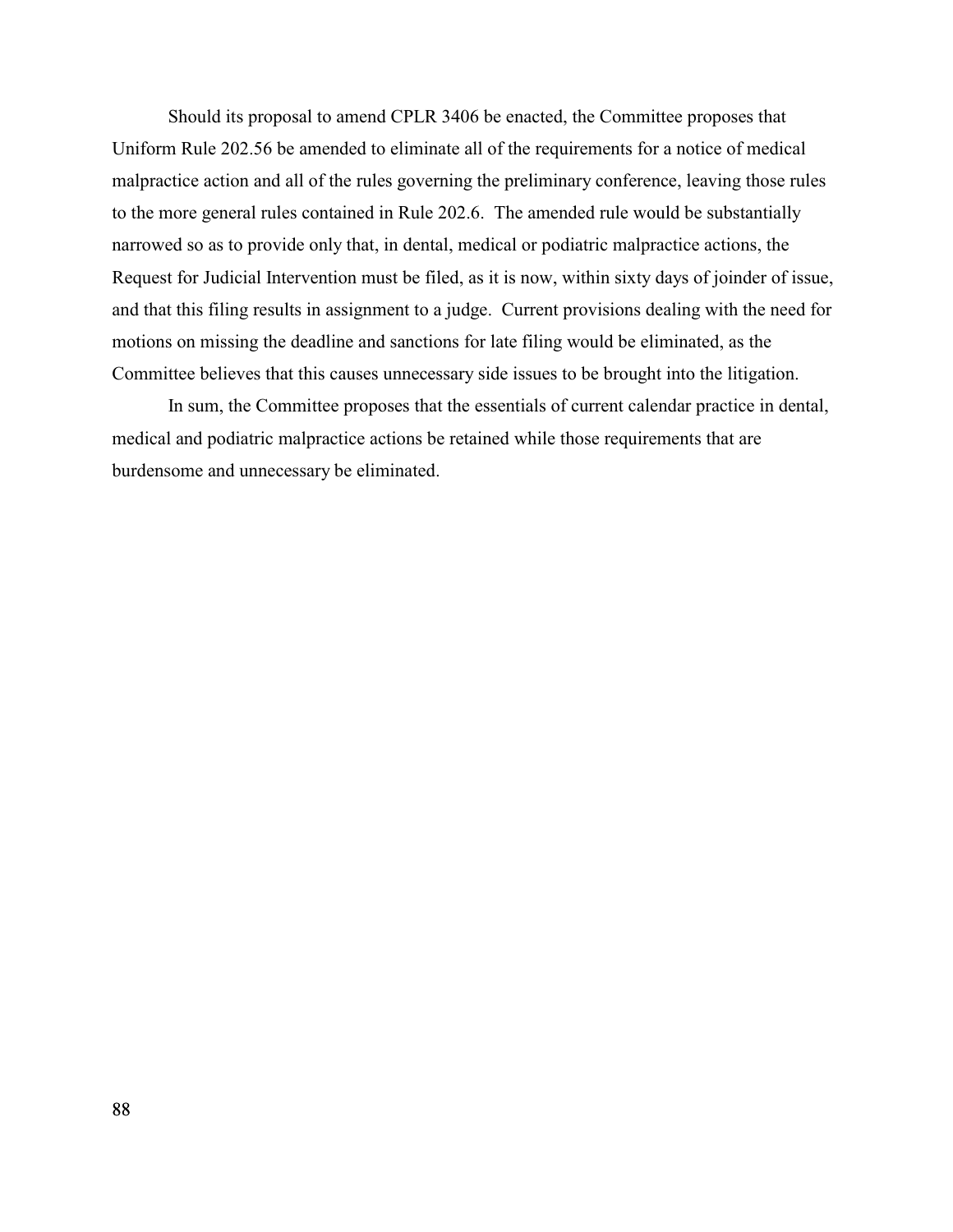#### Proposal

AN ACT to amend the civil practice law and rules, in relation to the notice of medical, dental or podiatric malpractice action

The People of the State of New York, represented in Senate and Assembly, do enact as follows:

Section 1. Rule 3406 of the civil practice law and rules, as amended by chapter 165 of the laws of 1991, is amended to read as follows:

Rule 3406. [Mandatory filing and pre-calendar] Pre-calendar conference in dental, podiatric and medical malpractice actions. [(a) Mandatory filing. Not more than sixty days after issue is joined, the plaintiff in an action to recover damages for dental, medical or podiatric malpractice shall file with the clerk of the court in which the action is commenced a notice of dental, medical or podiatric malpractice action, on a form to be specified by the chief administrator of the courts. Together with such notice, the plaintiff shall file: (i) proof of service of such notice upon all other parties to the action; (ii) proof that, if demanded, authorizations to obtain medical, dental, podiatric and hospital records have been served upon the defendants in the action; and (iii) such other papers as may be required to be filed by rule of the chief administrator of the courts. The time for filing a notice of dental, medical or podiatric malpractice action may be extended by the court only upon a motion made pursuant to section two thousand four of this chapter.

 (b) Pre-calendar conference.] The chief administrator of the courts, in accordance with such standards and administrative policies as may be promulgated pursuant to section twentyeight of article six of the constitution, shall adopt special calendar control rules for actions to recover damages for dental, podiatric or medical malpractice, and for such other actions as the chief administrator may deem appropriate. Such rules shall [require a pre-calendar conference in such an action, the purpose of which shall include, but not be limited to, encouraging settlement, simplifying or limiting issues and establishing a timetable for disclosure, establishing a timetable for offers and depositions pursuant to subparagraph (ii) of paragraph one of subdivision (d) of section thirty-one hundred one of this chapter, future conferences, and trial. The timetable for disclosure shall provide for the completion of disclosure not later than twelve months after the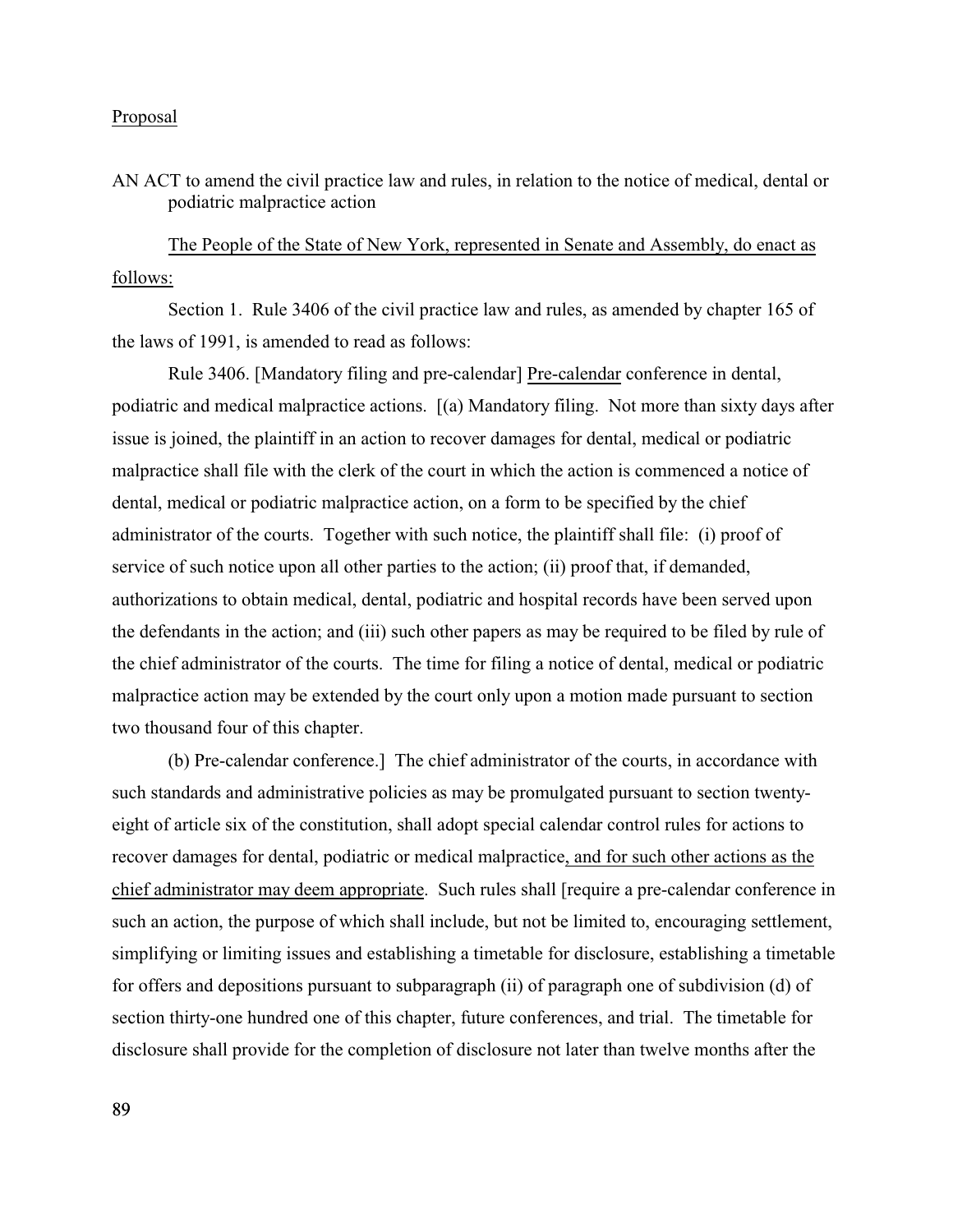notice of dental, podiatric or medical malpractice is filed and shall require that all parties be ready for the trial of the case not later than eighteen months after such notice is filed. The initial pre-calendar conference shall be held after issue is joined in a case but before a note of issue is filed. To the extent feasible, the justice convening the pre-calendar conference shall hear and decide all subsequent pre-trial motions in the case and shall be assigned the trial of the case. The chief administrator of the courts also shall provide for the imposition of costs or other sanctions, including imposition of reasonable attorney's fees, dismissal of an action, claim, cross-claim, counterclaim or defense, or rendering a judgment by default for failure of a party or a party's attorney to comply with these special calendar control rules or any order of a court made thereunder. The chief administrator of the courts, in the exercise of discretion, may provide for exemption from the requirement of a pre-calendar conference in any judicial district or a county where there exists no demonstrated need for such conferences] prescribe a time for filing a request for judicial intervention and require a preliminary conference as soon as practical following such filing.

§2. This act shall take effect on the first day of January next succeeding the date on which it shall have become law.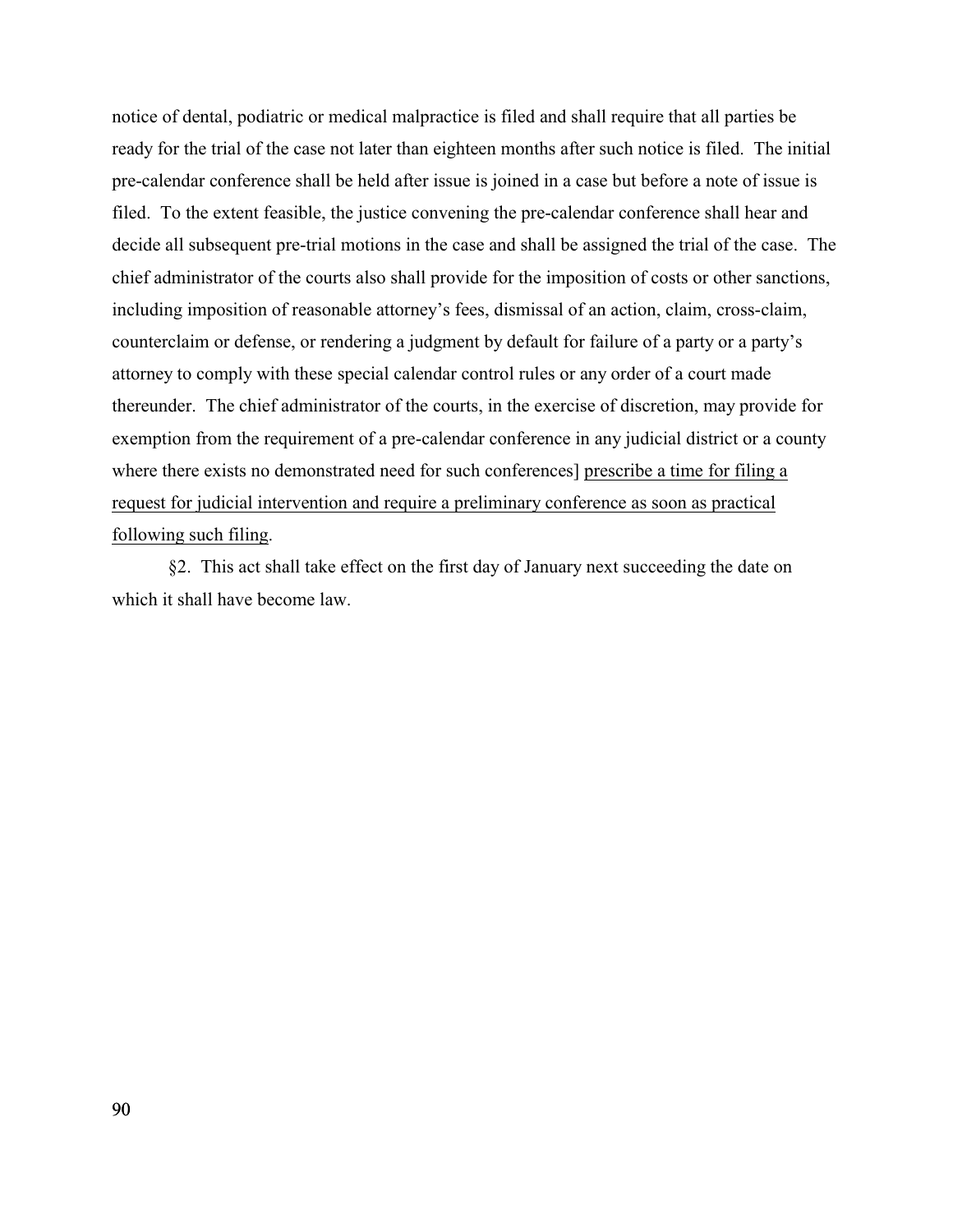# 10. Extending the Judgment Lien on Real Property in an Action Upon a Money Judgment and Repealing the Notice of Levy upon Real Property (CPLR §§ 5014, 5203, 5235(repealer))

The Committee recommends an extension of the judgment lien on real property in an action upon a money judgment from 10 years to 20 years. The Committee believes that the existing statutory 20-year enforceable life of a money judgment award and the mere 10-year viability of the lien on real property resulting from the money judgment are completely at odds and can result in a serious hardship on an original creditor with a valid judgment in a lien-gap scenario. The Committee believes that the 10-year life of a lien, while created as a matter of public policy to facilitate property conveyances, is not justified when considered in the context of the difference between the two statutes.

The Committee has followed with great interest the decisions in the case of Gletzer v. Harris, 12 N.Y.3d 468, 909 N.E.2d 1224, 882 N.Y.S.2d 386 (2009) aff'g, 51 A.D.3d 196, 854 N.Y.2d 10 (1st Dept. 2008). In that case the Court of Appeals held that a renewal lien becomes effective when granted by Supreme Court, where additional lenders relying on the public record acquired rights in the property during the lien gap that occurred during the pendency of the original creditor's action, which was brought to renew the judgment under CPLR §5014 during the tenth year to extend the lien for an additional 10 years but not decided until after the expiration of the lien. This measure is intended to resolve the lien-gap problem and addresses the situation where the lien has expired but the judgment has not.

The Committee recognizes that these amendments necessitate the repeal of CPLR §5235, since that statute was designed to eliminate the problems of execution on a judgment that arise during the second 10 years while the still valid judgment may not be a lien on real property (see, CPLR §5236(a) (preventing the sale of the realty on execution where the lien is expired). However, the remedy under §5235 allowing the sheriff to file the notice of levy must remain available for 10 years from the effective date of this measure in those situations where either the judgment has been docketed but the lien obtained on the judgment has expired prior to the effective date of this measure or where the judgment creditor issues the execution close to the expiration of the 20-year lien period to prevent the lien from expiring while the sale of the real property takes place. Thus, the Committee has included language in the effective date section of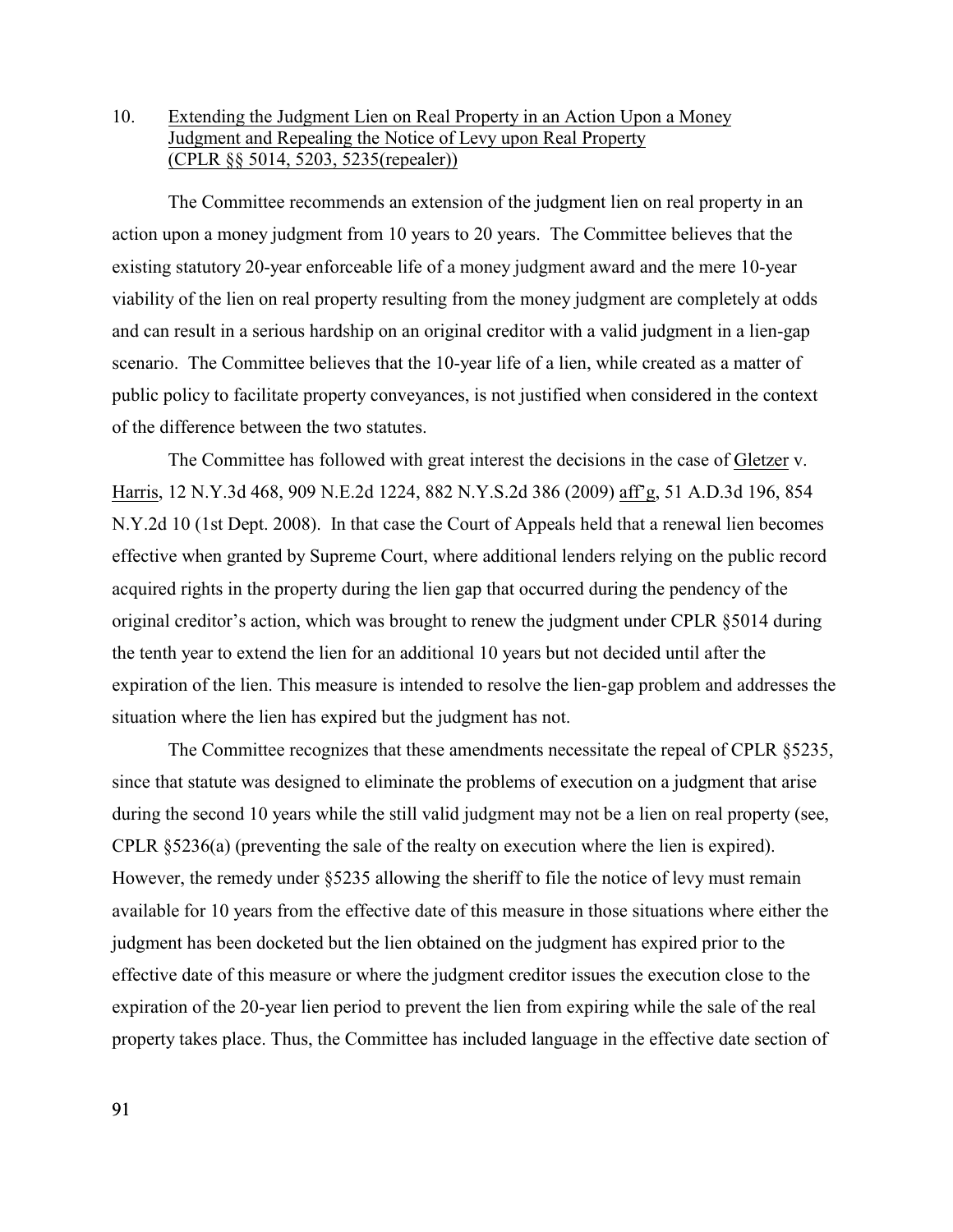the legislation which will ensure that §5235 remains available in those instances to provide the appropriate notice on the public record.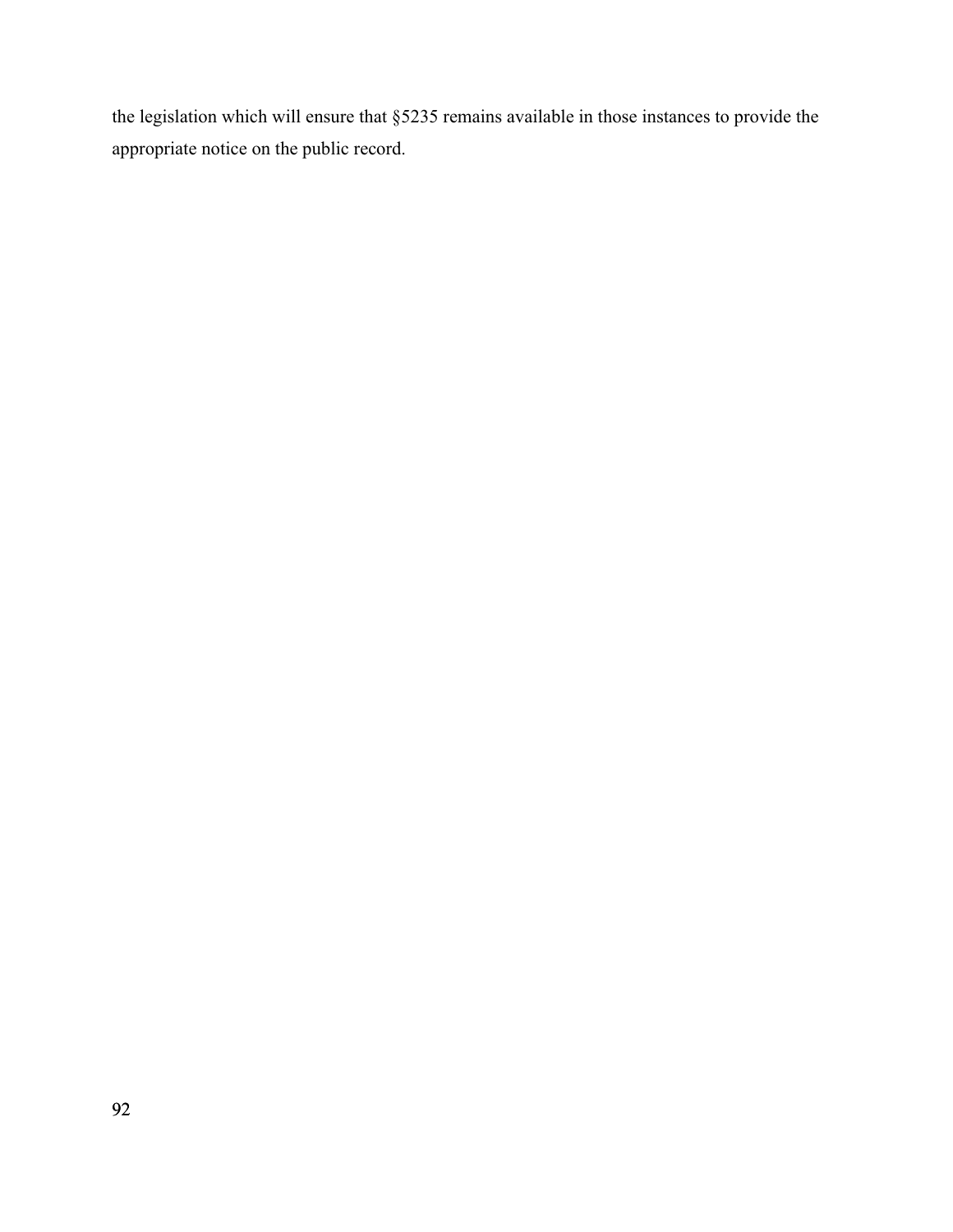#### Proposal

AN ACT to amend the civil practice law and rules, in relation to the judgment lien on real property in an action upon a money judgment

The People of the State of New York, represented in Senate and Assembly, do enact as follows:

Section 1. Section 5014 of the civil practice law and rules, the opening unlettered paragraph as amended by chapter 115 of the laws of 1965, subdivision 2 as amended by chapter 485 of the laws of 1964 and the last unlettered paragraph as added by chapter 123 of the laws of 1986, is amended to read as follows:

§ 5014. Action upon judgment. Except as permitted by section 15-102 of the general obligations law, an action upon a money judgment entered in a court of the state may only be maintained between the original parties to the judgment where:

1. [ten years have elapsed since the first docketing of the judgment; or

2.] the judgment was entered against the defendant by default for want of appearance and the summons was served other than by personal delivery to [him] the defendant or to his or her agent for service designated under rule 318, either within or without the state; or

[3.] 2. The court in which the action is sought to be brought so orders on motion with such notice to such other persons as the court may direct.

[An action may be commenced under subdivision one of this section during the year prior to the expiration of ten years since the first docketing of the judgment. The judgment in such action shall be designated a renewal judgment and shall be so docketed by the clerk. The lien of a renewal judgment shall take effect upon the expiration of ten years from the first docketing of the original judgment.]

§2. Section 5203 of the civil practice law and rules, subdivision (a) as amended by chapter 968 of the laws of 1972 and subdivision (b) as amended by chapter 388 of the laws of 1964, is amended to read as follows:

§ 5203. Priorities and liens upon real property. (a) Priority and lien on docketing judgment. No transfer of an interest of the judgment debtor in real property, against which property a money judgment may be enforced, is effective against the judgment creditor either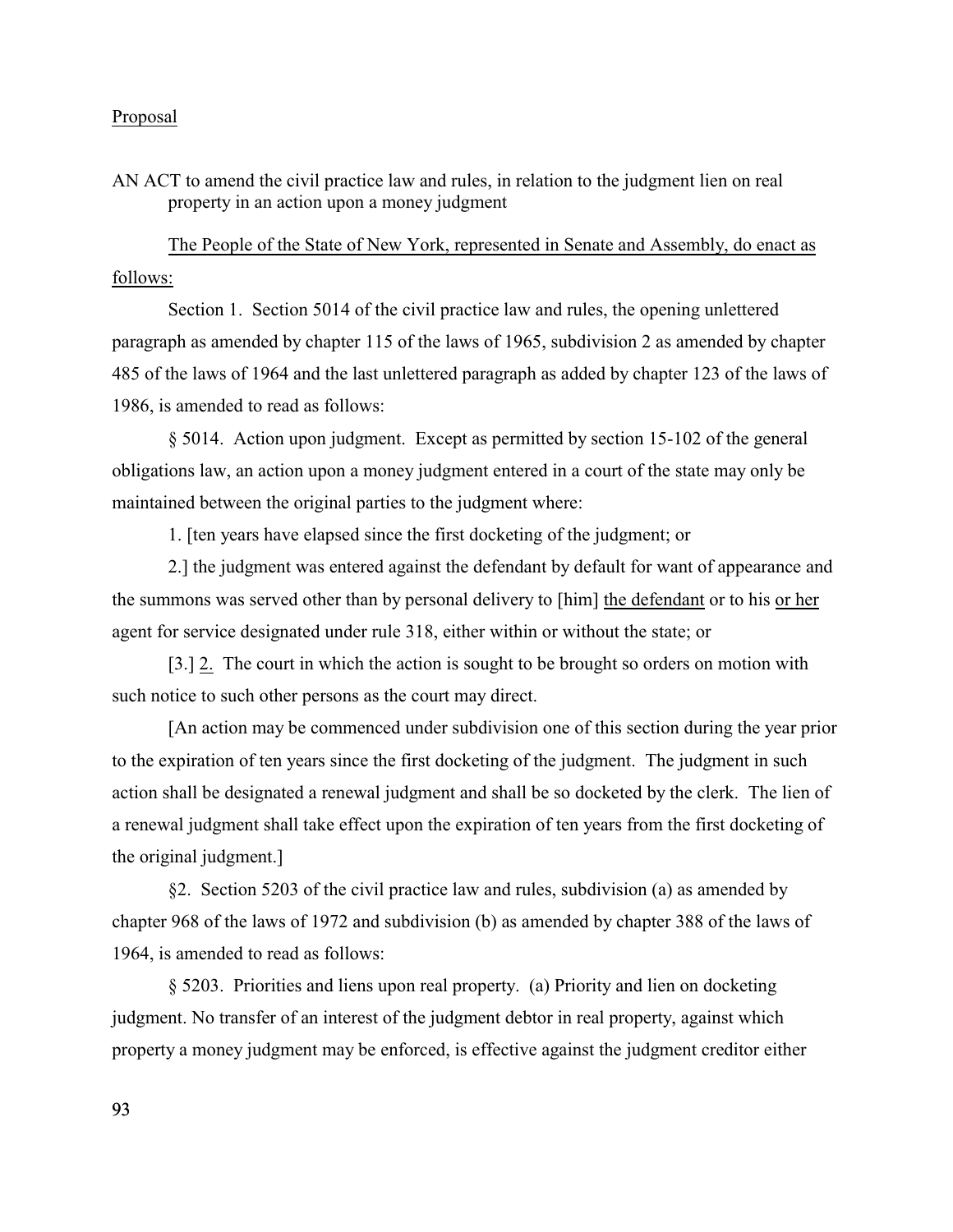from the time of the docketing of the judgment with the clerk of the county in which the property is located until [ten] twenty years after filing of the judgment-roll, or from the time of the filing with such clerk of a notice of levy pursuant to an execution until the execution is returned, except:

1. a transfer or the payment of the proceeds of a judicial sale, which shall include an execution sale, in satisfaction either of a judgment previously so docketed or of a judgment where a notice of levy pursuant to an execution thereon was previously so filed; or

2. a transfer in satisfaction of a mortgage given to secure the payment of the purchase price of the judgment debtor's interest in the property; or

3. a transfer to a purchaser for value at a judicial sale, which shall include an execution sale; or

4. when the judgment was entered after the death of the judgment debtor; or

5. when the judgment debtor is the state, an officer, department, board or commission of the state, or a municipal corporation; or

6. when the judgment debtor is the personal representative of a decedent and the judgment was awarded in an action against [him] such judgment debtor in his or her representative capacity.

(b) Extension of lien. Upon motion of the judgment creditor, upon notice to the judgment debtor, served personally or by registered or certified mail, return receipt requested, to the last known address of the judgment debtor, the court may order that the lien of a money judgment upon real property be effective after the expiration of [ten] twenty years from the filing of the judgment roll, for a period no longer than the time during which the judgment creditor was stayed from enforcing the judgment, or the time necessary to complete advertisement and sale of real property in accordance with section 5236, pursuant to an execution delivered to a sheriff prior to the expiration of [ten] twenty years from the filing of the judgment roll. The order shall be effective from the time it is filed with the clerk of the county in which the property is located and an appropriate entry is made upon the docket of the judgment.

§3. Section 5235 of the civil practice law and rules is REPEALED.

§4. This act shall take effect on the first day of January next succeeding the date on which it shall have become law; except that section three of this act shall take effect ten years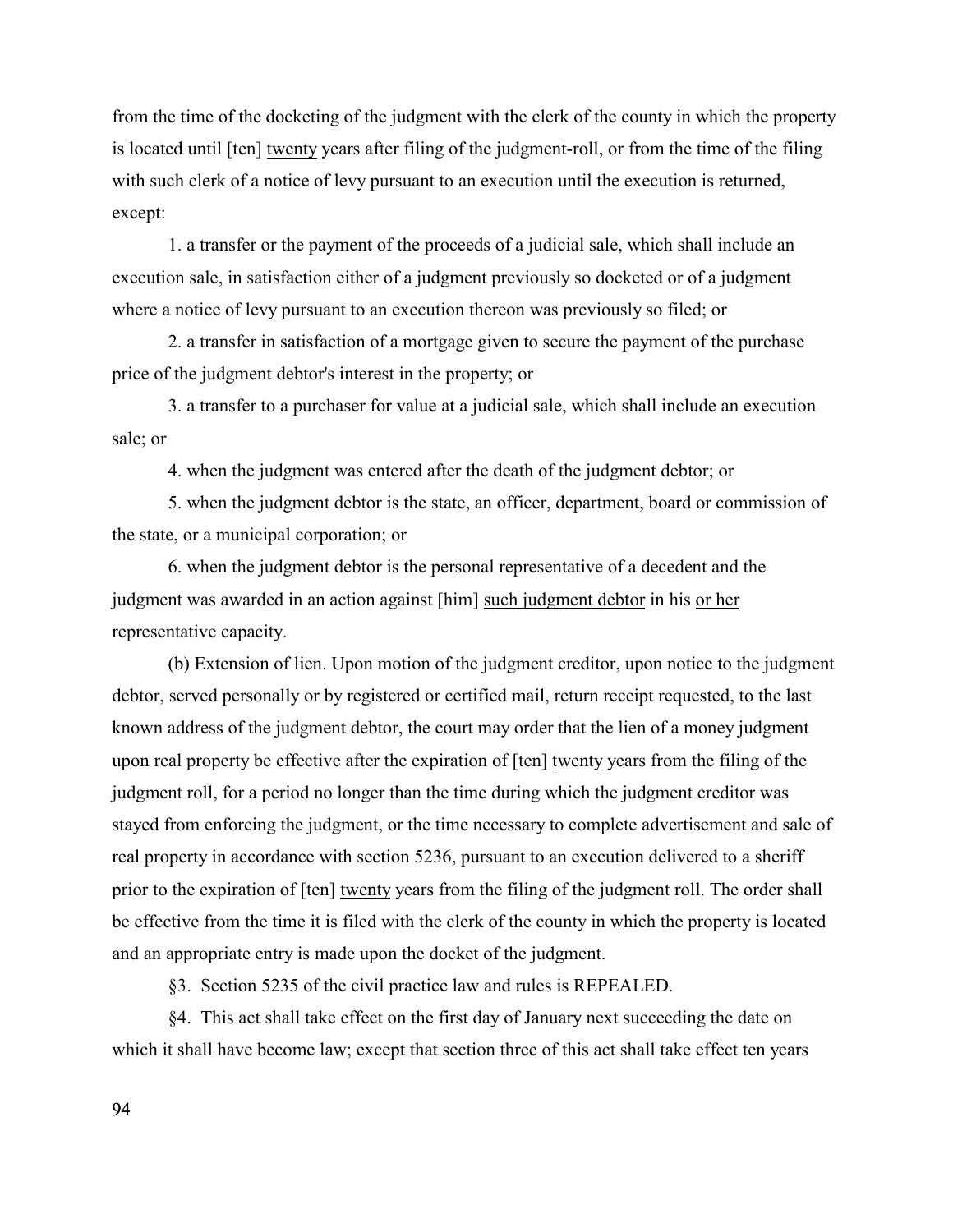after such date provided that any execution issued pursuant to section 5235 before such date shall remain in effect.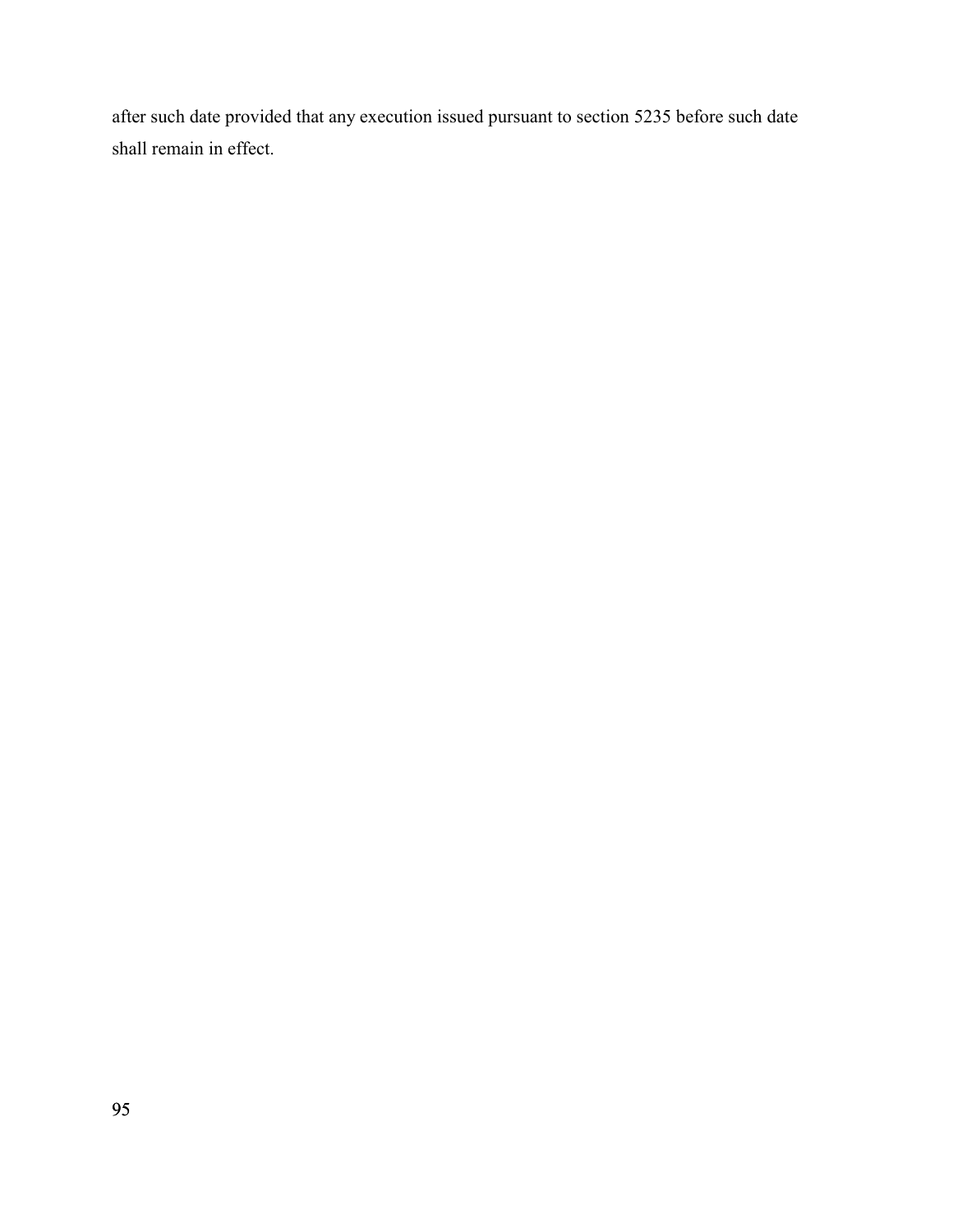# 11. Modifying the Contents of a Bill of Particulars to Expand the Categories of Information That May be Required (CPLR 1603, 3018(b), 3043)

In the interests of balance and fairness in civil practice, our Committee recommends in this measure that the categories of information required in a bill of particulars be expanded. The measure amends CPLR 3043(a) to further and improve the statute's intended purposes: *viz.*, amplifying the pleadings, limiting the proof and scope of inquiry at trial, and preventing surprise — all while avoiding undue burdens upon any party. The measure would not alter or limit the court's discretion to deny any one or more of the particulars of CPLR 3043 or to grant other, further or different particulars in a proper case. It will serve judicial economy by curtailing motion practice regarding the nature and scope of claims and will expedite discovery by requiring parties to more clearly set forth theories of liability.

Rule 3043, governing bills of particulars in personal injury actions, has remained largely unchanged since its enactment effective September 1, 1964. Under the CPLR, interrogatories generally are not permitted in personal injury actions (CPLR 3130(1)). Unless a party waives the right to depose the adversary, a bill of particulars provides the only means for obtaining written responses from the opposing party. Ten years after its enactment the rule was amended by adding the provisions relating to an action brought pursuant to section 673(1) of the Insurance Law for personal injuries arising out of negligence in the use or operation of a motor vehicle in the State (L. 1974, c. 575). In 1979, the Legislature added CPLR 3042(b), which allows for service of a supplemental bill of particulars, without leave of the court and at least 30 days prior to trial, subject to specific limitations (L. 1979, c. 590).

At the request of our Committee, we now urge modification of these statutes to clarify the specificity required.

First, CPLR 3043(a)(2) would be amended to require litigants to identify the location of the occurrence with sufficient specificity that parties may evaluate the claims against them. We recommend deletion of the term "approximate" as being too vague, allowing overly broad description of the location of an accident, in favor of a specific identification of the location.

Second, CPLR 3042(a)(3) would be amended to delete the term "general" and insert the requirement that a "detailed" statement of the acts or omissions constituting the negligence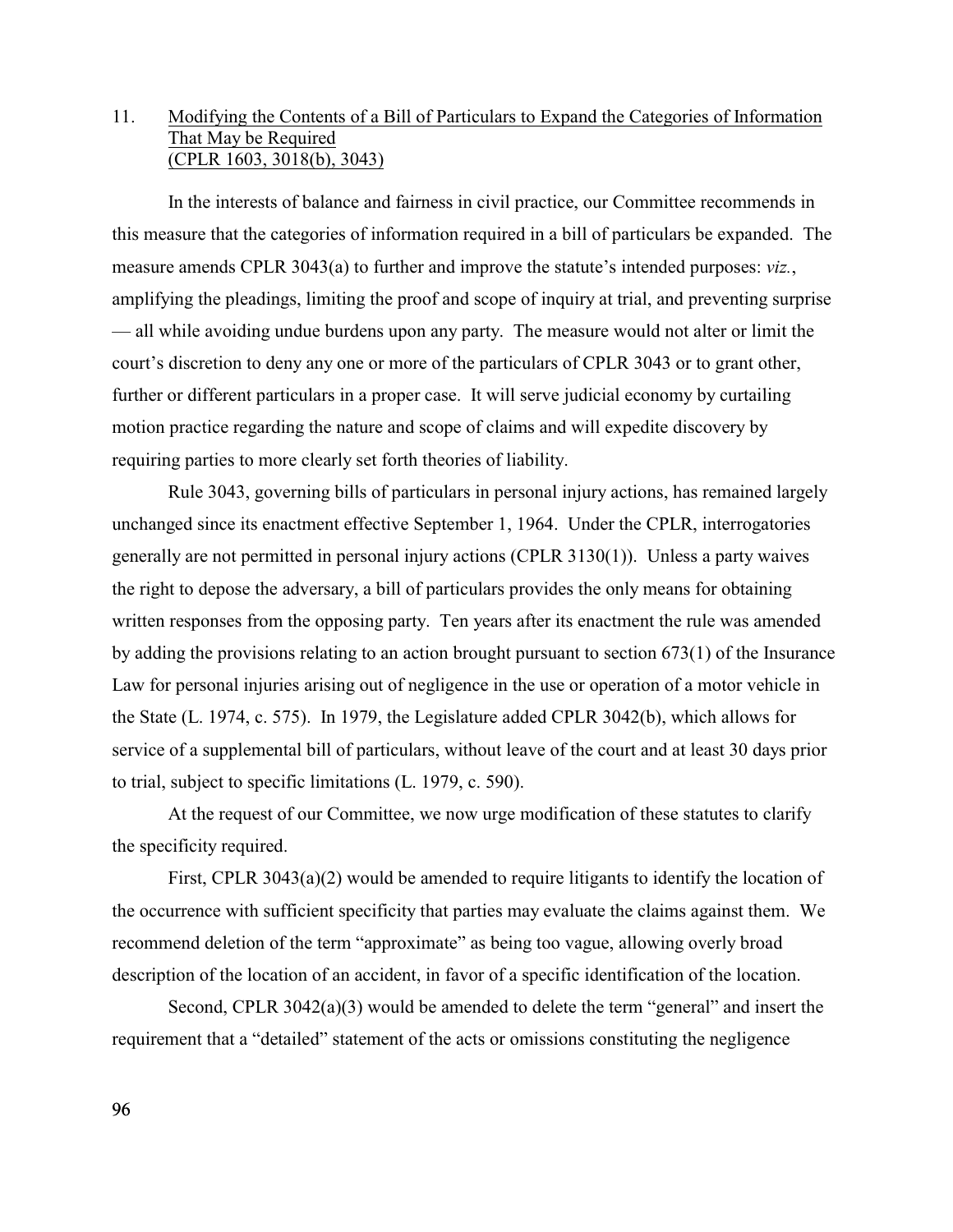claimed be stated by the parties to create more meaningful discovery and avoid surprise at the time of trial.

Third, CPLR 3042(a)(5) would be amended to require parties to state the identity of the recipient of actual notice when actual notice is claimed, and to specify the manner by which the notice was given. The wide array of modes of communication now available (*e.g.*, in-person conversations, telephone or cell phone conversations, letter, email, text messages) makes equally important the identification of the means by which notice is alleged to have been given. This provision will amplify pleadings and greatly facilitate investigation of the claim of notice.

In addition, we also recommend adoption of the following five additional particulars which may be required:

1) A new CPLR 3043(a)(10) would require: "Any section 1602 provisions claimed to be applicable." This language would eliminate the frequent problem where a party may claim a CPLR 1602 exception to the Article 16 limitations of liability, but does not identify the specific subdivision. Defendants cannot effectively evaluate the claim and claimants are allowed the surprise at trial. Since the claimant knows the specific subdivision, this amendment would remedy the problem with no inconvenience to any party.

2) A new CPLR 3043(a)(11) would add: "The name, address and file number of any collateral source of payments of special damages." This addition is related in content and spirit to subdivision (a)(9), which provides that a party may be required to particularize the " $[t]$ otal amounts claimed as special damages for physicians' services and medical supplies; loss of earnings, with name and address of the employer; hospital expenses; nurses' services." While discovery is not permitted by means of a bill of particulars and the specifics of collateral source payments have not generally been allowed pursuant to a demand for a bill of particulars, requiring the mere identification of collateral source payors with respect to special damages does not unduly burden the party providing particulars.

3) A new CPLR 3043(a)(12) as follows: "Any law, statute, rule, regulation, ordinance, or industrial or professional standard claimed to have been violated." This amendment would give parties notice of the claims against them and prevent improper surprise at trial. Further, it would codify existing law holding that, in tort actions where a statutory violation is being asserted, it is incumbent upon the suing party to identify the particular statute, law, ordinance,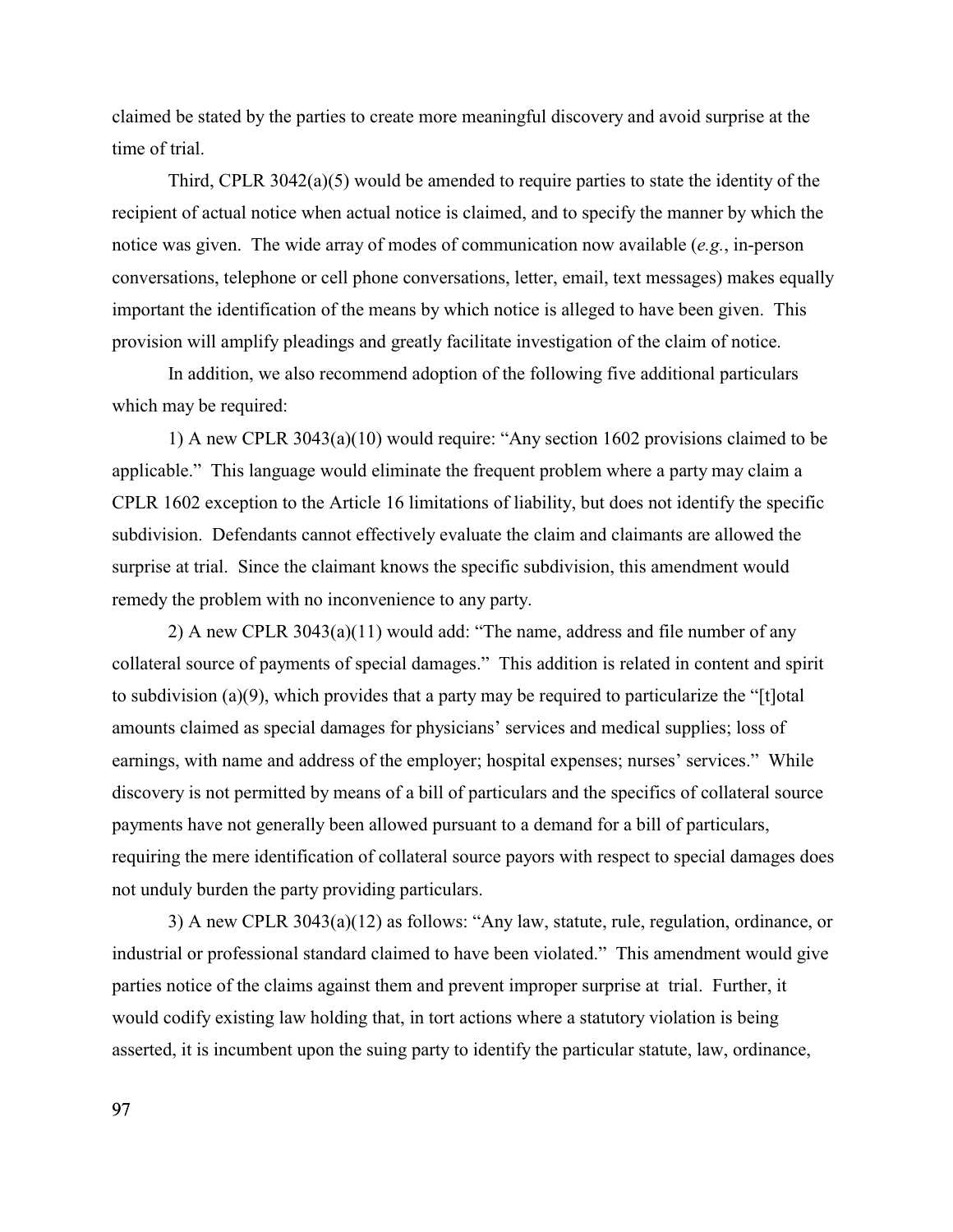rule or regulation claimed to have been violated (see Liga v Long Island Rail Road, 129 AD2d 566, 514 NYS2d 61 [2d Dept 1987]; Johnson v National Railroad Passenger Corp., 83 AD2d 916, 442 NYS2d 526 [1<sup>st</sup> Dept 1981]).

4) A new CPLR 3043(a)(13) would require: "If a defective condition is claimed, a description of the alleged condition and the date and time the alleged condition arose." Currently section 3043 does not expressly authorize a party to obtain a description, where constructive notice is claimed, of the alleged condition and the date and time the alleged condition arose, despite the fact that subdivisions (a)(4) and (a)(5) require particulars on whether the plaintiff claims actual or constructive notice and further details regarding actual notice, respectively.

5) CPLR 3043(a)(14) would require a party to: "Identify the principal address of the plaintiff." Given that the plaintiff is a party to the action and identified in the pleadings, and given the insignificant burden of providing the information, this amendment is recommended to ensure that there is no confusion as to the actual identity of the plaintiff.

These new requirements will serve the statute's intended purpose of amplifying the pleadings, limiting the proof and scope of inquiry at trial, and preventing surprise, without imposing any undue burden on the parties.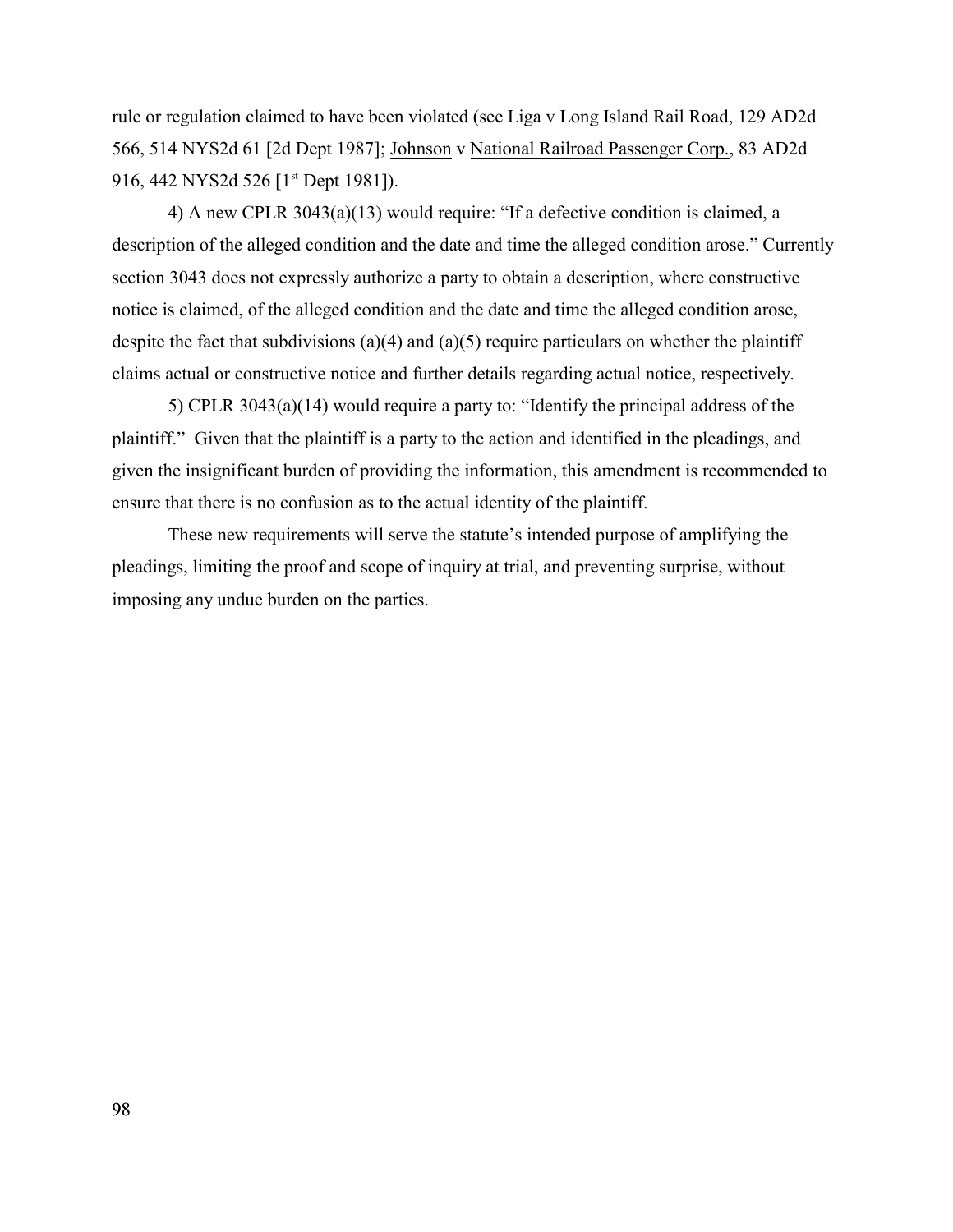#### Proposal

AN ACT to amend the civil practice law and rules, in relation to modifying the contents of a bill of particulars to expand the categories of information that may be required

The People of the State of New York, represented in Senate and Assembly, do enact as follows:

Section 1. Subdivision (a) of rule 3043 of the civil practice law and rules, as amended by chapter 805 of the laws of 1984, is amended to read as follows:

(a) Specified particulars. In actions to recover for personal injuries the following particulars may be required:

(1) The date and approximate time of day of the occurrence;

(2) [Its approximate] The location of the occurrence;

(3) [General] A detailed statement of the acts or omissions constituting the negligence claimed;

(4) Where notice of a condition is a prerequisite, whether actual or constructive notice is claimed;

(5) If actual notice is claimed, a statement of when [and] it was given, to whom it was given, and the means by which it was given;

(6) Statement of the injuries and description of those claimed to be permanent, and in an action designated in subsection (a) of section five thousand one hundred four of the insurance law, for personal injuries arising out of negligence in the use or operation of a motor vehicle in this state, in what respect plaintiff has sustained a serious injury, as defined in subsection (d) of section five thousand one hundred two of the insurance law, or economic loss greater than basic economic loss, as defined in subsection (a) of section five thousand one hundred two of the insurance law;

(7) Length of time confined to bed and to house;

(8) Length of time incapacitated from employment; [and]

(9) Total amounts claimed as special damages for physicians' services and medical supplies; loss of earnings, with name and address of the employer; hospital expenses; nurses' services;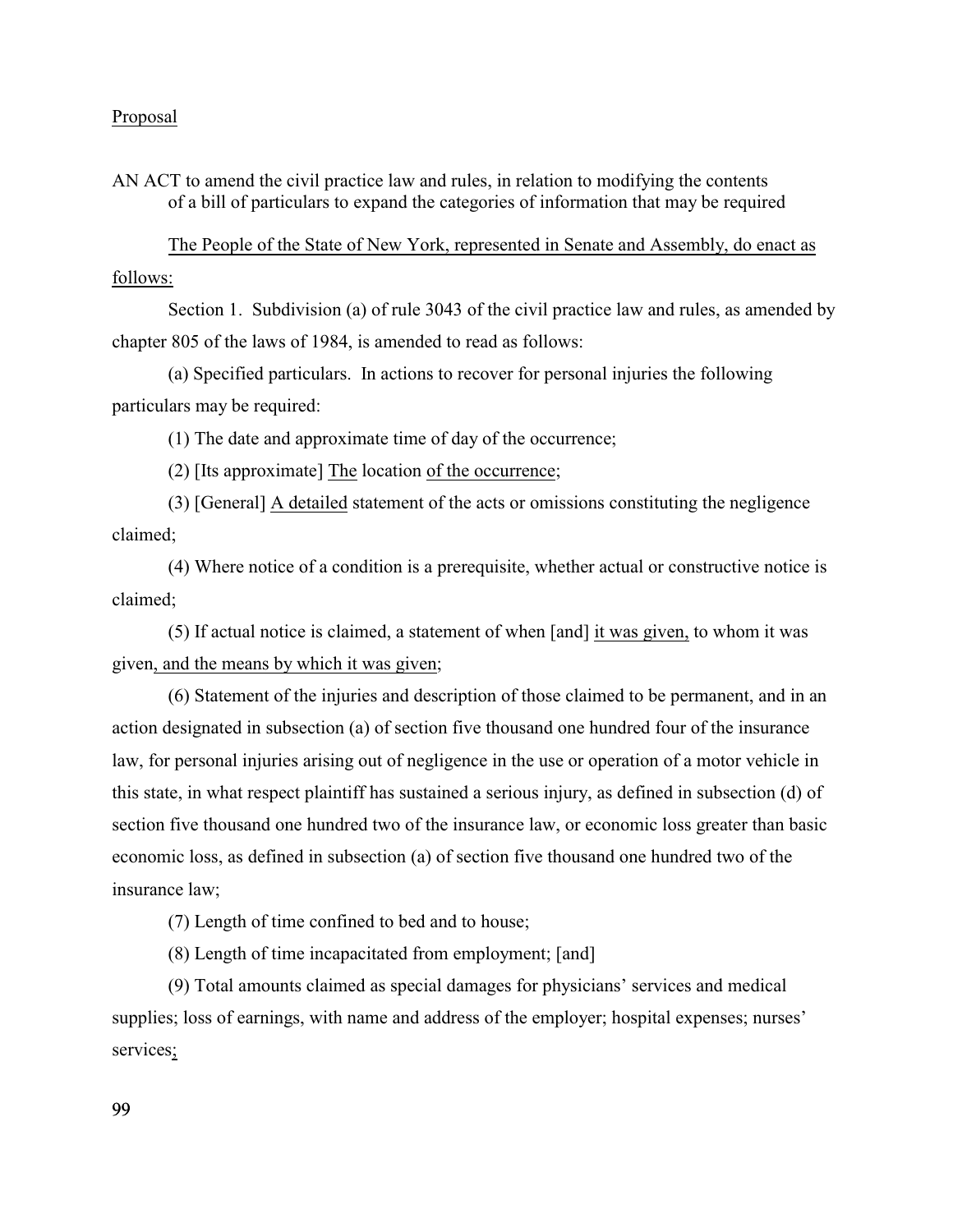(10) Any section 1602 provisions claimed to be applicable;

(11) The name, address and file number of any collateral source of payments of special damages;

(12) Any law, statute, rule, regulation, ordinance, or industrial or professional standard claimed to have been violated;

(13) If a defective condition is claimed, a description of the alleged condition and the date and time the alleged defective condition arose; and

(14) The principal address of the plaintiff.

§2. This act shall take effect on the first of January next succeeding the date on which it shall have become law, and apply to a bill of particulars where the demand for the bill of particulars was served on or after such effective date and shall apply to an affirmative defense where the action was commenced on or after such effective date.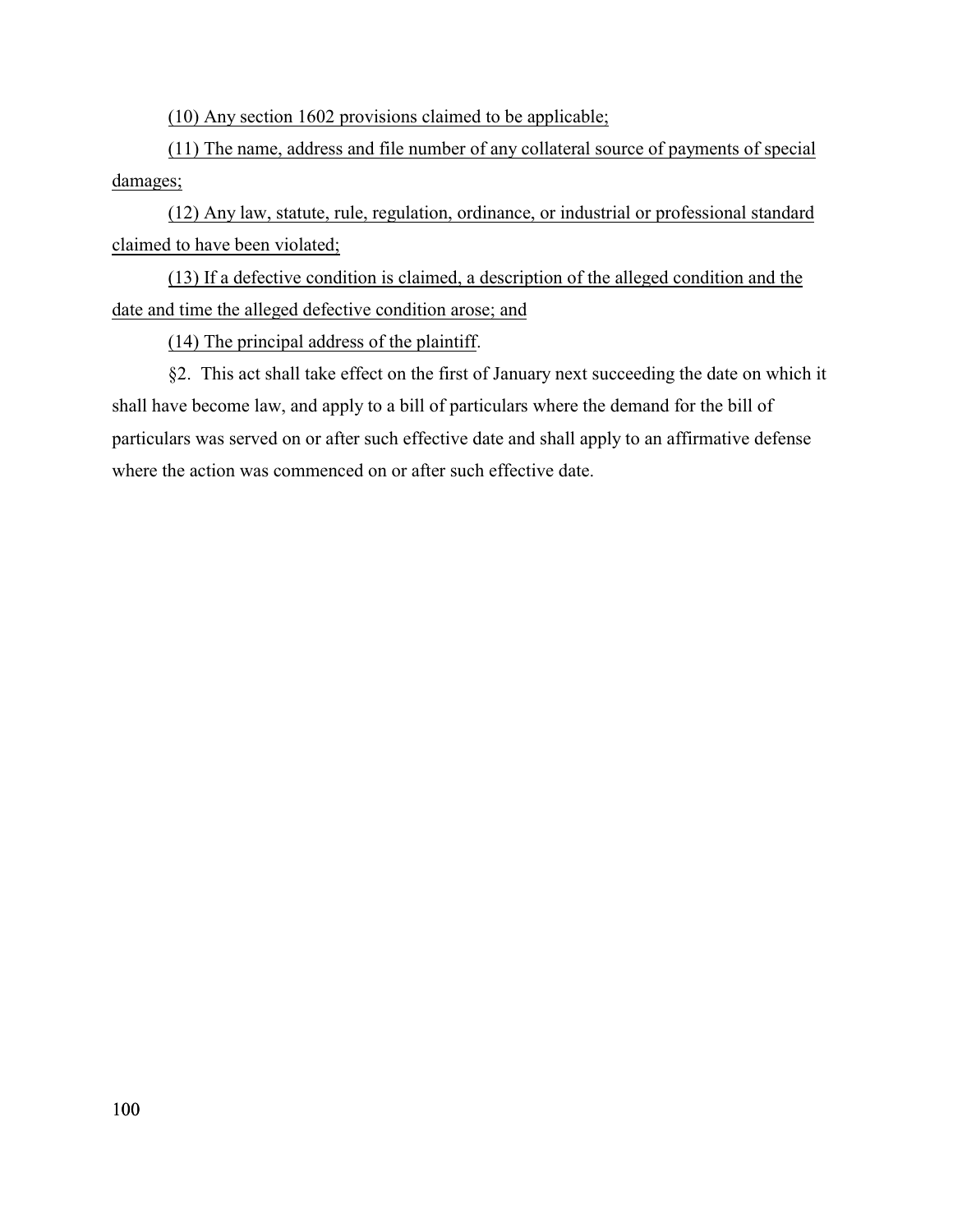## 12. Adopting the Uniform Mediation Act of 2001 (as amended in 2003), to Address Confidentiality and Privileges in Mediation Proceedings in New York State (CPLR Article 74 (new))

The Committee recommends amending the CPLR to adopt the Uniform Mediation Act ("UMA") as promulgated by the National Conference of Commissioners of Uniform State Laws in collaboration with the American Bar Association's Section on Dispute Resolution in 2001 and amended in 2003. The UMA provides rules on the issues of confidentiality and privileges in mediation. It establishes an evidentiary privilege for mediators and participants in mediation that applies in later legal proceedings. The UMA also provides a confidentiality obligation for mediators. Currently, there are over 2,500 separate statutes nationwide that affect mediation in some manner, resulting in troublesome complexity in the law for mediating parties, particularly in a multi-state or commercial context.

The Committee is in full agreement with the prime concern of the UMA: keeping mediation communications confidential. New York has no statewide rule applicable to the confidentiality of submissions and statements made during mediation proceedings. See, NYP Holdings, Inc., v. McClier Corp., 2007 WL 519272 (Sup. Ct., N. Y. Co.,Jan. 10, 2007) (citing ADR Program, Comm Div, Sup. Ct., N. Y. Co., Rule 5); contrast, Hauzinger v. Hauzinger, 43 A. D. 3d 1289, 842 N. Y. S. 2d 646 (4th Dept. 2007), (aff'd., 10 N.Y.3d 923, 892 N.E.2d 849, 862 N.Y.S.2d 456 (2008).

Mediation is a process by which a third party facilitates communication and negotiation between parties to a dispute to assist them in reaching a voluntary agreement resolving that dispute. The central rule of the UMA is that a mediation communication is confidential, and, if privileged, is not subject to discovery or admission into evidence in a formal proceeding. In proceedings following a mediation, a party may refuse to disclose, and prevent any other person from disclosing, a mediation communication. Mediators and non-party participants may refuse to disclose their own statements made during mediation, and may prevent others from disclosing them, as well. Waiver of these privileges must be in a record or made orally during a proceeding to be effective.

The privilege extends only to mediation communications, and not the underlying facts of the dispute. Evidence that is otherwise admissible or subject to discovery does not become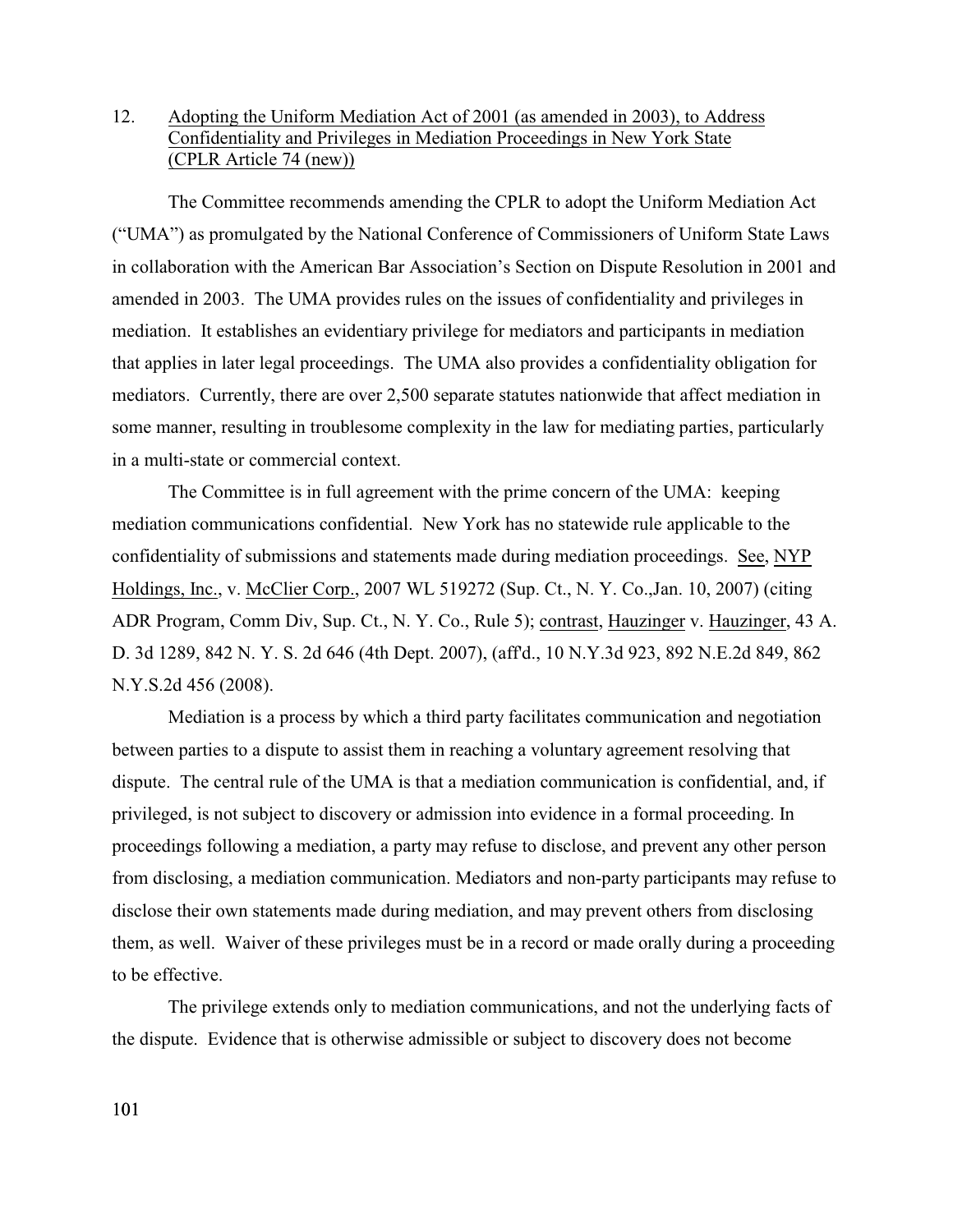inadmissible or protected from discovery by reason of its use in a mediation. A party that discloses a mediation communication and thereby prejudices another person in a proceeding is precluded from asserting the privilege to the extent necessary for the prejudiced person to respond. A person who intentionally uses a mediation to plan or attempt to commit a crime, or to conceal an ongoing crime, cannot assert the privilege. Also, there is no assertable privilege against disclosure of a communication made during a mediation session that is open to the public, that contains a threat to inflict bodily injury, that is sought or offered to prove or disprove abuse, neglect, abandonment, or exploitation in a proceeding where a child or adult protective agency is a party, that would prove or disprove a claim of professional misconduct filed against a mediator, or against a party, party representative, or non-party participant based on conduct during a mediation. If a court, administrative agency, or arbitration panel finds that the need for the information outweighs the interest in confidentiality in a felony proceeding, or a proceeding to prove a claim or defense to reform or avoid liability on a contract arising out of the mediation, there is no privilege.

The UMA allows parties to opt out of the confidentiality and privilege rules, thus ensuring party autonomy. The UMA generally prohibits a mediator, other than a judicial officer, from submitting a report, assessment, evaluation, finding or other communication to a court agency, or other authority that may make a ruling on the dispute that is the subject of the mediation. The mediator may report the bare facts that a mediation is ongoing or has concluded, who participated, and mediation communications evidencing abuse, neglect, or abandonment, or, other non-privileged mediation matters.

The UMA does not prescribe qualifications or other professional standards for mediators. It requires a mediator to disclose conflicts of interest before accepting a mediation or as soon as practicable after discovery of the conflict. His or her qualifications as a mediator must be disclosed to any requesting party to the dispute.

The Committee recognizes the efforts of the New York State Bar Association in promoting adoption of the Uniform Mediation Act. It is pleased to join with it in its efforts to further the goal of fostering prompt, economical, and amicable resolution of disputes, and provide a certainty in the law of mediation confidentiality in New York.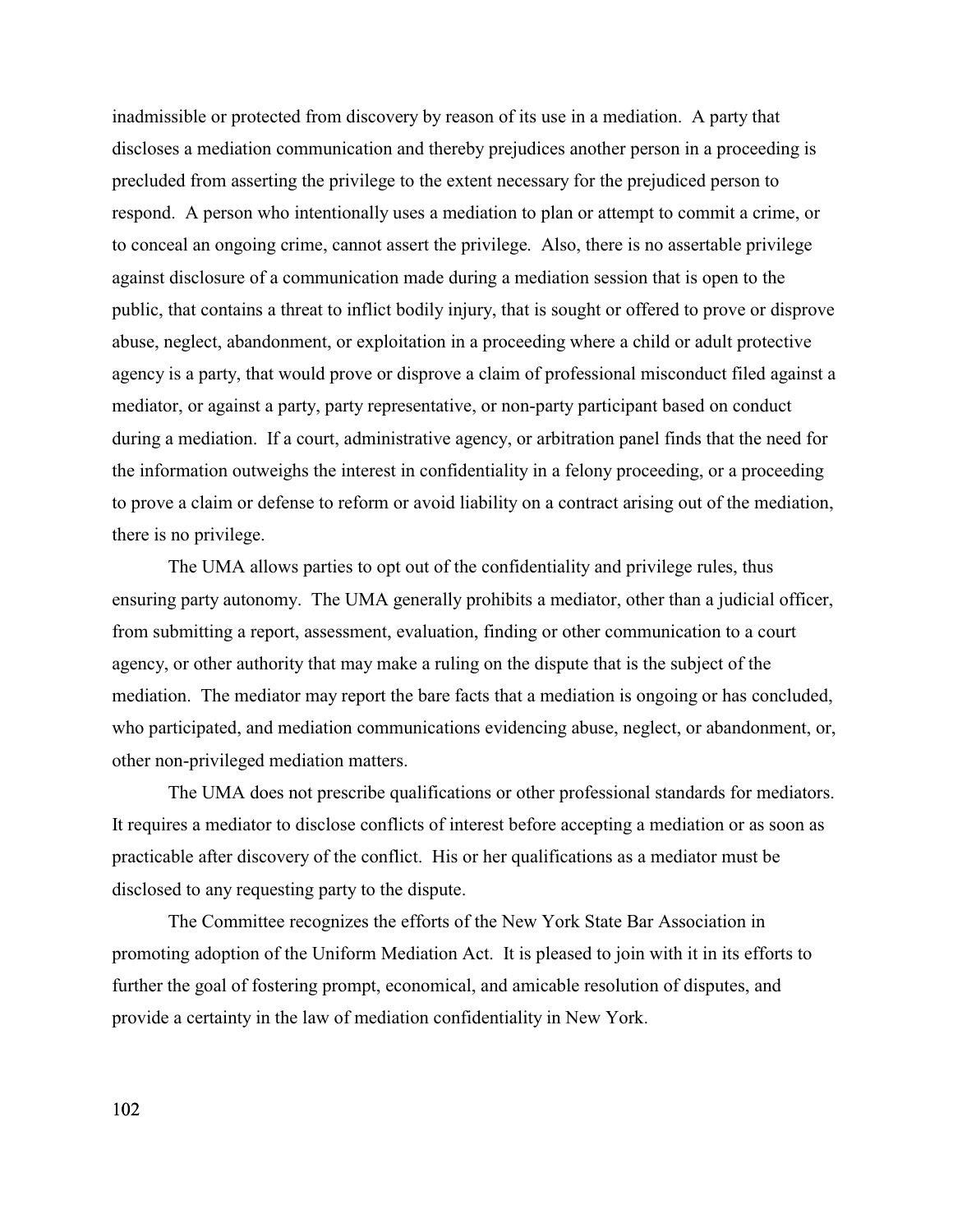AN ACT to amend the civil practice law and rules, in relation to establishing the uniform mediation act

The People of the State of New York, represented in Senate and Assembly, do enact as follows:

Section 1. Short title. This act shall be known and may be cited as the "Uniform Mediation Act."

§2. The civil practice law and rules is amended by adding a new article 74 to read as follows:

### ARTICLE 74

### UNIFORM MEDIATION ACT

Section 7401. Definitions.

7402. Scope.

7403. Privilege against disclosure; admissibility; discovery.

7404. Waiver and preclusion of privilege.

7405. Exceptions to privilege.

7406. Prohibited mediator reports.

7407. Confidentiality.

7408. Mediator's disclosure of conflicts of interest; background.

7409. Participation in mediation.

7410. Relation to electronic signatures in global and national commerce.

7411. Uniformity of application and construction.

§7401. Definitions. As used in this article the following terms shall have the following meanings:

(a) "Mediation" means a process in which a mediator facilitates communication and negotiation between parties to assist them in reaching a voluntary agreement regarding their dispute.

(b) "Mediation communication" means a statement, whether oral or in a record or verbal or nonverbal, that occurs during a mediation or is made for purposes of considering, conducting,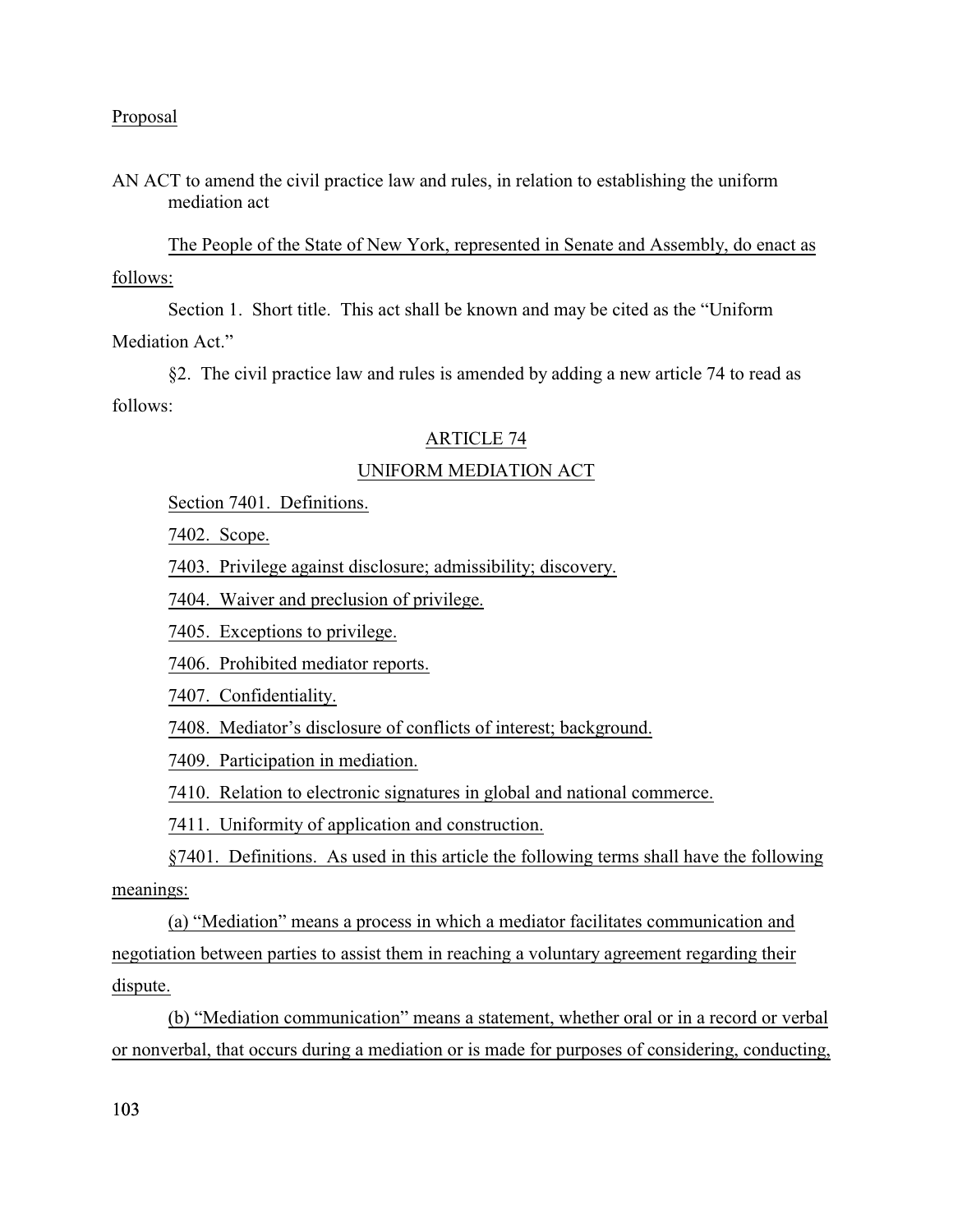participating in, initiating, continuing, or reconvening a mediation or retaining a mediator.

(c) "Mediator" means an individual who conducts a mediation.

(d) "Mediation Party" means a person who participates in a mediation and whose agreement is necessary to resolve the dispute.

(e) "Nonparty participant" means a person, other than a party or mediator, that participates in a mediation.

(f) "Person" means an individual, corporation, business trust, estate, trust, partnership, limited liability company, association, joint venture, government, governmental subdivision, agency or instrumentality, public corporation, or any other legal or commercial entity.

(g) "Proceeding" means:

(1) a judicial, administrative, arbitral, or other adjudicative process, including related pre-hearing and post-hearing motions, conferences and discovery; or

(2) a legislative hearing or similar process.

(h) "Record" means information that is inscribed on a tangible medium or that is stored in an electronic or other medium and is retrievable in perceivable form.

(i) "Sign" means:

(1) to execute or adopt a tangible symbol with the present intent to authenticate a record;

or

(2) to attach or logically associate an electronic symbol, sound or process to or with a record with the present intent to authenticate a record.

§ 7402. Scope. (a) Except as otherwise provided in subdivision (b) or (c) of this section, this article applies to a mediation in which:

(1) the mediation parties are required to mediate by statute or court or administrative agency rule or referred to mediation by a court, administrative agency, or arbitrator;

(2) the mediation parties and the mediator agree to mediate in a record that demonstrates an expectation that mediation communications will be privileged against disclosure; or

(3) the mediation parties use as a mediator an individual who holds himself or herself out as a mediator, or the mediation is provided by a person who holds himself or herself out as providing mediation.

(b) This article does not apply to a mediation: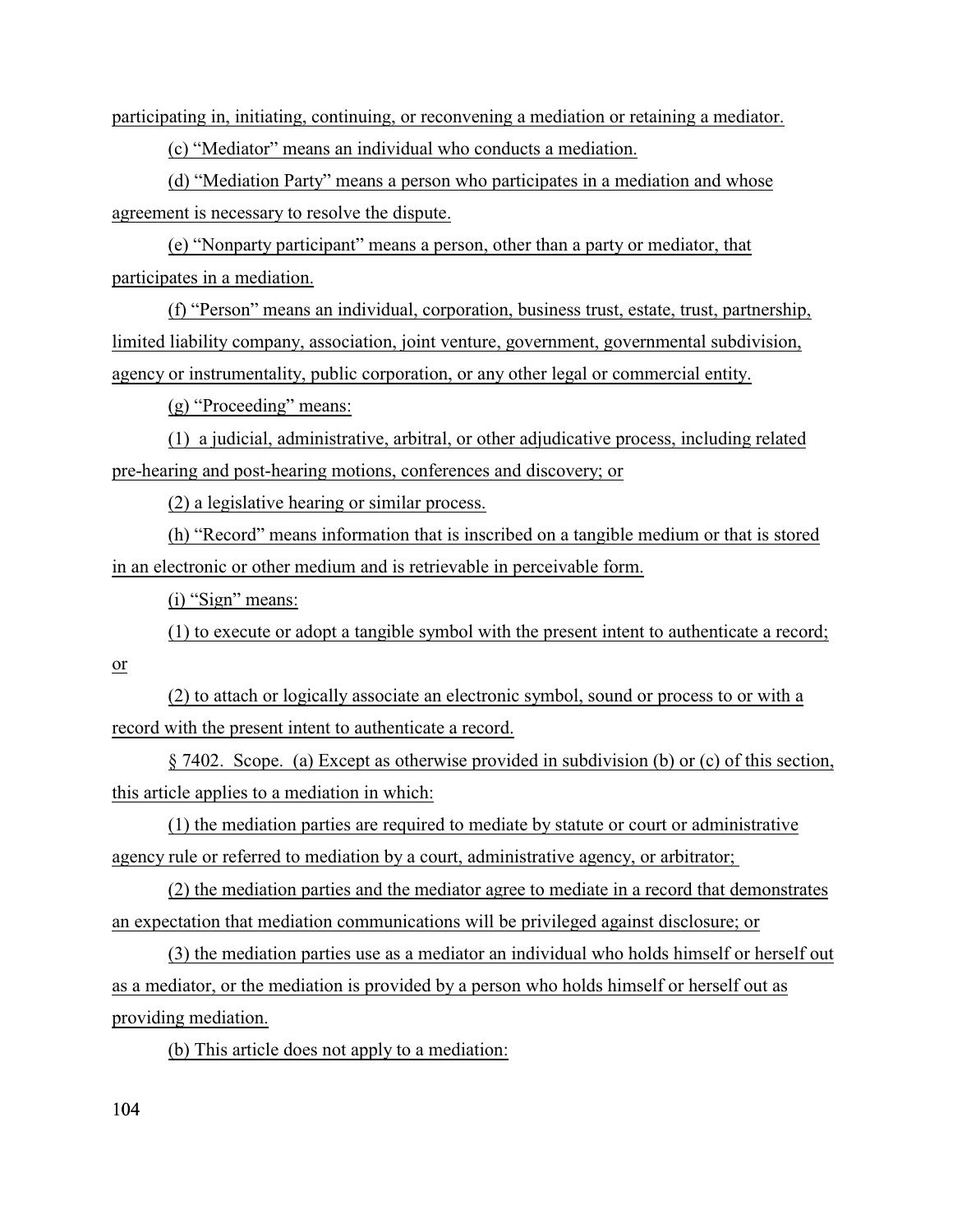(1) relating to the establishment, negotiation, administration, or termination of a collective bargaining relationship;

(2) relating to a dispute that is pending under or is part of the processes established by a collective bargaining agreement, except that this article shall apply to a mediation arising out of a dispute that has been filed with an administrative agency or court;

(3) conducted by a judge who might make a ruling on the case; or

(4) conducted under the auspices of:

(i) a primary or secondary school if all the parties are students; or

(ii) a correctional institution for youths if all the parties are residents of that institution.

(c) If the parties agree in advance in a signed record, or a record of a proceeding so reflects, that all or part of a mediation is not privileged, the privileges under sections 7403, 7404, and 7405 do not apply to the mediation or part agreed upon. However, section 7403 applies to a mediation communication made by a person who has not received actual notice of the agreement before the communication is made.

§7403. Privilege against disclosure; admissibility; discovery. (a) Except as otherwise provided in section 7405, a mediation communication is privileged as provided in subdivision (b) and is not subject to discovery or admissible in evidence in a proceeding unless waived or precluded as provided in section 7404.

(b) In a proceeding, the following privileges apply:

(1) A mediation party may refuse to disclose, and may prevent any other person from disclosing, a mediation communication.

(2) A mediator may refuse to disclose a mediation communication, and may prevent any other person from disclosing a mediation communication of the mediator.

(3) A nonparty participant may refuse to disclose, and may prevent any other person from disclosing, a mediation communication of the nonparty participant.

(c) Evidence or information that is otherwise admissible or subject to discovery does not become inadmissible or protected from discovery solely by reason of its disclosure or use in a mediation.

§7404. Waiver and preclusion of privilege. (a) A privilege under section 7403 may be waived in a record or orally during a proceeding if it is expressly waived by all parties to the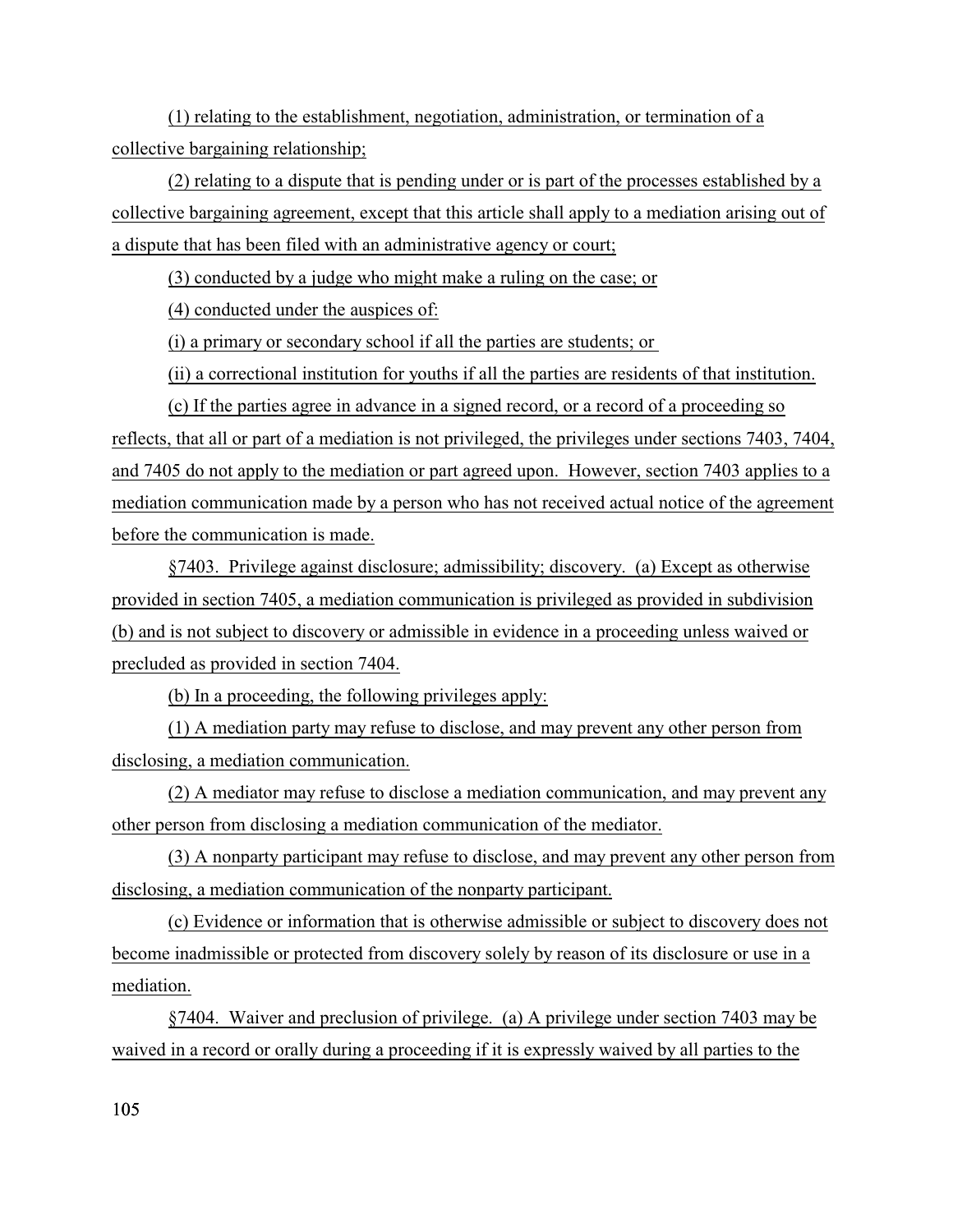mediation; and:

(1) in the case of the privilege of a mediator, it is expressly waived by the mediator; and

(2) in the case of the privilege of a nonparty participant, it is expressly waived by the nonparty participant.

(b) A person who discloses or makes a representation about a mediation communication which prejudices another person in a proceeding is precluded from asserting a privilege under section 7403, but only to the extent necessary for the person prejudiced to respond to the representation or disclosure.

(c) A person that intentionally uses a mediation to plan, to attempt to commit, or to commit a crime, or to conceal an ongoing crime or ongoing criminal activity, is precluded from asserting a privilege under section 7403.

§7405. Exceptions to privilege. (a) There is no privilege under section 7403 for a mediation communication that is:

(1) in an agreement evidenced by a record signed by all parties to the agreement;

(2) available to the public under article six or seven of the public officers law, or made during a session of a mediation which is open, or is required by law to be open, to the public;

(3) a threat or statement of a plan to inflict bodily injury or commit a crime of violence;

(4) intentionally used to plan a crime, attempt to commit a crime, or to conceal an ongoing crime or ongoing criminal activity;

(5) later sought or offered to prove or disprove a claim or complaint of professional misconduct or malpractice filed against a mediator;

(6) except as otherwise provided in subdivision (c) of this section, later sought or offered to prove or disprove a claim or complaint of professional misconduct or malpractice filed against a mediation party, nonparty participant, or representative of a party based on conduct occurring during a mediation; or

(7) later sought or offered in a proceeding in which a child or adult protective services agency is a party to prove or disprove abuse, neglect, abandonment, or exploitation, unless the child or adult protective services agency participated in the mediation.

(b) There is no privilege under section 7403 if a court, administrative agency, or arbitrator finds, after a hearing held in camera, that the party seeking discovery or the proponent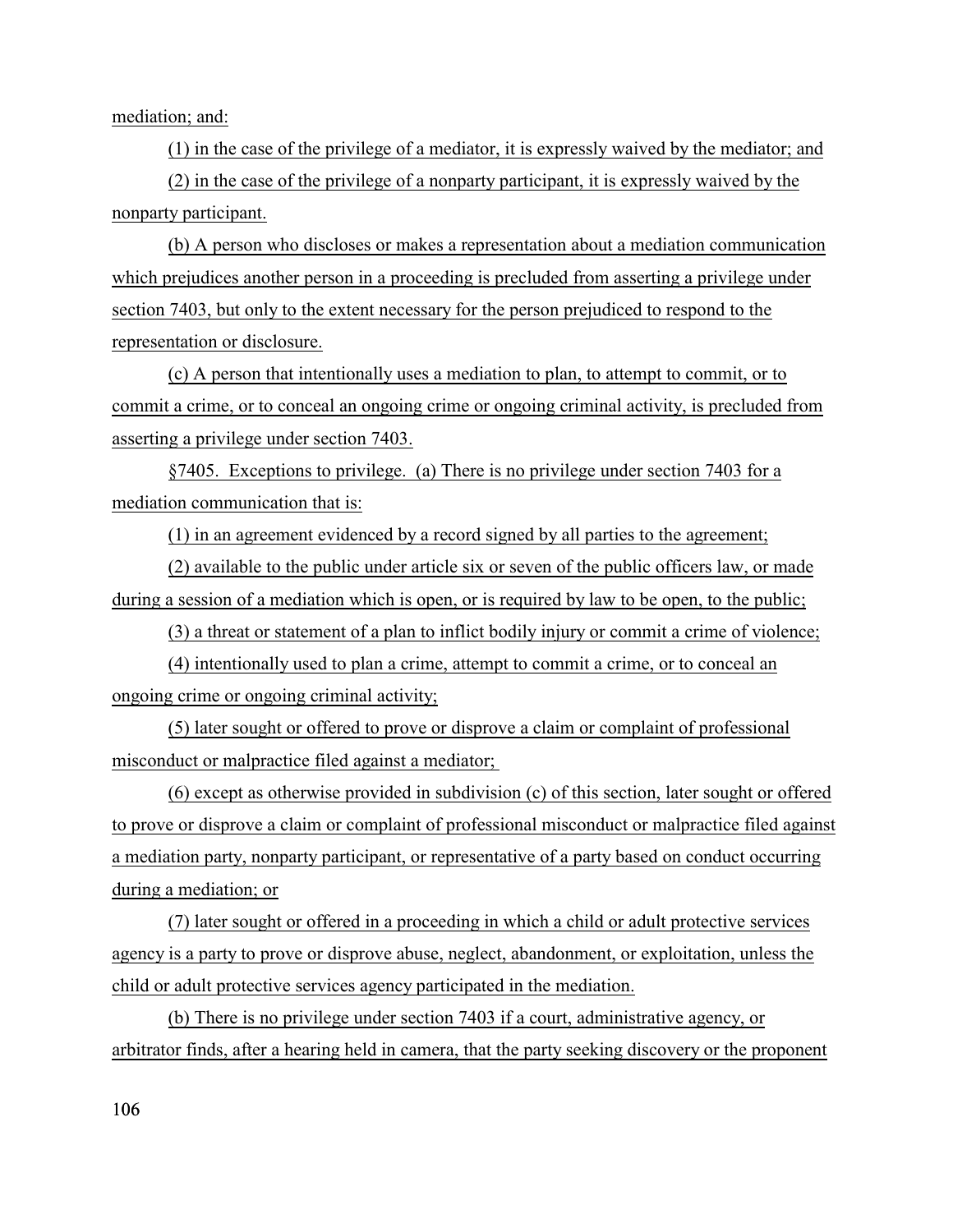of the evidence has shown that the evidence is not otherwise available, that there is a need for the evidence that substantially outweighs the interest in protecting confidentiality and that the mediation communication is sought or offered in:

(1) a court proceeding involving a felony; or

(2) except as otherwise provided in subdivision (c) of this section, a proceeding (i) to prove a claim to rescind or reform, or (ii) to establish a defense to avoid liability on, a contract arising out of the mediation.

(c) A mediator may not be compelled to provide evidence of a mediation communication referred to in paragraph six of subdivision (a) or paragraph two of subdivision (b) of this section.

(d) If a mediation communication is not privileged under subdivision (a) or (b) of this section, only that portion of the communication necessary for the application of the exception from nondisclosure may be admitted. Admission of evidence under subdivision (a) or (b) does not render the evidence, or any other mediation communication, discoverable or admissible for any other purpose.

§7406. Prohibited mediator reports. (a) Except as required in subdivision (b) of this section, a mediator may not make a report, assessment, evaluation, recommendation, finding, or other communication regarding a mediation to a court, administrative agency, or other authority that may make a ruling on the dispute that is the subject of the mediation.

(b) A mediator may disclose:

(1) whether the mediation occurred or has terminated, or whether a settlement was reached, and attendance;

(2) a mediation communication as permitted under section 7405; or

(3) a mediation communication evidencing abuse, neglect, abandonment, or exploitation of an individual to a public agency responsible for protecting individuals against such mistreatment.

(c) A communication made in violation of subdivision (a) of this section may not be considered by a court, administrative agency, or arbitrator.

§7407. Confidentiality. Unless subject to article six or seven of the public officers law, mediation communications are confidential to the greatest extent agreed to by the parties or provided by this article or other law or rule of this state.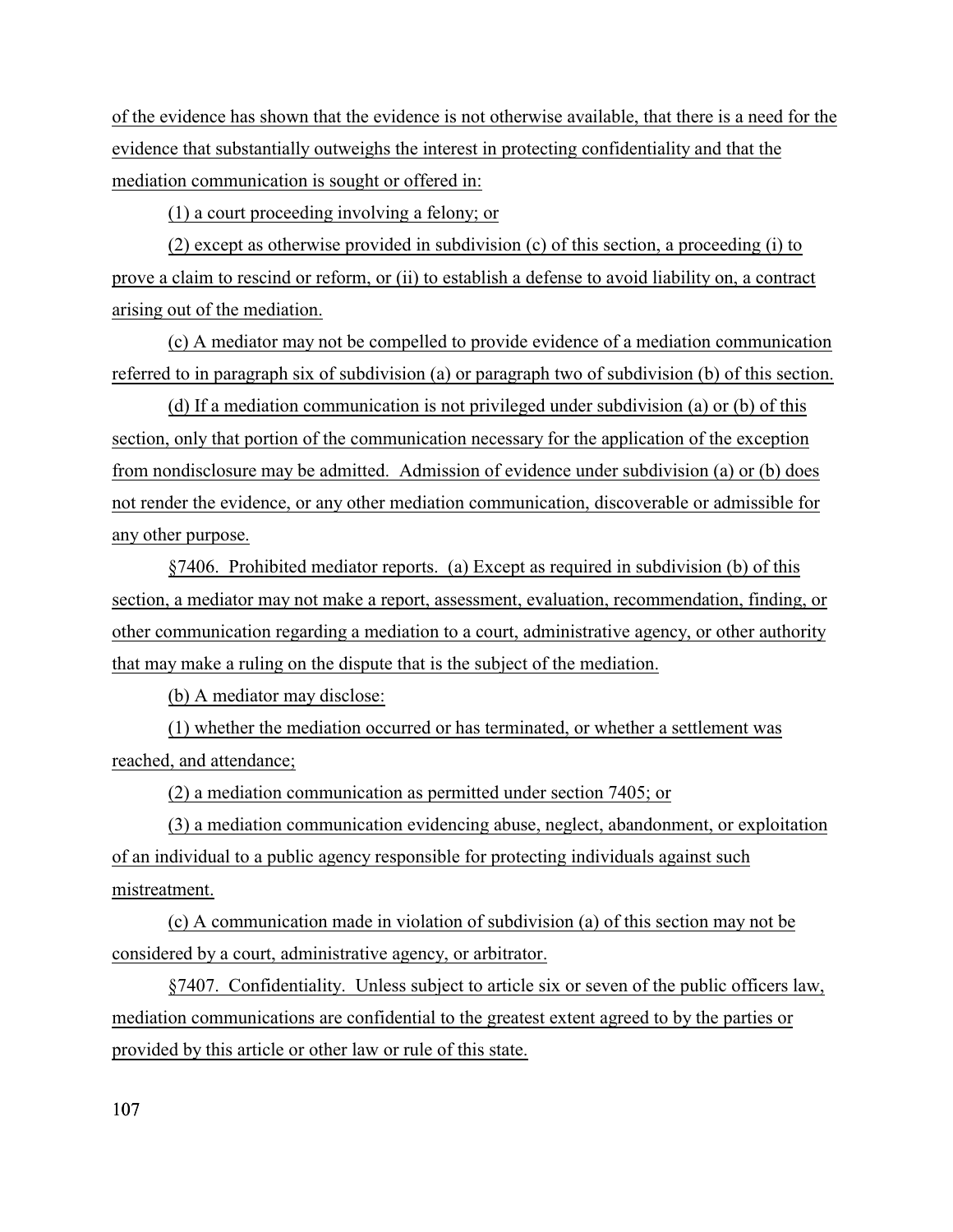§7408. Mediator's disclosure of conflicts of interest; background. (a) Before accepting a mediation, an individual who is requested to serve as a mediator shall:

(1) make an inquiry that is reasonable under the circumstances to determine whether there are any known facts that a reasonable individual would consider likely to affect the impartiality of the mediator, including a financial or personal interest in the outcome of the mediation and an existing or past relationship with a mediation party or foreseeable participant in the mediation; and

(2) disclose any such known fact to the mediation parties as soon as is practical before accepting a mediation.

(b) If a mediator learns any fact described in paragraph one of subdivision (a) of this section after accepting a mediation, the mediator shall disclose it as soon as is practicable.

(c) At the request of the mediation party, an individual who is requested to serve as a mediator shall disclose the mediator's qualifications to mediate a dispute.

(d) A person who violates subdivision (a) or (b) of this section is precluded by the violation from asserting a privilege as to his or her own statements under section 7403.

(e) Subdivisions (a), (b), and (c) of this section do not apply to an individual acting as a judge.

(f) No provision of this article requires that a mediator have a special qualification by background or profession.

§7409. Participation in mediation. An attorney may represent a party, or another individual designated by a party may accompany the party to, and participate in, a mediation. A waiver of representation or participation given before the mediation may be rescinded.

§7410. Relation to electronic signatures in global and national commerce. This article modifies, limits, or supersedes the federal Electronic Signatures in Global and National Commerce Act, 15 U. S. C. § 7001 et seq., but this article does not modify, limit or supersede § 101(c) of such Act or authorize electronic delivery of any of the notices described in § 103(b) of such Act.

§7411. Uniformity of application and construction. In applying and construing this article, consideration must be given to the need to promote uniformity of the law with respect to its subject matter among states that enact it.

108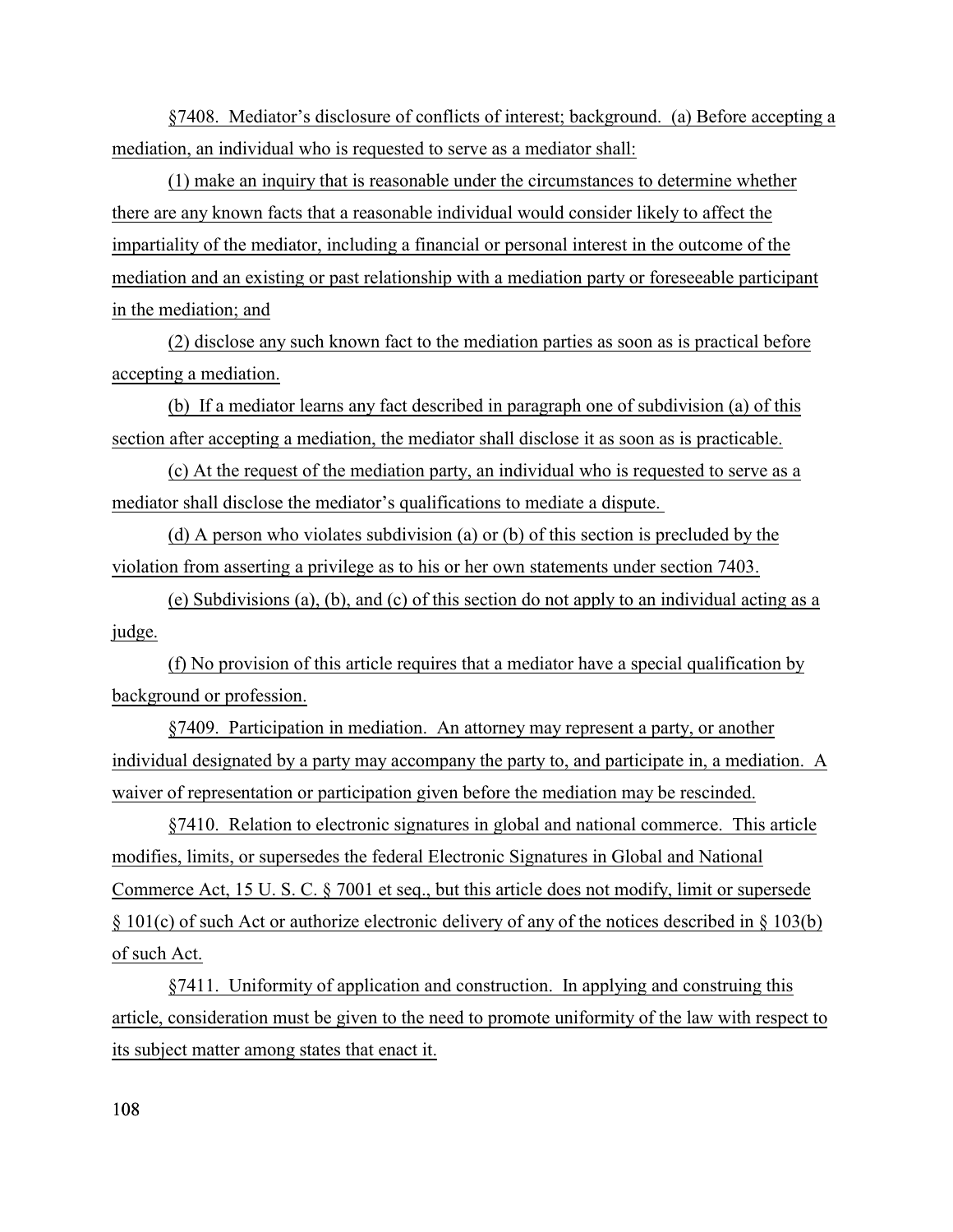§3. Severability clause. If any provision of this act or its application to any person or circumstance is held invalid, the invalidity does not affect other provisions or applications of this act which can be given effect without the invalid provision or application, and to this end the provisions of this act are severable.

 §4. This act shall take effect on the first day of January next succeeding the date on which it shall become law and shall apply to all agreements to mediate and mediations pursuant to a referral entered into on or after such effective date.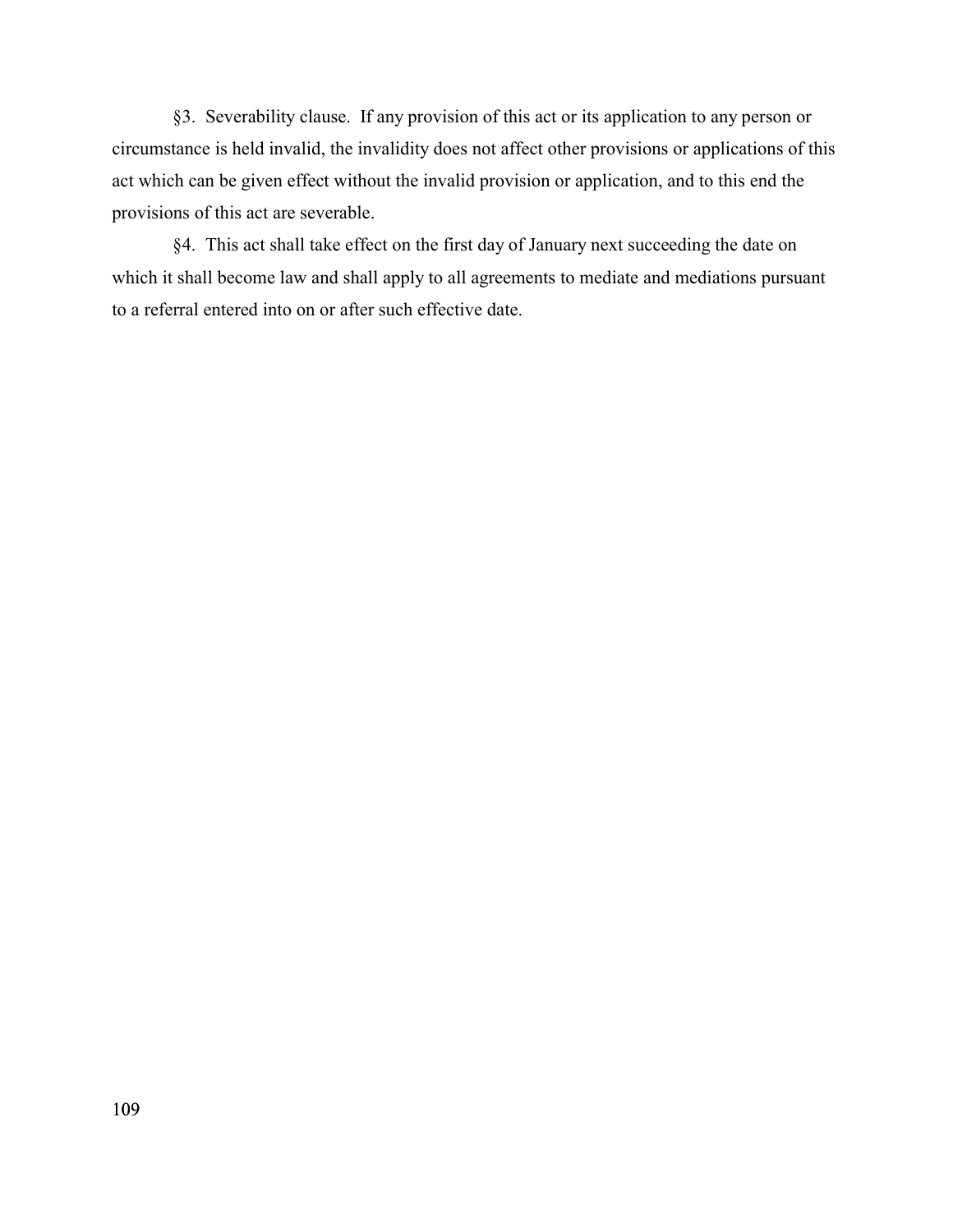# 13. Eliminating the Uncertainty as to the Determination of Finality for the Purposes of Certain Appeals to the Court of Appeals (CPLR 5513(e)(new), 5611(b) (new))

The Committee recommends the amendment of CPLR sections 5611 and 5513 to eliminate uncertainty as to the timing and manner of taking appeals to the Court of Appeals or moving for permission to appeal to the Court of Appeals in those cases where the Appellate Division orders a new trial unless a party stipulates to a remittance or addition to the jury verdict. Under current decisional law, the time within which to take such an appeal or move for permission to appeal varies depending upon semantic, non-substantive distinctions in the language used by the Appellate Division.

The Court of Appeals held in Whitfield v. City of New York, 90 N.Y.2d 777 (1997), that if an order conditionally reduces the damages and does not expressly call for amendment of the current judgment in the plaintiff's favor, then the appeal must be taken from the stipulation and the time for the defendant to appeal or seek leave to appeal runs from the plaintiff's service of the stipulation with notice of entry. If, however, the Appellate Division expressly directs the plaintiff to effect amendment of the judgment after accepting the reduction of damages, then the appeal must be taken from the amended judgment and the time for the taking of the appeal or seeking leave to appeal is measured from service of the amended judgment with notice of entry. If the Appellate Division goes a step further and says that the judgment will be deemed affirmed as modified after the amendment is effected, then appeal must be taken from the Appellate Division order and the time for taking of the appeal or seeking leave to appeal runs from the later of a) service with notice of entry of the Appellate Division order, or b) service with notice of entry of the amended judgment.

The Committee believes that the time to take an appeal should, in all circumstances, be definite. Under the proposed amendment, in any case in which the Appellate Division directs a new trial unless a party stipulates to accept a modification of the damages or the judgment, there would be only one appealable paper and only one deadline for taking of the appeal or seeking leave to appeal; this supposing that the party given the choice to do so accepts the modification rather than undergoing a new trial. The deadline for the taking of the appeal or seeking leave to appeal would in all instances run from the later of 1) service of the Appellate Division order with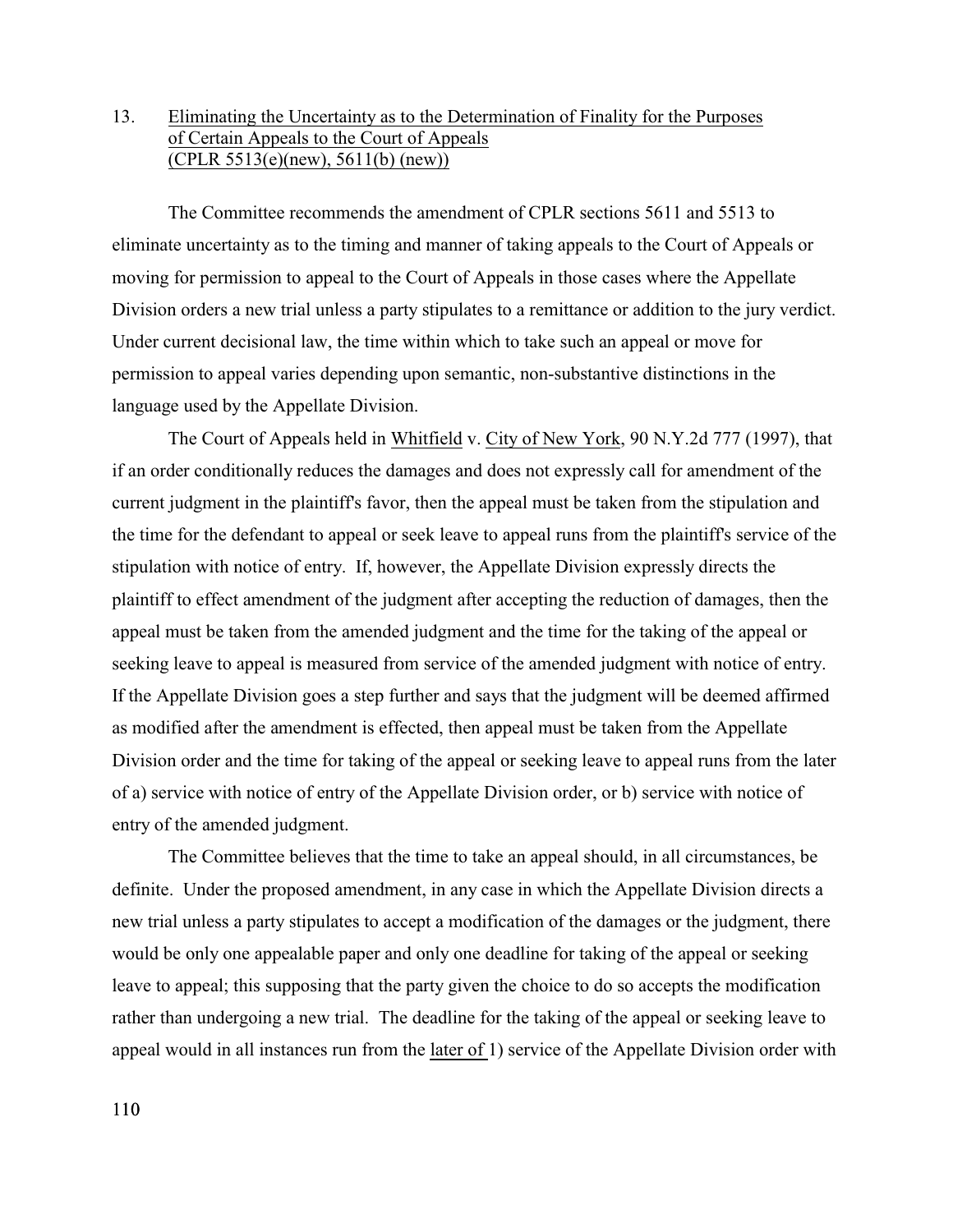written notice of its entry, or 2) service of the stipulation with written notice of its entry.

There are two reasons why that date rather than some later date (*e.g.*, service of the amended judgment with notice of entry) is deemed preferable as the starting point for the time to appeal or seek leave to appeal. First, there are sometimes delays in amending the judgment and it is generally preferable that Court of Appeals review occur sooner rather than later, especially since the cases in issue will almost always be cases that have been litigated for many years. Second, while such disputes do not often arise, the parties sometimes have disputes specifically concerning the manner in which the judgment is amended (*e.g.*, a dispute as to the applicable interest rate). In such an instance, it would be unfortunate if the basic appeal concerning the contested liability and damages issues had to be tabled while the lower courts first passed on ministerial post-judgment issues. Selection of the stipulation as the triggering event (as is currently the case in one of the three Whitfield scenarios) would avoid such ministerial delays.

The proposed amendment would also make the Appellate Division order the appealable paper in all cases involving Appellate Division orders that are final but for conditional modifications. Here, the main point is that the appealable paper be the same in all such cases. The choice as to what that paper should be is less important. The reason for selection of the Appellate Division order as the appealable paper rather than the stipulation is merely that this better comports with the reality of the appeal. It is, after all, the Appellate Division order with which the would-be appellant takes issue.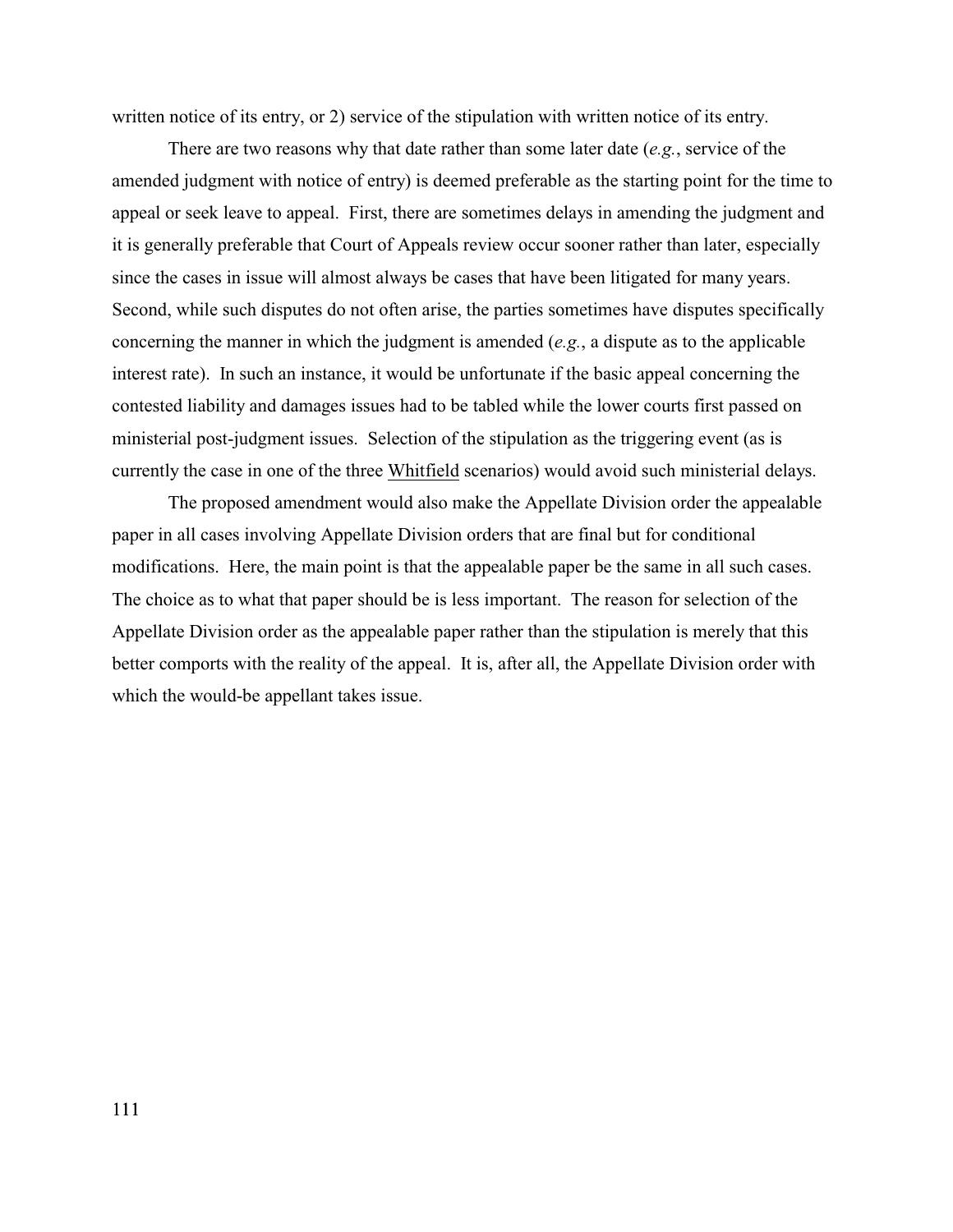AN ACT to amend the civil practice law and rules, in relation to determination of finality for the purposes of certain appeals to the court of appeals

The People of the State of New York, represented in Senate and Assembly, do enact as follows:

Section 1. Section 5513 of the civil practice law and rules is amended by adding a new subdivision (e) to read as follows:

(e) Computation of time for appeal to the court of appeals where an order of the appellate division directs a new trial unless a party stipulates to modification. Where an order of the appellate division directs a new trial unless a party stipulates to a modification of an order or judgment, and the party so stipulates, the time within which an appeal must be taken or a motion for permission to appeal made shall be computed from the later of the service of the order appealed from with notice of entry or the service of the stipulation of modification with notice of entry.

§2. Section 5611 of the civil practice law and rules is amended to read as follows:

§ 5611. When appellate division order deemed final. (a) If the appellate division disposes of all the issues in the action its order shall be considered a final one, and a subsequent appeal may be taken only from that order and not from any judgment or order entered pursuant to it. If the aggrieved party is granted leave to replead or to perform some other act which would defeat the finality of the order, it shall not take effect as a final order until the expiration of the time limited for such act without his or her having performed it.

(b) An order of the appellate division that finally determines an action except for directing a new trial unless a party stipulates to a modification of an order or judgment shall be final upon filing of a stipulation accepting such modification. The appellate division order shall constitute the paper from which the appeal is to be taken.

§3. This act shall take effect on the first day of January next succeeding the date on which it shall become law and shall apply to appeals from appellate division orders rendered on or after such effective date.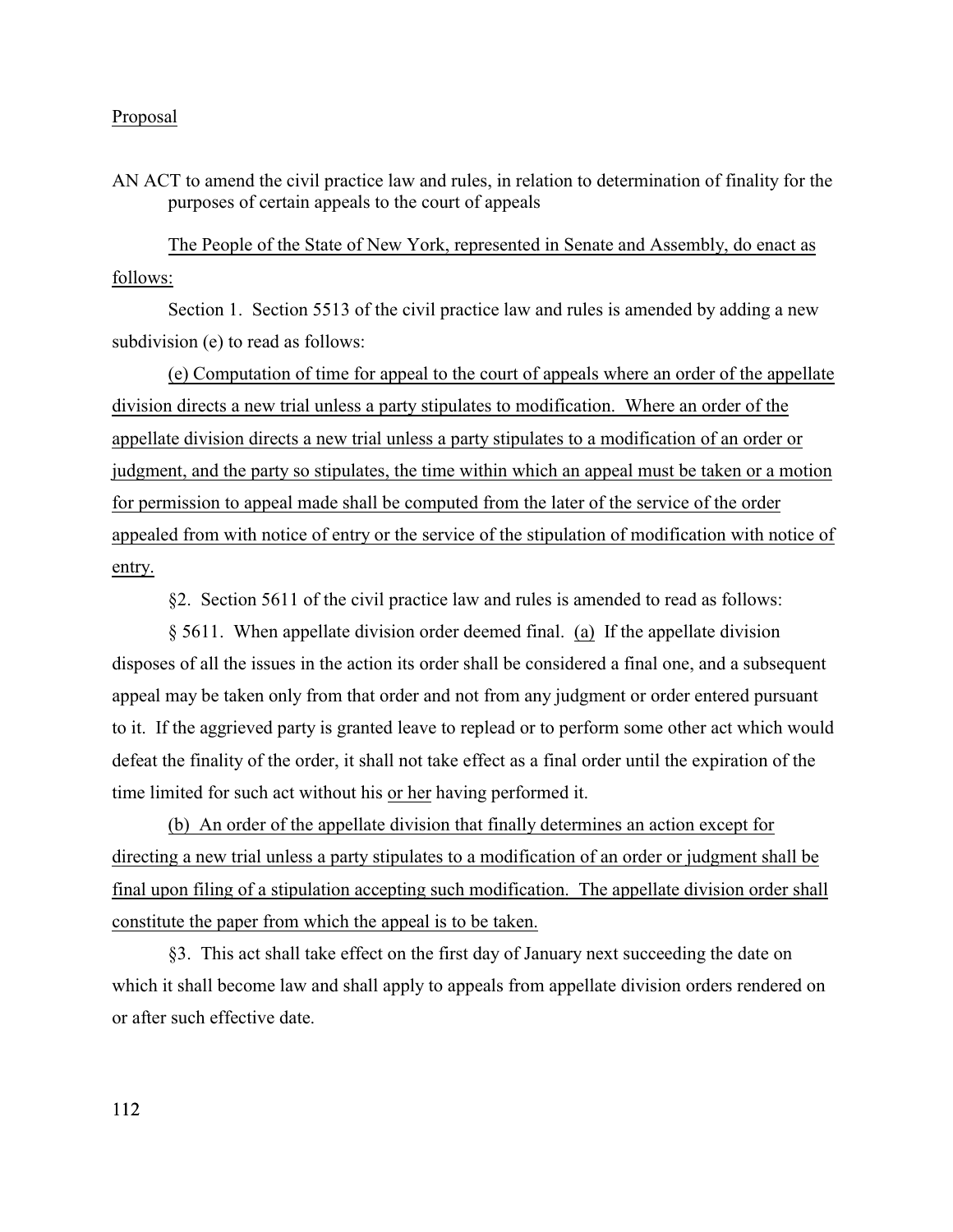### 14. Clarifying the Uncertainty in the Context of an Appeal of Either an *Ex Parte* Temporary Restraining Order or an Uncontested Application to the Court (CPLR 5701(a) and 5704(a))

The Committee recommends two changes respecting appellate procedure relating to the interplay between CPLR §§ 5701 and 5704. CPLR § 5701 generally provides for appeals to the Appellate Division from orders of the Supreme and County Courts. However, there are two species of applications that have presented problems: those in which by the nature of the application there is no adverse party and applications relating to provisional remedies in which there is an urgent need for appellate review.

Section 1 of the proposal seeks to add a new paragraph 4 to CPLR  $\S$  5701(a) to provide for the availability of an appeal in circumstances in which, due to the nature of the application, there is no adverse party. The problem arises as a result of existing sections 5701(a) (2) and (3), which require that the appealable order shall have been "made upon notice." There are certain applications, such as an application for a legal name change, which do not by their nature provide for an adverse party upon whom notice would be served. While such applications are not routinely denied in whole or in part, the Committee believes that the Appellate Division should not be constrained on jurisdictional grounds from reviewing such an appeal.

The second proposed amendment also relates to ex parte applications. CPLR § 5704 provides for review by the Appellate Division or the Appellate Term of certain ex parte orders. At present, the granting of any provisional remedy, such as a temporary restraining order (TRO), without notice is immediately reviewable in the Appellate Division under CPLR § 5704.

However, it has come to the attention of the Committee that the present wording of subdivisions (a) and (b) of section 5704 has been construed to limit the authority of an individual justice from granting a provisional remedy that was denied in the court below. The Committee believes that the denial of a provisional remedy often gives rise to emergency conditions, necessitating immediate relief from a justice of the Appellate Division. The Committee, therefore, recommends an amendment of section 5704 to add language allowing a single Appellate Division or Appellate Term justice to grant an order or provisional remedy applied for without notice to the adverse party and refused by the court below.

Under prevailing case law, a TRO that is granted after informal notice to the opposing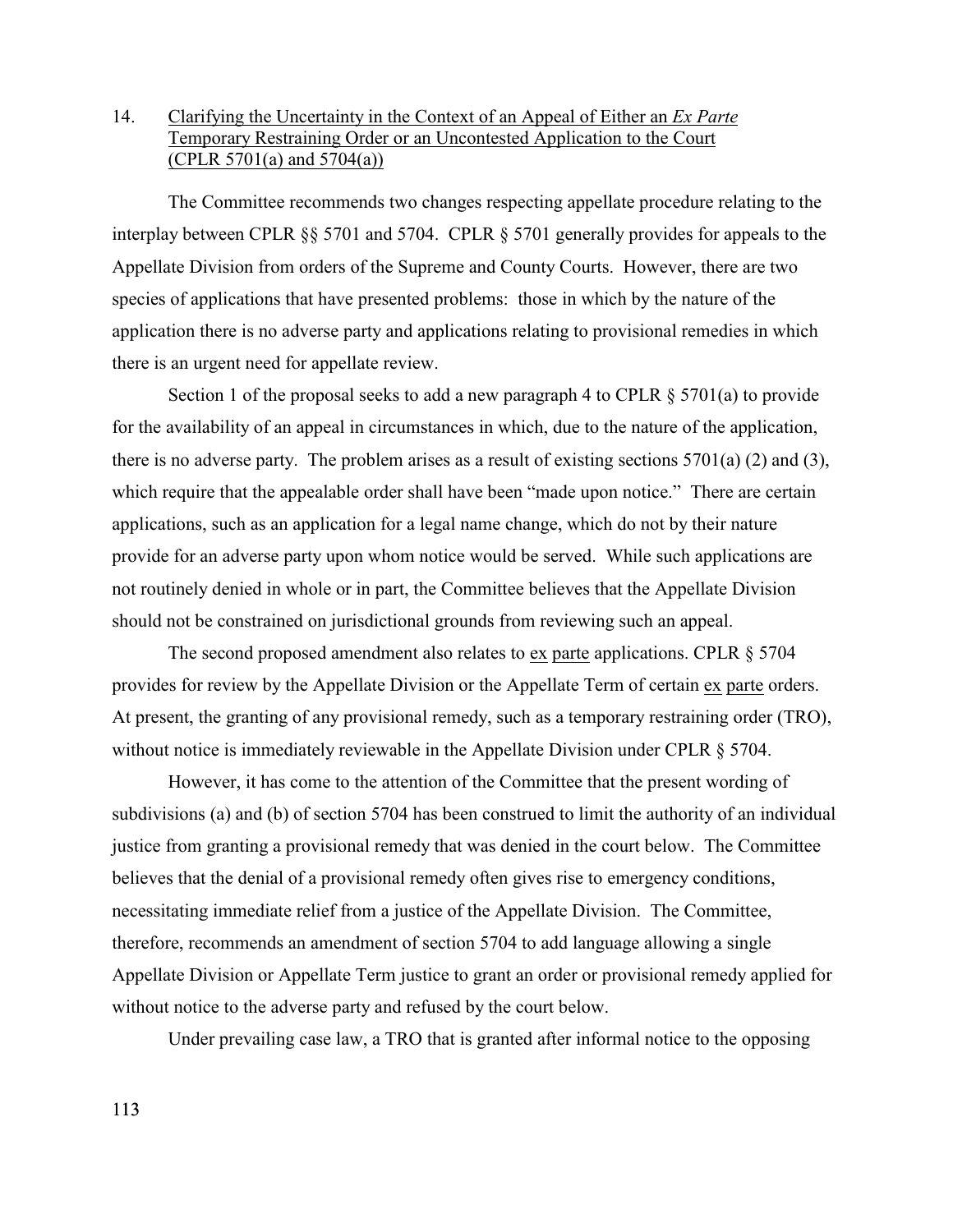party is still considered to be an ex parte order for purposes of CPLR § 5704. With the adoption of 22 NYCRR § 202.7(f), which this Committee recommended, it is likely that more temporary restraining orders will be granted after informal notice. This proposal does not in any way affect the current rule that such TRO(s) are considered to be *ex parte* for purposes of section 5704, unless they are made after service of a formal notice of motion or an order to show cause.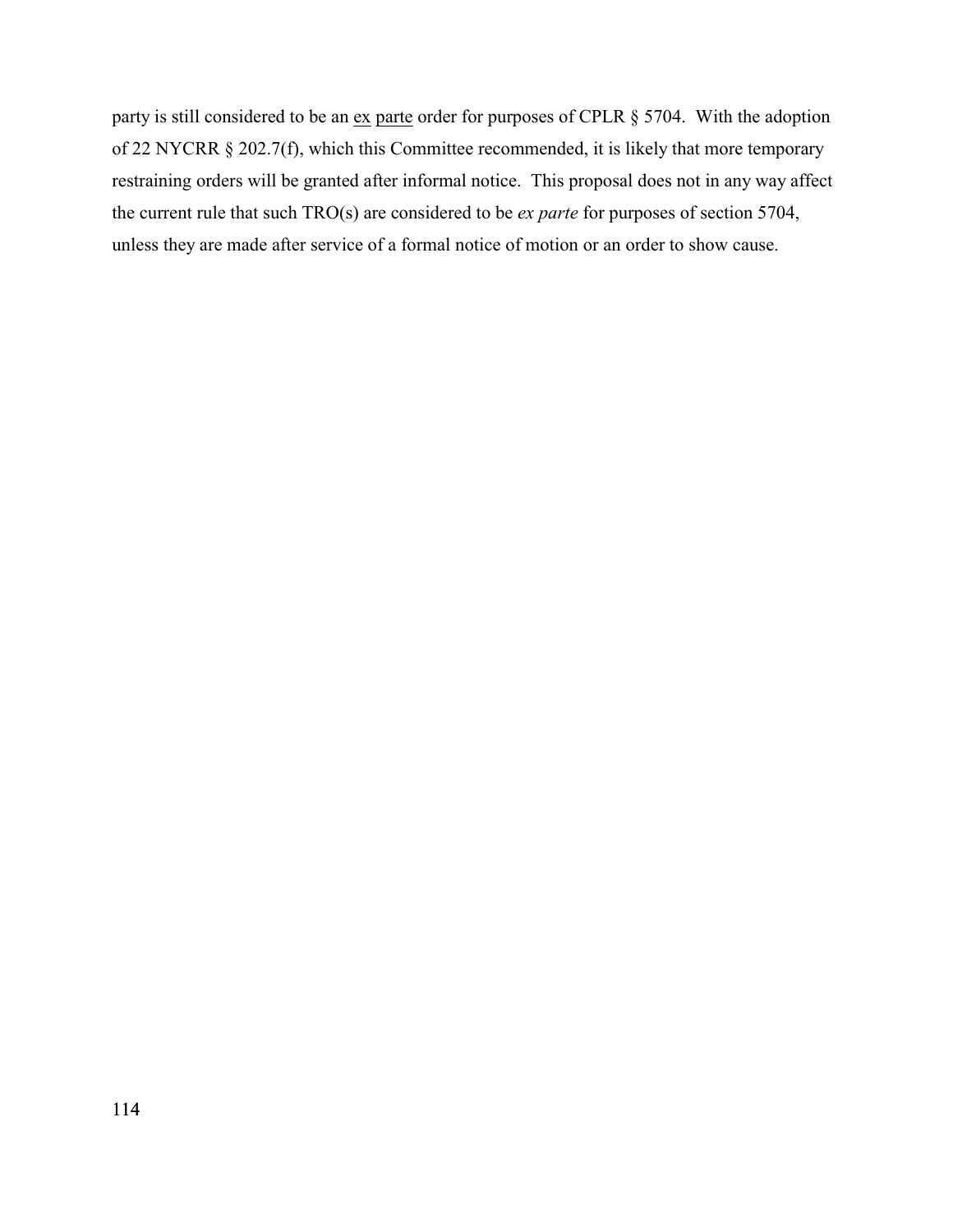AN ACT to amend the civil practice law and rules, in relation to appellate review of an ex parte order or applications for provisional remedies

The People of the State of New York, represented in Senate and Assembly, do enact as follows:

Section 1. Paragraph 3 of subdivision (a) of section 5701 of the civil practice law and rules is amended and a new paragraph 4 is added to such subdivision to read as follows:

3. from an order, where the motion it decided was made upon notice, refusing to vacate or modify a prior order, if the prior order would have been appealable as of right under paragraph two had it decided a motion made upon notice; or

4. from an order denying in whole or in part an application for which, by its nature, there is not an adverse party.

§2. Section 5704 of the civil practice law and rules, as amended by chapter 435 of the laws of 1972, is amended to read as follows:

§ 5704. Review of ex parte orders or ex parte applications for provisional remedies. (a) By appellate division. The appellate division or a justice thereof may vacate or modify any order granted without notice to the adverse party by any court or a judge thereof from which an appeal would lie to such appellate division; and the appellate division or a justice thereof may grant any order or provisional remedy applied for without notice to the adverse party and refused by any court or a judge thereof from which an appeal would lie to such appellate division.

(b) By appellate term. The appellate term in the first or second judicial department or a justice thereof may vacate or modify any order granted without notice to the adverse party by any court or a judge thereof from which an appeal would lie to such appellate term; and such appellate term or a justice thereof may grant any order or provisional remedy applied for without notice to the adverse party and refused by any court or a judge thereof from which an appeal would lie to such appellate term.

§3. This act shall take effect on the first day of January next succeeding the date on which it shall have become a law.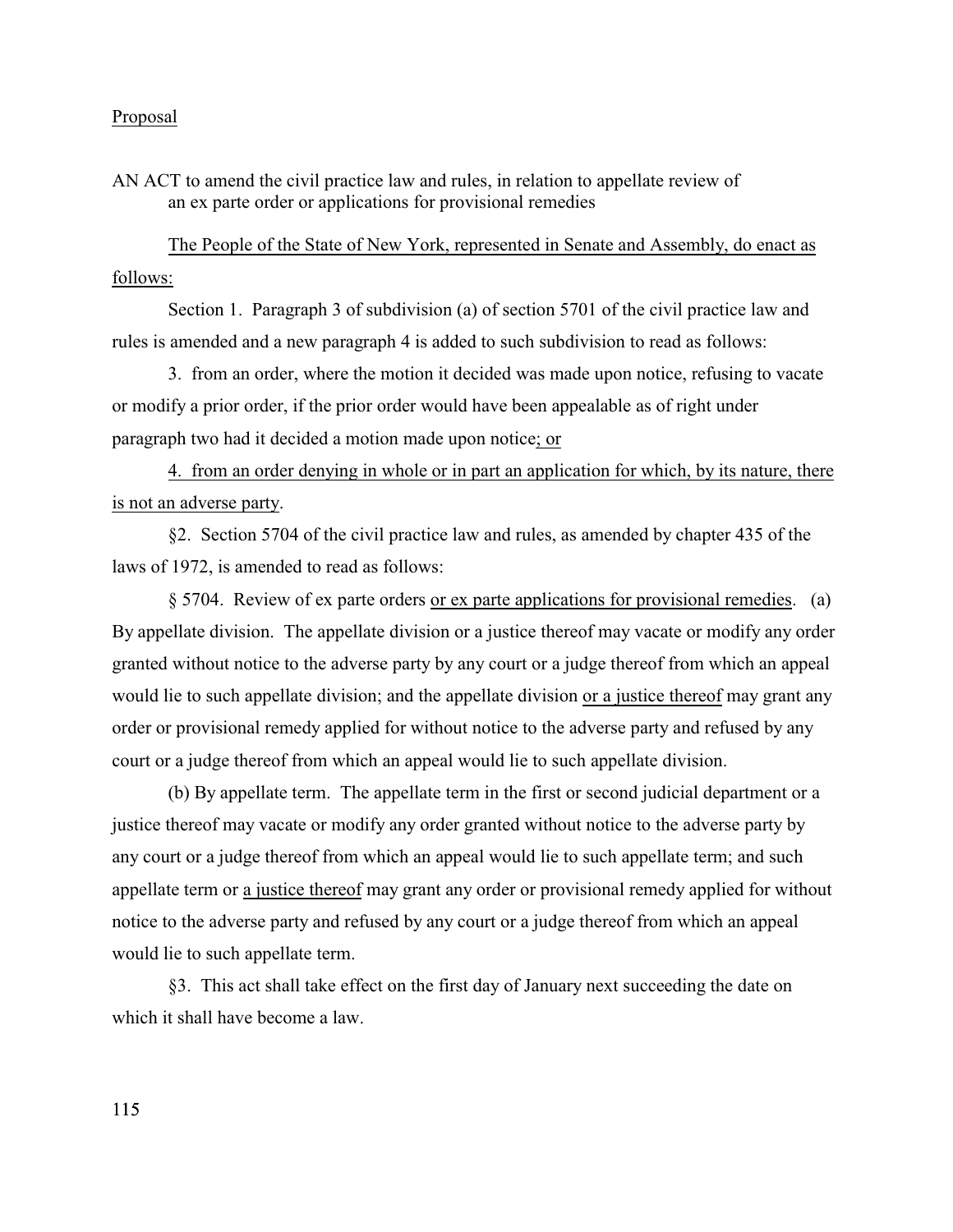### 15. Expanding Expert Disclosure in Commercial Cases  $(CPLR 3101(d)(1))$

One of the main objectives of the Supreme Court's commercial division is to provide "[a] world class forum for the resolution of commercial disputes." Chief Judge Kaye, Commercial Litigation in New York State Courts § 1.7, at p.16 (Haig 4B West's NY Prac Series). In furtherance of that objective, a priority of several groups charged with studying the commercial division is to relax certain restrictions on expert disclosure imposed by the CPLR (see id. at pp. 3-4) to address the special needs of substantial commercial cases. The Committee believes that limited amendments to the expert disclosure statute, CPLR 3101, would promote more efficient and thorough preparation by attorneys in commercial actions and speedier resolution of those actions, thereby encouraging commercial litigants to use our court system. Thus, the Committee supports an amendment to CPLR 3101(d)(1)(i) that would allow for greater expert disclosure in commercial actions.

CPLR  $3101(d)(1)(i)$  provides for the furnishing, upon request of a party, of a statement regarding an expert whom the adversary intends to call at trial. That provision authorizes further disclosure concerning the expected testimony of an expert only by court order "upon a showing of special circumstances." The courts have interpreted "special circumstances" narrowly, generally confining it to instances in which the critical physical evidence in a case has been destroyed after its inspection by an expert for one side but before its inspection by the expert for the other, and certain other, similarly limited situations. E.g., Adams Lighting Corp. v First Central Ins. Co., 230 AD2d 757 (2d Dept. 1996); The Hartford v Black & Decker, 221 AD2d 986 (4th Dept. 1995); Rosario v General Motors Corp., 148 AD2d 108 (1st Dept. 1989); Connors, Practice Commentaries, McKinney's Cons Laws of NY, Book 7B, C:3101:29A.

The Committee believes that, on balance, the current rules governing expert disclosure work reasonably well in cases other than commercial cases. The issue of expert disclosure, generally, raises diverse opinions in the bar. Therefore, the Committee recommends that CPLR  $3101(d)(1)(i)$  should be modified to permit additional expert disclosure in substantial commercial cases only. The issues addressed by experts in commercial cases are often complex, touching on nuanced economic, financial and corporate principles, such as how stock or other securities should be valued; how a business should be valued; or whether the financial analysis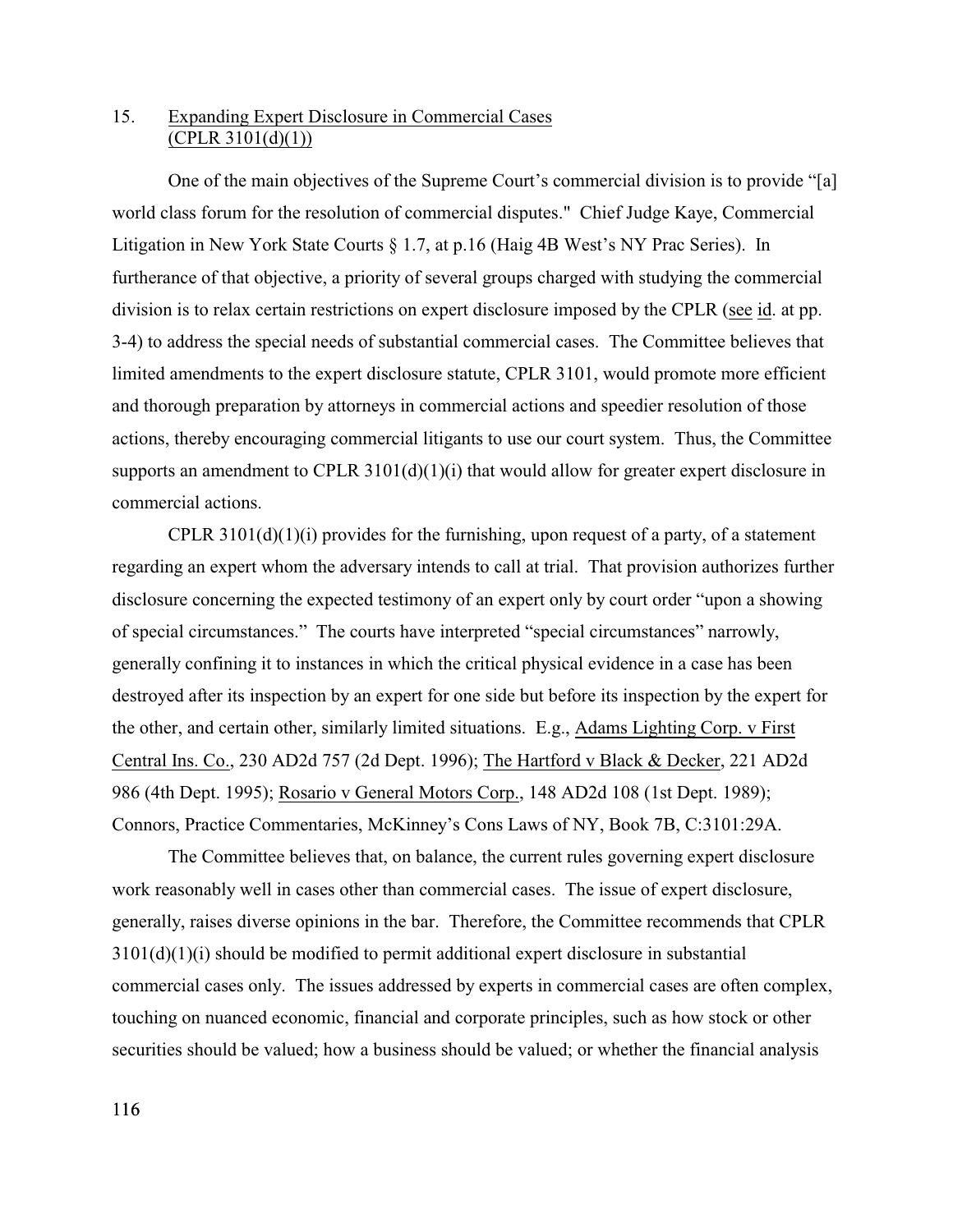of a board of directors was sound under the circumstances. In addition to presenting difficult legal and factual issues, commercial cases often involve substantial sums of money or impact corporate governance. Generous expert disclosure is available in virtually all other forums, including all other state courts and the federal courts, *see* Federal Rules Civil Procedure 26. A modern forum for the resolution of commercial disputes is essential for New York to maintain its prominence as an international financial center; unless meaningful expert disclosure is routinely available in commercial actions, New York's efforts to maintain its financial dominance may be seriously compromised. Accordingly, we believe that additional expert disclosure in commercial cases should be permitted to provide the world class forum for the resolution of commercial disputes the State needs.

Under the Committee's proposal, subdivision  $(d)(1)(iii)$  would be divided into two subparts. The first subpart,  $(A)$ , would retain the existing provisions of  $(d)(1)(iii)$ , which would apply to most cases, including smaller commercial cases. These commercial cases are usually less complex than those involving larger sums, and more extensive disclosure of experts would be disproportionately costly. However, in commercial cases in which \$250,000 or more is found by the court to be in controversy, the amendment, in the form of a new subpart (B), would expressly authorize the court to allow further disclosure of experts expected to testify at trial. Under this proposal, the applicant would be obliged to show that the need for that disclosure outweighs the concomitant expense and delay to any party. The applicant would be required to demonstrate that traditional expert discovery as provided for by subdivision (d)(1)(i) would not suffice. However, the applicant would not have to demonstrate "special circumstances" as currently construed by the case law, which would remain the standard for all cases other than this group of substantial commercial cases. Because the proposal would require the court to weigh the risk that the proposed disclosure might be unduly expensive or cause unreasonable delay, the court should normally inquire, if further disclosure is found necessary, whether a particular form of disclosure would be more appropriate, including less expensive and timeconsuming, than another.

"Commercial action" is defined so as to include the most common forms of such disputes, and a measure of flexibility is provided for. The definition expressly excludes personal injury, wrongful death, matrimonial and certain other matters. The Committee wishes to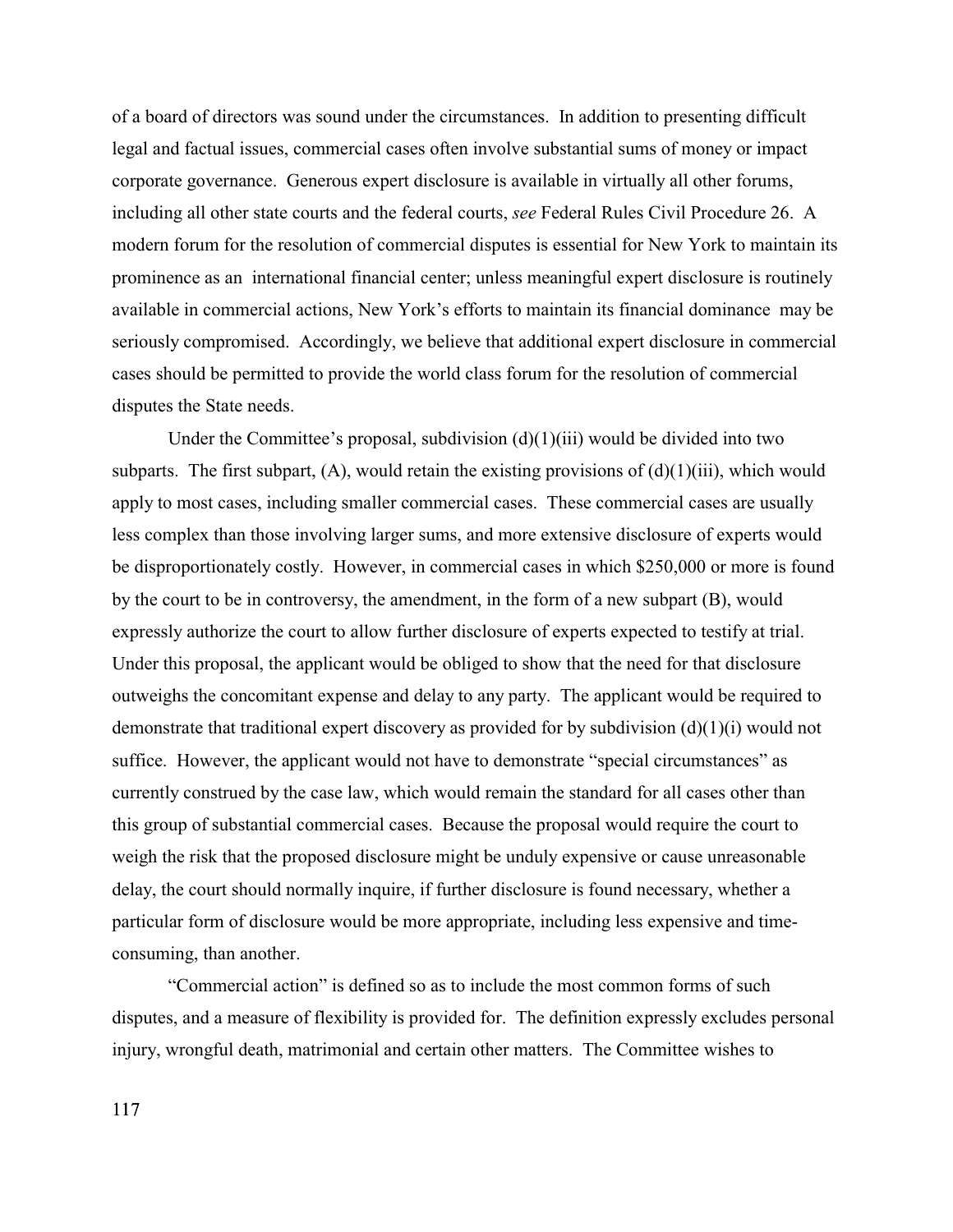emphasize that the proposed amendment would not alter expert disclosure practice outside commercial cases. To be sure, the proposed amendment expressly states that it is inapplicable to "personal injury, wrongful death, matrimonial, or foreclosure actions."

Under the proposal, if the court determined that a deposition was in order, it could set reasonable boundaries on the breadth of the matters to be inquired into and the length of the deposition. The proposal provides that unless it is unreasonable, the court shall require that the inquiring party pay a reasonable fee to the expert in the case of deposition disclosure, since this seems the fairest approach in most instances.

The proposal provides that the further disclosure of experts authorized by the court shall take place at such time as the court deems appropriate. In contrast with the practice in most personal injury matters, experts in commercial cases are often retained at an early point. In large commercial cases, many of which are litigated in the Commercial Division around the state, the court is expected to, and does, engage in extensive supervision of disclosure proceedings and establish a comprehensive disclosure schedule, which would include an appropriate deadline for further expert disclosure, if ordered.

The Committee's proposal for the establishment of a time frame for expert disclosure, set forth below, would have a broader application than those that would be governed by this new subdivision  $(d)(1)(iii)(B)$ .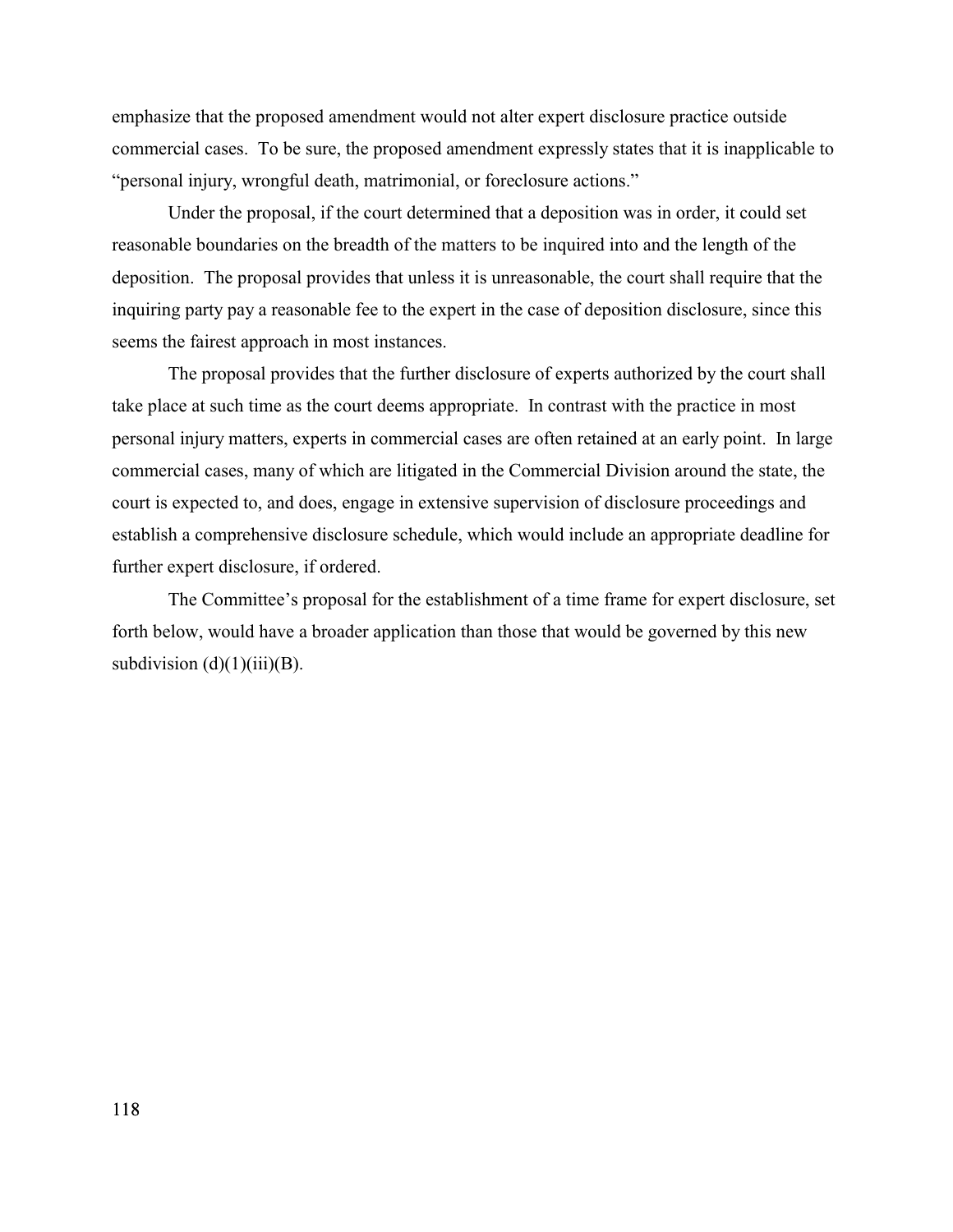AN ACT to amend the civil practice law and rules, in relation to broadening expert disclosure in commercial cases

The People of the State of New York, represented in Senate and Assembly, do enact as follows:

Section 1. Subparagraph (iii) of paragraph 1 of subdivision (d) of section 3101 of the civil practice law and rules, as renumbered by chapter 184 of the laws of 1988, is amended to read as follows:

(iii) (A) Further disclosure concerning the expected testimony of any expert may be obtained only by court order upon a showing of special circumstances and subject to such restrictions as to scope and provisions concerning fees and expenses as the court may deem appropriate. However, a party, without court order, may take the testimony of a person authorized to practice medicine, dentistry or podiatry who is the party's treating or retained expert, as described in paragraph three of subdivision (a) of this section, in which event any other party shall be entitled to the full disclosure authorized by this article with respect to that expert without court order.

(B) Notwithstanding any other provision of this section, in any commercial action in which the amount in controversy appears to the court to be \$250,000 or more, the court, without requiring a showing of special circumstances but upon a showing by any party that the need outweighs the resulting expense and delay to any party, may authorize such further disclosure of an expert, including a deposition, subject to such restrictions as to scope and provisions concerning fees and expenses as the court may deem appropriate. For purposes of this subparagraph, a "commercial action" is an action alleging breach of contract, breach of fiduciary duty, or misrepresentation or other tort, arising out of, or relating to, business transactions or the affairs of business organizations; or involving other business claims determined by the court to be commercial, but shall not include personal injury, wrongful death, matrimonial, or foreclosure actions, or landlord-tenant matters not involving business leases.

§2. This act shall take effect immediately.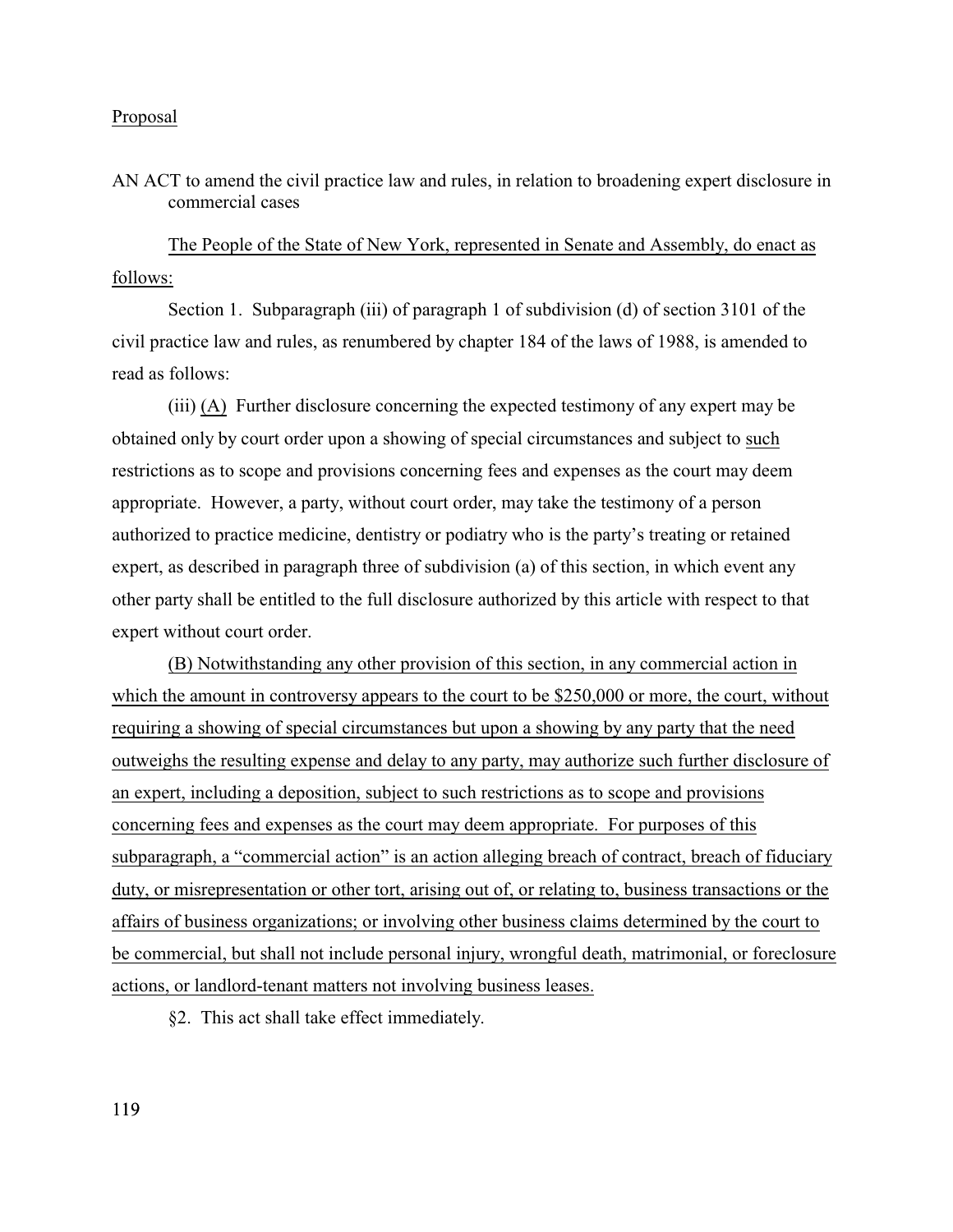### 16. Amending the Rate of Interest (CPLR 5004)

The Committee recommends that CPLR 5004 be amended to replace the current interest rate -- which is set at a fixed 9% per annum -- with a variable rate that would be the rate of return on one-year Treasury bills plus 3%. The Committee also recommends that section 5004 be amended to override all other interest provisions in New York law so as to make the interest rate for all actions uniform.

The amendment would not alter the circumstances in which interest is paid or not paid. It would merely alter the rate of interest in those instances in which the parties have not agreed on a different rate. However, in contrast to the current statute, which defers to other statutes that set different rates for different entities, the amended statute would govern all municipal and nonmunicipal entities. Indeed, the desire for uniformity is one reason for the proposed change.

### **Reasons For The Amendment**

There are three principal reasons for the proposed amendment. First, the Committee believes that an unchanging, fixed rate is both illogical and unfair. A fixed rate does not reflect the changing economic reality of the cost of money. Many states have jettisoned fixed rates in favor of variable interest rates. Such is also the norm in the Federal courts, where 28 U.S.C. §1961 ties the interest rate to the one-year Treasury bill rate. The Committee believes that a variable rate is inherently fairer to both plaintiffs and defendants.

Second, the Committee believes that it is inappropriate to have widely varying rates for different payors. Currently, some municipal defendants, including the City of New York, and the State have rates that "shall not exceed" 9%. Some, like the Water Authority of Southeastern Nassau County, have rates that "shall not exceed six per centum per annum." Some municipal defendants, like the Metropolitan Transportation Authority and the New York City Transit Authority, have rates capped at 4% or 3% per annum.

Third, a uniform, easily calculated rate will avoid unnecessary and wasteful litigation. As matters now stand, where the applicable statute provides for a municipal rate that "shall not exceed 9%," the parties are forced to litigate what is appropriate on a case-by-case basis. See Denio v. State, 7 N.Y.3d 159 (2006).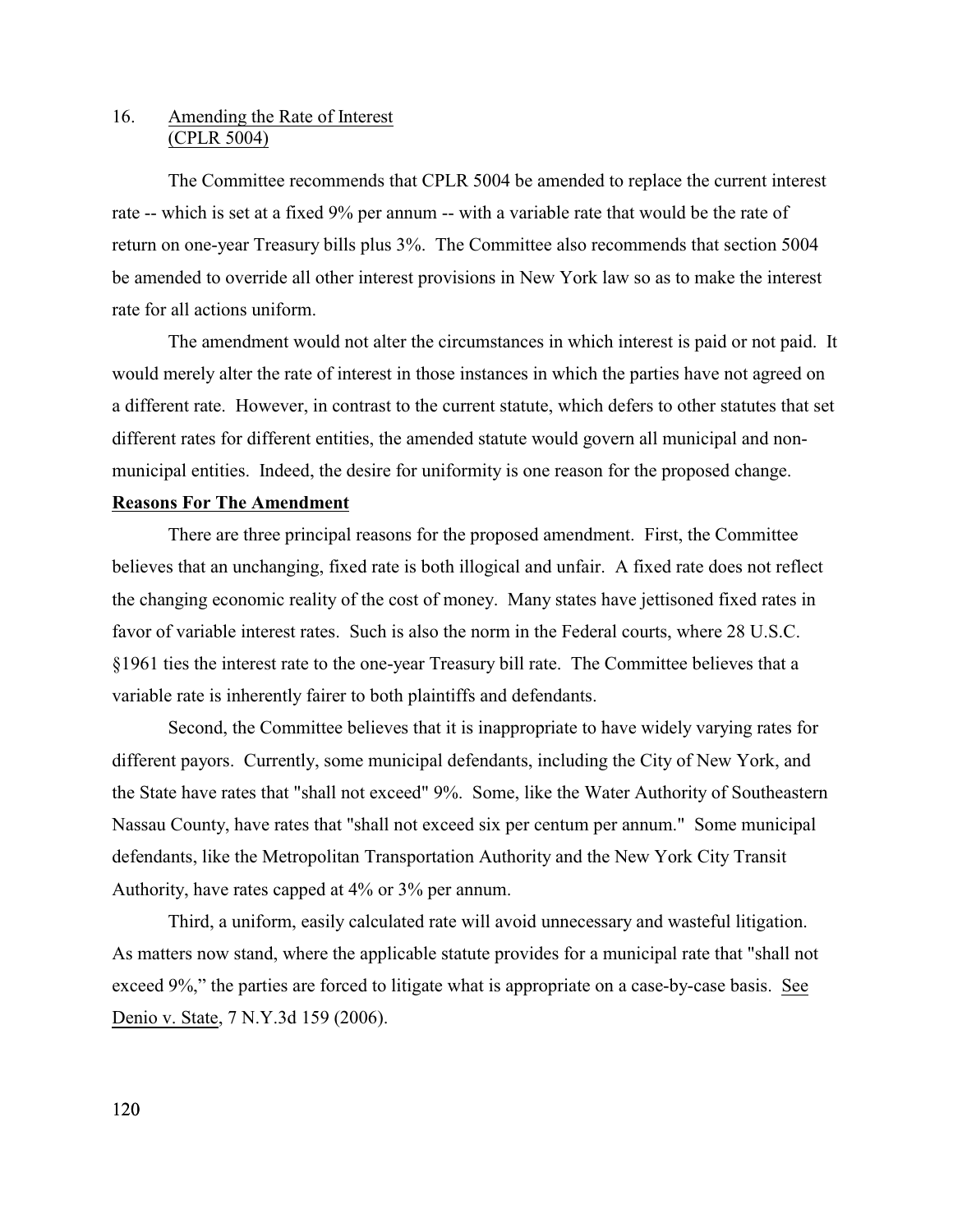#### **Reasons For The Specific Variable Rate That Is Proposed**

Some states that have variable interest rates use a rate tied to prime lending rates. Other states follow various Treasury bill rates. The "one-year United States Treasury bill rate" in the proposed statute is the same exact rate, word for word, as is currently used in federal courts under 28 U.S.C. § 1961. The difference is that the Committee proposes an addition of 3%.

The reason for the 3% addition is that the federal rate is very low as compared to 1) the real cost of money (including, most notably, the prime rate that a bank would charge a "blue chip" corporate borrower); 2) the interest rates (both fixed or variable) in all or virtually every other state; and 3) our current, statutorily fixed rate of 9%. The other states that already use the federal rate as a base include an addition that ranges from a low of 2% to a high of 6%.

The federal rate exceeded 5% at different points during 2006, but dropped below 1% in December, 2008. The rate has dropped below 2% at various times since then. The Committee believes that this recent history underscores the need for the 3% additur. Yet, even with the 3% additur, enactment of this proposal would currently effect a significant decrease in the legal interest rate as compared to the current 9% fixed rate.

Under the proposed bill, the rate in any particular action would be 3% higher than the published one-year Treasury rate for the week preceding the entry of judgment in that action. That rate would remain in place throughout the course of the post-judgment proceedings and would also govern the assessment of pre-judgment interest in those actions in which prejudgment interest is awarded. This one-rate-per-action feature strikes a balance between the competing goals of accuracy and simplicity.

#### **Pre-Verdict Interest**

Currently, CPLR 5001 dictates that pre-verdict interest "shall" be recovered upon awards in *certain* actions. CPLR 5002 states that interest "shall" be awarded from date of verdict until date of judgment upon any sum awarded. CPLR 5003 dictates that every judgment "shall" bear interest from date of entry. Yet, at least with respect to non-municipal defendants, there is one rate of interest regardless of whether interest is assessed pre-verdict or post-verdict: the legal rate of interest specified in CPLR 5004. The proposal would change the legal rate of interest, but it would not change the rule that the same rate applies to pre-judgment interest as to post-judgment interest.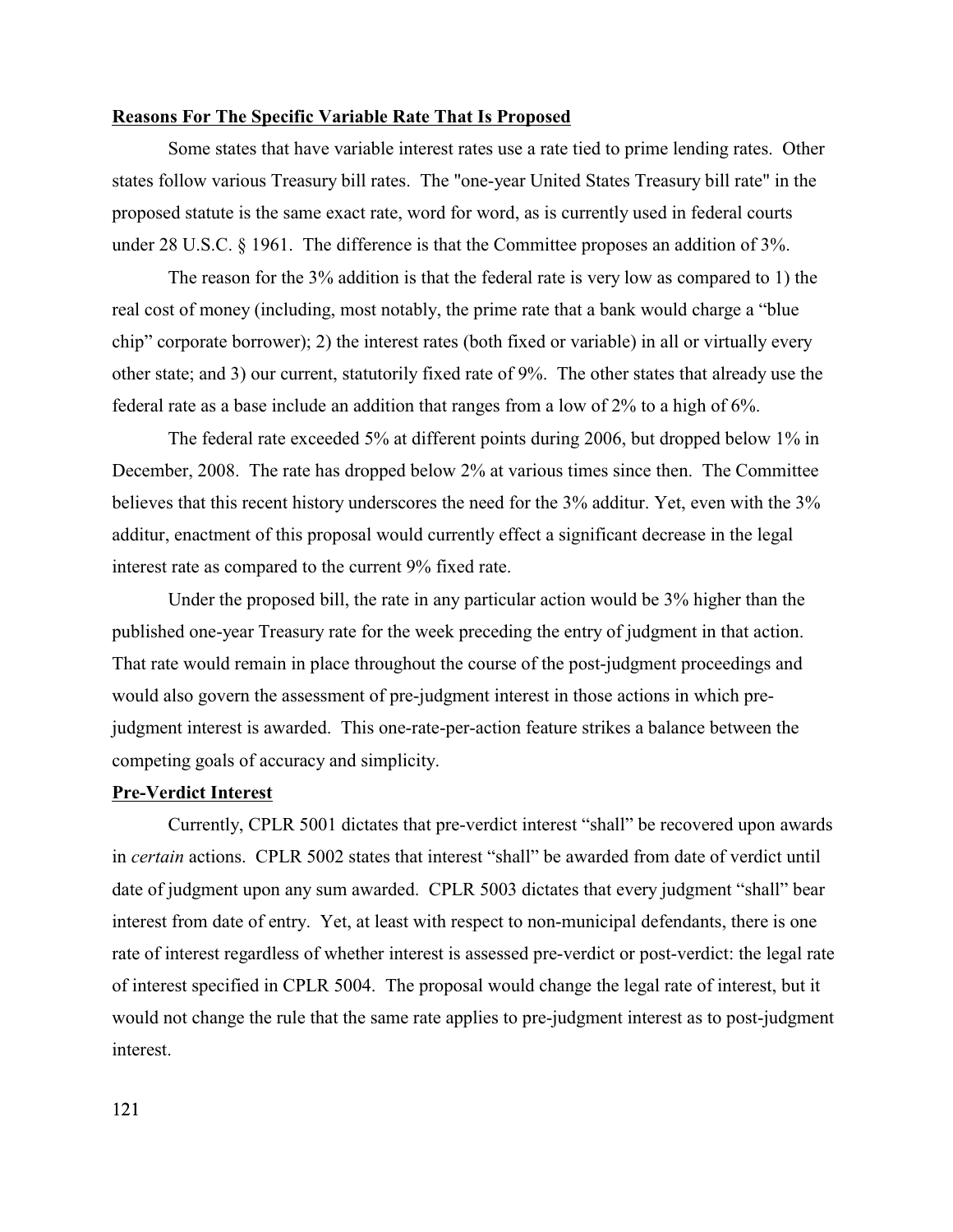In contract actions, the parties may agree among themselves as to the (non-usurious) interest rate that will govern in the event that damages must be paid, at least with regard to prejudgment interest and arguably with regard to post-judgment interest as well. This proposal would not change the existing law with regard to contract rates of interest in any respect.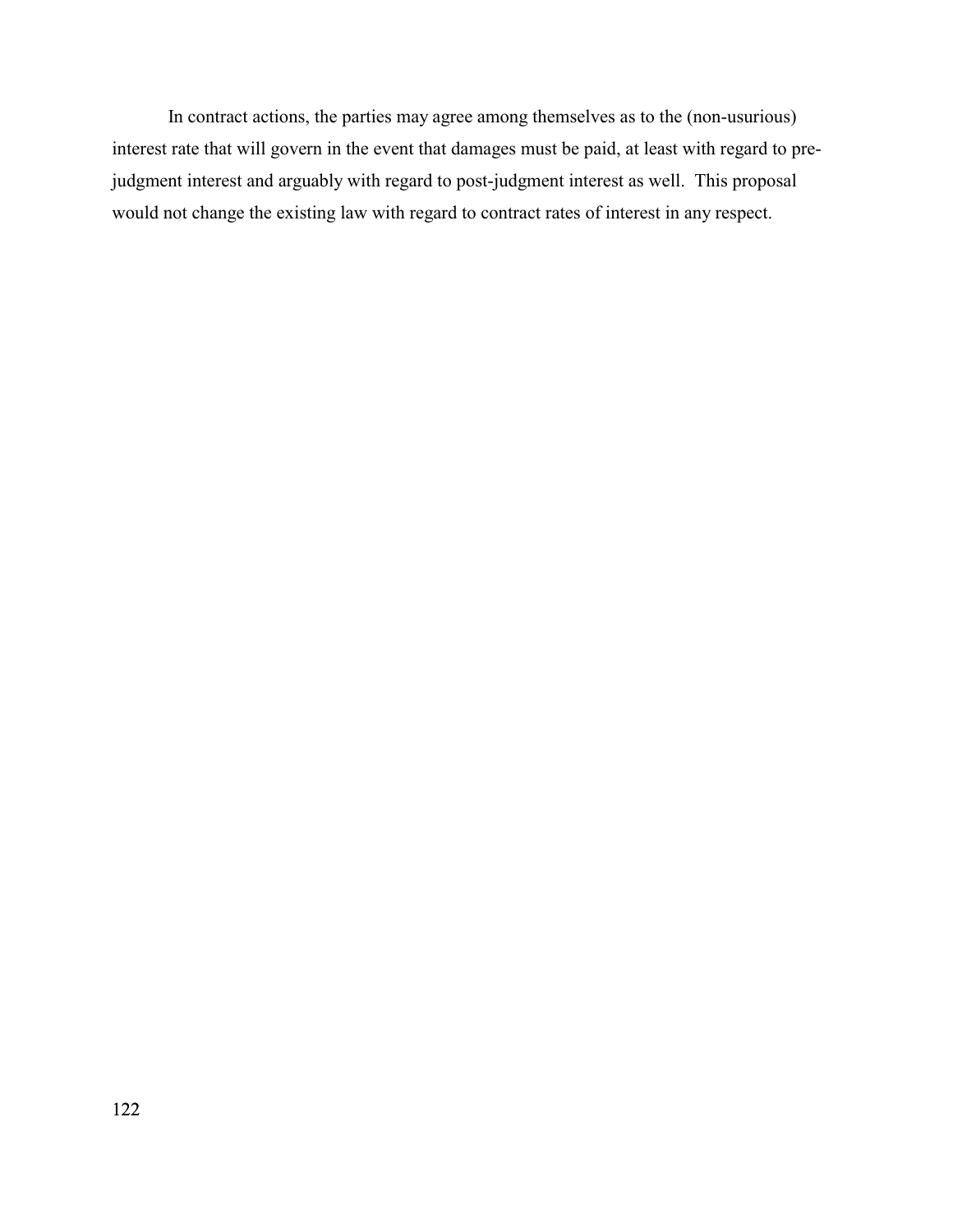AN ACT to amend the civil practice law and rules, in relation to the rate of interest

The People of the State of New York, represented in Senate and Assembly, do enact as follows:

Section 1. Section 5004 of the civil practice law and rules, as amended by chapter 258 of the laws of 1981, is amended to read as follows:

§5004. Rate of Interest. [Interest shall be at the rate of nine per centum per annum, except where otherwise provided by statute] Notwithstanding any statute or other law that may provide a different rate for any particular municipal or non-municipal entity, interest shall be at the one-year United States Treasury bill rate plus three per centum. For the purposes of this section, the "one-year United States Treasury bill rate" means the weekly average one-year constant maturity Treasury yield, as published by the Board of Governors of the Federal Reserve System, for the calendar week preceding the date of the judgment.

§2. This act shall take effect on the first day of January next succeeding the date on which it shall become law and it shall apply to any action commenced on or after such effective date.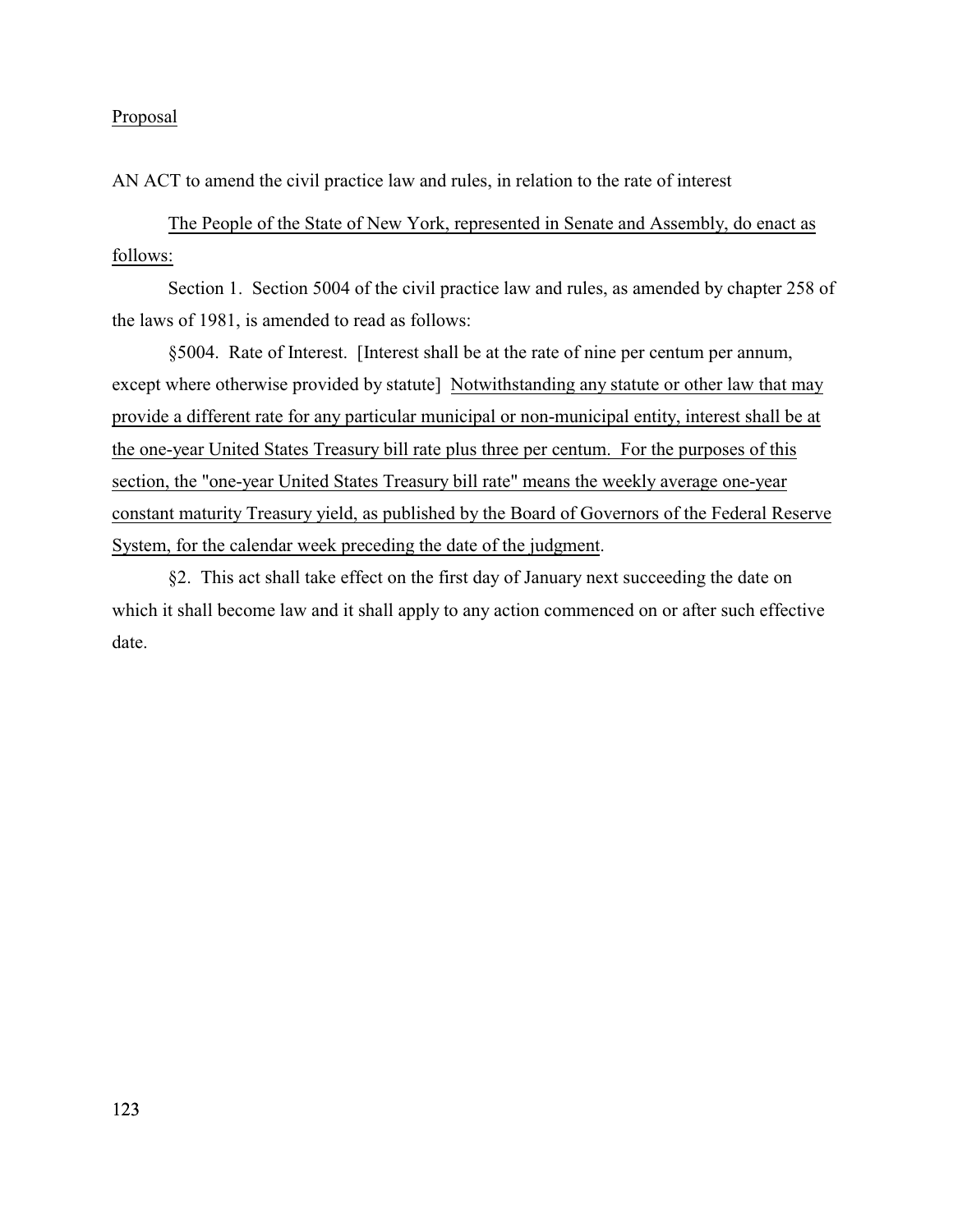# 17. Prejudgment Interest After Offers to Compromise and in Personal Injury Actions (CPLR 3221, 5001(a)(b))

The Committee recommends that CPLR 3221 be amended to provide that where an offer to compromise is proffered in any action by a party against whom a claim is asserted, but is not accepted by the claimant, if the claimant fails to obtain a more favorable judgment, the claimant's recovery of interest as well as costs shall be limited to the period preceding the offer. The amendment of CPLR 3221 is designed to encourage parties to settle claims at an early stage by potentially affecting the amount of interest as well as costs recoverable upon judgment.

The Committee also recommends that subdivisions (a) and (b) of CPLR 5001, relating to prejudgment interest, be amended to provide for the prejudgment accrual of interest in a personal injury action. CPLR 5001(a) designates the types of actions in which prejudgment interest now is accruable, and CPLR 5001(b) fixes the date from which interest accrues in those actions. This measure would add personal injury actions to those which are now included in subdivision (a). It also would specify in subdivision (b) that such interest shall commence to run one year from the date of the commencement of the action to the date of verdict, report or decision, exclusively on special and general damages incurred to the date of such verdict, report or decision. Both subdivisions (a) and (b) of CPLR 5001 would be restructured to achieve greater order and cohesiveness.

The amendment to CPLR 3221 gives an incentive to plaintiffs to settle or proceed expeditiously to trial; the amendment to CPLR 5001 gives the same incentive to defendants.

The proposal, based on considerations of equity and effective case disposition, reflects a growing national trend. At least 27 states, as opposed to five in 1965, now require an award of prejudgment interest in personal injury and wrongful death actions. New York's EPTL §5-4.3 already provides for such interest in a wrongful death action. The proposal, by selecting one year from the date the action is commenced as the point at which interest begins to accrue, is designed to strike a balance of equities between plaintiff and defendant while fostering disposition. Such balance discourages undue delay by a plaintiff who might be tempted to seek accumulation of interest from an earlier accrual date, and discourages excessive reticence in settling by a defendant who might be prompted to delay settlement if the accrual date were later. Interest would be computed on awards only, since settlements are concluded with interest in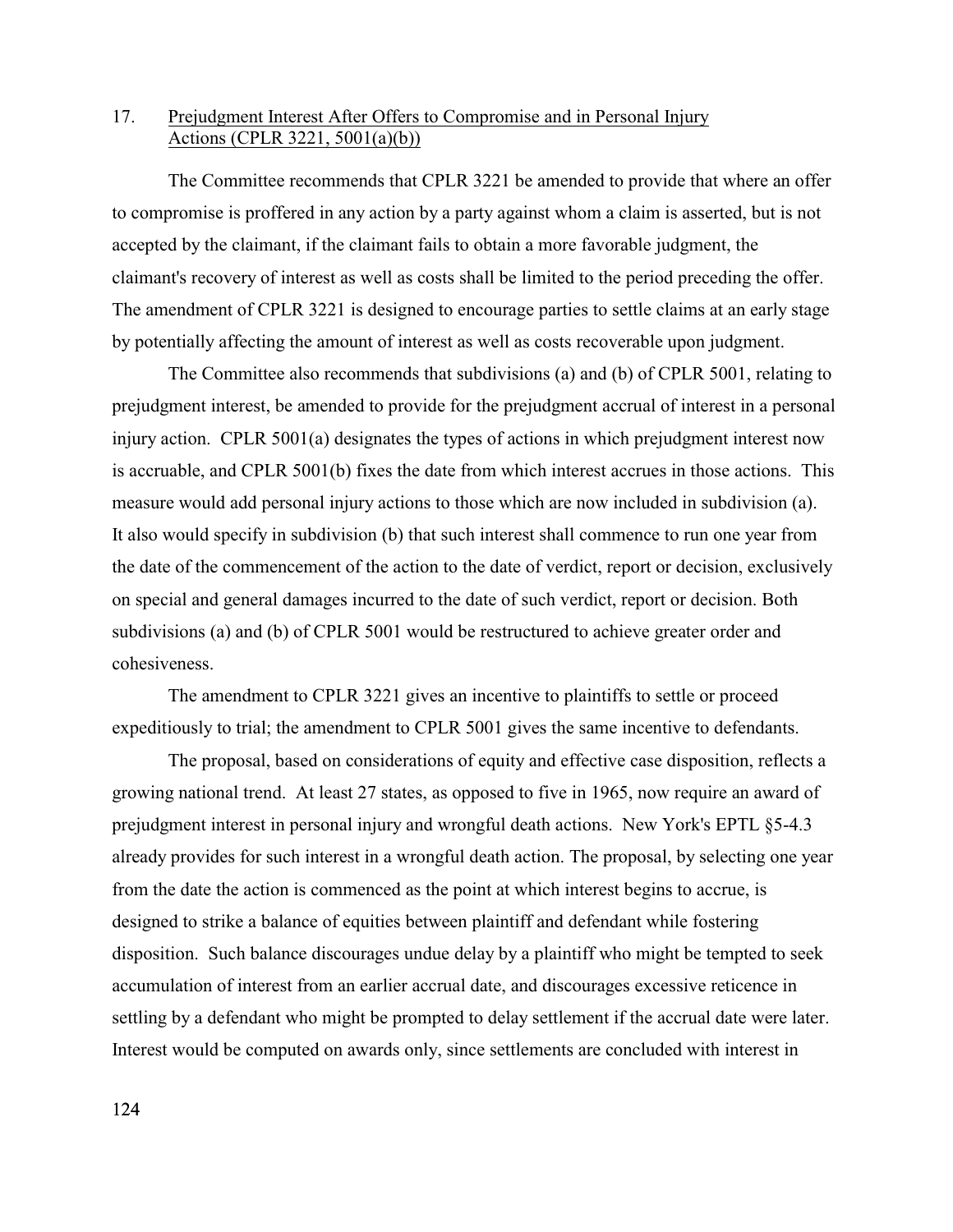mind, and the imposition of additional interest where settlements are achieved would be inequitable.

Several stylistic changes of a non-substantive nature also are recommended by the Committee in these provisions.

The proposal would allow for prejudgment interest for compensatory damages already incurred. Prejudgment interest would not accrue for punitive or future damages.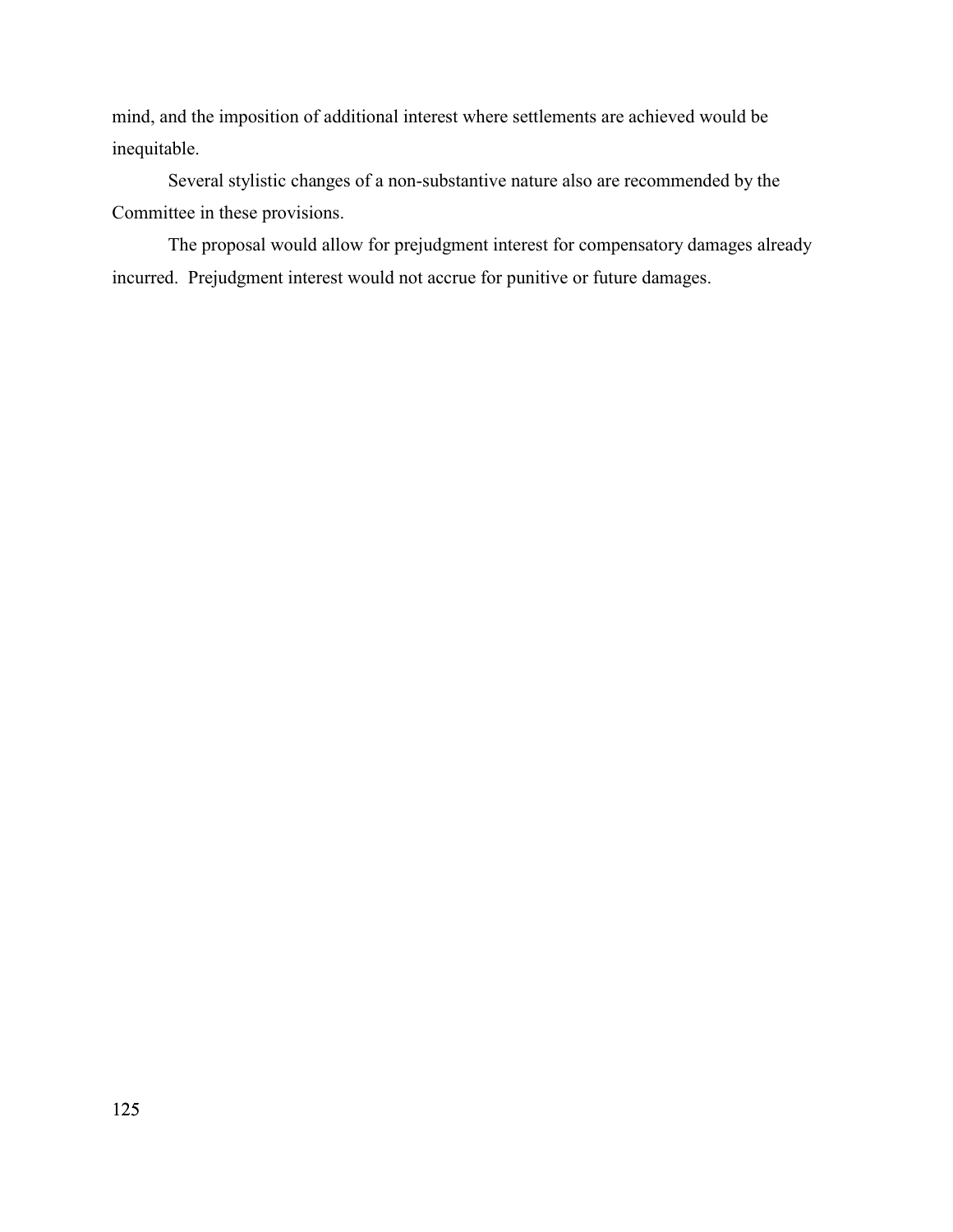AN ACT to amend the civil practice law and rules, in relation to offers to compromise and in relation to computation of interest in personal injury actions

The People of the State of New York, represented in Senate and Assembly, do enact as follows:

Section 1. Rule 3221 of the civil practice law and rules is amended to read as follows:

Rule 3221. Offer to compromise. Except in a matrimonial action, at any time not later than ten days before trial, any party against whom a claim is asserted, and against whom a separate judgment may be taken, may serve upon the claimant a written offer to allow judgment to be taken against [him] that party for a sum or property or to the effect therein specified, with costs then accrued. If within ten days thereafter the claimant serves a written notice [that he accepts] accepting the offer, either party may file the summons, complaint and offer, with proof of acceptance, and thereupon the clerk shall enter judgment accordingly. If the offer is not accepted and the claimant fails to obtain a more favorable judgment, [he] the claimant shall not recover costs or interest from the time of the offer, but shall pay costs from that time. An offer of judgment shall not be made known to the jury.

§2. Subdivisions (a) and (b) of section 5001 of the civil practice law and rules, as amended by chapter 55 of the laws of 1992, are amended to read as follows:

(a) Actions in which recoverable.  $1$ . Interest to verdict, report or decision shall be recovered upon a sum awarded [because of a breach of performance of a] in an action based on personal injury, contract, or [because of] an act or omission depriving or otherwise interfering with title to, or possession or enjoyment of, property [, except that].

2. Interest may be awarded in the court's discretion in an action of an equitable nature[, interest and the] at a rate [and date from which it shall be] computed [shall be] in the court's discretion.

(b) Date from which computed; type of damage on which computed. Interest recoverable in the actions specified in subdivision (a) of this section shall be computed as follows:

1. in an action for personal injury, interest on the sum awarded shall be computed from a date one year after the date on which the action was commenced, but shall be based exclusively

126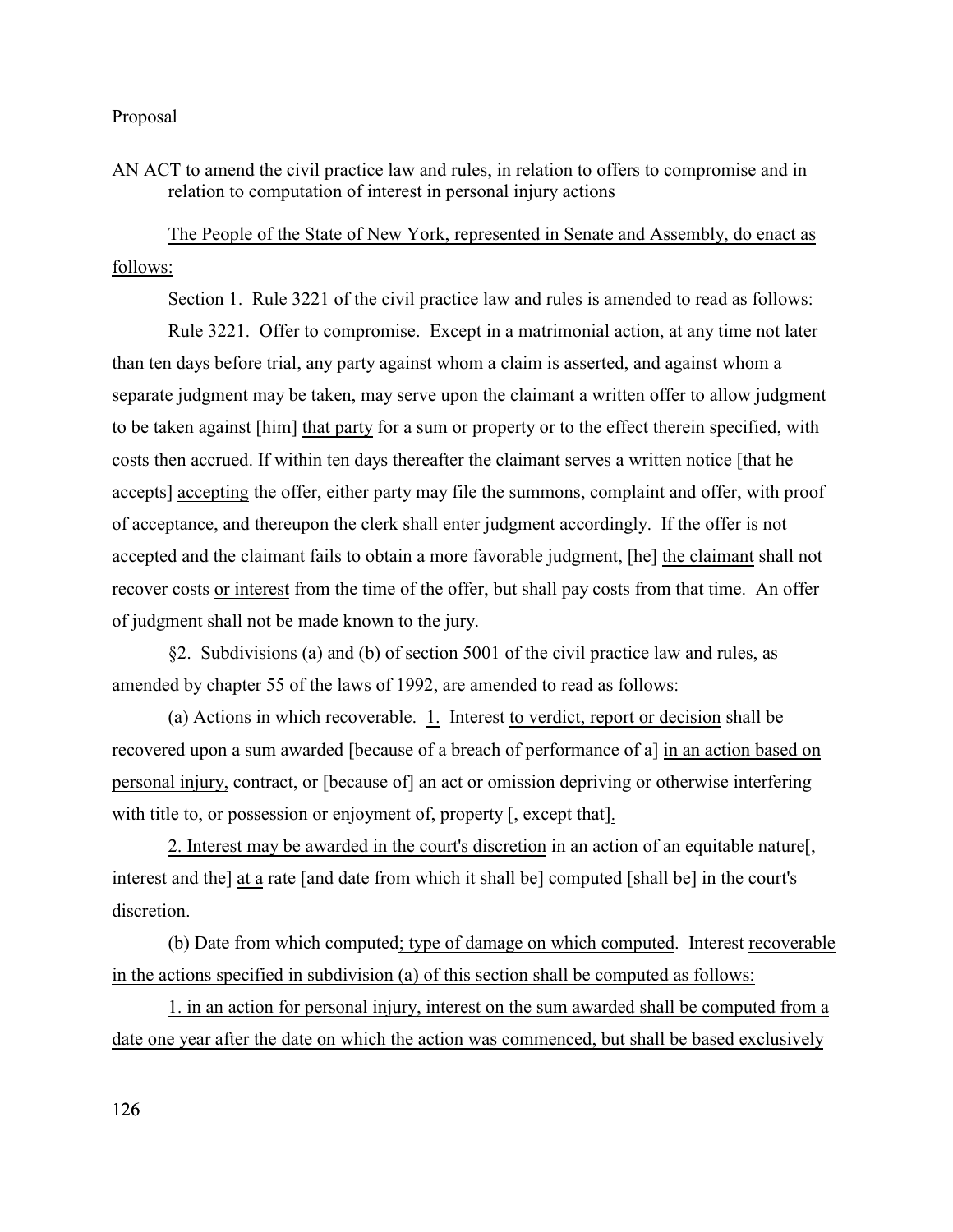on special and general damages incurred to the date of such verdict, report or decision;

2. in an action based upon contract, or an act or omission depriving or otherwise interfering with title to, or possession or enjoyment of, property, interest shall be computed from the earliest ascertainable date the cause of action existed, except that interest upon damages incurred thereafter shall be computed from the date incurred. Where such damages were incurred at various times, interest shall be computed upon each item from the date it was incurred or upon all of the damages from a single reasonable intermediate date; and

3. in an action of an equitable nature, interest shall be computed from a date fixed in the court's discretion.

 §3. This act shall take effect on the first day of January next succeeding the date on which it shall have become a law, except that: (1) section one shall apply only to actions in which the offer to compromise was made on or after such effective date, and (2) section two shall apply only to actions commenced on or after such effective date.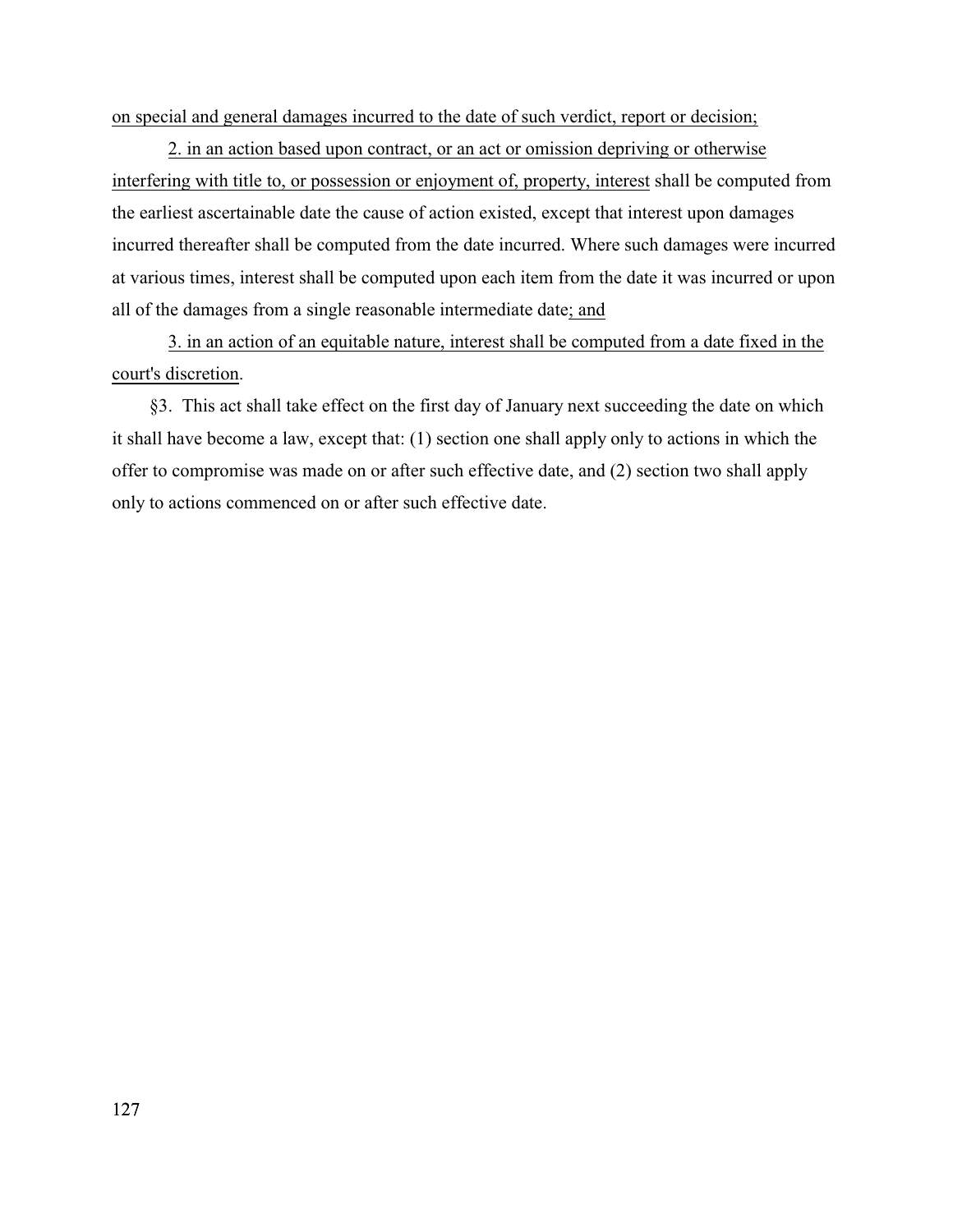# 18. Allowing a Notary Public to Compare and Certify Copies of Papers that Will Comprise a Record on Appeal (CPLR 2105)

The Committee proposes an amendment to CPLR 2105 to allow the certification of the copy of a record on appeal by a notary public. Currently, the law provides that "Where a certified copy of a paper is required by law, an attorney admitted to practice in the courts of the state may certify that it has been compared by him with the original and found to be a true and complete copy. Such a certificate, when subscribed by such attorney, has the same effect as if made by a clerk" (CPLR 2105). This proposal is not intended to replace the attorney who wishes to review and certify the record with a notary public, rather, it is intended to extend authorization to a notary public, who is often in fact the paralegal most familiar with the file, to compare and certify the papers in the record on appeal. The Committee proposes a new subdivision (b) to section 2105 to accomplish this amendment.

The powers of a notary public are specified in Executive Law  $\S$  135, which states, in pertinent part, that:

"Every notary public duly qualified is hereby authorized and empowered within and throughout the state to administer oaths and affirmations, to take affidavits and depositions, to receive and certify acknowledgments or proof of deeds, mortgages and powers of attorney and other instruments in writing"...

An amendment to CPLR 2105 would be sufficient to authorize notaries to compare and certify copies of papers (see 1 NYJur 2d Acknowl. § 71, at 296 ["A notary public has only such powers as he or she may lawfully derive from the statutes of the state"]; see Turtle v Turtle, 31 App Div 49 [1898]). For the sake of completeness and consistency, however, Executive Law 135 should also be amended to authorize notaries to perform that function. Presently, section 135 of the Executive Law is the main -- if not sole -- source of power of a notary public. It would therefore be inappropriate to have a statute in the CPLR authorizing a notary to perform a function that Executive Law  $\S$  135 did not authorize. Thus, the Committee includes in its proposal an amendment to Executive Law § 135 to authorize a notary public to compare and certify copies of papers pursuant to CPLR 2105(b).

This proposal does not address the issue of the fees of a notary public. The fees to which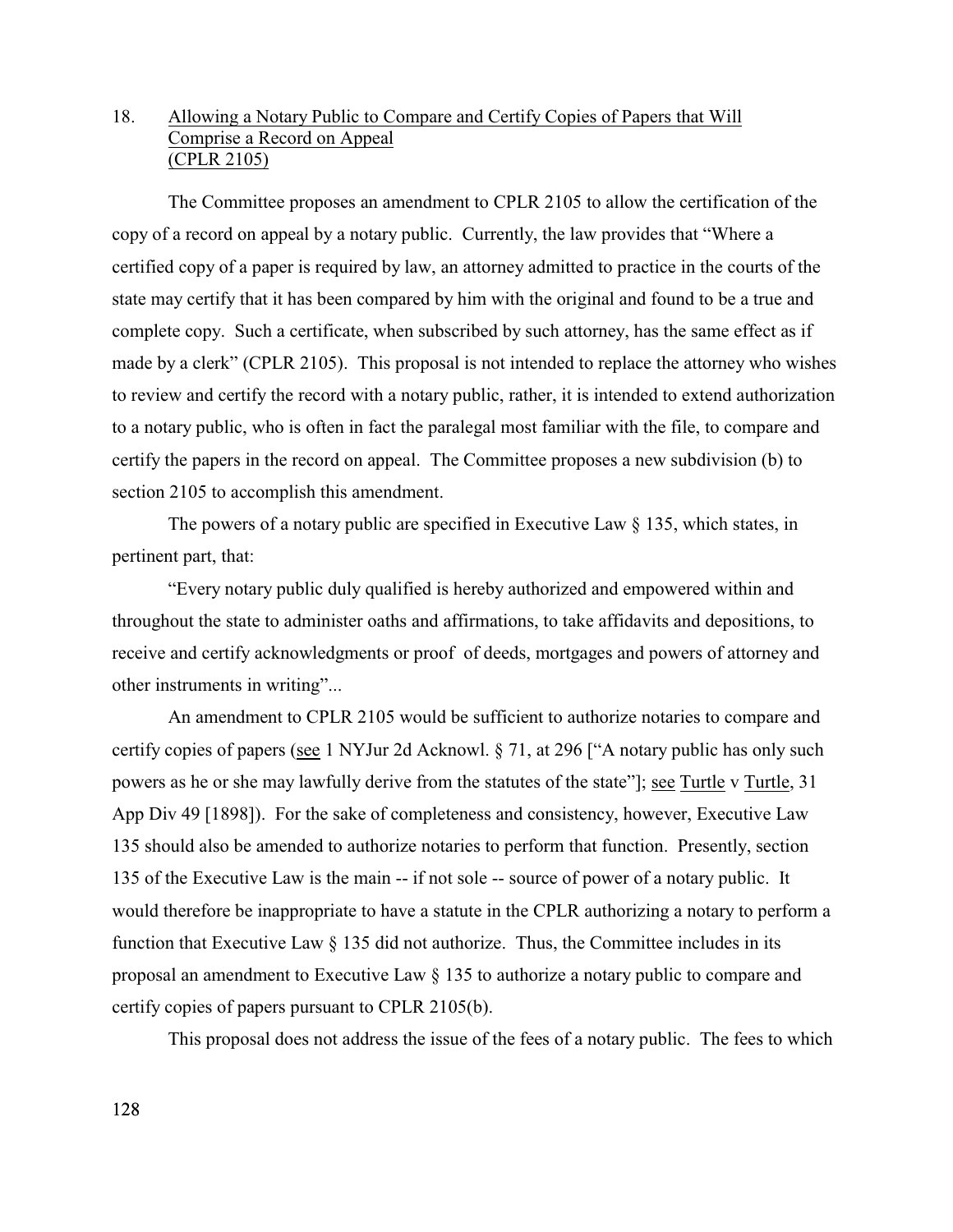a notary public is entitled for performing his or her statutorily-authorized functions are set forth in Executive Law § 136. An amendment to this statute prescribing the fee to which a notary is entitled for comparing and certifying a copy of a paper may be appropriate, but is beyond the jurisdictional purview of the Committee.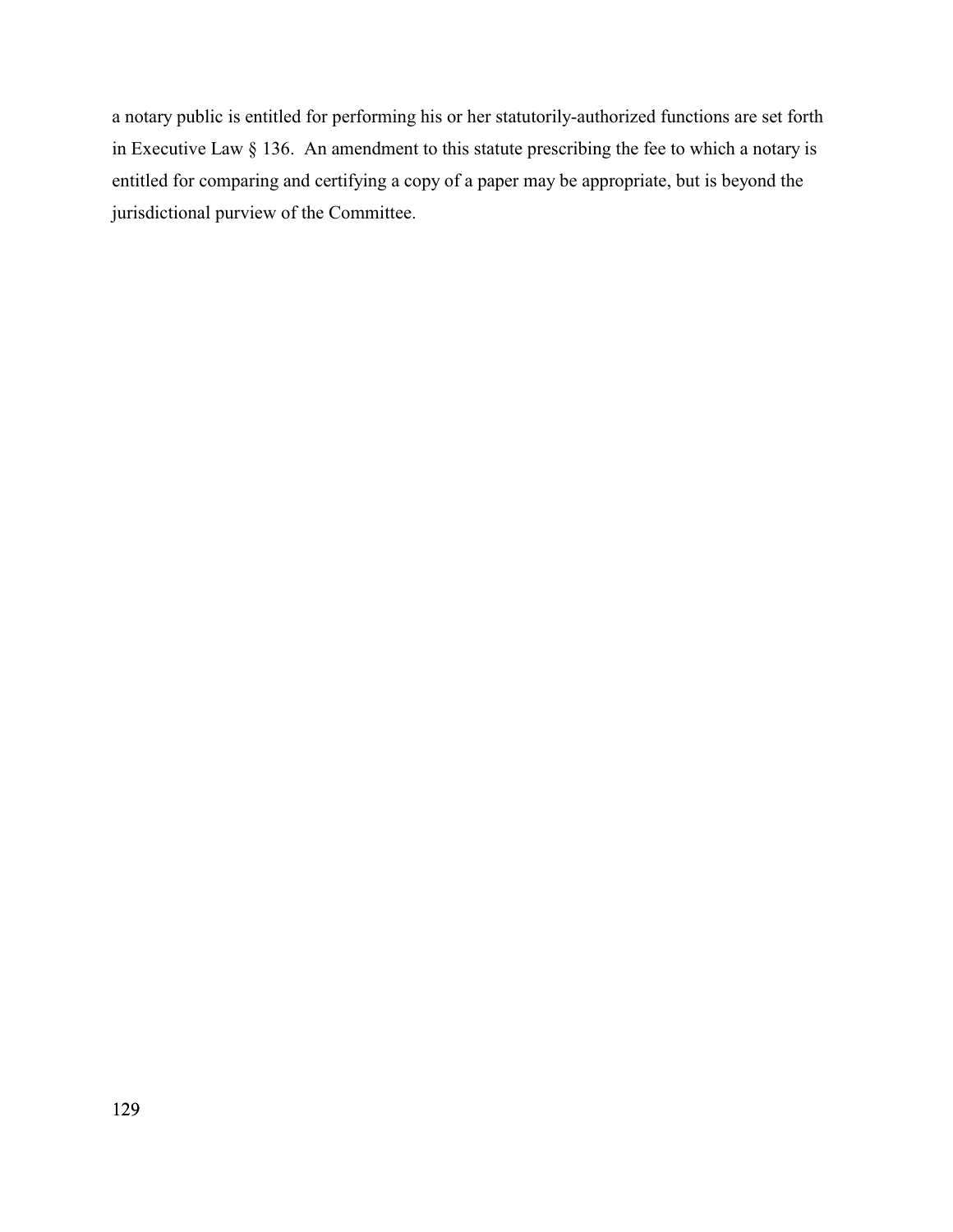AN ACT to amend the civil practice law and rules, in relation to authorizing a notary public to certify a record on appeal

The People of the State of New York, represented in Senate and Assembly, do enact as follows:

Section 1. Section 2105 of the civil practice law and rules, as amended by chapter 307 of the laws of 1970, is amended to read as follows:

§ 2105. Certification of Papers. (a) Certification by attorney. Where a certified copy of a paper is required by law, an attorney admitted to practice in the courts of the state may certify that it has been compared by [him] such attorney with the original and found to be a true and complete copy. Such a certificate, when subscribed by such attorney, has the same effect as if made by a clerk.

(b) Certification by notary public of copies in a record on appeal. A notary public licensed in the state may certify that the copies of the papers contained in a record on appeal have been compared by such notary with the original papers on file with the clerk of the court and found to be true and complete copies of such originals. Such a certificate, when subscribed by such notary public, has the same effect as if made by a clerk or an attorney.

§2. Section 135 of the executive law is amended to read as follows:

§ 135. Powers and duties; in general; of notaries public who are attorneys at law. Every notary public duly qualified is hereby authorized and empowered within and throughout the state to administer oaths and affirmations, to take affidavits and depositions, to receive and certify acknowledgments or proof of deeds, mortgages and powers of attorney and other instruments in writing; to compare and certify copies of papers pursuant to subdivision (b) of section two thousand one hundred five of the civil practice law and rules; to demand acceptance or payment of foreign and inland bills of exchange, promissory notes and obligations in writing, and to protest the same for non-acceptance or non-payment, as the case may require, and, for use in another jurisdiction, to exercise such other powers and duties as by the laws of nations and according to commercial usage, or by the laws of any other government or country may be exercised and performed by notaries public, provided that when exercising such powers he or

130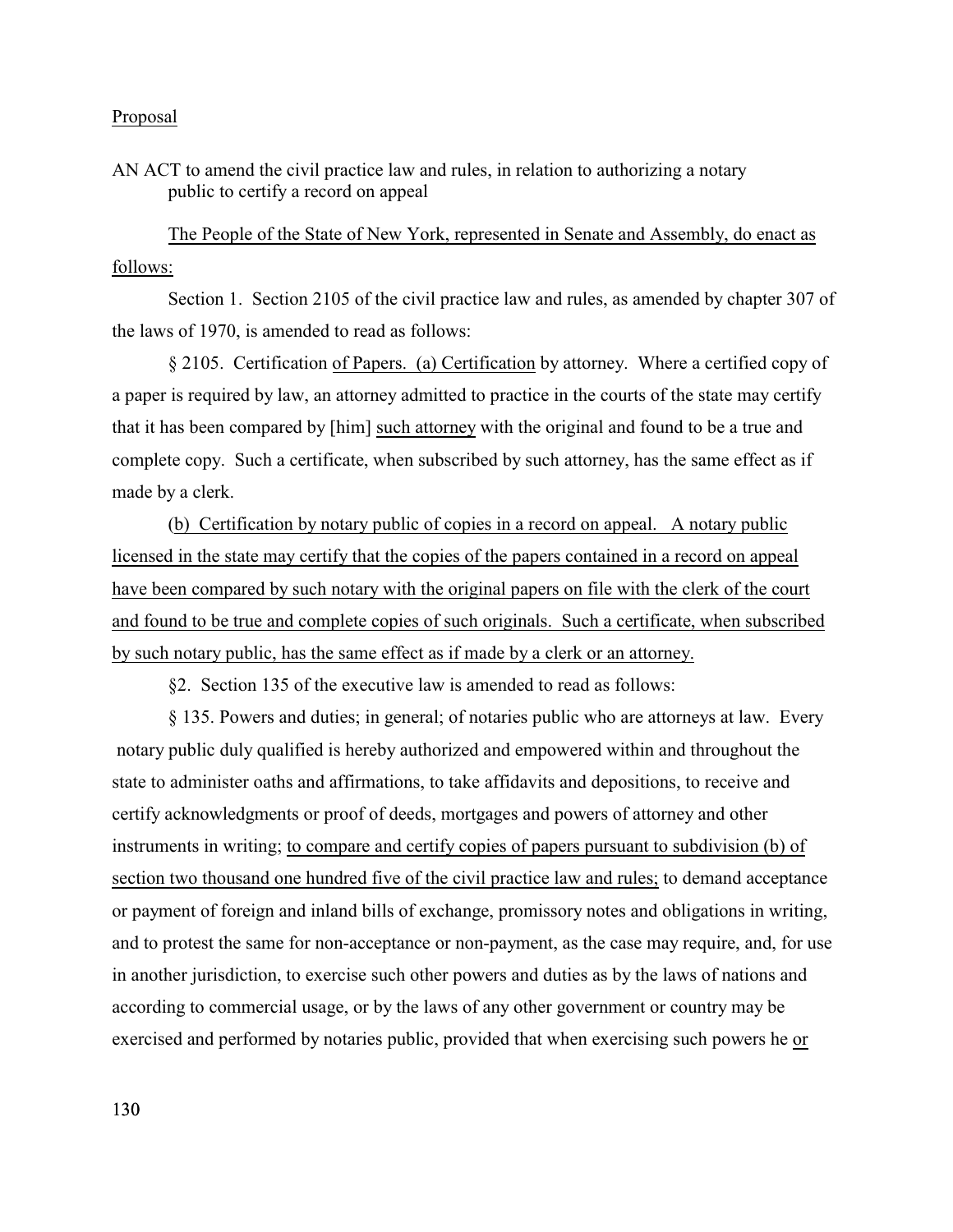she shall set forth the name of such other jurisdiction.

A notary public who is an attorney at law regularly admitted to practice in this state may, in his or her discretion, administer an oath or affirmation to or take the affidavit or acknowledgment of his or her client in respect of any matter, claim, action or proceeding.

For any misconduct by a notary public in the performance of any of his or her powers such notary public shall be liable to the parties injured for all damages sustained by them. A notary public shall not, directly or indirectly, demand or receive for the protest for the nonpayment of any note, or for the non-acceptance or non-payment of any bill of exchange, check or draft and giving the requisite notices and certificates of such protest, including his or her notarial seal, if affixed thereto, any greater fee or reward than seventy-five cents for such protest, and ten cents for each notice, not exceeding five, on any bill or note. Every notary public having a seal shall, except as otherwise provided, and when requested, affix his or her seal to such protest free of expense.

§3. This act shall take effect on the first day of January next succeeding the date on which it shall have become law.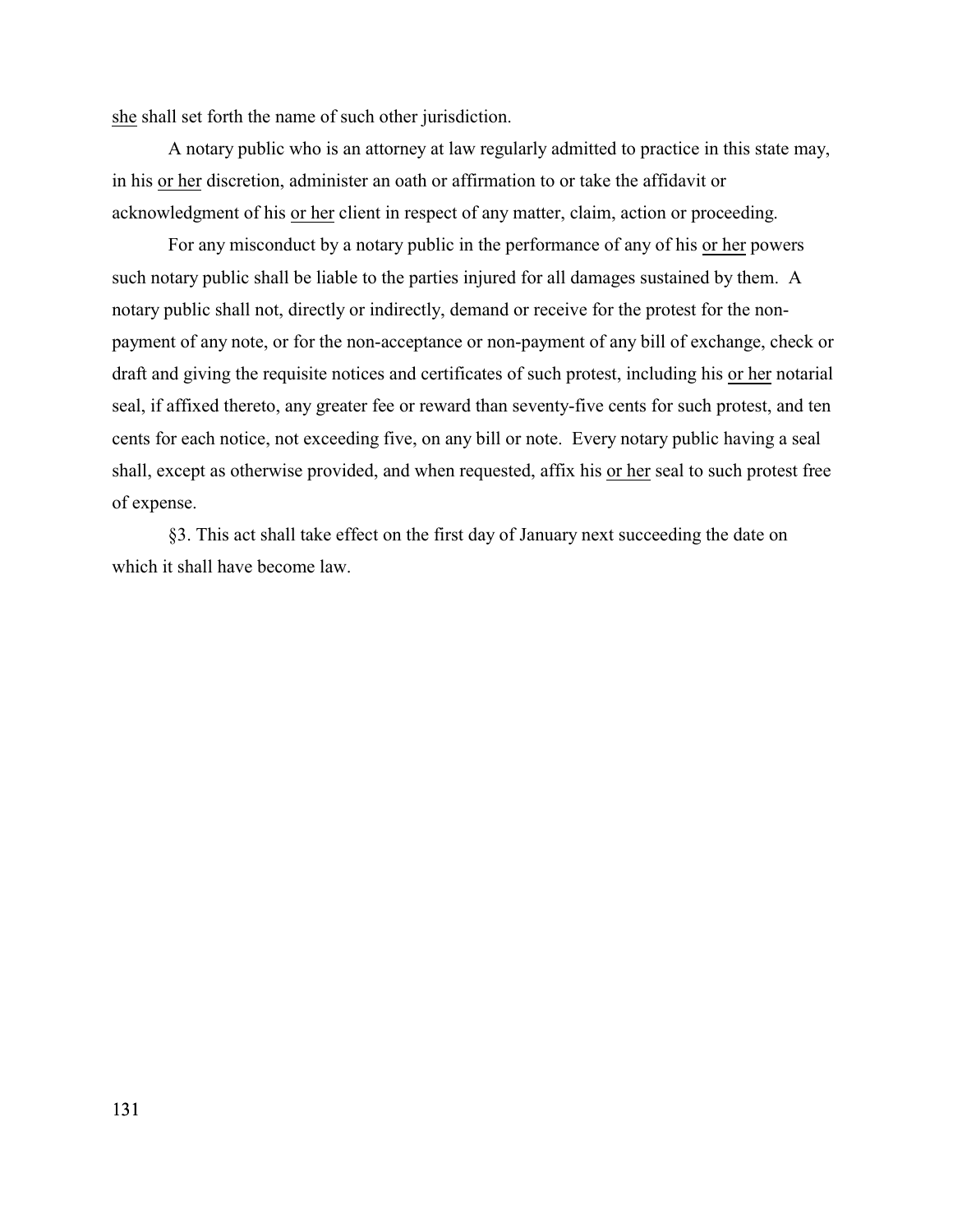### **V. Recommendations for Amendments to Certain Regulations**

The Chief Administrative Judge has the authority to regulate practice and procedure in the courts through delegation from the Legislature, (State Const., Art. VI, §30), and the Legislature has delegated this power to the Chief Administrative Judge. Judiciary Law, §211(1)(b) [Providing the Chief Judge with the power to adopt rules and orders regulating practice and procedure in the courts subject to the reserved power of the Legislature]; Judiciary Law, §212(2)(d) [Providing the Chief Administrator with the power to adopt rules regulating practice in the courts as authorized by statute]; CPLR Rule 3401 [providing the Chief Administrator with the power to adopt rules regulating the hearing of causes]. See also, Matter of A.G. Ship Maintenance Co. v. Lezak, 69 N.Y.2d 1 (1986) [Holding that the courts have been delegated, through section  $211(1)(b)$ , the power to authorize by rule the imposition of sanctions upon parties and attorneys appearing in the courts]. The Committee is proposing rules that are consistent with this delegation and are not in conflict with existing law.

Of course, no set of rules can address precisely every conceivable circumstance. The proposed rules as the Committee envisions them, however, are fair and reasonable and provide bright lines to guide counsel.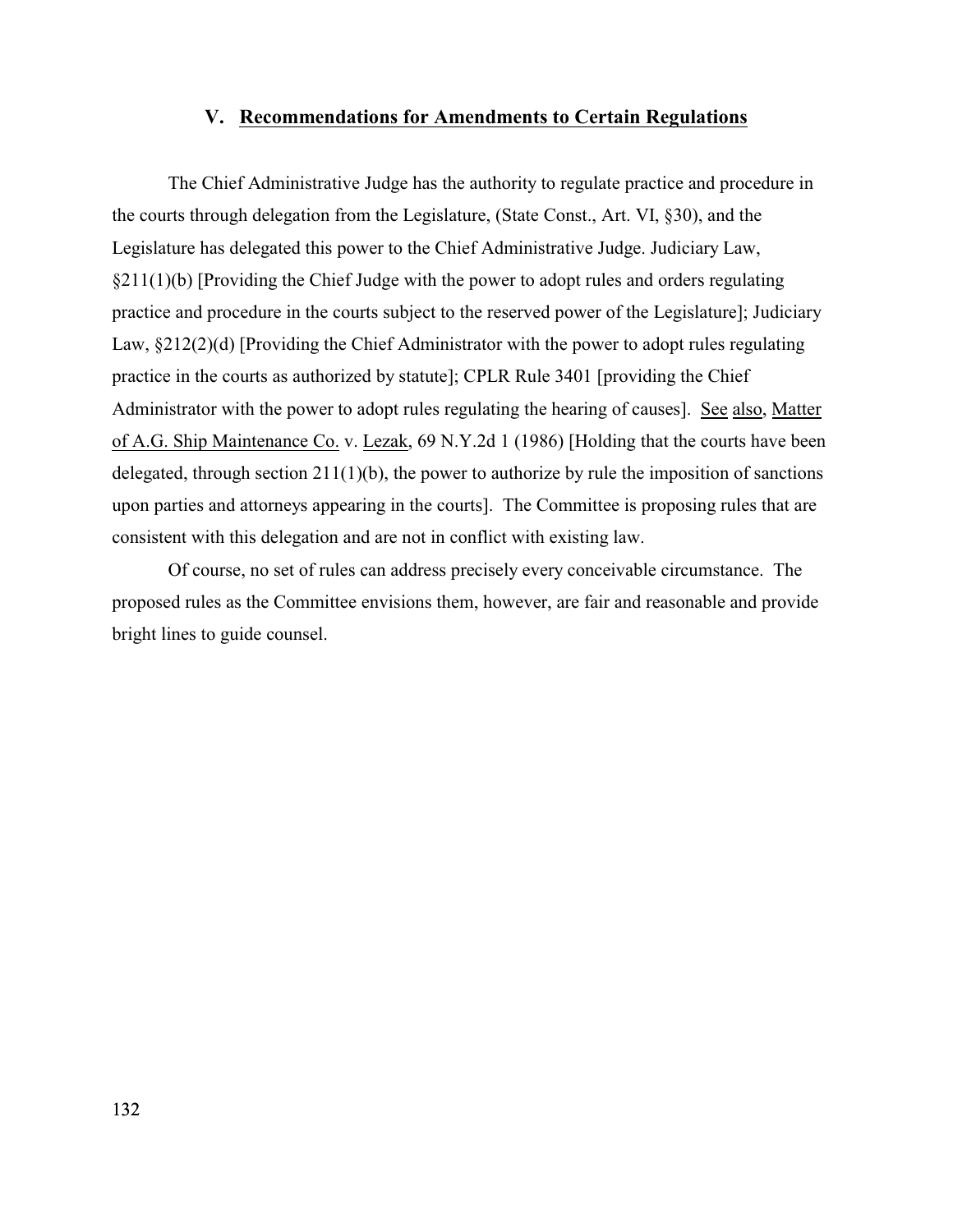# 1. Redaction of Personal Identifying Information in the Filing of Papers in Civil Proceedings (except matrimonial or Surrogate's Court Proceeding) (22 N.Y.C.R.R. 202.5 (e) (new)

The Committee recommends that Rule 202.5, the rule governing papers filed in the Supreme Court and the County Court (22 NYCRR 200 et. seq.) be amended to require that certain personal identifying information be redacted prior to filing. The Committee believes that frequently there are cases with filed papers involving myriad sensitive personal information including, but not limited to, social security numbers and other numerical identifiers which, if revealed, increase the risk of identity theft, fraudulent use or disclosure in violation of state or federal law. The Committee urges the adoption of this proposal to further the protection of that information. As the court system enters the electronic age, courthouse papers are increasingly accessed by internet services and personal information is of increasing interest to identity thieves. Further, the Committee believes that by necessity practitioners are aware of the risks associated with revealing sensitive personal information and have access to all state and federal laws concerning identity theft issues.

Generally, personal information is increasingly subject to protection by law (See Public Officers Law § 96-a (g) (eff. Jan. 1, 2010; added L. 2008, c. 279) and General Business Law § 399-dd (6) (eff. Jan. 3, 2009; added L. 2008, c. 279)). However, in New York, court papers are presumptively public once filed with the county clerk or the clerk of court. Court records are presumptively open. *See, e.g.*, Nixon v. Warner Communications, 435 U. S. 539 (1978); Danco Laboratories, Ltd. v. Chemical Workers of Dedeon Richter, Ltd., 274 A.D.2d 1, 711 N.Y.S. 2d 419 (1st Dept. 2000). The Federal Courts have implemented Rule 5.2 of the Federal Rules of Civil Procedure ( 28 USCA 5.2) to address protection of privacy in federal cases.

Currently, however, there are no court rules addressing specifically the protection of confidentiality of sensitive personal information in civil court papers. There are certain specific statutes which do address particular information and certain information may be presumptively sealed by statute. (*Compare, e.g.*, Mental Health Information - N. Y. Mental Hygiene Law § 33.14 (Sealing of records pertaining to treatment for mental illness) with HIV Information - N. Y. Public Health Law § 2785 (Court authorization for disclosure of confidential HIV related information)).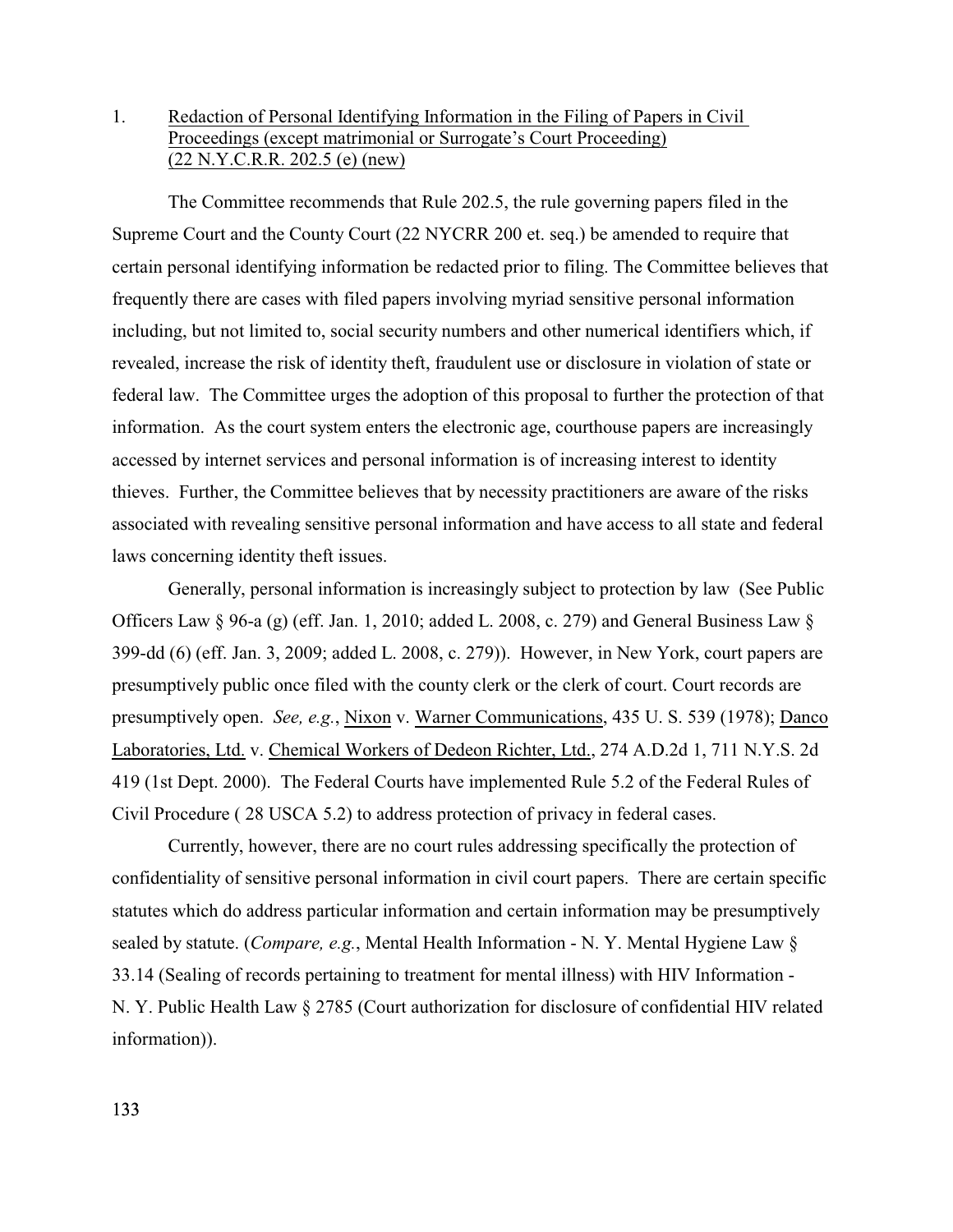This proposal defines "confidential personal information" by using a closed list, clearly provides that the rule applies "[e]xcept as otherwise provided by law or order" and expressly excepts matrimonial actions and proceedings in Surrogate's court from the purview of the rule. This proposal places the responsibility of compliance squarely on the parties by requiring that "the parties shall omit or redact" confidential personal information. The measure omits "address" information from the rule under the rationale that address information is required in many papers and judgments in civil actions. The proposal does not allow for the inclusion of "limited or partial" confidential information and the Committee rejects this approach as too subjective, unnecessarily opening the door to ancillary litigation and possible disclosure of such information.

The proposal makes clear that the court has, *sua sponte* or in response to a motion, discretion to order redaction or sealing under the Rule 216.1 (22 NYCRR § 216.1) standard. Also, the proposal adopts a "good cause shown" standard by which the court might, upon a finding of good cause vary the provisions of the rule. In addition, the proposal expressly provides that the court has discretion to order redaction and replacement of information in papers filed previous to enactment and if the court deems it necessary, under the standard of Rule 216.1, to order the offending paper sealed. Further, the proposal allows the court to "look back" in the case and order redaction of papers already filed in a pending action upon motion or *sua sponte.*

The measure allows the plaintiff to include the last four digits of the defendant's account number, if any, in an action arising out of a consumer credit transaction. If the defendant appears and denies responsibility for that account, the court may review plaintiff's amended paper in-camera or, if filed under the standard of Rule 216.1, under seal.

The proposed rule change is not intended to disturb the current strong presumption in the law favoring open access for the public to court records that are not confidential. The Committee unanimously recognizes the importance of transparency in the third branch of government and the necessity of maintaining the public right to open court records. The Committee supports the preservation of the established standard in Rule 216.1 requiring a finding of good cause before court records are ordered sealed. Further, the proposal allows for the waiver of the protection of this rule as to that party's own personal identifying information by filing it without redaction and not under seal.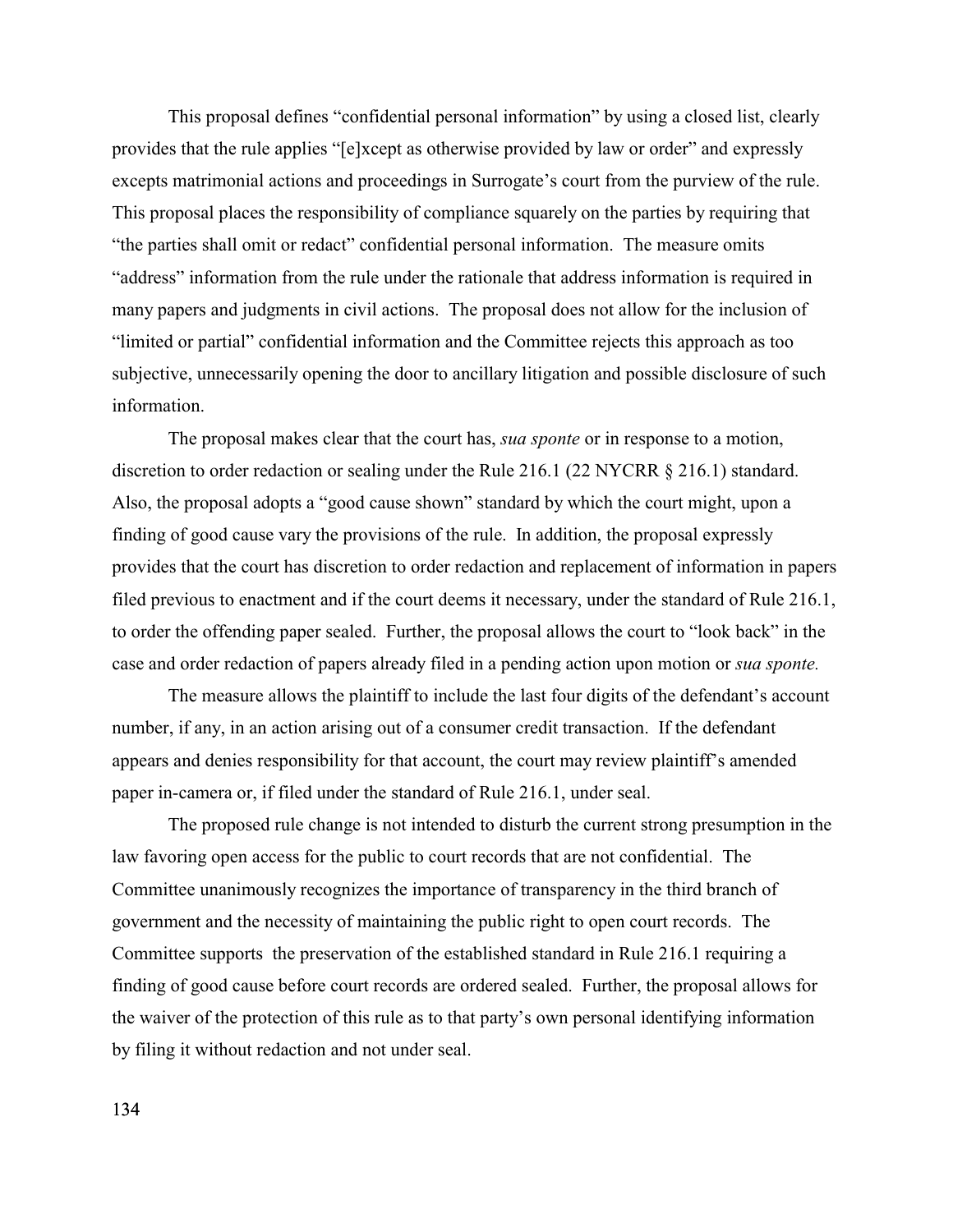The Committee believes that F. R. Civ. P. Rule 5.2 has provided guidance as a privacy measure for federal cases, but is quite limited in scope, protecting only four specified items of information, and fails to provide the bench with sufficient discretion to order redaction. The Committee recommends that New York lead the way in state practice by enacting a broader rule designed to correct the current practice whereby far too revealing personal information is included or attached to papers for filing in the state courts.

The Committee recognizes the important report by and comments of the New York City Bar Association and the comments of the Civil Practice Law and Rules Committee of the New York State Bar Association.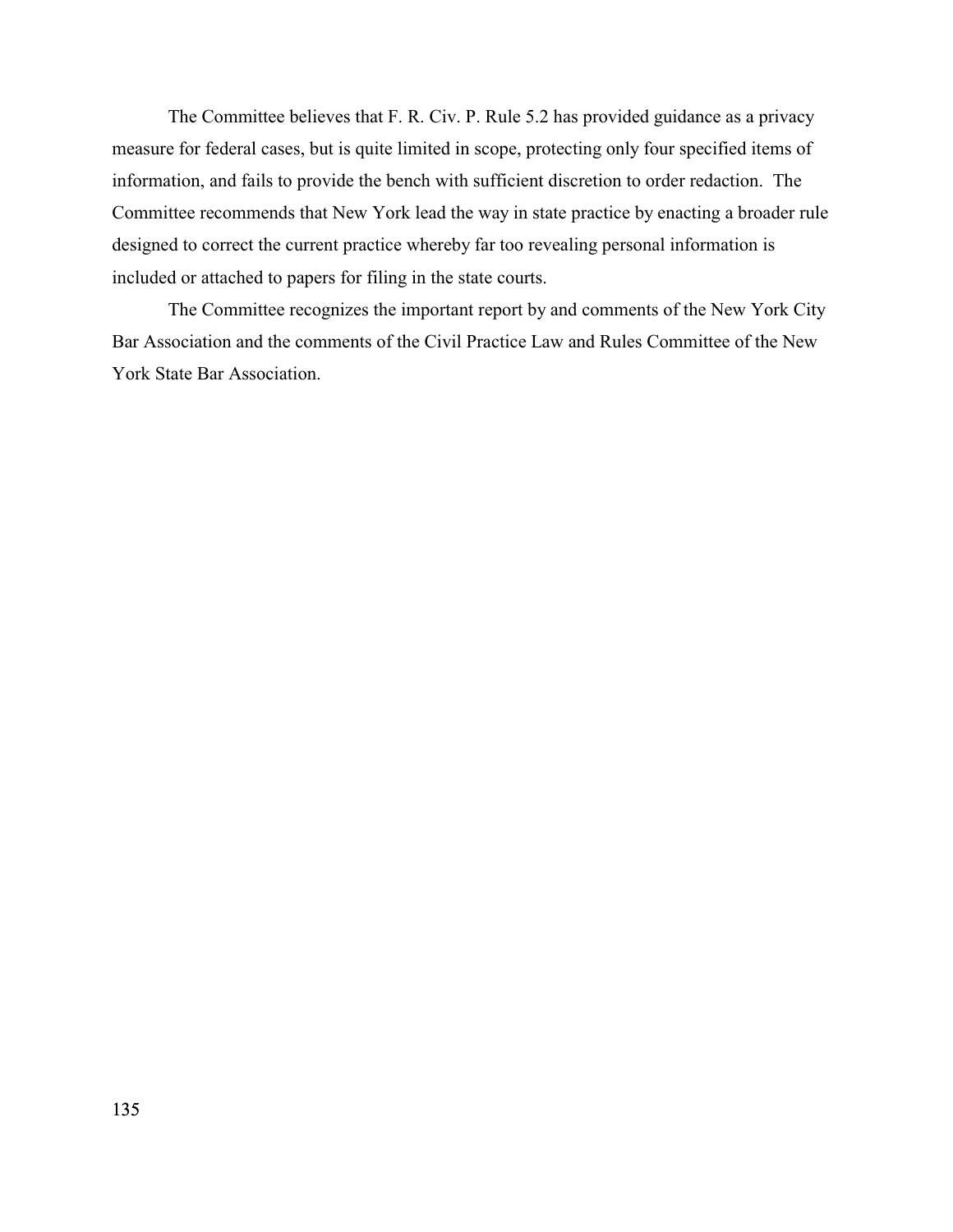#### § 202.5 (e) Papers Filed in Court

(e) Redaction of Personal Identifying Information. (1) Except in a matrimonial action or a proceeding in surrogate's court or as otherwise provided by law or court order and whether or not a sealing order is or has been sought, and where not waived under subdivision 4 of this section, the parties shall omit or redact confidential personal information in papers submitted to the court for filing. For purposes of this rule, confidential personal information means: (i) a social security number; (ii) a date of birth, except a person's year of birth; (iii) a mother's maiden name; (iv) a driver's license number or a non-driver photo identification card number; (v) an employee identification number; (vi) a credit card number; (vii) an insurance or financial account number; (viii) a computer password or computer access information or (ix) electronic signature data or unique biometric data.

(2) The court sua sponte or on motion by any person may order a party to remove confidential personal information from papers or to resubmit a paper with such information redacted; order the clerk to seal the papers or a portion thereof containing confidential personal information in accordance with rules promulgated by the chief administrator of the courts; for good cause permit the inclusion of confidential personal information in papers; or determine that particular information in a particular action is not confidential.

(3) The redaction requirement does not apply to the last four digits of the relevant account number(s), if any, in an action arising out of a consumer credit transaction, as defined in subdivision (f) of section one hundred five of the civil practice law and rules and in such an action in the event the defendant appears and denies responsibility for the identified account, the plaintiff may without leave of court amend his or her pleading to add full account or confidential personal information by (i) submitting such amended paper to the court on written notice to defendant for in camera review or (ii) filing such full account or other confidential personal information under seal in accordance with rules promulgated by the chief administrator of the courts.

(4) A party waives the protection of this rule as to the party's own personal identifying information by filing it without redaction and not under seal.

136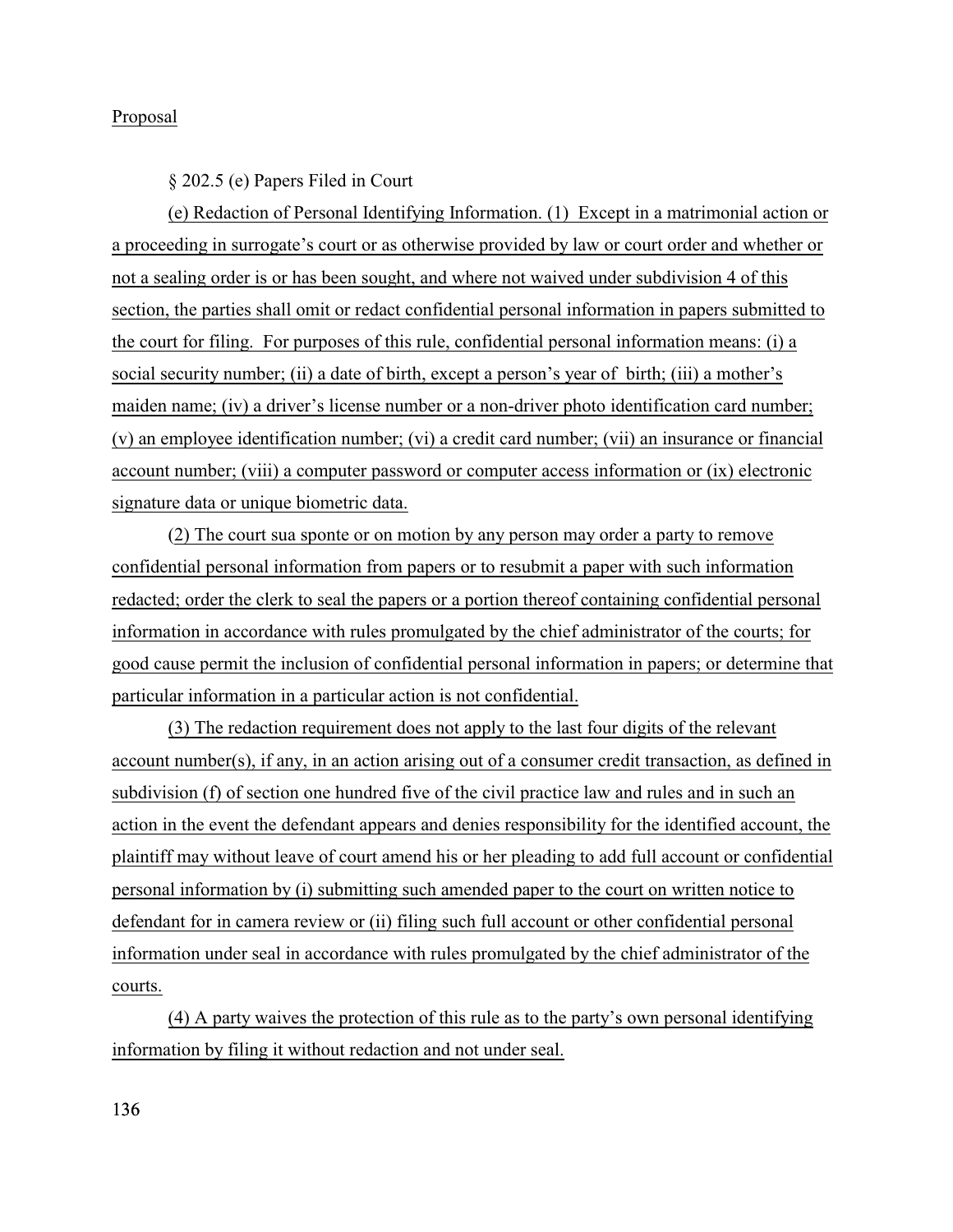# 2. Providing Greater Flexibility for the Court to Address Confidentiality in the Submission of Court Papers in the Commercial Division of the Supreme Court (22 NYCRR 202.70(g) Rule 9 (new)

The Committee recommends that the Uniform Rules for the Commercial Division of the Supreme Court be amended to give courts greater flexibility regarding submission or filing of confidential documents exchanged in discovery. The proposed rule change is not intended to disturb the current strong presumption in the law favoring open access for the public to court records that are not confidential. The Committee unanimously recognizes the importance of transparency in the third branch of government and the necessity of maintaining the public right to open court records. The Committee supports the preservation of the established standard in Rule 216.1 requiring a finding of good cause before court records are ordered sealed.

The Committee believes that an appropriate balance can be struck by a new rule that would allow confidential documents, so designated pursuant to a protective order, to be filed under seal in the commercial trial court. This measure would establish a procedure under a new section 202.70(g) Rule 9 whereby, at a preliminary conference a standard stipulation, approved by the court under the existing good cause standard, would allow the parties to file under seal pleadings containing documents exchanged in discovery and designated by the parties as confidential, such as those containing trade secrets or other information which if disclosed would cause substantial economic injury to a commercial enterprise. The court would be required to approve the stipulation. Whenever papers are filed under seal, this rule would require the parties to file a redacted copy in the public record. Both the papers filed under seal and the redacted copy must prominently display on the front page a reference to the order allowing the filing under seal and the date of that order.

The Committee also urges the adoption of the Stipulation and Order for the Production and Exchange of Confidential Information and Order for the Partial Sealing of a File or the Sealing of an Entire File (see Appendix A), as model recommended forms, rather than mandatory, for use in the Commercial Division under Rule 9.

The Committee acknowledges the analysis and reports on this issue by the New York State Bar Association Commercial and Federal Litigation Section ("Sealing Documents in Business Litigation: A Comparison of Various Rules and Methods Applied in Federal, New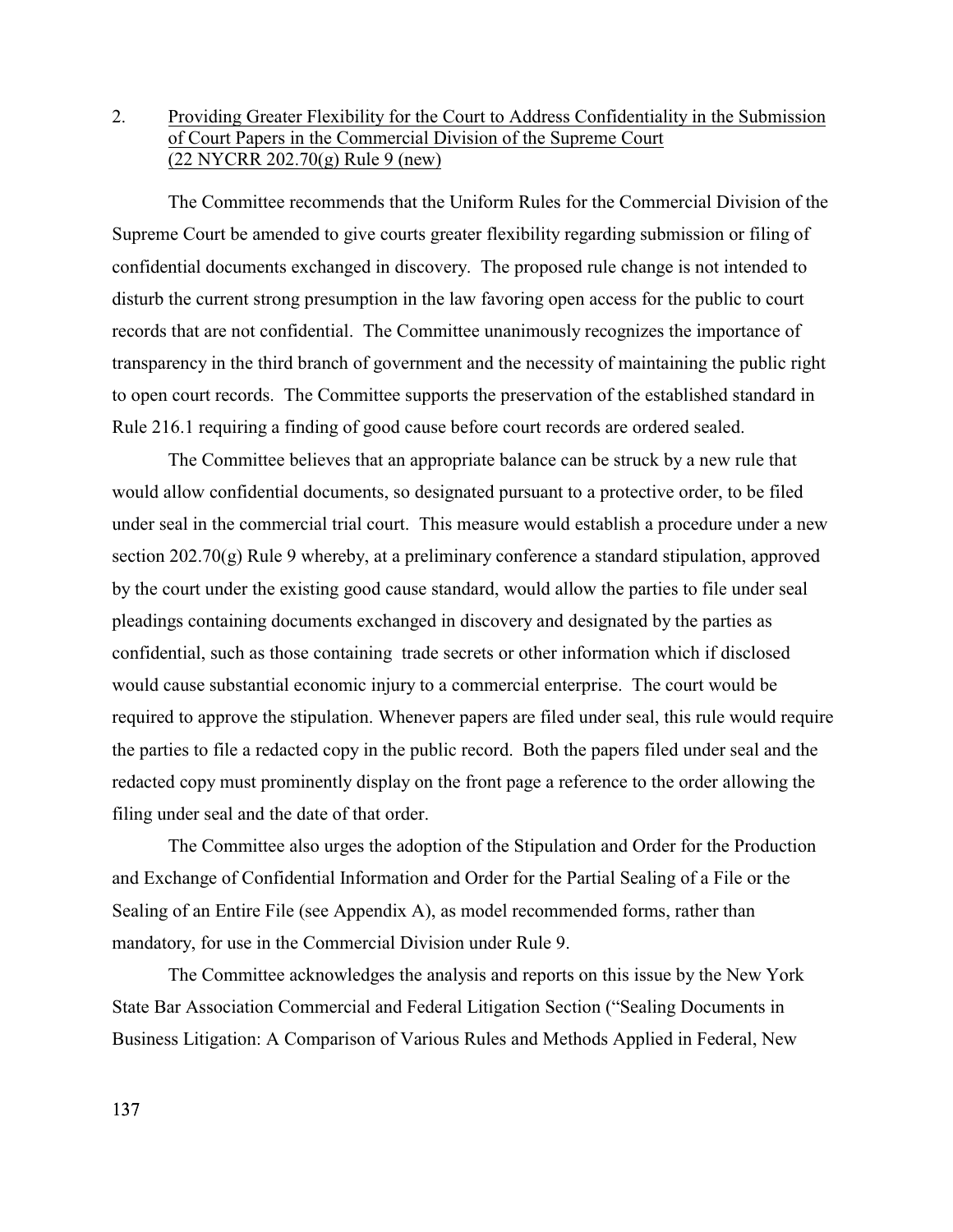York State and Delaware Courts" (December 8, 2009)) and the New York City Bar Association Committee on State Courts of Superior Jurisdiction (Model Confidentiality Agreement, "Stipulation and Order for the Production and Exchange of Confidential Information" available at [http://www.nycbar.org/Publications/reports\)](http://www.nycbar.org/Publications/reports))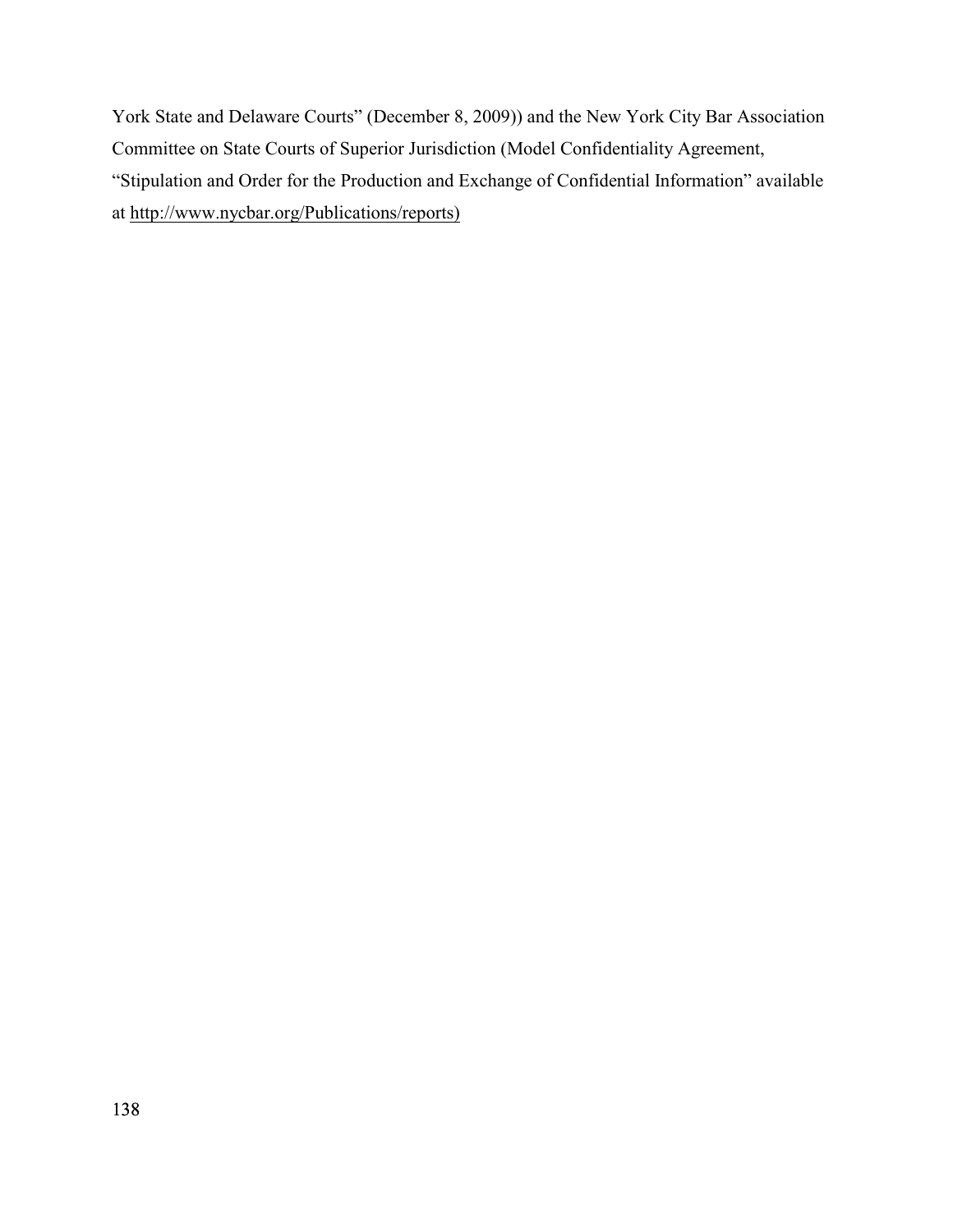§ 202.70(g). Rules of Practice for the Commercial Division

Rule 9. Confidentiality Orders.

1. (a) Nothing in Rule 216.1 shall prevent the parties from entering into an appropriate stipulation approved by court order, whereby documents exchanged in discovery, such as those that contain trade secrets or information that if disclosed are likely to cause substantial economic injury to a commercial enterprise, may be designated by the parties as confidential. The stipulation and order shall provide for a procedure, determined by the court, for the handling of such designated documents in the public file. Nothing herein shall prevent any person or party from moving to unseal any documents filed under seal. This rule shall not be construed as altering in any way any of the provisions of Rule 216.1.

(b) A redacted copy of papers filed under seal shall be filed in the public record.

(c) The papers filed under seal and the redacted copy shall prominently display on the front page that the papers are being filed pursuant to an order allowing the filing under seal and the date of such order.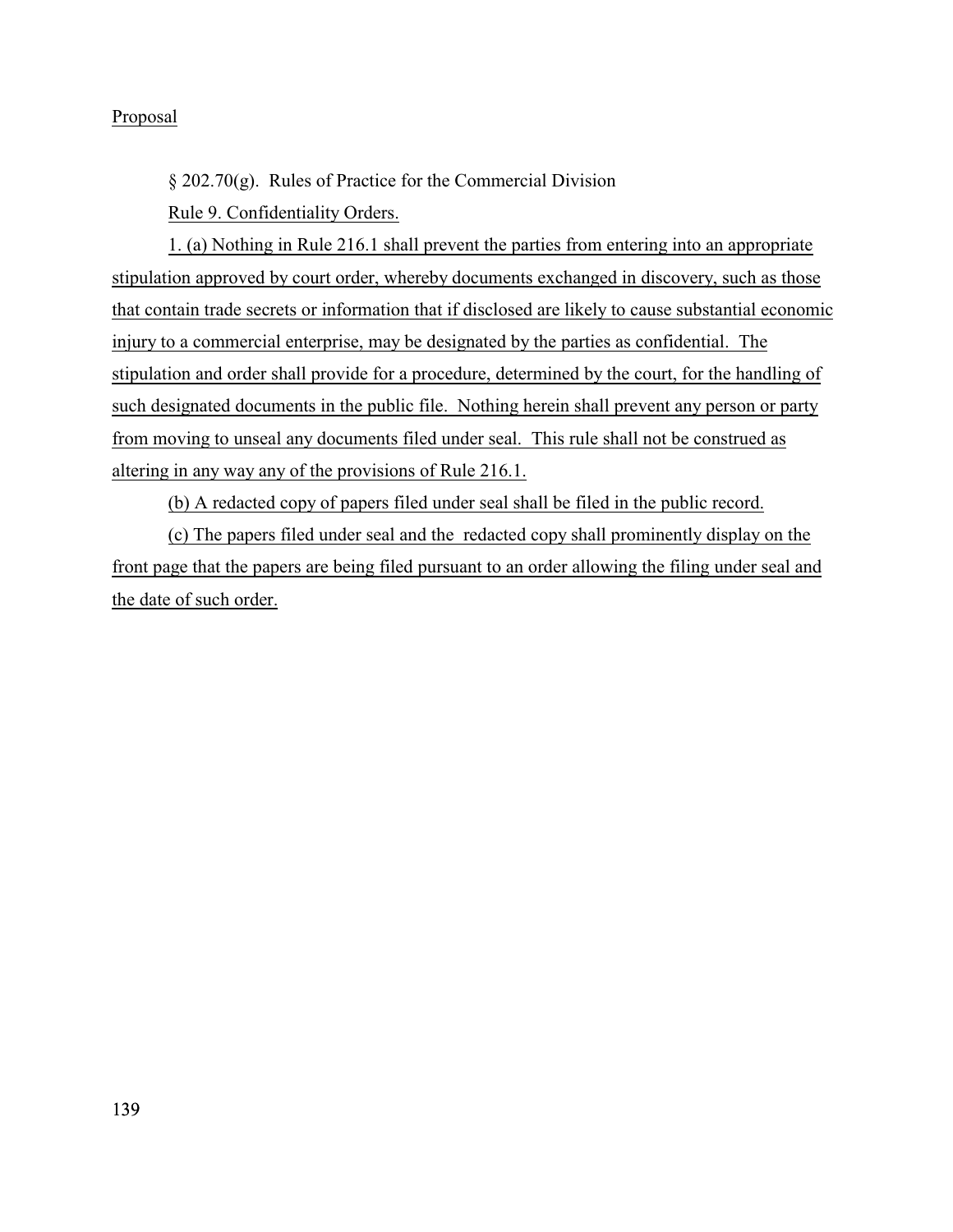### 3. Giving the Court Discretion to Accept an Untimely Submission for Good Cause Shown or in the Interest of Justice (22 NYCRR 202.48)

The Committee recommends that the Uniform Rules for the Supreme Court and the County Court (22 NYCRR 202.48(b)) be amended to answer questions raised by recent case law examining the excuse of law office failure. In May, 2007, the Supreme Court, Appellate Division, First Department, held that the failure to submit judgment to the court for signature within 60 days did not meet the requirement of a showing of good cause. Farkas v. Farkas, 40 A.D.3d 207, 835 N.Y.S.2d 118 (1st Dept. 2007) (*aff'd in part, rev'd in part*, 11 N.Y.3d 300, 898 N.E.2d 563, 869N.Y.S.2d 380 (2008). In the Farkas divorce action, the court vacated the judgment and the claim underlying the judgment was dismissed as abandoned pursuant to 22 NYCRR 202.48(b). The court reasoned in part that the ex-wife failed to show "good cause" for delay even though the ex-husband could show no prejudice from the delay and even though the result of the court's decision resulted in loss of a substantial judgment in the ex-wife's favor.

Inclusion of the alternative "interest of justice" basis for an extension will give the court greater flexibility to consider all the circumstances surrounding the failure to timely submit the proposed judgment. As the Court of Appeals has stated, "The interest of justice standard requires a careful judicial analysis of the factual setting of the case and a balancing of the competing interests presented by the parties." Leader v. Moroney, Ponzini & Spencer, 97 N.Y.2d 95, 105 (2001). The court may consider "any factor relevant to the exercise of its discretion." Id. at 106. The Committee believes that an "interest of justice" standard would allow the courts to weigh the facts and interests and excuse inadvertently late submissions of judgment that cause no serious prejudice to the opposing party - even where the late submission is due to law office failure or other neglect.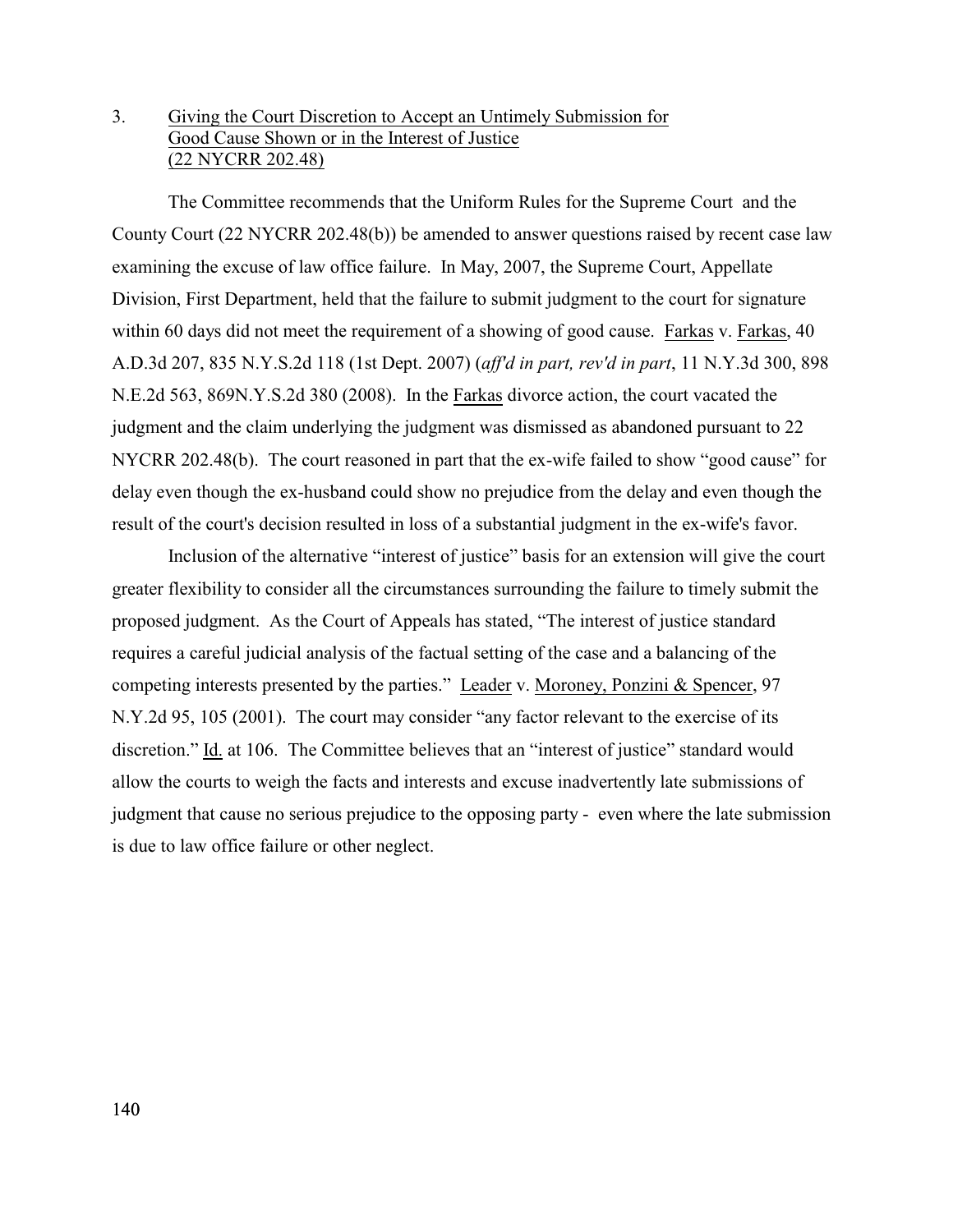§ 202.48. Submission of Orders, Judgments and Decrees for Signature. § 202.48(b) [Failure to submit the order of judgment timely shall be deemed an abandonment of the motion or action, unless] The court may accept an untimely submission of a proposed order, judgment or decree for good cause shown or in the interest of justice.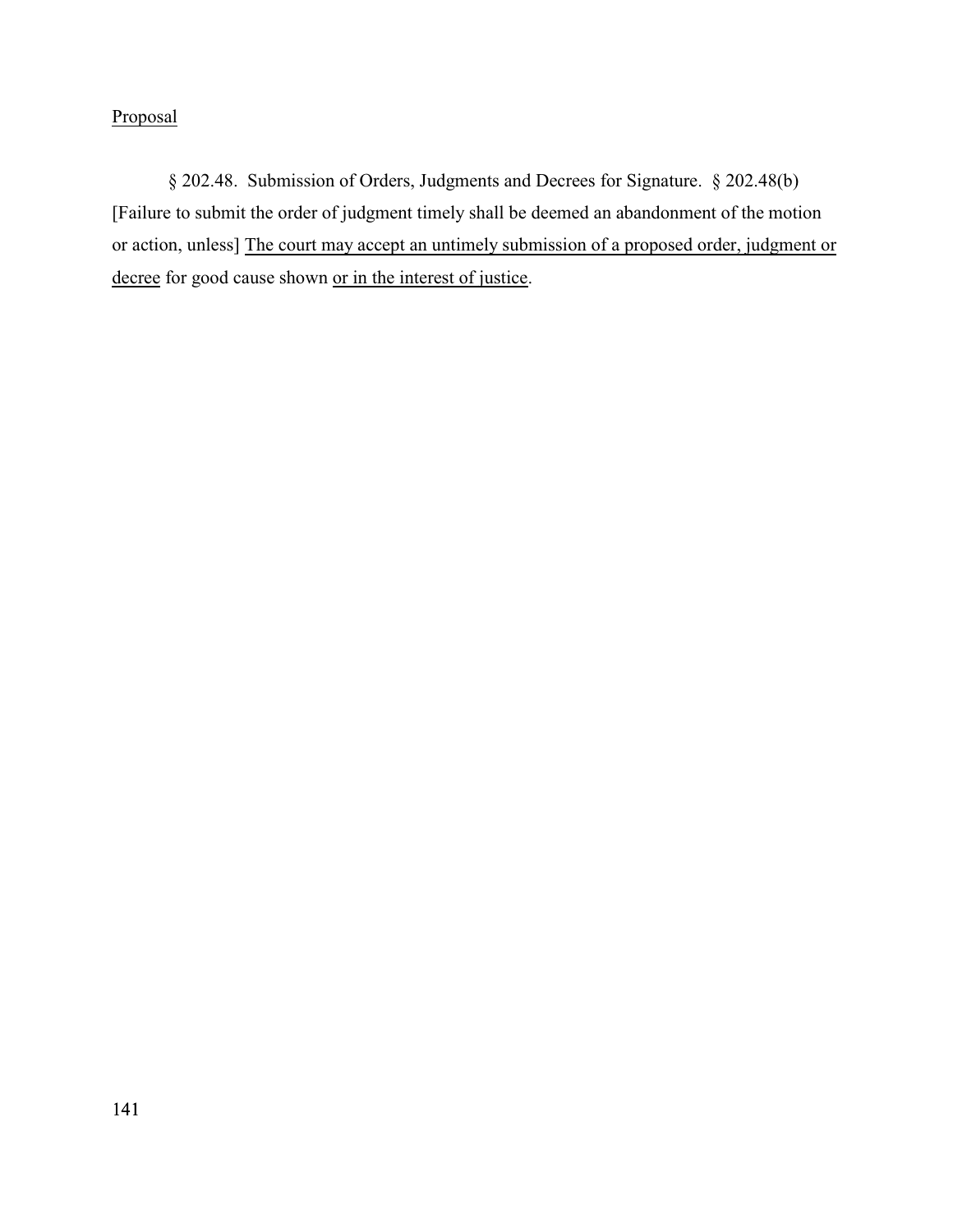# 4. Requiring Parties to Give the Court Notice of Discontinuance, Settlement, Mootness of a Motion or Death or Bankruptcy of a Party (22 NYCRR 202.28(a), (b)(new))

The Advisory Committee on Civil Practice recommends that the Uniform Rules for the Supreme Court and the County Court (22 NYCRR 202.00 *et seq*.) be amended to require the parties to a pending action to notify the assigned justice of the court when the action is wholly or partially settled by stipulation, or a motion has become wholly or partially moot, or a party has died or become a debtor in bankruptcy. It has been brought to the attention of the Committee that it is not uncommon that an assigned justice is not informed of the disposition by settlement between the parties, which frequently occurs while a difficult motion is *sub judice*. Time and effort becomes wasted while the judge and law clerk are busy in chambers, or amongst the pool clerks, preparing a decision or opinion on a moot issue or settled case.

Currently, there are similar rules in Section II of the General rules, Rule 2(a) of the Justices of the Supreme Court, Civil Branch, New York County and §670.2(g) of Part 670, Procedure in the Appellate Division, Second Department. Also, the Court of Appeals has ruled that parties must disclose the existence of a hi-low agreement and its terms to the court and any non-agreeing defendants (Matter of Eighth Jud. Dist. Asbestos Litig., 8 N.Y. 3d 717 (2007)). Currently, many practitioners voluntarily adopt a similar procedure in practice. However, the Committee believes that the matter is sufficiently serious that the parties' obligation under CPLR 2104 to notify chambers should be mandatory. The Committee also believes that adoption of the proposed rule will assist judges in getting out timely decisions and improving access to judicial resources.

Finally, the Committee believes it appropriate to include this requirement with the existing rule governing discontinuance of civil actions, and to make a distinction between the required filing with the county clerk and the additional notification of the judge.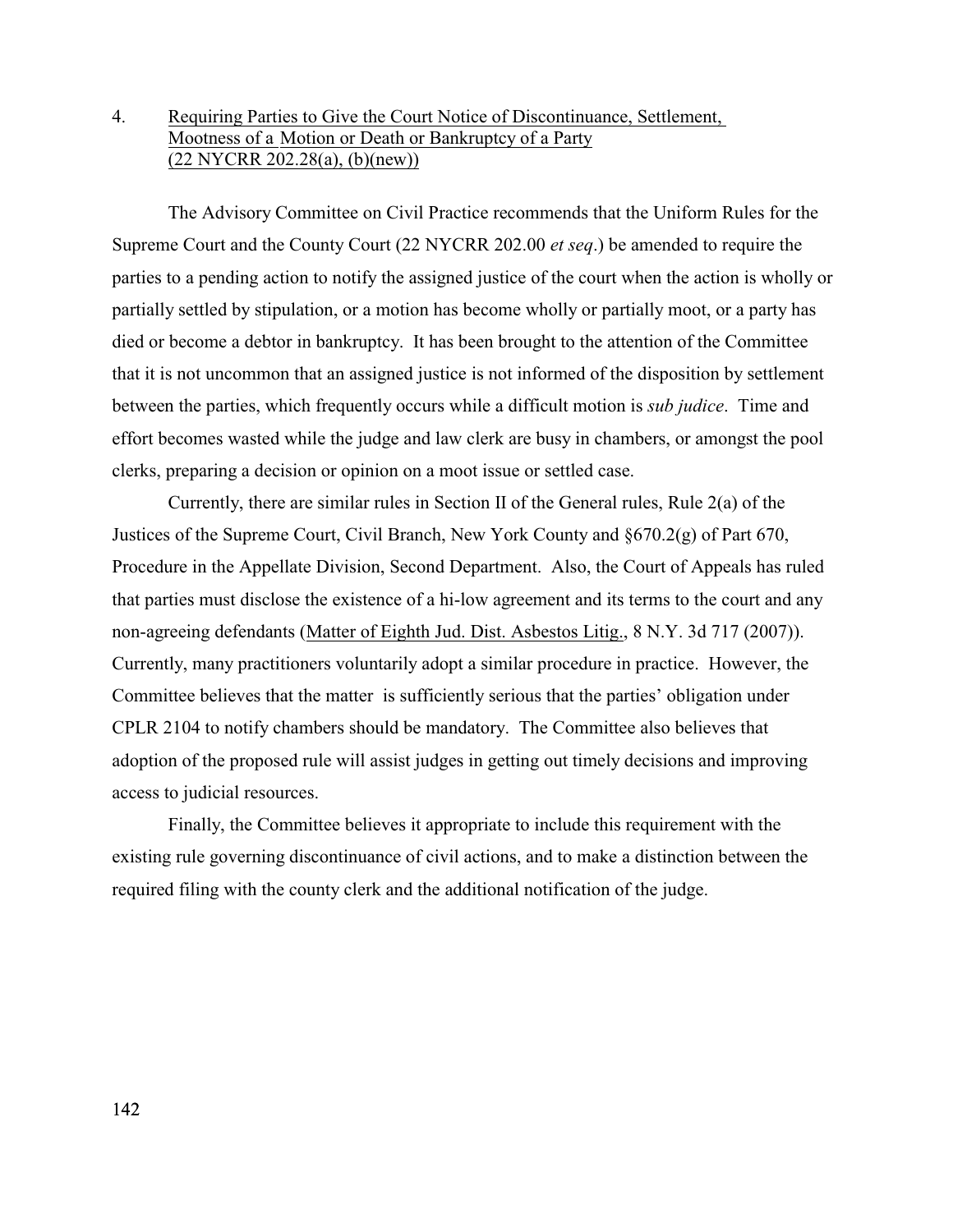§ 202.28. Discontinuance of Civil Actions and Notice to the Court. (a) In any discontinued action, the attorney for the defendant shall file a stipulation or statement of discontinuance with the county clerk within 20 days of such discontinuance. If the action has been noticed for judicial activity within 20 days of such discontinuance, the stipulation or statement shall be filed before the date scheduled for such activity.

(b) If an action is discontinued under paragraph (a), or wholly or partially settled by stipulation pursuant to CPLR 2104, or a motion has become wholly or partially moot, or a party has died or become a debtor in bankruptcy, the parties promptly shall notify the assigned judge in writing of such an event.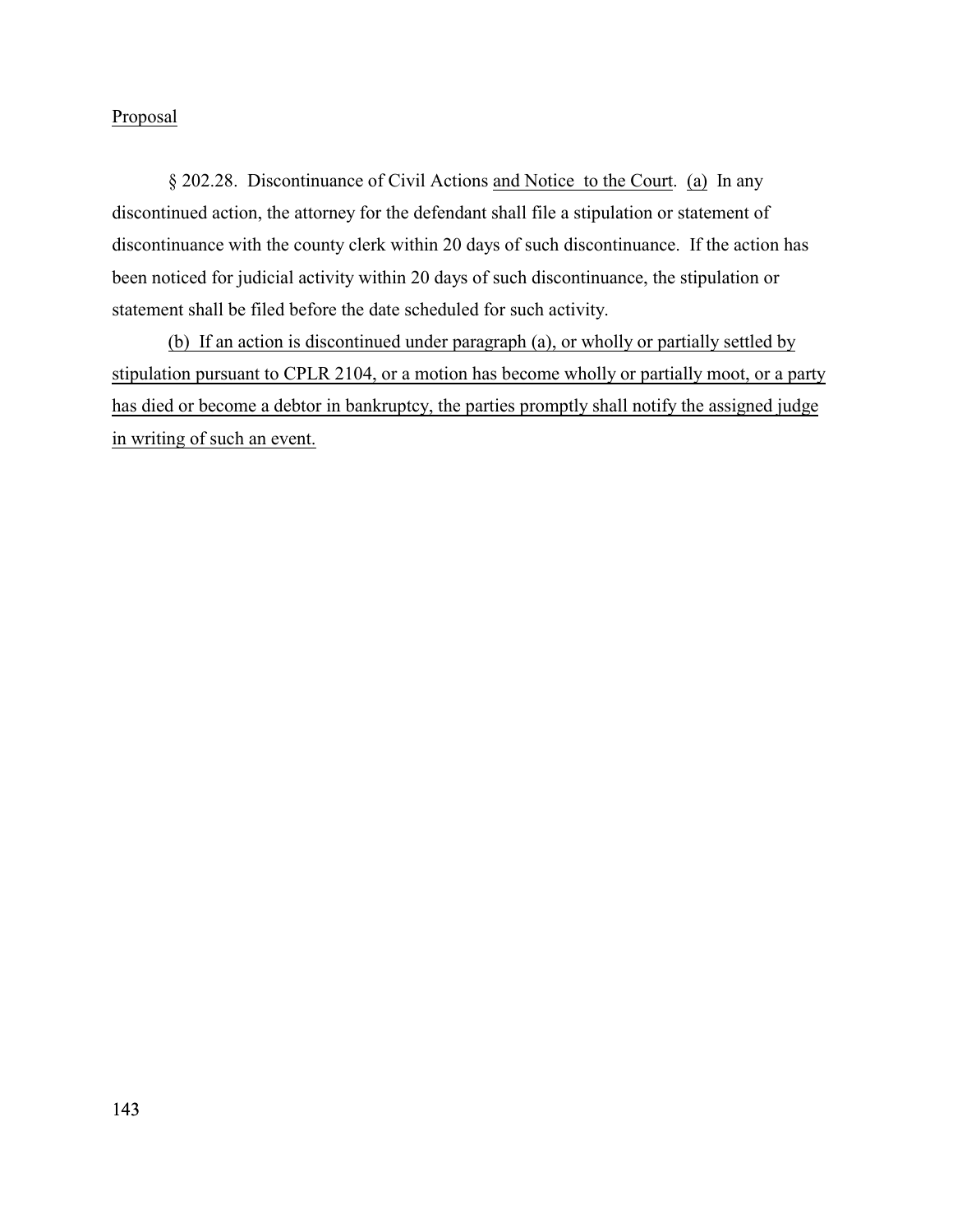# 5. Encouraging the Court to Grant Requests to Appear at Conference via Telephonic or Other Electronic Means (22 NYCRR 202.10 (new))

The Committee recommends that the Uniform Rules for the Supreme Court and the County Court (22 NYCRR 200 *et seq*.) be amended to add a new rule 202.10 encouraging the trial court to grant requests to appear at conference via telephonic or other electronic means. It has come to the attention of the Committee that many practitioners would prefer to appear at conferences via electronic means rather than travel to the court for many types of conferences. Often the time and expense of travel and the time spent at the court far outweigh the need for an in-person appearance. Further, the conference may be very abbreviated, preliminary conferences where little or no disagreement exists between the parties. The Committee acknowledges that the court or a party may, in fact, desire the opportunity for an in-person conference with the court or his or her adversary, so recommends that the court only grant such requests where it is both feasible and appropriate.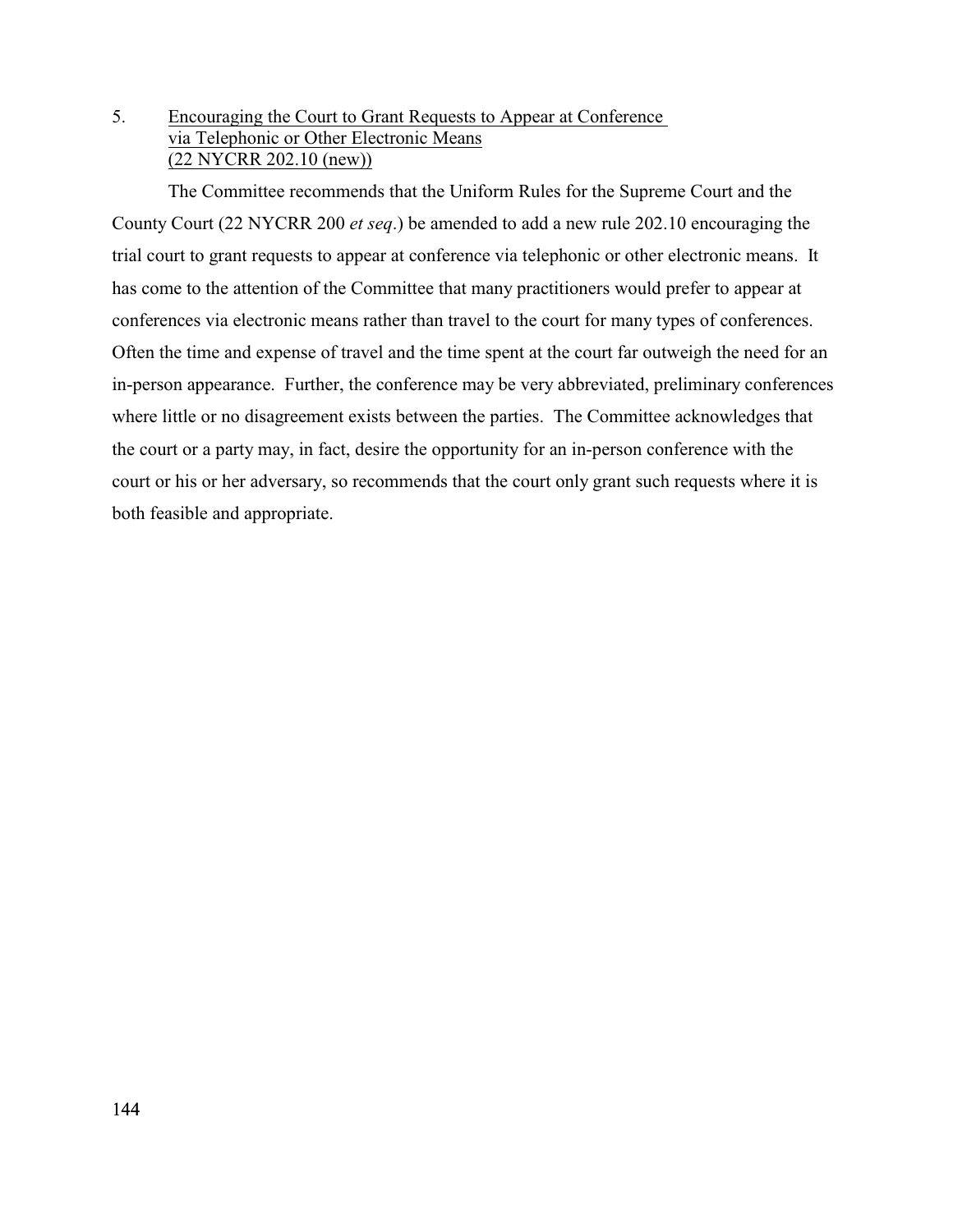# Proposal

§ 202.10. Appearance at Conferences. Any party may request to appear at a conference by telephonic or other electronic means. Where feasible and appropriate, the court is encouraged to grant such requests.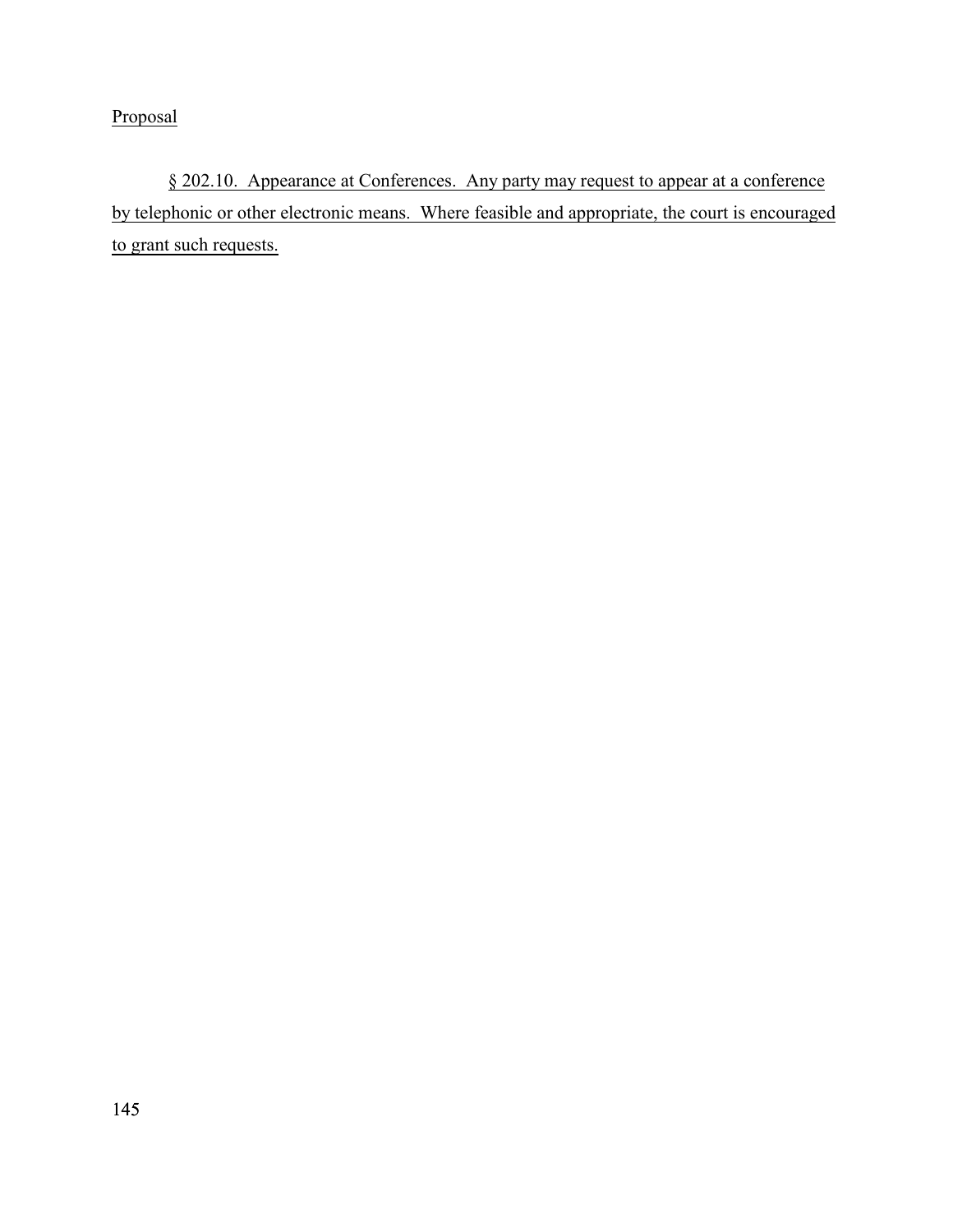# 6. Eliminating the Notice of Medical, Dental and Podiatric Malpractice Action and Tailoring the Special Rules for Medical, Dental and Podiatric Malpractice Action (22 NYCRR 202.56)

The Committee proposes that, *upon enactment* of its proposal to amend CPLR 3406 (see, instant Report I.(2), New Measures (p. 10), Uniform Rule 202.56 of the Uniform Rules for the Supreme Court and the County Court (22 NYCRR 200 *et seq*.) be amended to eliminate all of the requirements for a notice of medical malpractice action and all of the rules governing the preliminary conference, leaving those rules to the more general rules contained in 22 NYCRR 202.6. The amended rule would be substantially narrowed so as to provide only that in dental, medical or podiatric malpractice actions, the Request for Judicial Intervention must be filed, as it is now, within sixty days of joinder of issue, and that this filing results in assignment to a judge. The Committee proposes amending both the statute and the rule to achieve this objective.

 The notice of medical malpractice action is an anachronism, serving no discernable purpose today. Its elimination will end an unnecessary burden upon attorneys without in any way affecting this type of litigation. However, requiring the early filing of a Request for Judicial Intervention assures that courts will begin to oversee and supervise these cases at an early stage. The Committee believes that this is useful, and, in fact, would like to see this early supervision extended to other cases at such time as the courts have the resources to increase their workload.

The Committee also recommends the elimination of paragraph (b) of rule 202.56 because these current provisions dealing with the need for motions on missing the deadline and sanctions for late filing cause unnecessary side issues to be brought into the litigation.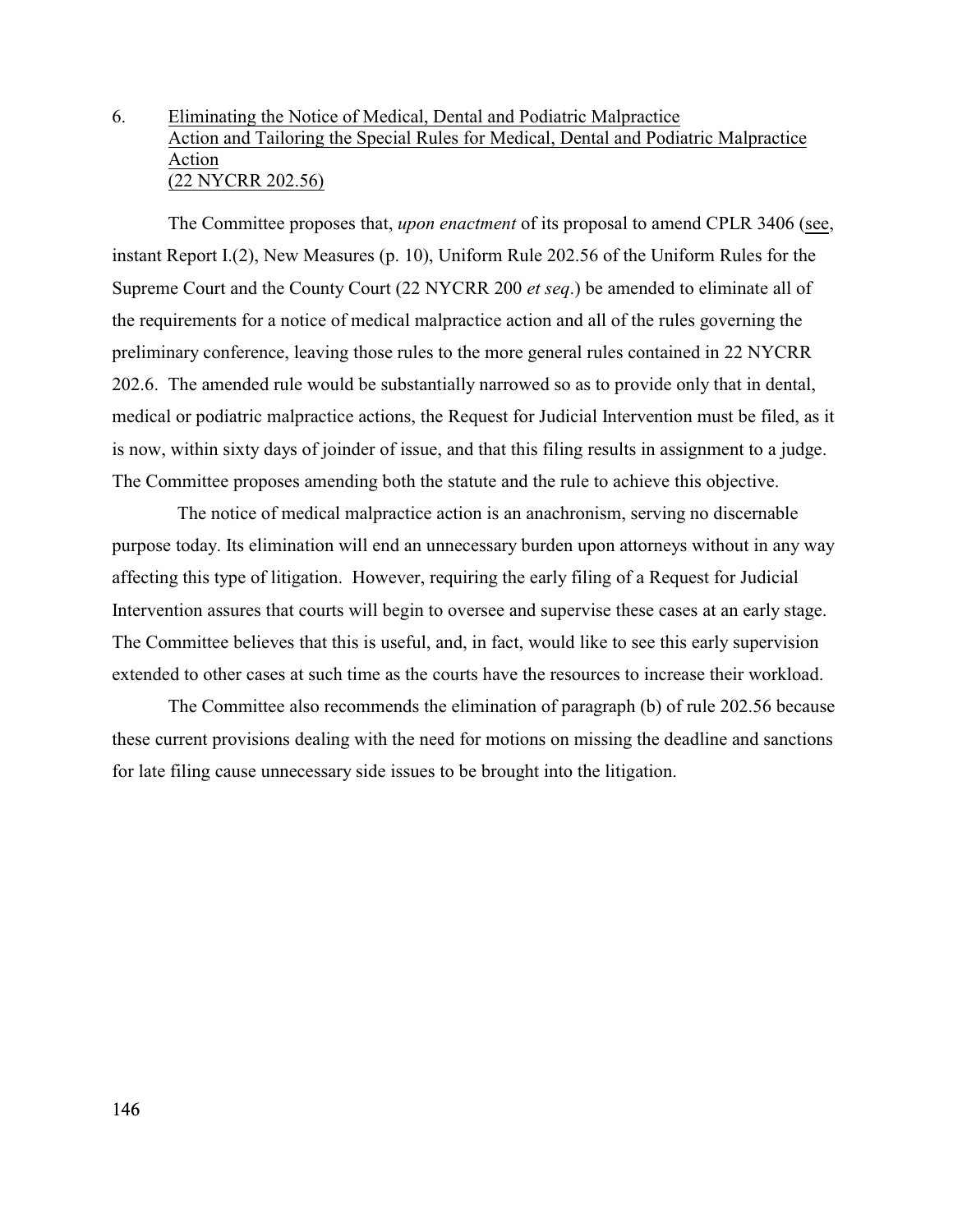#### Proposal

§ 202.56. Medical, Dental and Podiatric Malpractice Actions; Special Rules. [(a) Notice of Medical, Dental or Podiatric Malpractice Actions.

 (1)] Within sixty days after joinder of issue by all defendants named in the complaint in an action for medical, dental or podiatric malpractice, or after the time for a defaulting party to appear, answer or move with respect to a pleading has expired, the plaintiff shall obtain an index number and file a [notice of such medical, dental or podiatric malpractice action with the appropriate clerk of the county of venue, together with: (i) proof of service of the notice upon all other parties to the action; (ii) proof that, if demanded, authorizations to obtain medical, dental and hospital records have been served upon the defendants in the action; (iii) copies of the summons, notice of appearance and all pleadings, including the certificate of merit, if required by CPLR 3012-a; (iv) a copy of the bill of particulars, if one has been served; (v) a copy of any arbitration demand, election of arbitration or concession of liability served pursuant to CPLR 3045; (vi) if requested and available, all information required by CPLR 3101(d)(1)(i). The notice shall be served simultaneously upon all such parties. If the bill of particulars, papers served pursuant to CPLR 3045, and information required by CPLR  $3101(d)(1)(i)$  are not available, but later become available, they shall be filed with the court simultaneously when served on other parties. The notice shall be in substantially the following form:] request for judicial intervention, pursuant to section 202.6 of this Part, which shall cause the assignment of the action to a judge.

[NOTICE OF MEDICAL, DENTAL OR PODIATRIC MALPRACTICE ACTION ] ( *form and instructions deleted)*

[(b) Medical, Dental and Podiatric Malpractice Preliminary Conference.

(1) The judge, assigned to the medical dental or podiatric malpractice action, as soon as practicable after the filing of the notice of medical, dental or podiatric malpractice action, shall order and conduct a preliminary conference and shall take whatever action is warranted to expedite the final disposition of the case, including but not limited to:

*\* \* \**

(i) directing any party to utilize or comply forthwith with any pretrial disclosure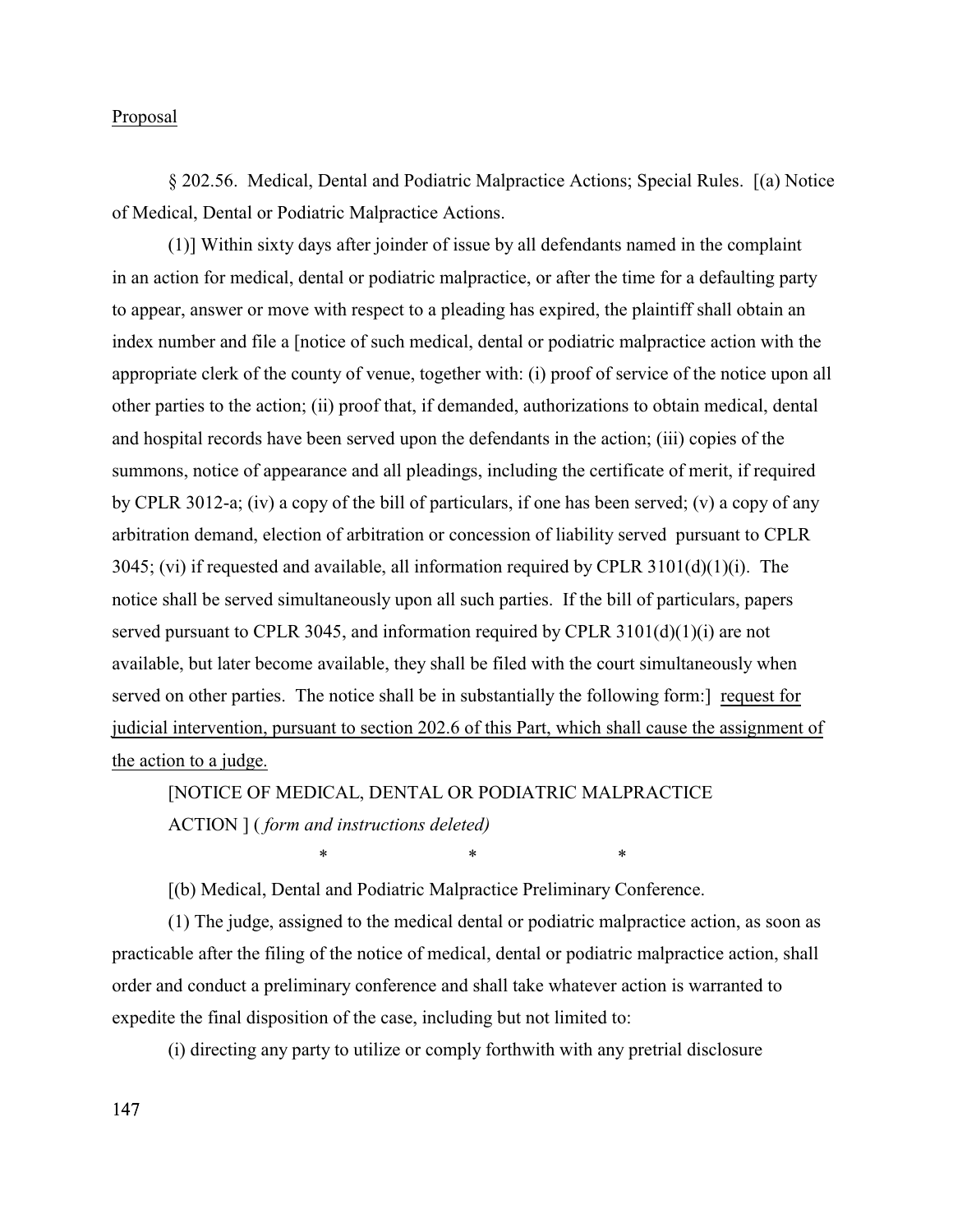procedure authorized by the Civil Practice Law and Rules;

(ii) fixing the date and time for such procedures provided that all such procedures must be completed within 12 months of the filing of the notice of medical, dental or podiatric malpractice action unless otherwise ordered by the court;

(iii) establishing a timetable for offers and depositions pursuant to CPLR  $3101(d)(i)$ ;

(iv) directing the filing of a note of issue and a certificate of readiness when the action otherwise is ready for trial, provided that the filing of the note of issue and certificate of readiness, to the extent feasible, be no later than 18 months after the notice of medical, dental or podiatric malpractice action is filed;

(v) fixing a date for trial;

(vi) signing any order required;

(vii) discussing and encouraging settlement, including use of the arbitration procedures set forth in CPLR 3045;

(viii) limiting issues and recording stipulations of counsel; and

(ix) scheduling and conducting any additional conferences as may be appropriate.

(2) A party failing to comply with a directive of the court authorized by the provisions of this subdivision shall be subject to appropriate sanctions, including costs, imposition of appropriate attorney's fees, dismissal of an action, claim, cross-claim, counterclaim or defense, or rendering a judgment by default. A certificate of readiness and a note of issue may not be filed until a precalendar conference has been held pursuant to this subdivision.

(3) Where parties are represented by counsel, only attorneys fully familiar with the action and authorized to make binding stipulations or commitments, or accompanied by a person empowered to act on behalf of the party represented, shall appear at the conference.]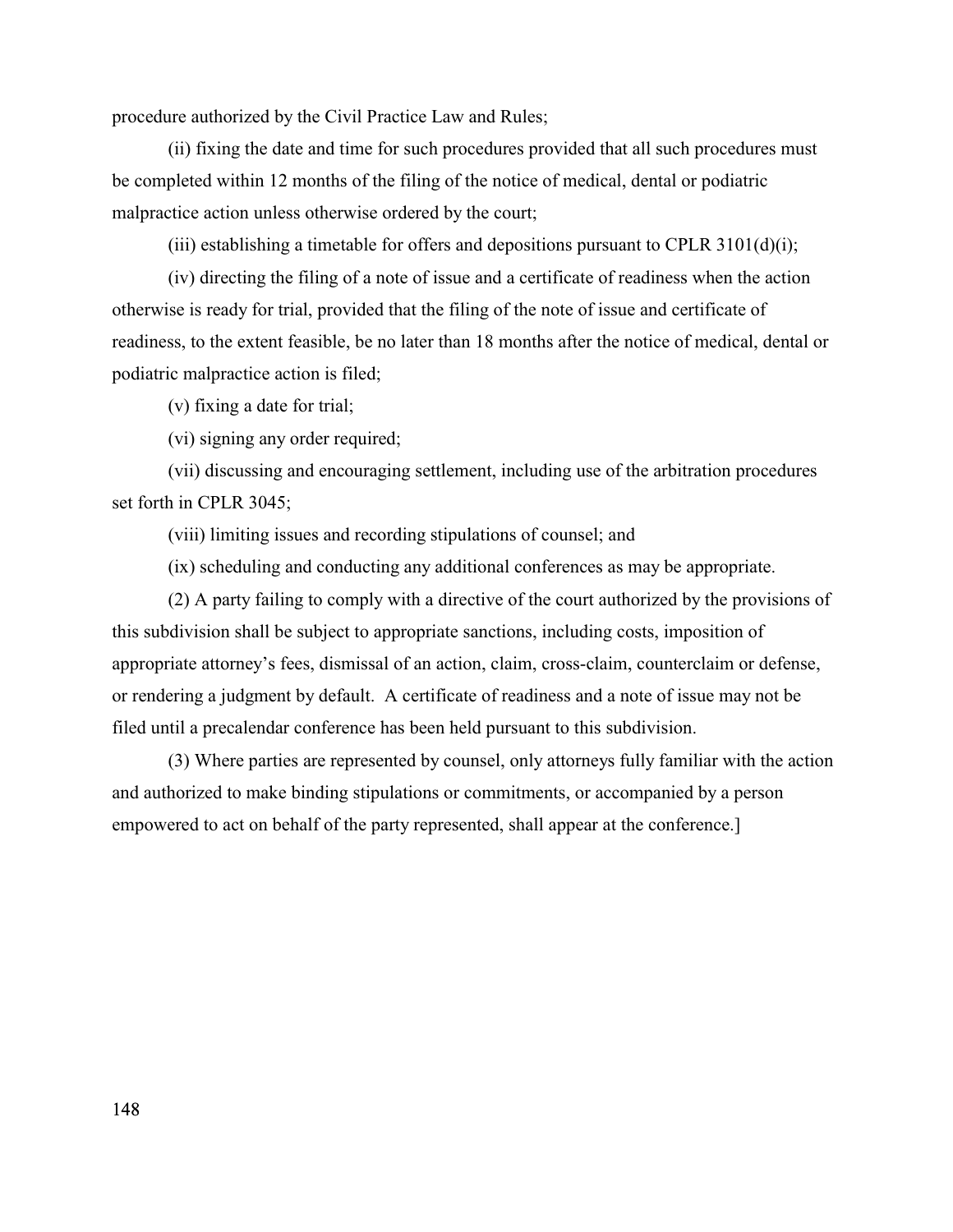# 7. Allowing Proof of Service by Mail under CPLR 2103(b)(2) by Affirmation that the Attorney Caused the Paper to be Mailed (22 NYCRR 202.5-c)(new))

The Committee recommends that the Uniform Rules for the Supreme Court and the County Court (22 NYCRR 200 *et seq*.) be amended to add a new rule 202.5-c to allow CPLR 2103(b)(2) proof of service by mail to a party's attorney to include an affirmation of an attorney, authorized under CPLR 2106, that the attorney caused the paper to be mailed under the regular office procedures generally used for mail service of papers. While inspired by an analysis of the decision in Peter-MacIntyre v. Lynch Intern., Inc., 52 A.D.3d 424, 862 N.Y.S.2d 351(1st Dept. 2008), the Committee also believes that this new rule is necessary to correct the widespread use of affidavits that are not technically correct in New York practice. Because current law is unclear as to what is needed to be able to demonstrate that a paper was mailed, affidavits used today can be imprecise as to the facts or may not be sufficient to meet legal requirements. This proposal will make clear exactly which facts need to be recited to comply with the statute. The new section 202.5-c does not preclude the execution of a separate affidavit of mailing by a person, other than the attorney, who may be responsible for placing the paper in the custody of the United States Postal Service. However, the new 202.5-c is limited in scope to the mail service of papers to a party's attorney to avoid any use of such an affirmation by a process server.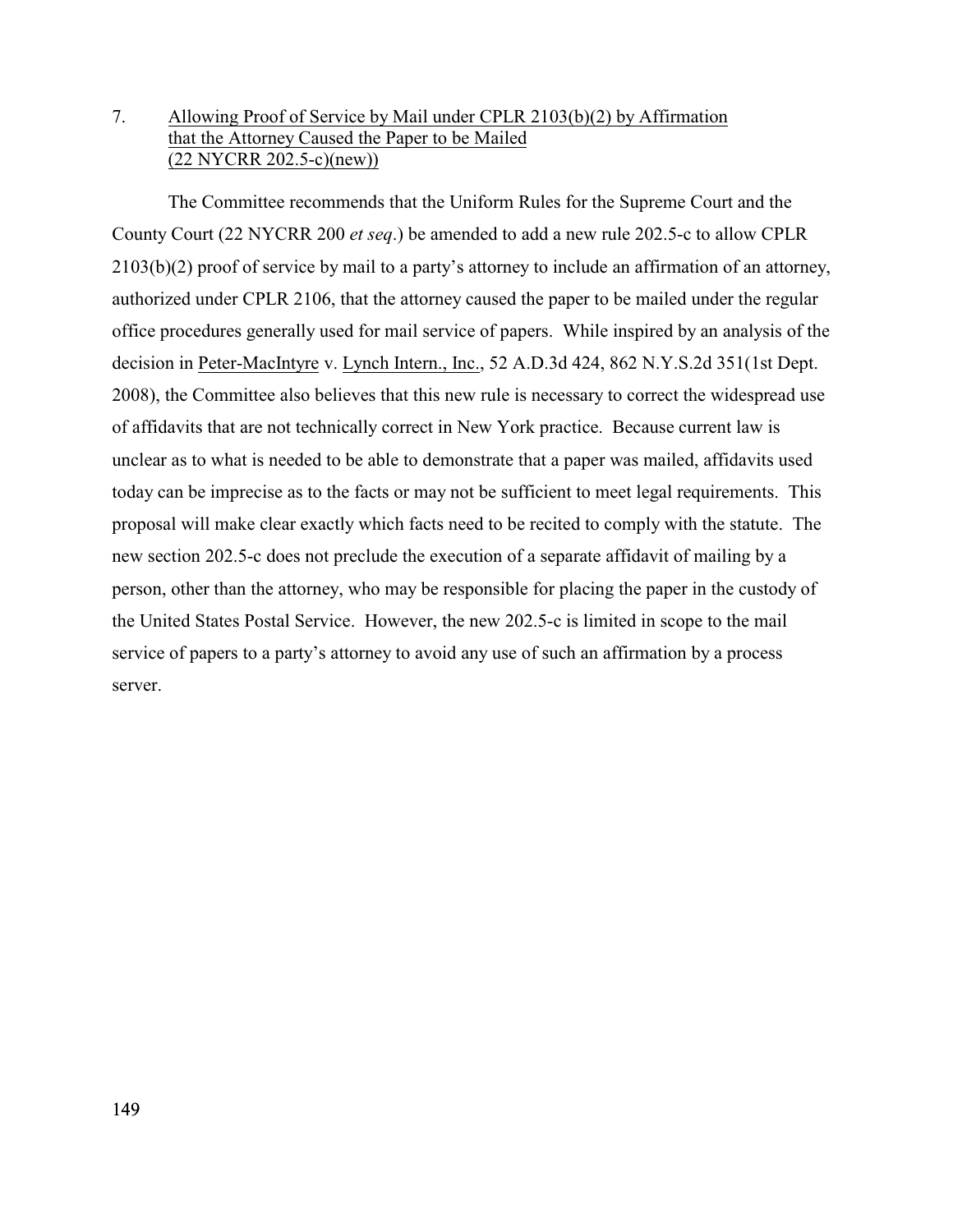# Proposal

§ 202.5-c. Proof of Service by Mail. Proof of service by mail under paragraph 2 of subdivision (b) of CPLR 2103 may be made by affirmation in accordance with CPLR 2106 that the attorney making such affirmation caused the paper to be mailed by the regular office procedures generally used for mail service of papers.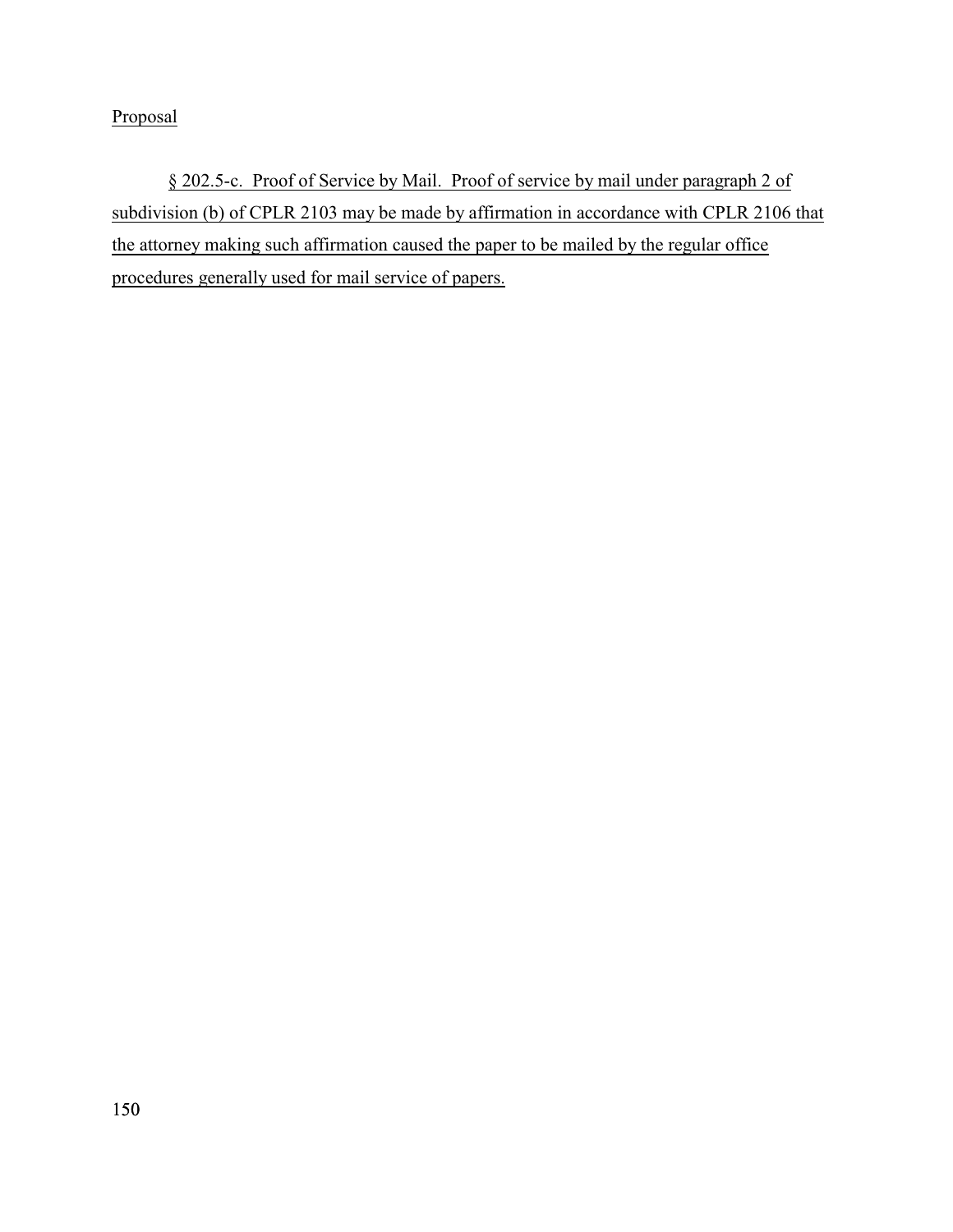# **VI. Table of Contents and Summaries of Other Previously Endorsed Recommendations**

| A.  | Legislative Proposals                                                                                                                                                                                                                | Page |
|-----|--------------------------------------------------------------------------------------------------------------------------------------------------------------------------------------------------------------------------------------|------|
| 1.  | Creation of a "Learned Treatise" Exception to the Hearsay Rule                                                                                                                                                                       |      |
| 2.  | Clarifying When a Claim Against a Public Authority Accrues                                                                                                                                                                           |      |
| 3.  | <b>Settlement in Tort Actions</b>                                                                                                                                                                                                    |      |
| 4.  | Stay of Enforcement on Appeal Available to Municipal Corporations and<br>Municipalities                                                                                                                                              |      |
| 5.  | Clarifying the Need for Expedited Relief When Submitting an Order to Show<br>Cause                                                                                                                                                   |      |
| 6.  | Enactment of a Comprehensive Court-Annexed Alternative Dispute<br>Resolution Program (Judiciary Law § 39-c; Public Officers Law § 12(1)(n);<br>(CPLR 4510-a)<br>(See also Temporarily Tabled Regulatory Recommendations Nos. 1-4)159 |      |
| 7.  | Neglect to Proceed                                                                                                                                                                                                                   |      |
| 8.  | Insuring the Continued Legality of the Settlement of Matrimonial Actions<br>by Oral Stipulation in Open Court                                                                                                                        |      |
| 9.  | Amendment of Election Law § 16-116 to Provide the Commencement of an<br>Election Law Proceeding Shall be by Service of Papers upon the Respondent,<br>Not by the Filing of Papers with the County Clerk                              |      |
| 10. | Authorizing Extra-State Service of a Subpoena on a Party Wherever<br>Located                                                                                                                                                         |      |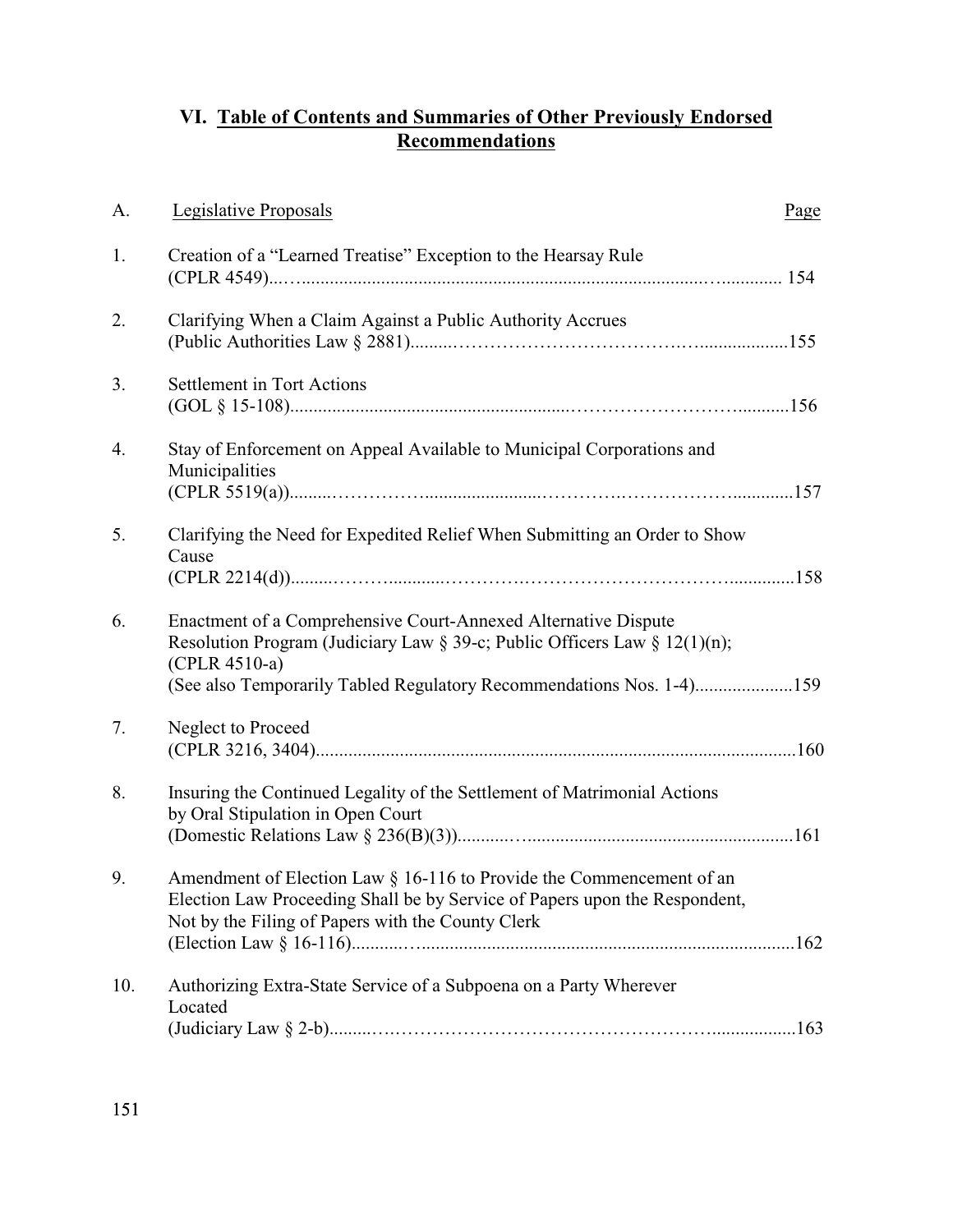| 11. | Elimination of the Deadman's Statute                                                                                                                                                       |     |
|-----|--------------------------------------------------------------------------------------------------------------------------------------------------------------------------------------------|-----|
| 12. | Permitting Plaintiff to Obtain an Indirect Tort Recovery Against a Third<br>Party Defendant in Certain Cases When the Third Party Plaintiff is Insolvent                                   |     |
| 13. | Clarifying Pleadings in Article 78 Proceedings                                                                                                                                             |     |
| 14. | Preserving the Testimony of a Party's Own Medical Witnesses for Use at<br>Trial<br>(CPLR 3101(d)(1)(iii), 3117(a)(4))<br>(See also Temporarily Tabled Regulatory Recommendation No. 6) 168 |     |
| 15. | Insuring That All Persons Having an Interest in a Banking or Brokerage<br>Account Receive Notice of a Restraining Order or Attachment Sent by a<br>Banking Institution or Brokerage House  |     |
| 16. | Clarifying the Timing of Disclosure of Films, Photographs, Video Tapes or<br>Audio Tapes                                                                                                   |     |
| 17. | Creation of a Statutory Parent-Child Privilege                                                                                                                                             |     |
| 18. | Clarifying Options Available to a Plaintiff When, in a Case Involving<br>Multiple Defendants, One Defaults and One or More Answers                                                         |     |
| 19. | Revision of the Contempt Law<br>(Judiciary Law, Article 19)                                                                                                                                | 175 |
| 20. | Addressing Current Deficiencies in CPLR Article 65 Dealing With<br>Notices of Pendency                                                                                                     |     |
| 21. | Addressing the Deficiencies of the Structured Verdict Provisions of<br><b>CPLR</b> Article 50-A                                                                                            |     |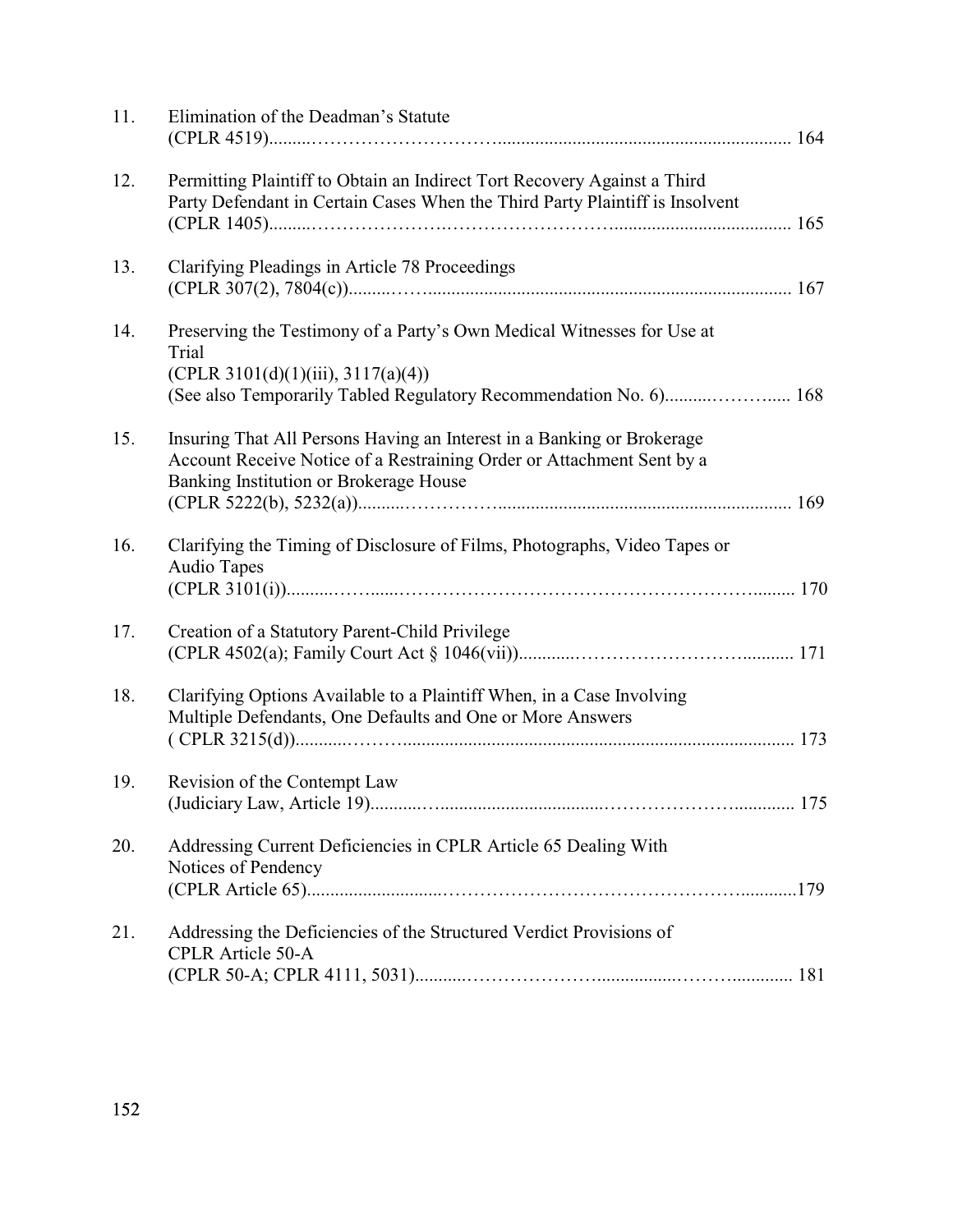# **B. Temporarily Tabled Regulatory Proposals**

| 1. | Alternative Dispute Resolution by Reference to Hear and Determine                                                                          |  |
|----|--------------------------------------------------------------------------------------------------------------------------------------------|--|
| 2. | Alternative Dispute Resolution by Court-Annexed Mediation and<br><b>Neutral Evaluation</b>                                                 |  |
| 3. | Alternate Dispute Resolution by Court-Annexed Voluntary Arbitration                                                                        |  |
| 4. | <b>Mandatory Settlement Conference</b>                                                                                                     |  |
| 5. | Amending the Certificate of Readiness for Trial to Permit Post Note of Issue<br>Preservation of Medical Witness Testimony for Use at Trial |  |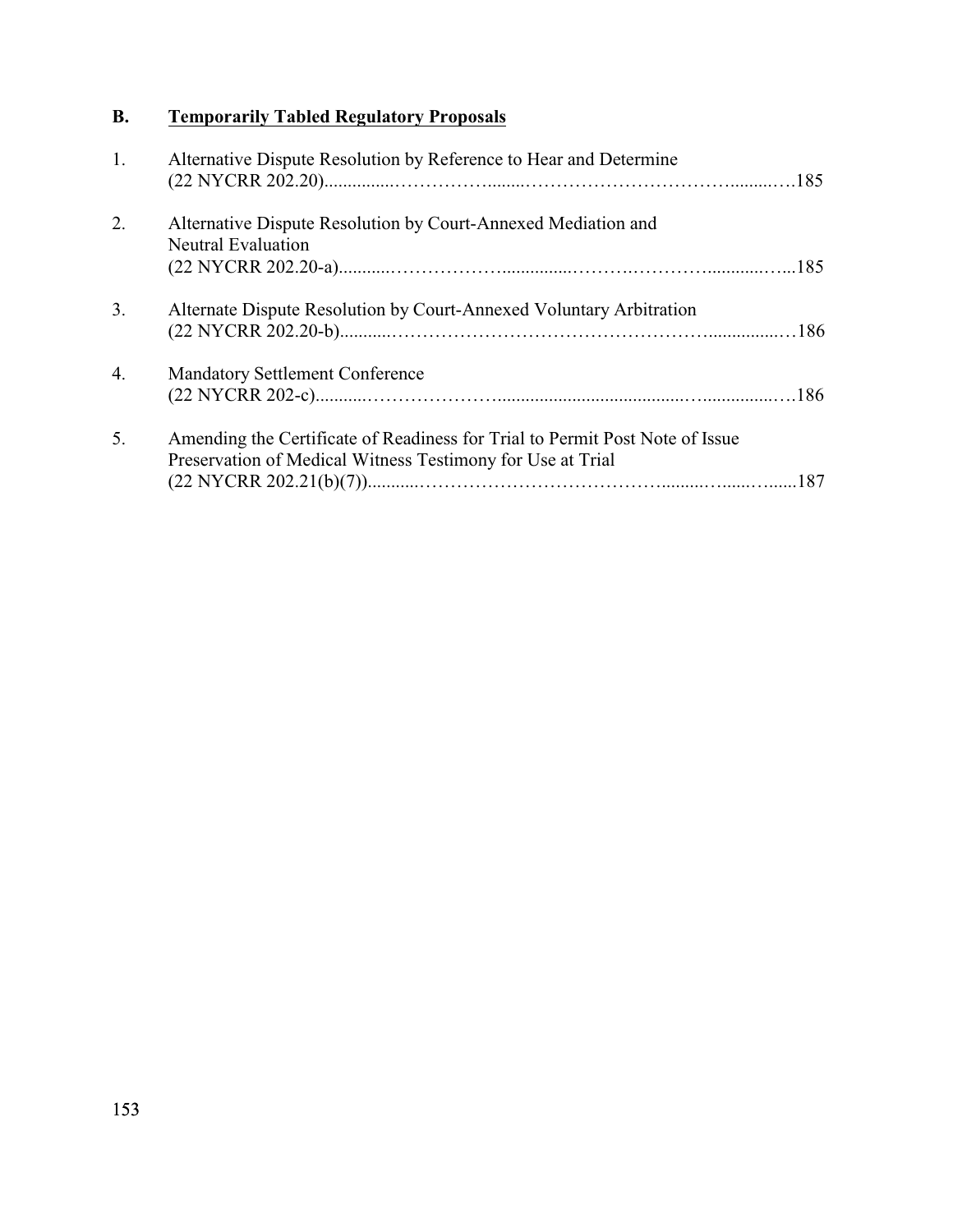#### **A. Legislative Proposals**

# 1. Creation of a "Learned Treatise" Exception to the Hearsay Rule (CPLR 4549)

This proposal seeks to have New York State adopt a "learned treatise" rule, an evidentiary rule long followed in the Federal courts. While last recommended in its 2008 Report, the Committee takes special note of the Court of Appeals decision in Hinlicky v. Dreyfuss, 6 N.Y.3d 636 (2006), and continues to recommend this measure.

In Federal courts and in all states that follow the Federal Rules of Evidence, a party can buttress his or her expert's opinion testimony by showing that the opinion offered by the expert witness is in fact consistent with published, authoritative literature. The same rule, rule 803(18) of the Federal Rules of Evidence, also allows a party to show that the opinion of the adversary's expert is inconsistent with published, authoritative literature. Whether used to support or to impeach an expert's testimony, such "Learned Treatise" proof is admitted under the federal rule only if the party presenting the authoritative treatise demonstrates to the court's satisfaction that the treatise or other publication in issue is accepted as "reliable" within the profession or field in issue. Where appropriate, the trial court is permitted to take judicial notice of the reliability of the source. However, the rules in New York's courts differ appreciably. Under current New York law, a party can impeach the adversary's expert if that expert admits that the material in issue is "authoritative." Mark v. Colgate University, 53 A.D.2d 884, 886 (2nd Dep't 1976). Also, there are certain kinds of "treatises," such as ANSI (American National Safety Institute) standards, that constitute sui generis exceptions to the general rule, and that are admitted in evidence. Sawyer v. Dreis & Krump Mfg. Co., 67 N.Y.2d 328 (1986). Further, the Hinlicky decision makes clear that it is within the court's discretion to allow into evidence an algorithm (American Heart Association/American College of Cardiology clinical guidelines) offered as demonstrative, not substantive, evidence. There are also instances in which an expert's opinion is deemed so speculative or outlandish that the court will simply exclude the testimony and not allow it in evidence. Romano v. Stanley, 90 N.Y.2d 444 (1997).

Yet, with the above-noted exceptions, New York common law excludes "learned treatise" proof as hearsay.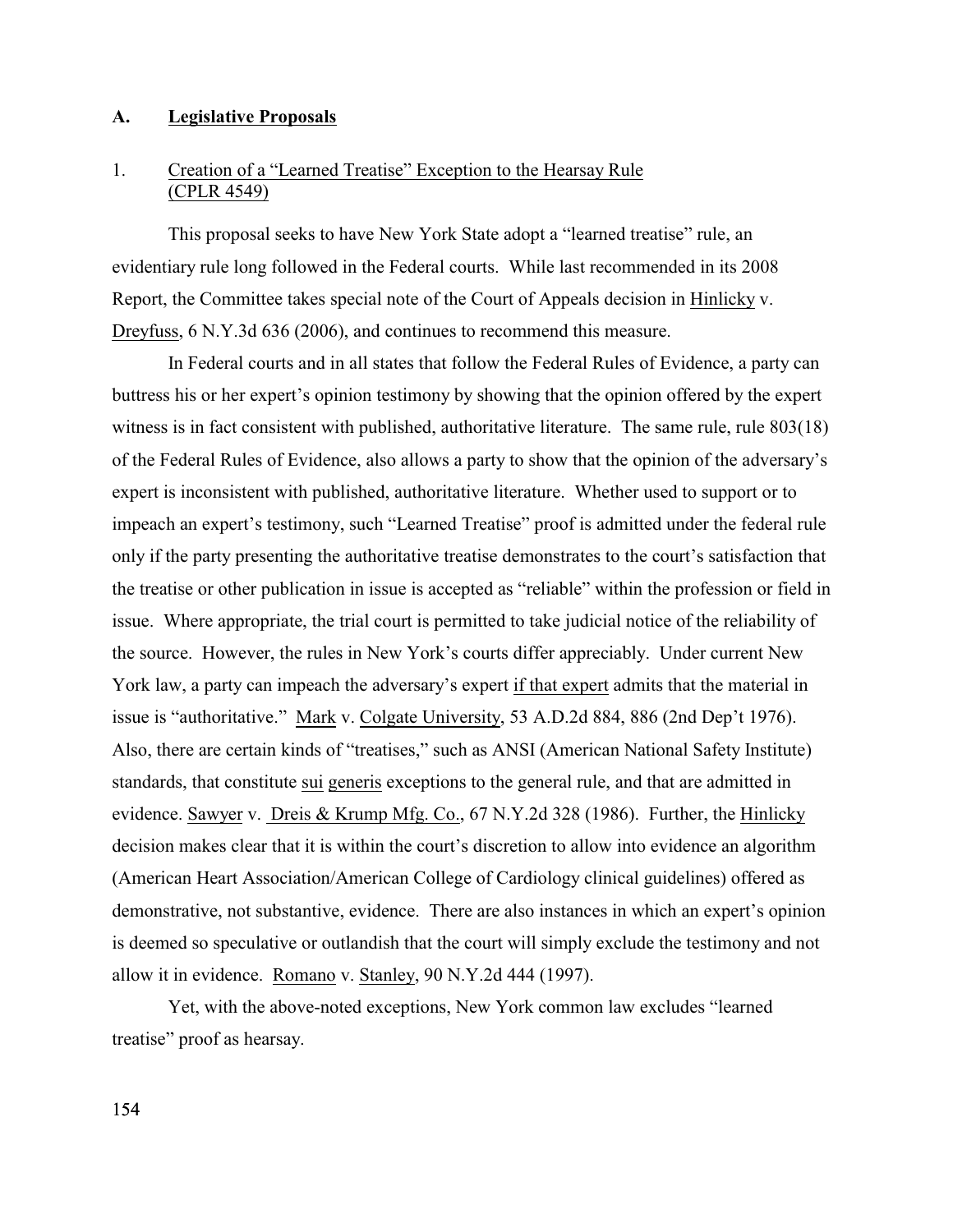The New York rules thus present an anomaly. The rules allow a party to present expert opinion that was developed solely for the purpose of the litigation by an expert who is being compensated by a party, but the rules generally excluded "learned treatises" that pre-dated the case and were written by people with no axe to grind. The rules also frustrate the search for truth by excluding what may well be the most telling and powerful evidence in the case, i.e., that one side's expert is saying exactly what the authorities say, and that the opposing expert is contradicted by all of the authorities.

Finally, it should be noted that this provision is not intended to overturn the result in Spensieri v. Lasky, 94 N.Y.2d 231, 701 N.Y.S.2d 689 (1999). In Spensieri, which some attorneys have construed as possibly constituting a first step towards judicial adoption of a learned treatise rule, the Court ruled that the PDR (Physician's Desk Reference) was inadmissible, not because it was hearsay, but instead because it was not deemed sufficiently reliable or authoritative for the purposes for which it was offered. Because proposed section 4549 would make admission contingent on the court's acceptance of the "treatise" as a "reliable authority," treatises and similar materials would still be excluded where they were not deemed "reliable." Under the new provision, those materials would now be admitted, albeit in oral form only, where the materials are deemed reliable.

 The Committee's proposal closely tracks the current federal rule, with a few small exceptions, notably "in other form" is intended to emphasize that substance should control over form in this Internet age.

# 2. Clarifying When a Claim Against a Public Authority Accrues (Public Authorities Law § 2881)

This proposal was included in the 2008 Committee Report. Under section 1744(2) of the Public Authorities Law, a notice of claim must be served upon the authority within three (3) months after the accrual of the claim. Such notice of claim is a condition precedent to maintaining an action against the authority. Other provisions of the Public Authorities Law provide similar notice of claim requirements. In C.S.A. Contracting Corp. v. New York City School Construction Auth., 5 N.Y.3d 189 (2005), the Court of Appeals held that a contract claim accrued for purposes of § 1744(2) upon the completion of the work or the presentation of a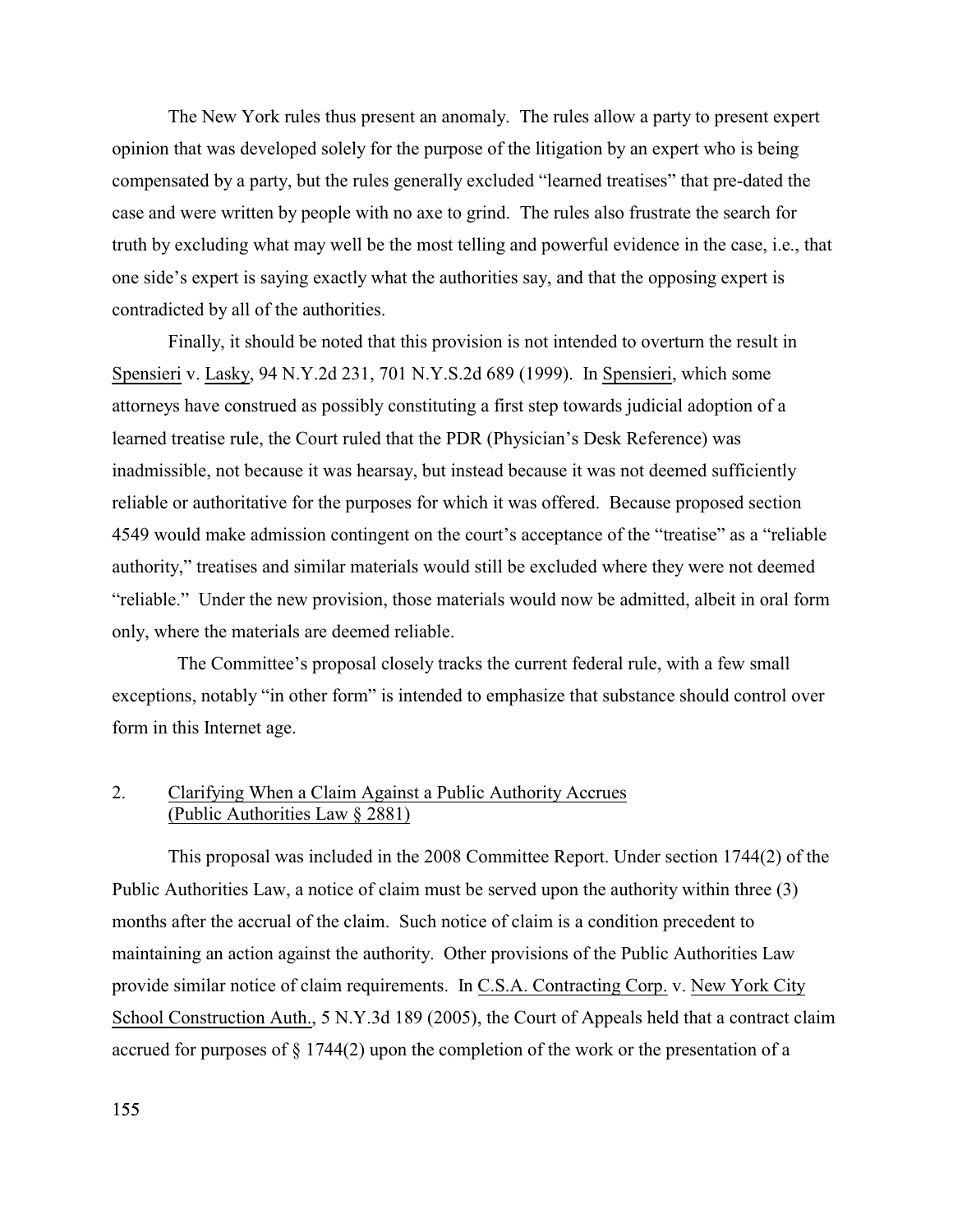detailed invoice of the work to the Authority. The Court further held that C.S.A.'s claim accrued before C.S.A. was aware of the fact that there was a dispute with regard to its invoice. C.S.A. argued that the claim should not be construed to have accrued until it was aware there was a dispute. The Court noted that the Public Authorities Law, unlike the Education Law (in § 3813(1)), does not have a provision which specifically provided that a claim would accrue on the date payment for the amount claimed is denied. The Court noted that the Legislature specifically added such a provision to the Education Law in Chapter 387 of the Laws of 1992, but did not make such an amendment to the Public Authorities Law. This proposal is designed to fill that gap and to extend this principle to the Public Authorities Law generally, so that contract claims against all public authorities would accrue only when the claims are denied.

#### 3. Settlement in Tort Actions (GOL §15-108)

This measure, a long-standing proposal of the Committee, seeks to amend section 15-108 of the General Obligations Law to permit it to achieve its original purpose in the encouragement of speedy and equitable settlements in multi-party tort actions. It was last proffered by the Committee in its 2004 report.

Section 15-108 of the General Obligations Law prescribes the consequences which ensue when a personal injury or wrongful death plaintiff releases from liability one or more, but fewer than all, of the alleged tortfeasors. Although the statue was enacted to encourage settlements, most commentators have concluded that it actually rewards non-settlers at the expense of settlers and that, by doing so, it generally discourages settlement.

The key feature of the statute, and the feature most criticized by its detractors, is that it rewards those defendants who do not settle and can penalize plaintiffs and defendants who do. It does this by allowing the non-settlor to reduce its liability to the plaintiff by the greatest of 1) the amount which plaintiff received in settlement, 2) the amount that plaintiff was stipulated to receive in settlement, and 3) the settling tortfeasor's "equitable share" of the damages. The first two alternatives are almost always equivalent, usually leaving the non-settlor with the choice of an "amount paid" reduction or an "equitable share" reduction.

This benefits the non-settlor in two ways. First, in those instances in which the settling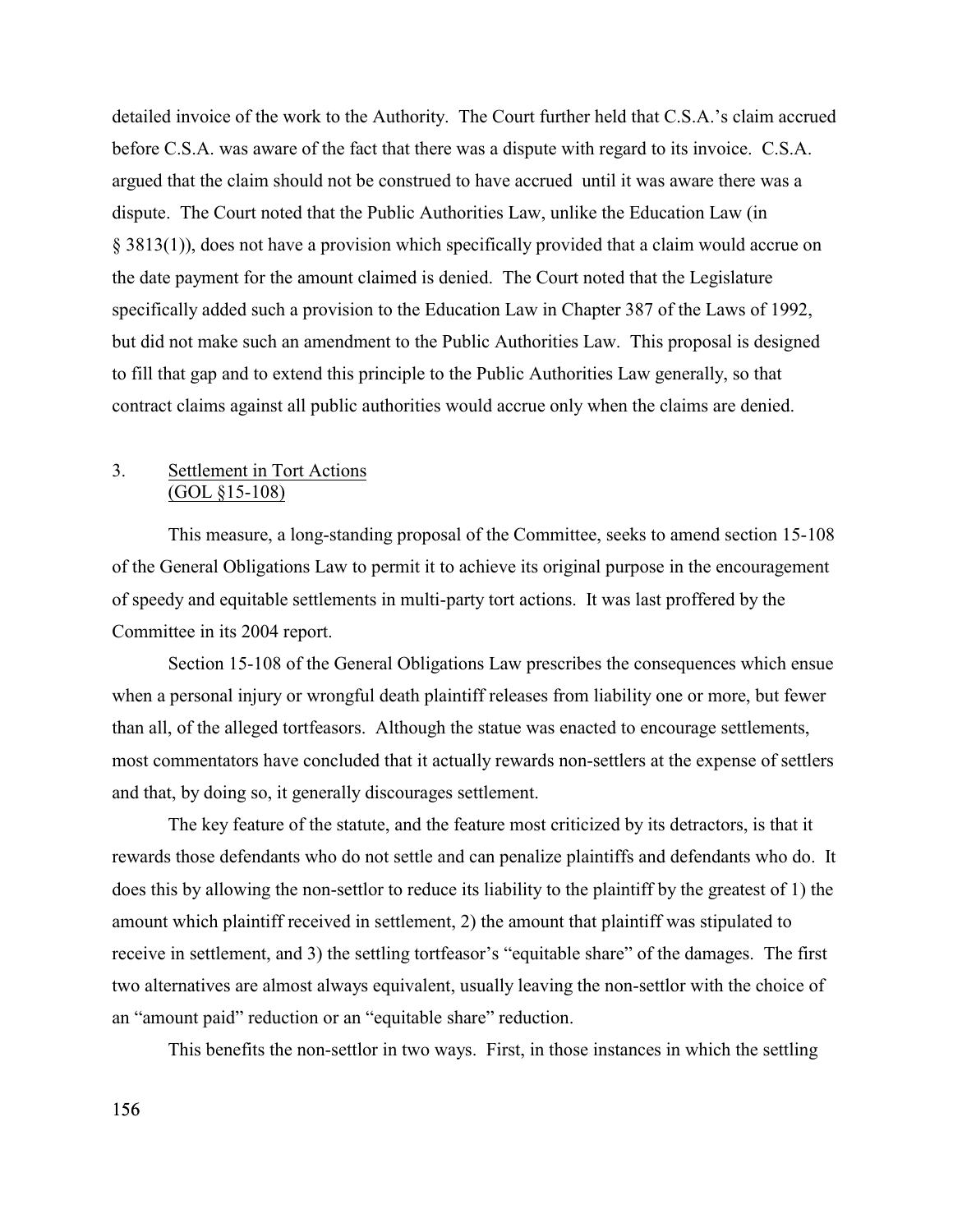tortfeasor's payment turns out to exceed what the trier of fact later determines to be the settlor's equitable share of the damages, the non-settler benefits by the difference between those two sums. The second benefit accorded to the non-settlor is that the risk of settlor's insolvency, formerly borne by the non-settlor, is now eliminated. The non-settlor is able to deduct the settlor's equitable share whether or not settlor actually could have paid such sums. By virtue of these features, the non-settlor often obtains windfall reductions of liability, usually, but not invariably, at the plaintiff's expense.

A simpler proposal addressing one of the critical problems generated by GOL 15-108 was signed into law during the 2007 Legislative Session (see, L. 2007, c. 70). That statute will now exclude certain releases from its scope for which no monetary consideration has been paid.

This more comprehensive proposal would allow the non-settlor the same alternatives as currently exist, but require that the choice be made before, rather than after, the trial. The nonsettlor still would get to choose whether it will reduce its liability to plaintiff by the amount of the settlor's payment to plaintiff or by the amount of the settlor's equitable share of the damages. The difference is that because the non-settlor would have to make the choice before the verdict was rendered, there would be an added incentive to defendants to settle, rather than to wait and choose the "best of both worlds." So as to avoid disputes, selection would be effective only if made in writing or on the record in open court. If the non-settlor failed to timely make an election and thus "defaulted," he or she thereby would be presumed to have elected an "equitable share" credit.

The Committee's proposal would also resolve other problems and ambiguities in the current statute, such as which agreements would trigger its operation, and its relationship with CPLR Article 16, among others.

#### 4. Stay of Enforcement on Appeal Available to Municipal Corporations and Municipalities (CPLR 5519(a))

This proposal, last recommended by the Committee in its 2004 report, seeks to amend CPLR 5519(a) to provide that the automatic stay granted to municipal corporations and municipalities, when appealing from a judgment or order, be limited to stay only the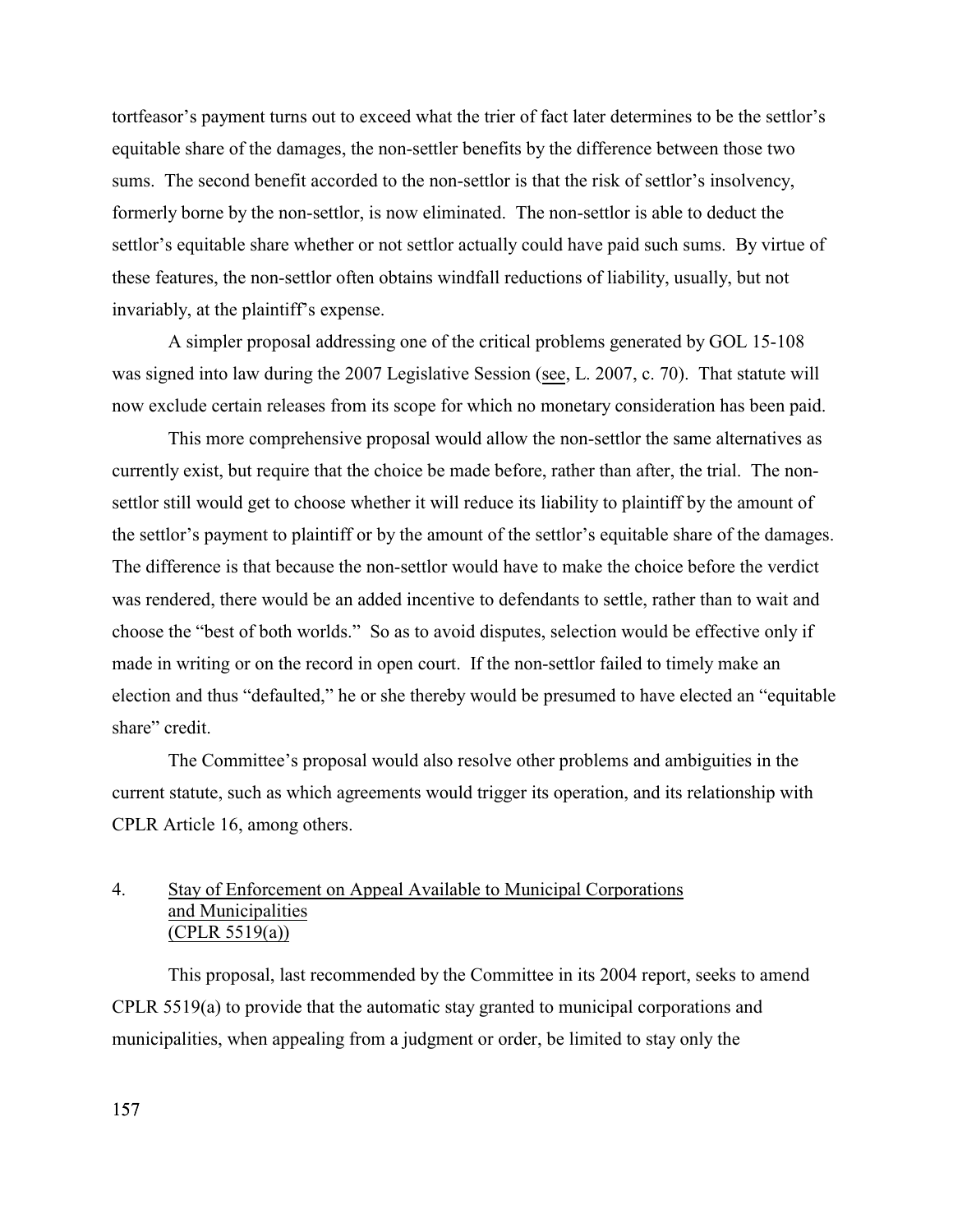enforcement of the order that was the subject of appeal.

This measure is designed to clarify the scope of the stay available upon appeal to municipal corporations and municipalities given the lack of consensus interpretation of CPLR 5519(a)(1) among the four Departments of the Appellate Division. The Second, Third, and Fourth Departments have held that municipal appeal merely stays enforcement of the judgment or order appealed from (see, e.g., Pokoik v. Department of Health Services, County of Suffolk, 220 A.D. 13 (2d Dept. 1996); Walker v. Delaware & Hudson Railroad Co., Inc., 120 A.D.2d 919 ( $3<sup>rd</sup>$  Dept. 1986); Spillman v. City of Rochester, 132 A.D.2d 1008 ( $4<sup>th</sup>$  Dept. 1987), while the First Department has held that the taking of an appeal stays all lower court proceedings until the resolution of the appeal. (See, Eastern Paralyzed Veterans Association, Inc. v. Metropolitan Transportation Authority, 79 A.D.2d 516 (1<sup>st</sup> Dept. 1980)).

By incorporating into the CPLR the approach applied outside of the First Department, the Committee believes that the proposed amendment will promote more rapid resolution of disputes by permitting lower court proceedings not affected by the appeal order to continue until the interlocutory appeal is resolved. Furthermore, it will insure a uniform standard upon which municipal corporations, municipalities, and litigants against them may rely.

The Committee proposes a legislative resolution of this issue because of the unlikelihood of judicial resolution of the split of authority. Normally, a split of authority between or among the Appellate Divisions would be resolved ultimately by the Court of Appeals. The Committee believes there is little chance of this occurring in this instance since an order denying or granting a stay, being neither a final order nor involving any constitutional considerations, would invariably be outside of the jurisdiction of the Court of Appeals.

# 5. Clarifying the Need for Expedited Relief When Submitting an Order to Show Cause  $\overline{\text{CPLR } 2214\text{(d))}}$

This proposal seeks to amend CPLR 2214(d) to require a party seeking an order to show cause to clearly specify why he or she is proceeding via an order to show cause, and not another less urgent method. Practitioners have informed the Committee of their concern that some parties have applied for and been granted an order to show cause when expedited relief was not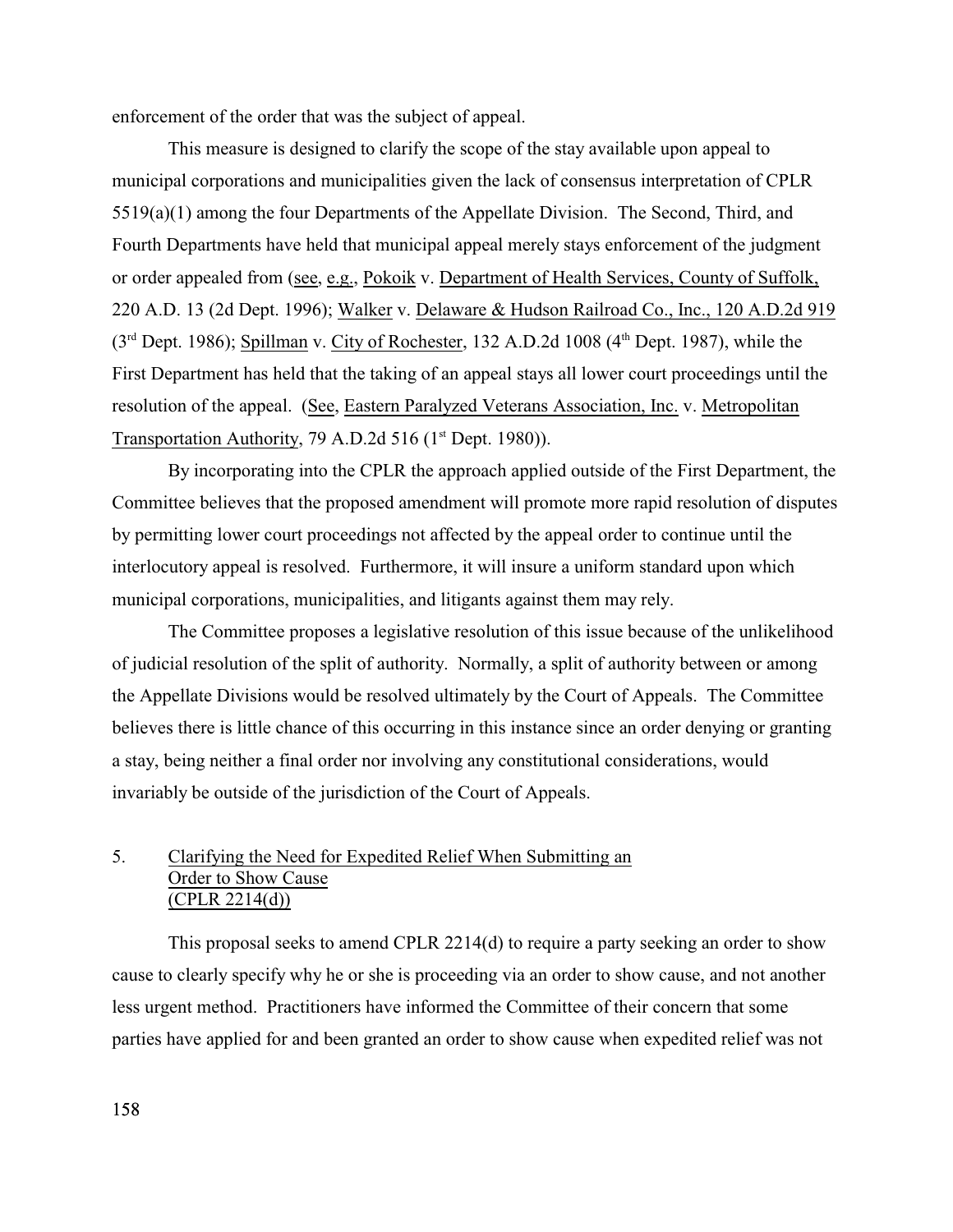really needed. Even though the current statute states that "[a] court may grant an order to show cause in a proper case" (emphasis added), the Committee felt that it would be desirable to modify the statute to require a showing of why expedited relief is necessary. It recommends the insertion of a new sentence after the first sentence of CPLR 2214(d) stating: "[t]he party seeking the order to show cause shall state in the application why such expedited relief is necessary." This proposal was last recommended in its 2004 report.

# 6. Enactment of a Comprehensive Court-Annexed Alternative Dispute Resolution Program (Judiciary Law §39-c; Public Officers Law §17(1)(n); CPLR 4510-a) (See also Temporarily Tabled Regulatory Recommendations Nos. 1-4)

This proposal, last recommended by the Committee in its 2004 report, recommends several legislative changes to expand the use of alternative dispute resolution ("ADR") in New York State. These initiatives would provide immunity for those who serve as mediators and other neutrals in court-annexed ADR programs (Judiciary Law §39-c); ensure legal representation to such neutrals in the event that legal action were to be commenced against them arising out of their work as such (Public Officers Law  $\S17(1)(n)$ ); and provide for confidentiality in certain court-annexed ADR proceedings (CPLR 4510-a).

The proposal would add a new section 39-c to the Judiciary Law to provide that ADR neutrals would be protected by immunity from civil suit to the same extent as a Justice of the Supreme Court. The proposal would also amend section 17 of the Public Officers Law to ensure that neutrals serving in ADR programs would be represented by the Attorney General in lawsuits brought against them relating to their service and that they would be indemnified by the State where necessary. It is not anticipated that any significant number of such lawsuits would be commenced. However, the Committee is of the view that these safeguards are necessary to encourage qualified persons to serve as neutrals in court-annexed ADR programs and thus expand the benefit to the public from such programs.

The Committee also believes that there is clear need for other legislative action to foster the use of court-annexed ADR in this state. In particular, the Committee believes that legislation to ensure the confidentiality of court-annexed mediation and neutral evaluation is needed if ADR is to achieve the fullest possible benefit to litigants. In New York, in contrast with many other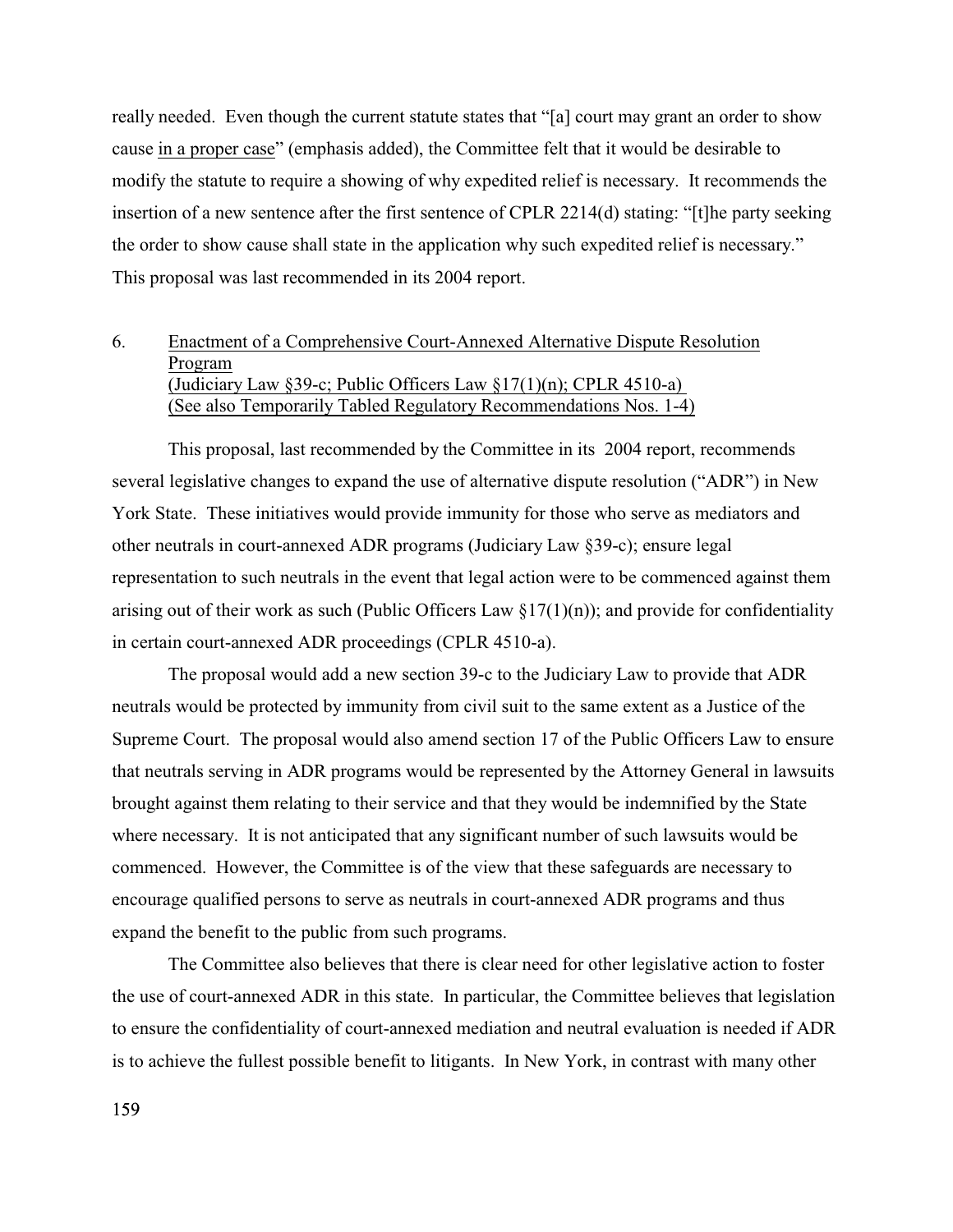jurisdictions, there currently is no statutory provision for confidentiality in the broad range of court-annexed mediations and evaluations.

Lastly, the Committee recommends the issuance of four rules of the Chief Administrator to provide the operational underpinnings for a broad-based court-annexed ADR program. The Committee recommends additions to the Uniform Rules for the Supreme and County Courts which deal with the following: (1) ADR by appointment of a referee to hear and determine; (2) ADR by court-annexed mediation and neutral evaluation; (3) ADR by court-annexed voluntary arbitration; and (4) the institution of a mandatory settlement conference. A more complete description of these proposed rules can be found below in the Temporarily Tabled Regulatory Proposals section below.

#### 7. Neglect to Proceed (CPLR 3216, 3404)

This proposal would modernize rules 3216 and 3404 of the CPLR — provisions which permit the court to remove inactive or abandoned cases from its inventory. Promulgated at a time when case management was not considered the responsibility of the courts, these rules have become cumbersome and ineffective in assisting the courts to manage their large case inventories. This proposal was last recommended in the Committee's 2004 report.

Rule 3216 is addressed to cases which, after at least one year from joinder of issue (but generally prior to filing of a note of issue), remain inactive. It permits a court to dismiss such a case provided: (i) the offering party or the court first serves upon the inactive party a notice demanding that the latter serve and file a note of issue placing the case on the trial calendar within 90 days and (ii) the plaintiff then fails to comply with this demand. Rule 3404, by contrast, is addressed to cases that have reached the trial calendar but thereafter have been struck from that calendar and not been restored within one year. Moreover, unlike rule 3216, rule 3404 calls for automatic dismissal of the cases to which it applies — without need for action by the court or another party.

This measure would revise rules 3216 and 3404 to make them more flexible, practical, and effective. As revised, rule 3216 would provide that if a party unreasonably neglects to proceed in an action in which no note of issue has been filed, the court may take any of several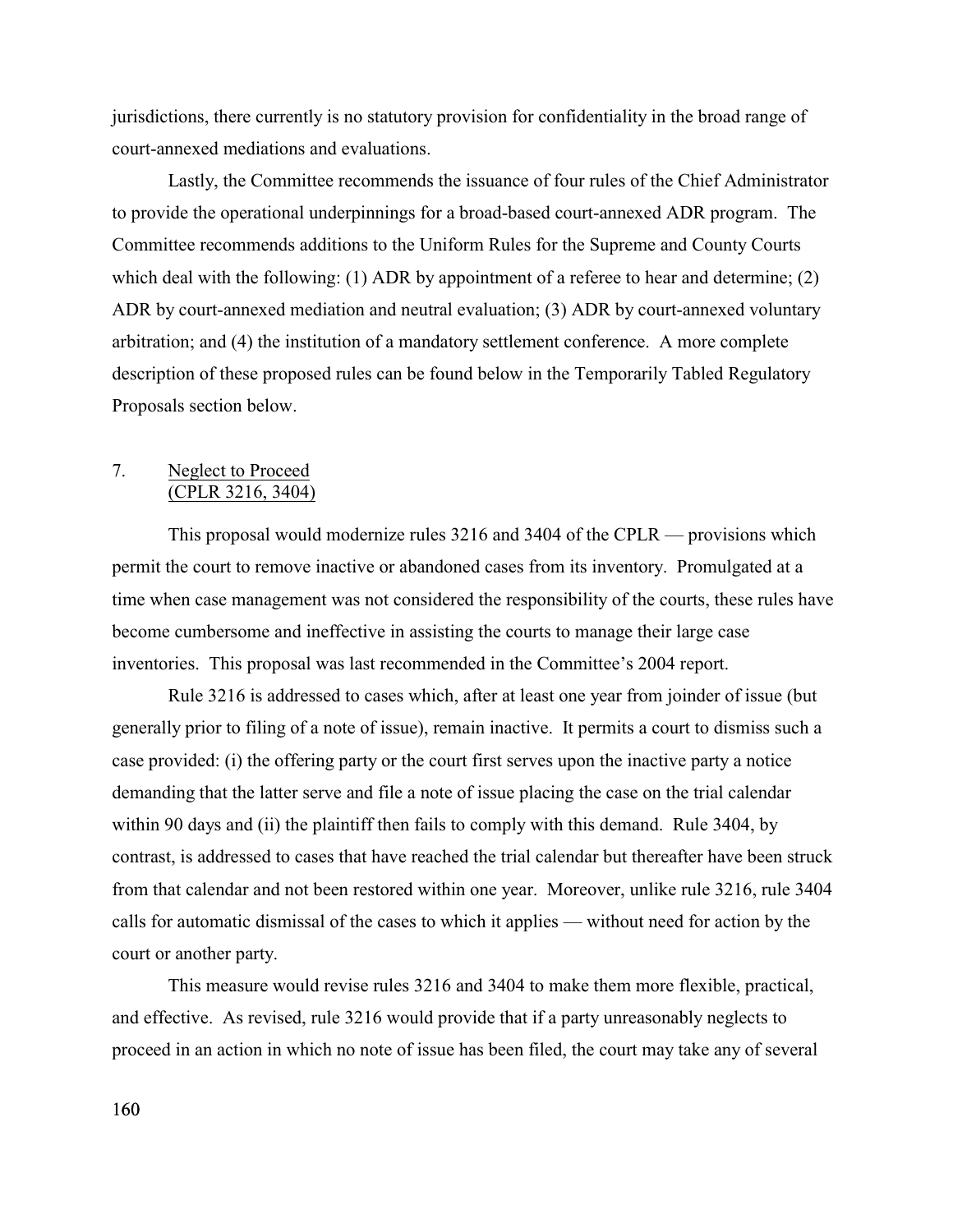steps to address the problem — striking the offending party's pleadings in whole or in part, dismissing the action in whole or in part, issuing a default judgment, or directing an inquest rather than the sole step of dismissal available under the current statute. Second, revised rule 3216 would permit the 90-day demand to be served by regular mail, a change that should make it practical for courts to initiate the process rather than having to depend upon the parties to do so.

Third, proposed rule 3216 also would broaden the options available to the sender of the 90-day notice. The court or the demanding party may request the service and filing of either a note of issue or a written request for a conference. The availability of the latter option should preserve the parties' right to complete disclosure in the event the inactive party indicates an interest in proceeding with the case, while eliminating the potentially awkward situation faced by defendants under the current statute.

As revised, rule 3404 would provide for a greater variety of possible responses by the court to instances of neglect to proceed or of failure to answer a calendar call after the filing of a note of issue, thereby enhancing effective case management.

If the neglect or failure is unreasonable, the court may strike the pleadings in whole or in part, dismiss the action in whole or in part, render a judgment by default, or direct an inquest. If the neglect to prosecute is due to an unexpected and extraordinary need for additional disclosure (disclosure supposedly having been completed), the court may issue an order requiring completion of discovery within 90 days. The court also would enjoy several additional options. It could treat the case as inactive and mark it off the trial calendar, impose costs or sanctions, or issue such order as may be just. If the case is marked off the trial calendar, it must be restored in 90 days or else be deemed abandoned.

#### 8. Insuring the Continued Legality of the Settlement of Matrimonial Actions by Oral Stipulation in Open Court (Domestic Relations Law §236(B)(3))

This proposal, last recommended by the Committee in its 2004 report, seeks to amend Domestic Relations Law §236(B)(3) to insure the continued legality of the settlement of matrimonial matters in open court, and provide a uniform rule concerning the validity of oral stipulations settling matrimonial cases in open court throughout the state. Section 236(B)(3) of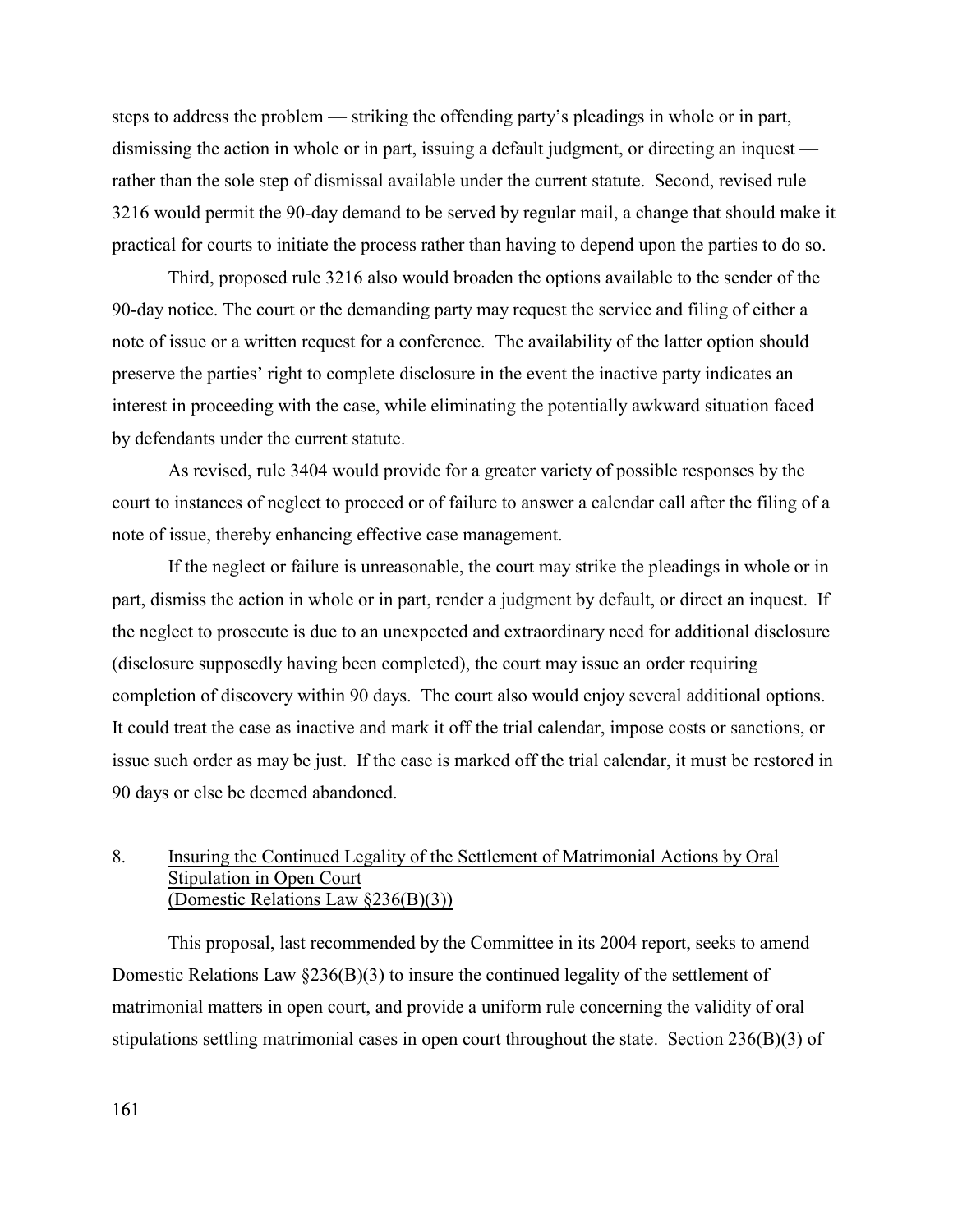the Domestic Relations Law now provides that any agreement permitting spouses to opt out of the strict statutory guidelines governing the equitable distribution of a couple's assets upon divorce, must be "in writing, subscribed by the parties, and acknowledged or proven in the matter required to entitle a deed to be recorded."

Various Appellate Divisions have adopted conflicting positions as to whether an oral agreement entered upon the record in open court is governed by section 236(B)(3). The Third and Fourth Departments have consistently held that an oral in-court stipulation is not a valid "opting out" agreement, and is therefore unenforceable. To permit some type of flexibility to encourage the resolution of a matrimonial case by settlement during the course of a hearing or trial, the Third and Fourth Departments have developed "ratification agreement" forms, which are used after an oral agreement is reached in open court. The parties then confirm the terms of the stipulation in writing in court, with the requisite formalities.

The First and Second Departments have taken the opposite view: holding that stipulations made in open court are fully enforceable dispositions of matrimonial actions, without the need of written agreements executed with the requisite formalities prescribed by DRL §236(B)(3). Thus, in the First and Second Departments, for the last decade, in-court stipulations have been fully enforceable without the necessity of a written agreement pursuant to DRL  $\S 236(B)(3)$ .

Because oral stipulations in open court are valid and binding in all other types of litigation, the Committee believes that the First and Second Departments' practice is the preferable one. The Committee also believes that the conflict should be resolved statutorily. It therefore recommends  $\S236(B)(3)$  of the DRL be revised by adding to the end of the first sentence of subdivision (B) the phrase "or if such an agreement is made orally in open court, and transcribed by a stenographer and approved by the court." This recommendation is endorsed by the Chief Administrative Judge's Committee on Matrimonial Practice.

# 9. Amendment of Election Law §16-116 to Provide the Commencement of an Election Law Proceeding Shall be by Service of Papers Upon the Respondent, Not by the Filing of Papers with the County Clerk (Election Law §16-116)

This proposal seeks to amend Election Law §16-116 to specify that a proceeding brought pursuant to Article 16 of the Election Law is commenced by service of the initial papers upon

162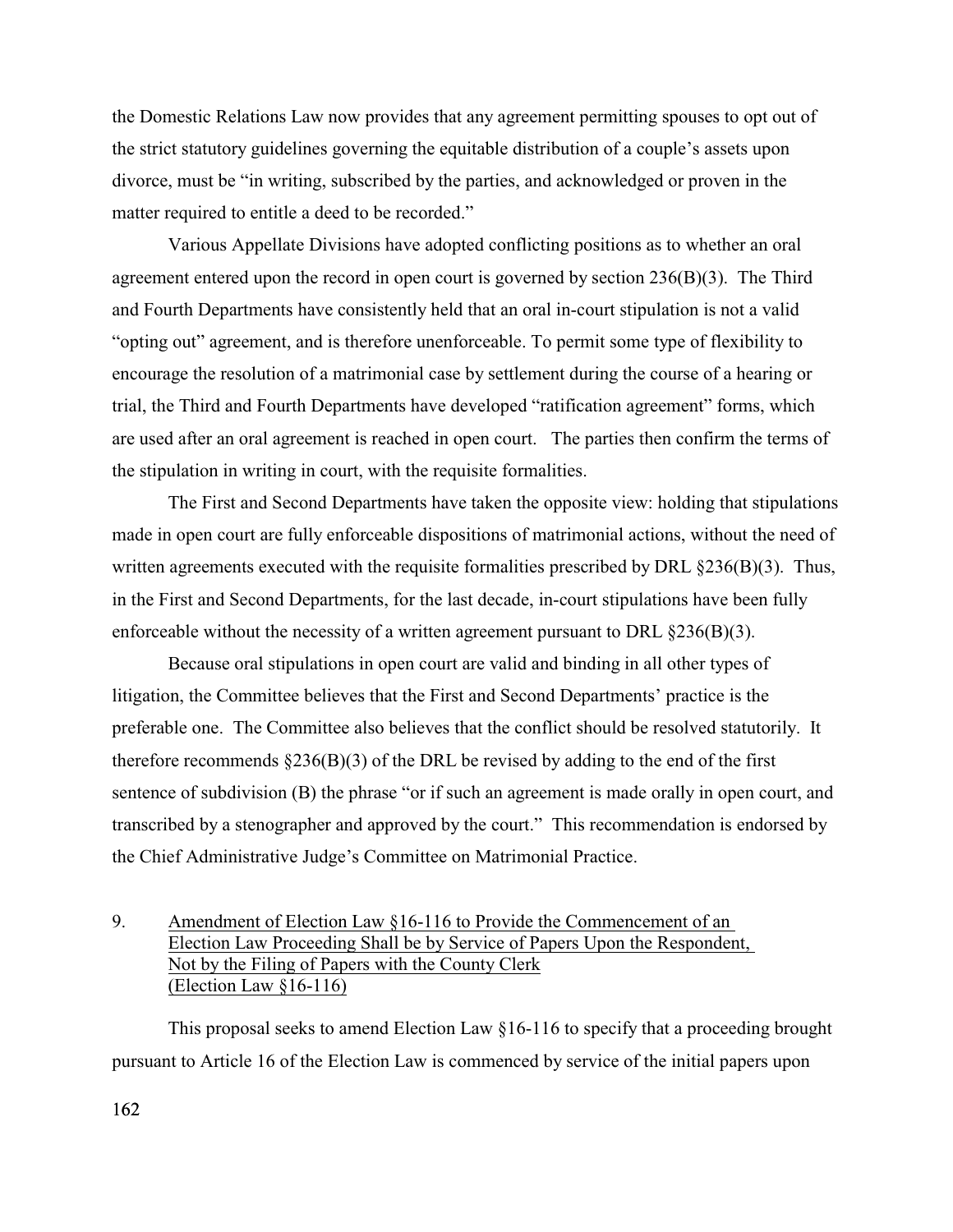the respondents, thereby making it clear that CPLR 304, providing for the commencement of an action or proceeding by the filing of papers, is inapplicable to such actions. It was last recommended in the Committee's 2004 report.

When CPLR 304 was amended in 1992 to require that an action or proceeding be commenced by filing rather than by serving the initial papers, the question arose as to whether the filing requirement applied to proceedings brought under Article 16 of the Election Law. As these proceedings are, in some ways, unique, the courts have wrestled with this question, and have rendered decisions that are inconsistent and confusing. There is a need for clarification, as attorneys, judges and parties must have knowledge of the appropriate method of commencing such a proceeding.

Because Article 16 proceedings often raise issues that must be decided prior to the holding of an election, the usual CPLR timetables are modified by the Election Law and substantially shortened. For example, the statute of limitations for commencing a proceeding challenging the decision of a board of elections rejecting the petition of a potential candidate is effectively three days. In this environment, the requirement that papers be filed prior to being served creates difficulties. Given the very short time within which to serve, every hour can be significant.

The Committee therefore proposes that, rather than adding an exception to CPLR 304, thereby making the fundamental statute more complex, Election Law §16-116 be amended to provide that proceedings brought pursuant to Article 16 are not subject to the provision requiring commencement by filing. The amendment also provides that the papers be filed within two days of service on the first respondent served.

# 10. Authorizing Extra-State Service of a Subpoena on a Party Wherever Located (Judiciary Law §2-b)

This proposal would amend section 2-b of the Judiciary Law to permit extra-state service of a subpoena upon a party.

Section 2-b of the Judiciary Law limits the courts of New York State to issuing subpoenas upon persons found "in the state." This limitation has been held to apply to parties in an action. Thus, a New York court is powerless to compel a defendant to attend trial or even to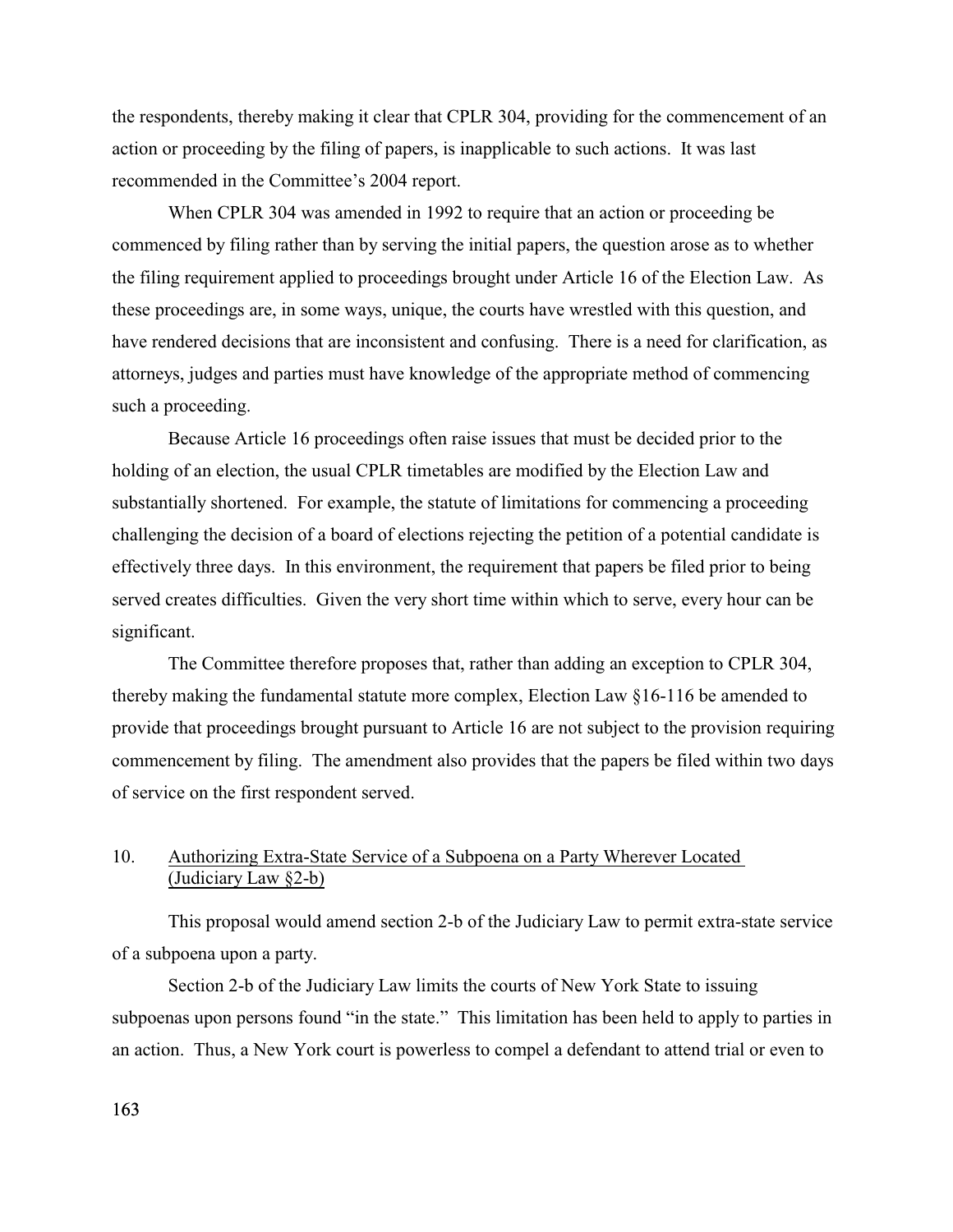force a judgment debtor to respond to an information subpoena or deposition notice, if the defendant is not found in the State. See, DuPont v. Bronston,  $46$  A.D.2d  $369$  ( $1<sup>st</sup>$  Dept. 1974); DeLeonardis v. Subway Sandwich Shops Inc., NYLJ March 30, 1998, p. 28. Col. 3 (Sup. Ct. N.Y. Cty. 1998); Israel Discount Bank Ltd. v. P. S. Sao Paulo S.A. v. Mendes Junior International Co., NYLJ Nov. 24, 1997, p.29, col.4 (Sup. Ct. N.Y. Cty.); see generally, Siegel, Practice Commentaries, McKinney's Consolidated Laws of New York, Book 7B, CPLR C.5224:2 at 243).

There is no question that, under well-recognized principles of due process, New York courts can require parties to an action (over whom the court otherwise has personal jurisdiction) to appear for trial or to produce anyone under its control, such as an employee, officer or director of a corporation. (see Standard Fruit & Steamship Company v. Waterfront Commission of New York Harbor, 43 N.Y.2d 11 (1977), or a member of a partnership, or even to answer questions by information subpoena. Thus, the Committee recommends the amendment of section 2-b of the Judiciary Law set forth above.

# 11. Elimination of the Deadman's Statute (CPLR 4519)

This proposal, which was included in the Committee's 2004 report, seeks to repeal CPLR 4519, commonly known as the "Deadman's Statute."

The Deadman's Statute is the last vestige of an ancient common law rule that parties were not competent to testify in their own behalf because of the potential for perjury. That rule, now generally abrogated, foresaw an even greater risk of perjury when the other party to a transaction was dead or mentally incapacitated. CPLR 4519 is identical to former Civil Practice Act §347, which was, in turn, derived from New York's Field Code of 1848.

The Deadman's Statute prohibits persons who have a financial interest in a lawsuit involving a decedent's estate from testifying about personal transactions or conversations with the decedent. This prohibition is predicated upon the rationale that if the decedent (or incompetent) cannot provide his or her version of the transaction or conversation, living persons who have a financial interest in that transaction or conversation should not be permitted to do so. The converse is also true. Representatives of a decedent's estate defending, for example, the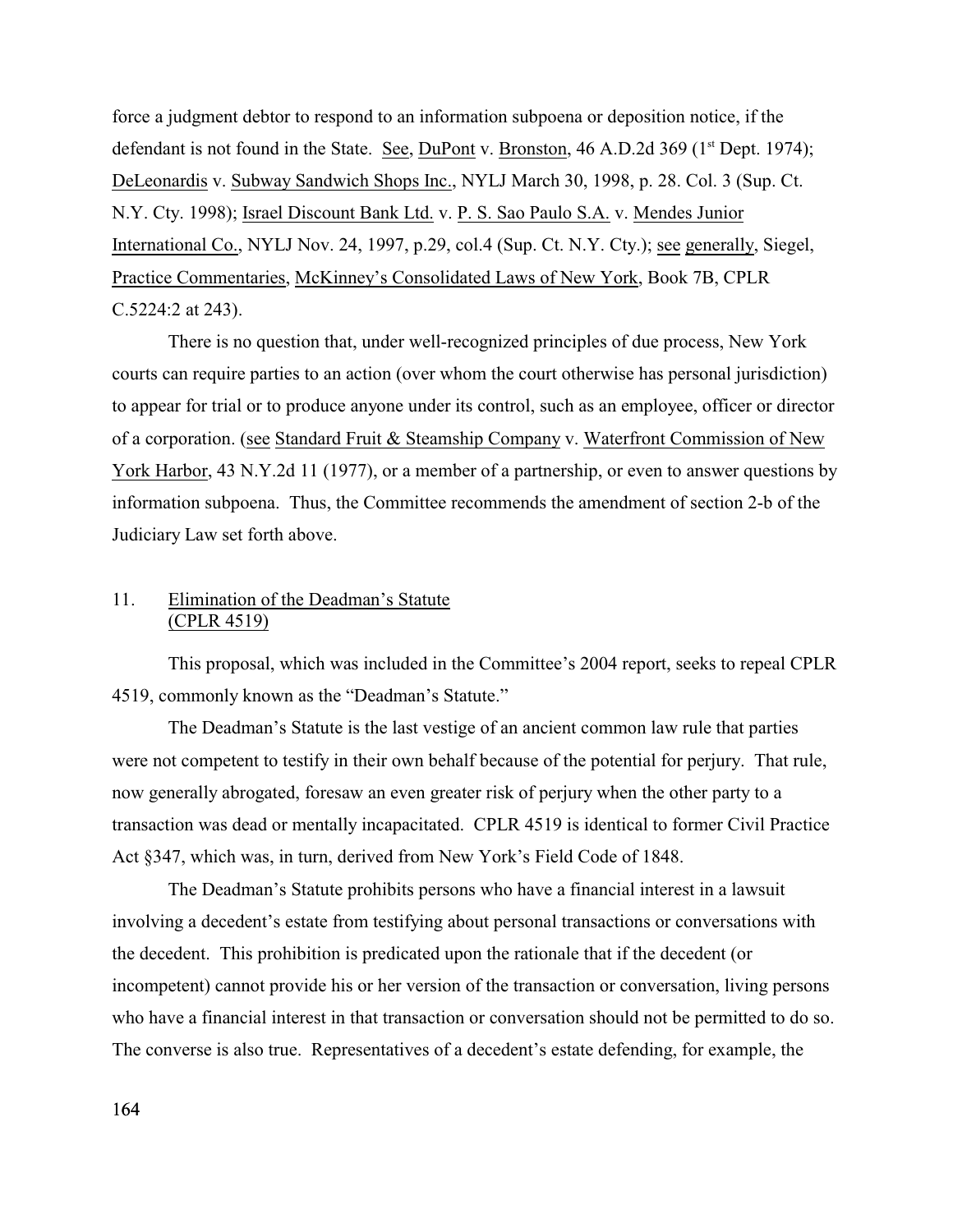decedent's will, from a charge of undue influence or lack of testamentary capacity, are also prohibited from producing evidence or testimony at trial concerning transactions or communications with the decedent.

New York's Deadman's Statute has long been the subject of withering criticism. In 1940, Dean Wigmore, in his treatise on evidence, after noting that the defenders of the rule are usually content to invoke vague metaphors in place of reason, found it to be seriously flawed, and Fisch, in his treatise in New York Evidence stated:

> Besides affording only limited protection against unjust claims, the statue has led to endless litigation ever since its enactment . . . The statute has been violently condemned for many years, and bar associations, legal scholars, and research groups have urged its elimination or modification, pointing out that judicial powers for investigating truth, such as cross-examination, and scrutiny of the testimony of interested witnesses by the court and jury, afford adequate protection against unjust claims. . . Modification, if not complete elimination, of this obstacle to just administration of the law is long overdue. Id. §302, p.198.

The Committee feels that the time has finally come to repeal this relic of another age and impediment to the search for truth in civil litigation. The threat of criminal penalties for perjury and the pursuit of vigorous cross-examination provide adequate safeguards both for decedent's estate, and for those proclaiming interests adverse to it.

The repeal of the Dead Man's Statute would not mean that otherwise inadmissible hearsay evidence would be admissible. If the decedent's statements, like any other decedent's statements, constituted hearsay, they would be inadmissible. Further, the Committee recommends that the trial courts consider cautionary instructions to the effect that the jury, in weighing the evidence, should take into account the inability of the deceased (or incompetent) person to contradict the statement imputed to him and the fact that such a person is not there to be cross-examined.

# 12. Permitting Plaintiff to Obtain an Indirect Tort Recovery Against a Third Party Defendant in Certain Cases When the Third Party Plaintiff is Insolvent (CPLR 1405)

This proposal recommends enactment of a new CPLR 1405 to permit a plaintiff in tort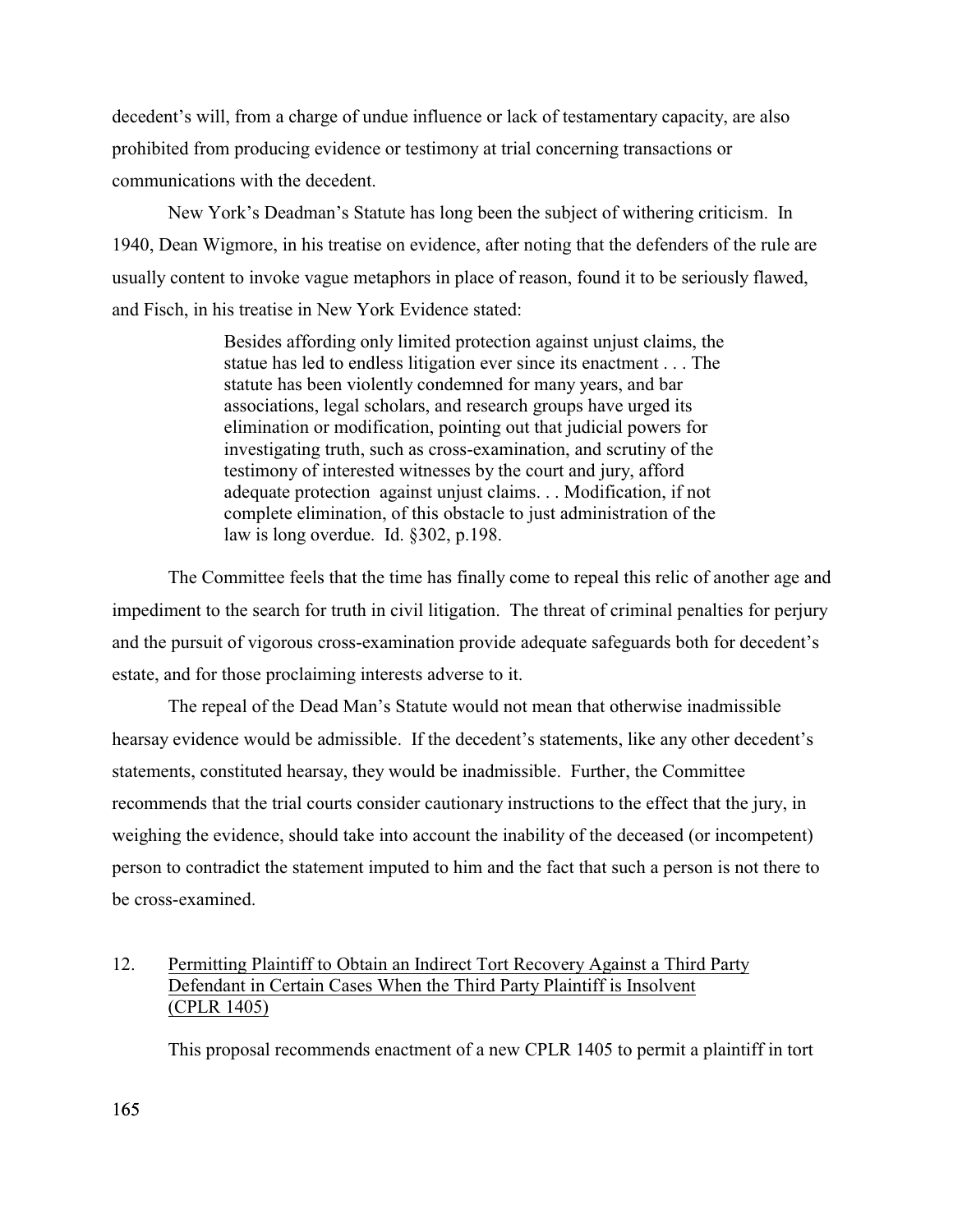cases to recover directly against a third-party defendant found liable to the third-party plaintiff, where the third-party plaintiff is insolvent. This proposal is made to address several divergent New York State Court of Appeals decisions, which have led to an uncertain state of the law. It was last included in the Committee's 2004 report.

 The first case, Klinger v. Dudley, 41 N.Y.2d 362 (1977), barred a recovery by a plaintiff against a third-party defendant found liable for a portion of the damages owed plaintiff by the original defendant, where the original defendant was insolvent. The court required the judgment, or at least the original defendant's proportionate share, to be paid in full before this could happen. Several years later, however, in a similar case, Feldman v. N.Y.C. Health and Hospitals Corp., 56 N.Y.2d 1011 (1982), the court permitted a circumventive loan to get around the problem where the third party defendant was not an employer. More recently, in Reich v. Manhattan Boiler & Equipment Corp., 91 N.Y.2d 772 (1998), it held such a loan device to be ineffective when the third party defendant was an employer, stating that such a loan agreement would conflict with the public policy considerations which mandate exclusivity of the workers' compensation remedy.

The Committee believes that a plaintiff's recovery of a judgment which ultimately comes from a third-party defendant should not depend on the fortuity of the solvency of the third-party plaintiff. This proposal would allow the plaintiff to recover on a judgment for contribution against the third-party defendant, whether or not the third-party plaintiff has satisfied the underlying judgment for which contributions or indemnification is sought. Thus, in the case where a third-party plaintiff, directly liable to the plaintiff, is insolvent and is unable to pay the judgment, the plaintiff will recover that portion of the judgment owed by the third-party defendant from that defendant directly.

This proposal would not alter in any way the substantive law of workers' compensation. The 1996 Omnibus Workers' Compensation Reform Act already limits claims for contribution and indemnification against an employer to only those cases involving "grave injuries." In cases where there are not grave injuries, the employer is not liable as a matter of substantive law, and therefore this provision would not affect such employers at all. In those cases involving grave injury, the Legislature has made a policy determination that the employer should be subject to potential third-party liability. This provision would ensure that the employer's share of liability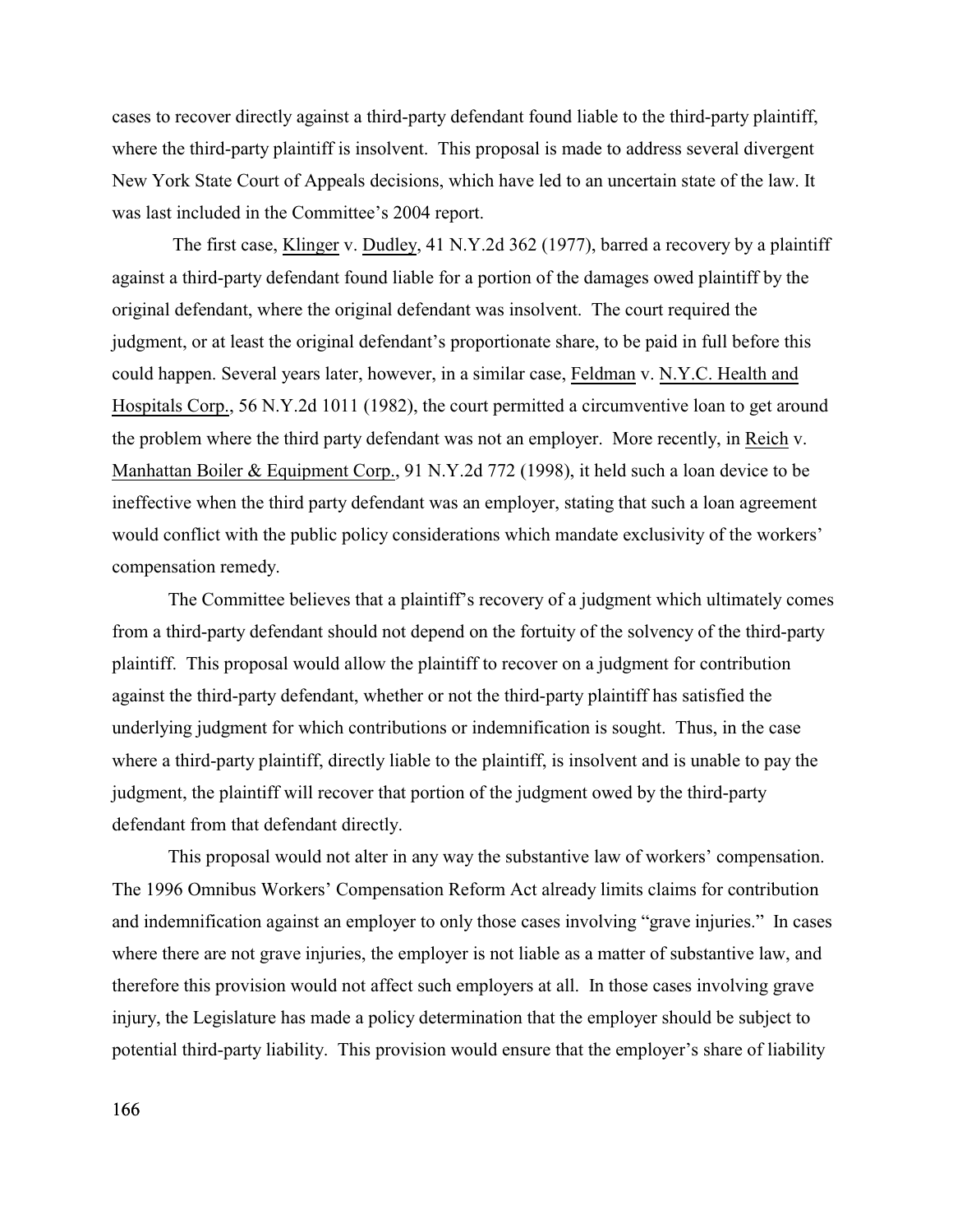would not be dependent upon the fortuity of the solvency of the third-party plaintiff. This provision would therefore more fully effectuate the legislative judgment that employers should be subject to third-party liability in those cases involving grave injury.

# 13. Clarifying Pleadings in Article 78 Proceedings (CPLR 307(2), 7804(c))

This proposal, recommended by the Office of the New York State Attorney General and the Office of Court Administration, seeks to amend Article 78 of the CPLR to address a current practice that often distorts proceedings brought pursuant to the Article. Some petitioners file a bare-bones petition — with no memorandum of law, no affidavits, and no supporting documents — leaving the respondent to guess as to the actual focus of the case. In some cases, after the respondent has made a motion to dismiss or has submitted a complete set of answering papers, the petitioner, in its reply, submits additional documents raising a new or different legal theory.

This practice, which results in additional briefs and affidavits, with further replies and responses, unnecessarily delays the resolution of legal proceedings and results in inefficiencies and unproductive expenditures of resources, time and effort. Proceedings which are intended to be expedited become unduly lengthy, resulting in increases in expenditures by state and local agencies and the court system.

The proposed amendments to CPLR 7804(c) would prevent surprise and delay by permitting a respondent to demand that the petitioner serve the papers on which it will rely before the respondent answers or moves.

Through this mechanism, the respondent will be able to answer the petitioner's substantive claims. Requests for extra time or the opportunity to submit papers after the reply will be avoided. This procedure would enhance the likelihood that all papers are before the court on the return day, thereby permitting more rapid resolution.

The amendment to CPLR 307(2) is for clarification only. It alerts all petitioners bringing a proceeding against a state officer, sued officially, or a state agency, that service upon the Attorney General is required in all instances in order to commence the proceeding.

This proposal was last included in the Committee's 2004 report.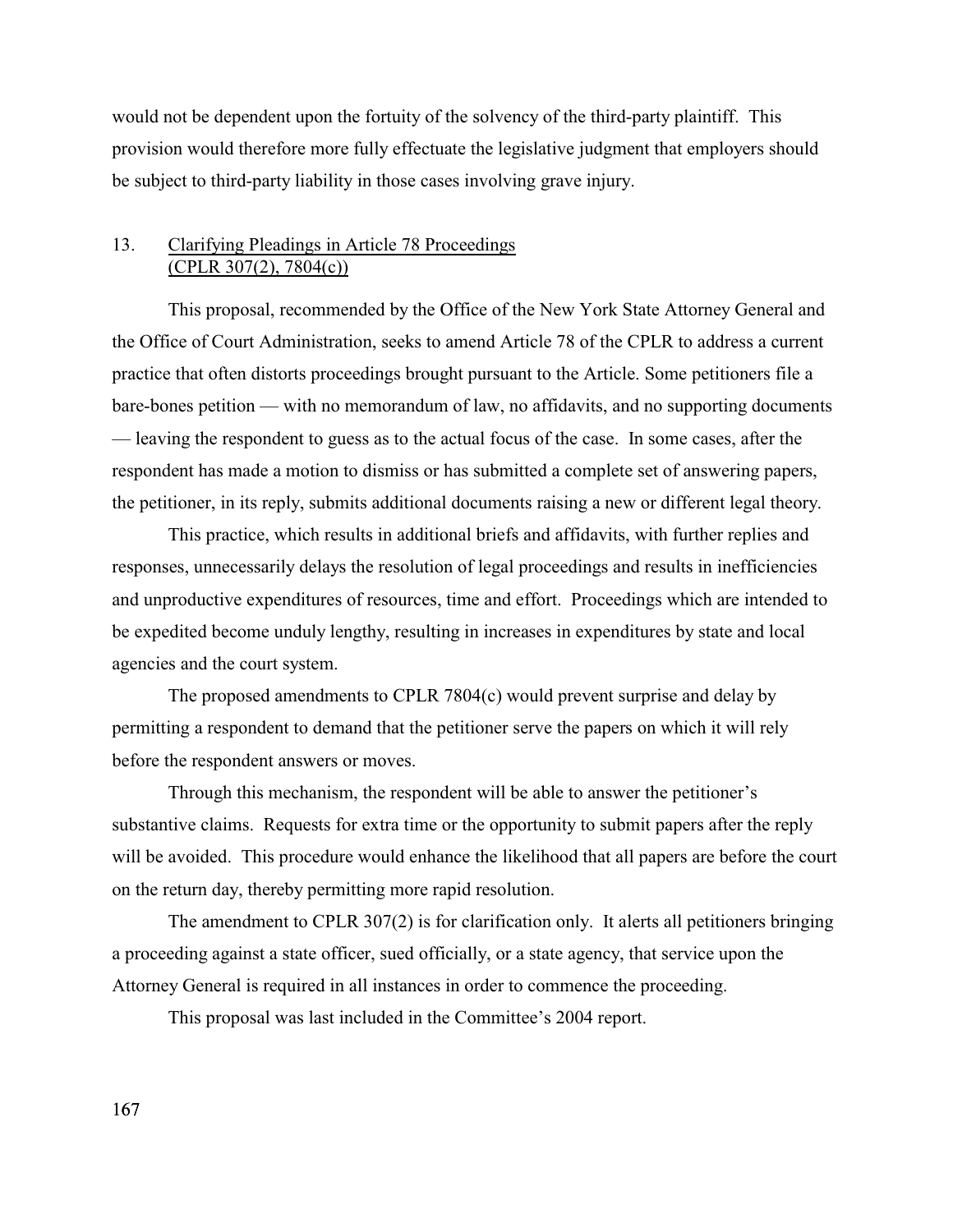# 14. Preserving the Testimony of a Party's Own Medical Witnesses for Use at Trial  $(CPLR 3101(d)(1)(iii))$ ,  $(3117(a)(4))$  (See also Temporarily Tabled Regulatory Recommendation No. 6)

This proposal, last recommended by the Committee in its 2004 report, seeks to amend CPLR  $3101(d)(1)(iii)$  to clearly state that a party may, without court order, take the testimony by videotape or otherwise of its own treating physician, dentist, or podiatrist or retained medical expert for the purpose of preserving his or her testimony for use at trial.

The Committee was informed that the bar was experiencing increasing difficulty in obtaining the trial testimony of medical providers, both as treating physicians and medical experts, because the experts' schedules were extremely busy and unpredictable. Recognizing the difficulties that medical providers do have in controlling their schedules, the Committee recommends that CPLR  $3101(d)(1)$ , governing the scope of disclosure for expert testimony in preparation for trial, be expressly amended to permit the party offering the medical provider's testimony to take the deposition by videotape or audiotape of the witness in advance in order to preserve his or her testimony for trial in case the witness subsequently becomes unavailable.

The New York rules involving expert disclosure are quite restrictive, providing that ?[u]pon request, each party shall identify each person whom the party expects to call as an expert witness at trial and shall disclose in reasonable detail the subject matter on which each expert is expected to testify, the substance of the facts and opinions on which each expert is expected to testify, the qualifications of each expert witness and a summary of the grounds for each expert's opinion." CPLR  $3101(d)(1)(I)$ . While the provision then provides slightly more elaborate rules for medical, dental, or podiatric malpractice actions, subparagraph (iii) of CPLR 3101(d)(1) goes on to state that any further disclosure concerning the testimony of experts may be had only upon court order, with one important exception, which is relevant here. It permits a party to take the deposition without a court order of "a person authorized to practice medicine, dentistry, or podiatry who is the party's treating or retained expert, . . . in which event any other party shall be entitled to the full disclosure authorized by this article with respect to that expert without court order."

However, this paragraph might be read to provide permission to take a deposition of the medical witness only for purposes of discovery. Read in this way, courts might preclude the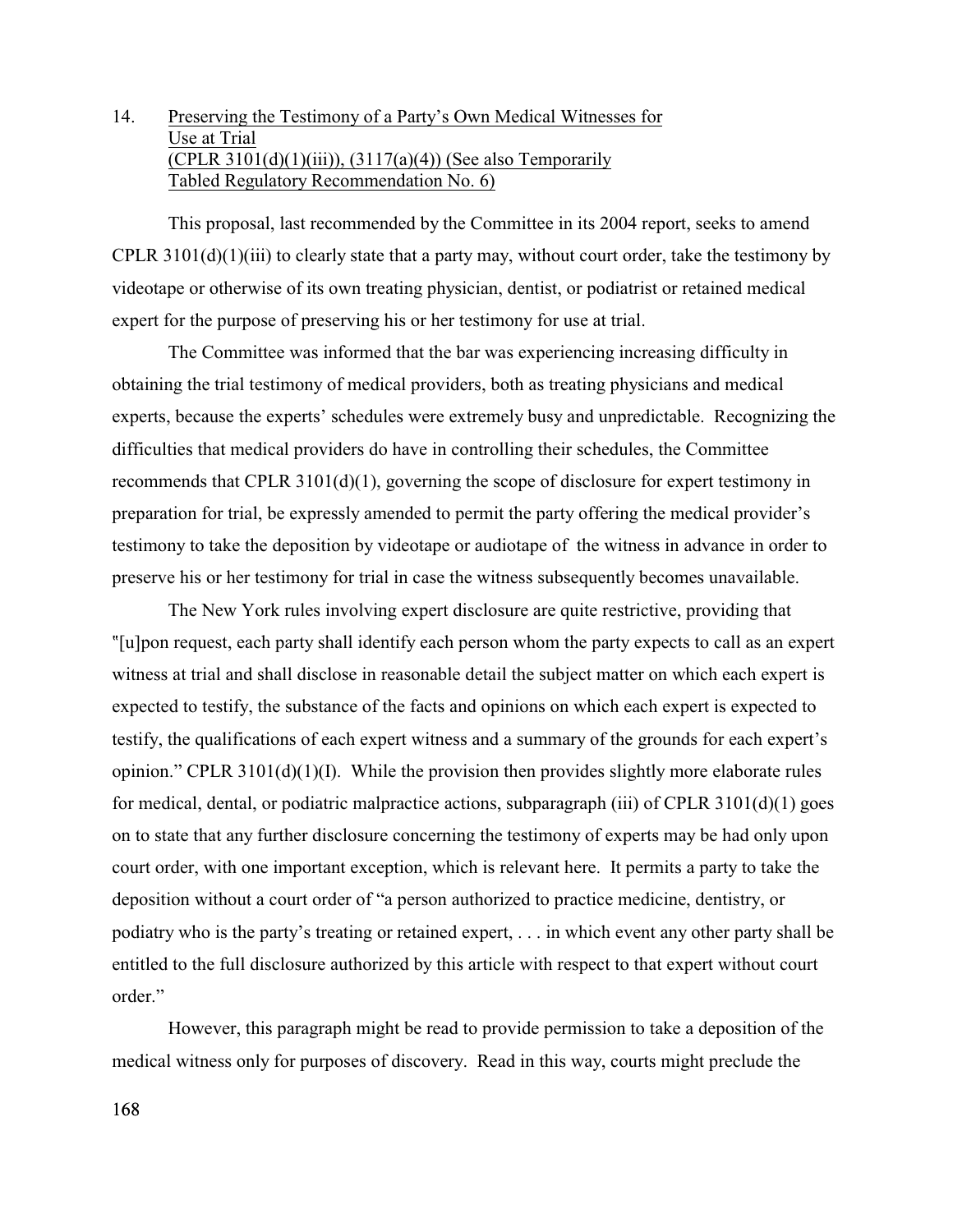taking of such a medical deposition after the note of issue is filed. The Committee believes that the intent of CPLR  $3101(d)(1)(iii)$  is to allow the parties to preserve the testimony of medical witnesses whose schedules often result in unavailability and therefore delay in trial. This reading is consistent with CPLR 3117(a)(4), which allows for the use of a deposition of a person authorized to practice medicine for any purpose without a showing of unavailability. It is also consistent with CPLR 3101(a)(3), which provides that there shall be full disclosure of all matters material and necessary in any action by, among other persons, a "person authorized to practice medicine, dentistry, or podiatry . . . who provided . . . care or diagnosis to the party demanding disclosure, or who has been retained by such party as an expert witness."

The Committee therefore recommends that CPLR  $3101(d)(1)(iii)$  be amended to expressly provide that the purpose of conducting such depositions is to preserve the testimony for trial. Since there is no reason why such depositions should not take place at any convenient time prior to trial, or even during trial if necessary, the Committee also recommends an amendment to section 202.21(7) of the Uniform Rules for the Supreme and County Courts, making it clear that such depositions need not be completed before filing of the note of issue. The text of this second proposal can be found in the Temporarily Tabled Regulatory Recommendations set forth below.

Finally, the Committee also proposes amending CPLR 3117(a)(4) to conform to CPLR 3101(d)(1)(iii) by allowing the deposition of a person practicing "medicine, dentistry or podiatry" to be used for any purpose.

# 15. Insuring That All Persons Having an Interest in a Banking or Brokerage Account Receive Notice of a Restraining Order or Attachment Sent by a Banking Institution or Brokerage House (CPLR 5222(b), 5232(a))

This proposal recommends that CPLR 5222, dealing with restraining notices served in aid of enforcement of a money judgment, and CPLR 5232, addressing levies on personal property to enforce a money judgment, be amended to require notification to all persons having an interest in an account in a bank or brokerage house before the account can be garnished or levied upon.

It was brought to the Committee's attention that there are circumstances in which persons

169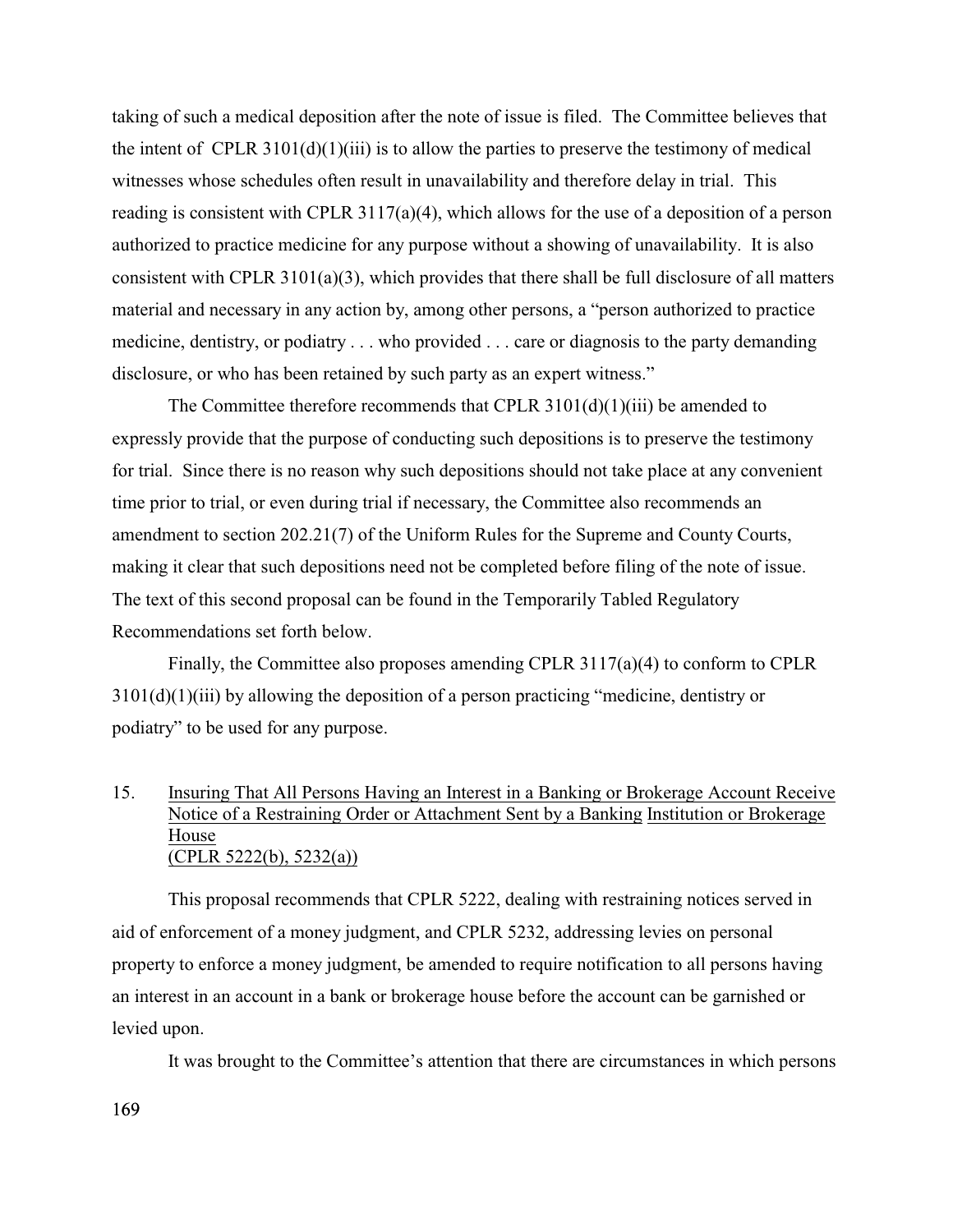with an interest in a bank or brokerage account suffer restraint of their funds (or the turnover of the funds to a creditor) as a result of enforcement of a judgment against a co-owner of the account. While there are a number of enforcement procedures set forth in Article 52 of the CPLR that require the debtor to be given notice, there are no requirements for notice to be given by a bank or brokerage house to other persons having an interest in the account. As a result, those persons may be deprived of the opportunity to prove that some or all of the funds at issue are theirs rather than those of the judgment debtor. The Committee therefore recommends that new language be added to CPLR 5222(b) and 5232(a) to require such notification. This would effectuate a modest change in existing procedures to increase the probability that all persons, including a non-judgment debtor with an interest in a bank or brokerage account, will receive notice of a garnishment or attachment of the account, and will be able to take appropriate action to protect their rights.

This proposal was most recently recommended in the Committee's 2004 report.

#### 16. Clarifying the Timing of Disclosure of Films, Photographs, Video Tapes or Audio Tapes (CPLR 3101(i))

This proposal seeks to amend CPLR 3101(i) relating to the timing of the disclosure of films, photographs, video tapes or audio tapes, often called "surveillance evidence." The proposed amendment would add a new phrase in subdivision (i) of section 3101, which would expressly limit the timing of the disclosure of surveillance evidence until after the party against whom the evidence is proffered has been deposed. Disclosure must be made within 30 days of the deposition or the creation of such material, whichever is later.

Prior to the enactment of CPLR 3101(i), in DiMichel v. South Buffalo Railway Company, 80 N.Y.2d 184 (1992), the Court of Appeals held that disclosure of surveillance evidence was to be made after the deposition of the party who was the subject of surveillance, in order to safeguard the truth-finding process by avoiding tailor-made responses to deposition examination regarding surveillance evidence. However, the subsequent CPLR provision, which passed in 1993, was silent concerning the timing of disclosure of surveillance evidence.

This generated substantial litigation, and until 2003, the courts were divided in their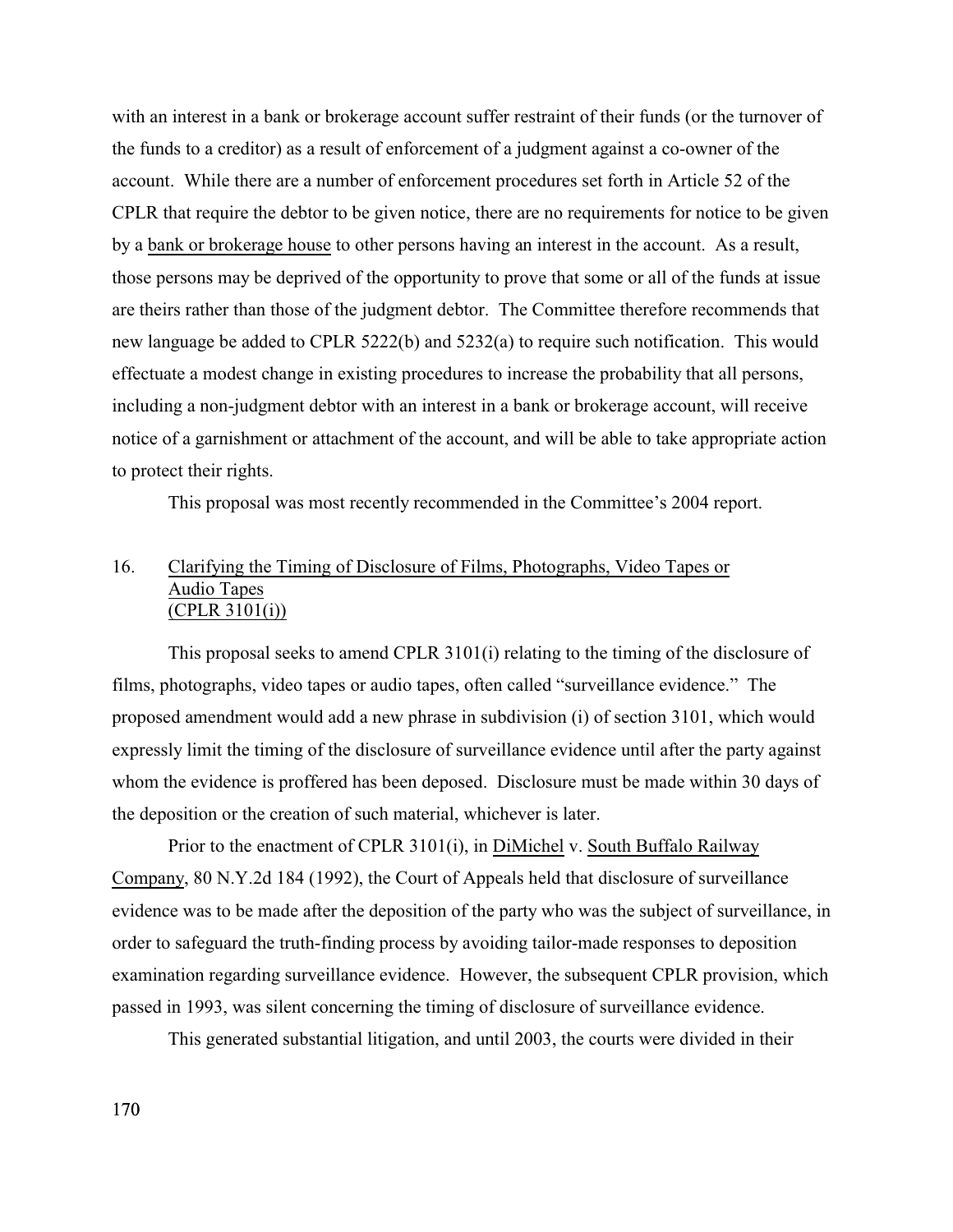interpretation of CPLR 3101(i). The Second, Third and Fourth Departments had ruled that surveillance materials must be disclosed upon demand, even if it is before the scheduled deposition of the party who was subject to surveillance. See, Falk v. Inzinna, 299 A.D.2d 120 (2d Dept. 2002); Rotundi v. Massachusetts Mutual Life Insurance Co., 263 A.D.2d 84 (3d Dept. 2000); and DiNardo v. Koronowski, 252 A.D. 2d  $69$  ( $4<sup>th</sup>$  Dept. 1998). However, the First Department had taken a different view, holding in Tran v. New Rochelle Hospital Medical Center, 291 A.D.2d 121 ( $1<sup>st</sup>$  Dept. 2002) that to prevent fraud, the disclosure of surveillance evidence should not be made until after the party subject to surveillance was deposed.

In the spring of 2003, the Court of Appeals issued its decision in the Tran appeal. 99 N.Y.2d 383 (2003). It overruled the First Department. Siding with the Second, Third, and Fourth Departments, the Court held that the amendment to CPLR 3101(i) requiring "full disclosure of any films, photographs, videotapes or audiotapes . . . " of a party to the action meant that such items should be turned over as soon as they were requested - - even if it was before the party surveilled could be deposed. The court acknowledged that such a policy might increase the potential for tailored testimony, but felt constrained to adhere to a "plain meaning" interpretation of the legislation enacted in 1993. However, the Committee believes that the view articulated by the First Department is the better policy since it is more likely to prevent fraudulent claims. Thus, the amendment proposed would expressly limit a court's discretion regarding the sequence of discovery. Such a step would minimize the potential of tailor-made testimony and support New York's preference for more in-depth discovery and honest and forthright explanations of the evidence, rather than gamesmanship.

# 17. Creation of a Statutory Parent-Child Privilege (CPLR 4502-a)(Family Court Act §1046(vii))

This proposal, last recommended by the Committee in its 2005 report, seeks to establish a formal parent-child privilege. This then would become applicable to criminal cases through the provisions of section 60.10 of the Criminal Procedure Law, which state that unless otherwise provided, the rules of evidence applicable to civil cases are, where appropriate, also applicable to criminal proceedings. Similarly, it would become applicable to Family Court cases through section 165 of the Family Court Act which states: "where the method of procedure in any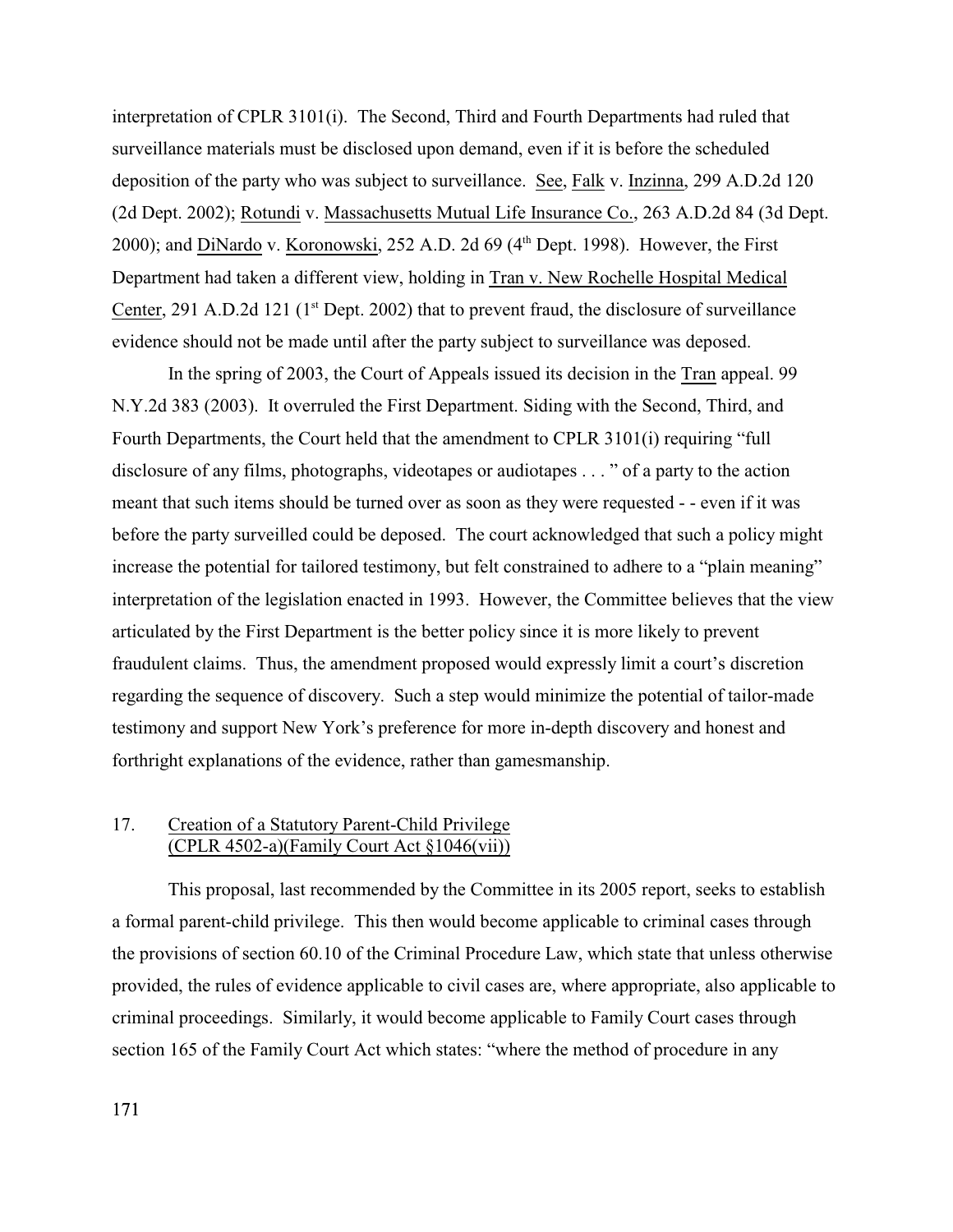proceeding in which the Family Court has jurisdiction is not prescribed, the provisions of the civil practice law and rules still apply to the extent that they are appropriate to the proceedings involved." However, because of the special nature of some Family Court proceedings, this proposal would amend section 1046(a)(vii) of the Family Court Act to exempt child abuse and neglect cases from the ambit of the privilege.

Although there is currently no statutory privilege for confidential communications between parent and child, New York courts have recognized a common-law parent-child privilege, principally in criminal cases. In In re Matter of A and M (61 A.D.2d 426, 1978), for example, the Fourth Department upheld the application of the privilege in a case where the parents of a 16 year-old boy suspected of arson had been subpoenaed to testify as to alleged admissions made to them by the boy.

The Court in Matter of A and M recognized that "[t]he State has a legitimate interest in the process of fact-finding necessary to discovery, try, and punish criminal behavior [citations omitted]" (Id, at 433). "Nevertheless," the Court stated,

> if it is determined that the information sought ... [in this case] was divulged by the boy in the context of the familial setting for the purpose of obtaining support, advice or guidance, we believe that the interest of society in protecting and nurturing the parent-child relationship is of such overwhelming significance that the State's interest in fact-finding must give way. 61 A.D.2d at 433-434.

Other courts have followed Matter of A and M in recognizing a parent-child privilege under similar circumstances (i.e., where a minor child under arrest or investigation for a serious crime seeks the guidance and advice of a parent). See, People v. Edwards, 135 A.D.2d 556; People v. Harrell, 87 A.D.2d 21, 26, aff'd 59 N.Y.2d 620, People v. Tesh, 124 A.D.2d 843, lv. denied 69 N.Y.2d 750; But see, People v. Gloskey, 105 A.D.2d 871; and Matter of Mark G., 65 A.D.2d 917.

This measure would fill the current statutory void and provide much needed uniformity by establishing explicit parameters for the application of the parent-child privilege in civil, criminal, and family court cases. Under the Committee's proposal, the general evidentiary rule would be stated in a newly added CPLR section 4502-a as follows: "[I]n an action or proceeding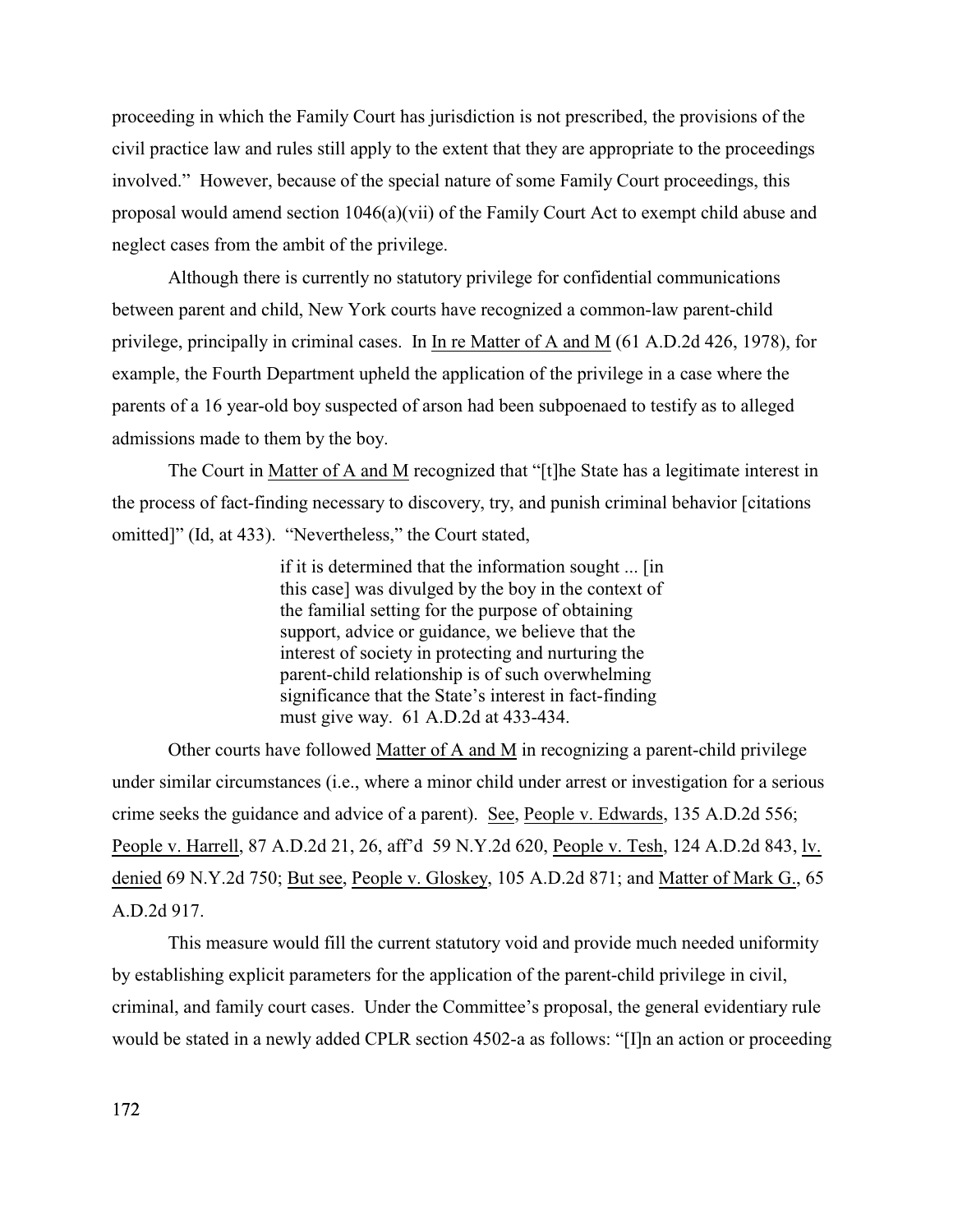a child and his or her parent shall not be compelled to disclose a confidential communication between them." Under enumerated exceptions to the rule, the privilege would not apply to: (1) a confidential communication made in furtherance of the commission of any offense or with the intent to perpetrate a fraud; (2) a confidential communication that relates to an offense alleged to have been committed by any family or household member against any member of the same family or household; and (3) general business communications. It would only include those exchanges which would not have been made but for the parent-child relationship. The proposal also includes an exception for proceedings under section 1046 of the Family Court Act involving child abuse or neglect.

Under the proposal, a person is deemed a child regardless of age and the definition of a parent includes a natural or adoptive parent, a step-parent, a foster parent, a legal guardian, or "a person whose relationship with the child is the functional equivalent of any of the foregoing." Although the measure defines "communication" broadly to include any verbal or nonverbal expression (including written expressions) directed to another person and intended to convey a meaning to such other person, it provides that a communication may be considered "confidential" (and thus potentially covered by the privilege) only if it: (1) was not intended to be disclosed to third persons other than another parent or a sibling of the child; and (2) was expressly or impliedly induced by the parent-child relationship.

The measure does not provide, as in the case of the spousal privilege under CPLR 4502, that one of the participants in the confidential communication can prevent the disclosure by the other. Rather, the proposed language merely restricts compelled disclosure for qualified communications. Either party to the confidential communication may reveal it if they choose. Thus, in sensitive matters such as matrimonial cases, support proceedings, and proceedings under Article 81 of the Mental Hygiene Law for the appointment of a guardian, either parent or child could decide to testify, even if the other party chooses to invoke his or her privilege.

# 18. Clarifying Options Available to a Plaintiff When, in a Case Involving Multiple Defendants, One Defaults and One or More Answers (CPLR 3215(d))

This proposal to amend CPLR 3215, governing default judgments, is designed to clarify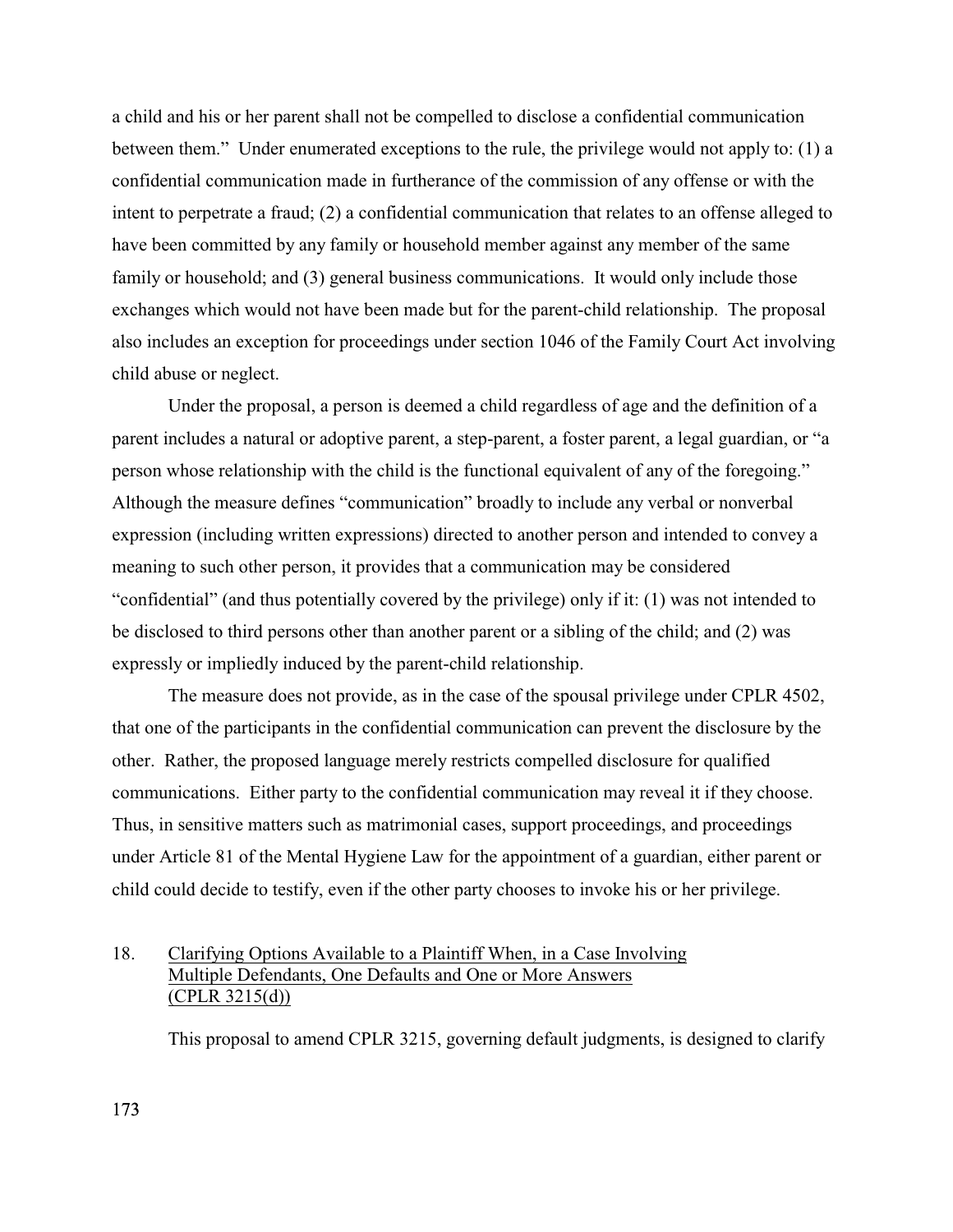the options available to a plaintiff when, in a case involving multiple defendants, one party defaults and one or more answers.

It was brought to the Committee's attention that the provisions of section 3215(d), addressing default judgments in cases where there are multiple defendants, were ambiguous. That subdivision provides:

> (d) Multiple defendants. Whenever a defendant has answered and one or more other defendants have failed to appear, plead, or proceed to trial of an action reached and called for trial, notwithstanding the provisions of subdivision (c) of this section, upon application to the court within one year after the default of any such defendant, the court may enter an ex parte order directing that proceedings for the entry of a judgment or the making of an assessment, the taking of an account or proof, or the direction of a reference be conducted at the time of or following the trial or other disposition of the action against the defendant who has answered. Such order shall be served on the defaulting defendant in such manner as shall be directed by the court.

Subdivision (c) of section 3215 provides that the plaintiff must enter a default judgment within one year after the default, or the court will dismiss the complaint as abandoned. Subdivision (d), enacted in 1992, was designed to give the plaintiff some relief in cases involving multiple defendants, since more than a year may pass between the default of one of the defendants and the time that the remaining defendants actually go to trial. This subdivision enables a court to defer further proceedings against the defaulting defendants so long as a motion for such deferral is made within a year of default.

Thus, CPLR 3215(d) would seem to indicate that where at least one defendant has answered, and one or more have failed to appear, plead, or proceed to trial, the plaintiff must apply to the court within one year after the default, and the court may issue an order permitting the plaintiff to take one of several steps (entering judgment, making an assessment, taking of an account, directing a reference), but only following the conclusion of the trial or other disposition of the action against the defendant who has answered.

In fact, pursuant to case law and practice, a plaintiff eager to obtain an immediate default judgment has another option. The plaintiff may make a motion requesting the court, by ex parte order, to sever the action against the defaulting defendants and then proceed to secure a default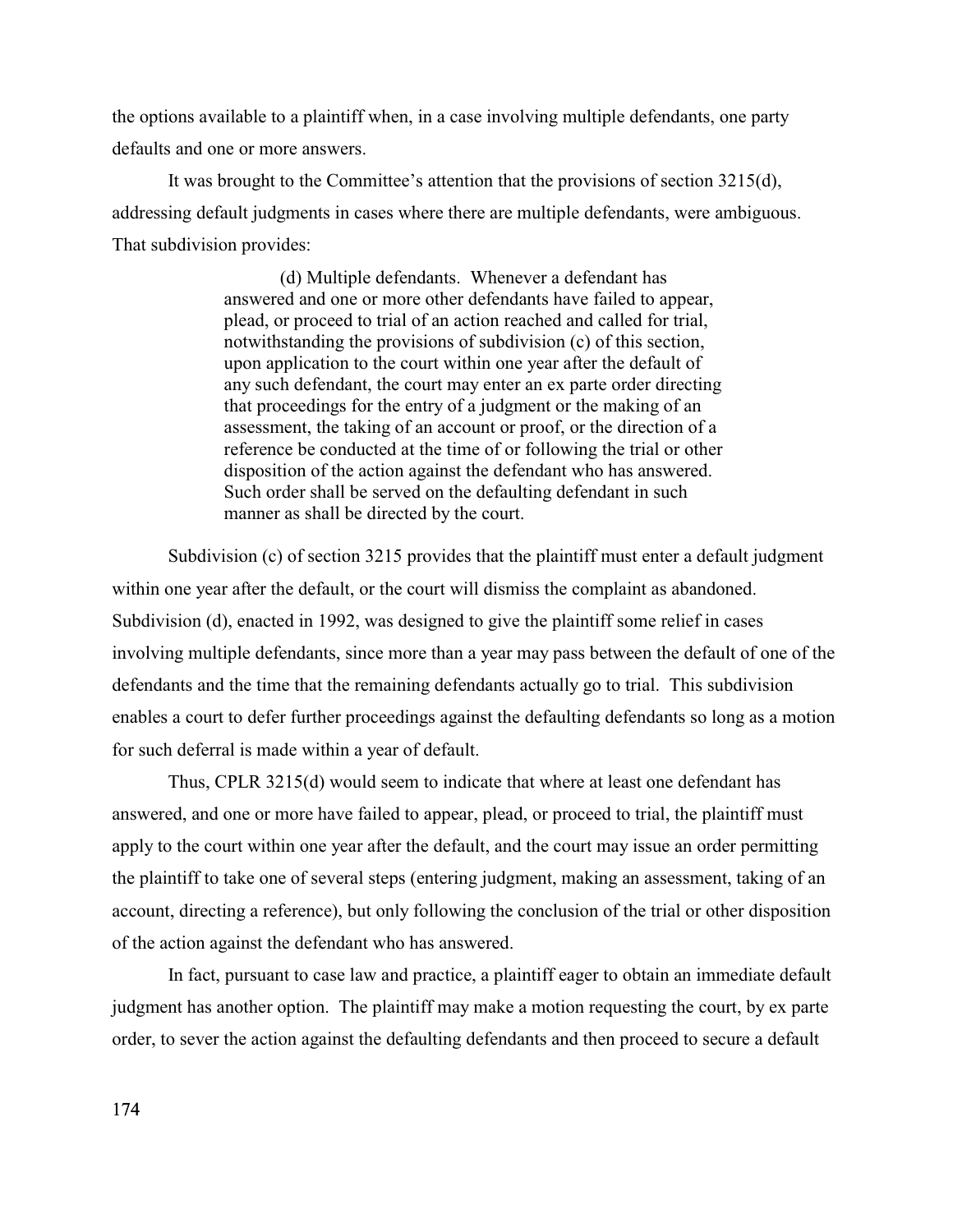judgment pursuant to one of the provisions of CPLR 3215. To be sure that a plaintiff understands that this option is available, the Committee proposes that CPLR 3215(d) be amended to expressly provide this option.

#### 19. Revision of the Contempt Law (Judiciary Law, Article 19)

This proposal seeks the amendment of Article 19 of the Judiciary Law to effect comprehensive reform of the law governing contempt. This measure was originally proposed in 2000, and last appeared in revised form in our 2005 Report to the Chief Administrative Judge, after endorsement by the Chief Administrative Judge's Advisory Committee on Criminal Law and Procedure, and Family Court Advisory and Rules Committee.

A full explanation of the parameters of the proposal can be found in the CPLR Committee's 2005 Report. The discussion set forth below merely provides a brief summary of the terms of the proposal. The measure repeals Article 19 of the Judiciary Law in its entirety, replacing the largely outdated and often confusing language of that Article with more modern terminology, and eliminating provisions that are duplicative or have outlived their usefulness. At the same time, the measure retains, albeit in a more comprehensible form, virtually all of the concepts traditionally associated with a court's exercise of the contempt power, including "summary" contempt (section 753(1)), the ability to impose fines and/or jail as sanctions for contemptuous conduct, and the ability to apply these sanctions either as a punishment for such conduct (section 751), or as a remedy where the conduct interferes with or otherwise prejudices the rights or remedies of a party to an action or proceeding (section 752).

In defining contempt under proposed section 750, the measure eliminates all references to "civil" and "criminal" contempt — concepts that have generated substantial litigation and confusion in the past — and replaces them with a more "generic" contempt definition that, despite its brevity, encompasses nearly all of the conduct constituting "civil" and "criminal" contempt under existing Judiciary Law sections 750 and 753.

To conform with the Penal Law, which utilizes the term "intentional" instead of "willful," the proposal has been amended to refer to "intentional" conduct in the section 750 definition of contempt, instead of "willful." It should be noted, however, that no change in the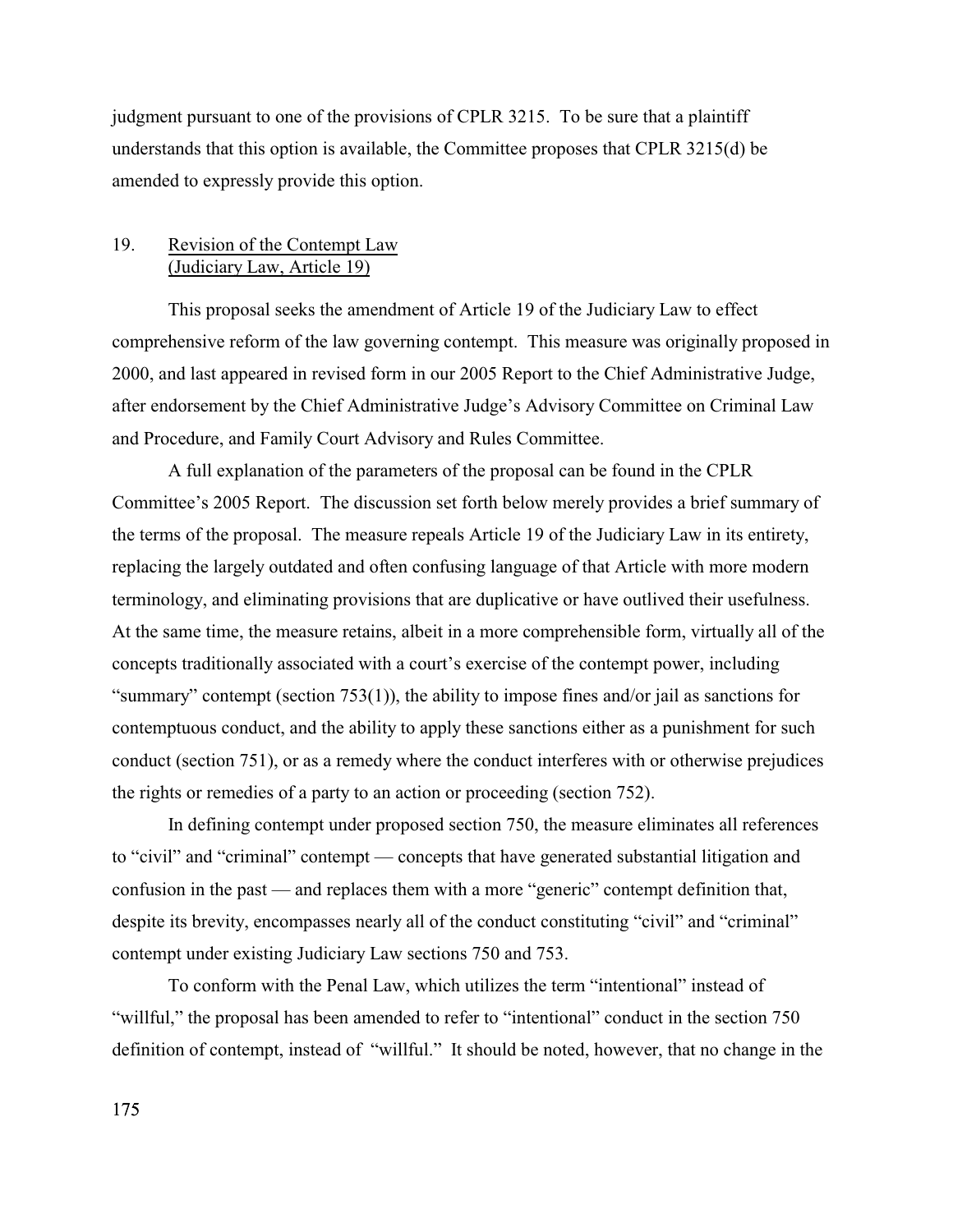substantive requirement for "*mens rea*" is intended, simply a harmonization of the two sets of statutes.

Where a person is found to have engaged in conduct constituting contempt under proposed section 750, the court, under proposed sections 751 and 752, may "punish" or "remedy" the contempt, through the imposition of a fine or imprisonment, or both, in accordance with the applicable provisions of those sections.

Thus, for example, under proposed section 751 ("Punitive contempt; sanctions"), where the court makes a finding of contempt and seeks to *punish* the contemnor, it may do so by imposing a fine or a jail sanction of up to six months, or both. Where the contempt involves willful conduct that disrupts or threatens to disrupt court proceedings, or that "undermines or tends to undermine the dignity and authority of the court," the fine imposed under that section may not exceed \$5,000 "for each such contempt." In fixing the amount of the fine or period of imprisonment, the court, under proposed section 751(2), must consider "all the facts and circumstances directly related to the contempt," including the nature and extent of the contempt, the amount of gain or loss caused thereby, the financial resources of the contemnor and the effect of the contempt "upon the court, the public, litigants or others." The measure also directs that, where a punitive sanction of a fine or imprisonment is imposed, the underlying contempt finding must be based "upon proof beyond a reasonable doubt" (section 753(5)).

The court, however, also has the authority, under proposed section 752 ("Remedial contempt; sanctions"), to impose a *remedial* sanction for a contempt in order to "protect or enforce a right or remedy of a party to an action or proceeding or to enforce an order or judgment." As with the punitive contempt sanction, this remedial sanction would be in the form of a fine (including successive fines) or imprisonment, or both (section 752). The measure requires, however, that in imposing a remedial fine or term of imprisonment, the court must direct that the imprisonment, and the cumulation of any successive fines imposed, "continue only so long as is necessary to protect or enforce such right, remedy, order or judgment" (section 752). Where a remedial sanction for contempt is imposed, the underlying contempt finding must be supported by "clear and convincing" evidence (section 753(5)).

The measure provides that where a court makes a finding of contempt, the finding must be in writing and must "state the facts which constitute the offense" (section 754). Similarly,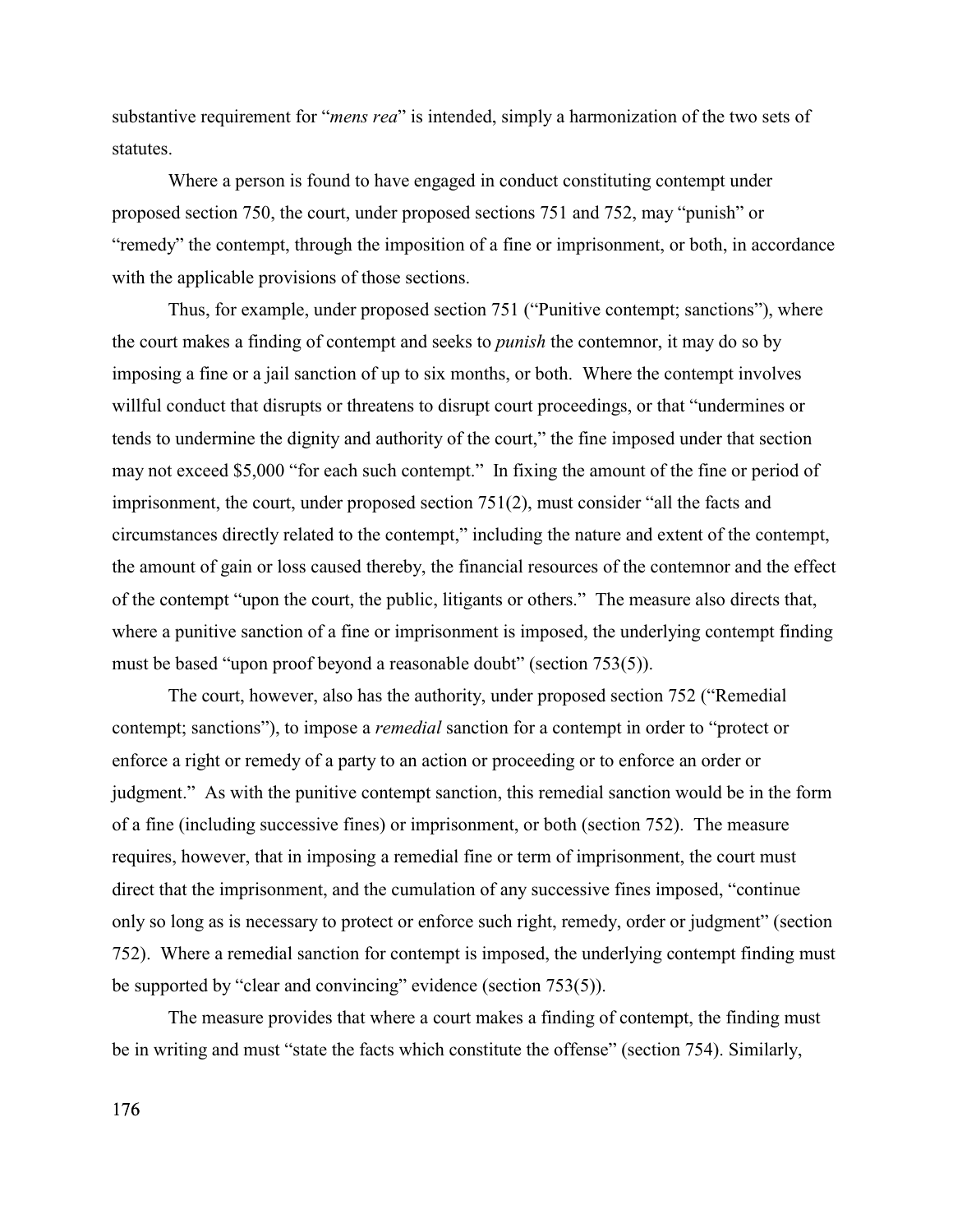where a sanction is imposed on the finding, the order imposing it must also be in writing, and "shall plainly and specifically prescribe the punishment or remedy ordered therefor" (section 754). The measure also provides, however, that where a contempt is summarily punished pursuant to proposed section 753(1), the facts supporting the contempt finding, and the specific punishment imposed thereon, shall be placed on the record, to be followed "as soon thereafter as is practicable" by a written finding and order (proposed section 754).

The procedures governing contempt proceedings, including the summary adjudication and punishment of contempt, are set forth in proposed section 753 ("Procedure"). With regard to summary contempt, the measure provides, in substance, that where the contempt is

> committed in the immediate view and presence of the court [it] may be punished summarily where the conduct disrupts proceedings in progress, or undermines or threatens to undermine the dignity and authority of the court in a manner and to the extent that it reasonably appears that the court will be unable to continue to conduct its normal business in an appropriate way. Proposed section 753(1).

The measure also provides that, before a person may be summarily found in contempt and punished therefor, the court must give a person "a reasonable opportunity to make a statement on the record in his or her defense or in extenuation of his or her conduct" (section 753(1)).

Where the contempt is not summarily punished, the court, under proposed section 753(2), must provide the alleged contemnor with written notice of the contempt charge, an opportunity to be heard and to "prepare and produce evidence and witnesses in his or her defense," the right to assistance of counsel and the right to cross-examine witnesses. Where the contemptuous conduct involves "primarily personal disrespect or vituperative criticism of the judge," and the conduct is not summarily punished, the alleged contemnor is entitled to a "plenary hearing in front of another judge designated by the administrative judge of the court in which the conduct occurred" (section 753(3)). This judicial disqualification provision, which has no analogue in existing Judiciary Law Article 19, is modeled after the Rules of the Appellate Division (see, section 604.2(d) of the Rules of the First Department and section 701.5 of the Rules of the Second Department), and is intended to insure that due process is satisfied in cases where the contemptuous conduct involves a particularly egregious personal attack on the judge (see,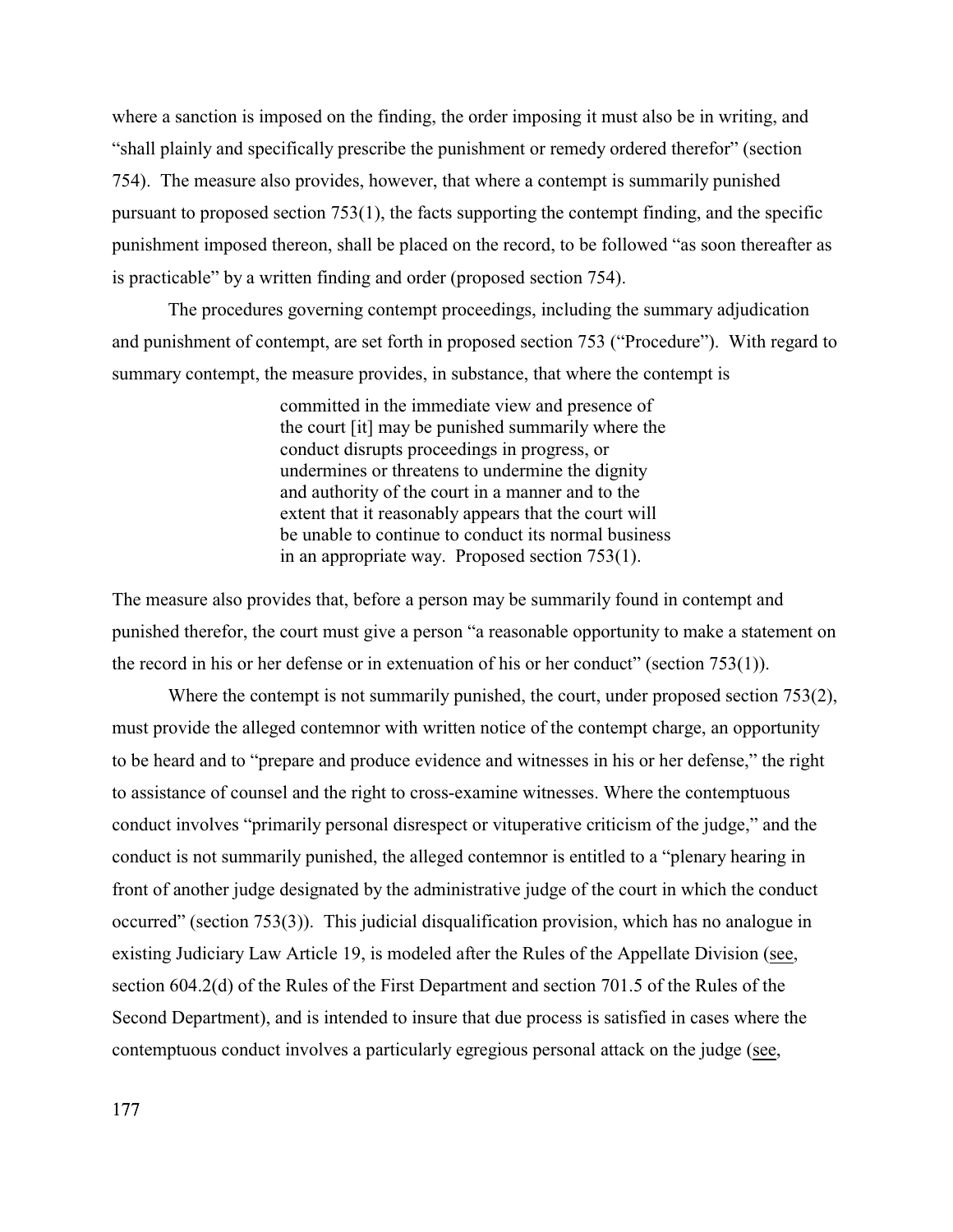#### generally, Mayberry v. Pennsylvania (400 U.S. 455 [1971])).

Proposed section 753 includes an additional provision not found in existing Article 19 that would allow for the appointment by an Administrative Judge (or the appellate court on an appeal of a contempt adjudication) of a "disinterested member of the bar" to prosecute a contempt charge or respond to a contempt appeal (section 753(4)). This provision is intended to address the situation in which, due to the nature of the alleged contempt or the circumstances of its commission, there is no advocate to pursue the contempt charge in the trial court, or to argue in favor of upholding the contempt finding on appeal. Where, for example, a contempt is committed by a non-party to a civil or criminal case (e.g., a reporter violates a Trial Judge's order prohibiting the taking of photographs in court), or involves misconduct by a party that does not affect the opposing party's rights or remedies, the court may be forced to either pursue the contempt charge itself, or forgo prosecution altogether. By allowing for the appointment in these situations of a disinterested attorney to pursue the contempt charge, and to argue in support of any resulting contempt ruling on appeal, this provision fills a critical gap in existing Article 19 and insures that the fundamental nature of the adversarial process remains intact.

The measure provides that where a person charged with contempt is financially unable to obtain counsel, and the court determines that it may, upon a finding of contempt, impose a sanction of imprisonment, it must, unless it punishes the contempt summarily under proposed section 753(1), assign counsel pursuant to Article 18-B of the County Law (section 753(6)). The requirement that the court, before assigning counsel, make a preliminary determination that it may impose jail as a sanction if a contempt is found, is intended to eliminate the need to assign counsel in every single contempt case involving an indigent contemnor (see, existing Judiciary Law section 770 [providing, in pertinent part, that where it appears that a contemnor is financially unable to obtain counsel, "the court *may in its discretion* assign counsel to represent him or her"], emphasis added). Notably, the measure requires that counsel be assigned *regardless* of whether the indigent contemnor is facing a "punitive" jail sanction under proposed section 751, or a "remedial" jail sanction under proposed section 752 (see, generally, People ex rel Lobenthal v. Koehler (129 AD2d 28, 29 [(1st Dept. 1987)] [holding that, under U.S. Supreme Court precedent, an indigent alleged contemnor facing possible jail as a sanction has the right to assigned counsel, regardless of whether the charged contempt is "civil" or "criminal" in nature];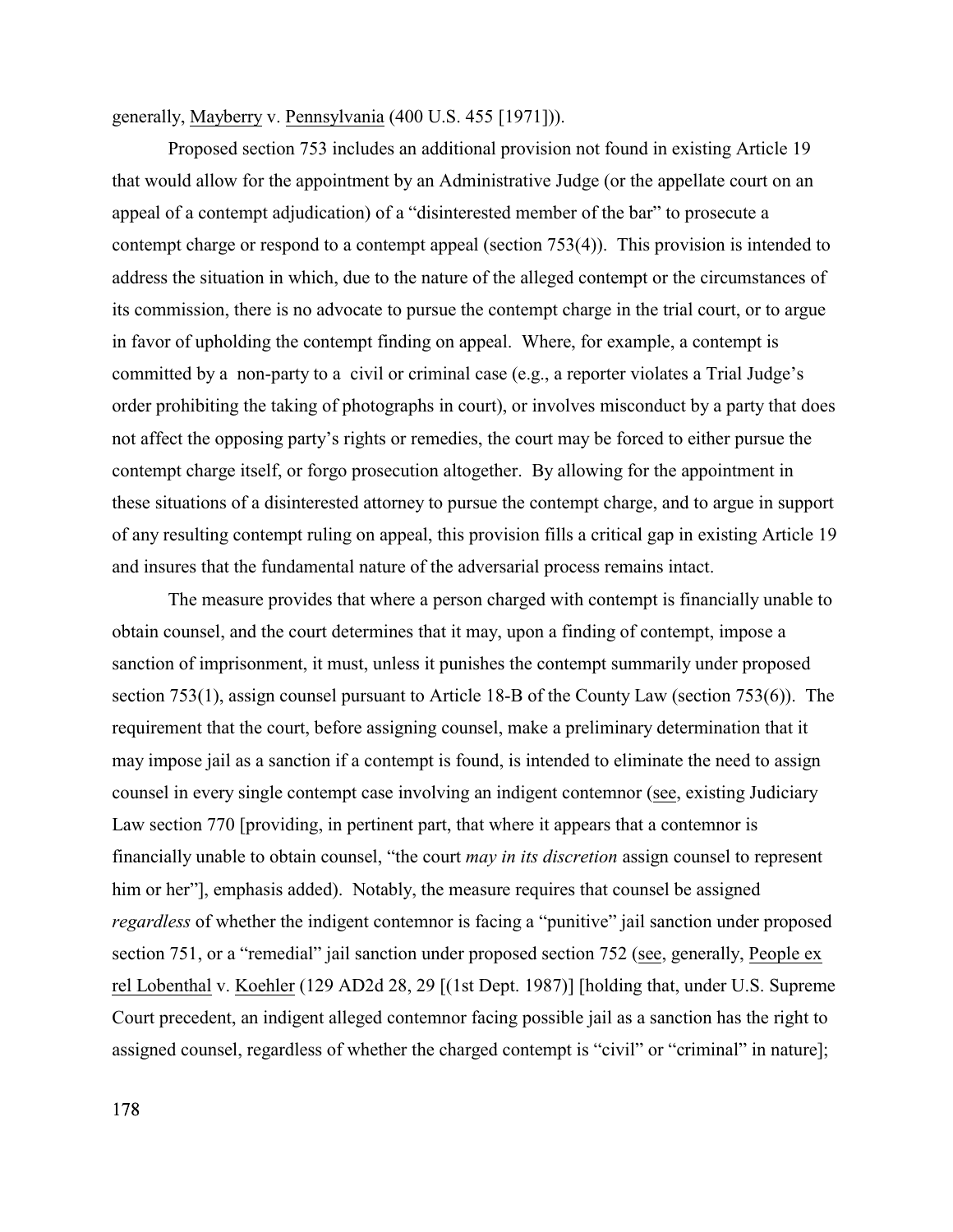see also, Hickland v. Hickland, 56 AD2d 978, 980 [3d Dept. 1977]).

Similarly, the measure requires that, where an adjudicated contemnor who is financially unable to obtain counsel appeals a contempt ruling that includes a sanction of imprisonment, the appellate court must assign counsel pursuant to Article 18-B (section 755(2)). Because existing Article 18-B of the County Law contains no express reference to the assignment of counsel to indigent persons charged with contempt under the Judiciary Law, the measure makes conforming changes to County Law section 722-a to include these Judiciary Law contempt proceedings (other than summary proceedings) and appeals within the scope of proceedings to which Article 18-B applies (see, section 5 of the measure).

# 20. Addressing Current Deficiencies in CPLR Article 65 Dealing With Notices of Pendency (CPLR Article 65)

This proposal, first offered in 2004, is designed to reform certain shortcomings in CPLR Article 65, which addresses notices of pendency.

Together with the New York State Bar Association, the Committee proposes a number of amendments to CPLR Article 65 to reform current shortcomings. Some of the provisions of Article 65 are out of place in the context of modern civil practice. In particular, Article 65 fails to provide a means by which to restore a notice of pendency that has been inadvertently vacated for some reason not on the merits. At the same time, it provides a means by which a litigant may obtain something tantamount to a preliminary injunction, but with no judicial review of the case on the merits of the relative equities of the parties as a predicate therefore.

CPLR Article 65 authorizes the filing of a written notice of the pendency of any action in which a judgment demanded would affect real property. Once filed, such a notice of pendency constitutes constructive notice of the action to any prospective transferee of the real property, and has the practical effect of making that property unmarketable. If an action relates to the protection or enforcement of an existing recorded interest in the real property — such as a mortgage in a foreclosure action — a notice of pendency does not impose a significant additional burden on the property owner, whose ability to transfer or encumber the property already is restricted by the pre-existing recorded interest. But a notice of pendency also can be filed where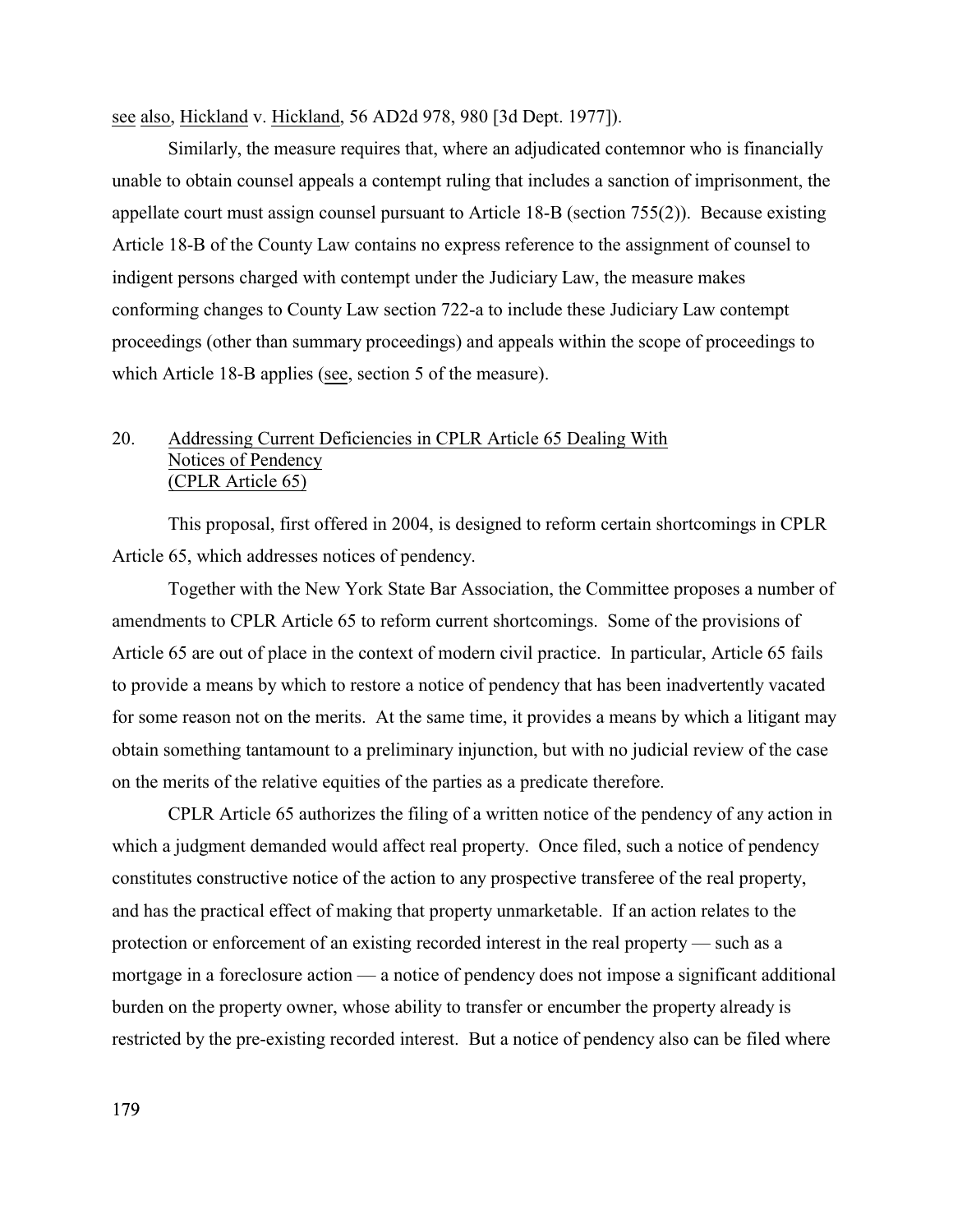a plaintiff claims a new interest in property — for example, in an action to impose a constructive trust on the property — in which case the notice of pendency has the same effect on the property owner as a grant of a preliminary injunction or order of attachment would have. Unlike these other provisional remedies, however, the notice of pendency is obtained without any judicial review of the merits of plaintiff's claim to the property, and, in most cases, without plaintiff having to provide an undertaking with respect to, or compensation for, damages suffered by the property owner in the event that his or her claim to the property ultimately is determined to have been without merit.

Although it is relatively easy for a plaintiff to obtain and maintain the benefits of this potentially powerful restraining device, it also is easy for the plaintiff to lose these benefits. The courts have sought to provide compensatory protection for property owners by insisting that plaintiffs strictly comply with the statutory requirements for filing and maintaining notices of pendency. As a general matter, there are no second chances for plaintiffs who fail to seek timely extension of a notice of pendency prior to expiration of its three-year term. This prohibition against filing a second notice of pendency recently was reaffirmed in Matter of Sakow, 97 N.Y. 2d 438 (2002), where the Court of Appeals rejected an attempt to file a second notice of pendency after an initial notice was vacated and no stay of the order vacating it was obtained pending the outcome of what ultimately was a successful appeal.

The amendments to CPLR Article 65 proposed in this measure would achieve that more rational balance, primarily by making two changes in existing law. First, they would eliminate the current prohibition against filing subsequent notices of pendency. This will serve to protect the interests of plaintiffs whose meritorious property claims might otherwise be defeated because of failure to comply with technical requirements for filing or maintaining their notice of pendency.

Second, to counterbalance the resulting ease with which plaintiffs would be able to maintain notices of pendency, this measure also would create a procedure for preliminary judicial review of a limited class of notices of pendency; viz, those that have the effect of subjecting real property to a new encumbrance not otherwise reflected on its title. As noted, this occurs where a plaintiff claims a new interest in the property (such as pursuant to a constructive trust) not reflected by a pre-existing recorded interest (such as a mortgage). In such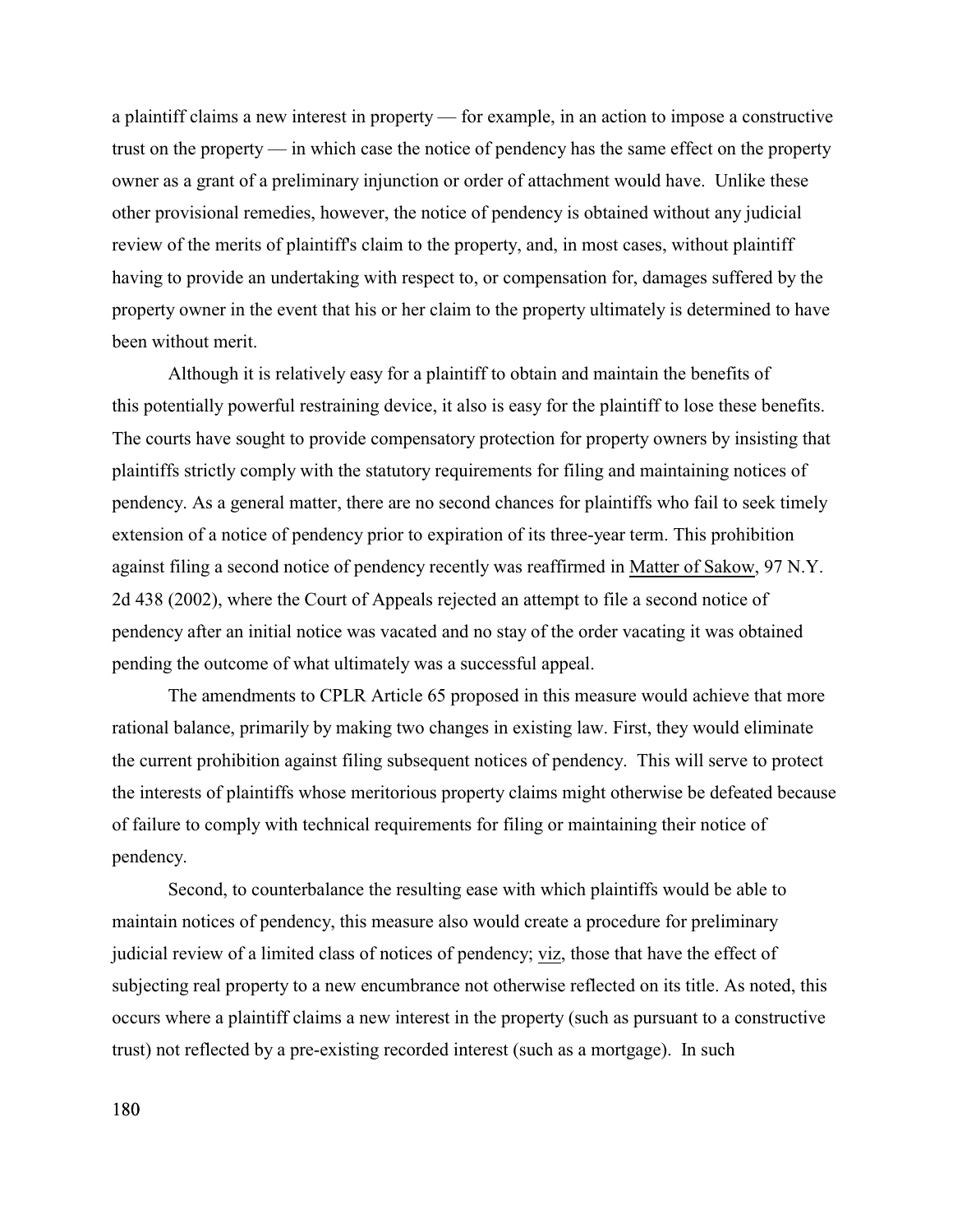circumstances, the notice of pendency operates like a preliminary injunction or order of attachment, but it is obtained without judicial scrutiny of the merits of the plaintiff's claimed interest in the property. Under this measure, persons potentially aggrieved by such a notice of pendency would have an opportunity to seek a preliminary hearing on the merits of the property claim to which the notice relates. The burden would be on the plaintiff to demonstrate that the claim has sufficient merit to justify the hardship that continuation of the notice of pendency will impose upon the property owner. Under this measure, the plaintiff whose claim passes such review will no longer be subject to the risk of losing the notice of pendency as a result of a procedural technicality.

The proposal adjusts current practice as to posting of bonds by expressly prohibiting any requirement of a bond from defendant as part of an order vacating the notice after a preliminary hearing (proposed CPLR 6514(f)), in that such an order will issue only after a finding that neither the merits nor the equities of plaintiff's situation can justify a notice of pendency under any circumstances. The proposal would amend CPLR 6515 to permit a defendant to seek an order vacating the notice upon posting a bond without regard to the merits of plaintiff's claim, enabling the court to vacate a notice even if there is some merit to plaintiff's claim, but only if plaintiff's interests can be adequately protected with a bond.

The measure also adds a new section 6516 to the CPLR, to resolve confusing caselaw on the effect of a canceled notice of pendency by clarifying that, once canceled, a notice of pendency has no effect on any other interest, whether filed before or after cancellation of the notice.

### 21. Addressing the Deficiencies of the Structured Verdict Provisions of CPLR Article 50-A (CPLR 50-A; CPLR 4111, 5031)

This proposal, last offered in 2005, is designed to address the deficiencies of the structured verdict provisions of CPLR Article 50-A.

In 1985 and 1986, when the Legislature enacted CPLR Articles 50-A and 50-B dealing with periodic payments of medical and dental malpractice awards (Article 50-A) and personal injury, injury to property and wrongful death judgments (Article 50-B), the statutes required that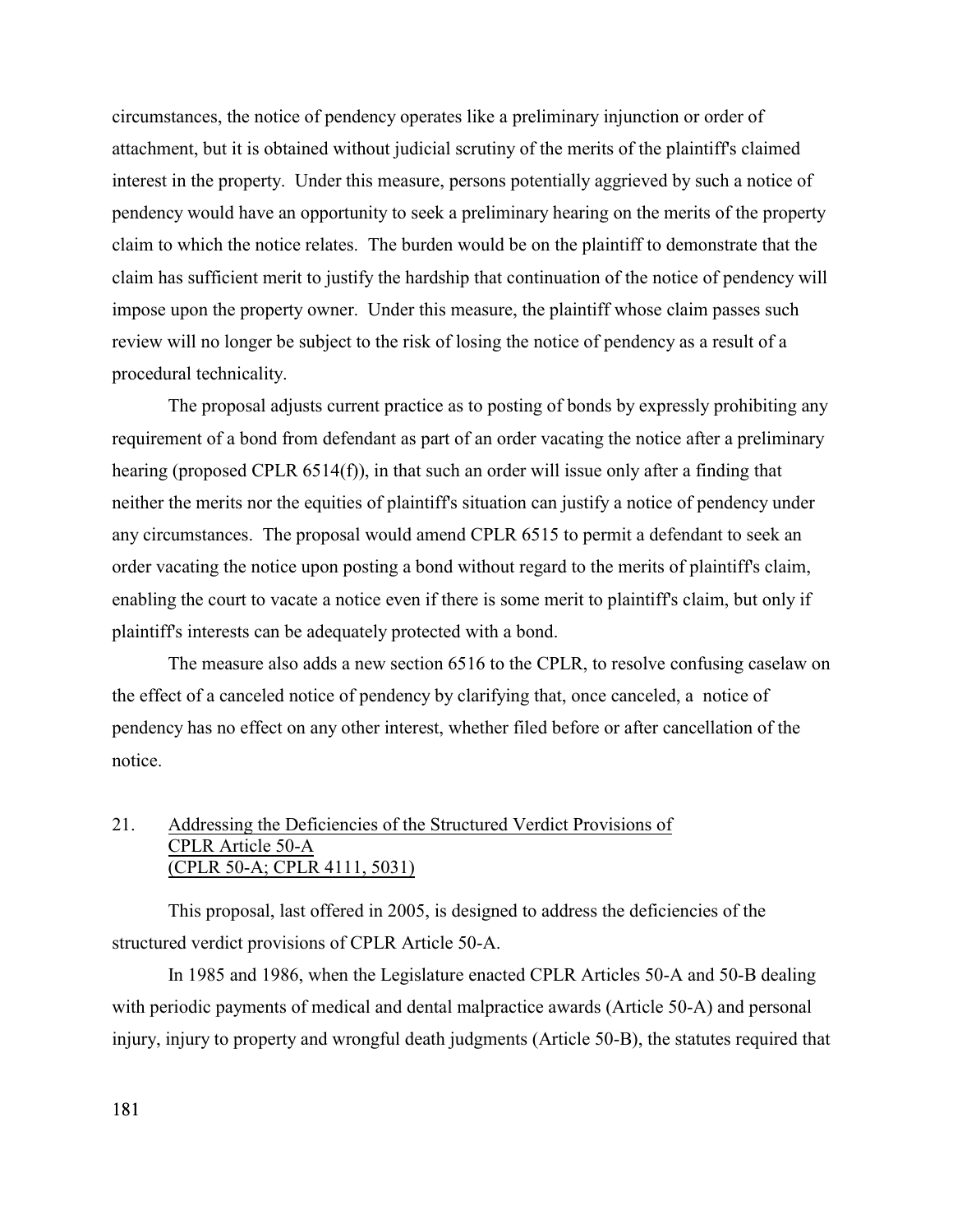all future damages in excess of \$250,000 be paid over time rather than in a lump sum. The legislative history indicates that the provisions were intended to avoid payment of unwarranted "windfall" damages and to thereby reduce the liability costs of the defendants found liable, but without depriving victorious plaintiffs of fair compensation.

In years past, the Committee has recommended wholesale repeal of these periodic payment provisions. The Committee felt that, after some 15 years of experience with the provisions, it was clear that they greatly complicated the trial and post-trial proceedings without achieving the goals that the Legislature had hoped to achieve.

The Legislature instead responded in 2003 by replacing the complicated provisions of the "old" CPLR Article 50-A with new provisions that are, in several notable respects, even more complicated. See, L. 2003, c. 86. Among other changes, instead of returning with a total award for each of the elements of future damages, a "50-A" jury is now required to specify the annual amount of the loss or expense and its "growth rate," findings which the trial judge would then use to create a payment scheme. In addition, the new provisions require multiple awards for a single element of future damages in those instances in which the plaintiff's future needs are projected to change. Yet, while greatly altering the provisions of CPLR Article 50-A, the Legislature made no change at all to CPLR Article 50-B.

It appears that the Legislature rejected the alternative of outright repeal in favor of modifying Article 50-A, at least in part because it felt that malpractice defendants should be entitled to the savings that would arise when a malpractice plaintiff dies sooner than the jury had anticipated. In any event the Legislature was resistant to the alternative of repeal. The Committee accordingly reset its focus in light of this changed landscape, and submitted a new proposal early in the 2004 legislative session. The Committee's proposed amendment of the periodic payment schemes was predicated on the template set forth in newly enacted CPLR 5031. In essence, the Committee recommended that the same basic scheme that was devised for malpractice actions be extended to all personal injury and wrongful death actions, but that certain changes be made in the process. The most significant features of this second proposal were that: (1) the "new" CPLR Article 50-A, which only applied to medical malpractice actions, would be amended to apply to all actions for personal injury, wrongful death, and property damages, and the current CPLR Article 50-B would be repealed; (2) the old \$250,000 future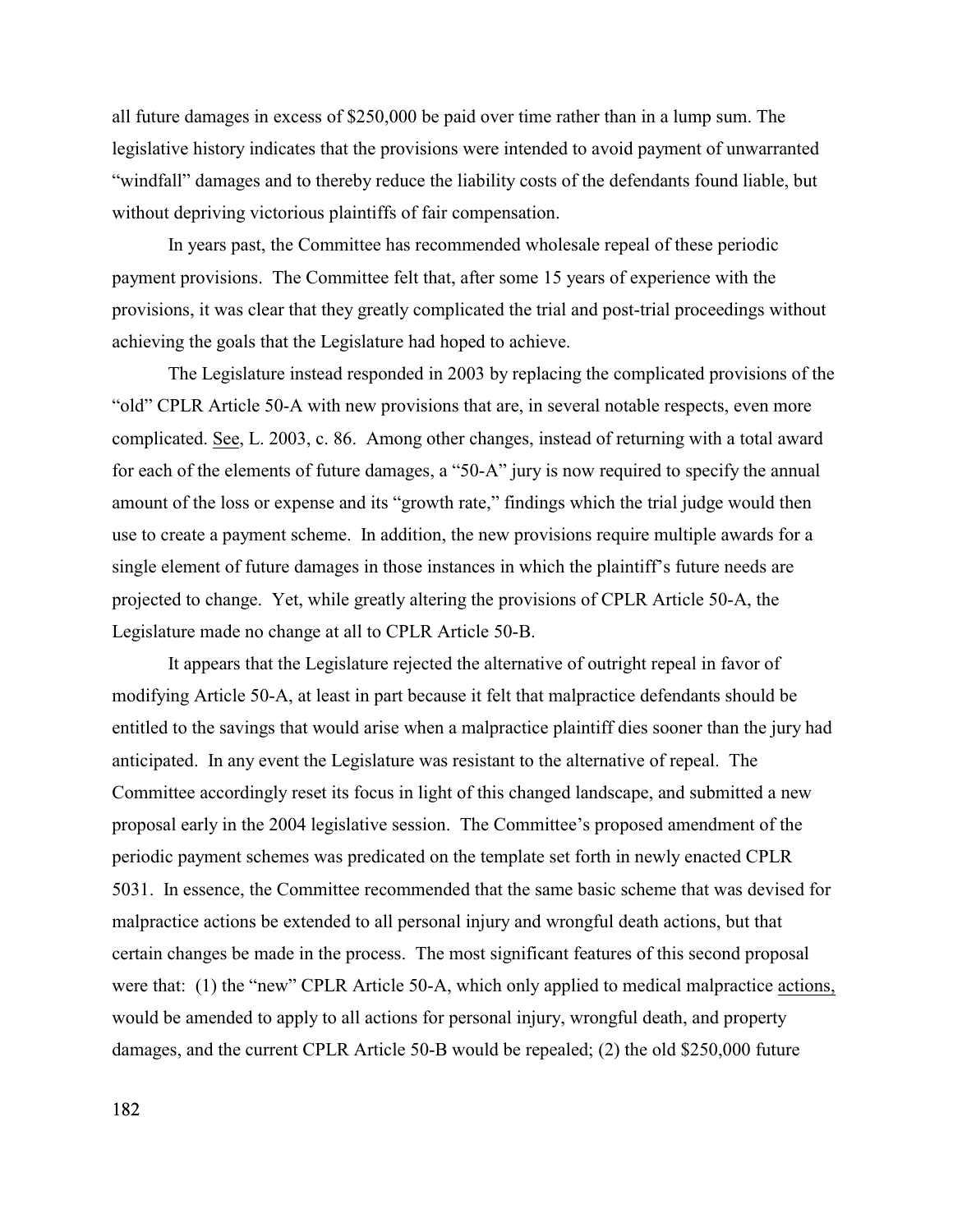damages threshold would be restored; (3) the statute would be amended to provide that the parties could settle a case on such terms as they wished; and (4) the new CPLR Article 50-A would be amended to provide that, when a lump sum payment is made in wrongful death actions for the plaintiff's future damages, the payment should be made in the present value.

After discussing this second proposal with legislative staff, it became clear that the amendments the Committee proposed would be difficult to achieve since legislative leadership were not eager to tackle a large scale revision of CPLR Article 50-A and a repeal of 50-B, absent strong pressure from interested parties who could show that the existing statutory provisions were not working.

Thus, in recognition of this reality, towards the end of the 2004 session the Committee pared down its proposed recommendations to simply address the current deficiencies in Article 50-A, and decided not to touch Article 50-B. It presented the same proposal in 2005.

The key features of the Committee's proposal are set forth below:

1. The "old" \$250,000 future damage threshold would be restored.

Under the "old" CPLR 50-A and current 50-B, the periodic payments provisions are applied only when the plaintiff's total future damages exceed \$250,000. This threshold was sound. It meant that in the comparatively smaller cases where it might not be cost-effective to call economists or actuaries or to wrestle with annuity contracts, the damages would be assessed and paid in a lump sum.

The Legislature's initial view was that the complications of CPLR Articles 50-A and 50- B should not be visited upon smaller cases and that the line would be drawn at \$250,000. This meant that the parties in such an action would not have to think about present value tables or monthly payments, and the judgment could be entered that much quicker.

The CPLR Article 50-A eliminates the threshold. Yet, this may well have been inadvertent. It is common knowledge that, in the wake of Desiderio v. Ochs, 100 N.Y.2d 159 (2003) the Legislature's focus was, understandably, on the multi-million dollar recoveries that hospitals were then saying could bankrupt them unless something were done to reduce the awards for economic loss. The Legislature was looking at the upper end of the spectrum at the extremely large recoveries that were comparatively few in number, but that could of themselves constitute an enormous burden on even the largest hospital. There were no complaints about the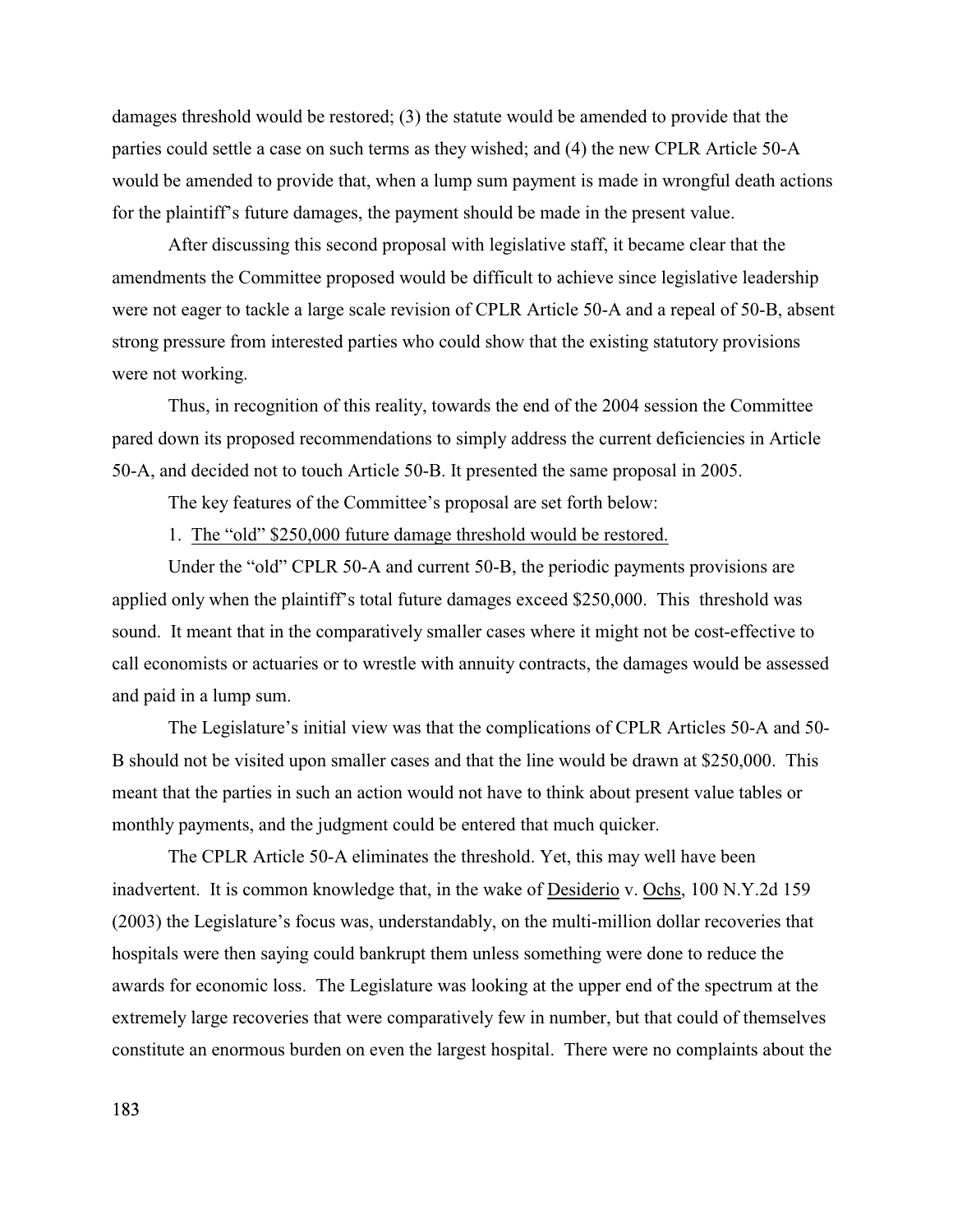manner of computing damages in those cases in which the verdict was not large enough to trigger Article 50-A.

The new CPLR 50-A deals with the Desiderio problem by eliminating the 4% additur that was previously used in structuring the plaintiff's economic damages. The ostensible tradeoff was that the Desiderio-type plaintiff would now obtain even more money than before in lump sum.

The proposed bill would make no change as compared to the current 50-A with respect to the amount of percentage of the verdict that is paid in lump sum in those instances in which the total future damages exceeds \$250,000. However, CPLR 5031 would be amended to wholly exclude cases with lesser recoveries from the scope of the statute, as is still true of CPLR Article 50-B. A related amendment of CPLR 4111 would enable the plaintiff to obtain a simplified lump sum verdict if the plaintiff stipulates to a \$250,000 ceiling on all future damages.

2. The statute would be amended to expressly provide that the parties can settle the case on such terms as they wish.

CPLR 5041(f) and "old" CPLR 5031(f) expressly permit the parties to settle without going through the periodic payment provisions. New CPLR 5031 does not have a comparable provision. Although the Committee believes that this was an inadvertent omission on the Legislature's part, it is concerned that a court might regard the absence of that provision, particularly in light of the fact that the previous statute had such a provision, as precluding settlement. The wording of proposed CPLR 5031(I) is taken directly from current CPLR 5041(f).

The Committee also proposes a related amendment of CPLR 4111(d) that would allow the parties to stipulate to the jury charge and interrogatories, contingent upon the trial court's approval of such course.

3. The new CPLR Article 50-A would be amended so as to expressly provide that, when lump sum payment is made in wrongful death actions for the plaintiff's future damages, the payment shall be made in present value.

The new CPLR 50-A excludes wrongful death actions from its scope. Payments in wrongful death actions are now to be made in lump sum, and will not be structured. But the statute does not say whether the payment is first reduced to present value. This is therefore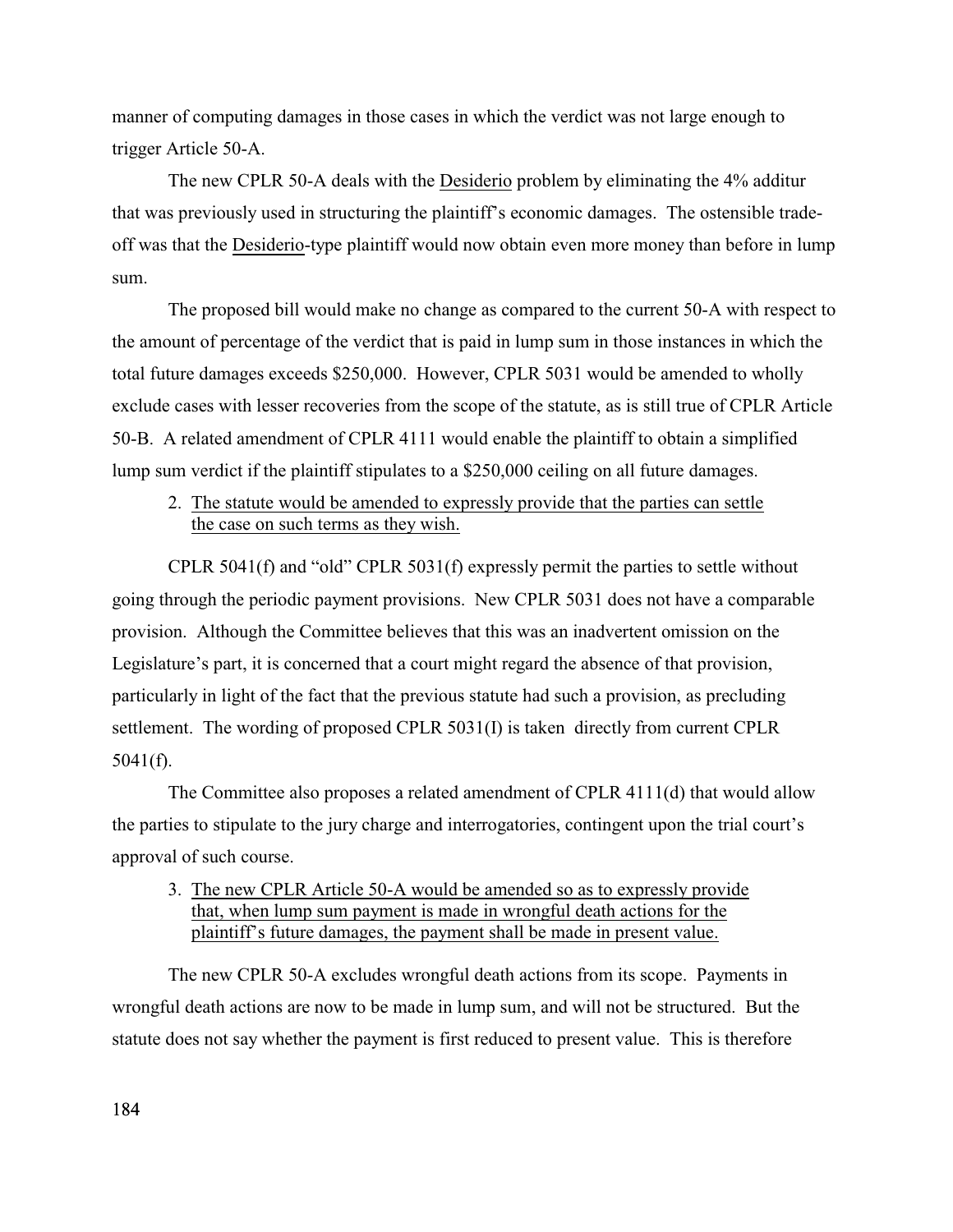likely to be a cause for litigation.

The Committee is not sure what the Legislature intended, but feels that there is no economic justification for a present payment of future value and that, where the future damages exceed the \$250,000 threshold, the lump sum award should be reduced to present value. The proposal reflects this.

#### **B. Temporarily Tabled Regulatory Proposals**

#### 1. Alternative Dispute Resolution by Reference to Hear and Determine (22 NYCRR 202.20)

Under this proposed addition to the Uniform Rules for the Supreme and the County Courts, submission of actions to a referee to hear and determine would occur on consent of the parties and the compensation of the referees would be borne by the parties. Panels of referees would be designated for each judicial district by the District Administrative Judge and the stipulation of the parties to refer an action, with all procedural provisions agreed upon would be court-ordered. Parties would select the referee and the final judgment of the referee would be appealable directly to the appropriate appellate court. Although parties and the referee would determine their own procedures, the substantive law of New York would be preserved by the appellate process. The Committee believes that, once familiar with this program, attorneys will submit significant numbers of matters to this expedited system, especially large and complex ones, which can be protracted and extremely expensive to try.

### 2. Alternative Dispute Resolution by Court-Annexed Mediation and Neutral Evaluation (22 NYCRR 202.20-a)

Pursuant to this proposed rule, programs of mediation and neutral evaluation also would be established by the Administrative Judge for each judicial district and each Administrative Judge would adopt detailed local rules not inconsistent with the general rules or the CPLR. Neutrals would be attorneys with a minimum of five years experience or persons of comparable qualification. While participation in these programs would be largely by consent, the court could require parties to attend one session. This is modeled on current practice in New York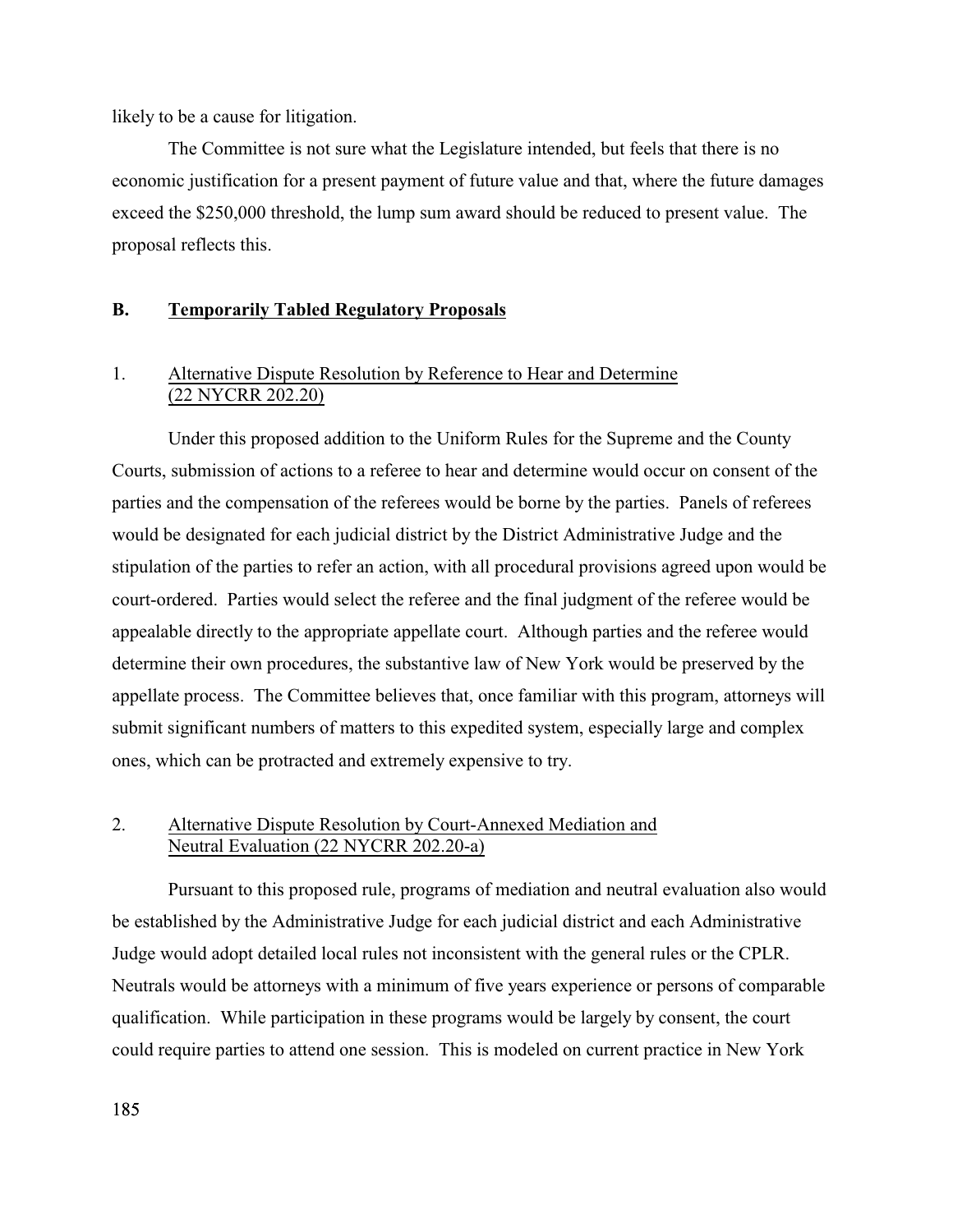County, and the value of one mandatory session is demonstrated by the national experience with such programs. The outcome of these processes in the end would not be binding unless the parties agree.

### 3. Alternate Dispute Resolution by Court-Annexed Voluntary Arbitration (22 NYCRR 202.20-b)

This proposed rule would permit the Administrative Judge of a judicial district to establish a court-annexed program of voluntary arbitration under Article 75 of the CPLR. The rule sets forth basic procedures to provide a framework with which parties can be comfortable and in which they can have confidence.

#### 4. Mandatory Settlement Conference (22 NYCRR 202-c)

This proposed rule was to establish a mandatory settlement conference, to address cases in which other ADR options are, for a variety of reasons, not pursued. In many cases, parties may not be able to or wish to proceed by referee to determine. In a given district, perhaps because of concerns about compensation, there may not be a sizeable, or perhaps even any, panel of mediators, neutral evaluators or voluntary arbitrators. Even if there is a panel, a judge may not order parties in a given case into mediation or neutral evaluation and they may not consent to go on their own.

The Uniform Rules provide for pretrial conferences in general (Rule 202.26) and in cases subject to Differentiated Case Management (Rule 202.19). Many judges, however, do not have the time to conduct extensive settlement conferences. Detailed settlement discussions are, of course, problematic if the assigned judge may be trying the case without a jury. Thus, the Committee's view was that it would be beneficial to provide for a mandatory settlement conference before some person, other than the judge — a court attorney, a JHO or a member of a panel of attorneys. The conference would take place no later than 60 days before trial. The aim would be to achieve settlement prior to jury selection.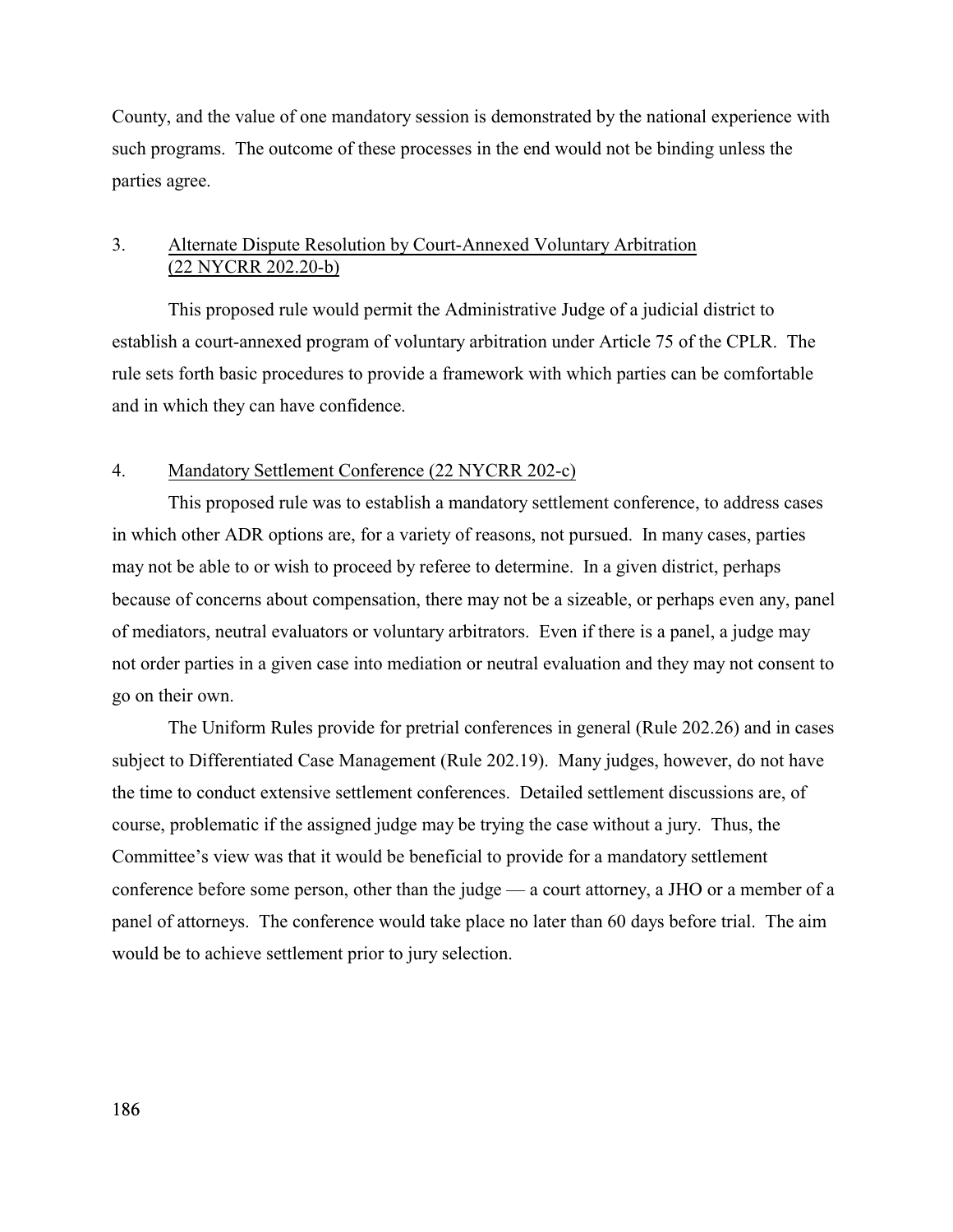### 5. Amending the Certificate of Readiness for Trial to Permit Post Note of Issue Preservation of Medical Witness Testimony for Use at Trial  $(22 NYCRR 202.21(b)(7))$

Having recommended that CPLR  $3101(d)(1)(iii)$  be amended to clarify that the testimony of a treating physician, dentist, or podiatrist, or other retained expert can be preserved by a videotape or audiotape deposition for use at trial especially if the expert suddenly becomes unavailable (See Temporarily Tabled Legislative Proposal 20), the Committee felt that the form for the Certificate of Readiness for Trial contained in section 202.21 of the Uniform Rules for the Trial Courts should also be amended.

Thus, it recommends that subdivision (7) of the form be amended to state that "[d]iscovery proceedings now known to be necessary completed" should contain the qualifying phrase "except the taking of a deposition for the purpose of preserving testimony of medical witnesses pursuant to CPLR  $3101(d)(1)(iii)$ ."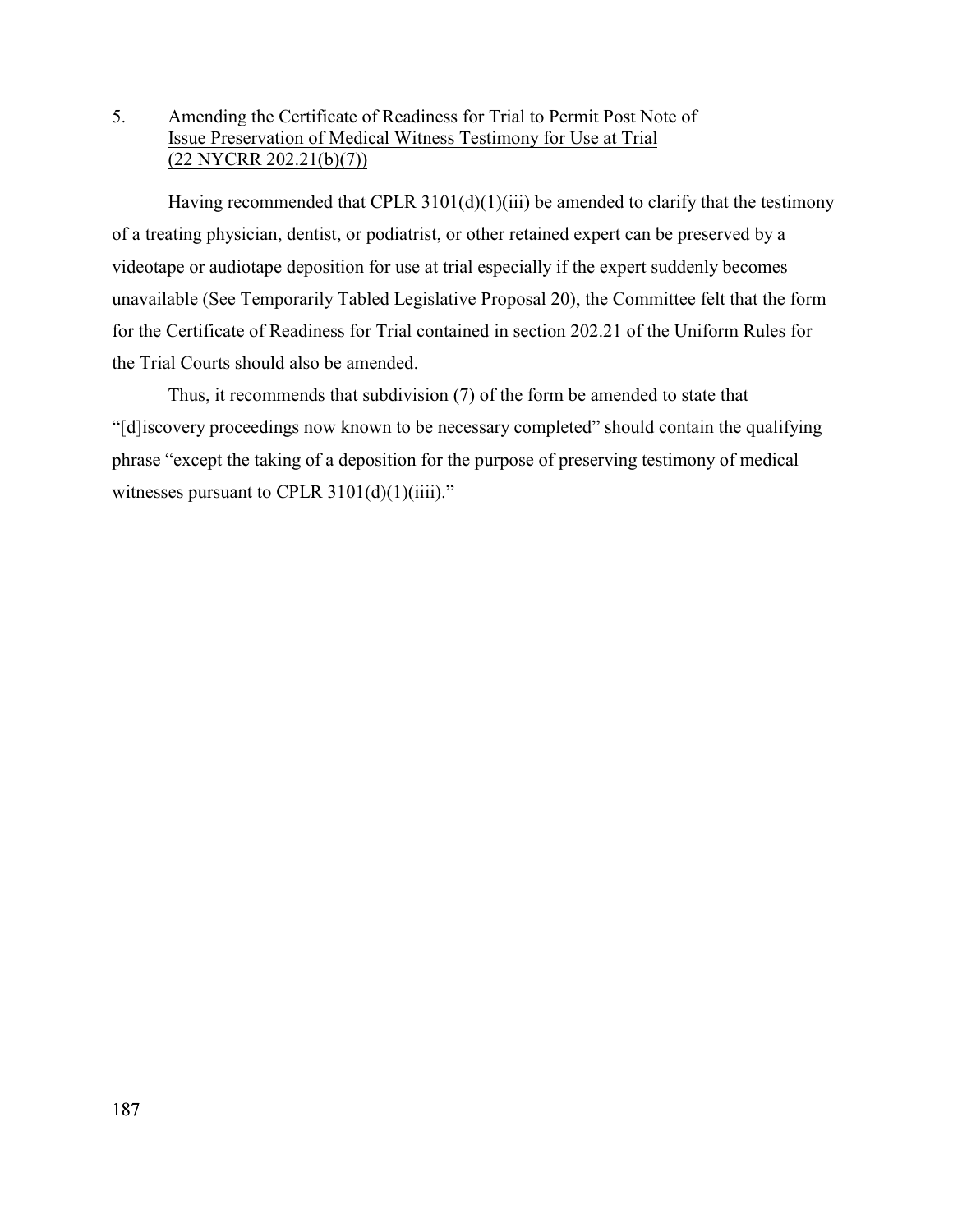#### **VII. Pending and Future Matters**

Several interrelated matters now are under consideration by the Advisory Committee on Civil Practice, working largely through one or more subcommittees, with a view toward recommending legislation and rule changes. Among these matters are the following:

1. The Committee, in its entirety and through its standing Sub-Committee on Electronic Discovery, continues to examine proposals and issues pertaining to electronic discovery. In particular, the Committee is considering the Report to the Chief Judge and the Chief Administrative Judge on Electronic Discovery in the New York State Courts; a Report by the Association of the Bar of the City of New York, Joint Committee on Electronic Discovery, recommending changes to the CPLR to address e-Discovery "Explosion of Electronic Discovery" and the associated reference manual "Manual for State Trial Courts Regarding E-Discovery Cost Allocation"; proposals by the Commercial and Federal Litigation Section of the New York State Bar Association and a proposal by the National Conference of Commissioners on Uniform State Laws. The Subcommittee will continue to consider whether it is necessary to manage ESI discovery by statute in the CPLR and examine new developments in the common law along with existing rules, ethical requirements and statutes bearing on this issue.

2. The Committee continues to review John Wiley & Sons, Inc. v. Kirtsaeng, (2009 WL 3003242 (S.D.N.Y.)), and to examine a proposal to eliminate the separate entity rule or to amend the statute on service of a restraining notice only. The Committee is analyzing the mechanisms for service on a bank in New York; the effect and application and enforcement of an attachment once accomplished; the question of the location of the *res* and the Committee awaits the development of further decisions in this area.

3. The Committee, in its entirety and through its Subcommittee on the Collateral Source Rule, will monitor the development of case law under Chapter 494 of the Laws of 2009 and weigh the necessity of recommending in the future amendments to CPLR 4545 to clarifying that there is no right to subrogation for collateral source payments made in the context of a lawsuit governed by CPLR 4545.

4. The Committee, in its entirety and through its Subcommittee on Technology, continues to work closely with the Technology Division of the Office of Court Administration,

188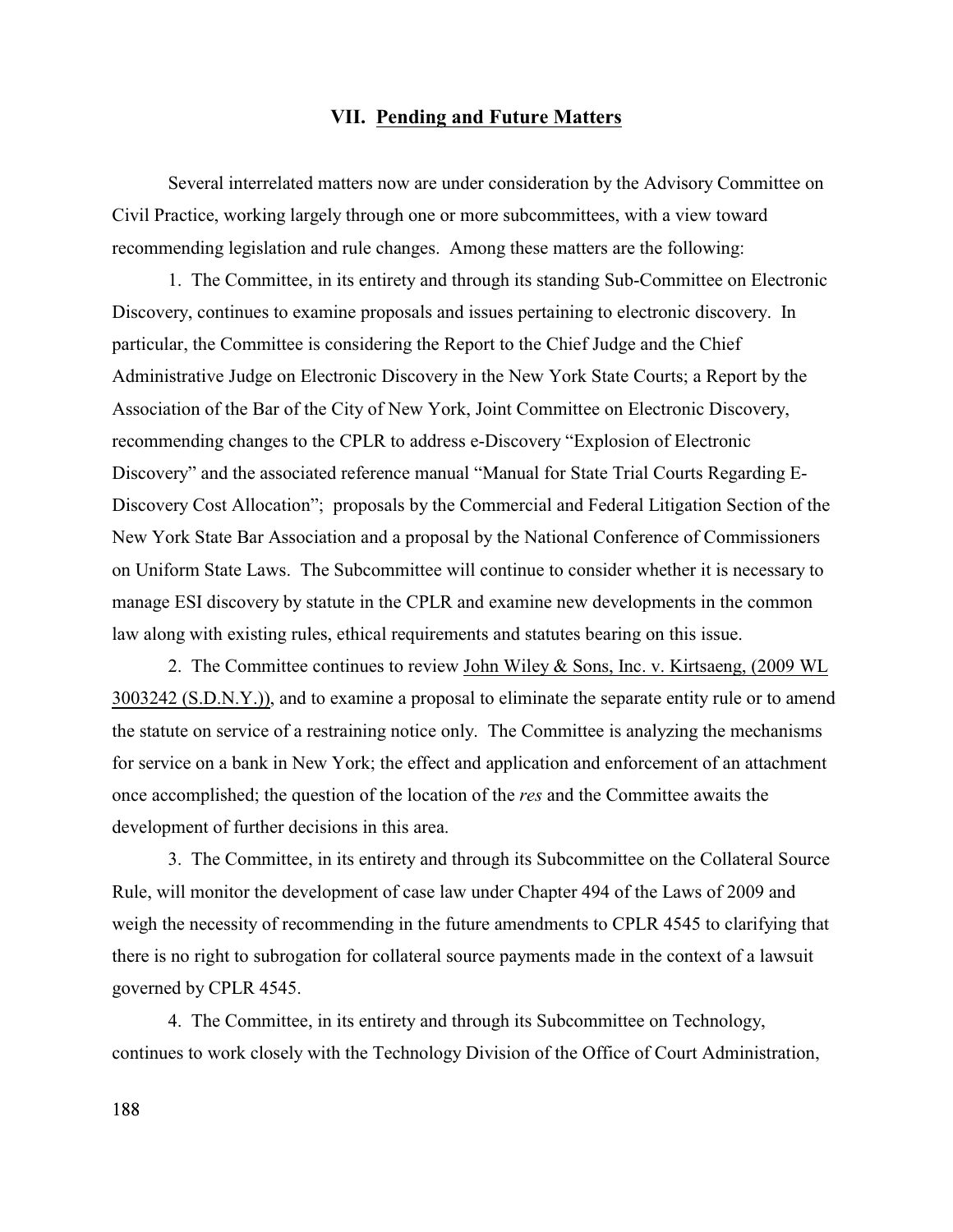court personnel, leaders of the bench and bar, and the federal judiciary to improve and expand recent legislation and regulations permitting the Chief Administrative Judge to conduct a program providing for the filing of court papers by fax or electronic means.

5. The Committee, through its Subcommittee on Costs and Disbursements, is considering a possible revision of Article 8l of the CPLR, governing costs.

6. The Committee, through its Subcommittee on Enforcement of Judgments and Orders, is reviewing the adequacy and operation of CPLR Article 52, relating to the enforcement of judgments.

7. The Committee, through its Subcommittee on Alternative Dispute Resolution, is continuing its analysis of CPLR Article 75, court-annexed alternative dispute resolution and the Revised Uniform Arbitration Act proposed by the National Conference of Commissioners on Uniform State Laws .

8. In cooperation with the Surrogate's Court Advisory Committee, the Committee continues to examine the e-situs of property with regard to traditional concepts of *in rem* jurisdiction and concomitant constitutional issues.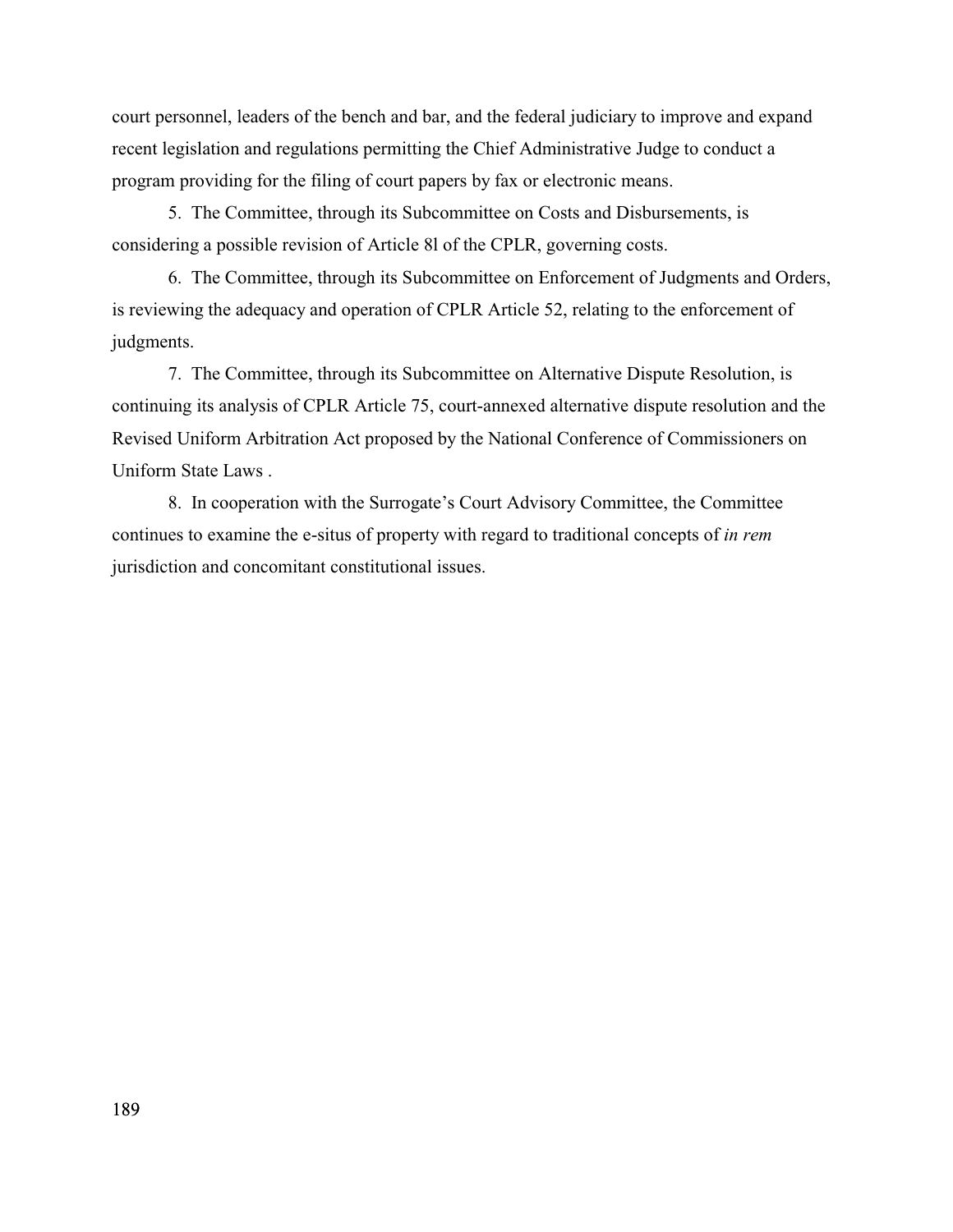#### **VIII. Subcommittees**

The following subcommittees of the Advisory Committee on Civil Practice are now operational:

- . Subcommittee on Alternative Dispute Resolution Chair, Richard B. Long, Esq.
- . Subcommittee on Appellate Jurisdiction Chair, Thomas F. Gleason, Esq.
- . Subcommittee on Civil Jury Trial Procedures Chair, Richard B. Long, Esq.
- . Subcommittee on Class Actions Chair, Richard Rifkin, Esq.
- . Subcommittee on the Collateral Source Rule Chair, Richard Rifkin, Esq.
- . Subcommittee on the Commercial Division Chair, Mark C. Zauderer, Esq.
- . Subcommittee on Contribution and Apportionment of Damages Chair, (to be designated)
- . Subcommittee on Costs and Disbursements Chair, Thomas F. Gleason, Esq.
- . Subcommittee on the Court of Claims Chair, Richard Rifkin, Esq.
- . Subcommittee on Courts of Limited Jurisdiction Chair, Leon Brickman, Esq.
- . Subcommittee on Court Operational Services Manuals Chair, John F.Werner, Esq.
- . Subcommittee on Criminal Contempt Law Chair, George F. Carpinello, Esq.
- . Subcommittee on Disclosure Chair, Burton N. Lipshie, Esq.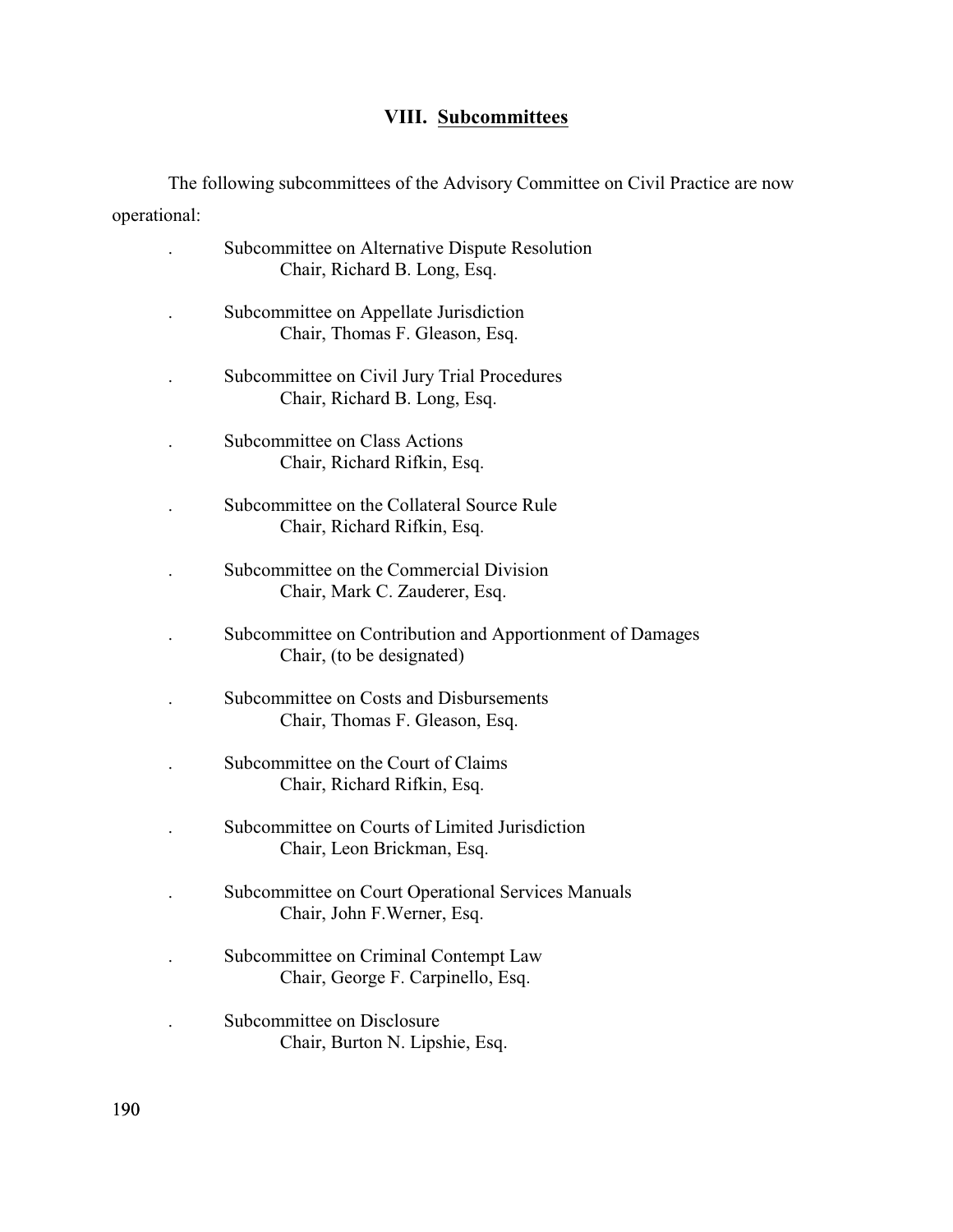. Subcommittee on Electronic Discovery Chair, Thomas F. Gleason, Esq. . Subcommittee on the Enforcement of Judgments and Orders Chair, Mark C. Zauderer, Esq. . Subcommittee on Evidence Chair (to be designated) . Subcommittee on Expansion of Offers to Compromise Provisions Chair, Jeffrey E. Glen, Esq. . Subcommittee on General Obligations Law Section 15-108 Chair, Brian Shoot, Esq. . Subcommittee on Impleader Procedures Chair, Robert C. Meade, Esq. . Subcommittee on Interest Rates on Judgments Chair, Brian Shoot, Esq. . Subcommittee on Legislation Chair, George F. Carpinello, Esq. . Subcommittee on Liability Insurance and Tort Law Chair, George F. Carpinello, Esq. . Subcommittee on Matrimonial Procedures Chair, Myrna Felder, Esq. . Subcommittee on Medical Malpractice Chair, Richard Rifkin, Esq. . Subcommittee on Mortgage Foreclosure Procedure Chair, James N. Blair, Esq. . Subcommittee on Motion Practice Chair, Richard Rifkin, Esq. . Subcommittee on Paper Terrorism Chair, Jeffrey E. Glen, Esq. . Subcommittee on Periodic Payment of Judgments and Itemized Verdicts Chair, Brian Shoot, Esq.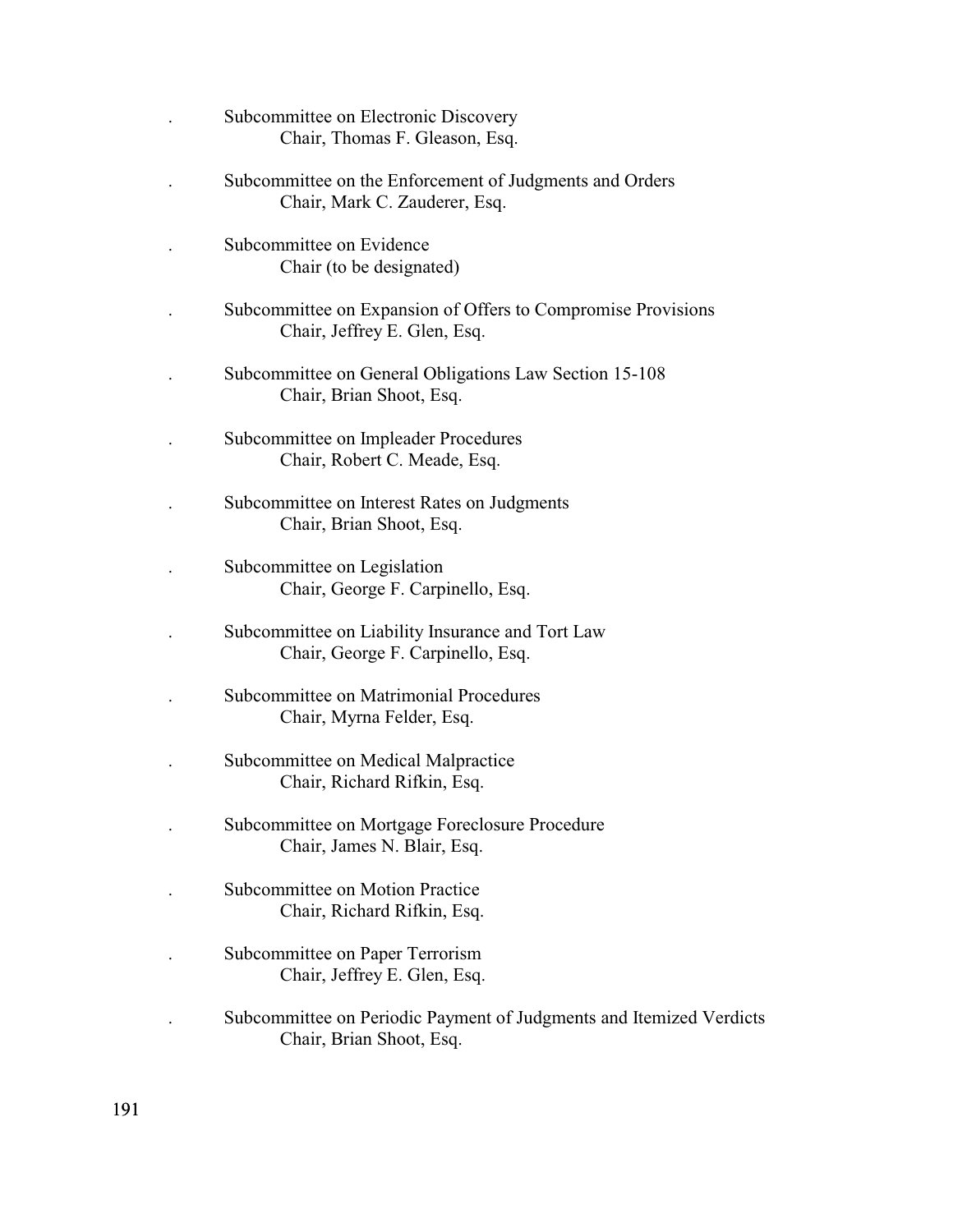- . Subcommittee on Preliminary Conference Orders Chair (to be designated) . Subcommittee on Pretrial Procedure Chair, Lucille A. Fontana, Esq. . Subcommittee on Procedures for Specialized Types of Proceedings Chair, Leon Brickman, Esq. . Subcommittee on Provisional Remedies Chair, James N. Blair, Esq. . Subcommittee on Records Retention & CPLR 3404 Chair, John F. Werner, Esq. . Subcommittee on Sanctions Chair, Thomas F. Gleason, Esq. . Subcommittee on Service of Process & Interlocutory Papers Co-Chairs, Leon Brickman, Esq. & Thomas F. Gleason, Esq. . Subcommittee on Statutes of Limitations Acting Chair, Richard Rifkin . Subcommittee on Technology Chair, Thomas F. Gleason, Esq. . Subcommittee on Tribal Court Judgments Chair, Lucille A. Fontana, Esq.
	- . Subcommittee on the Uniform Rules Chair, Harold A. Kurland, Esq.
- . Subcommittee on the Use of the Regulatory Process to Achieve Procedural Reform Chair, Richard Rifkin, Esq.
- . Subcommittee on Venue Chair, Thomas Newman, Esq.
- . Joint Subcommittee with the Advisory Committee on Surrogate's Court Practice on Structured Settlement Guidelines Chair, Lucille A. Fontana, Esq.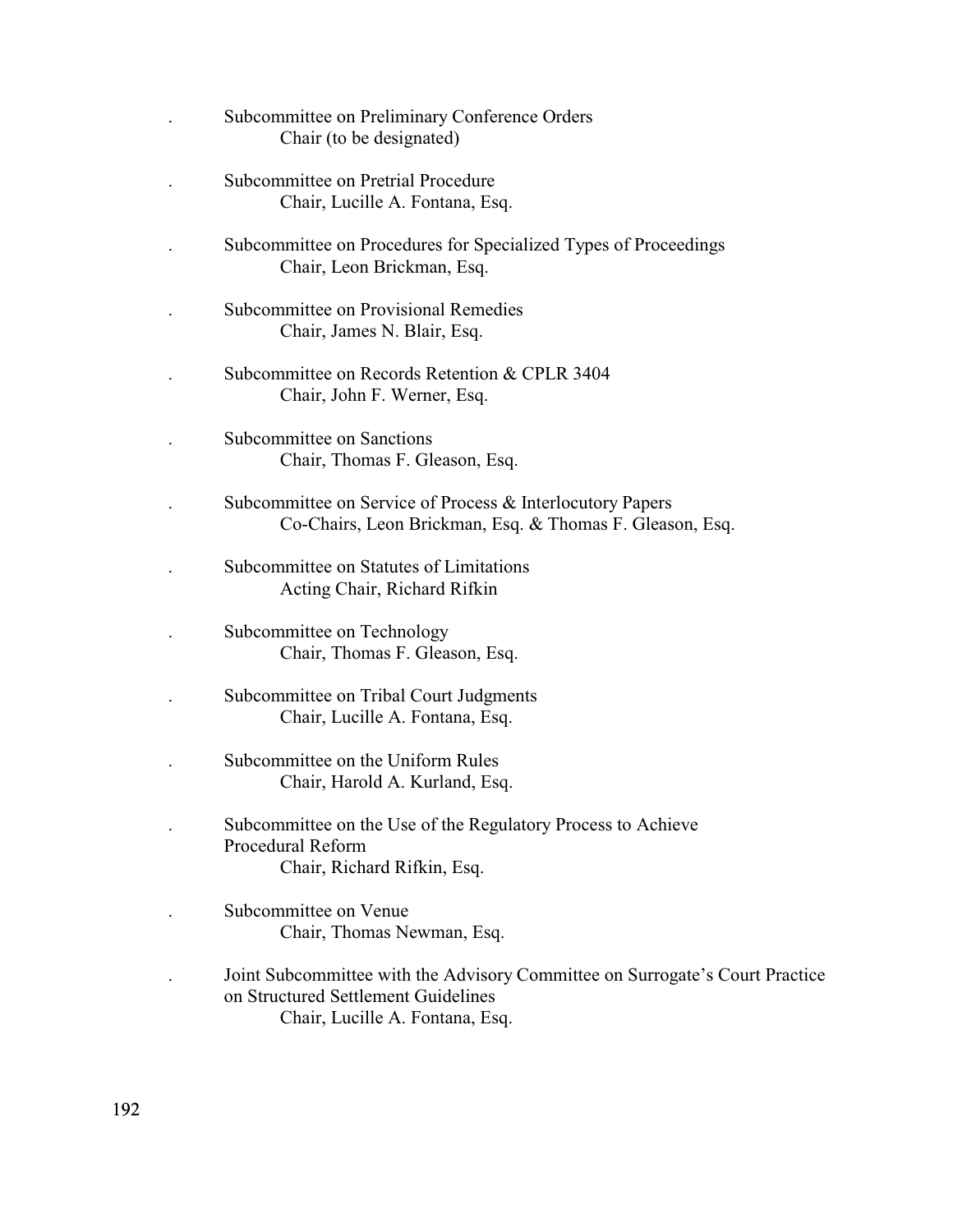. Ad Hoc Subcommittee on Confidentiality of Settlements Chair, David Paul Horowitz, Esq.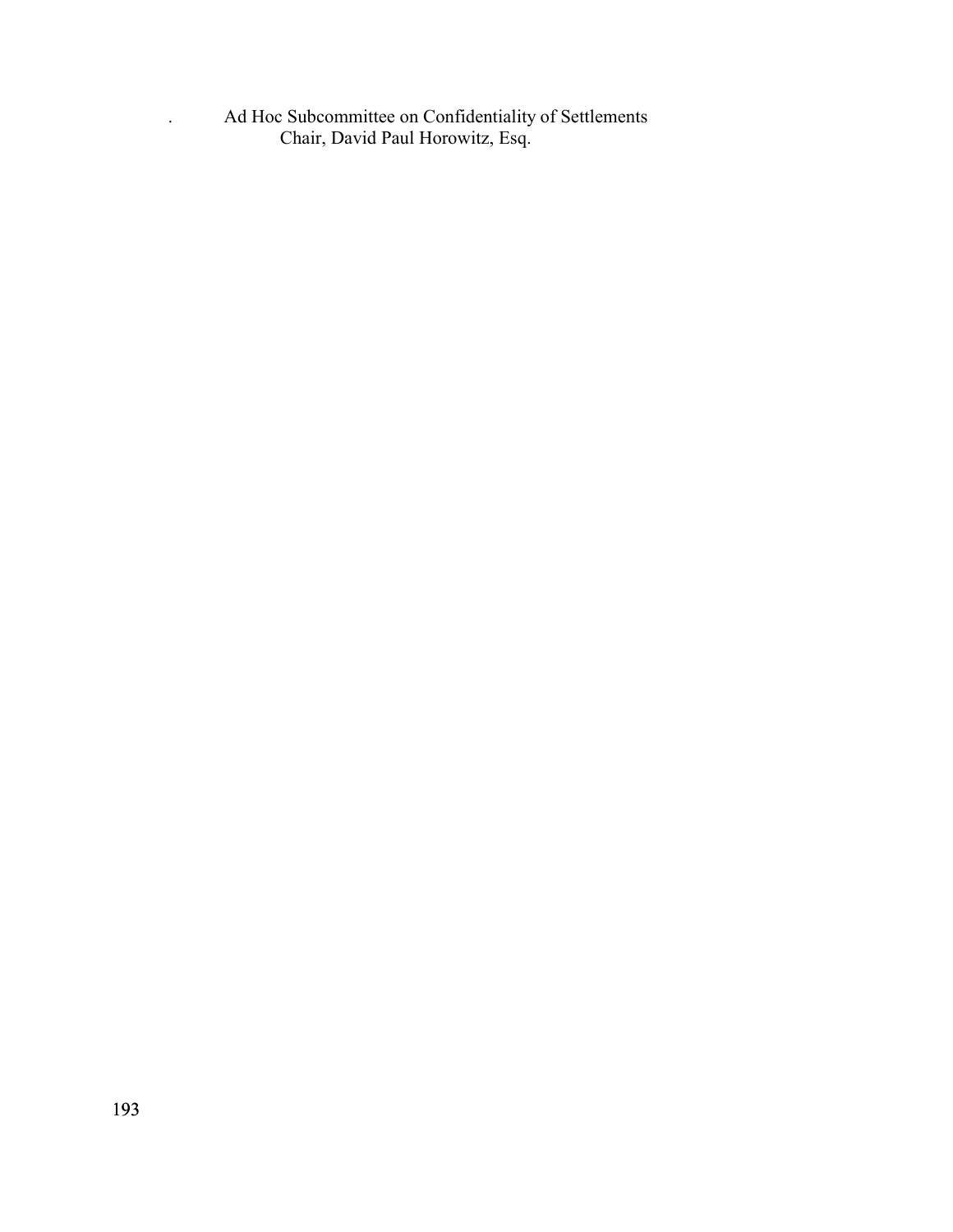Respectfully submitted,

Geor ge F. Carpinello, Esq., Chair Prof. Vincent C. Alexander, Esq.

James N. Blair, Esq. Helene E. Blank, Esq. Robert M. Blum, Esq, Leon Brickman, Esq. Lance D. Clarke, Esq. Leonard Cohen, Esq. Robert L. Conason, Esq. Prof. Patrick M. Connors, Esq. Edward C. Cosgrove, Esq. Hon. Betty Weinberg Ellerin (ret.) Myrna Felder, Esq. Lucille A. Fontana, Esq. Thomas F. Gleason, Esq. Jeffrey E. Glen, Esq. Barbara DeCrow Goldber g, Esq. Philip M. Halpern, Esq. David J. Hernandez, Esq. John R. Higgitt, Esq. David Paul Horowitz, Esq. Lawrence S. Kahn, Esq. Lenore Kramer, Esq. Harold A. Kurland, Esq. Burton N. Lipshie, Esq. Richard B. Long, Esq. Catherine Nagel, Esq. Thomas R. Newman, Esq. Richard Rifkin, Esq. Jay G. Safer, Esq. Brian Shoot, Esq. Prof. David D. Siegel, Esq. John F. Werner, Esq. Mark C. Zauderer, Esq. Oren L. Zeve, Esq.

Holly Nelson Lütz, Esq., Counsel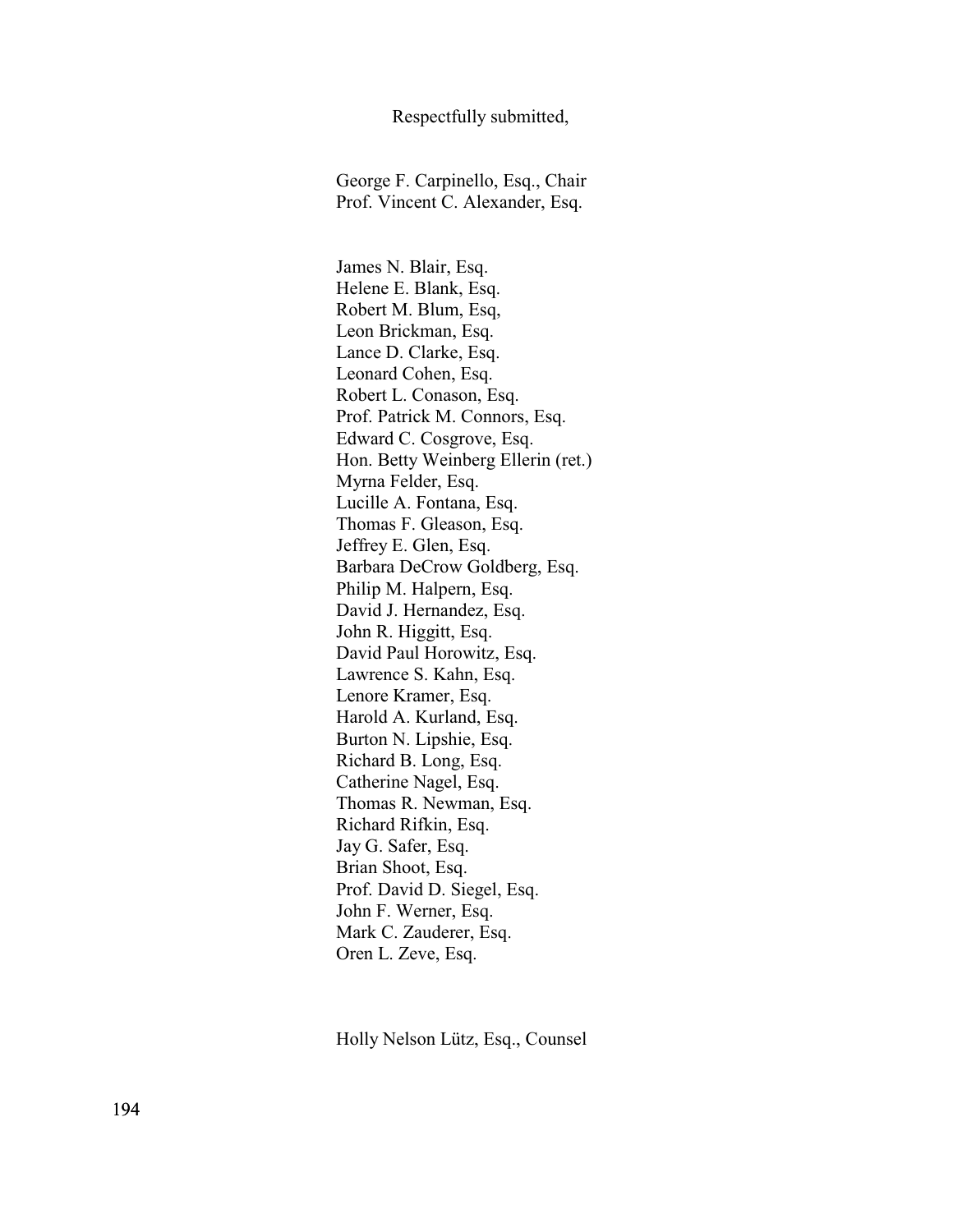# **IX. APPENDIX of Recommended Forms**

Appendix A.: Order for the Partial Sealing of a File or Sealing of an Entire File

Appendix B.:

Stipulation and Order for the Production and Exchange of Confidential Information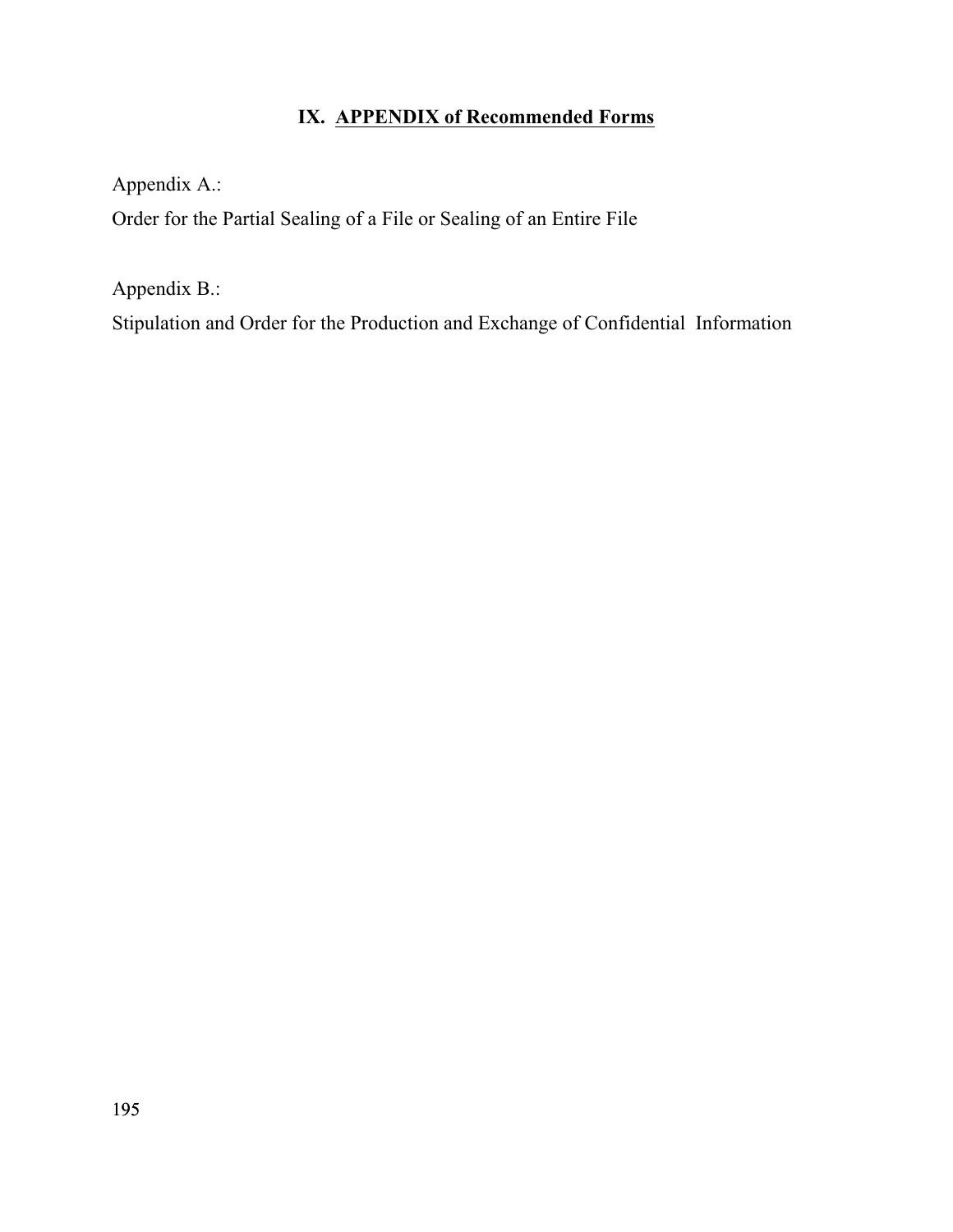Appendix A. Order for the Partial Sealing of a file or Sealing of an Entire File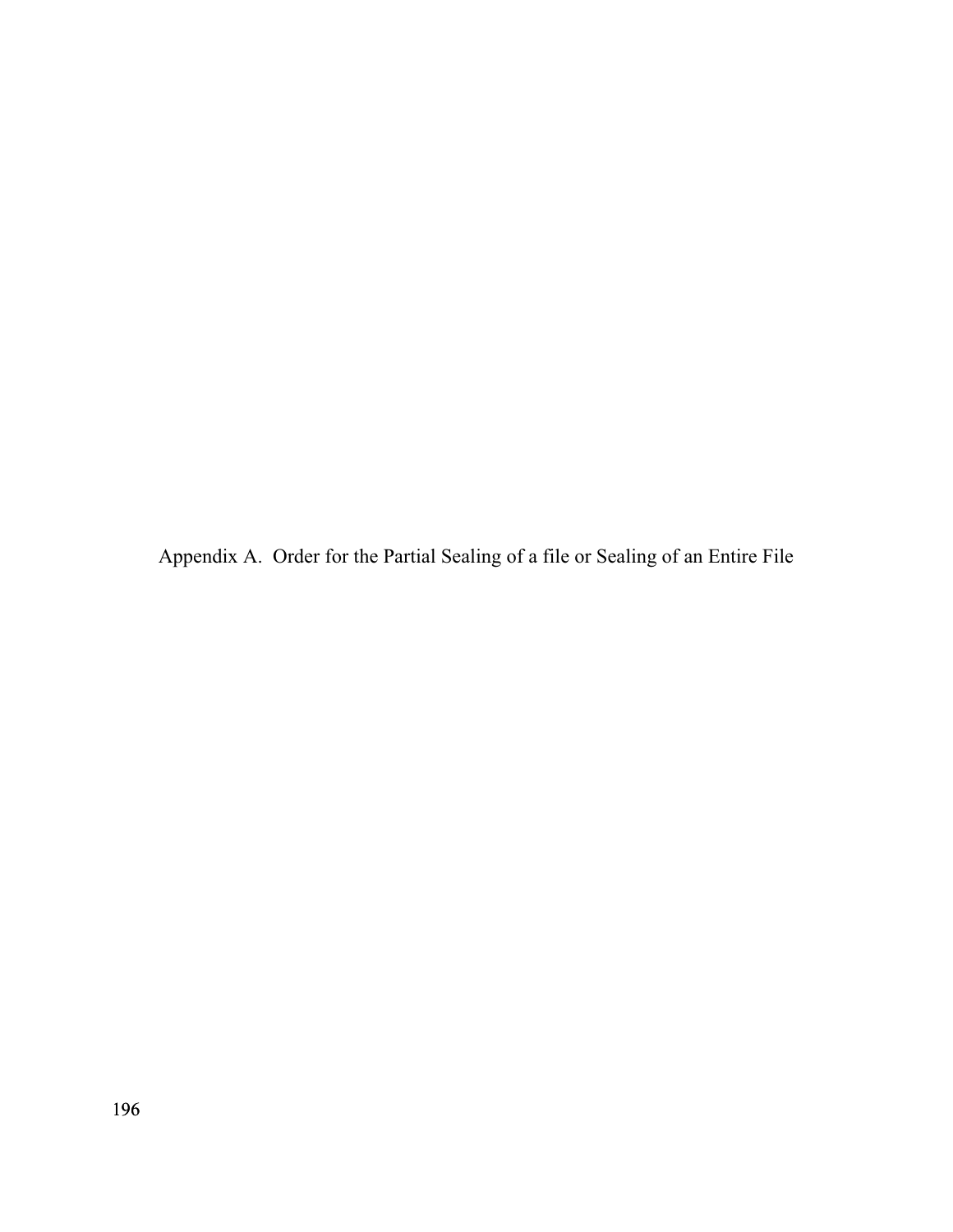## SUPREME COURT OF THE STATE OF NEW YORK COUNTY OF

\_\_\_\_\_\_\_\_\_\_\_\_\_\_\_\_\_\_\_\_\_\_\_\_\_\_\_\_\_\_\_\_\_\_\_\_\_\_\_\_\_\_\_\_,

**\_\_\_\_\_\_\_\_\_\_\_\_\_\_\_\_\_\_\_\_\_\_\_\_\_\_\_\_\_\_\_\_\_\_\_\_\_\_\_\_\_\_**

Plaintiff,

Index No.\_\_\_\_\_\_\_\_\_\_

- against - FILE

ORDER for the PARTIAL SEALING of a or the SEALING of an

ENTIRE FILE

Defendant.

This matter having come before the Court by application of

\_\_\_\_\_\_\_\_\_\_\_\_\_\_\_\_\_\_\_\_\_\_\_\_\_\_\_\_\_\_\_\_\_\_\_\_\_\_\_\_\_\_\_\_\_\_\_\_\_\_, for the entry of an order pursuant to CPLR NYCRR 216.1, and as explained in the accompanying memorandum opinion, the court, pursuant to and in accordance with 22 NYCRR 216.1, having determined that good cause exists for the sealing of papers contained in the file in this action and the grounds therefor having been specified, it is now,

- [ ] ORDERED that the County Clerk is directed to seal the file in this action in its entirety upon service on him of a copy of this order; or, in the alternative, it is
- [ ] ORDERED that the County Clerk is directed to seal in part the file in this action as to certain documents specified in the accompanying memorandum opinion and to separate these papers and to keep them separate from the balance of the file in this action; and it is further

ORDERED that thereafter, or until further order of the court, the County Clerk shall deny access to the said sealed file in its entirety or in part as specified above to anyone (other than the staff of the county clerk or the court) except for counsel of record for any party to this case, a party, and any representative of counsel of record for a party upon presentation to the County Clerk of written authorization from said counsel.

Dated: \_\_\_\_\_\_\_\_\_\_\_\_\_\_\_\_\_\_\_\_\_\_\_\_\_ ENTER: \_\_\_\_\_\_\_\_\_\_\_\_\_\_\_\_\_\_\_\_\_\_

J.S.C.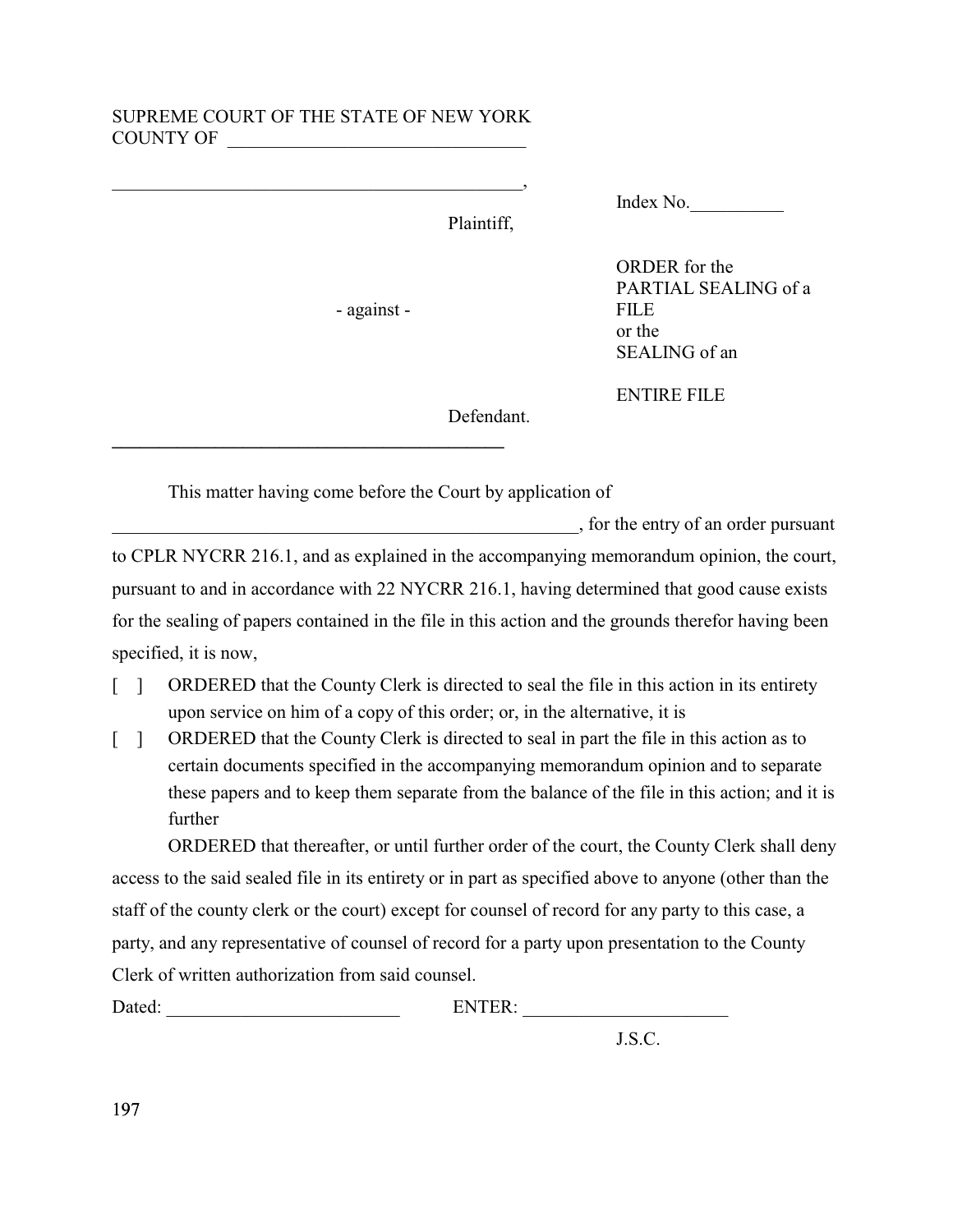Appendix B. Stipulation and Order for the Production and Exchange of Confidential Information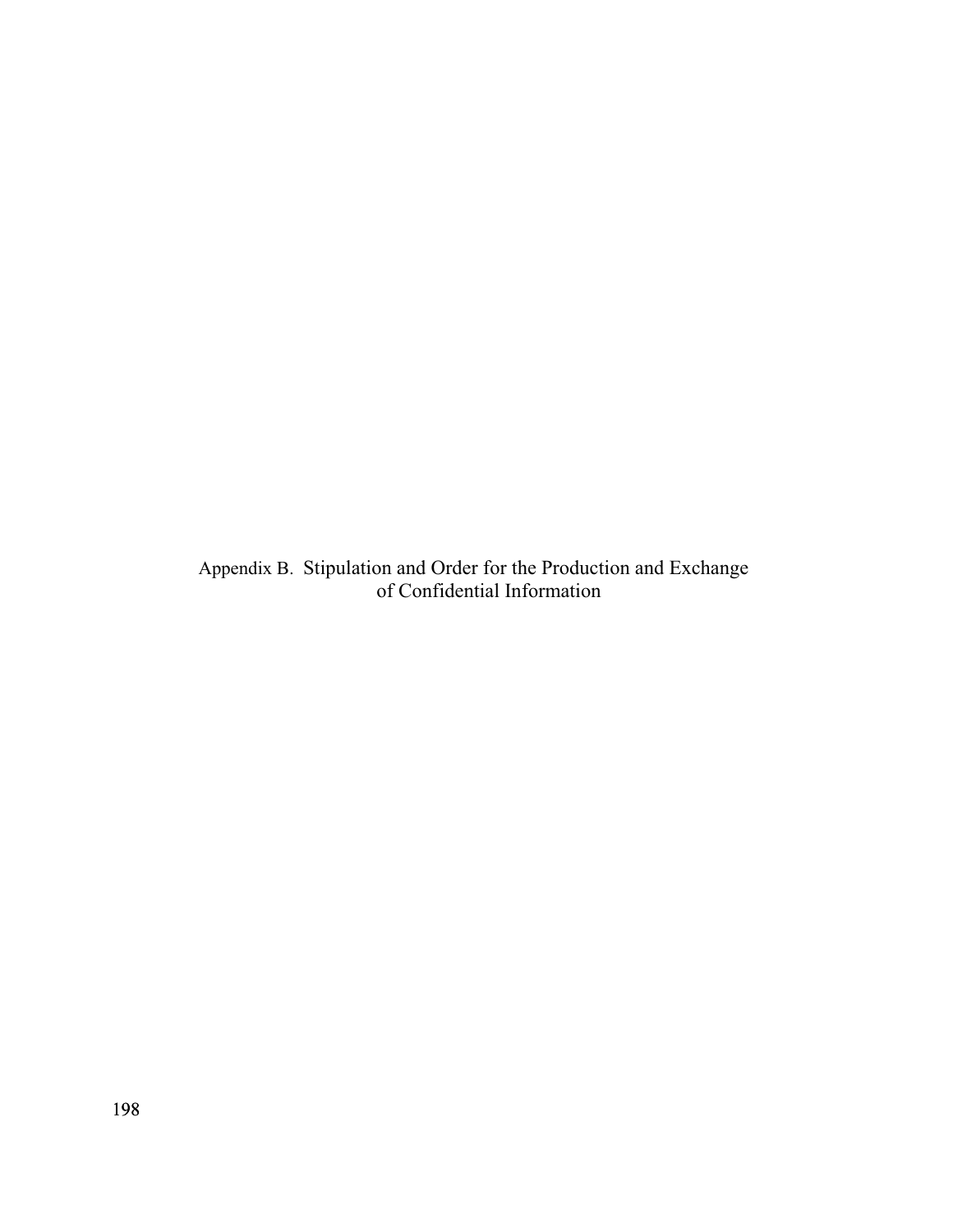# SUPREME COURT OF THE STATE OF NEW YORK COUNTY OF **\_\_\_\_\_\_\_\_\_\_\_\_\_\_\_\_\_\_\_\_\_\_\_\_\_\_\_\_\_\_\_\_**

\_\_\_\_\_\_\_\_\_\_\_\_\_\_\_\_\_\_\_\_\_\_\_\_\_\_\_\_\_\_\_\_\_\_\_\_\_\_\_\_\_\_\_\_,

**\_\_\_\_\_\_\_\_\_\_\_\_\_\_\_\_\_\_\_\_\_\_\_\_\_\_\_\_\_\_\_\_\_\_\_\_\_\_\_\_\_\_**

Plaintiff,

Index No.\_\_\_\_\_\_\_\_\_\_

STIPULATION and ORDER for the - against - PRODUCTION and EXCHANGE of **CONFIDENTIAL** 

INFORMATION

Defendant.

This matter having come before the Court by stipulation of plaintiff, \_\_\_\_\_\_\_\_\_\_\_\_, and defendant, extending the entry of a protective order pursuant to CPLR 3103(a), limiting the review, copying, dissemination and filing of confidential or proprietary documents and information to be produced by either party and their respective counsel or by any non-party in the course of discovery in this matter to the extent set forth below; and the parties, by, between and among their respective counsel, having stipulated and agreed to the terms set forth herein, and good cause having been shown;

IT IS hereby ORDERED that:

- 1. This Stipulation is being entered into to facilitate the production, exchange and discovery of documents and information that the parties agree merit confidential treatment (hereinafter the "**Documents**" or "**Testimony**").
- 2. Either party may designate Documents produced, or Testimony given, in connection with this action as "confidential," either by notation on the document, statement on the record of the deposition, written advice to the respective undersigned counsel for the parties hereto, or by other appropriate means.
- 3. As used herein:
	- (a) "Confidential Information" shall mean all Documents and Testimony, and all information contained therein, and other information designated by the parties as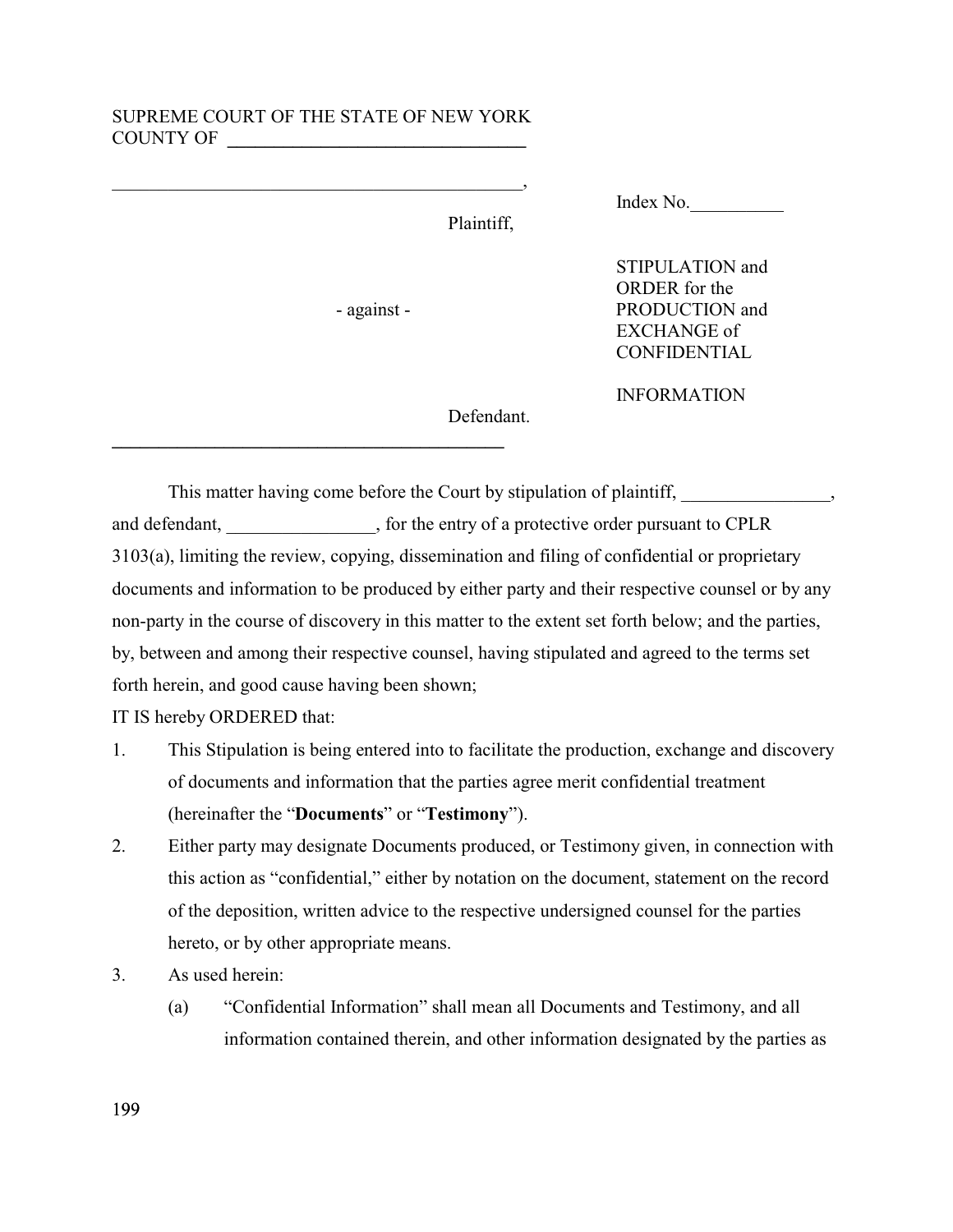confidential, such as those that contain trade secrets or information that, if disclosed, are likely to cause a substantial economic injury to a commercial enterprise.

- (b) "Producing party" shall mean the parties to this action and any third-parties producing "Confidential Information" in connection with depositions, document production or otherwise, or the party asserting the confidentiality privilege, as the case may be.
- (c) "Receiving party" shall mean the party to this action or any non-party receiving "Confidential Information" in connection with depositions, document production or otherwise.
- 4. The Receiving party may, at any time, notify the Producing party that the Receiving party does not concur in the designation of a document or other material as Confidential Information. If the Producing party does not agree to declassify such document or material, the Receiving party may move before the Court for an order declassifying those documents or materials. If no such motion is filed, such documents or materials shall continue to be treated as Confidential Information. If such motion if filed, the documents or other materials shall be deemed Confidential Information unless and until the Court rules otherwise.
- 5. Except with the prior written consent of the Producing party or by Order of the Court, Confidential Information shall not be furnished, shown or disclosed to any person or entity except to:
	- a. personnel of plaintiff or defendant actually engaged in assisting in the preparation of this action for trial or other proceeding herein and who have been advised of their obligations hereunder;
	- b. counsel for the parties to this action and their associated attorneys, paralegals and other professional personnel (including support staff) who are directly assisting such counsel in the preparation of this action for trial or other proceeding herein, are under the supervision or control of such counsel, and who have been advised by such counsel of their obligations hereunder;
	- c. expert witnesses or consultants retained by the parties or their counsel to furnish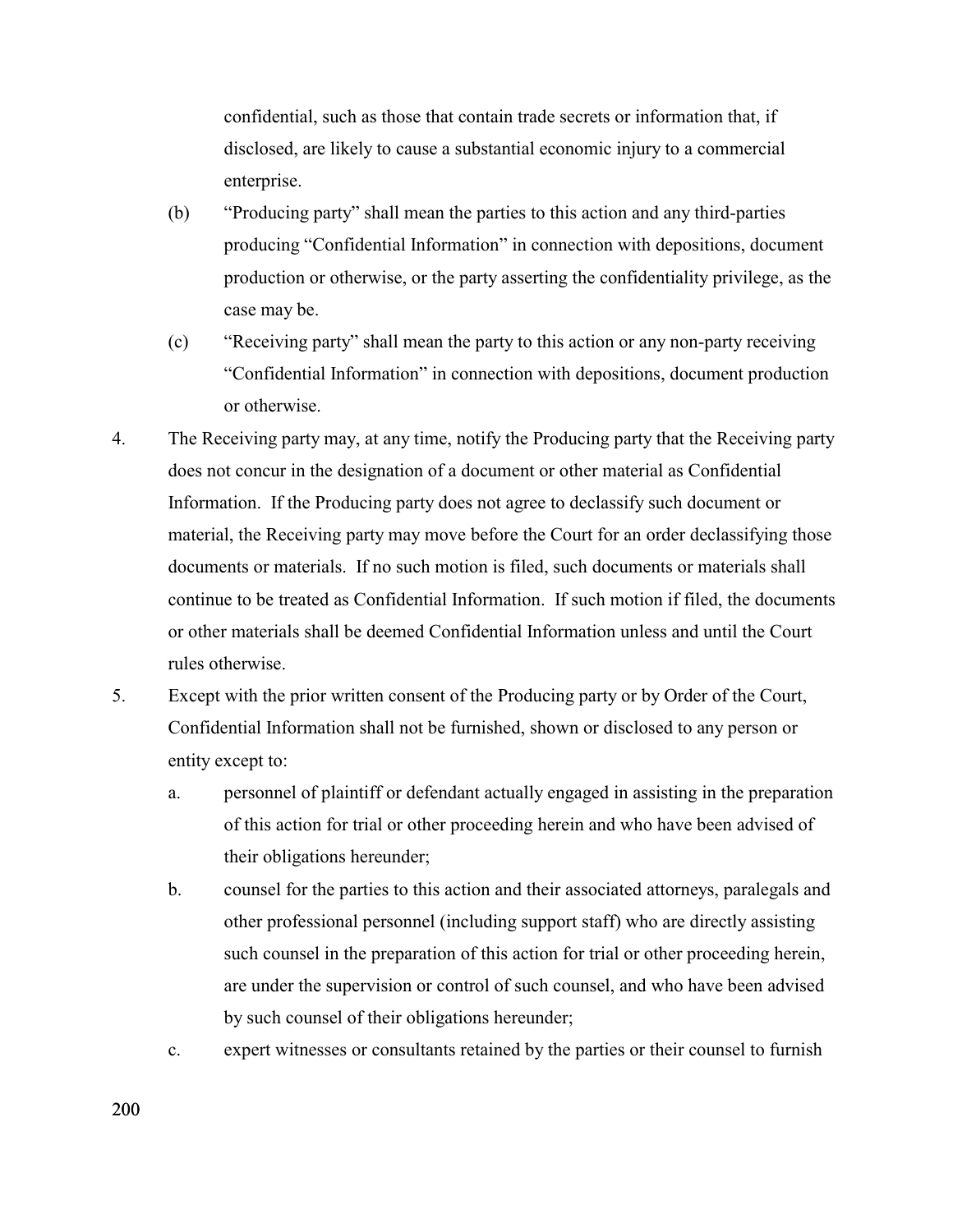technical or expert services in connection with this action or to give testimony with respect to the subject matter of this action at the trial of this action or other proceeding herein; provided, however, that such Confidential Information is furnished, shown or disclosed in accordance with paragraph 7 hereof;

- d. the Court and court personnel, if filed in accordance with paragraph 12 hereof;
- e. an officer before whom a deposition is taken, including stenographic reporters and any necessary secretarial, clerical or other personnel of such officer, if furnished, shown or disclosed in accordance with paragraph 10 hereof;
- f. trial and deposition witnesses, if furnished, shown or disclosed in accordance with paragraphs 9 and 10, respectively, hereof; and
- g. any other person agreed to by the parties.
- 6. Confidential Information shall be utilized by the Receiving party and its counsel only for purposes of this litigation and for no other purpose.
- 7. Before any disclosure of Confidential Information is made to an expert witness or consultant pursuant to paragraph 5(c) hereof, counsel for the Receiving party shall provide the expert's written agreement, in the form of Exhibit A attached hereto, to comply with and be bound by its terms. Counsel for the party obtaining the certificate shall supply a copy to counsel for the other party at the time of the disclosure of the information required to be disclosed by CPLR 3101(d), except that any certificate signed by an expert or consultant who is not expected to be called as a witness at trial is not required to be supplied.
- 8. All depositions shall presumptively be treated as Confidential Information and subject to this Stipulation during the deposition and for a period of fifteen (15) days after a transcript of said deposition is received by counsel for each of the parties. At or before the end of such fifteen day period, the deposition shall be classified appropriately.
- 9. Should the need arise for any of the parties to disclose Confidential Information during any hearing or trial before the Court, including through argument or the presentation of evidence, such party may do so only after taking such steps as the Court, upon motion of the disclosing party, shall deem necessary to preserve the confidentiality of such Confidential Information.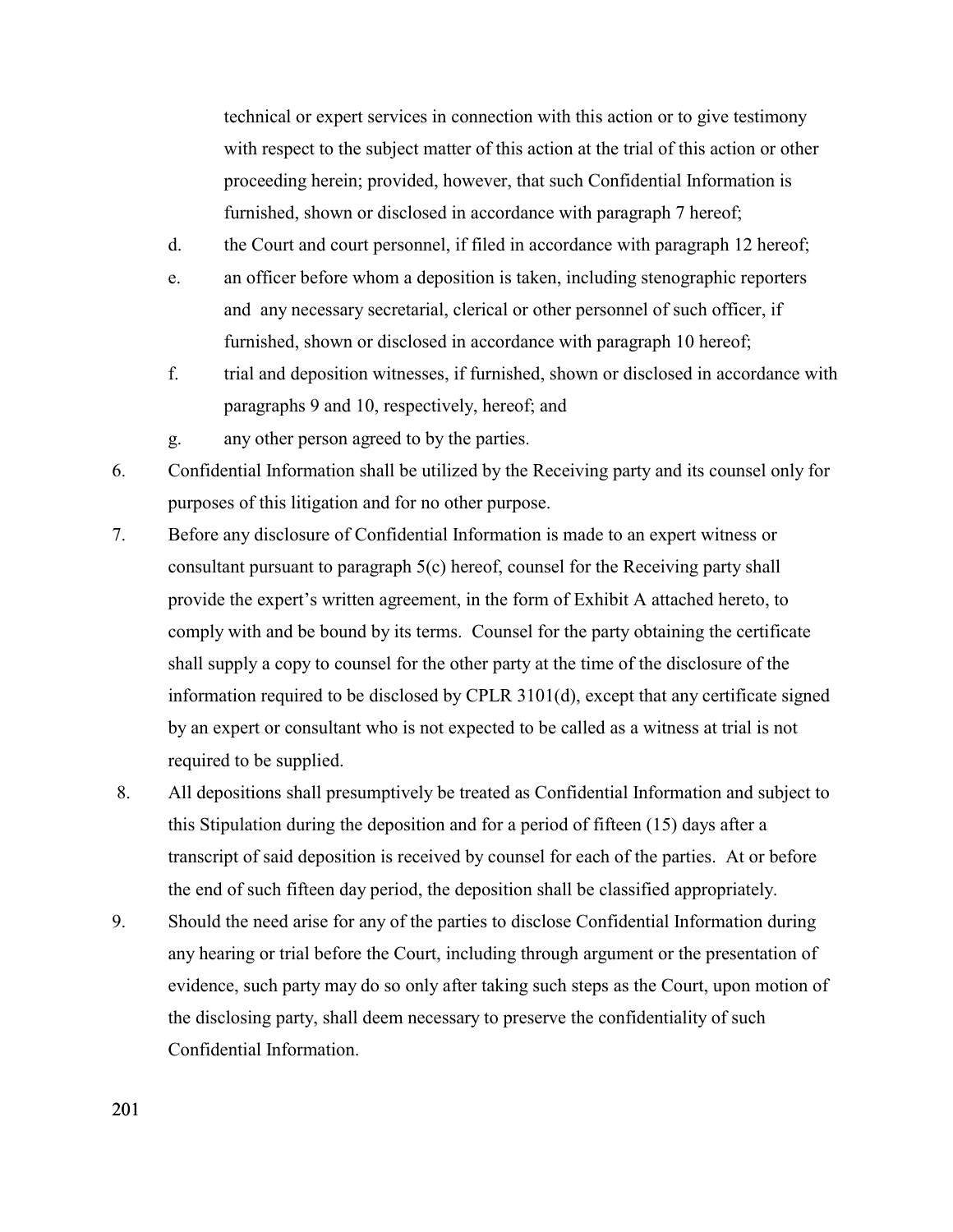- 10. This Stipulation shall not preclude counsel for the parties from using during any deposition in this action any documents or information which have been designated as Confidential Information under the terms hereof. Any court reporter or deposition witness who is given access to Confidential Information shall, prior thereto, be provided with a copy of this Stipulation and shall execute the certificate annexed hereto. Counsel for the party obtaining the certificate shall supply a copy to counsel for the other party.
- 11. A party may designate as Confidential Information subject to this Stipulation any document, information or deposition testimony produced or given by any non-party to this case, or any portion thereof. In the case of Documents, designation shall be made by notifying all counsel in writing of those documents which are to be stamped and treated as such at any time up to fifteen (15) days after actual receipt of copies of those documents by counsel for the party asserting the confidentiality privilege. In the case of deposition Testimony, designation shall be made by notifying all counsel in writing of those portions which are to be stamped or otherwise treated as such at any time up to fifteen (15) days after the transcript is received by counsel for the party asserting the confidentiality privilege. Prior to the expiration of such fifteen (15) day period (or until a designation is made by counsel, if such designation is made in a shorter period of time), all such documents shall be treated as Confidential Information.
- 12. A party who seeks to file with the court any deposition transcripts, exhibits, answers to interrogatories, or other documents which have previously been designated as comprising or containing Confidential Information and any pleading, brief or memorandum which reproduces, paraphrases or discloses Confidential Information shall follow the procedure herein determined by the court and set forth below for the handling of documents so designated in the public file. Accordingly, the party(ies) shall EITHER: (a) appear at a conference on  $(date)$  to obtain advance approval by court order for the filing of papers under seal in accordance with 22 NYCRR Part 216.1; OR

(b) file the papers under seal as part of a motion or application to the court whereby the court shall determine, concurrent with the decision on the motion or application to the court whether the papers shall remain under seal in accordance with 22 NYCRR 216.1.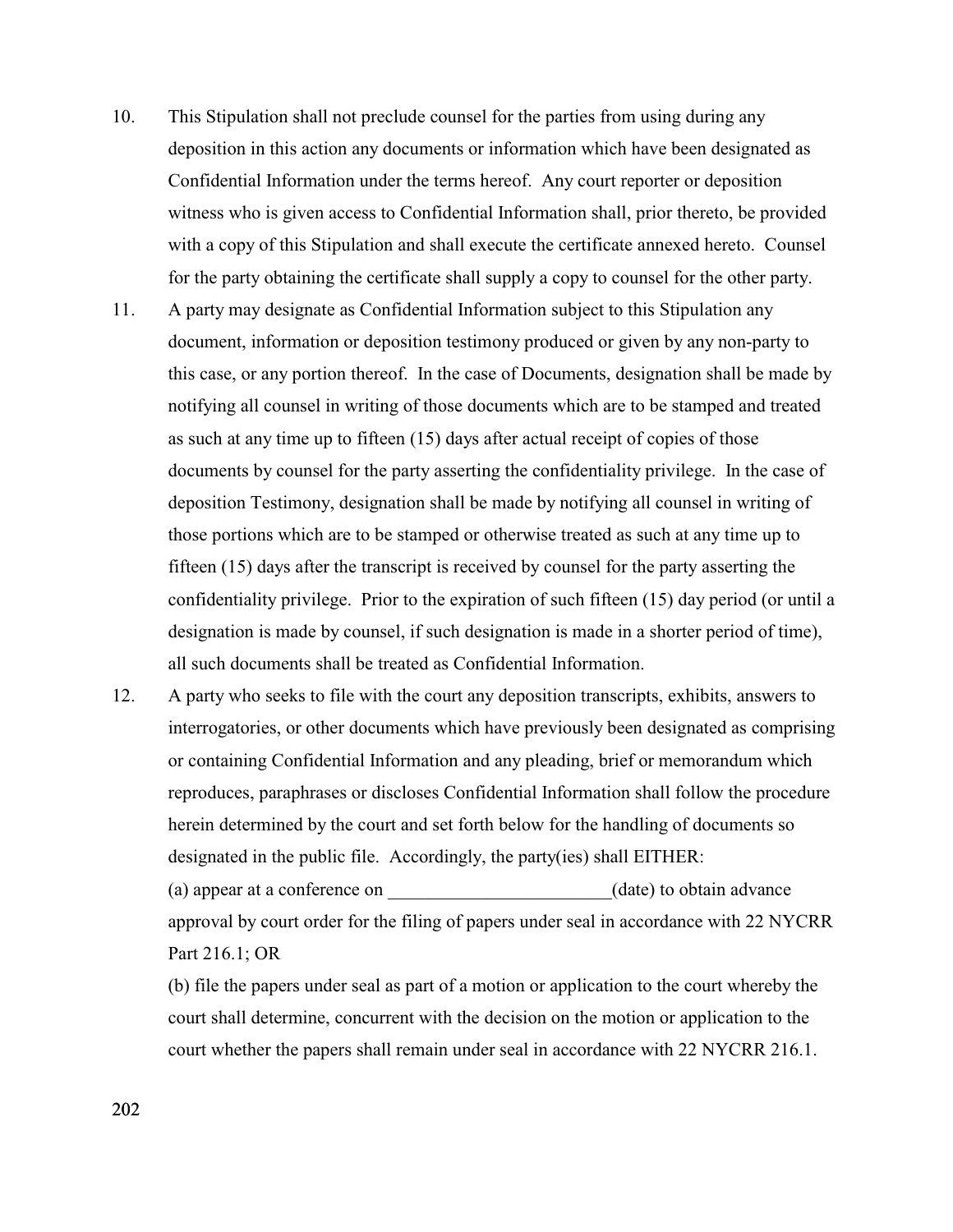(c) A redacted copy of papers filed under seal shall be filed in the public record. (d) All papers filed under seal and the redacted copy shall prominently state on the front page that the papers are being filed pursuant to an Order allowing the filing under seal and the date of such Order.

- 13. Any person receiving Confidential Information shall not reveal or discuss such information to or with any person not entitled to receive such information under the terms hereof.
- 14. Any document or information that may contain Confidential Information that has been inadvertently produced without identification as to its "confidential" nature as provided in paragraphs 2 or 11 of this Stipulation, may be so designated by the party asserting the confidentiality privilege by written notice to the undersigned counsel for the Receiving party identifying the document or information as "confidential" within a reasonable time following the discovery that the document or information has been produced without such designation.
- 15. Extracts and summaries of Confidential Information shall also be treated as confidential in accordance with the provisions of this Stipulation.
- 16. The production or disclosure of Confidential Information shall in no way constitute a waiver of each party's right to object to the production or disclosure of other information in this action or in any other action.
- 17. This Stipulation is entered into without prejudice to the right of either party to seek relief from, or modification of, this Stipulation or nay provisions thereof by properly noticed motion to the Court or to challenge any designation of confidentiality as inappropriate under the CPLR or other applicable law.
- 18. This Stipulation shall continue to be binding after the conclusion of this litigation except (a) that there shall be no restriction on documents that are used as exhibits in Court (unless such exhibits were filed under seal); and (b) that a party may seek the written permission of the Producing party or further order of the Court with respect to dissolution or modification of any provisions of the Stipulation. The provisions of this Stipulation shall, absent prior written consent of both parties, continue to be binding after the conclusion of this action.